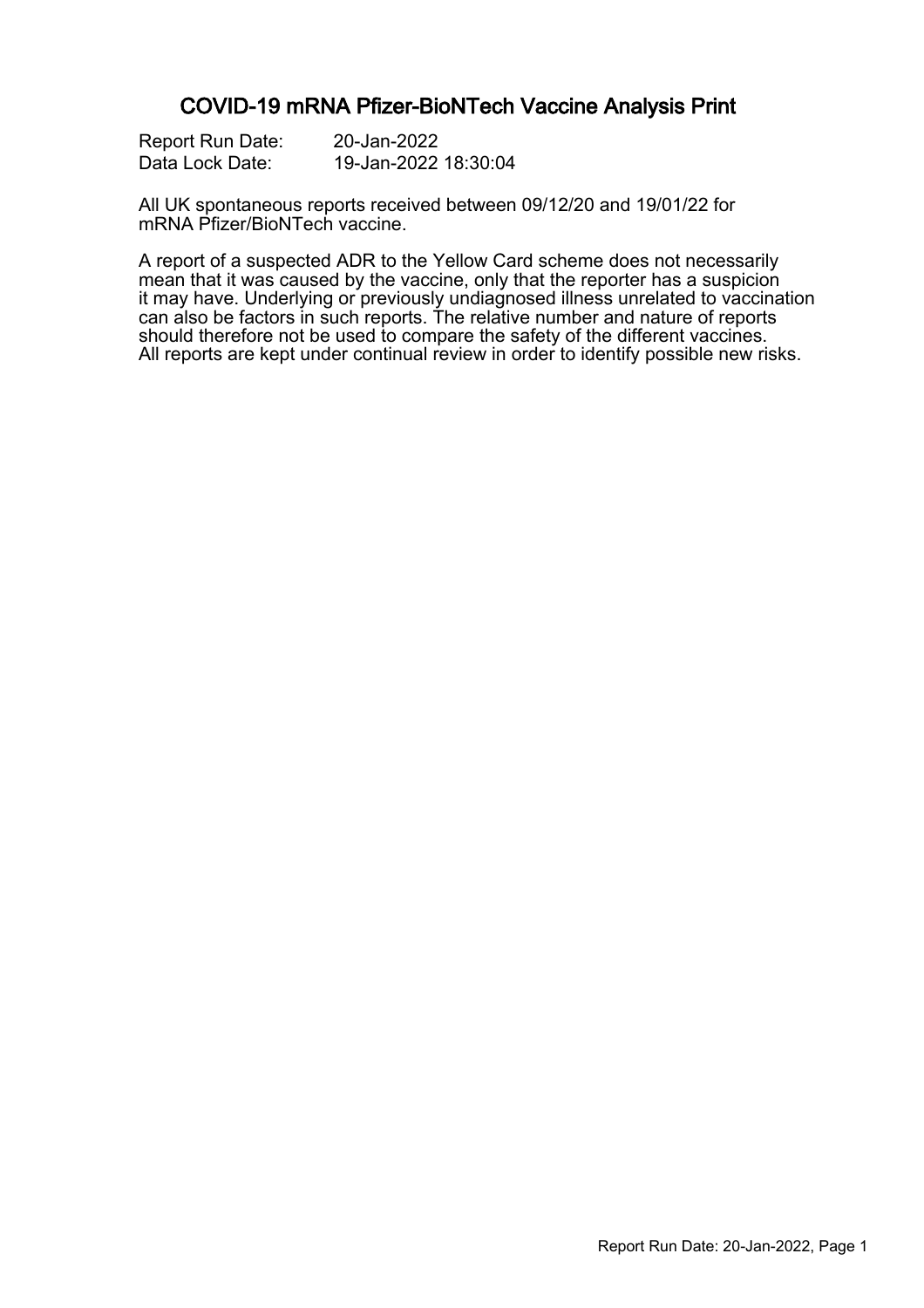### Name: COVID-19 mRNA Pfizer-BioNTech Vaccine Analysis Print

| <b>Reaction Name</b>                   | <u>Total</u>   | <b>Fatal</b>                       |
|----------------------------------------|----------------|------------------------------------|
| <b>Blood disorders</b>                 |                |                                    |
| Anaemia deficiencies                   |                |                                    |
| Anaemia folate deficiency              |                | $\mathbf 0$                        |
| Anaemia vitamin B12 deficiency         |                | $\boldsymbol{0}$                   |
| Deficiency anaemia                     |                | $\overline{0}$                     |
| Iron deficiency anaemia                | 8              | $\mathbf{0}$                       |
| Pernicious anaemia                     |                | $\overline{0}$                     |
| <b>Anaemias NEC</b>                    |                |                                    |
| Anaemia                                | 137            | $\boldsymbol{0}$                   |
| Anaemia macrocytic                     |                | $\mathbf{0}$                       |
| Anaemia megaloblastic                  |                | $\overline{0}$                     |
| Autoimmune anaemia                     | 3              |                                    |
| Blood loss anaemia                     | 1              | $0\atop 0$                         |
|                                        |                | 0                                  |
| Microcytic anaemia                     |                |                                    |
| Anaemias haemolytic NEC                |                |                                    |
| Coombs negative haemolytic anaemia     |                | $\boldsymbol{0}$<br>$\overline{0}$ |
| Haemolytic anaemia                     |                |                                    |
| Anaemias haemolytic immune             |                |                                    |
| Autoimmune haemolytic anaemia          | 16             | $\boldsymbol{0}$                   |
| Cold type haemolytic anaemia           |                | $\mathbf{0}$                       |
| Evans syndrome                         |                | $\overline{0}$                     |
| Warm type haemolytic anaemia           |                | 0                                  |
| Anaemias haemolytic mechanical factor  |                |                                    |
| Microangiopathic haemolytic anaemia    | 1              | $\mathbf 0$                        |
| <b>Bleeding tendencies</b>             |                |                                    |
| Haemorrhagic diathesis                 |                | $\boldsymbol{0}$                   |
| Increased tendency to bruise           | 53             | $\boldsymbol{0}$                   |
| Spontaneous haematoma                  | $\overline{c}$ | 0                                  |
| Coagulation factor deficiencies        |                |                                    |
| Acquired factor VIII deficiency        |                | $\boldsymbol{0}$                   |
| Acquired haemophilia                   | 3              | $\overline{0}$                     |
| Coagulopathies                         |                |                                    |
| Abnormal clotting factor               | 4              | $\boldsymbol{0}$                   |
| Antiphospholipid syndrome              | 6              | $\mathbf{0}$                       |
| Coagulopathy                           | 26             | $\mathbf 1$                        |
| Disseminated intravascular coagulation | $\overline{2}$ | $\mathbf 0$                        |
| Hypercoagulation                       | $\mathbf{3}$   | 0                                  |
| Thrombotic microangiopathy             | 3              | $\mathbf 0$                        |
| Eosinophilic disorders                 |                |                                    |
| Eosinophilia                           | 13             | $\mathbf 0$                        |
| Haematological disorders               |                |                                    |
| <b>Blood disorder</b>                  | 5              | $\mathbf 0$                        |
| Bone marrow disorder                   |                | $\pmb{0}$                          |
| Bone marrow oedema                     |                |                                    |
| Hypergammaglobulinaemia                |                | $0$<br>0                           |
| Hyperviscosity syndrome                |                | $\mathbf{0}$                       |
| Mast cell activation syndrome          | 10             | $\overline{0}$                     |
| Methaemoglobinaemia                    |                | $\boldsymbol{0}$                   |
| <b>Haemolyses NEC</b>                  |                |                                    |
| Haemolysis                             | 6              | $\mathbf 0$                        |
| Intravascular haemolysis               |                | $\mathbf 0$                        |
| Jaundice acholuric                     |                | $\mathbf 0$                        |
| Leukocytoses NEC                       |                |                                    |
| Leukocytosis                           | 3              | $\overline{0}$                     |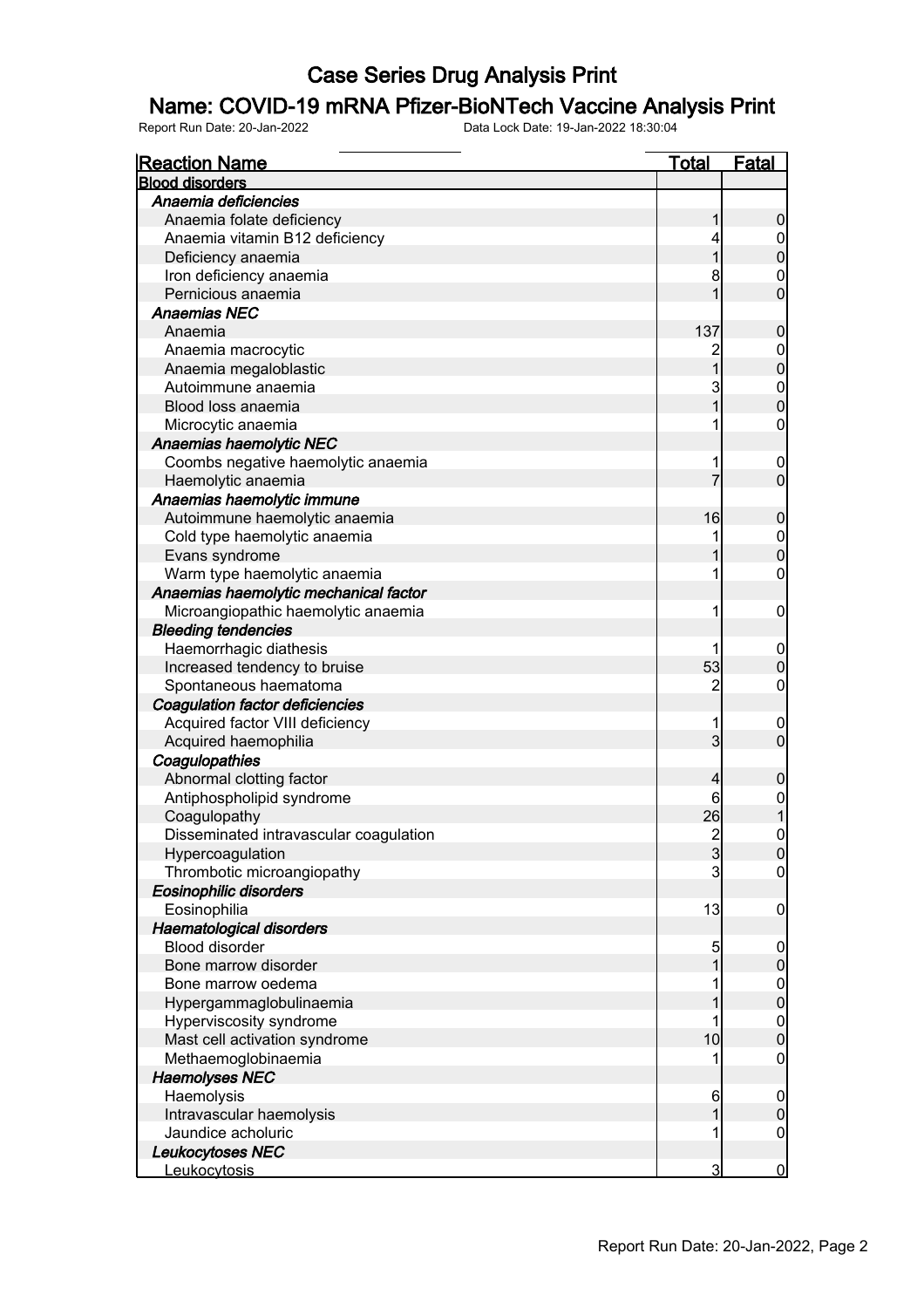### Name: COVID-19 mRNA Pfizer-BioNTech Vaccine Analysis Print

| <b>Reaction Name</b>                             | <u>Total</u>                                | <b>Fatal</b>                   |
|--------------------------------------------------|---------------------------------------------|--------------------------------|
| Blood disorders cont'd<br><b>Blood disorders</b> |                                             |                                |
| Lymphocytic infiltration                         | 1                                           | $\boldsymbol{0}$               |
| Lymphocytosis                                    | 6                                           | 0                              |
| Neutrophilia                                     | 12                                          | $\overline{0}$                 |
| Leukopenias NEC                                  |                                             |                                |
| Leukopenia                                       | $\overline{4}$                              | 1                              |
| Lymphopenia                                      | 4                                           | $\mathbf 0$                    |
| Lymphatic system disorders NEC                   |                                             |                                |
| Abdominal lymphadenopathy                        | 3                                           | $\mathbf 0$                    |
| Hilar lymphadenopathy                            | $\overline{2}$                              | $\mathbf 0$                    |
| Lymph node pain                                  | 2197                                        | $\boldsymbol{0}$               |
| Lymph node ulcer                                 | 1                                           | $\overline{0}$                 |
| Lymphadenitis                                    | 176                                         | $\mathbf{0}$                   |
| Lymphadenopathy                                  | 13290                                       | $\overline{0}$                 |
| Lymphatic disorder                               | 3                                           |                                |
| Lymphatic insufficiency                          | 1                                           | $0\atop 0$                     |
| Necrotic lymphadenopathy                         | 4                                           | $\mathbf{0}$                   |
| Pseudolymphoma                                   | 12                                          | $\overline{0}$                 |
| Retroperitoneal lymphadenopathy                  | 1                                           | $\boldsymbol{0}$               |
| Marrow depression and hypoplastic anaemias       |                                             |                                |
| Aplasia pure red cell                            |                                             | $\mathbf 0$                    |
| Aplastic anaemia                                 | 2<br>1                                      | $\overline{1}$                 |
| Hypoplastic anaemia                              |                                             |                                |
| Myelosuppression                                 | 2<br>1                                      | $\mathbf{0}$<br>$\overline{0}$ |
| Pancytopenia                                     | 8                                           | $\boldsymbol{0}$               |
|                                                  |                                             |                                |
| Neutropenias                                     |                                             |                                |
| Autoimmune neutropenia                           | $\overline{c}$<br>41                        | $\mathbf 0$<br>$\mathbf 0$     |
| Neutropenia                                      |                                             |                                |
| <b>Platelet disorders NEC</b>                    |                                             |                                |
| Platelet anisocytosis                            | 1                                           | $\mathbf 0$                    |
| Platelet disorder                                | 3                                           | 0                              |
| Polycythaemia (excl rubra vera)                  |                                             |                                |
| Polycythaemia                                    | 3                                           | $\mathbf 0$                    |
| Purpuras (excl thrombocytopenic)                 |                                             |                                |
| Purpura non-thrombocytopenic                     | 1                                           | $\boldsymbol{0}$               |
| Red blood cell abnormal findings NEC             |                                             |                                |
| Macrocytosis                                     | $\frac{2}{2}$                               | 0                              |
| Polychromasia                                    |                                             | $\mathbf 0$                    |
| Red blood cell abnormality                       | $\overline{2}$                              | $\boldsymbol{0}$               |
| Spleen disorders                                 |                                             |                                |
| Spleen atrophy                                   | 1                                           | $\mathbf 0$                    |
| Splenic infarction                               | 3                                           | $\pmb{0}$                      |
| Splenic lesion                                   | 1                                           | $0$<br>0                       |
| Splenic thrombosis                               | $\begin{array}{c} 2 \\ 2 \\ 12 \end{array}$ |                                |
| Splenic vein thrombosis                          |                                             | $\boldsymbol{0}$               |
| Splenomegaly                                     |                                             | $\overline{0}$                 |
| Thrombocytopenias                                |                                             |                                |
| Acquired amegakaryocytic thrombocytopenia        | 1                                           | $\boldsymbol{0}$               |
| Immune thrombocytopenia                          | 80                                          | $\overline{0}$                 |
| Thrombocytopenia                                 | 230                                         | $\mathbf{1}$                   |
| Thrombocytopenic purpura                         | 8                                           | $\mathbf{0}$                   |
| Thrombotic thrombocytopenic purpura              | 6                                           | $\mathbf 0$                    |
| Thrombocytoses                                   |                                             |                                |
| Thrombocytosis                                   | 7                                           | $\overline{0}$                 |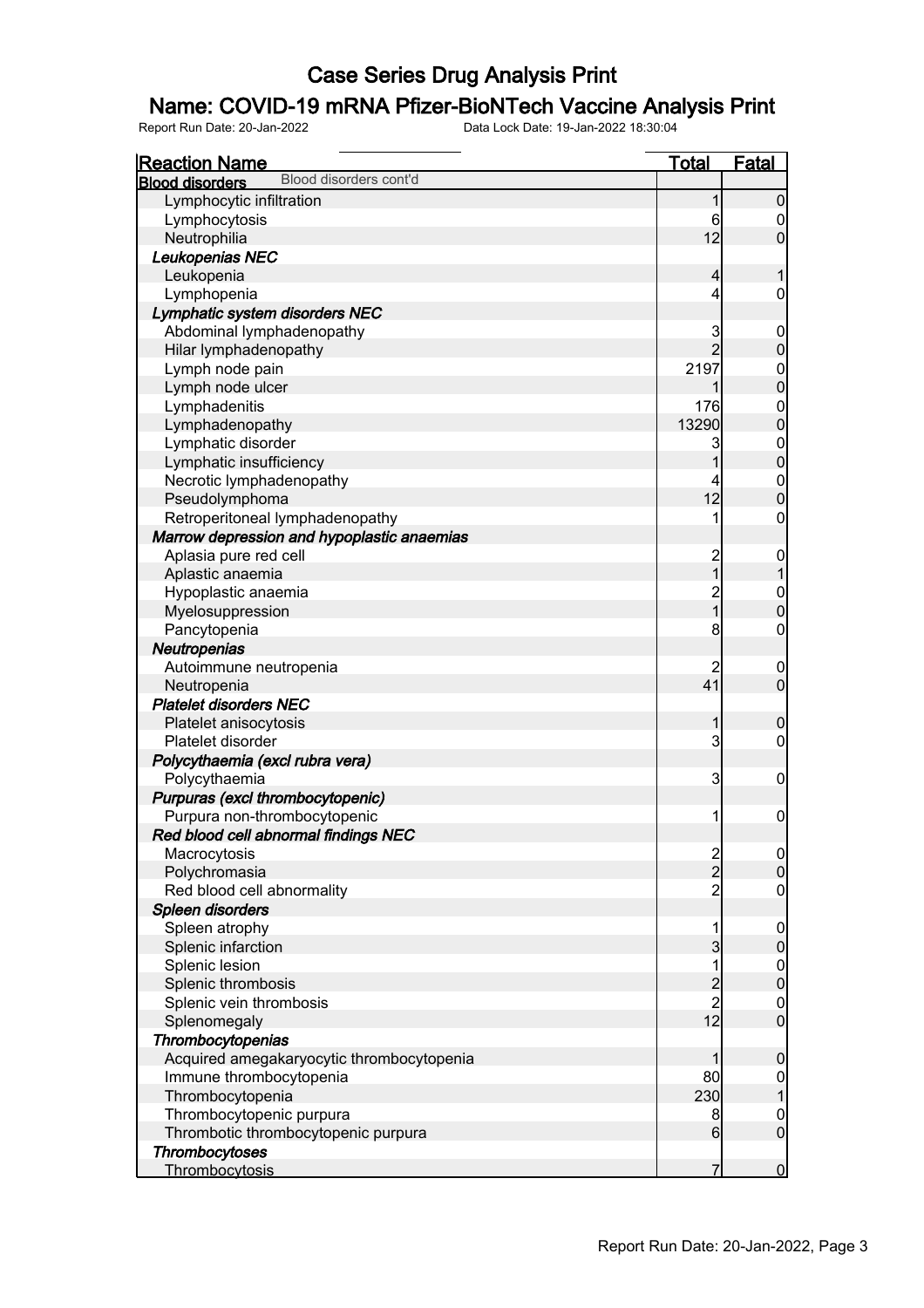### Name: COVID-19 mRNA Pfizer-BioNTech Vaccine Analysis Print

| <b>Reaction Name</b>             |                        | ™ota⊦ | <sup>=</sup> atal |
|----------------------------------|------------------------|-------|-------------------|
| <b>Blood disorders</b>           | Blood disorders cont'd |       |                   |
| <b>Blood disorders SOC TOTAL</b> |                        | 16477 |                   |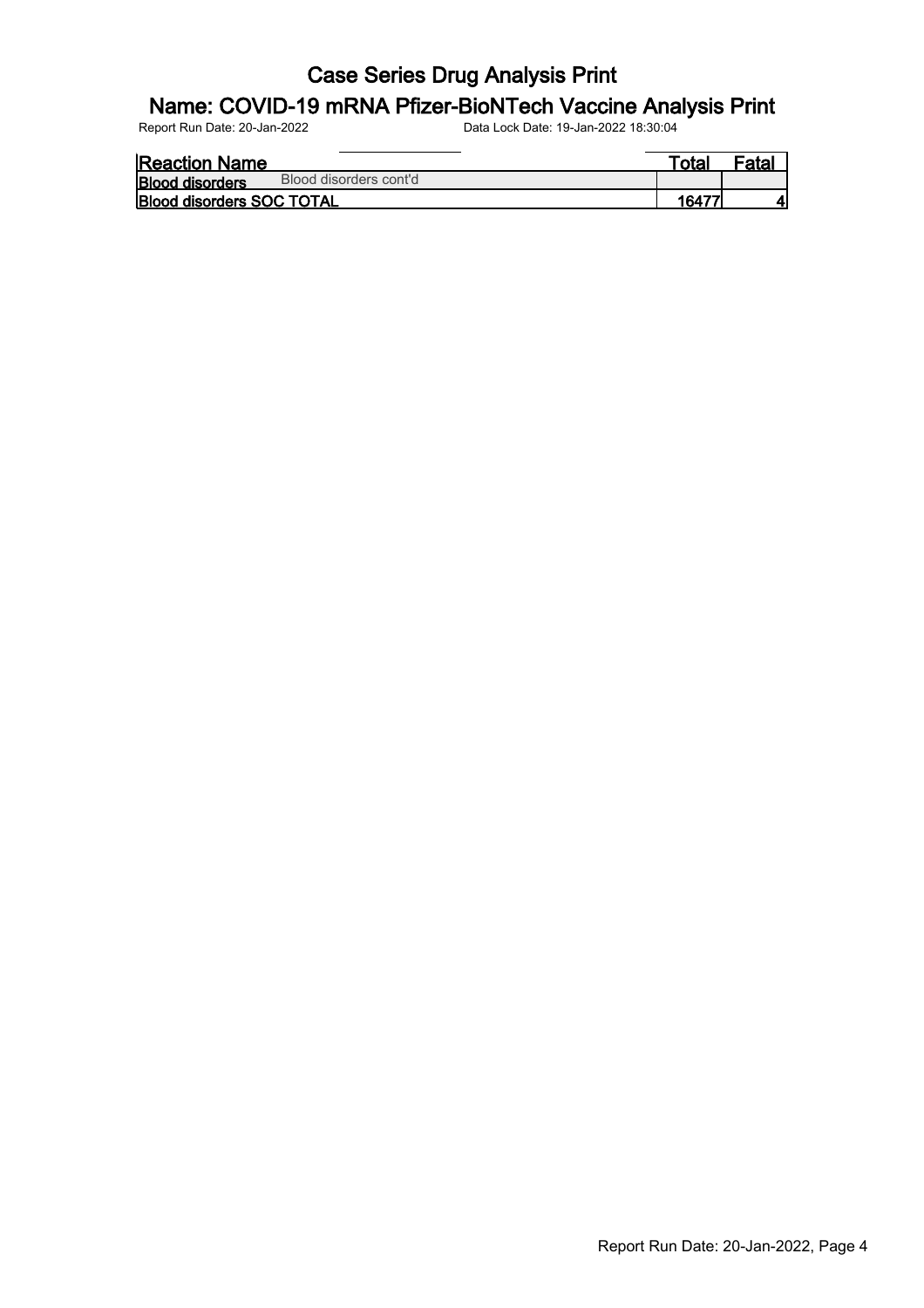### Name: COVID-19 mRNA Pfizer-BioNTech Vaccine Analysis Print

| <b>Reaction Name</b>                     | <b>Total</b>   | <b>Fatal</b>                                   |
|------------------------------------------|----------------|------------------------------------------------|
| Cardiac disorders                        |                |                                                |
| Aortic valvular disorders                |                |                                                |
| Aortic valve incompetence                | $\overline{2}$ | $\mathbf 0$                                    |
| Cardiac conduction disorders             |                |                                                |
| Atrioventricular block                   | 26             |                                                |
| Atrioventricular block complete          | 3              |                                                |
| Atrioventricular block first degree      |                | $\mathbf 0$                                    |
| Atrioventricular block second degree     | $\frac{2}{3}$  | $\mathbf{0}$                                   |
| Bundle branch block                      |                | $\mathbf 0$                                    |
| Bundle branch block left                 | 4              | $\mathbf{0}$                                   |
| Bundle branch block right                | 4              | $\overline{0}$                                 |
| <b>Trifascicular block</b>               | 1              | 0                                              |
| <b>Cardiac disorders NEC</b>             |                |                                                |
| Acute cardiac event                      | 5              |                                                |
| Cardiac disorder                         | 81             | 0<br>0<br>0<br>0                               |
| Cardiac dysfunction                      |                |                                                |
| Cardiac ventricular thrombosis           |                |                                                |
| Cardiovascular deconditioning            |                | $\mathbf{0}$                                   |
| Cardiovascular disorder                  | 8              | $\overline{0}$                                 |
| Intracardiac thrombus                    | 5              | 0                                              |
| Cardiac hypertensive complications       |                |                                                |
| Hypertensive heart disease               | $\overline{c}$ | 1                                              |
| Cardiac infections and inflammations NEC |                |                                                |
| Carditis                                 | 9              | $\mathbf 0$                                    |
| Cardiac neoplasms NEC                    |                |                                                |
| Pericardial cyst                         | 1              | $\mathbf 0$                                    |
| Cardiac signs and symptoms NEC           |                |                                                |
| Cardiac discomfort                       | 33             | $\boldsymbol{0}$                               |
| Cardiovascular symptom                   |                | $\mathbf 0$                                    |
| Palpitations                             | 5472           | 1                                              |
| Cardiac valve disorders NEC              |                |                                                |
| Cardiac valve disease                    | 2              | $\boldsymbol{0}$                               |
| Heart valve incompetence                 | 3              | $\mathbf 0$                                    |
| Cardiomyopathies                         |                |                                                |
| Cardiomyopathy                           | 13             | 0                                              |
| Congestive cardiomyopathy                | 7              | $\mathbf 0$                                    |
| Stress cardiomyopathy                    | 3              | 0                                              |
| Coronary artery disorders NEC            |                |                                                |
| Arteriosclerosis coronary artery         | 1              | $\boldsymbol{0}$                               |
| Coronary artery disease                  |                |                                                |
| Coronary artery dissection               | 1              | $\begin{smallmatrix} 3 \\ 0 \end{smallmatrix}$ |
| Coronary artery occlusion                | 3              |                                                |
| Coronary artery thrombosis               | $\overline{5}$ | $\frac{0}{2}$                                  |
| <b>Endocarditis NEC</b>                  |                |                                                |
| Endocarditis noninfective                | 1              | 1                                              |
| <b>Heart failures NEC</b>                |                |                                                |
| Cardiac failure                          | 78             | 9                                              |
| Cardiac failure acute                    | 6              | 1                                              |
| Cardiac failure chronic                  | $\overline{c}$ | $\mathbf 0$                                    |
| Cardiac failure congestive               | 4              | 1                                              |
| Cardiogenic shock                        | 4              | 1                                              |
| Cardiopulmonary failure                  | 1              | 1                                              |
| Ischaemic coronary artery disorders      |                |                                                |
| Acute coronary syndrome                  | 7              | $\mathbf{1}$                                   |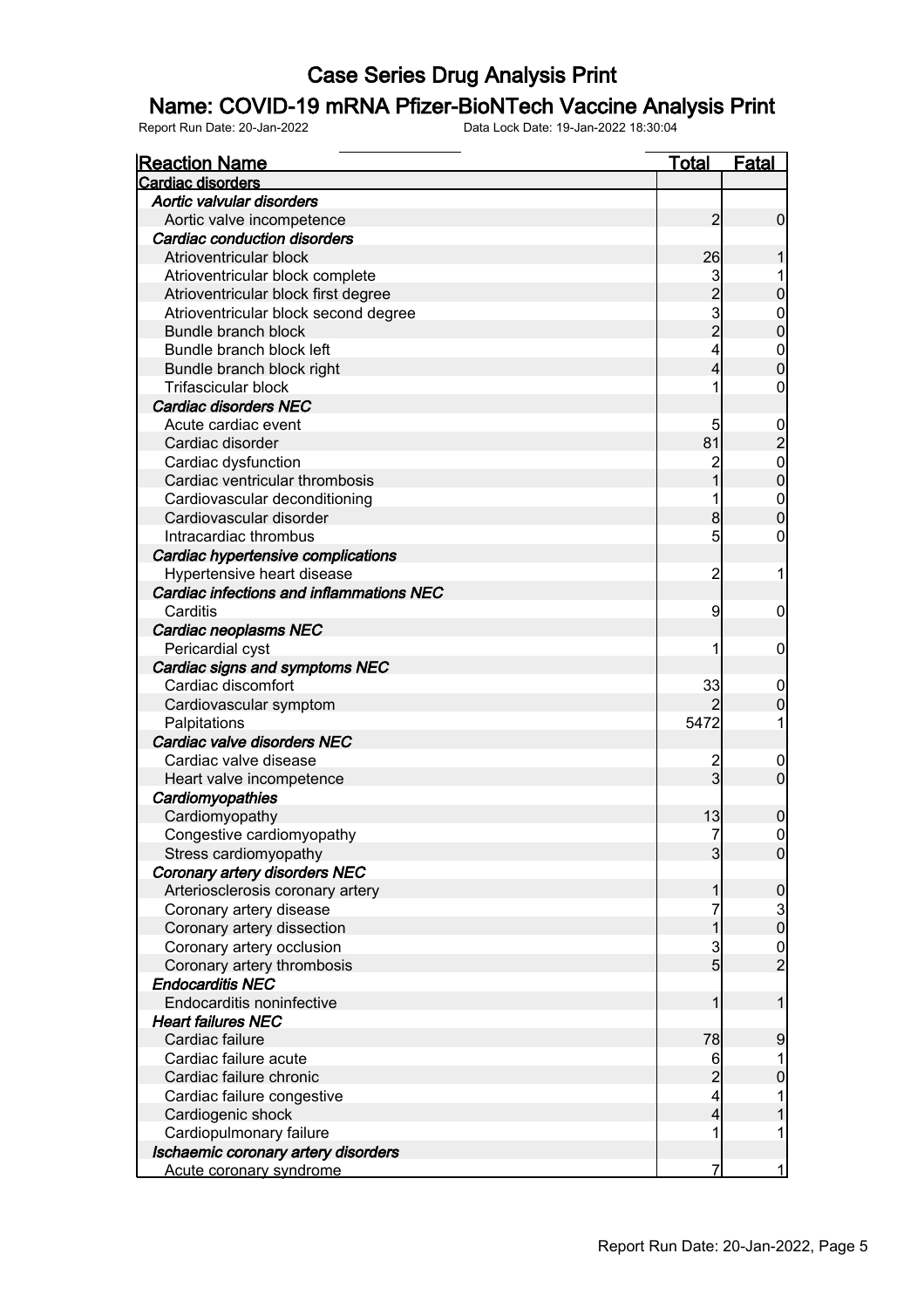### Name: COVID-19 mRNA Pfizer-BioNTech Vaccine Analysis Print

| <b>Reaction Name</b>                                 | <u>Total</u>   | Fatal                                          |
|------------------------------------------------------|----------------|------------------------------------------------|
| Cardiac disorders cont'd<br><b>Cardiac disorders</b> |                |                                                |
| Acute myocardial infarction                          | 26             |                                                |
| Angina pectoris                                      | 286            |                                                |
| Angina unstable                                      | 4              | $\mathbf 0$                                    |
| Arteriospasm coronary                                | 4              | 0                                              |
| Microvascular coronary artery disease                | $\overline{3}$ | $\overline{0}$                                 |
| Myocardial infarction                                | 269            | 39                                             |
| Myocardial ischaemia                                 | 10             | $6\phantom{1}6$                                |
| Left ventricular failures                            |                |                                                |
| Acute left ventricular failure                       | 1              |                                                |
| Left ventricular failure                             | 7              | $\overline{c}$                                 |
| Mitral valvular disorders                            |                |                                                |
| Mitral valve incompetence                            | 8              | $\mathbf 0$                                    |
| Mitral valve prolapse                                | 1              | $\mathbf 0$                                    |
| <b>Myocardial disorders NEC</b>                      |                |                                                |
| Cardiac amyloidosis                                  | 1              | $\pmb{0}$                                      |
| Cardiac aneurysm                                     |                |                                                |
| Cardiac ventricular scarring                         | 1              | $\mathbf 0$                                    |
| Cardiomegaly                                         | 43             |                                                |
| Left atrial dilatation                               | 1              | $\begin{smallmatrix} 3 \\ 0 \end{smallmatrix}$ |
| Left ventricular dysfunction                         | 13             |                                                |
| Left ventricular enlargement                         | $\overline{c}$ | $\begin{matrix} 0 \\ 0 \end{matrix}$           |
| Left ventricular hypertrophy                         |                |                                                |
|                                                      | $\frac{2}{6}$  | $\boldsymbol{0}$<br>$\overline{0}$             |
| Myocardial fibrosis                                  |                |                                                |
| Myocardial haemorrhage                               | 1              | $\boldsymbol{0}$                               |
| Myocardial injury                                    | 17             | $\mathbf 0$                                    |
| Myocardial necrosis                                  | 1              | $\boldsymbol{0}$                               |
| Myocardial oedema                                    | 6              | $\mathbf 0$                                    |
| Myocardial rupture                                   | 1              | $\boldsymbol{0}$                               |
| Right atrial enlargement                             | 1              | $\mathbf 0$                                    |
| Right ventricular dysfunction                        | $\frac{2}{1}$  | $\boldsymbol{0}$                               |
| Right ventricular enlargement                        |                | $\mathbf 0$                                    |
| Ventricular dysfunction                              | $\frac{2}{1}$  | $\boldsymbol{0}$                               |
| Ventricular hypertrophy                              |                | $\mathbf 0$                                    |
| Ventricular hypokinesia                              | 3              | $\boldsymbol{0}$                               |
| Noninfectious myocarditis                            |                |                                                |
| Eosinophilic myocarditis                             |                | 0                                              |
| Hypersensitivity myocarditis                         |                | $\overline{0}$                                 |
| Myocarditis                                          | 673            |                                                |
| Myocarditis post infection                           |                | $\overline{0}$                                 |
| Noninfectious pericarditis                           |                |                                                |
| Pericarditis                                         | 449            | $\overline{c}$                                 |
| Pericarditis constrictive                            |                | $\boldsymbol{0}$                               |
| Pleuropericarditis                                   |                | $\overline{0}$                                 |
| <b>Pericardial disorders NEC</b>                     |                |                                                |
| Cardiac tamponade                                    | 1              | 1                                              |
| Pericardial effusion                                 | 41             | $\begin{matrix} 2 \\ 0 \end{matrix}$           |
| Pericardial fibrosis                                 | 1              |                                                |
| Pericardial haemorrhage                              | 4              | $\frac{3}{0}$                                  |
| Pericardial rub                                      | $\overline{2}$ |                                                |
| Rate and rhythm disorders NEC                        |                |                                                |
| Arrhythmia                                           | 173            | 1                                              |
| Arrhythmia neonatal                                  |                | $\overline{0}$                                 |
| Bradycardia                                          | 71             | $\overline{0}$                                 |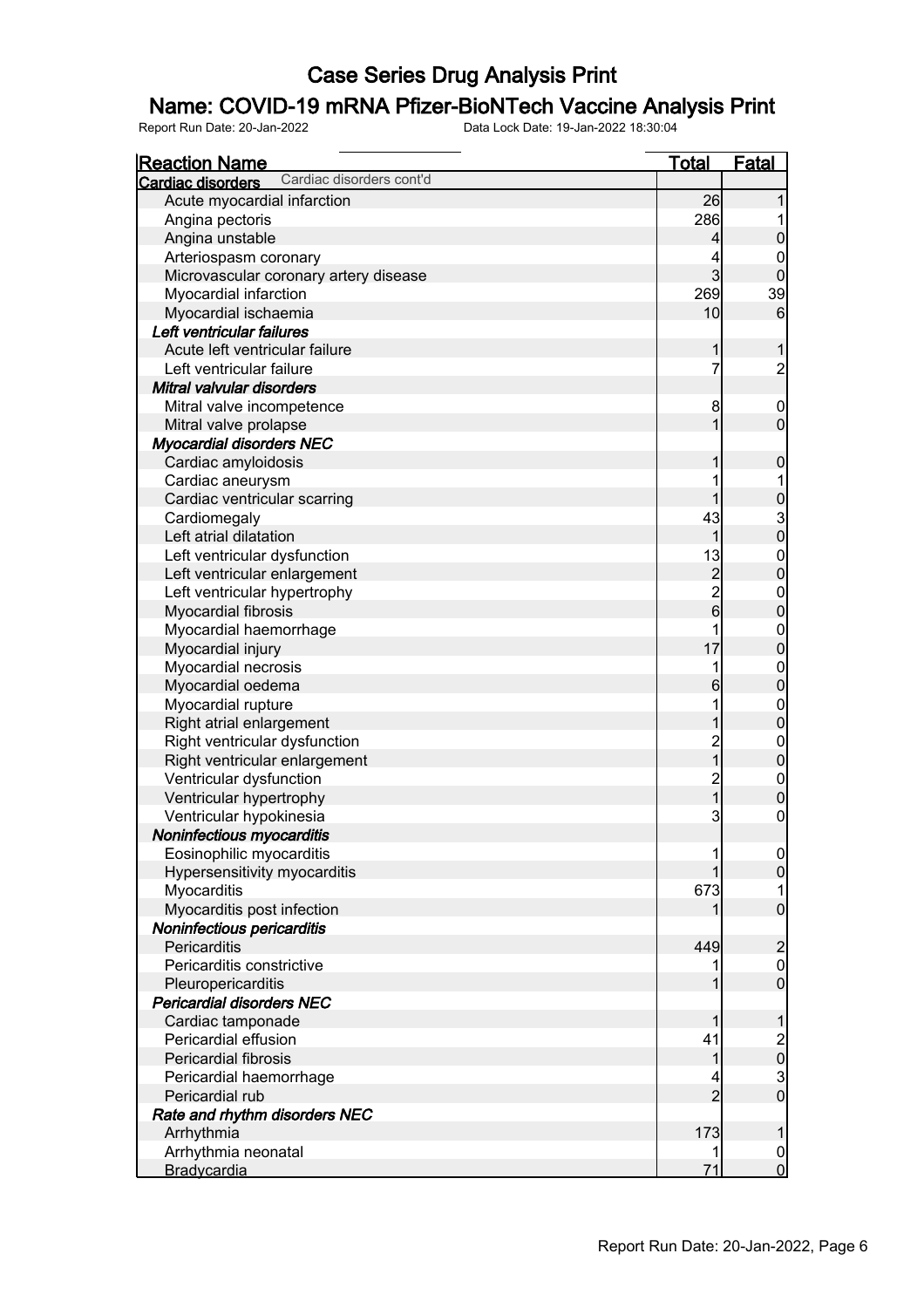### Name: COVID-19 mRNA Pfizer-BioNTech Vaccine Analysis Print

| <b>Reaction Name</b>                                 | <u>Total</u>   | Fatal                            |
|------------------------------------------------------|----------------|----------------------------------|
| Cardiac disorders cont'd<br><b>Cardiac disorders</b> |                |                                  |
| Bradycardia foetal                                   | $\overline{2}$ |                                  |
| Cardiac flutter                                      | 569            | 0                                |
| Extrasystoles                                        | 198            | $\boldsymbol{0}$                 |
| <b>Heart alternation</b>                             | 3              | $\overline{0}$                   |
| Paroxysmal arrhythmia                                | 1              |                                  |
| Postural orthostatic tachycardia syndrome            | 27             | $0\atop 0$                       |
| Tachyarrhythmia                                      | 8              |                                  |
| Tachycardia                                          | 2055           | $\begin{matrix}0\\0\end{matrix}$ |
| Tachycardia foetal                                   | 1              | $\mathbf{0}$                     |
| Tachycardia paroxysmal                               | 1              | $\overline{0}$                   |
| <b>Right ventricular failures</b>                    |                |                                  |
| Cor pulmonale                                        | 1              | $\mathbf 0$                      |
| Right ventricular failure                            | 1              | 0                                |
| Supraventricular arrhythmias                         |                |                                  |
| Arrhythmia supraventricular                          | 16             | $\mathbf 0$                      |
| <b>Atrial fibrillation</b>                           | 267            | $\overline{1}$                   |
| <b>Atrial flutter</b>                                | 41             | $\mathbf{0}$                     |
| Atrial tachycardia                                   | 10             | $\overline{0}$                   |
| Nodal arrhythmia                                     | 1              |                                  |
| Sinus arrest                                         |                | $0\atop 0$                       |
| Sinus arrhythmia                                     | 7              | $\begin{matrix}0\\0\end{matrix}$ |
| Sinus bradycardia                                    | 13             |                                  |
| Sinus node dysfunction                               | 1              | $\begin{matrix}0\\0\end{matrix}$ |
| Sinus tachycardia                                    | 71             |                                  |
| Supraventricular extrasystoles                       | 4              | $\mathbf{0}$                     |
| Supraventricular tachycardia                         | 44             | $\overline{0}$                   |
| Tricuspid valvular disorders                         |                |                                  |
| Tricuspid valve incompetence                         | 6              | $\mathbf 0$                      |
| Ventricular arrhythmias and cardiac arrest           |                |                                  |
| Cardiac arrest                                       | 120            | 44                               |
| Cardio-respiratory arrest                            | 1              | 1                                |
| Pulseless electrical activity                        | 5              | 0                                |
| Ventricular arrhythmia                               | 5              | $\mathbf{0}$                     |
| Ventricular extrasystoles                            | 31             | $\overline{0}$                   |
| Ventricular fibrillation                             | 9              |                                  |
| Ventricular tachycardia                              | 15             | 0                                |
| <b>Cardiac disorders SOC TOTAL</b>                   | 11498          | 138                              |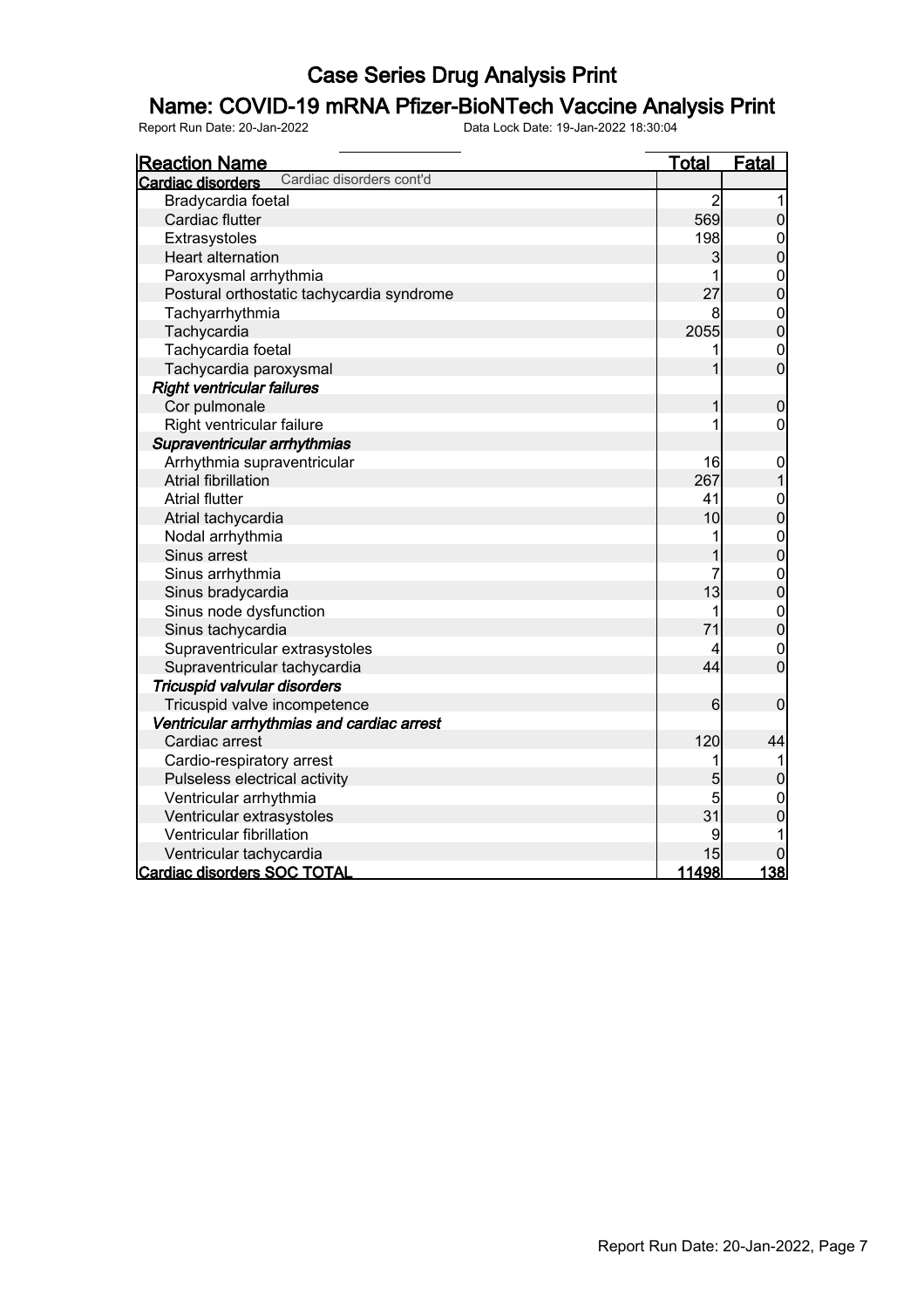#### Name: COVID-19 mRNA Pfizer-BioNTech Vaccine Analysis Print

| <b>Reaction Name</b>                                 | <b>Total</b>   | <b>Fatal</b>     |
|------------------------------------------------------|----------------|------------------|
| <b>Congenital disorders</b>                          |                |                  |
| Autosomal chromosomal abnormalities                  |                |                  |
| Trisomy 8                                            | 1              | $\mathbf 0$      |
| Cardiac disorders congenital NEC                     |                |                  |
| Heart disease congenital                             | 16             | $\mathbf 0$      |
| Cardiac hypoplasias congenital                       |                |                  |
| Ventricular hypoplasia                               | 1              | $\mathbf 0$      |
| Cardiac septal defects congenital                    |                |                  |
| Atrial septal defect                                 | $\overline{c}$ | $\mathbf 0$      |
| Hypertrophic cardiomyopathy                          |                | 0                |
| Ventricular septal defect                            |                | $\mathbf 0$      |
| Cardiac valve disorders congenital                   |                |                  |
| Bicuspid aortic valve                                | 1              | $\mathbf 0$      |
| Central nervous system disorders congenital NEC      |                |                  |
| Spina bifida                                         | $\overline{c}$ |                  |
| Syringomyelia                                        | 1              | $\boldsymbol{0}$ |
| Cerebellar disorders congenital                      |                |                  |
| Arnold-Chiari malformation                           |                | 0                |
| Hereditary ataxia                                    | 1              | $\mathbf 0$      |
| Cerebral disorders congenital                        |                |                  |
| Anencephaly                                          | $\overline{c}$ | $\mathbf 0$      |
| Cerebral palsy                                       | 3              | 0                |
| Congenital hydrocephalus                             | 1              | $\mathbf 0$      |
| <b>Chromosomal abnormalities NEC</b>                 |                |                  |
| Cytogenetic abnormality                              | 1              | $\mathbf 0$      |
| Coagulation disorders congenital                     |                |                  |
| Factor IX deficiency                                 | 1              | $\mathbf 0$      |
| Haemophilia                                          | 2              | 0                |
| <b>Congenital disorders NEC</b>                      |                |                  |
| Foetal malformation                                  |                | $\overline{0}$   |
| Heterotaxia                                          | 1              | $\mathbf 0$      |
| Connective tissue disorders congenital               |                |                  |
| Ehlers-Danlos syndrome                               | 4              | $\mathbf 0$      |
| Gastrointestinal tract disorders congenital NEC      |                |                  |
| Gastroschisis                                        | $\mathbf{3}$   | $\mathbf 0$      |
| Genetic polymorphisms                                |                |                  |
| Genetic polymorphism                                 | 1              | $\overline{0}$   |
| Great vessel disorders congenital                    |                |                  |
| Congenital great vessel anomaly                      |                | $\mathbf 0$      |
| Transposition of the great vessels                   |                | $\mathbf 0$      |
| Haematological disorders congenital NEC              |                |                  |
| Amegakaryocytic thrombocytopenia                     | 1              | $\overline{0}$   |
| Neonatal alloimmune thrombocytopenia                 |                | $\mathbf 0$      |
| Haemoglobinopathies congenital                       |                |                  |
| Congenital methaemoglobinaemia                       | 1              | $\mathbf 0$      |
| Immune system abnormalities congenital               |                |                  |
| Combined immunodeficiency                            | 1              | $\boldsymbol{0}$ |
| Inborn errors of lipid metabolism                    |                |                  |
| Short-chain acyl-coenzyme A dehydrogenase deficiency | 1              | $\mathbf 0$      |
| <b>Inborn errors of metabolism NEC</b>               |                |                  |
| Alpha-1 antitrypsin deficiency                       | 1              | $\mathbf 0$      |
| Inborn errors of porphyrin metabolism                |                |                  |
| Porphyria                                            | 1              | $\mathbf 0$      |
| <u>Laryngeal and tracheal disorders congenital</u>   |                |                  |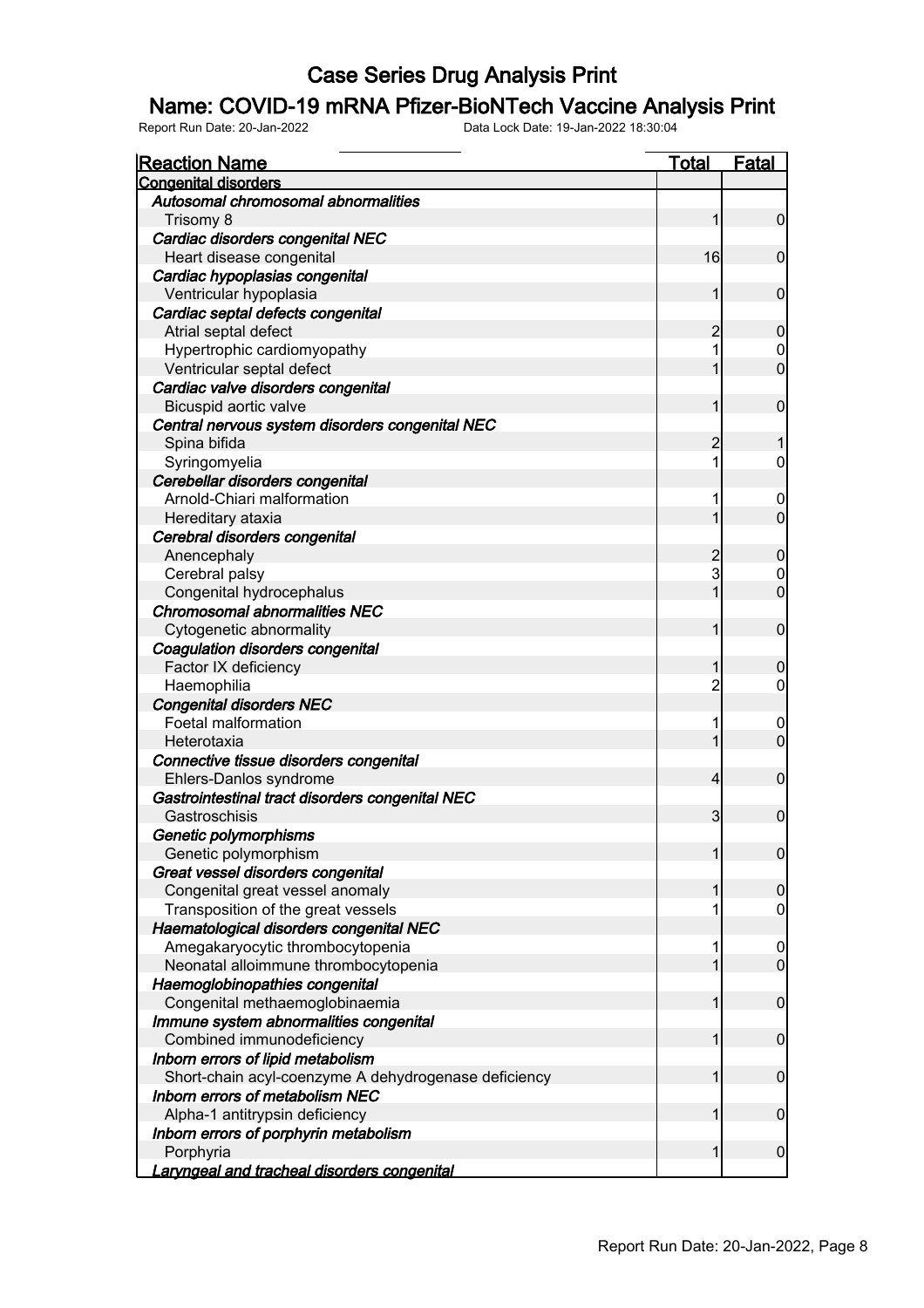### Name: COVID-19 mRNA Pfizer-BioNTech Vaccine Analysis Print

| <b>Reaction Name</b><br><b>Congenital disorders</b> Congenital disorders cont'd | <u>Total</u>   | Fatal               |
|---------------------------------------------------------------------------------|----------------|---------------------|
| Laryngomalacia                                                                  | 1              | $\overline{0}$      |
| Lymphatic system disorders congenital                                           |                |                     |
| Cystic lymphangioma                                                             | 3              | $\overline{0}$      |
| Male reproductive tract disorders congenital                                    |                |                     |
|                                                                                 |                |                     |
| Cryptorchism                                                                    | 1              | $\overline{0}$      |
| Micropenis                                                                      | 4              | 0<br>$\overline{0}$ |
| Penoscrotal fusion                                                              | $\overline{1}$ |                     |
| Phimosis                                                                        |                | 0                   |
| Musculoskeletal and connective tissue disorders of limbs congenital             |                |                     |
| Developmental hip dysplasia                                                     |                | $\mathbf 0$         |
| Limb malformation                                                               | 1              | $\overline{0}$      |
| Musculoskeletal and connective tissue disorders of skull congenital             |                |                     |
| Platybasia                                                                      | 1              | $\mathbf 0$         |
| Musculoskeletal and connective tissue disorders of spine congenital             |                |                     |
| <b>Block vertebra</b>                                                           | 1              | $\mathbf 0$         |
| Brachyolmia                                                                     |                | 0                   |
| Musculoskeletal disorders congenital NEC                                        |                |                     |
| Dysmorphism                                                                     | 1              | $\mathbf 0$         |
| Neurological disorders congenital NEC                                           |                |                     |
| Familial hemiplegic migraine                                                    | 2              | $\boldsymbol{0}$    |
| Familial periodic paralysis                                                     | $\overline{1}$ | $\overline{0}$      |
| Moebius II syndrome                                                             | 1              | $\mathbf 0$         |
| Neurofibromatosis                                                               | $\overline{1}$ | $\overline{0}$      |
| Tourette's disorder                                                             | 3              | 0                   |
| Ocular disorders congenital NEC                                                 |                |                     |
| Colour blindness                                                                | 4              | 0                   |
| Congenital eye disorder                                                         | 1              | $\overline{0}$      |
| Palate disorders congenital                                                     |                |                     |
| Cleft lip and palate                                                            | $\overline{2}$ | $\mathbf 0$         |
| Peripheral nervous system disorders congenital NEC                              |                |                     |
| Hereditary neuropathy with liability to pressure palsies                        | 1              | $\mathbf 0$         |
| Paroxysmal extreme pain disorder                                                |                | 0                   |
| Pulmonary and bronchial disorders congenital                                    |                |                     |
| Congenital cystic lung                                                          |                | $\mathbf 0$         |
| Retinal disorders congenital                                                    |                |                     |
| Retinitis pigmentosa                                                            |                | 0                   |
| Sex chromosomal abnormalities                                                   |                |                     |
|                                                                                 |                |                     |
| Turner's syndrome                                                               |                | 0                   |
| Skin and subcutaneous tissue disorders congenital NEC                           |                |                     |
| Acral peeling skin syndrome                                                     |                | $\mathbf 0$         |
| Tongue disorders congenital                                                     |                |                     |
| Ankyloglossia congenital                                                        |                | 0                   |
| Vascular anomalies congenital NEC                                               |                |                     |
| Congenital LUMBAR syndrome                                                      |                | 0                   |
| Venous disorders congenital                                                     |                |                     |
| Anomalous pulmonary venous connection                                           |                | 0                   |
| <b>Congenital disorders SOC TOTAL</b>                                           | 98             | 1                   |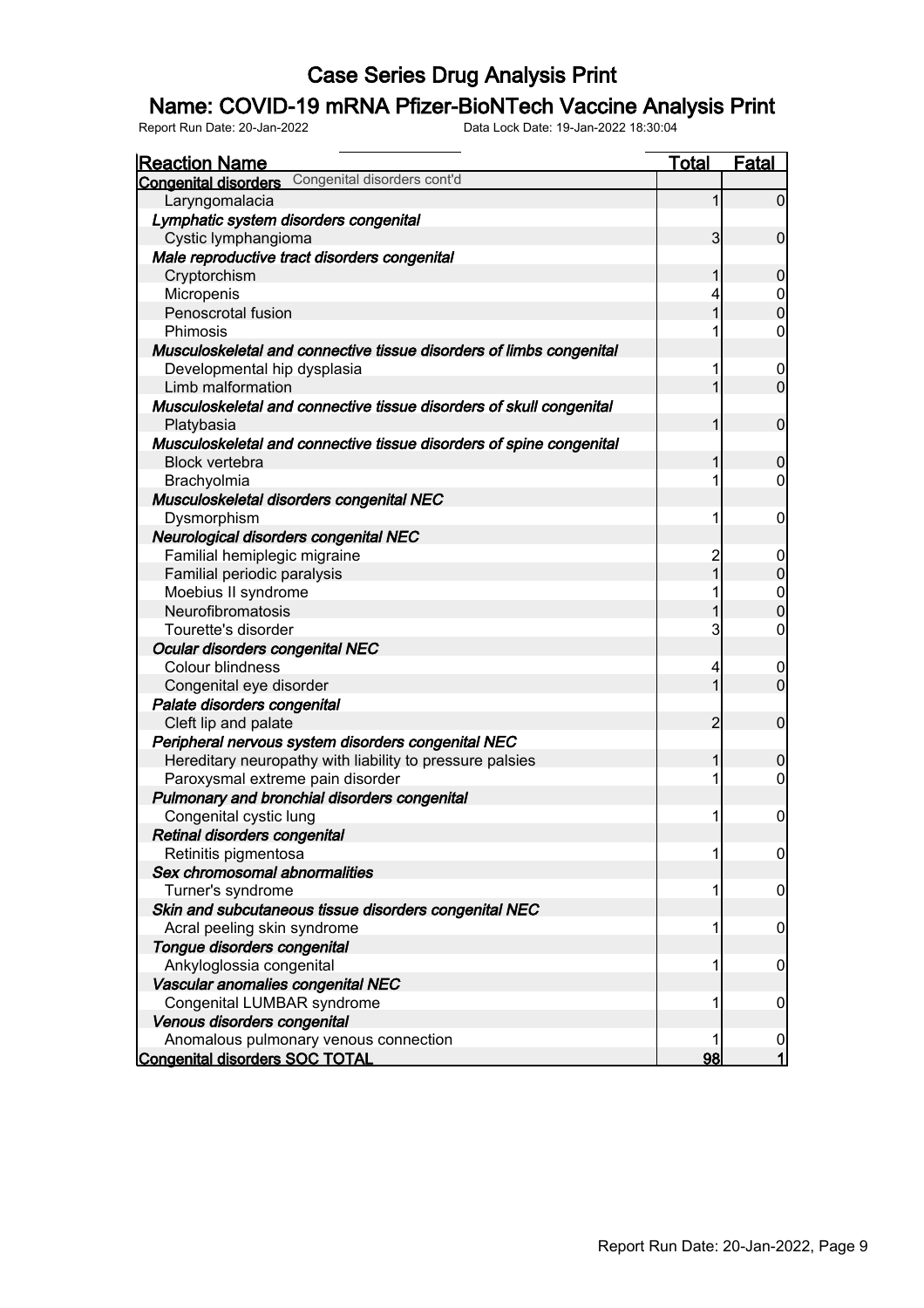### Name: COVID-19 mRNA Pfizer-BioNTech Vaccine Analysis Print

| <b>Reaction Name</b>                             | <u>Total</u>         | <u>Fatal</u>                   |
|--------------------------------------------------|----------------------|--------------------------------|
| Ear disorders                                    |                      |                                |
| Ear disorders NEC                                |                      |                                |
| Ear canal erythema                               | 1                    | $\boldsymbol{0}$               |
| Ear congestion                                   | 36                   | $\overline{0}$                 |
| Ear discomfort                                   | 99                   | $\overline{0}$                 |
| Ear disorder                                     | 23                   | $\boldsymbol{0}$               |
| Ear haemorrhage                                  | 13                   | $\overline{0}$                 |
| Ear inflammation                                 | 1                    | $\mathbf{0}$                   |
| Ear pain                                         | 1117                 | $\overline{0}$                 |
| Ear pruritus                                     | 12                   | $\mathbf{0}$                   |
| Ear swelling                                     | 38                   | $\overline{0}$                 |
| Otorrhoea                                        | 6                    | $\mathbf 0$                    |
| Paraesthesia ear                                 |                      | $\overline{0}$                 |
| Eustachian tube disorders                        |                      |                                |
| Eustachian tube disorder                         | 4                    | $\boldsymbol{0}$               |
| Eustachian tube dysfunction                      | 9                    | $\mathbf 0$                    |
| Eustachian tube obstruction                      | $5\overline{)}$      | $\overline{0}$                 |
| <b>External ear disorders NEC</b>                |                      |                                |
| Auricular swelling                               | $\overline{c}$       | $\mathbf 0$                    |
| Excessive cerumen production                     | 12                   | $\mathbf 0$                    |
| External ear pain                                | $6 \overline{}$      | $\overline{0}$                 |
| Red ear syndrome                                 | $\overline{c}$       | 0                              |
| <b>External ear infections and inflammations</b> |                      |                                |
| External ear inflammation                        | $\overline{c}$       | $\boldsymbol{0}$               |
| <b>Hearing disorders NEC</b>                     |                      |                                |
| Auditory disorder                                | 6                    | $\mathbf 0$                    |
| Diplacusis                                       | $\overline{2}$       | $\overline{0}$                 |
| <b>Hearing losses</b>                            |                      |                                |
| Conductive deafness                              | 1                    | $\mathbf 0$                    |
| Deafness                                         | 279                  |                                |
| Deafness bilateral                               | 11                   | $\mathbf 0$<br>$\mathbf 0$     |
|                                                  |                      |                                |
| Deafness neurosensory                            | 22<br>$\overline{9}$ | $\mathbf{0}$<br>$\overline{0}$ |
| Deafness transitory                              |                      |                                |
| Deafness unilateral                              | 36                   | $\mathbf{0}$<br>$\overline{0}$ |
| Hypoacusis                                       | 216                  |                                |
| Sudden hearing loss                              | 50                   | $\overline{0}$                 |
| Hyperacusia                                      |                      |                                |
| Hyperacusis                                      | 68                   | 0                              |
| Misophonia                                       | 3                    | $\overline{0}$                 |
| Inner ear disorders NEC                          |                      |                                |
| Acute vestibular syndrome                        | $\overline{2}$       | $\mathbf 0$                    |
| Inner ear disorder                               | 13                   | $\mathbf 0$                    |
| Meniere's disease                                | 13                   | $\overline{0}$                 |
| Vestibular disorder                              | 14                   | $\mathbf 0$                    |
| Inner ear infections and inflammations           |                      |                                |
| Inner ear inflammation                           | 11                   | $\mathbf 0$                    |
| Inner ear signs and symptoms                     |                      |                                |
| Motion sickness                                  | 66                   | $\mathbf 0$                    |
| Phobic postural vertigo                          | 1                    | $\pmb{0}$                      |
| <b>Tinnitus</b>                                  | 2315                 | $\boldsymbol{0}$               |
| Vertigo                                          | 1577                 | $\overline{0}$                 |
| Vertigo labyrinthine                             | 13                   | $\boldsymbol{0}$               |
| Vertigo positional                               | 82                   | $\overline{0}$                 |
| <b>Mastoid disorders</b>                         |                      |                                |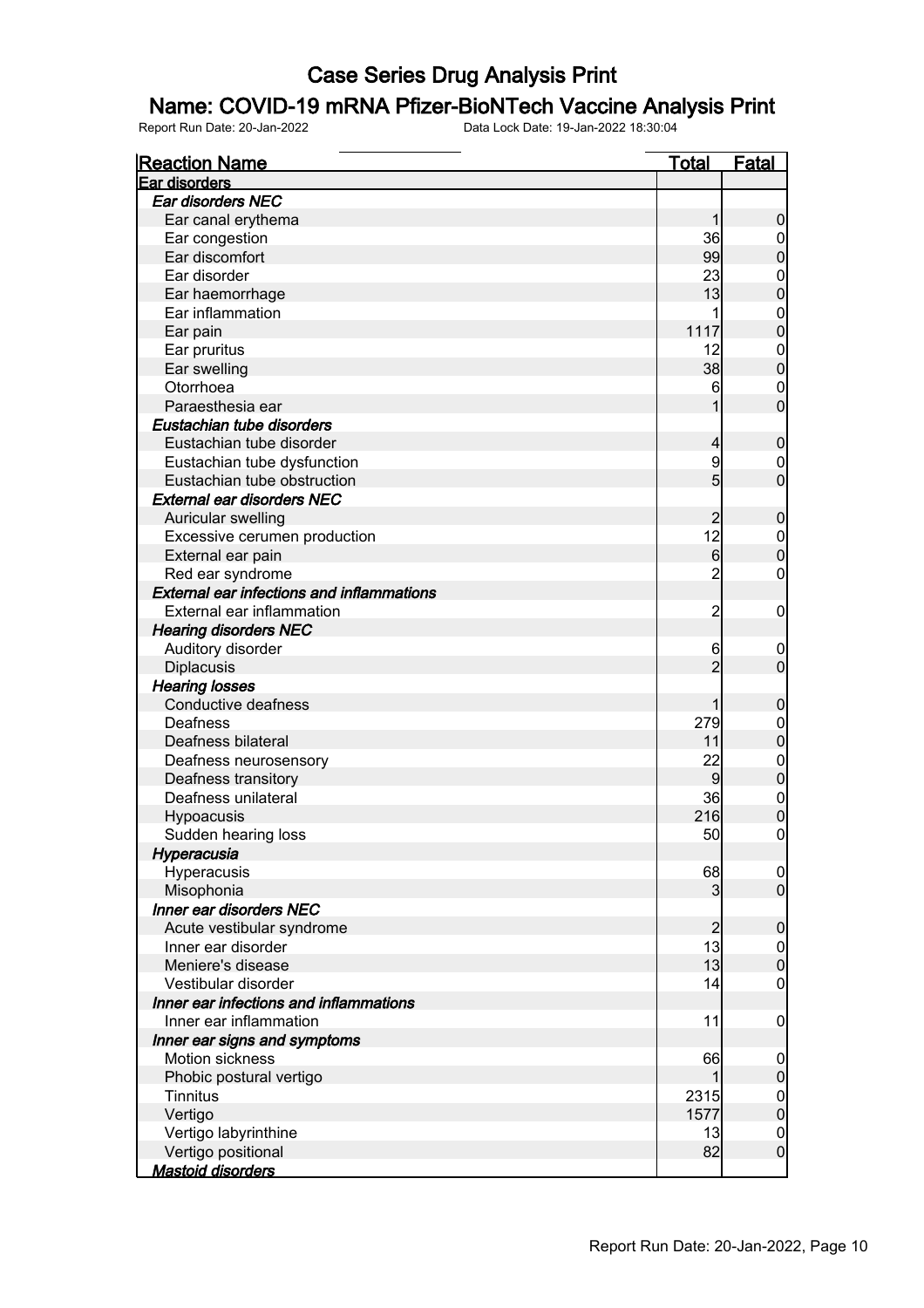### Name: COVID-19 mRNA Pfizer-BioNTech Vaccine Analysis Print

| <b>Reaction Name</b>                          | Total |  |
|-----------------------------------------------|-------|--|
| Ear disorders cont'd<br>Ear disorders         |       |  |
| Mastoid effusion                              |       |  |
| Middle ear disorders NEC                      |       |  |
| Middle ear disorder                           |       |  |
| Middle ear effusion                           |       |  |
| Middle ear infections and inflammations       |       |  |
| Middle ear inflammation                       |       |  |
| Tympanic membrane disorders (excl infections) |       |  |
| Tympanic membrane perforation                 |       |  |
| Ear disorders SOC TOTAL                       |       |  |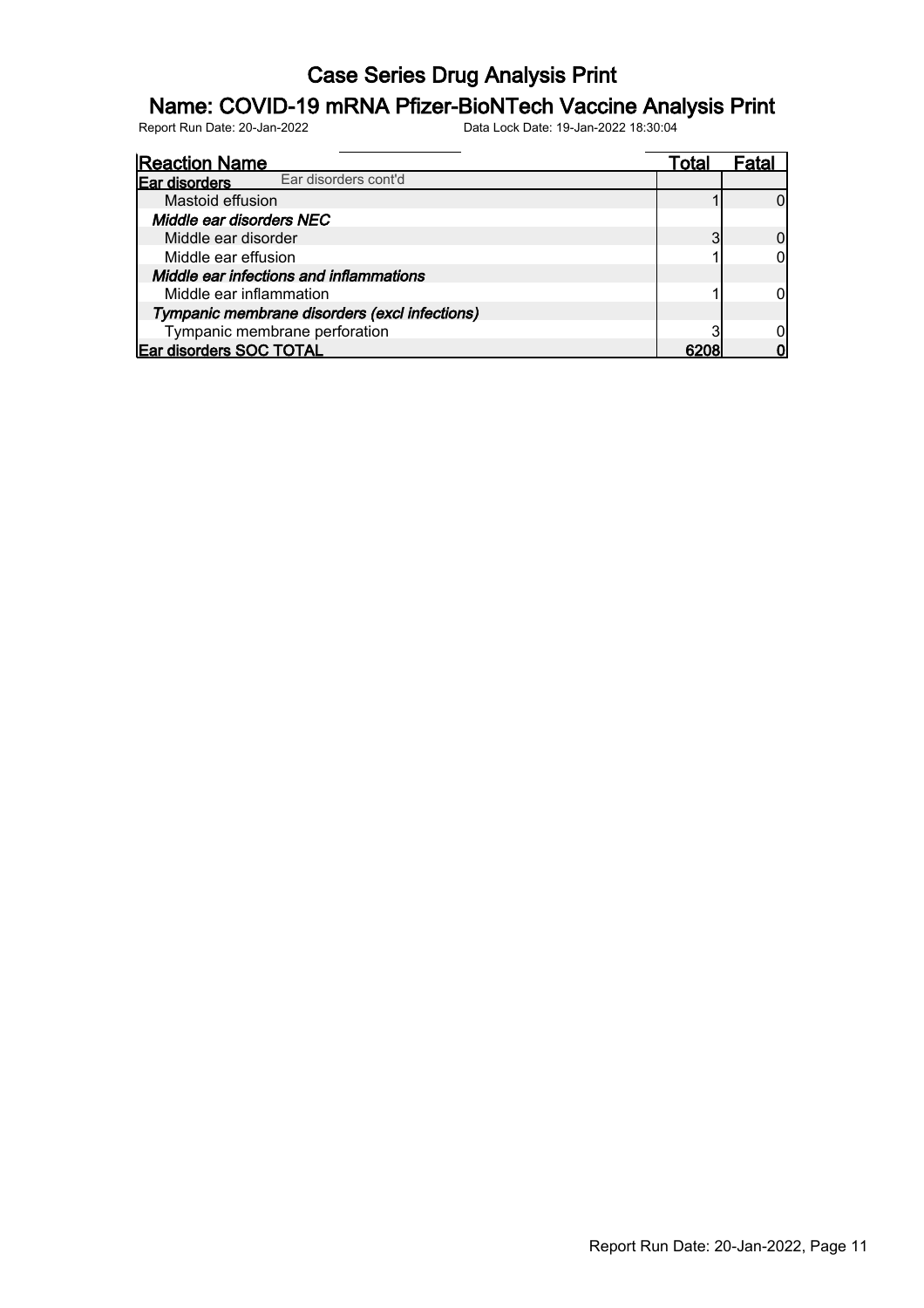#### Name: COVID-19 mRNA Pfizer-BioNTech Vaccine Analysis Print

| <b>Reaction Name</b>                            | <b>Total</b>   | <b>Fatal</b>     |
|-------------------------------------------------|----------------|------------------|
| <b>Endocrine disorders</b>                      |                |                  |
| Acute and chronic thyroiditis                   |                |                  |
| Autoimmune thyroiditis                          | $\overline{c}$ | $\boldsymbol{0}$ |
| Thyroiditis                                     | 23             | $\overline{0}$   |
| Thyroiditis acute                               | $\mathbf{3}$   | $\pmb{0}$        |
| Thyroiditis subacute                            | 4              | $\mathbf 0$      |
| <b>Adrenal cortical hypofunctions</b>           |                |                  |
| Addison's disease                               |                | $\mathbf 0$      |
| Adrenal insufficiency                           | 2<br>3         | $\mathbf 0$      |
| Adrenocortical insufficiency acute              | 16             | $\boldsymbol{0}$ |
| <b>Adrenal gland disorders NEC</b>              |                |                  |
| Adrenal disorder                                | $\overline{c}$ | $\mathbf 0$      |
| Adrenal haemorrhage                             | $\overline{3}$ | $\mathbf 0$      |
| Anterior pituitary hyperfunction                |                |                  |
| Pituitary-dependent Cushing's syndrome          | 1              | $\boldsymbol{0}$ |
| Anterior pituitary hypofunction                 |                |                  |
| Hypopituitarism                                 | 1              | $\boldsymbol{0}$ |
| Endocrine abnormalities of gonadal function NEC |                |                  |
| Oestrogen deficiency                            | 1              | $\boldsymbol{0}$ |
| Endocrine abnormalities of puberty              |                |                  |
| Delayed menarche                                | 4              | $\boldsymbol{0}$ |
| Premature menarche                              | 20             | $\overline{0}$   |
| Female gonadal function disorders               |                |                  |
| Anovulatory cycle                               | 58             | $\mathbf 0$      |
| Ovulation delayed                               | 35             | $\overline{0}$   |
| Male gonadal function disorders                 |                |                  |
| Androgen deficiency                             | 1              | $\boldsymbol{0}$ |
| <b>Thyroid disorders NEC</b>                    |                |                  |
| Autoimmune thyroid disorder                     | 1              | $\boldsymbol{0}$ |
| Goitre                                          | 16             | $\mathbf 0$      |
| Thyroid disorder                                | 10             | $\pmb{0}$        |
| Thyroid mass                                    | 2              | $\mathbf 0$      |
| Thyroid pain                                    | 11             | $\mathbf 0$      |
| <b>Thyroid hyperfunction disorders</b>          |                |                  |
| Basedow's disease                               | 11             | $\mathbf 0$      |
| Hyperthyroidism                                 | 48             | $\mathbf 0$      |
| Thyrotoxic crisis                               | $\overline{4}$ | $\overline{0}$   |
| <b>Thyroid hypofunction disorders</b>           |                |                  |
| Autoimmune hypothyroidism                       |                | $\boldsymbol{0}$ |
| Hypothyroidism                                  | 38             | $\overline{0}$   |
| Immune-mediated hypothyroidism                  | 1              | $\pmb{0}$        |
| Myxoedema                                       |                | $\mathbf 0$      |
| <b>Endocrine disorders SOC TOTAL</b>            | 323            | $\mathsf{O}$     |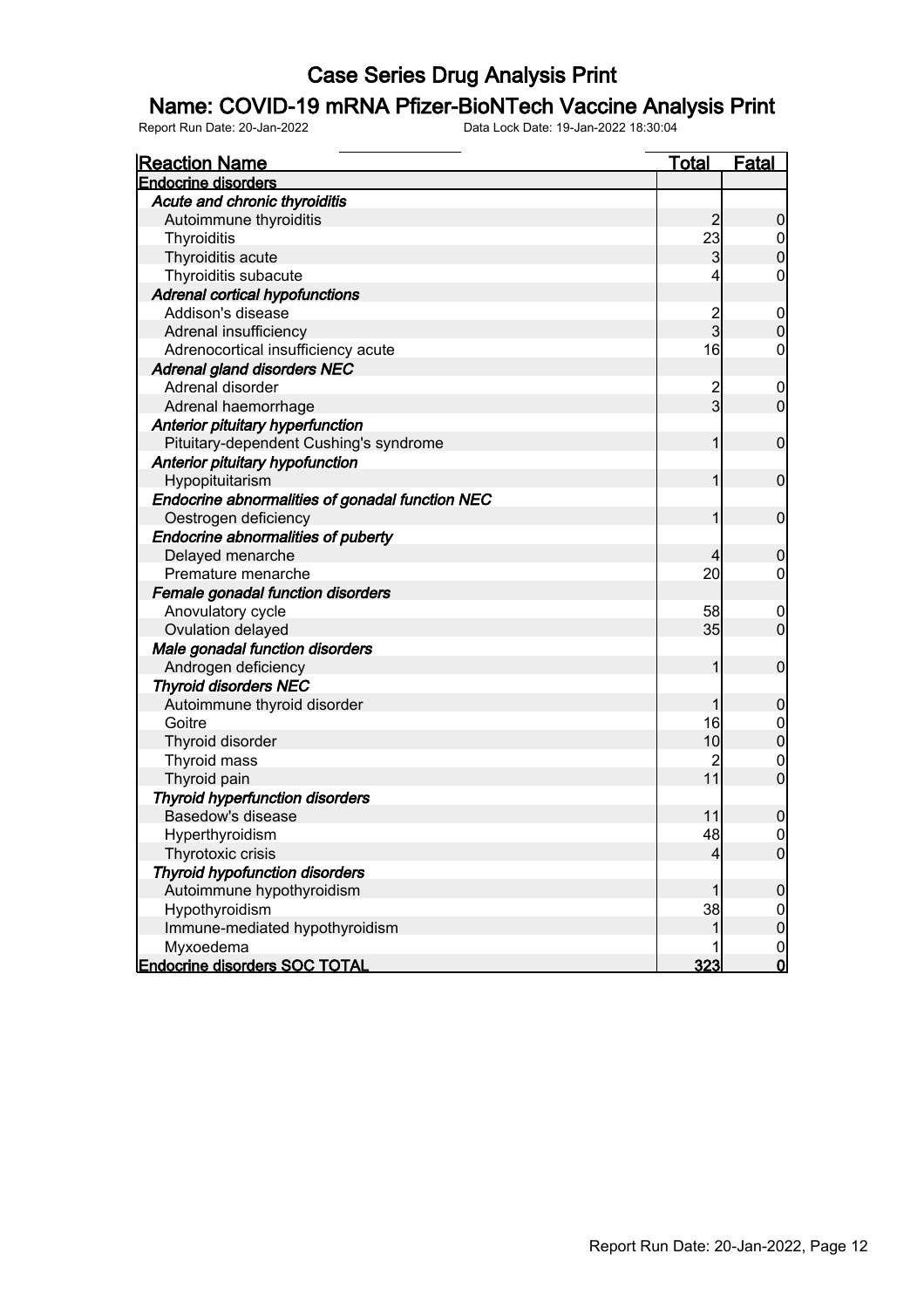#### Name: COVID-19 mRNA Pfizer-BioNTech Vaccine Analysis Print

| <u>Reaction Name</u>                                              | <u>Total</u>    | <b>Fatal</b>                |
|-------------------------------------------------------------------|-----------------|-----------------------------|
| Eve disorders                                                     |                 |                             |
| Amblyopic vision impairment                                       |                 |                             |
| Amblyopia                                                         | 7               | $\overline{0}$              |
| Anterior chamber bleeding and vascular disorders                  |                 |                             |
| Spontaneous hyphaema                                              | 1               | $\mathbf 0$                 |
| <b>Cataract conditions</b>                                        |                 |                             |
| Cataract                                                          | 14              | $\mathbf 0$                 |
| Choroid and vitreous haemorrhages and vascular disorders          |                 |                             |
| Choroidal haemorrhage                                             | 1               | $\mathbf 0$                 |
| Choroidal neovascularisation                                      | 1               | 0                           |
| Vitreous haemorrhage                                              | 4               | $\overline{0}$              |
| Choroid and vitreous structural change, deposit and degeneration  |                 |                             |
| Chorioretinopathy                                                 | 8               | $\mathbf 0$                 |
| Vitreous detachment                                               | 18              | 0                           |
| <b>Vitreous floaters</b>                                          | 107             | $\overline{0}$              |
| Colour blindness (incl acquired)                                  |                 |                             |
| Colour blindness acquired                                         | 1               | $\mathbf 0$                 |
| Dyschromatopsia                                                   | 10              | $\overline{0}$              |
| Conjunctival and corneal bleeding and vascular disorders          |                 |                             |
| Conjunctival haemorrhage                                          | 50              | $\mathbf 0$                 |
| Scleral haemorrhage                                               |                 | $\overline{0}$              |
| Conjunctival infections, irritations and inflammations            |                 |                             |
| Conjunctival hyperaemia                                           | $\overline{c}$  | $\mathbf 0$                 |
| Conjunctival irritation                                           | 1               | $\mathbf 0$                 |
| Conjunctival oedema                                               | 3               | $\mathbf 0$                 |
| Conjunctival ulcer                                                | 1               | $\mathbf 0$                 |
| Conjunctivitis allergic                                           | $\overline{2}$  | $\overline{0}$              |
| Corneal infections, oedemas and inflammations                     |                 |                             |
| Corneal oedema                                                    | 3               | $\mathbf 0$                 |
| Keratitis                                                         | 7               | $\mathbf 0$                 |
| Ulcerative keratitis                                              | $5\overline{)}$ | $\overline{0}$              |
| Corneal structural change, deposit and degeneration               |                 |                             |
| Corneal scar                                                      | 1               | $\mathbf 0$                 |
| <b>Eyelid movement disorders</b>                                  |                 |                             |
| Blepharospasm                                                     | 160             | $\boldsymbol{0}$            |
| Excessive eye blinking                                            | 6               | $\mathbf 0$                 |
| Eyelid function disorder                                          | $\mathbf{3}$    | 0                           |
| Eyelid myokymia                                                   | 4               | 0                           |
| Eyelid ptosis                                                     | 47              | $\mathbf 0$                 |
| Paralytic lagophthalmos                                           | $\overline{c}$  | $\mathbf 0$                 |
| Glaucomas (excl congenital)                                       |                 |                             |
| Angle closure glaucoma                                            |                 |                             |
| Glaucoma                                                          | $\frac{2}{7}$   | $\overline{0}$<br>$\pmb{0}$ |
|                                                                   | 1               |                             |
| Ocular hypertension                                               |                 | $\mathbf 0$                 |
| Iris and ciliary body structural change, deposit and degeneration |                 |                             |
| Eye colour change                                                 | $\mathbf{3}$    | $\mathbf 0$                 |
| Iris and uveal tract infections, irritations and inflammations    |                 |                             |
| Autoimmune uveitis                                                | 3               | $\mathbf 0$                 |
| Iridocyclitis                                                     | 18              | $\pmb{0}$                   |
| Iritis                                                            | 12              | $\overline{0}$              |
| <b>Uveitis</b>                                                    | 54              | $\boldsymbol{0}$            |
| Vogt-Koyanagi-Harada disease                                      |                 | $\mathbf 0$                 |
| <b>Lacrimation disorders</b>                                      |                 |                             |
| <u>Dry eye</u>                                                    | 170             | $\overline{0}$              |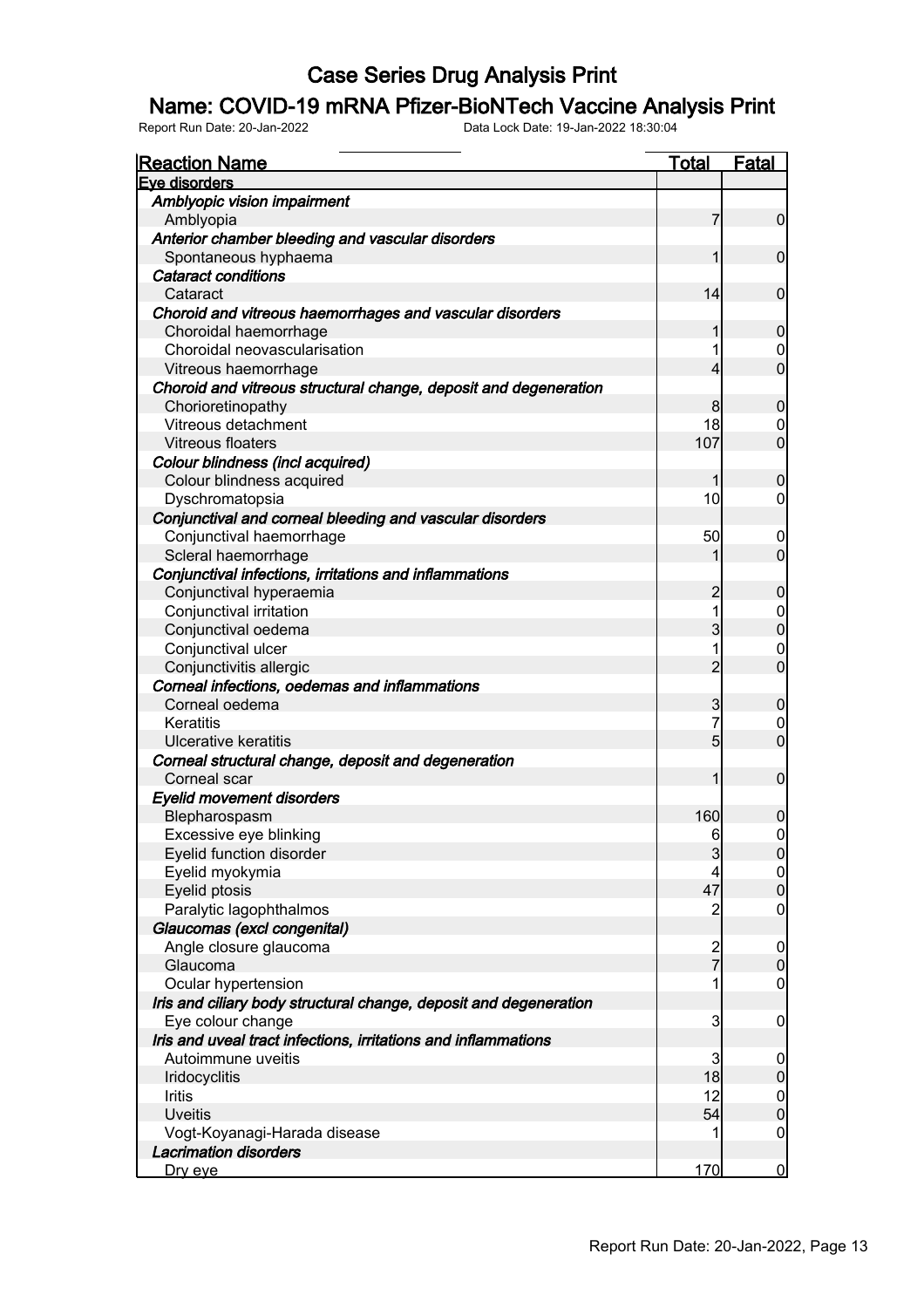### Name: COVID-19 mRNA Pfizer-BioNTech Vaccine Analysis Print

| <b>Reaction Name</b>                                             | <u>Total</u>            | Fatal            |
|------------------------------------------------------------------|-------------------------|------------------|
| Eye disorders cont'd<br>Eve disorders                            |                         |                  |
| Lacrimation increased                                            | 155                     | $\overline{0}$   |
| Lid bleeding and vascular disorders                              |                         |                  |
| Eyelid bleeding                                                  | 1                       | $\mathbf 0$      |
| Lid, lash and lacrimal infections, irritations and inflammations |                         |                  |
| <b>Blepharitis</b>                                               | 18                      | $\boldsymbol{0}$ |
| <b>Blepharitis allergic</b>                                      |                         | $\mathbf 0$      |
| Chalazion                                                        |                         | $\overline{0}$   |
| Eczema eyelids                                                   | 9                       | $\boldsymbol{0}$ |
| Erythema of eyelid                                               | 10                      | $\mathbf 0$      |
| Eyelid cyst                                                      | 6                       | $\boldsymbol{0}$ |
| <b>Eyelid irritation</b>                                         | 4                       | $\mathbf 0$      |
| Eyelid margin crusting                                           | 5                       | $\boldsymbol{0}$ |
| Eyelid oedema                                                    | 14                      | $\overline{0}$   |
| Eyelid rash                                                      | 20                      | $\mathbf 0$      |
| Meibomian gland dysfunction                                      | 1                       | $\pmb{0}$        |
| Swelling of eyelid                                               | 139                     | $\mathbf 0$      |
| Swollen tear duct                                                | 2                       | $\mathbf 0$      |
| Lid, lash and lacrimal structural disorders                      |                         |                  |
| Dacryostenosis acquired                                          | 1                       | $\boldsymbol{0}$ |
| Dermatochalasis                                                  |                         | $\boldsymbol{0}$ |
| Ectropion                                                        |                         | $\overline{0}$   |
| Eyelash changes                                                  |                         | $\boldsymbol{0}$ |
| Eyelid exfoliation                                               | $\overline{3}$          | $\overline{0}$   |
| Eyelid skin dryness                                              | $\overline{\mathbf{c}}$ | $\boldsymbol{0}$ |
| Eyelid thickening                                                | $\overline{1}$          | $\mathbf 0$      |
| Floppy eyelid syndrome                                           |                         | $\boldsymbol{0}$ |
| Growth of eyelashes                                              | 3                       | $\mathbf 0$      |
| Lagophthalmos                                                    | 3                       | 0                |
| Ocular bleeding and vascular disorders NEC                       |                         |                  |
| Eye haematoma                                                    | 4                       | $\mathbf 0$      |
| Eye haemorrhage                                                  | 35                      | $\mathbf 0$      |
| Ocular vascular disorder                                         | $\overline{\mathbf{c}}$ | $\mathbf 0$      |
| Ophthalmic vein thrombosis                                       | 1                       | $\boldsymbol{0}$ |
| <b>Ocular disorders NEC</b>                                      |                         |                  |
| Chorioretinal disorder                                           | $\mathbf{1}$            | $\boldsymbol{0}$ |
| Dark circles under eyes                                          | 8                       | 0                |
| Eye disorder                                                     | 40                      | 0                |
| Eye oedema                                                       | 18                      | $\overline{0}$   |
| Eye pain                                                         | 1243                    | $\overline{0}$   |
| Eye swelling                                                     | 616                     | $\overline{0}$   |
| Eye symptom                                                      | $\overline{9}$          | $\overline{0}$   |
| Eye ulcer                                                        | 5                       | $\overline{0}$   |
| Eyelid disorder                                                  | 16                      | $\overline{0}$   |
| Eyelid pain                                                      | 14                      | $\boldsymbol{0}$ |
| Eyelids pruritus                                                 | $\overline{7}$          | $\overline{0}$   |
| Ocular discomfort                                                | 31                      | $\boldsymbol{0}$ |
| Periorbital oedema                                               | 19                      | $\overline{0}$   |
| Periorbital pain                                                 | $\overline{c}$          | $\boldsymbol{0}$ |
| Periorbital swelling                                             | 126                     | $\overline{0}$   |
| Retinal disorder                                                 | $\overline{\mathbf{c}}$ | $\mathbf 0$      |
| Vitreous disorder                                                | 1                       | $\overline{0}$   |
| Ocular infections, inflammations and associated manifestations   |                         |                  |
| Eye allergy                                                      | 21                      | $\overline{0}$   |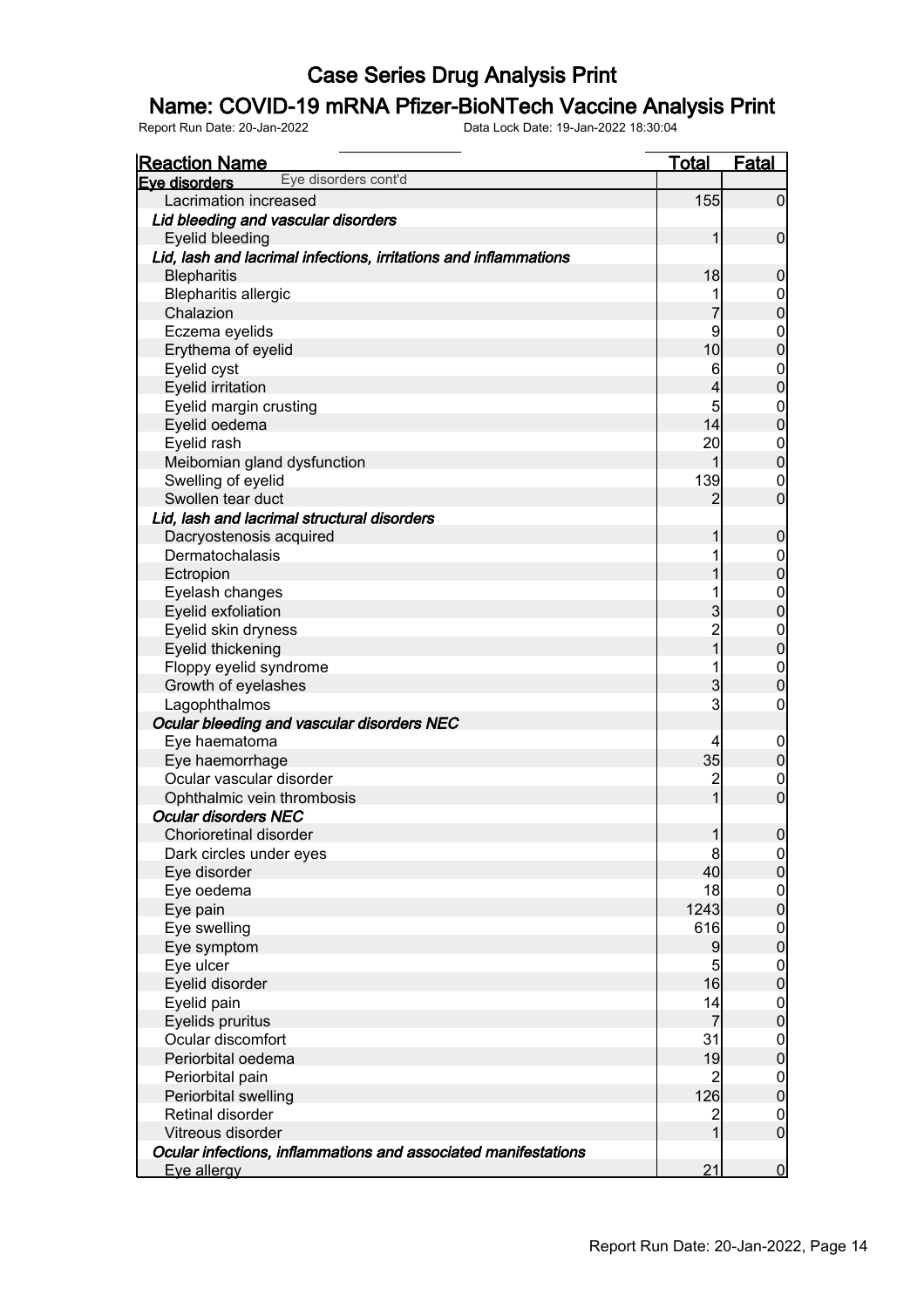### Name: COVID-19 mRNA Pfizer-BioNTech Vaccine Analysis Print

| <b>Reaction Name</b>                                                  | <b>Total</b>   | <b>Fatal</b>                         |
|-----------------------------------------------------------------------|----------------|--------------------------------------|
| Eye disorders cont'd<br>Eve disorders                                 |                |                                      |
| Eye discharge                                                         | 32             | $\overline{0}$                       |
| Eye inflammation                                                      | 35             | $\overline{0}$                       |
| Eye irritation                                                        | 102            | $\mathbf 0$                          |
| Eye pruritus                                                          | 274            | $\pmb{0}$                            |
| Limbal swelling                                                       | 4              | $\mathbf 0$                          |
| Ocular hyperaemia                                                     | 257            | $\overline{0}$                       |
| Ocular nerve and muscle disorders                                     |                |                                      |
| Binocular eye movement disorder                                       | 1              | $\boldsymbol{0}$                     |
| Extraocular muscle disorder                                           | 1              | $\boldsymbol{0}$                     |
| Extraocular muscle paresis                                            | $\overline{c}$ | $\mathbf 0$                          |
| Eye movement disorder                                                 | 40             |                                      |
| Gaze palsy                                                            | $\overline{c}$ | $0$ 0                                |
| Ocular myasthenia                                                     | 1              |                                      |
| Ophthalmoplegia                                                       | 5              | $\begin{matrix} 0 \\ 0 \end{matrix}$ |
| <b>Strabismus</b>                                                     | 10             | $\boldsymbol{0}$                     |
| <b>Ocular sensation disorders</b>                                     |                |                                      |
| Abnormal sensation in eye                                             | 21             | $\mathbf 0$                          |
| Asthenopia                                                            | 168            | $\pmb{0}$                            |
| Eye paraesthesia                                                      | $\overline{c}$ | $\overline{0}$                       |
| Eyelid sensory disorder                                               | $\overline{3}$ | $\overline{0}$                       |
| Foreign body sensation in eyes                                        | 18             | $\boldsymbol{0}$                     |
| Hypoaesthesia eye                                                     | 18             | $\overline{0}$                       |
| Photophobia                                                           | 515            | $\boldsymbol{0}$                     |
| <b>Optic disc abnormalities NEC</b>                                   |                |                                      |
| Papilloedema                                                          | 7              | $\mathbf 0$                          |
| Optic nerve bleeding and vascular disorders                           |                |                                      |
| Optic disc haemorrhage                                                | 1              |                                      |
| Optic ischaemic neuropathy                                            | $\overline{2}$ | $\mathbf 0$<br>$\mathbf 0$           |
|                                                                       |                |                                      |
| Orbital infections, inflammations and irritations                     | 1              | $\boldsymbol{0}$                     |
| Parophthalmia                                                         |                |                                      |
| Orbital structural change, deposit and degeneration<br>Orbital oedema | $\overline{2}$ |                                      |
|                                                                       |                | $\boldsymbol{0}$                     |
| <b>Pupil disorders</b>                                                |                |                                      |
| <b>Miosis</b>                                                         | 2              | $\boldsymbol{0}$                     |
| Mydriasis                                                             | 23             | $\mathsf{O}\xspace$                  |
| Pupil fixed                                                           | 3              | 0                                    |
| Pupillary disorder                                                    |                | $\overline{0}$                       |
| Pupils unequal                                                        | 14             | $\overline{0}$                       |
| Refractive and accommodative disorders                                |                |                                      |
| Accommodation disorder                                                | 1              | $\boldsymbol{0}$                     |
| Altered visual depth perception                                       | 5              | $\overline{0}$                       |
| Astigmatism                                                           | $\frac{2}{3}$  | $\pmb{0}$                            |
| Hypermetropia                                                         |                | $\boldsymbol{0}$                     |
| Myopia                                                                | $\overline{2}$ | $\mathbf 0$                          |
| Retinal bleeding and vascular disorders (excl retinopathy)            |                |                                      |
| Retinal artery occlusion                                              | 16             | $\boldsymbol{0}$                     |
| Retinal artery thrombosis                                             | 2              | $\overline{0}$                       |
| Retinal haemorrhage                                                   | 10             | $\pmb{0}$                            |
| Retinal vascular thrombosis                                           | 1              | $\boldsymbol{0}$                     |
| Retinal vein occlusion                                                | 39             | $\mathbf 0$                          |
| Retinal vein thrombosis                                               | 2              | $\mathbf 0$                          |
| Retinal structural change, deposit and degeneration                   |                |                                      |
| <b>Macular degeneration</b>                                           | $\overline{4}$ | $\bf{0}$                             |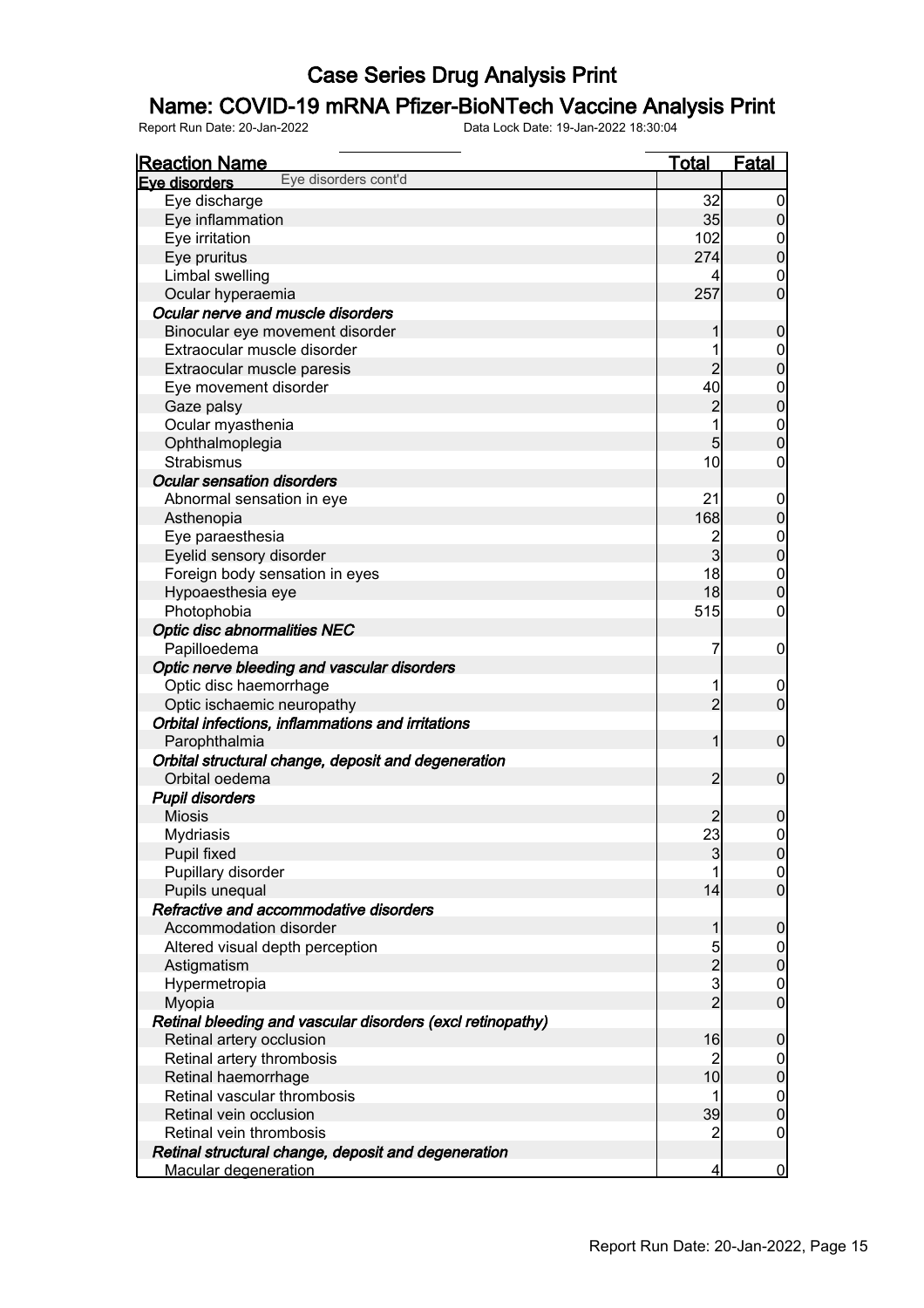### Name: COVID-19 mRNA Pfizer-BioNTech Vaccine Analysis Print

| Eve disorders<br>Macular hole<br>3<br>Macular rupture<br>1<br>Maculopathy<br>3<br>Neovascular age-related macular degeneration<br>$\mathbf 0$<br>$\overline{0}$<br>1<br>Retinal degeneration<br>Retinal detachment<br>7<br>$\mathbf{0}$<br>$\overline{3}$<br>$\overline{0}$<br><b>Retinal tear</b><br>3<br>$\boldsymbol{0}$<br><b>Retinal toxicity</b><br>Retinal, choroid and vitreous infections and inflammations<br>Birdshot chorioretinopathy<br>$\overline{c}$<br>$\mathbf 0$<br>$\overline{1}$<br>$\pmb{0}$<br>Choroiditis<br>Cystoid macular oedema<br>1<br>$\overline{0}$<br>$\mathbf 0$<br>6<br>Macular oedema<br>$\frac{2}{3}$<br>Retinal oedema<br>$\boldsymbol{0}$<br><b>Retinal vasculitis</b><br><b>Retinopathies NEC</b><br>Acute macular neuroretinopathy<br>$\mathbf{3}$<br>$\boldsymbol{0}$<br>$\overline{c}$<br><b>Retinal exudates</b><br>$\mathbf 0$<br>$\overline{4}$<br>$\overline{0}$<br>Retinopathy<br>Scleral infections, irritations and inflammations<br>Episcleritis<br>$\overline{9}$<br>$\boldsymbol{0}$<br><b>Scleritis</b><br>6<br>$\mathbf 0$<br>Scleral structural change, deposit and degeneration<br>$\overline{2}$<br>Scleral discolouration<br>$\mathbf 0$<br>Structural change, deposit and degeneration of eye NEC<br>Endocrine ophthalmopathy<br>1<br>$\boldsymbol{0}$<br>$\overline{0}$<br>$\overline{4}$<br>Exophthalmos<br><b>Visual colour distortions</b><br>Chloropsia<br>$\overline{c}$<br>$\boldsymbol{0}$<br>1<br>Chromatopsia<br>$\overline{0}$<br>$\mathbf 0$<br>Cyanopsia<br>$\overline{4}$<br>$\overline{c}$<br>Erythropsia<br>$\mathbf 0$<br>$\overline{1}$<br>$\mathbf 0$<br>Xanthopsia<br><b>Visual disorders NEC</b><br>$\overline{2}$<br>$\boldsymbol{0}$<br><b>Charles Bonnet syndrome</b><br>Diplopia<br>174<br> 0 <br>$\overline{0}$<br>Dysmetropsia<br>Glare<br>$\boldsymbol{0}$<br>$\overline{0}$<br>Halo vision<br>8<br>Heteronymous diplopia<br>1<br>$\boldsymbol{0}$<br>$\mathbf 0$<br>Metamorphopsia<br>23<br>Oscillopsia<br>3<br>$\boldsymbol{0}$<br>$\mathbf 0$<br>Photopsia<br>153<br>Scintillating scotoma<br>$\boldsymbol{0}$<br>4<br>$\mathbf 0$<br>Vision blurred<br>1369<br>Visual brightness<br>3<br>$\boldsymbol{0}$<br>$\mathbf 0$<br>Visual snow syndrome<br>8 | <b>Reaction Name</b> | <b>Total</b> | <b>Fatal</b>                     |
|--------------------------------------------------------------------------------------------------------------------------------------------------------------------------------------------------------------------------------------------------------------------------------------------------------------------------------------------------------------------------------------------------------------------------------------------------------------------------------------------------------------------------------------------------------------------------------------------------------------------------------------------------------------------------------------------------------------------------------------------------------------------------------------------------------------------------------------------------------------------------------------------------------------------------------------------------------------------------------------------------------------------------------------------------------------------------------------------------------------------------------------------------------------------------------------------------------------------------------------------------------------------------------------------------------------------------------------------------------------------------------------------------------------------------------------------------------------------------------------------------------------------------------------------------------------------------------------------------------------------------------------------------------------------------------------------------------------------------------------------------------------------------------------------------------------------------------------------------------------------------------------------------------------------------------------------------------------------------------------------------------------------------------------------------------------------------------------------------------------------------------------------------------------------------------------------------------------------------------------------------|----------------------|--------------|----------------------------------|
|                                                                                                                                                                                                                                                                                                                                                                                                                                                                                                                                                                                                                                                                                                                                                                                                                                                                                                                                                                                                                                                                                                                                                                                                                                                                                                                                                                                                                                                                                                                                                                                                                                                                                                                                                                                                                                                                                                                                                                                                                                                                                                                                                                                                                                                  | Eye disorders cont'd |              |                                  |
|                                                                                                                                                                                                                                                                                                                                                                                                                                                                                                                                                                                                                                                                                                                                                                                                                                                                                                                                                                                                                                                                                                                                                                                                                                                                                                                                                                                                                                                                                                                                                                                                                                                                                                                                                                                                                                                                                                                                                                                                                                                                                                                                                                                                                                                  |                      |              | $\mathbf 0$                      |
|                                                                                                                                                                                                                                                                                                                                                                                                                                                                                                                                                                                                                                                                                                                                                                                                                                                                                                                                                                                                                                                                                                                                                                                                                                                                                                                                                                                                                                                                                                                                                                                                                                                                                                                                                                                                                                                                                                                                                                                                                                                                                                                                                                                                                                                  |                      |              | $\overline{0}$                   |
|                                                                                                                                                                                                                                                                                                                                                                                                                                                                                                                                                                                                                                                                                                                                                                                                                                                                                                                                                                                                                                                                                                                                                                                                                                                                                                                                                                                                                                                                                                                                                                                                                                                                                                                                                                                                                                                                                                                                                                                                                                                                                                                                                                                                                                                  |                      |              | $\mathbf 0$                      |
|                                                                                                                                                                                                                                                                                                                                                                                                                                                                                                                                                                                                                                                                                                                                                                                                                                                                                                                                                                                                                                                                                                                                                                                                                                                                                                                                                                                                                                                                                                                                                                                                                                                                                                                                                                                                                                                                                                                                                                                                                                                                                                                                                                                                                                                  |                      |              |                                  |
|                                                                                                                                                                                                                                                                                                                                                                                                                                                                                                                                                                                                                                                                                                                                                                                                                                                                                                                                                                                                                                                                                                                                                                                                                                                                                                                                                                                                                                                                                                                                                                                                                                                                                                                                                                                                                                                                                                                                                                                                                                                                                                                                                                                                                                                  |                      |              |                                  |
|                                                                                                                                                                                                                                                                                                                                                                                                                                                                                                                                                                                                                                                                                                                                                                                                                                                                                                                                                                                                                                                                                                                                                                                                                                                                                                                                                                                                                                                                                                                                                                                                                                                                                                                                                                                                                                                                                                                                                                                                                                                                                                                                                                                                                                                  |                      |              |                                  |
|                                                                                                                                                                                                                                                                                                                                                                                                                                                                                                                                                                                                                                                                                                                                                                                                                                                                                                                                                                                                                                                                                                                                                                                                                                                                                                                                                                                                                                                                                                                                                                                                                                                                                                                                                                                                                                                                                                                                                                                                                                                                                                                                                                                                                                                  |                      |              |                                  |
|                                                                                                                                                                                                                                                                                                                                                                                                                                                                                                                                                                                                                                                                                                                                                                                                                                                                                                                                                                                                                                                                                                                                                                                                                                                                                                                                                                                                                                                                                                                                                                                                                                                                                                                                                                                                                                                                                                                                                                                                                                                                                                                                                                                                                                                  |                      |              |                                  |
|                                                                                                                                                                                                                                                                                                                                                                                                                                                                                                                                                                                                                                                                                                                                                                                                                                                                                                                                                                                                                                                                                                                                                                                                                                                                                                                                                                                                                                                                                                                                                                                                                                                                                                                                                                                                                                                                                                                                                                                                                                                                                                                                                                                                                                                  |                      |              |                                  |
|                                                                                                                                                                                                                                                                                                                                                                                                                                                                                                                                                                                                                                                                                                                                                                                                                                                                                                                                                                                                                                                                                                                                                                                                                                                                                                                                                                                                                                                                                                                                                                                                                                                                                                                                                                                                                                                                                                                                                                                                                                                                                                                                                                                                                                                  |                      |              |                                  |
|                                                                                                                                                                                                                                                                                                                                                                                                                                                                                                                                                                                                                                                                                                                                                                                                                                                                                                                                                                                                                                                                                                                                                                                                                                                                                                                                                                                                                                                                                                                                                                                                                                                                                                                                                                                                                                                                                                                                                                                                                                                                                                                                                                                                                                                  |                      |              |                                  |
|                                                                                                                                                                                                                                                                                                                                                                                                                                                                                                                                                                                                                                                                                                                                                                                                                                                                                                                                                                                                                                                                                                                                                                                                                                                                                                                                                                                                                                                                                                                                                                                                                                                                                                                                                                                                                                                                                                                                                                                                                                                                                                                                                                                                                                                  |                      |              |                                  |
|                                                                                                                                                                                                                                                                                                                                                                                                                                                                                                                                                                                                                                                                                                                                                                                                                                                                                                                                                                                                                                                                                                                                                                                                                                                                                                                                                                                                                                                                                                                                                                                                                                                                                                                                                                                                                                                                                                                                                                                                                                                                                                                                                                                                                                                  |                      |              |                                  |
|                                                                                                                                                                                                                                                                                                                                                                                                                                                                                                                                                                                                                                                                                                                                                                                                                                                                                                                                                                                                                                                                                                                                                                                                                                                                                                                                                                                                                                                                                                                                                                                                                                                                                                                                                                                                                                                                                                                                                                                                                                                                                                                                                                                                                                                  |                      |              |                                  |
|                                                                                                                                                                                                                                                                                                                                                                                                                                                                                                                                                                                                                                                                                                                                                                                                                                                                                                                                                                                                                                                                                                                                                                                                                                                                                                                                                                                                                                                                                                                                                                                                                                                                                                                                                                                                                                                                                                                                                                                                                                                                                                                                                                                                                                                  |                      |              | $\overline{0}$                   |
|                                                                                                                                                                                                                                                                                                                                                                                                                                                                                                                                                                                                                                                                                                                                                                                                                                                                                                                                                                                                                                                                                                                                                                                                                                                                                                                                                                                                                                                                                                                                                                                                                                                                                                                                                                                                                                                                                                                                                                                                                                                                                                                                                                                                                                                  |                      |              |                                  |
|                                                                                                                                                                                                                                                                                                                                                                                                                                                                                                                                                                                                                                                                                                                                                                                                                                                                                                                                                                                                                                                                                                                                                                                                                                                                                                                                                                                                                                                                                                                                                                                                                                                                                                                                                                                                                                                                                                                                                                                                                                                                                                                                                                                                                                                  |                      |              |                                  |
|                                                                                                                                                                                                                                                                                                                                                                                                                                                                                                                                                                                                                                                                                                                                                                                                                                                                                                                                                                                                                                                                                                                                                                                                                                                                                                                                                                                                                                                                                                                                                                                                                                                                                                                                                                                                                                                                                                                                                                                                                                                                                                                                                                                                                                                  |                      |              |                                  |
|                                                                                                                                                                                                                                                                                                                                                                                                                                                                                                                                                                                                                                                                                                                                                                                                                                                                                                                                                                                                                                                                                                                                                                                                                                                                                                                                                                                                                                                                                                                                                                                                                                                                                                                                                                                                                                                                                                                                                                                                                                                                                                                                                                                                                                                  |                      |              |                                  |
|                                                                                                                                                                                                                                                                                                                                                                                                                                                                                                                                                                                                                                                                                                                                                                                                                                                                                                                                                                                                                                                                                                                                                                                                                                                                                                                                                                                                                                                                                                                                                                                                                                                                                                                                                                                                                                                                                                                                                                                                                                                                                                                                                                                                                                                  |                      |              |                                  |
|                                                                                                                                                                                                                                                                                                                                                                                                                                                                                                                                                                                                                                                                                                                                                                                                                                                                                                                                                                                                                                                                                                                                                                                                                                                                                                                                                                                                                                                                                                                                                                                                                                                                                                                                                                                                                                                                                                                                                                                                                                                                                                                                                                                                                                                  |                      |              |                                  |
|                                                                                                                                                                                                                                                                                                                                                                                                                                                                                                                                                                                                                                                                                                                                                                                                                                                                                                                                                                                                                                                                                                                                                                                                                                                                                                                                                                                                                                                                                                                                                                                                                                                                                                                                                                                                                                                                                                                                                                                                                                                                                                                                                                                                                                                  |                      |              |                                  |
|                                                                                                                                                                                                                                                                                                                                                                                                                                                                                                                                                                                                                                                                                                                                                                                                                                                                                                                                                                                                                                                                                                                                                                                                                                                                                                                                                                                                                                                                                                                                                                                                                                                                                                                                                                                                                                                                                                                                                                                                                                                                                                                                                                                                                                                  |                      |              |                                  |
|                                                                                                                                                                                                                                                                                                                                                                                                                                                                                                                                                                                                                                                                                                                                                                                                                                                                                                                                                                                                                                                                                                                                                                                                                                                                                                                                                                                                                                                                                                                                                                                                                                                                                                                                                                                                                                                                                                                                                                                                                                                                                                                                                                                                                                                  |                      |              |                                  |
|                                                                                                                                                                                                                                                                                                                                                                                                                                                                                                                                                                                                                                                                                                                                                                                                                                                                                                                                                                                                                                                                                                                                                                                                                                                                                                                                                                                                                                                                                                                                                                                                                                                                                                                                                                                                                                                                                                                                                                                                                                                                                                                                                                                                                                                  |                      |              |                                  |
|                                                                                                                                                                                                                                                                                                                                                                                                                                                                                                                                                                                                                                                                                                                                                                                                                                                                                                                                                                                                                                                                                                                                                                                                                                                                                                                                                                                                                                                                                                                                                                                                                                                                                                                                                                                                                                                                                                                                                                                                                                                                                                                                                                                                                                                  |                      |              |                                  |
|                                                                                                                                                                                                                                                                                                                                                                                                                                                                                                                                                                                                                                                                                                                                                                                                                                                                                                                                                                                                                                                                                                                                                                                                                                                                                                                                                                                                                                                                                                                                                                                                                                                                                                                                                                                                                                                                                                                                                                                                                                                                                                                                                                                                                                                  |                      |              |                                  |
|                                                                                                                                                                                                                                                                                                                                                                                                                                                                                                                                                                                                                                                                                                                                                                                                                                                                                                                                                                                                                                                                                                                                                                                                                                                                                                                                                                                                                                                                                                                                                                                                                                                                                                                                                                                                                                                                                                                                                                                                                                                                                                                                                                                                                                                  |                      |              |                                  |
|                                                                                                                                                                                                                                                                                                                                                                                                                                                                                                                                                                                                                                                                                                                                                                                                                                                                                                                                                                                                                                                                                                                                                                                                                                                                                                                                                                                                                                                                                                                                                                                                                                                                                                                                                                                                                                                                                                                                                                                                                                                                                                                                                                                                                                                  |                      |              |                                  |
|                                                                                                                                                                                                                                                                                                                                                                                                                                                                                                                                                                                                                                                                                                                                                                                                                                                                                                                                                                                                                                                                                                                                                                                                                                                                                                                                                                                                                                                                                                                                                                                                                                                                                                                                                                                                                                                                                                                                                                                                                                                                                                                                                                                                                                                  |                      |              |                                  |
|                                                                                                                                                                                                                                                                                                                                                                                                                                                                                                                                                                                                                                                                                                                                                                                                                                                                                                                                                                                                                                                                                                                                                                                                                                                                                                                                                                                                                                                                                                                                                                                                                                                                                                                                                                                                                                                                                                                                                                                                                                                                                                                                                                                                                                                  |                      |              |                                  |
|                                                                                                                                                                                                                                                                                                                                                                                                                                                                                                                                                                                                                                                                                                                                                                                                                                                                                                                                                                                                                                                                                                                                                                                                                                                                                                                                                                                                                                                                                                                                                                                                                                                                                                                                                                                                                                                                                                                                                                                                                                                                                                                                                                                                                                                  |                      |              |                                  |
|                                                                                                                                                                                                                                                                                                                                                                                                                                                                                                                                                                                                                                                                                                                                                                                                                                                                                                                                                                                                                                                                                                                                                                                                                                                                                                                                                                                                                                                                                                                                                                                                                                                                                                                                                                                                                                                                                                                                                                                                                                                                                                                                                                                                                                                  |                      |              |                                  |
|                                                                                                                                                                                                                                                                                                                                                                                                                                                                                                                                                                                                                                                                                                                                                                                                                                                                                                                                                                                                                                                                                                                                                                                                                                                                                                                                                                                                                                                                                                                                                                                                                                                                                                                                                                                                                                                                                                                                                                                                                                                                                                                                                                                                                                                  |                      |              |                                  |
|                                                                                                                                                                                                                                                                                                                                                                                                                                                                                                                                                                                                                                                                                                                                                                                                                                                                                                                                                                                                                                                                                                                                                                                                                                                                                                                                                                                                                                                                                                                                                                                                                                                                                                                                                                                                                                                                                                                                                                                                                                                                                                                                                                                                                                                  |                      |              |                                  |
|                                                                                                                                                                                                                                                                                                                                                                                                                                                                                                                                                                                                                                                                                                                                                                                                                                                                                                                                                                                                                                                                                                                                                                                                                                                                                                                                                                                                                                                                                                                                                                                                                                                                                                                                                                                                                                                                                                                                                                                                                                                                                                                                                                                                                                                  |                      |              |                                  |
|                                                                                                                                                                                                                                                                                                                                                                                                                                                                                                                                                                                                                                                                                                                                                                                                                                                                                                                                                                                                                                                                                                                                                                                                                                                                                                                                                                                                                                                                                                                                                                                                                                                                                                                                                                                                                                                                                                                                                                                                                                                                                                                                                                                                                                                  |                      |              |                                  |
|                                                                                                                                                                                                                                                                                                                                                                                                                                                                                                                                                                                                                                                                                                                                                                                                                                                                                                                                                                                                                                                                                                                                                                                                                                                                                                                                                                                                                                                                                                                                                                                                                                                                                                                                                                                                                                                                                                                                                                                                                                                                                                                                                                                                                                                  |                      |              |                                  |
|                                                                                                                                                                                                                                                                                                                                                                                                                                                                                                                                                                                                                                                                                                                                                                                                                                                                                                                                                                                                                                                                                                                                                                                                                                                                                                                                                                                                                                                                                                                                                                                                                                                                                                                                                                                                                                                                                                                                                                                                                                                                                                                                                                                                                                                  |                      |              |                                  |
|                                                                                                                                                                                                                                                                                                                                                                                                                                                                                                                                                                                                                                                                                                                                                                                                                                                                                                                                                                                                                                                                                                                                                                                                                                                                                                                                                                                                                                                                                                                                                                                                                                                                                                                                                                                                                                                                                                                                                                                                                                                                                                                                                                                                                                                  |                      |              |                                  |
|                                                                                                                                                                                                                                                                                                                                                                                                                                                                                                                                                                                                                                                                                                                                                                                                                                                                                                                                                                                                                                                                                                                                                                                                                                                                                                                                                                                                                                                                                                                                                                                                                                                                                                                                                                                                                                                                                                                                                                                                                                                                                                                                                                                                                                                  |                      |              |                                  |
|                                                                                                                                                                                                                                                                                                                                                                                                                                                                                                                                                                                                                                                                                                                                                                                                                                                                                                                                                                                                                                                                                                                                                                                                                                                                                                                                                                                                                                                                                                                                                                                                                                                                                                                                                                                                                                                                                                                                                                                                                                                                                                                                                                                                                                                  |                      |              |                                  |
|                                                                                                                                                                                                                                                                                                                                                                                                                                                                                                                                                                                                                                                                                                                                                                                                                                                                                                                                                                                                                                                                                                                                                                                                                                                                                                                                                                                                                                                                                                                                                                                                                                                                                                                                                                                                                                                                                                                                                                                                                                                                                                                                                                                                                                                  |                      |              |                                  |
|                                                                                                                                                                                                                                                                                                                                                                                                                                                                                                                                                                                                                                                                                                                                                                                                                                                                                                                                                                                                                                                                                                                                                                                                                                                                                                                                                                                                                                                                                                                                                                                                                                                                                                                                                                                                                                                                                                                                                                                                                                                                                                                                                                                                                                                  |                      |              |                                  |
|                                                                                                                                                                                                                                                                                                                                                                                                                                                                                                                                                                                                                                                                                                                                                                                                                                                                                                                                                                                                                                                                                                                                                                                                                                                                                                                                                                                                                                                                                                                                                                                                                                                                                                                                                                                                                                                                                                                                                                                                                                                                                                                                                                                                                                                  |                      |              |                                  |
|                                                                                                                                                                                                                                                                                                                                                                                                                                                                                                                                                                                                                                                                                                                                                                                                                                                                                                                                                                                                                                                                                                                                                                                                                                                                                                                                                                                                                                                                                                                                                                                                                                                                                                                                                                                                                                                                                                                                                                                                                                                                                                                                                                                                                                                  |                      |              |                                  |
|                                                                                                                                                                                                                                                                                                                                                                                                                                                                                                                                                                                                                                                                                                                                                                                                                                                                                                                                                                                                                                                                                                                                                                                                                                                                                                                                                                                                                                                                                                                                                                                                                                                                                                                                                                                                                                                                                                                                                                                                                                                                                                                                                                                                                                                  |                      |              |                                  |
| <b>Visual field disorders</b>                                                                                                                                                                                                                                                                                                                                                                                                                                                                                                                                                                                                                                                                                                                                                                                                                                                                                                                                                                                                                                                                                                                                                                                                                                                                                                                                                                                                                                                                                                                                                                                                                                                                                                                                                                                                                                                                                                                                                                                                                                                                                                                                                                                                                    |                      |              |                                  |
| 36<br>Visual field defect                                                                                                                                                                                                                                                                                                                                                                                                                                                                                                                                                                                                                                                                                                                                                                                                                                                                                                                                                                                                                                                                                                                                                                                                                                                                                                                                                                                                                                                                                                                                                                                                                                                                                                                                                                                                                                                                                                                                                                                                                                                                                                                                                                                                                        |                      |              | $\boldsymbol{0}$                 |
|                                                                                                                                                                                                                                                                                                                                                                                                                                                                                                                                                                                                                                                                                                                                                                                                                                                                                                                                                                                                                                                                                                                                                                                                                                                                                                                                                                                                                                                                                                                                                                                                                                                                                                                                                                                                                                                                                                                                                                                                                                                                                                                                                                                                                                                  |                      |              |                                  |
| Visual impairment and blindness (excl colour blindness)<br>Amaurosis fugax<br>$\overline{4}$                                                                                                                                                                                                                                                                                                                                                                                                                                                                                                                                                                                                                                                                                                                                                                                                                                                                                                                                                                                                                                                                                                                                                                                                                                                                                                                                                                                                                                                                                                                                                                                                                                                                                                                                                                                                                                                                                                                                                                                                                                                                                                                                                     |                      |              |                                  |
| 148<br><b>Blindness</b>                                                                                                                                                                                                                                                                                                                                                                                                                                                                                                                                                                                                                                                                                                                                                                                                                                                                                                                                                                                                                                                                                                                                                                                                                                                                                                                                                                                                                                                                                                                                                                                                                                                                                                                                                                                                                                                                                                                                                                                                                                                                                                                                                                                                                          |                      |              | $\boldsymbol{0}$                 |
| <b>Blindness cortical</b><br>1                                                                                                                                                                                                                                                                                                                                                                                                                                                                                                                                                                                                                                                                                                                                                                                                                                                                                                                                                                                                                                                                                                                                                                                                                                                                                                                                                                                                                                                                                                                                                                                                                                                                                                                                                                                                                                                                                                                                                                                                                                                                                                                                                                                                                   |                      |              | $\overline{0}$<br>$\overline{0}$ |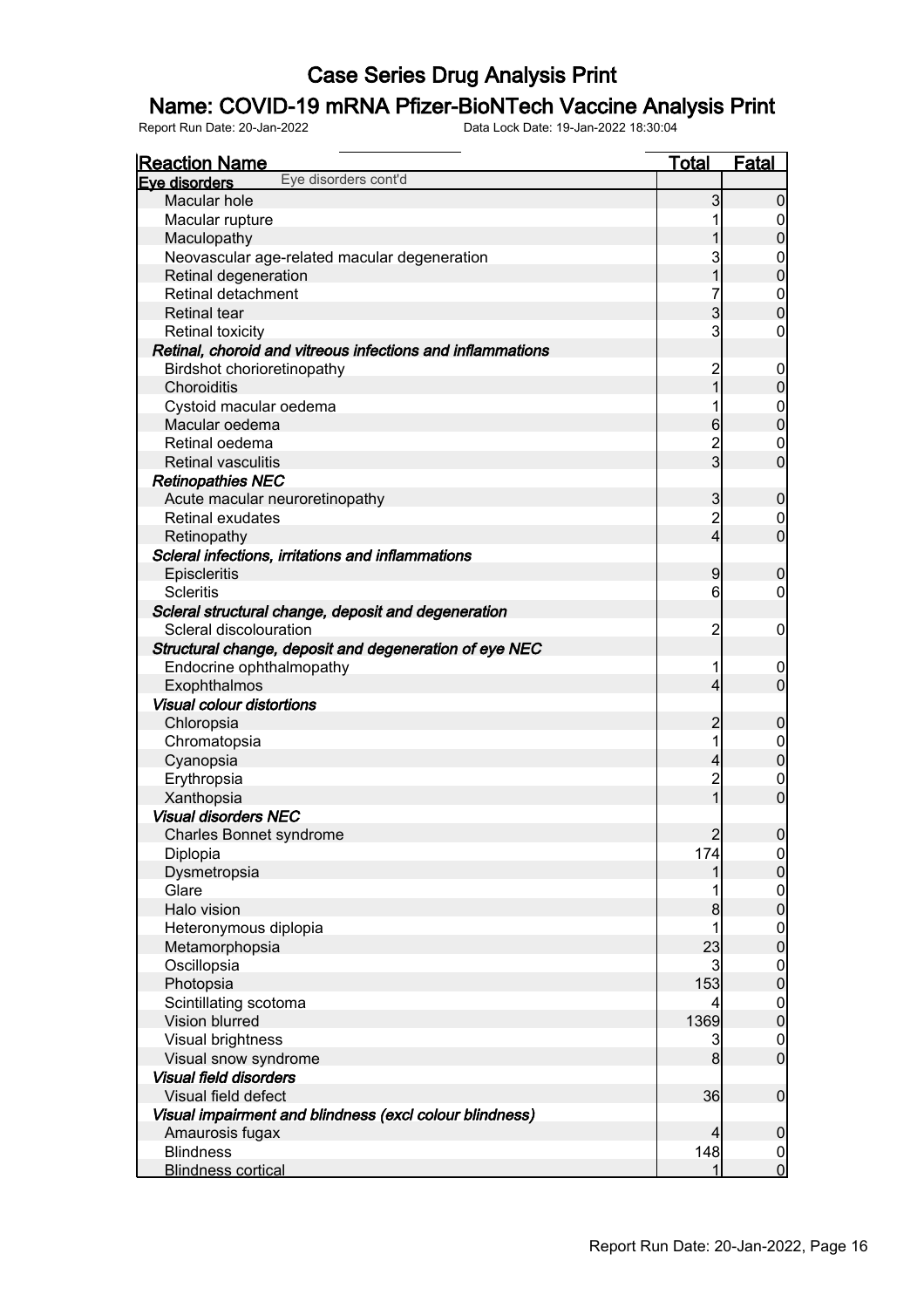### Name: COVID-19 mRNA Pfizer-BioNTech Vaccine Analysis Print

| <b>Reaction Name</b>                  | Total | ⊦ata |
|---------------------------------------|-------|------|
| Eye disorders cont'd<br>Eve disorders |       |      |
| <b>Blindness transient</b>            | 19    |      |
| <b>Blindness unilateral</b>           |       |      |
| Central vision loss                   |       |      |
| Sudden visual loss                    |       |      |
| Visual acuity reduced                 | 27    |      |
| Visual acuity reduced transiently     |       |      |
| Visual impairment                     | 436   |      |
| Visual pathway disorders              |       |      |
| Optic nerve disorder                  |       |      |
| <b>Eve disorders SOC TOTAL</b>        | 7553  |      |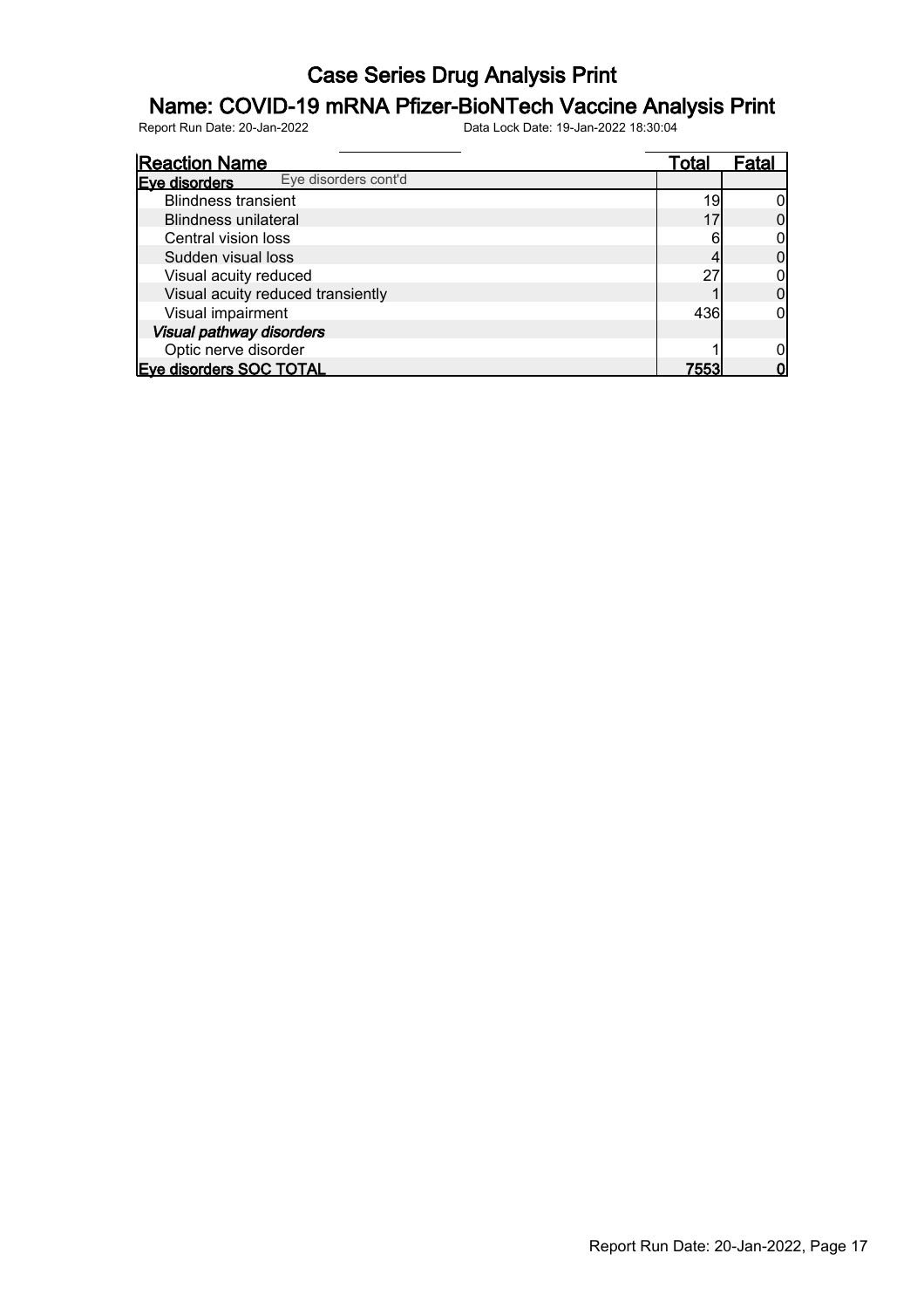### Name: COVID-19 mRNA Pfizer-BioNTech Vaccine Analysis Print

| <b>Reaction Name</b>                                | Total          | <b>Fatal</b>                     |
|-----------------------------------------------------|----------------|----------------------------------|
| <b>Gastrointestinal disorders</b>                   |                |                                  |
| Abdominal findings abnormal                         |                |                                  |
| Abdominal mass                                      | $\overline{2}$ | $\mathbf 0$                      |
| Gastrointestinal sounds abnormal                    | 17             | $\overline{0}$                   |
| <b>Abdominal hernias NEC</b>                        |                |                                  |
| Abdominal hernia                                    | $\overline{c}$ | $\mathbf 0$                      |
| <b>Abdominal wall conditions NEC</b>                |                |                                  |
| Abdominal wall haematoma                            | $\overline{c}$ | $\mathbf 0$                      |
| Acute and chronic pancreatitis                      |                |                                  |
| Alcoholic pancreatitis                              |                | $\mathbf 0$                      |
| Autoimmune pancreatitis                             |                | $\mathbf 0$                      |
| Obstructive pancreatitis                            |                | $\mathbf{0}$                     |
| Pancreatitis                                        | 17             | $\overline{0}$                   |
| Pancreatitis acute                                  | 16             |                                  |
| Pancreatitis chronic                                | 1              | $\mathbf 0$                      |
| Pancreatitis necrotising                            | 2              | $\mathbf 0$                      |
| Anal and rectal disorders NEC                       |                |                                  |
| Anal fissure                                        | $\overline{c}$ | $\mathbf 0$                      |
| Anal sphincter atony                                | 1              | $\pmb{0}$                        |
| Rectal prolapse                                     |                | $\pmb{0}$                        |
| Anal and rectal pains                               |                |                                  |
| Proctalgia                                          | 15             | $\boldsymbol{0}$                 |
| Anal and rectal signs and symptoms                  |                |                                  |
| Anal blister                                        |                | $\mathbf 0$                      |
| Anal erythema                                       |                | $\mathbf 0$                      |
| Anal hypoaesthesia                                  |                |                                  |
| Anal pruritus                                       | $\overline{c}$ | $0$<br>0                         |
| Anal spasm                                          | 1              |                                  |
| Anorectal discomfort                                | 5              | $0\atop 0$                       |
| Anorectal swelling                                  | 1              |                                  |
| Rectal discharge                                    | $\overline{2}$ | $\begin{matrix}0\\0\end{matrix}$ |
| Rectal tenesmus                                     | 1              | $\pmb{0}$                        |
| Anal and rectal ulcers and perforation              |                |                                  |
| Anal ulcer                                          | 1              | $\boldsymbol{0}$                 |
| <b>Benign oral cavity neoplasms</b>                 |                |                                  |
| Mouth cyst                                          | $6 \,$         | $\overline{0}$                   |
| Tongue cyst                                         | 4              | 0                                |
| Tongue polyp                                        | $\overline{2}$ | $\overline{0}$                   |
| Colitis (excl infective)                            |                |                                  |
| Autoimmune colitis                                  | $\overline{c}$ | $\mathbf 0$                      |
| Colitis                                             | 51             |                                  |
| Colitis ischaemic                                   | 1              | $\boldsymbol{0}$                 |
| Colitis microscopic                                 | $\overline{2}$ | $\overline{0}$                   |
| Colitis ulcerative                                  | 76             | $\boldsymbol{0}$                 |
| Crohn's disease                                     | 46             | $\overline{0}$                   |
| Eosinophilic colitis                                | 1              | $\mathbf 0$                      |
| Inflammatory bowel disease                          | 10             | $\overline{0}$                   |
| Dental and periodontal infections and inflammations |                |                                  |
| Dental caries                                       | $\overline{2}$ | $\boldsymbol{0}$                 |
| Periodontal inflammation                            | 1              | $\mathbf 0$                      |
| Dental developmental disorders and anomalies        |                |                                  |
| Tooth impacted                                      | 1              | $\mathbf 0$                      |
| <b>Dental disorders NEC</b>                         |                |                                  |
| Loose tooth                                         | 5              | $\overline{0}$                   |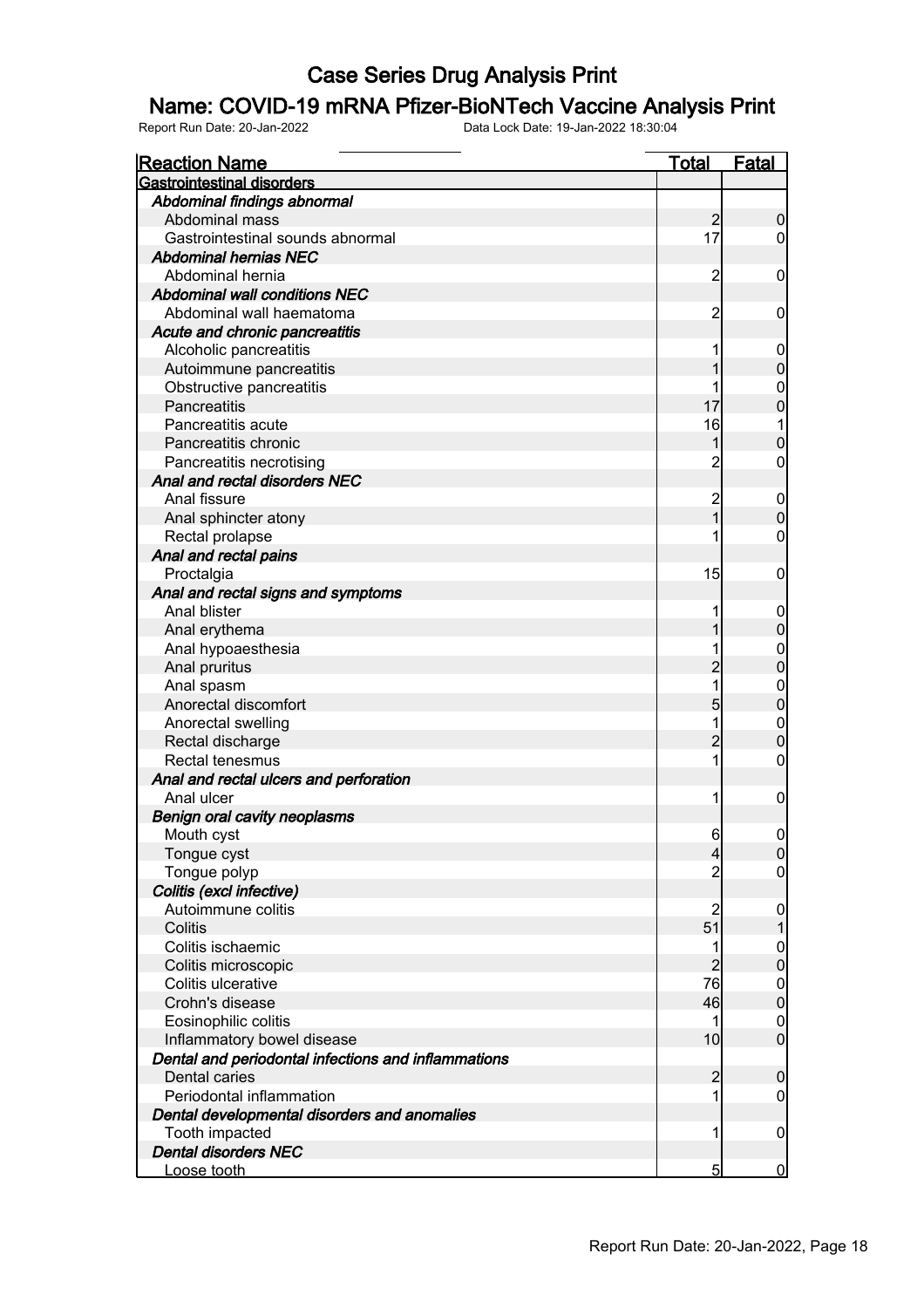### Name: COVID-19 mRNA Pfizer-BioNTech Vaccine Analysis Print

| <b>Reaction Name</b>                                         | <u>Total</u>            | <b>Fatal</b>                  |
|--------------------------------------------------------------|-------------------------|-------------------------------|
| Gastrointestinal disorders Gastrointestinal disorders cont'd |                         |                               |
| Malpositioned teeth                                          | $\overline{2}$          | 0                             |
| Periodontal disease                                          |                         | 0                             |
| <b>Teeth brittle</b>                                         | 3                       | $\mathbf 0$                   |
| Teething                                                     | 9                       | $\mathbf 0$                   |
| Tooth disorder                                               | $\overline{2}$          | $\overline{0}$                |
| Tooth erosion                                                |                         | 0                             |
| Tooth socket haemorrhage                                     |                         | $\overline{0}$                |
| Dental pain and sensation disorders                          |                         |                               |
| Dental discomfort                                            |                         | $\boldsymbol{0}$              |
| Dental paraesthesia                                          | 14                      | $\mathbf 0$                   |
| Hyperaesthesia teeth                                         | 38                      | $\mathbf 0$                   |
| Toothache                                                    | 192                     | 0                             |
| Dental surface disorders                                     |                         |                               |
| Tooth discolouration                                         | 10                      | $\mathbf 0$                   |
| Diaphragmatic hernias                                        |                         |                               |
| Hiatus hernia                                                | 8                       | $\mathbf 0$                   |
| Diarrhoea (excl infective)                                   |                         |                               |
| Diarrhoea                                                    | 5939                    |                               |
| Diarrhoea haemorrhagic                                       | 26                      | $\mathbf 0$<br>$\overline{0}$ |
| <b>Diverticula</b>                                           |                         |                               |
| Diverticulum                                                 | 6                       |                               |
| Diverticulum intestinal                                      |                         | $\mathbf 0$<br>0              |
| Duodenal and small intestinal stenosis and obstruction       |                         |                               |
|                                                              |                         |                               |
| Small intestinal obstruction                                 | 2                       | $\mathbf 0$                   |
| Duodenal ulcers and perforation                              |                         |                               |
| Duodenal ulcer haemorrhage                                   | 3                       | $\mathbf 0$<br>$\overline{0}$ |
| Duodenal ulcer perforation                                   |                         |                               |
| Dyspeptic signs and symptoms                                 |                         |                               |
| Dyspepsia                                                    | 514                     | $\mathbf 0$                   |
| Epigastric discomfort                                        | 14                      | 0<br>$\overline{0}$           |
| Eructation<br><b>Faecal abnormalities NEC</b>                | 58                      |                               |
|                                                              |                         |                               |
| Abnormal faeces                                              | 20                      | $\boldsymbol{0}$              |
| Faecaloma                                                    |                         | $\mathbf 0$                   |
| Faeces discoloured                                           | 62                      | $\overline{0}$                |
| Faeces hard                                                  | $\overline{\mathbf{c}}$ | 0                             |
| Faeces pale                                                  | 4                       | $\overline{0}$                |
| Faeces soft                                                  | 12                      | $\overline{0}$                |
| Mucous stools                                                | 10                      | $\overline{0}$                |
| Flatulence, bloating and distension                          |                         |                               |
| Abdominal distension                                         | 563                     | $\boldsymbol{0}$              |
| Aerophagia                                                   | 3                       | $\overline{0}$                |
| Flatulence                                                   | 196                     | $\overline{0}$                |
| Gastric and oesophageal haemorrhages                         |                         |                               |
| Gastric haemorrhage                                          | 5                       | 1                             |
| Mallory-Weiss syndrome                                       |                         | $\mathbf 0$                   |
| Oesophageal varices haemorrhage                              |                         | $\overline{0}$                |
| Gastric ulcers and perforation                               |                         |                               |
| Gastric ulcer                                                | 7                       | $\boldsymbol{0}$              |
| Gastritis (excl infective)                                   |                         |                               |
| Chronic gastritis                                            | 4                       | $\boldsymbol{0}$              |
| Gastritis                                                    | 65                      | $\overline{0}$                |
| Reflux gastritis                                             | 8                       | $\overline{0}$                |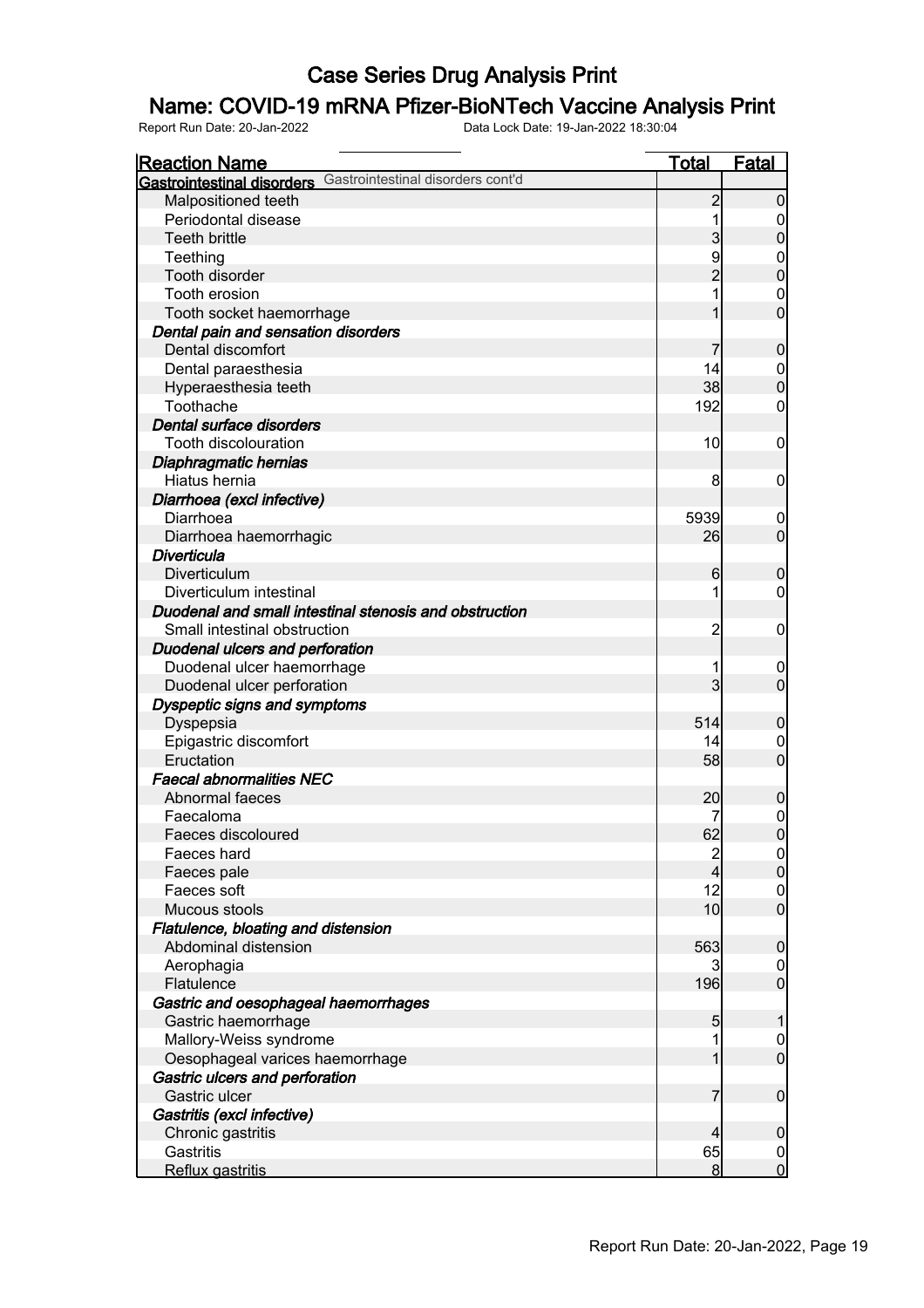### Name: COVID-19 mRNA Pfizer-BioNTech Vaccine Analysis Print

| <b>Reaction Name</b>                                         | <b>Total</b>             | <b>Fatal</b>                           |
|--------------------------------------------------------------|--------------------------|----------------------------------------|
| Gastrointestinal disorders Gastrointestinal disorders cont'd |                          |                                        |
| Gastrointestinal and abdominal pains (excl oral and throat)  |                          |                                        |
| Abdominal migraine                                           | $\overline{2}$           | $\boldsymbol{0}$                       |
| Abdominal pain                                               | 1616                     | $\overline{0}$                         |
| Abdominal pain lower                                         | 146                      | $\mathbf 0$                            |
| Abdominal pain upper                                         | 2701                     | $\boldsymbol{0}$                       |
| Abdominal rigidity                                           | 25                       | $\overline{0}$                         |
| Abdominal tenderness                                         | 14                       | $\boldsymbol{0}$                       |
| Gastrointestinal pain                                        | 157                      | $\overline{0}$                         |
| Oesophageal pain                                             | 13                       | $\mathbf 0$                            |
| Gastrointestinal atonic and hypomotility disorders NEC       |                          |                                        |
| Constipation                                                 | 270                      | $\overline{0}$                         |
| Duodenogastric reflux                                        | 4                        | $\mathbf 0$                            |
| Gastric dilatation                                           | 7                        | $\boldsymbol{0}$                       |
| Gastrooesophageal reflux disease                             | 181                      | $\overline{0}$                         |
| Impaired gastric emptying                                    | 10                       |                                        |
| Infrequent bowel movements                                   | 3                        | $0$<br>0                               |
| Intestinal dilatation                                        |                          | $\mathbf 0$                            |
| Intestinal pseudo-obstruction                                | $\overline{2}$           | $\overline{0}$                         |
| <b>Gastrointestinal disorders NEC</b>                        |                          |                                        |
| Appendicolith                                                | 1                        | $\mathbf 0$                            |
| Appendix disorder                                            |                          |                                        |
|                                                              | $\frac{2}{7}$            | $\overline{0}$<br>$\overline{0}$       |
| Food poisoning                                               | 10                       |                                        |
| Functional gastrointestinal disorder<br>Gastric disorder     | 10                       | $\boldsymbol{0}$<br>$\overline{0}$     |
|                                                              |                          |                                        |
| Gastrointestinal disorder                                    | 26                       | $\mathbf 0$                            |
| Stomach mass                                                 | 4                        | $\mathbf 0$                            |
| Gastrointestinal dyskinetic disorders                        |                          |                                        |
| Bowel movement irregularity                                  | 7                        | $\mathbf 0$                            |
| Change of bowel habit                                        | 12                       | $\overline{0}$                         |
| Dyschezia                                                    | $\overline{\mathcal{L}}$ | $\mathbf 0$                            |
| Gastrointestinal motility disorder                           | 3                        | $\overline{0}$                         |
| Oesophageal achalasia                                        | 1                        | $\overline{0}$                         |
| Gastrointestinal fistulae                                    |                          |                                        |
| Diverticular fistula                                         | $\overline{c}$           | $\boldsymbol{0}$                       |
| Gastrointestinal inflammatory disorders NEC                  |                          |                                        |
| <b>Duodenitis</b>                                            | 1                        | 0                                      |
| Enteritis                                                    | 6                        | 0                                      |
| Epiploic appendagitis                                        | $\overline{c}$           | $\overline{0}$                         |
| Gastrointestinal inflammation                                | 3                        | $\begin{matrix} 0 \\ 0 \end{matrix}$   |
| Gastrointestinal tract irritation                            | $\overline{1}$           |                                        |
| Intestinal angioedema                                        | $\overline{c}$           | $\overline{0}$                         |
| Gastrointestinal mucosal dystrophies and secretion disorders |                          |                                        |
| Barrett's oesophagus                                         | $\overline{\mathbf{c}}$  | $\boldsymbol{0}$                       |
| Hyperchlorhydria                                             | 4                        | $\boldsymbol{0}$                       |
| Gastrointestinal signs and symptoms NEC                      |                          |                                        |
| Abdominal discomfort                                         | 673                      | $\pmb{0}$                              |
| Abdominal symptom                                            |                          | $\boldsymbol{0}$                       |
| Acute abdomen                                                | 7                        | $\overline{0}$                         |
| Anal incontinence                                            | 19                       |                                        |
| Breath odour                                                 | 22                       | $0$<br>0                               |
| Dysphagia                                                    | 229                      |                                        |
| Gastrointestinal wall thickening                             | 1                        | $\begin{bmatrix} 2 \\ 0 \end{bmatrix}$ |
| <u>Odynophagia</u>                                           | 42                       | $\overline{0}$                         |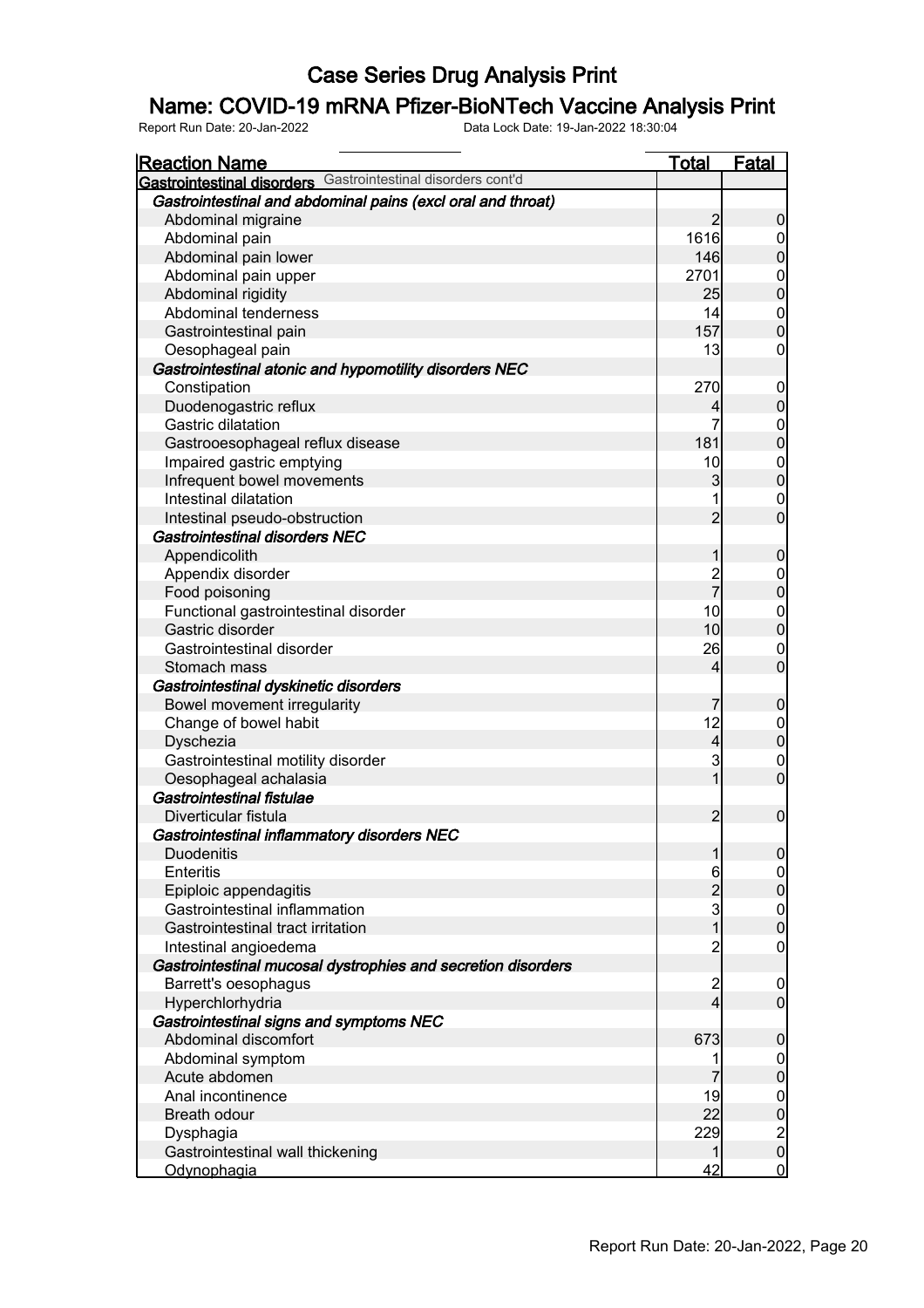### Name: COVID-19 mRNA Pfizer-BioNTech Vaccine Analysis Print

| <b>Reaction Name</b>                                         | <b>Total</b>   | <b>Fatal</b>                         |
|--------------------------------------------------------------|----------------|--------------------------------------|
| Gastrointestinal disorders Gastrointestinal disorders cont'd |                |                                      |
| Gastrointestinal spastic and hypermotility disorders         |                |                                      |
| Cardiospasm                                                  | 1              | $\overline{0}$                       |
| Defaecation urgency                                          | 11             | $\boldsymbol{0}$                     |
| Frequent bowel movements                                     | 30             |                                      |
| Gastrointestinal hypermotility                               | 1              | $0$<br>0                             |
| Irritable bowel syndrome                                     | 95             |                                      |
| Oesophageal spasm                                            | 5              | $\begin{matrix} 0 \\ 0 \end{matrix}$ |
| Pylorospasm                                                  | 1              | $\boldsymbol{0}$                     |
| Gastrointestinal stenosis and obstruction NEC                |                |                                      |
| lleus                                                        | 1              |                                      |
| Intestinal obstruction                                       | 7              | $0\atop 0$                           |
| Neonatal intestinal obstruction                              | 1              | $\mathbf 0$                          |
| Gastrointestinal vascular malformations                      |                |                                      |
| Gastric antral vascular ectasia                              | 11             | $\mathbf 0$                          |
| Gastrointestinal vascular occlusion and infarction           |                |                                      |
| Intestinal ischaemia                                         | 7              |                                      |
| Mesenteric vein thrombosis                                   | 9              | $\begin{matrix} 2 \\ 0 \end{matrix}$ |
| <b>Omental infarction</b>                                    | 1              |                                      |
| Thrombosis mesenteric vessel                                 | $\overline{2}$ | $\begin{matrix}0\\0\end{matrix}$     |
| Visceral venous thrombosis                                   | 1              | $\boldsymbol{0}$                     |
| Gingival disorders, signs and symptoms NEC                   |                |                                      |
| Gingival blister                                             | 13             |                                      |
| Gingival discomfort                                          | 8              | $0\atop 0$                           |
| Gingival disorder                                            |                |                                      |
| Gingival erythema                                            | $\overline{c}$ | $0$<br>0                             |
| Gingival hypertrophy                                         | 1              |                                      |
| Gingival oedema                                              | 1              | $\begin{matrix}0\\0\end{matrix}$     |
| Gingival pain                                                | 128            |                                      |
| Gingival pruritus                                            | 1              | $0$<br>0                             |
| Gingival recession                                           |                |                                      |
| <b>Gingival swelling</b>                                     | 41             | $0$<br>0                             |
| Gingival ulceration                                          | $\overline{c}$ |                                      |
| Gingivitis ulcerative                                        | $\overline{1}$ | $\begin{matrix}0\\0\end{matrix}$     |
| Noninfective gingivitis                                      | 10             | $\overline{0}$                       |
| Gingival haemorrhages                                        |                |                                      |
| Gingival bleeding                                            | 78             | 0                                    |
| Haemorrhoids and gastrointestinal varices (excl oesophageal) |                |                                      |
| Gastric varices                                              | 1              | $\overline{0}$                       |
| Haemorrhoidal haemorrhage                                    | 1              | $\mathbf 0$                          |
| Haemorrhoids                                                 | 34             | 1                                    |
| Haemorrhoids thrombosed                                      | 1              | $\overline{0}$                       |
| Inguinal hernias                                             |                |                                      |
| Inguinal hernia                                              | 1              | $\pmb{0}$                            |
| Intestinal haemorrhages                                      |                |                                      |
| Anal haemorrhage                                             | 23             | 1                                    |
| Intestinal haemorrhage                                       | 1              | $\mathbf 0$                          |
| Rectal haemorrhage                                           | 78             | $\mathbf 0$                          |
| Small intestinal haemorrhage                                 | 5              | $\boldsymbol{0}$                     |
| Intestinal ulcers and perforation NEC                        |                |                                      |
| Intestinal perforation                                       | 5              |                                      |
| Large intestinal ulcer                                       | 1              | $\begin{matrix} 2 \\ 0 \end{matrix}$ |
| Large intestinal ulcer haemorrhage                           | 1              |                                      |
| Large intestine perforation                                  | 1              | $\begin{matrix} 0 \\ 0 \end{matrix}$ |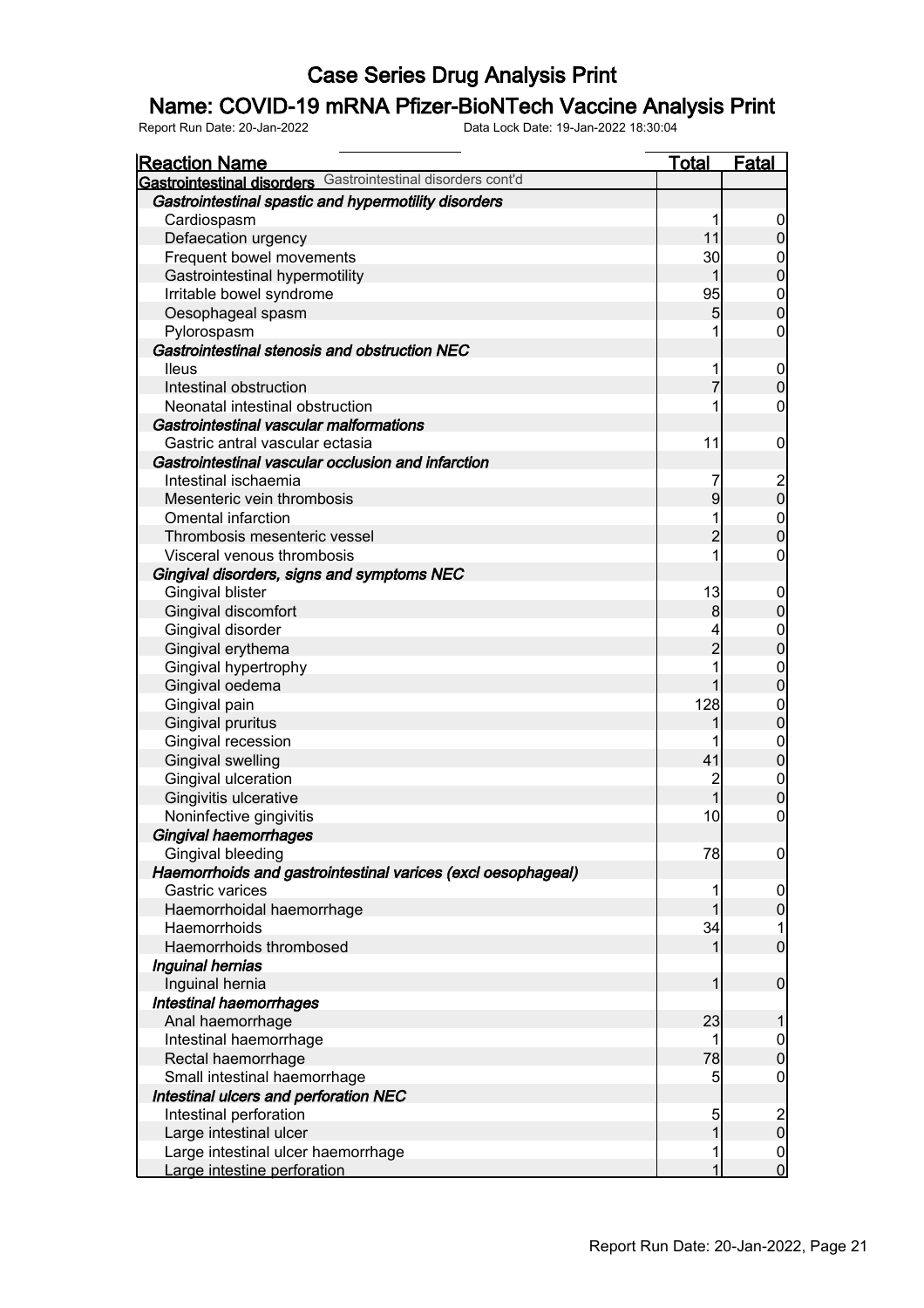### Name: COVID-19 mRNA Pfizer-BioNTech Vaccine Analysis Print

| <u>Reaction Name</u>                            |                                   | <b>Total</b>   | <b>Fatal</b>                               |
|-------------------------------------------------|-----------------------------------|----------------|--------------------------------------------|
| Gastrointestinal disorders                      | Gastrointestinal disorders cont'd |                |                                            |
| Large intestinal stenosis and obstruction       |                                   |                |                                            |
| Large intestinal obstruction                    |                                   | 1              | 1                                          |
| <b>Malabsorption syndromes</b>                  |                                   |                |                                            |
| Bile acid malabsorption                         |                                   | $\overline{4}$ | $\mathbf 0$                                |
| Coeliac disease                                 |                                   | 14             |                                            |
| Malabsorption                                   |                                   | 1              | $0$<br>0                                   |
| Steatorrhoea                                    |                                   | 4              | $\mathbf 0$                                |
| Nausea and vomiting symptoms                    |                                   |                |                                            |
| Discoloured vomit                               |                                   | 13             | $\boldsymbol{0}$                           |
| Infantile vomiting                              |                                   |                | $\overline{0}$                             |
| Nausea                                          |                                   | 14899          |                                            |
| Regurgitation                                   |                                   |                | $\begin{matrix} 0 \\ 0 \end{matrix}$       |
| Retching                                        |                                   | 110            |                                            |
| Vomiting                                        |                                   | 4952           | $\begin{matrix} 0 \\ 1 \end{matrix}$       |
| Vomiting projectile                             |                                   | 67             | $\mathbf 0$                                |
| Non-mechanical ileus                            |                                   |                |                                            |
| lleus paralytic                                 |                                   | $\overline{c}$ | $\boldsymbol{0}$                           |
| Non-site specific gastrointestinal haemorrhages |                                   |                |                                            |
| Gastrointestinal haemorrhage                    |                                   | 18             |                                            |
| Haematemesis                                    |                                   | 37             |                                            |
| Haematochezia                                   |                                   | 59             | $\begin{array}{c} 2 \\ 0 \\ 0 \end{array}$ |
| Melaena                                         |                                   | $\overline{9}$ |                                            |
| Upper gastrointestinal haemorrhage              |                                   | 13             | $\mathbf 0$                                |
| Oesophageal stenosis and obstruction            |                                   |                |                                            |
| Oesophageal stenosis                            |                                   | 3              | $\boldsymbol{0}$                           |
| Oesophagitis (excl infective)                   |                                   |                |                                            |
| Eosinophilic oesophagitis                       |                                   | 1              | $\mathbf 0$                                |
| Oesophagitis                                    |                                   | 6              | $\overline{0}$                             |
| Oral dryness and saliva altered                 |                                   |                |                                            |
| Aptyalism                                       |                                   | 4              | $\mathbf 0$                                |
| Dry mouth                                       |                                   | 528            | $\overline{0}$                             |
| Lip dry                                         |                                   | 48             | $\mathbf 0$                                |
| Saliva altered                                  |                                   | 8              | $\mathbf{0}$                               |
| Salivary hypersecretion                         |                                   | 51             | $\overline{0}$                             |
| Oral soft tissue disorders NEC                  |                                   |                |                                            |
| Angina bullosa haemorrhagica                    |                                   | $\mathbf{1}$   | 0                                          |
| Chapped lips                                    |                                   | 26             | 이                                          |
| <b>Cheilitis</b>                                |                                   | 26             | $\overline{0}$                             |
| Enlarged uvula                                  |                                   | 15             | $\overline{0}$                             |
| Leukoplakia oral                                |                                   | $\overline{c}$ | $\mathbf 0$                                |
| Lip blister                                     |                                   | 33             | $\overline{0}$                             |
| Lip disorder                                    |                                   | $\overline{5}$ | $\mathbf 0$                                |
| Oral disorder                                   |                                   | 21             | $\overline{0}$                             |
| Oral lichen planus                              |                                   | 14             | $\mathbf 0$                                |
| Oral mucosal hypertrophy                        |                                   | 1              | $\boldsymbol{0}$                           |
| Oral papule                                     |                                   | 1              | $\mathbf 0$                                |
| <b>Uvulitis</b>                                 |                                   | 7              | $\mathbf 0$                                |
| Oral soft tissue haemorrhages                   |                                   |                |                                            |
| Lip haemorrhage                                 |                                   | 1              | $\boldsymbol{0}$                           |
| Mouth haemorrhage                               |                                   | 16             | $\mathbf 0$                                |
| Oral blood blister                              |                                   | 17             | $\overline{0}$                             |
| Oral purpura                                    |                                   | $\overline{c}$ | $\overline{0}$                             |
| <b>Oral soft tissue infections</b>              |                                   |                |                                            |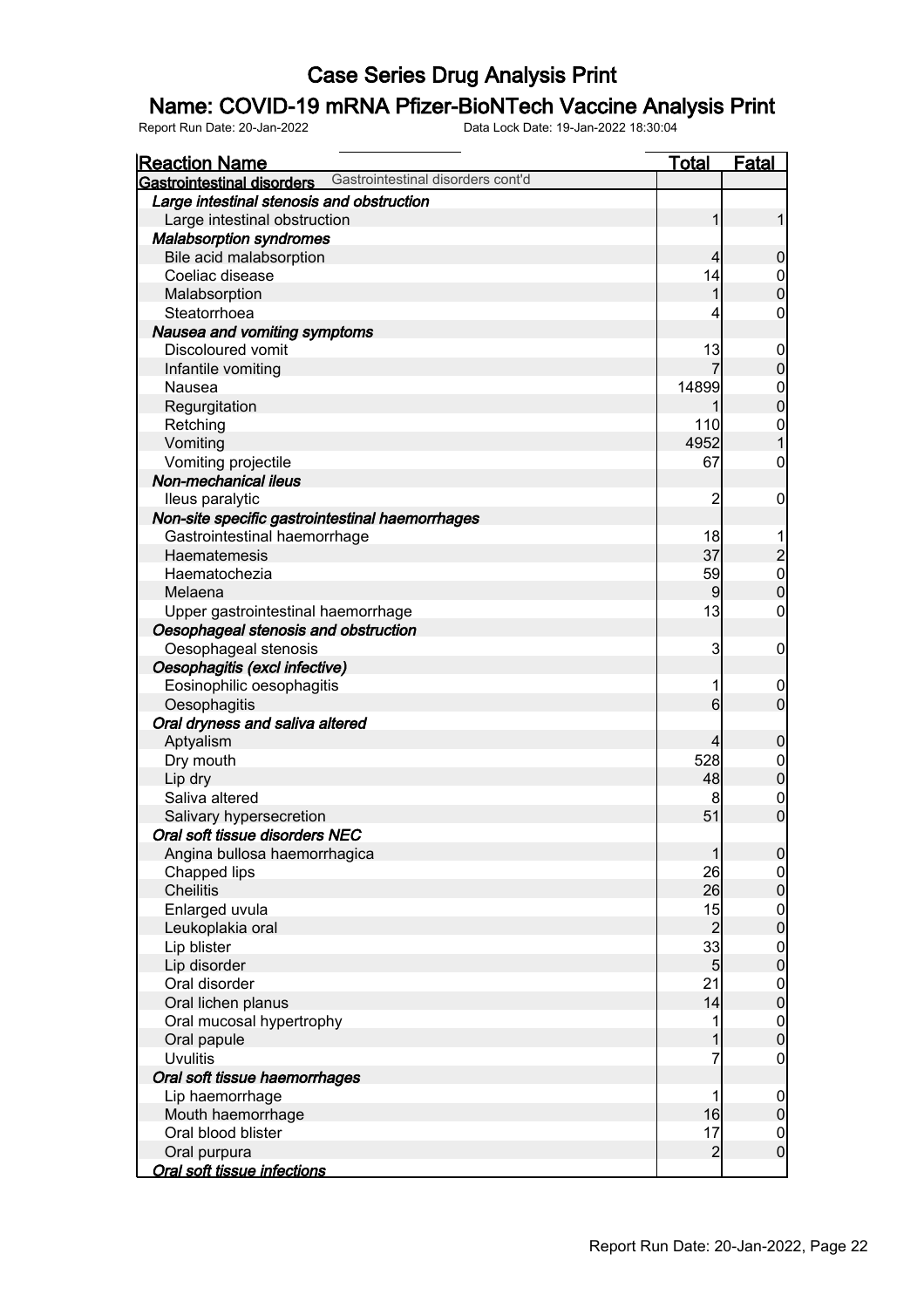### Name: COVID-19 mRNA Pfizer-BioNTech Vaccine Analysis Print

| <b>Reaction Name</b>                                                   | <b>Total</b>   | <b>Fatal</b>     |
|------------------------------------------------------------------------|----------------|------------------|
| Gastrointestinal disorders cont'd<br><b>Gastrointestinal disorders</b> |                |                  |
| Angular cheilitis                                                      | $\overline{4}$ | $\overline{0}$   |
| Oral soft tissue signs and symptoms                                    |                |                  |
| Anaesthesia oral                                                       | 3              | $\boldsymbol{0}$ |
| Burning mouth syndrome                                                 | 6              | 0                |
| Coating in mouth                                                       |                | $\boldsymbol{0}$ |
| Hypoaesthesia oral                                                     | 503            | 0                |
| Lip discolouration                                                     | 9              | $\mathbf 0$      |
| Lip erythema                                                           | 4              | $\mathbf 0$      |
| Lip exfoliation                                                        | 6              | $\mathbf 0$      |
| Lip pain                                                               | 63             | $\boldsymbol{0}$ |
| Lip pruritus                                                           | 18             | $\mathbf 0$      |
| Lip scab                                                               |                | $\boldsymbol{0}$ |
| Oral discomfort                                                        | 86             | $\mathbf 0$      |
| Oral dysaesthesia                                                      | 1              | $\mathbf 0$      |
| Oral mucosal blistering                                                | 16             | $\mathbf 0$      |
| Oral mucosal discolouration                                            | 1              | $\mathbf 0$      |
| Oral mucosal eruption                                                  | 19             | $\mathbf 0$      |
| Oral mucosal erythema                                                  | 7              | $\mathbf 0$      |
| Oral mucosal exfoliation                                               | 10             | $\mathbf 0$      |
| Oral mucosal roughening                                                | 3              | $\mathbf 0$      |
| Oral mucosal scab                                                      | 1              | $\mathbf 0$      |
| Oral pain                                                              | 181            | $\mathbf 0$      |
| Oral pruritus                                                          | 23             | $\mathbf 0$      |
| Paraesthesia oral                                                      | 933            | 0                |
| Pigmentation lip                                                       |                | $\mathbf 0$      |
| Oral soft tissue swelling and oedema                                   |                |                  |
| Lip oedema                                                             | $\overline{4}$ | $\mathbf 0$      |
| Lip swelling                                                           | 852            | 0                |
| Mouth swelling                                                         | 112            | $\mathbf 0$      |
| Oedema mouth                                                           | 4              | $\mathbf 0$      |
| Palatal oedema                                                         | 4              | $\mathbf 0$      |
| Palatal swelling                                                       | 3              | $\mathbf 0$      |
| Pancreatic disorders NEC                                               |                |                  |
| Pancreatic disorder                                                    |                | $\boldsymbol{0}$ |
| Pancreatic failure                                                     | 1              | $\mathbf 0$      |
| Pancreatic mass                                                        | 1              | 0                |
| Peptic ulcers and perforation                                          |                |                  |
| Peptic ulcer                                                           |                | 0                |
| Peptic ulcer haemorrhage                                               | 14             | $\overline{0}$   |
| Peritoneal and retroperitoneal disorders                               |                |                  |
| <b>Ascites</b>                                                         | $\overline{2}$ | $\mathbf 0$      |
| Peritoneal and retroperitoneal fibrosis and adhesions                  |                |                  |
| Abdominal adhesions                                                    | $\overline{2}$ | $\boldsymbol{0}$ |
| Peritoneal and retroperitoneal haemorrhages                            |                |                  |
| Haemoperitoneum                                                        | 1              | $\mathbf 0$      |
| Retroperitoneal haemorrhage                                            | $\overline{c}$ |                  |
| <b>Rectal inflammations NEC</b>                                        |                |                  |
| <b>Proctitis</b>                                                       | 3              | $\boldsymbol{0}$ |
| Proctitis ulcerative                                                   | 1              | $\overline{0}$   |
| Salivary gland disorders NEC                                           |                |                  |
| Salivary gland disorder                                                | 1              | $\mathbf 0$      |
| Salivary gland pain                                                    | 12             | $\boldsymbol{0}$ |
| <b>Salivary gland enlargements</b>                                     |                |                  |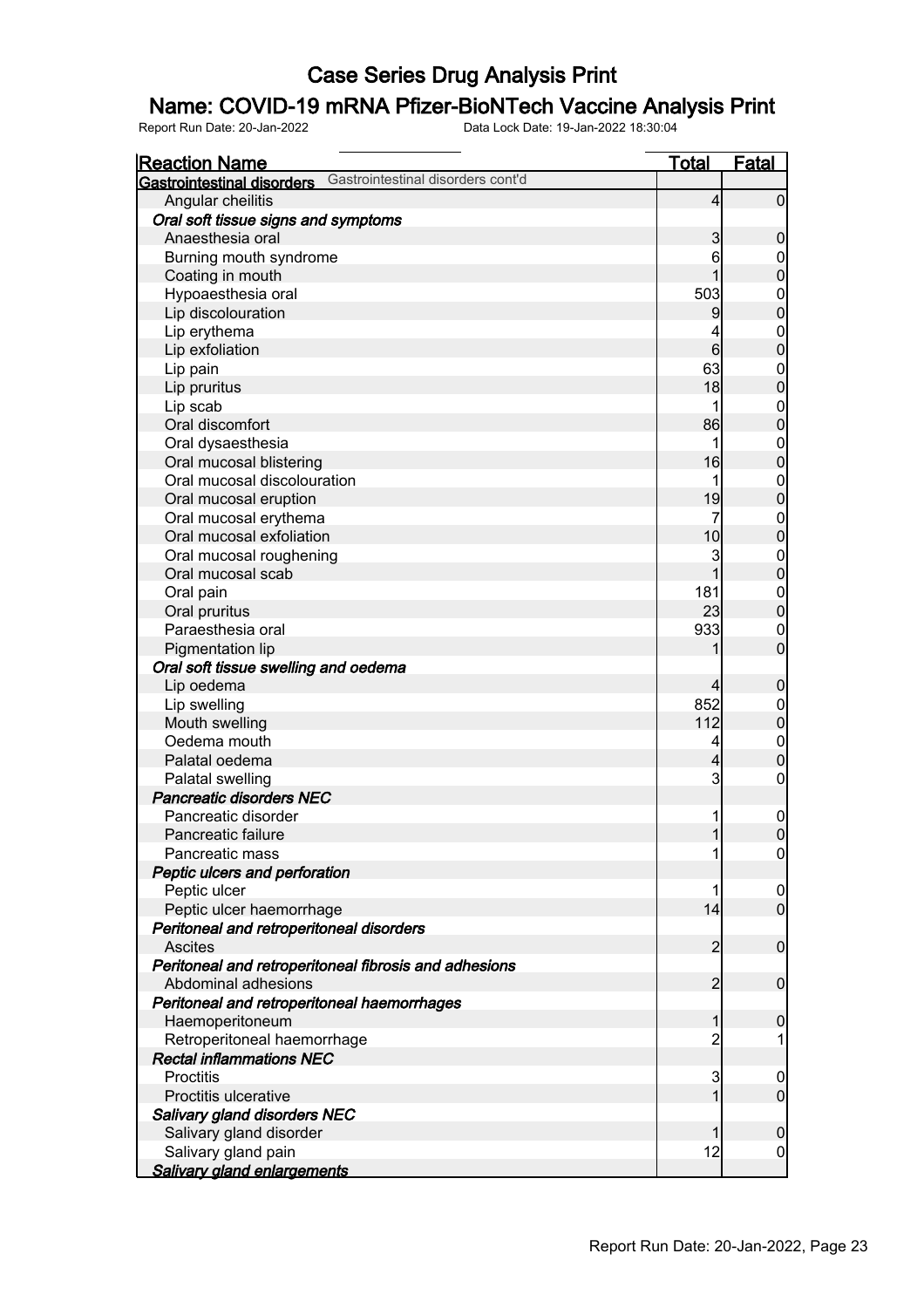### Name: COVID-19 mRNA Pfizer-BioNTech Vaccine Analysis Print

| <u>Reaction Name</u>                        |                                   | <u>Total</u>    | <b>Fatal</b>     |
|---------------------------------------------|-----------------------------------|-----------------|------------------|
| Gastrointestinal disorders                  | Gastrointestinal disorders cont'd |                 |                  |
| Parotid gland enlargement                   |                                   | 10              | $\overline{0}$   |
| Salivary gland enlargement                  |                                   | $5\overline{)}$ | $\overline{0}$   |
| Submaxillary gland enlargement              |                                   | 8               | 0                |
| Salivary gland infections and inflammations |                                   |                 |                  |
| Noninfective sialoadenitis                  |                                   | $\overline{c}$  | $\mathbf 0$      |
| <b>Stomatitis and ulceration</b>            |                                   |                 |                  |
| Aphthous ulcer                              |                                   | 56              | $\mathbf 0$      |
| Lip ulceration                              |                                   | 21              | $\pmb{0}$        |
| Mouth ulceration                            |                                   | 471             | $\boldsymbol{0}$ |
| Oral mucosa erosion                         |                                   |                 | $\overline{0}$   |
| Palatal ulcer                               |                                   |                 | $\mathbf 0$      |
| <b>Stomatitis</b>                           |                                   | 67              | $\overline{0}$   |
| <b>Tongue disorders</b>                     |                                   |                 |                  |
| <b>Glossitis</b>                            |                                   | 21              | $\boldsymbol{0}$ |
| Hypertrophy of tongue papillae              |                                   | 1               | $\mathbf{0}$     |
| Plicated tongue                             |                                   | 4               | $\overline{0}$   |
| Tongue disorder                             |                                   | 43              |                  |
| Tongue geographic                           |                                   | 7               | $0$<br>0         |
| Tongue haemorrhage                          |                                   | 3               | $\boldsymbol{0}$ |
| Tongue ulceration                           |                                   | 32              | $\overline{0}$   |
| Trichoglossia                               |                                   | 4               | 0                |
| Tongue signs and symptoms                   |                                   |                 |                  |
| Glossodynia                                 |                                   | 224             | $\mathbf 0$      |
| Scalloped tongue                            |                                   | 5               | $\overline{0}$   |
| Stiff tongue                                |                                   | 4               | $\boldsymbol{0}$ |
| Swollen tongue                              |                                   | 534             | $\overline{0}$   |
| Tongue blistering                           |                                   | 19              | $\boldsymbol{0}$ |
| Tongue coated                               |                                   | 20              | $\overline{0}$   |
| Tongue discolouration                       |                                   | 39              | $\boldsymbol{0}$ |
| Tongue discomfort                           |                                   | 44              | $\overline{0}$   |
| Tongue dry                                  |                                   | 16              | $\boldsymbol{0}$ |
| Tongue eruption                             |                                   | 11              | $\overline{0}$   |
| Tongue erythema                             |                                   | 13              | $\boldsymbol{0}$ |
| Tongue exfoliation                          |                                   | $\overline{c}$  | $\overline{0}$   |
| Tongue movement disturbance                 |                                   | $\mathbf{z}$    | $\boldsymbol{0}$ |
| Tongue oedema                               |                                   | 23              | 0                |
| Tongue pruritus                             |                                   | $\overline{2}$  | $\overline{0}$   |
| Tongue rough                                |                                   | $\overline{5}$  | $\mathbf 0$      |
| Tongue spasm                                |                                   | 12              | $\mathbf 0$      |
| <b>Tooth missing</b>                        |                                   |                 |                  |
| <b>Tooth loss</b>                           |                                   | 6               | $\overline{0}$   |
| Gastrointestinal disorders SOC TOTAL        |                                   | 40725           | 17               |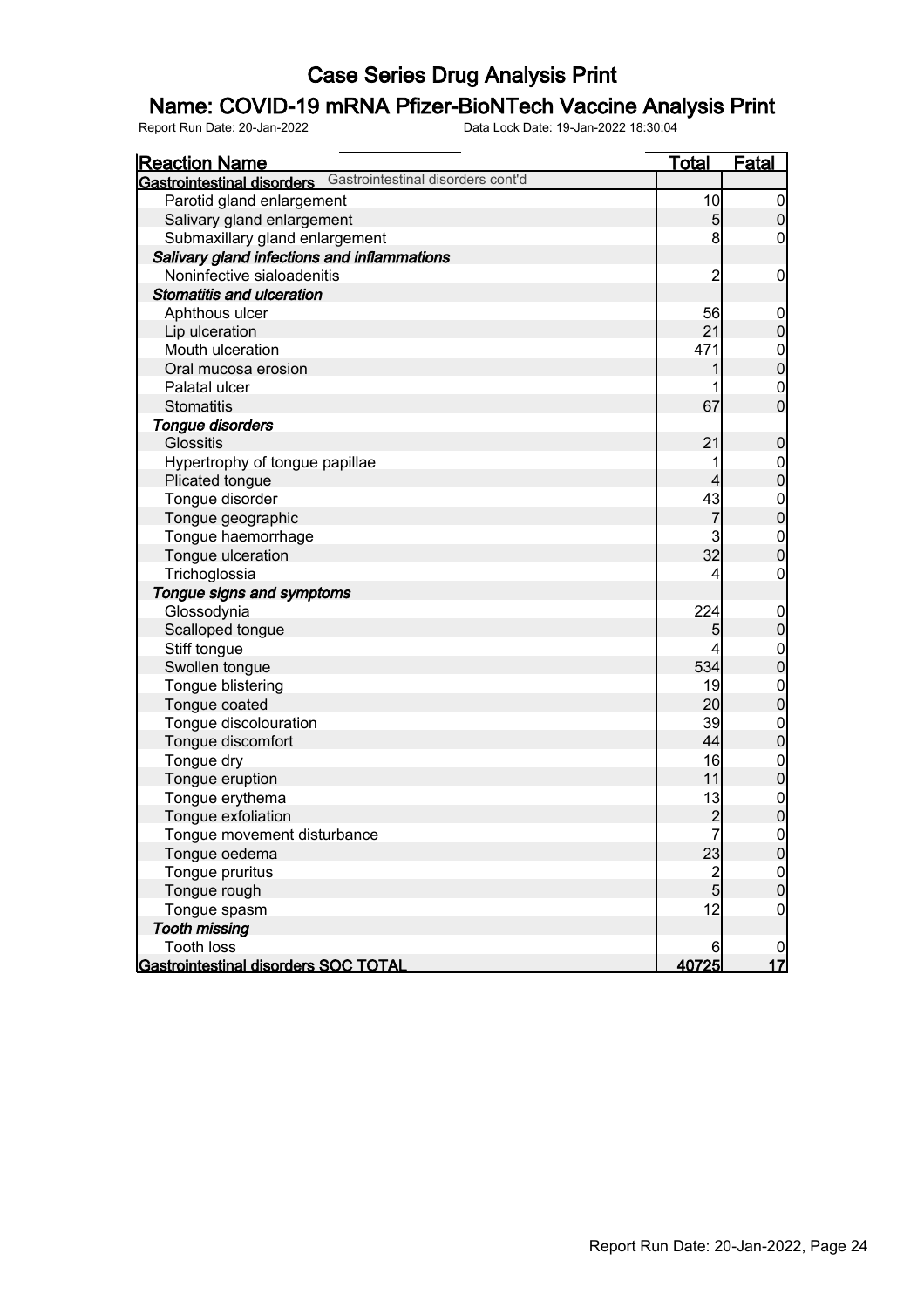### Name: COVID-19 mRNA Pfizer-BioNTech Vaccine Analysis Print

| <u>Reaction Name</u>                                           | <u>Total</u>                                | <b>Fatal</b>                         |
|----------------------------------------------------------------|---------------------------------------------|--------------------------------------|
| <b>General disorders</b>                                       |                                             |                                      |
| <b>Administration site reactions NEC</b>                       |                                             |                                      |
| Administration site bruise                                     | 9                                           | $\boldsymbol{0}$                     |
| Administration site erythema                                   | 4                                           | $\overline{0}$                       |
| Administration site extravasation                              | 3                                           | $\mathbf 0$                          |
| Administration site haematoma                                  | 3                                           | $\boldsymbol{0}$                     |
| Administration site inflammation                               |                                             | $\overline{0}$                       |
| Administration site irritation                                 |                                             |                                      |
| Administration site joint discomfort                           |                                             | $\begin{matrix} 0 \\ 0 \end{matrix}$ |
| Administration site joint movement impairment                  |                                             | $\boldsymbol{0}$                     |
| Administration site joint pain                                 |                                             | $\overline{0}$                       |
| Administration site nerve damage                               |                                             | $\boldsymbol{0}$                     |
| Administration site pain                                       | 20                                          | $\overline{0}$                       |
| Administration site rash                                       | 5                                           | $\boldsymbol{0}$                     |
| Administration site reaction                                   |                                             | $\overline{0}$                       |
| Administration site swelling                                   |                                             | $\boldsymbol{0}$                     |
| Administration site urticaria                                  |                                             | $\overline{0}$                       |
| Administration site warmth                                     | $\begin{array}{c} 2 \\ 2 \\ 42 \end{array}$ | $\boldsymbol{0}$                     |
| Puncture site bruise                                           |                                             | $\overline{0}$                       |
| Puncture site pain                                             | 8                                           |                                      |
| Puncture site reaction                                         |                                             | $0\atop 0$                           |
| Puncture site swelling                                         |                                             | $\boldsymbol{0}$                     |
| Vessel puncture site bruise                                    | 2<br>2                                      | $\overline{0}$                       |
| Vessel puncture site erythema                                  |                                             | $\mathbf 0$                          |
| Vessel puncture site pain                                      |                                             | $\overline{0}$                       |
| Adverse effect absent                                          |                                             |                                      |
| No adverse event                                               | 9                                           | $\boldsymbol{0}$                     |
| Application and instillation site reactions                    |                                             |                                      |
| Application site acne                                          | $\overline{c}$                              | $\boldsymbol{0}$                     |
| Application site bruise                                        | 12                                          | $\mathbf 0$                          |
| Application site burn                                          | 1                                           | $\mathbf 0$                          |
| Application site dryness                                       |                                             |                                      |
| Application site erythema                                      | 18                                          | $0\atop 0$                           |
| Application site haemorrhage                                   | 1                                           |                                      |
| Application site hypoaesthesia                                 |                                             | $0\atop 0$                           |
| Application site irritation                                    | 11                                          | $\mathbf 0$                          |
|                                                                | 1                                           |                                      |
| Application site joint erythema<br>Application site joint pain |                                             | 0                                    |
|                                                                |                                             | 0 <br>$\overline{0}$                 |
| Application site mass                                          |                                             |                                      |
| Application site odour                                         | $\begin{array}{c} 2 \\ 12 \end{array}$      | $\begin{matrix} 0 \\ 0 \end{matrix}$ |
| Application site pain                                          |                                             |                                      |
| Application site pruritus                                      | 4                                           | $\begin{matrix} 0 \\ 0 \end{matrix}$ |
| Application site rash                                          | $\overline{a}$<br>1                         |                                      |
| Application site reaction                                      |                                             | $\begin{matrix} 0 \\ 0 \end{matrix}$ |
| Application site swelling                                      | $\frac{2}{7}$                               |                                      |
| Application site vesicles                                      |                                             | $0\atop 0$                           |
| Application site warmth                                        | 1                                           |                                      |
| Instillation site warmth                                       | 9                                           | $\overline{0}$                       |
| <b>Asthenic conditions</b>                                     |                                             |                                      |
| Asthenia                                                       | 2224                                        | $\overline{0}$                       |
| Chronic fatigue syndrome                                       | 80                                          | $\mathbf 0$                          |
| Decreased activity                                             | 10                                          | $\overline{0}$                       |
| Fatigue                                                        | 24974                                       | $\mathbf{1}$                         |
| Malaise                                                        | 5647                                        | $\mathbf{1}$                         |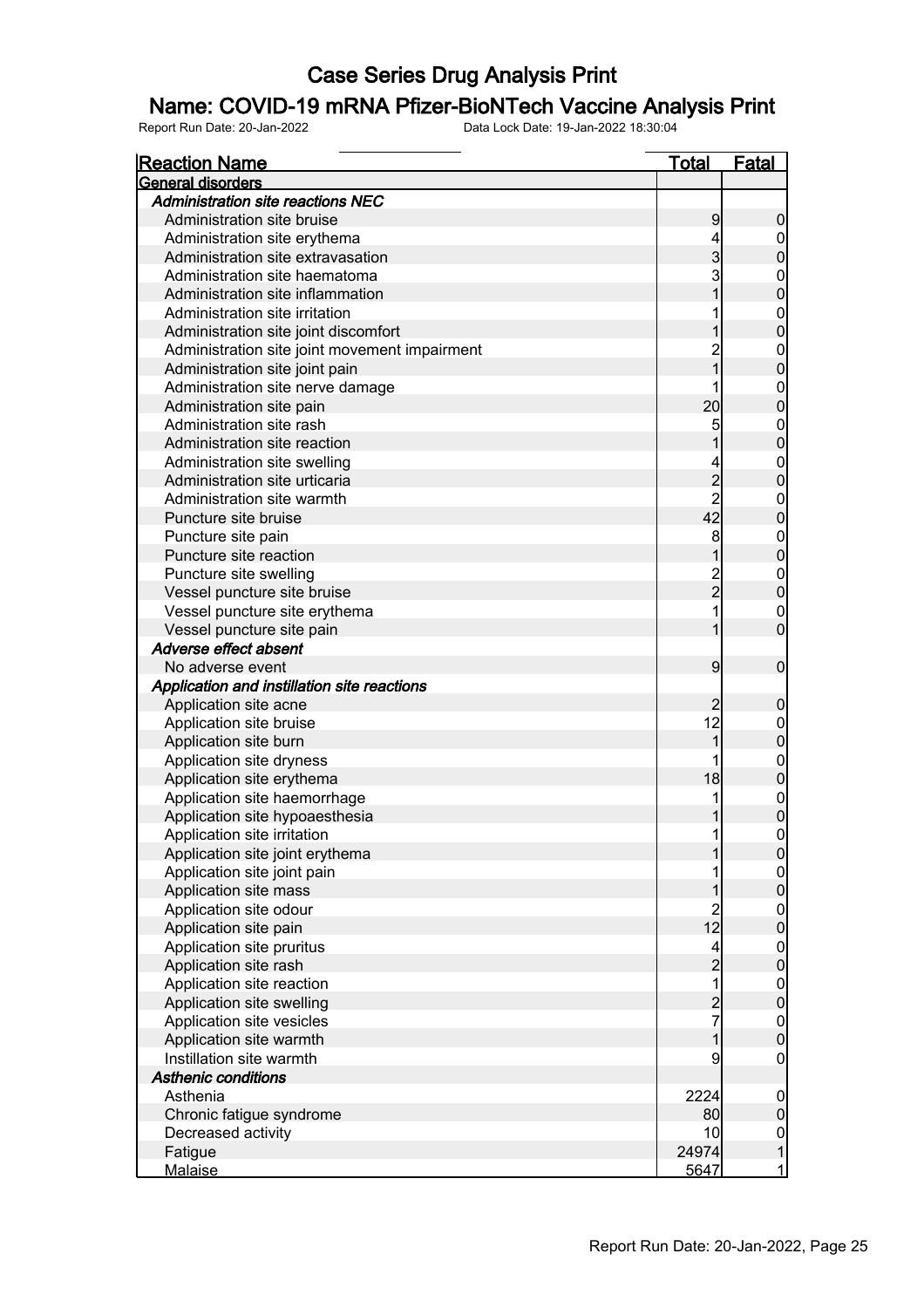### Name: COVID-19 mRNA Pfizer-BioNTech Vaccine Analysis Print

| <b>Reaction Name</b>                                | <u>Total</u>   | Fatal                                |
|-----------------------------------------------------|----------------|--------------------------------------|
| General disorders cont'd<br>General disorders       |                |                                      |
| Sluggishness                                        | 19             | $\overline{0}$                       |
| <b>Body temperature altered</b>                     |                |                                      |
| Hyperthermia                                        | 7              | $\boldsymbol{0}$                     |
| Hyperthermia malignant                              | 1              | $\overline{0}$                       |
| Hypothermia                                         | 26             | $\overline{0}$                       |
| Temperature regulation disorder                     | 14             | $\mathbf 0$                          |
| Breast complications associated with device         |                |                                      |
| Breast implant palpable                             | 1              | $\mathbf 0$                          |
| Capsular contracture associated with breast implant | $\overline{2}$ | $\mathbf 0$                          |
| Cardiac complications associated with device        |                |                                      |
| Prosthetic cardiac valve thrombosis                 | $\overline{2}$ | $\boldsymbol{0}$                     |
| Complications associated with device NEC            |                |                                      |
| Capsular contracture associated with implant        | 1              | $\boldsymbol{0}$                     |
| Complication of device removal                      | 3              | $\mathbf 0$                          |
| Injury associated with device                       | 5              | $\mathbf{0}$                         |
| Medical device pain                                 | 1              |                                      |
| Medical device site swelling                        | 1              | $0\atop 0$                           |
| <b>Phantom shocks</b>                               | $\overline{c}$ | $\mathbf 0$                          |
| Death and sudden death                              |                |                                      |
| Brain death                                         | 3              |                                      |
| Cardiac death                                       | 3              | $\frac{2}{2}$                        |
| Clinical death                                      |                |                                      |
| Death                                               | 189            | 189                                  |
| Sudden cardiac death                                | 1              |                                      |
| Sudden death                                        | 26             | 26                                   |
| Febrile disorders                                   |                |                                      |
| Hyperpyrexia                                        | 9              | $\boldsymbol{0}$                     |
| Pyrexia                                             | 16277          | $\overline{0}$                       |
| <b>Feelings and sensations NEC</b>                  |                |                                      |
| Chills                                              | 10223          | $\mathbf 0$                          |
| Feeling abnormal                                    | 1744           | $\pmb{0}$                            |
| Feeling cold                                        | 1323           | $\boldsymbol{0}$                     |
| Feeling drunk                                       | 81             | $\mathbf 0$                          |
| Feeling hot                                         | 1240           |                                      |
| Feeling jittery                                     | 34             | $\begin{matrix} 0 \\ 0 \end{matrix}$ |
| Feeling of body temperature change                  | 354            | $\Omega$                             |
| Feeling of relaxation                               | $\mathbf{3}$   | 0                                    |
| Hangover                                            | 84             | $\overline{0}$                       |
| Hunger                                              | 50             | $\mathbf 0$                          |
| Sensation of blood flow                             | 5              | $\boldsymbol{0}$                     |
| Sensation of foreign body                           | 59             | $\mathbf 0$                          |
| Temperature intolerance                             | 50             | $\boldsymbol{0}$                     |
| <b>Thirst</b>                                       | 375            | $\mathbf 0$                          |
| Thirst decreased                                    |                | $\mathbf 0$                          |
| <b>Fibrosis NEC</b>                                 |                |                                      |
| Fibrosis                                            | 1              | $\mathbf 0$                          |
| Gait disturbances                                   |                |                                      |
| Gait deviation                                      | 1              | $\mathbf 0$                          |
| Gait disturbance                                    | 262            | $\pmb{0}$                            |
| Gait inability                                      | 99             | $\mathbf 0$                          |
| Loss of control of legs                             | 27             | $\boldsymbol{0}$                     |
| General signs and symptoms NEC                      |                |                                      |
| <b>Adhesion</b>                                     | 1              | $\mathbf 0$                          |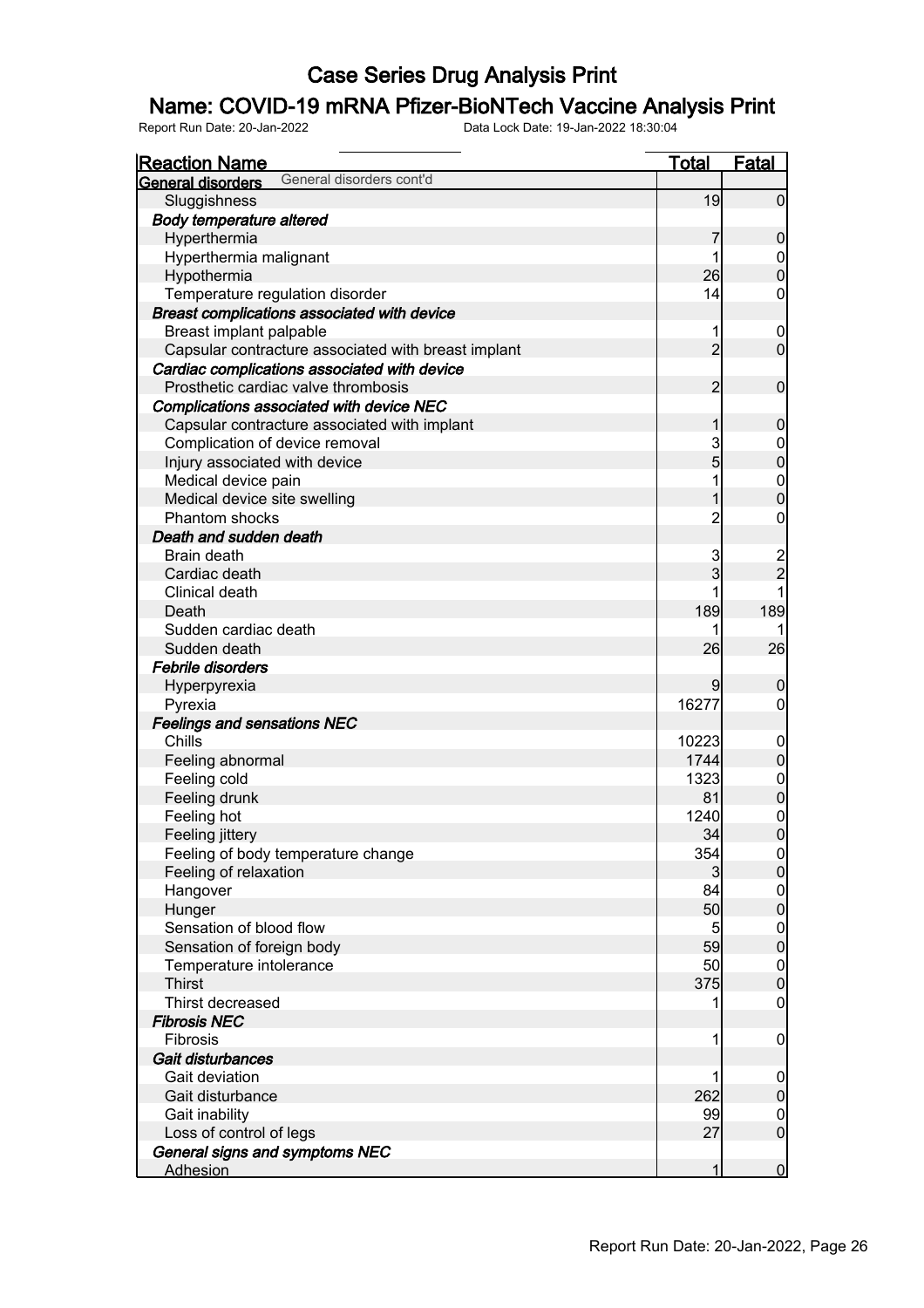### Name: COVID-19 mRNA Pfizer-BioNTech Vaccine Analysis Print

| <b>Reaction Name</b>                          | <b>Total</b>   | <b>Fatal</b>                         |
|-----------------------------------------------|----------------|--------------------------------------|
| General disorders cont'd<br>General disorders |                |                                      |
| Chronic disease                               | 1              | 0                                    |
| Concomitant disease progression               | 1              |                                      |
| Condition aggravated                          | 286            | 0                                    |
| Crepitations                                  | 4              | $\mathbf 0$                          |
| Crying                                        | 164            | $\mathbf{0}$                         |
| Deformity                                     | $\overline{2}$ | $\mathbf 0$                          |
| Developmental delay                           | 1              | $\mathbf{0}$                         |
| Discharge                                     | 13             | $\mathbf 0$                          |
| Disease progression                           | $\overline{c}$ | $\mathbf{0}$                         |
| Disease recurrence                            | 32             | $\mathbf 0$                          |
| Effusion                                      | 3              | $\mathbf{0}$                         |
| Energy increased                              | 26             | $\mathbf 0$                          |
| Exercise tolerance decreased                  | 27             | $\boldsymbol{0}$                     |
| Exercise tolerance increased                  | 1              | $\mathbf 0$                          |
| Fat tissue increased                          | 1              |                                      |
|                                               | $\overline{3}$ | $\mathbf{0}$<br>$\overline{0}$       |
| Foaming at mouth                              | 17             |                                      |
| General physical health deterioration         |                | $\begin{matrix} 2 \\ 0 \end{matrix}$ |
| General symptom                               | 3<br>7         |                                      |
| Glassy eyes                                   |                | $\mathbf{0}$                         |
| High-pitched crying                           | $\overline{3}$ | $\mathbf 0$                          |
| <b>Illness</b>                                | 2152           | $\boldsymbol{0}$                     |
| Induration                                    | 17             | $\mathbf 0$                          |
| Influenza like illness                        | 2582           | $\mathbf{0}$                         |
| Irritability postvaccinal                     | $\overline{2}$ | $\mathbf 0$                          |
| Local reaction                                | 92             | $\mathbf 0$                          |
| Moaning                                       | $\overline{3}$ | $\mathbf 0$                          |
| Multiple organ dysfunction syndrome           | 12             | 4                                    |
| Nonspecific reaction                          | $\overline{c}$ | $\mathbf 0$                          |
| Organ failure                                 | 3              | 1                                    |
| Perforation                                   | $\overline{2}$ | $\pmb{0}$                            |
| Peripheral swelling                           | 4243           | $\boldsymbol{0}$                     |
| Physical deconditioning                       | $\overline{c}$ | $\pmb{0}$                            |
| Pre-existing condition improved               | 9              | $\boldsymbol{0}$                     |
| Prolapse                                      |                | $\overline{0}$                       |
| Screaming                                     | 24             | $\mathbf 0$                          |
| Secretion discharge                           | 24             | 0                                    |
| Swelling                                      | 3420           | $\overline{0}$                       |
| Swelling face                                 | 943            | $\mathbf 0$                          |
| Symptom recurrence                            | 1              |                                      |
| <b>Terminal state</b>                         |                | $0$<br>0                             |
| <b>Tissue irritation</b>                      |                | $\overline{0}$                       |
| Tissue rupture                                | 1              | $\overline{0}$                       |
| <b>Healing abnormal NEC</b>                   |                |                                      |
| Impaired healing                              | 6              | $\boldsymbol{0}$                     |
| Implant and catheter site reactions           |                |                                      |
| Implant site discolouration                   | $\overline{c}$ | $\mathbf 0$                          |
| Implant site pain                             | 3              | $\overline{0}$                       |
| Implant site rash                             | $\mathbf 1$    | $\pmb{0}$                            |
| Implant site swelling                         |                | $\boldsymbol{0}$                     |
| Implant site urticaria                        | $\frac{2}{1}$  | $\mathbf 0$                          |
| Implant site warmth                           | 3              | $\overline{0}$                       |
| <b>Inflammations</b>                          |                |                                      |
| Foreign body reaction                         | 1              | $\overline{0}$                       |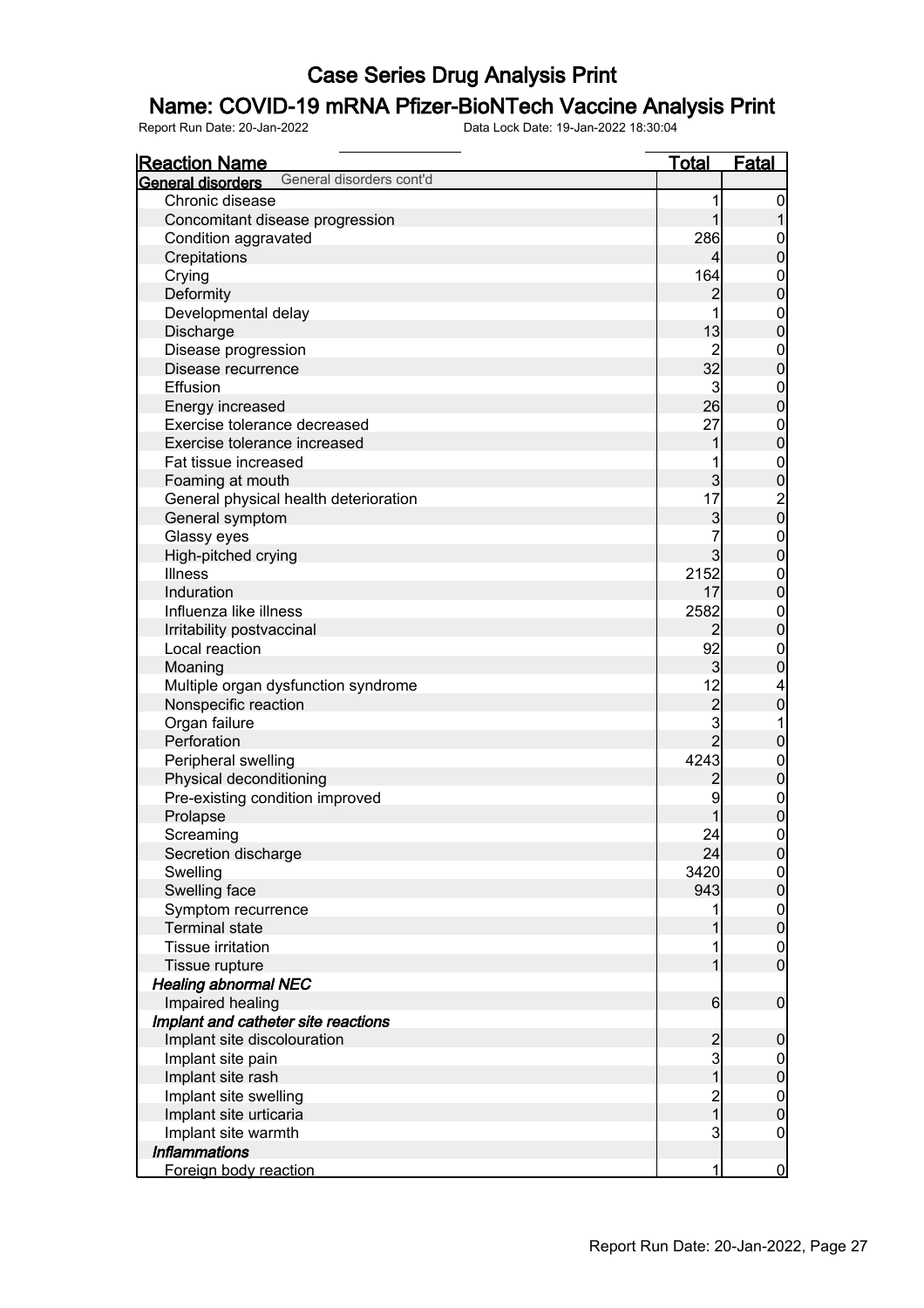### Name: COVID-19 mRNA Pfizer-BioNTech Vaccine Analysis Print

| <u>Reaction Name</u>                          | <u>Total</u>   | <b>Fatal</b>                         |
|-----------------------------------------------|----------------|--------------------------------------|
| General disorders cont'd<br>General disorders |                |                                      |
| Granuloma                                     | 1              | $\boldsymbol{0}$                     |
| Inflammation                                  | 587            | $\boldsymbol{0}$                     |
| Papillitis                                    |                | $\pmb{0}$                            |
| Scar inflammation                             | 3              | $\mathbf 0$                          |
| Serositis                                     | 1              | $\overline{0}$                       |
| Systemic inflammatory response syndrome       | 5              | 0                                    |
| Infusion site reactions                       |                |                                      |
| Infusion site coldness                        | 1              | $\mathbf 0$                          |
| Infusion site discolouration                  |                | $\pmb{0}$                            |
| Infusion site joint effusion                  |                | $\boldsymbol{0}$                     |
| Infusion site joint pain                      | $\overline{2}$ | $\mathbf 0$                          |
| Infusion site mass                            |                | $\boldsymbol{0}$                     |
| Infusion site nerve damage                    |                | $\overline{0}$                       |
| Infusion site pain                            | 4              | $\mathbf{0}$                         |
| Infusion site pruritus                        | 3              | $\mathbf 0$                          |
| Infusion site swelling                        |                | $\boldsymbol{0}$                     |
| Infusion site urticaria                       | 2<br>1         | $\mathbf 0$                          |
| Infusion site warmth                          | 2              | 0                                    |
| Injection site reactions                      |                |                                      |
| Injected limb mobility decreased              | 37             | $\mathbf 0$                          |
| Injection site bruising                       | 71             | $\pmb{0}$                            |
| Injection site coldness                       | 1              | $\boldsymbol{0}$                     |
| Injection site cyst                           | 3              | $\mathbf 0$                          |
| Injection site discolouration                 | 5              | $\mathbf{0}$                         |
| Injection site discomfort                     | 11             | $\mathbf 0$                          |
| Injection site eczema                         |                | $\mathbf{0}$                         |
| Injection site erythema                       | 428            | $\pmb{0}$                            |
| Injection site extravasation                  |                | $\mathbf{0}$                         |
| Injection site haematoma                      |                | $\mathbf 0$                          |
| Injection site haemorrhage                    | 8              | $\mathbf 0$                          |
| Injection site hypersensitivity               | $\overline{2}$ | $\pmb{0}$                            |
| Injection site hypoaesthesia                  | 14             | $\boldsymbol{0}$                     |
| Injection site indentation                    | 9              | $\mathbf 0$                          |
| Injection site induration                     |                | $\mathbf 0$                          |
| Injection site inflammation                   | 47             | $\overline{0}$                       |
| Injection site injury                         |                |                                      |
| Injection site irritation                     | $\frac{2}{2}$  | $\Omega$<br>$\overline{0}$           |
| Injection site joint discomfort               |                |                                      |
| Injection site joint erythema                 | 2<br>4         | $0\atop 0$                           |
| Injection site joint movement impairment      | 1              |                                      |
| Injection site joint pain                     | 15             | $0\atop 0$                           |
| Injection site lymphadenopathy                |                |                                      |
| Injection site macule                         |                | $0\atop 0$                           |
| Injection site mass                           | 621            |                                      |
| Injection site movement impairment            |                | $0\atop 0$                           |
| Injection site muscle weakness                |                |                                      |
|                                               |                | $0\atop 0$                           |
| Injection site necrosis                       | 4              |                                      |
| Injection site nerve damage                   |                | $\begin{matrix} 0 \\ 0 \end{matrix}$ |
| Injection site nodule                         |                |                                      |
| Injection site oedema                         | 18             | $\mathbf 0$                          |
| Injection site pain                           | 3131           | $\overline{0}$                       |
| Injection site pallor                         |                | $\overline{0}$                       |
| Injection site paraesthesia                   | 13             | $\overline{0}$                       |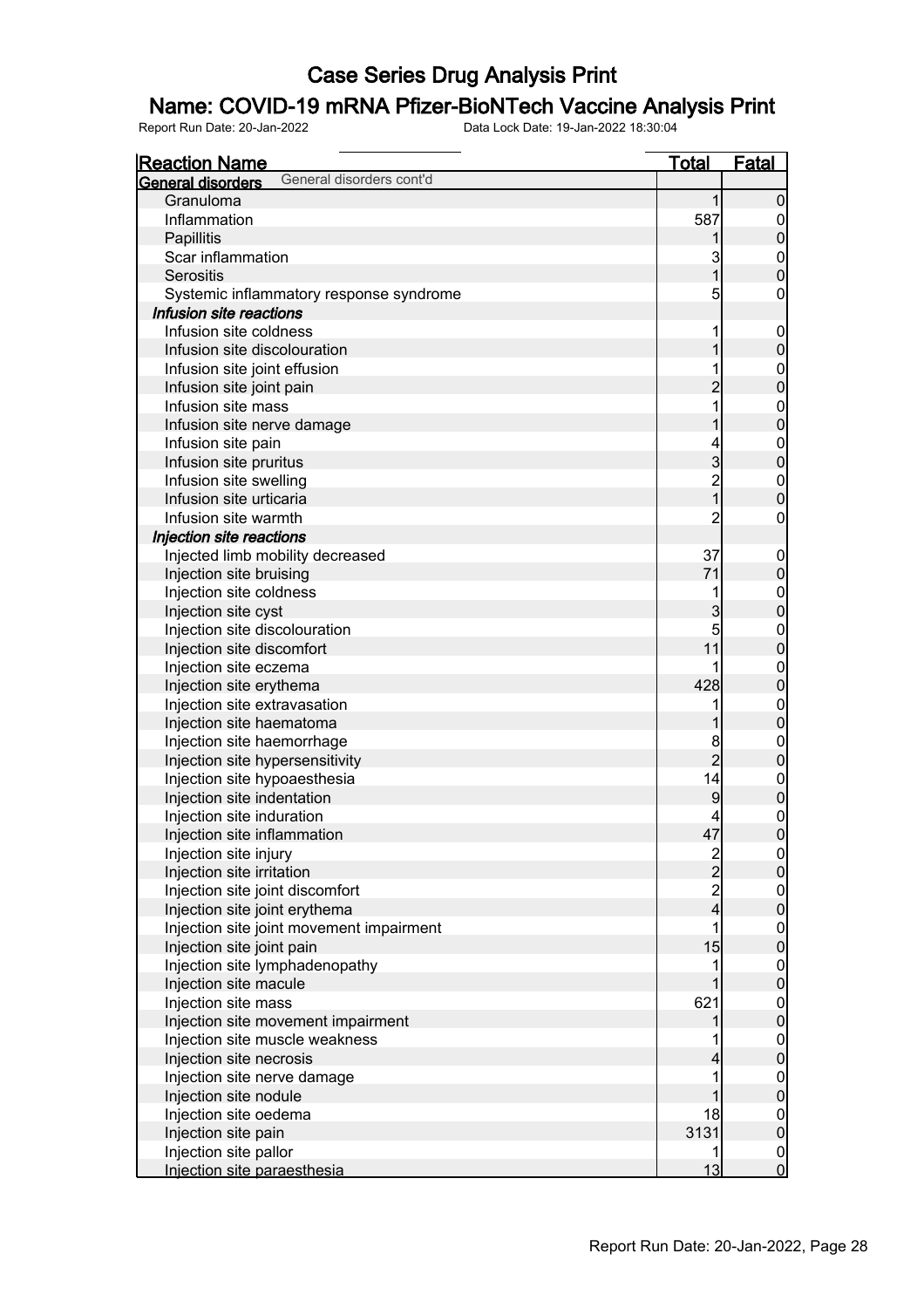### Name: COVID-19 mRNA Pfizer-BioNTech Vaccine Analysis Print

| <u>Total</u><br><b>Fatal</b><br><b>Reaction Name</b><br>General disorders cont'd<br>General disorders<br>240<br>Injection site pruritus<br>$\overline{0}$<br>199<br>$\pmb{0}$<br>Injection site rash<br>Injection site reaction<br>57<br>$\mathbf 0$<br>$\overline{0}$<br>Injection site scab<br>4<br>Injection site scar<br>4<br>$\boldsymbol{0}$<br>$\overline{0}$<br>Injection site swelling<br>336<br>Injection site urticaria<br>36<br>$\mathbf{0}$<br>$\mathbf 0$<br>Injection site vesicles<br>10<br>Injection site warmth<br>206<br>$\boldsymbol{0}$<br><b>Interactions</b><br>Alcohol interaction<br>5<br>$\mathbf 0$<br>30 <sub>l</sub><br>$\mathbf 0$<br>Drug interaction<br>3<br>Inhibitory drug interaction<br>$\boldsymbol{0}$<br><b>Mass conditions NEC</b><br>53<br>Cyst<br>$\mathbf 0$<br>$\mathbf 0$<br>80<br><b>Mass</b><br>41<br>Nodule<br>$\boldsymbol{0}$<br>Mucosal findings abnormal<br>Mucosa vesicle<br>$\mathbf 0$<br>$\mathbf 0$<br>1<br>Mucosal dryness<br>Mucosal haemorrhage<br>10<br>$\boldsymbol{0}$<br>$\mathbf 0$<br>Mucosal inflammation<br>$\mathbf{3}$<br>$\overline{c}$<br>Oedema mucosal<br>$\boldsymbol{0}$<br>$\overline{5}$<br>$\overline{0}$<br>Polyp<br><b>Necrosis NEC</b><br>Fat necrosis<br>$\overline{4}$<br>$\boldsymbol{0}$<br>5<br>$\mathbf 0$<br><b>Necrosis</b><br>Oedema NEC<br>34<br>Face oedema<br>$\mathbf 0$<br>$\pmb{0}$<br>Generalised oedema<br>5 <sub>5</sub> |
|------------------------------------------------------------------------------------------------------------------------------------------------------------------------------------------------------------------------------------------------------------------------------------------------------------------------------------------------------------------------------------------------------------------------------------------------------------------------------------------------------------------------------------------------------------------------------------------------------------------------------------------------------------------------------------------------------------------------------------------------------------------------------------------------------------------------------------------------------------------------------------------------------------------------------------------------------------------------------------------------------------------------------------------------------------------------------------------------------------------------------------------------------------------------------------------------------------------------------------------------------------------------------------------------------------------------------------------------------------------------------------------------------------------------------|
|                                                                                                                                                                                                                                                                                                                                                                                                                                                                                                                                                                                                                                                                                                                                                                                                                                                                                                                                                                                                                                                                                                                                                                                                                                                                                                                                                                                                                              |
|                                                                                                                                                                                                                                                                                                                                                                                                                                                                                                                                                                                                                                                                                                                                                                                                                                                                                                                                                                                                                                                                                                                                                                                                                                                                                                                                                                                                                              |
|                                                                                                                                                                                                                                                                                                                                                                                                                                                                                                                                                                                                                                                                                                                                                                                                                                                                                                                                                                                                                                                                                                                                                                                                                                                                                                                                                                                                                              |
|                                                                                                                                                                                                                                                                                                                                                                                                                                                                                                                                                                                                                                                                                                                                                                                                                                                                                                                                                                                                                                                                                                                                                                                                                                                                                                                                                                                                                              |
|                                                                                                                                                                                                                                                                                                                                                                                                                                                                                                                                                                                                                                                                                                                                                                                                                                                                                                                                                                                                                                                                                                                                                                                                                                                                                                                                                                                                                              |
|                                                                                                                                                                                                                                                                                                                                                                                                                                                                                                                                                                                                                                                                                                                                                                                                                                                                                                                                                                                                                                                                                                                                                                                                                                                                                                                                                                                                                              |
|                                                                                                                                                                                                                                                                                                                                                                                                                                                                                                                                                                                                                                                                                                                                                                                                                                                                                                                                                                                                                                                                                                                                                                                                                                                                                                                                                                                                                              |
|                                                                                                                                                                                                                                                                                                                                                                                                                                                                                                                                                                                                                                                                                                                                                                                                                                                                                                                                                                                                                                                                                                                                                                                                                                                                                                                                                                                                                              |
|                                                                                                                                                                                                                                                                                                                                                                                                                                                                                                                                                                                                                                                                                                                                                                                                                                                                                                                                                                                                                                                                                                                                                                                                                                                                                                                                                                                                                              |
|                                                                                                                                                                                                                                                                                                                                                                                                                                                                                                                                                                                                                                                                                                                                                                                                                                                                                                                                                                                                                                                                                                                                                                                                                                                                                                                                                                                                                              |
|                                                                                                                                                                                                                                                                                                                                                                                                                                                                                                                                                                                                                                                                                                                                                                                                                                                                                                                                                                                                                                                                                                                                                                                                                                                                                                                                                                                                                              |
|                                                                                                                                                                                                                                                                                                                                                                                                                                                                                                                                                                                                                                                                                                                                                                                                                                                                                                                                                                                                                                                                                                                                                                                                                                                                                                                                                                                                                              |
|                                                                                                                                                                                                                                                                                                                                                                                                                                                                                                                                                                                                                                                                                                                                                                                                                                                                                                                                                                                                                                                                                                                                                                                                                                                                                                                                                                                                                              |
|                                                                                                                                                                                                                                                                                                                                                                                                                                                                                                                                                                                                                                                                                                                                                                                                                                                                                                                                                                                                                                                                                                                                                                                                                                                                                                                                                                                                                              |
|                                                                                                                                                                                                                                                                                                                                                                                                                                                                                                                                                                                                                                                                                                                                                                                                                                                                                                                                                                                                                                                                                                                                                                                                                                                                                                                                                                                                                              |
|                                                                                                                                                                                                                                                                                                                                                                                                                                                                                                                                                                                                                                                                                                                                                                                                                                                                                                                                                                                                                                                                                                                                                                                                                                                                                                                                                                                                                              |
|                                                                                                                                                                                                                                                                                                                                                                                                                                                                                                                                                                                                                                                                                                                                                                                                                                                                                                                                                                                                                                                                                                                                                                                                                                                                                                                                                                                                                              |
|                                                                                                                                                                                                                                                                                                                                                                                                                                                                                                                                                                                                                                                                                                                                                                                                                                                                                                                                                                                                                                                                                                                                                                                                                                                                                                                                                                                                                              |
|                                                                                                                                                                                                                                                                                                                                                                                                                                                                                                                                                                                                                                                                                                                                                                                                                                                                                                                                                                                                                                                                                                                                                                                                                                                                                                                                                                                                                              |
|                                                                                                                                                                                                                                                                                                                                                                                                                                                                                                                                                                                                                                                                                                                                                                                                                                                                                                                                                                                                                                                                                                                                                                                                                                                                                                                                                                                                                              |
|                                                                                                                                                                                                                                                                                                                                                                                                                                                                                                                                                                                                                                                                                                                                                                                                                                                                                                                                                                                                                                                                                                                                                                                                                                                                                                                                                                                                                              |
|                                                                                                                                                                                                                                                                                                                                                                                                                                                                                                                                                                                                                                                                                                                                                                                                                                                                                                                                                                                                                                                                                                                                                                                                                                                                                                                                                                                                                              |
|                                                                                                                                                                                                                                                                                                                                                                                                                                                                                                                                                                                                                                                                                                                                                                                                                                                                                                                                                                                                                                                                                                                                                                                                                                                                                                                                                                                                                              |
|                                                                                                                                                                                                                                                                                                                                                                                                                                                                                                                                                                                                                                                                                                                                                                                                                                                                                                                                                                                                                                                                                                                                                                                                                                                                                                                                                                                                                              |
|                                                                                                                                                                                                                                                                                                                                                                                                                                                                                                                                                                                                                                                                                                                                                                                                                                                                                                                                                                                                                                                                                                                                                                                                                                                                                                                                                                                                                              |
|                                                                                                                                                                                                                                                                                                                                                                                                                                                                                                                                                                                                                                                                                                                                                                                                                                                                                                                                                                                                                                                                                                                                                                                                                                                                                                                                                                                                                              |
|                                                                                                                                                                                                                                                                                                                                                                                                                                                                                                                                                                                                                                                                                                                                                                                                                                                                                                                                                                                                                                                                                                                                                                                                                                                                                                                                                                                                                              |
|                                                                                                                                                                                                                                                                                                                                                                                                                                                                                                                                                                                                                                                                                                                                                                                                                                                                                                                                                                                                                                                                                                                                                                                                                                                                                                                                                                                                                              |
|                                                                                                                                                                                                                                                                                                                                                                                                                                                                                                                                                                                                                                                                                                                                                                                                                                                                                                                                                                                                                                                                                                                                                                                                                                                                                                                                                                                                                              |
|                                                                                                                                                                                                                                                                                                                                                                                                                                                                                                                                                                                                                                                                                                                                                                                                                                                                                                                                                                                                                                                                                                                                                                                                                                                                                                                                                                                                                              |
|                                                                                                                                                                                                                                                                                                                                                                                                                                                                                                                                                                                                                                                                                                                                                                                                                                                                                                                                                                                                                                                                                                                                                                                                                                                                                                                                                                                                                              |
|                                                                                                                                                                                                                                                                                                                                                                                                                                                                                                                                                                                                                                                                                                                                                                                                                                                                                                                                                                                                                                                                                                                                                                                                                                                                                                                                                                                                                              |
| 21<br>Localised oedema<br>$\mathbf{0}$                                                                                                                                                                                                                                                                                                                                                                                                                                                                                                                                                                                                                                                                                                                                                                                                                                                                                                                                                                                                                                                                                                                                                                                                                                                                                                                                                                                       |
| $\mathbf 0$<br>84<br>Oedema                                                                                                                                                                                                                                                                                                                                                                                                                                                                                                                                                                                                                                                                                                                                                                                                                                                                                                                                                                                                                                                                                                                                                                                                                                                                                                                                                                                                  |
| Oedema peripheral<br>94<br>$\mathbf 0$                                                                                                                                                                                                                                                                                                                                                                                                                                                                                                                                                                                                                                                                                                                                                                                                                                                                                                                                                                                                                                                                                                                                                                                                                                                                                                                                                                                       |
| <b>Pain and discomfort NEC</b>                                                                                                                                                                                                                                                                                                                                                                                                                                                                                                                                                                                                                                                                                                                                                                                                                                                                                                                                                                                                                                                                                                                                                                                                                                                                                                                                                                                               |
| 3888<br>$\boldsymbol{0}$<br>Axillary pain                                                                                                                                                                                                                                                                                                                                                                                                                                                                                                                                                                                                                                                                                                                                                                                                                                                                                                                                                                                                                                                                                                                                                                                                                                                                                                                                                                                    |
| Breakthrough pain<br>$\mathbf{1}$<br> 0                                                                                                                                                                                                                                                                                                                                                                                                                                                                                                                                                                                                                                                                                                                                                                                                                                                                                                                                                                                                                                                                                                                                                                                                                                                                                                                                                                                      |
| Chest discomfort<br>1942<br>$\overline{0}$                                                                                                                                                                                                                                                                                                                                                                                                                                                                                                                                                                                                                                                                                                                                                                                                                                                                                                                                                                                                                                                                                                                                                                                                                                                                                                                                                                                   |
| $\boldsymbol{0}$<br>Chest pain<br>6085                                                                                                                                                                                                                                                                                                                                                                                                                                                                                                                                                                                                                                                                                                                                                                                                                                                                                                                                                                                                                                                                                                                                                                                                                                                                                                                                                                                       |
| Discomfort<br>530                                                                                                                                                                                                                                                                                                                                                                                                                                                                                                                                                                                                                                                                                                                                                                                                                                                                                                                                                                                                                                                                                                                                                                                                                                                                                                                                                                                                            |
| $0\atop 0$<br>Facial discomfort<br>21                                                                                                                                                                                                                                                                                                                                                                                                                                                                                                                                                                                                                                                                                                                                                                                                                                                                                                                                                                                                                                                                                                                                                                                                                                                                                                                                                                                        |
| 231<br>Facial pain<br>$\boldsymbol{0}$                                                                                                                                                                                                                                                                                                                                                                                                                                                                                                                                                                                                                                                                                                                                                                                                                                                                                                                                                                                                                                                                                                                                                                                                                                                                                                                                                                                       |
| $\overline{0}$<br>Inflammatory pain<br>19                                                                                                                                                                                                                                                                                                                                                                                                                                                                                                                                                                                                                                                                                                                                                                                                                                                                                                                                                                                                                                                                                                                                                                                                                                                                                                                                                                                    |
| Non-cardiac chest pain<br>33<br>$\boldsymbol{0}$                                                                                                                                                                                                                                                                                                                                                                                                                                                                                                                                                                                                                                                                                                                                                                                                                                                                                                                                                                                                                                                                                                                                                                                                                                                                                                                                                                             |
| $\mathbf 0$<br>Pain<br>9587                                                                                                                                                                                                                                                                                                                                                                                                                                                                                                                                                                                                                                                                                                                                                                                                                                                                                                                                                                                                                                                                                                                                                                                                                                                                                                                                                                                                  |
| Suprapubic pain<br>$\boldsymbol{0}$<br>1                                                                                                                                                                                                                                                                                                                                                                                                                                                                                                                                                                                                                                                                                                                                                                                                                                                                                                                                                                                                                                                                                                                                                                                                                                                                                                                                                                                     |
| $\mathbf 0$<br><b>Tenderness</b><br>721                                                                                                                                                                                                                                                                                                                                                                                                                                                                                                                                                                                                                                                                                                                                                                                                                                                                                                                                                                                                                                                                                                                                                                                                                                                                                                                                                                                      |
| $\mathbf 0$<br>Visceral pain<br>2                                                                                                                                                                                                                                                                                                                                                                                                                                                                                                                                                                                                                                                                                                                                                                                                                                                                                                                                                                                                                                                                                                                                                                                                                                                                                                                                                                                            |
| Therapeutic and nontherapeutic responses                                                                                                                                                                                                                                                                                                                                                                                                                                                                                                                                                                                                                                                                                                                                                                                                                                                                                                                                                                                                                                                                                                                                                                                                                                                                                                                                                                                     |
| Adverse drug reaction<br>70                                                                                                                                                                                                                                                                                                                                                                                                                                                                                                                                                                                                                                                                                                                                                                                                                                                                                                                                                                                                                                                                                                                                                                                                                                                                                                                                                                                                  |
| $\mathbf 0$<br>Adverse food reaction<br>$\mathbf{3}$                                                                                                                                                                                                                                                                                                                                                                                                                                                                                                                                                                                                                                                                                                                                                                                                                                                                                                                                                                                                                                                                                                                                                                                                                                                                                                                                                                         |
| $\pmb{0}$<br>Adverse reaction<br>11                                                                                                                                                                                                                                                                                                                                                                                                                                                                                                                                                                                                                                                                                                                                                                                                                                                                                                                                                                                                                                                                                                                                                                                                                                                                                                                                                                                          |
| $\boldsymbol{0}$<br>370                                                                                                                                                                                                                                                                                                                                                                                                                                                                                                                                                                                                                                                                                                                                                                                                                                                                                                                                                                                                                                                                                                                                                                                                                                                                                                                                                                                                      |
| $\mathbf 0$<br>Drug ineffective<br>$\overline{0}$<br>Drug intolerance<br>$\vert 4 \vert$                                                                                                                                                                                                                                                                                                                                                                                                                                                                                                                                                                                                                                                                                                                                                                                                                                                                                                                                                                                                                                                                                                                                                                                                                                                                                                                                     |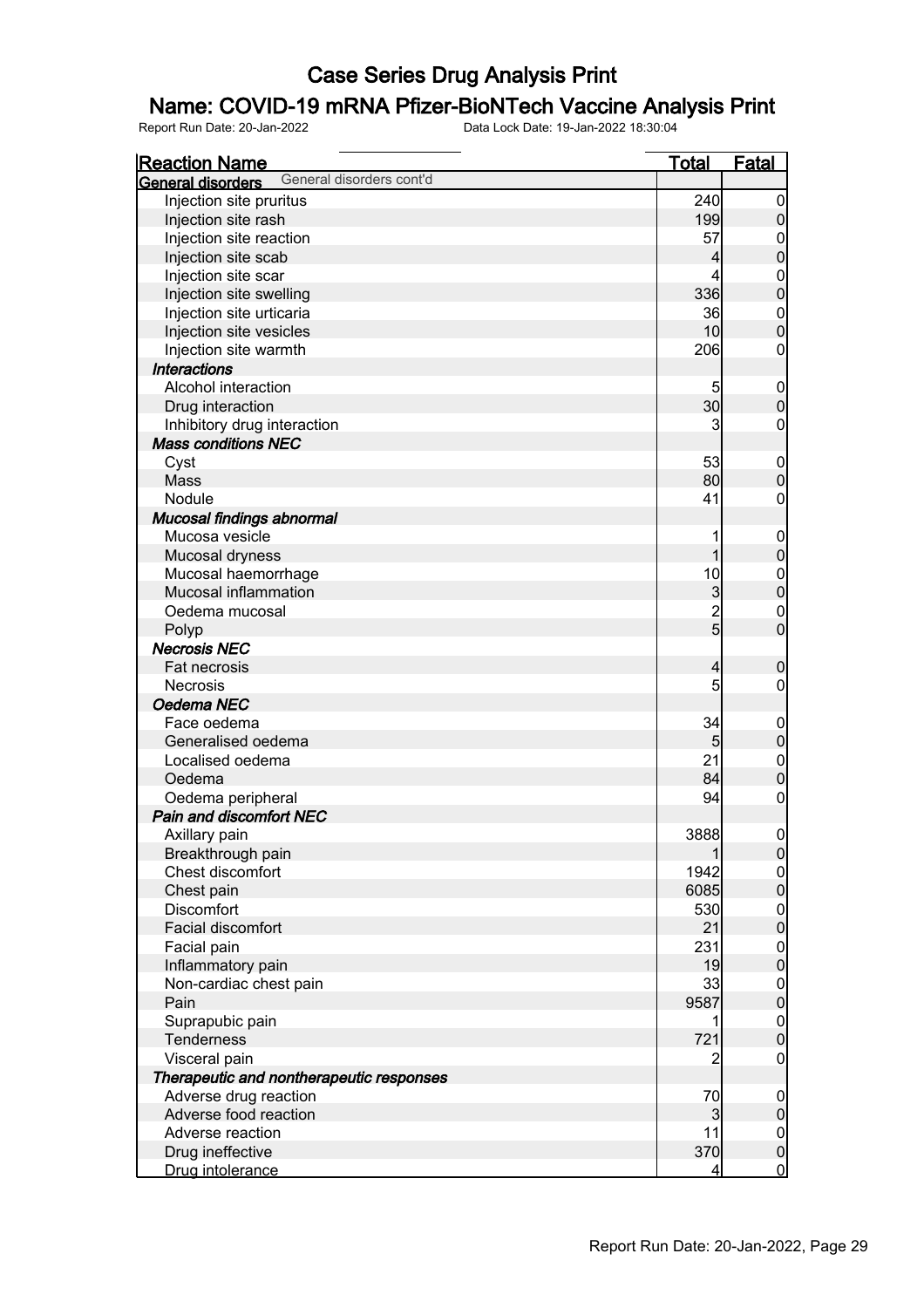### Name: COVID-19 mRNA Pfizer-BioNTech Vaccine Analysis Print

| <b>Reaction Name</b>                                 | <u>Total</u>             | <b>Fatal</b>                           |
|------------------------------------------------------|--------------------------|----------------------------------------|
| General disorders cont'd<br><b>General disorders</b> |                          |                                        |
| Drug resistance                                      | 1                        | $\boldsymbol{0}$                       |
| Immediate post-injection reaction                    | 4                        |                                        |
| Inadequate analgesia                                 | 9                        | $0$<br>0                               |
| No reaction on previous exposure to drug             | 22                       |                                        |
| Product intolerance                                  | 1                        | $\begin{bmatrix} 0 \\ 0 \end{bmatrix}$ |
| Therapeutic product effect decreased                 |                          |                                        |
| Therapeutic product effect delayed                   | $\frac{2}{2}$            | $0$ 0                                  |
| Therapeutic product effect increased                 | $\overline{1}$           |                                        |
| Therapeutic product ineffective                      |                          | $0$ 0                                  |
| Therapeutic response decreased                       | $\frac{2}{2}$            |                                        |
| Therapeutic response unexpected                      | 79                       | $0$<br>0                               |
| Therapy non-responder                                | 1                        |                                        |
| <b>Treatment failure</b>                             | 11                       | $\begin{matrix} 0 \\ 0 \end{matrix}$   |
| Vaccination failure                                  | 58                       | $\mathbf{0}$                           |
| <b>Trophic disorders</b>                             |                          |                                        |
| Abnormal organ growth                                | 1                        |                                        |
|                                                      |                          | $0\atop 0$                             |
| Atrophy<br>Calcinosis                                | $\frac{2}{2}$            |                                        |
|                                                      | $_1^-$                   | $\begin{matrix}0\\0\end{matrix}$       |
| Hyperplasia                                          |                          |                                        |
| Hypertrophy                                          |                          | $\mathbf{0}$                           |
| <b>Ulcers NEC</b>                                    |                          |                                        |
| Ulcer                                                | 37                       | $0\atop 0$                             |
| Ulcer haemorrhage                                    | 1                        |                                        |
| Vaccination site reactions                           |                          |                                        |
| Extensive swelling of vaccinated limb                | 21                       | $\boldsymbol{0}$                       |
| Shoulder injury related to vaccine administration    | 52                       | $\begin{matrix}0\\0\end{matrix}$       |
| Vaccination site anaesthesia                         | 1                        |                                        |
| Vaccination site bruising                            | 140                      | $0$ 0                                  |
| Vaccination site coldness                            | 4                        |                                        |
| Vaccination site cyst                                |                          | $0\atop 0$                             |
| Vaccination site dermatitis                          | 1                        |                                        |
| Vaccination site discharge                           | 1                        | $0\atop 0$                             |
| Vaccination site discolouration                      | 17                       |                                        |
| Vaccination site discomfort                          | 52                       | $\begin{matrix} 0 \\ 0 \end{matrix}$   |
| Vaccination site dryness                             | $\overline{2}$           |                                        |
| Vaccination site eczema                              | 1                        | $\begin{matrix} 0 \\ 0 \end{matrix}$   |
| Vaccination site erythema                            | 674                      |                                        |
| Vaccination site granuloma                           | 5                        |                                        |
| Vaccination site haematoma                           | $\overline{2}$           | $\begin{matrix} 0 \\ 0 \end{matrix}$   |
| Vaccination site haemorrhage                         | 29                       | $\begin{matrix} 0 \\ 0 \end{matrix}$   |
| Vaccination site hypersensitivity                    | $5\overline{)}$          |                                        |
| Vaccination site hypoaesthesia                       | 19                       | $\begin{matrix}0\\0\end{matrix}$       |
| Vaccination site induration                          | 78                       |                                        |
| Vaccination site inflammation                        | 64                       |                                        |
| Vaccination site irritation                          | 15                       | $\begin{matrix}0\\0\end{matrix}$       |
| Vaccination site joint discomfort                    | $\overline{3}$           |                                        |
| Vaccination site joint erythema                      | 12                       | $\begin{matrix}0\\0\end{matrix}$       |
| Vaccination site joint inflammation                  | 1                        |                                        |
| Vaccination site joint movement impairment           | 20                       | $\begin{matrix}0\\0\end{matrix}$       |
| Vaccination site joint pain                          | 34                       |                                        |
| Vaccination site joint swelling                      | $\overline{\mathcal{L}}$ | $0\atop 0$                             |
| Vaccination site joint warmth                        | 1                        |                                        |
| Vaccination site lymphadenopathy                     | $\bf{8}$                 | $\begin{matrix} 0 \\ 0 \end{matrix}$   |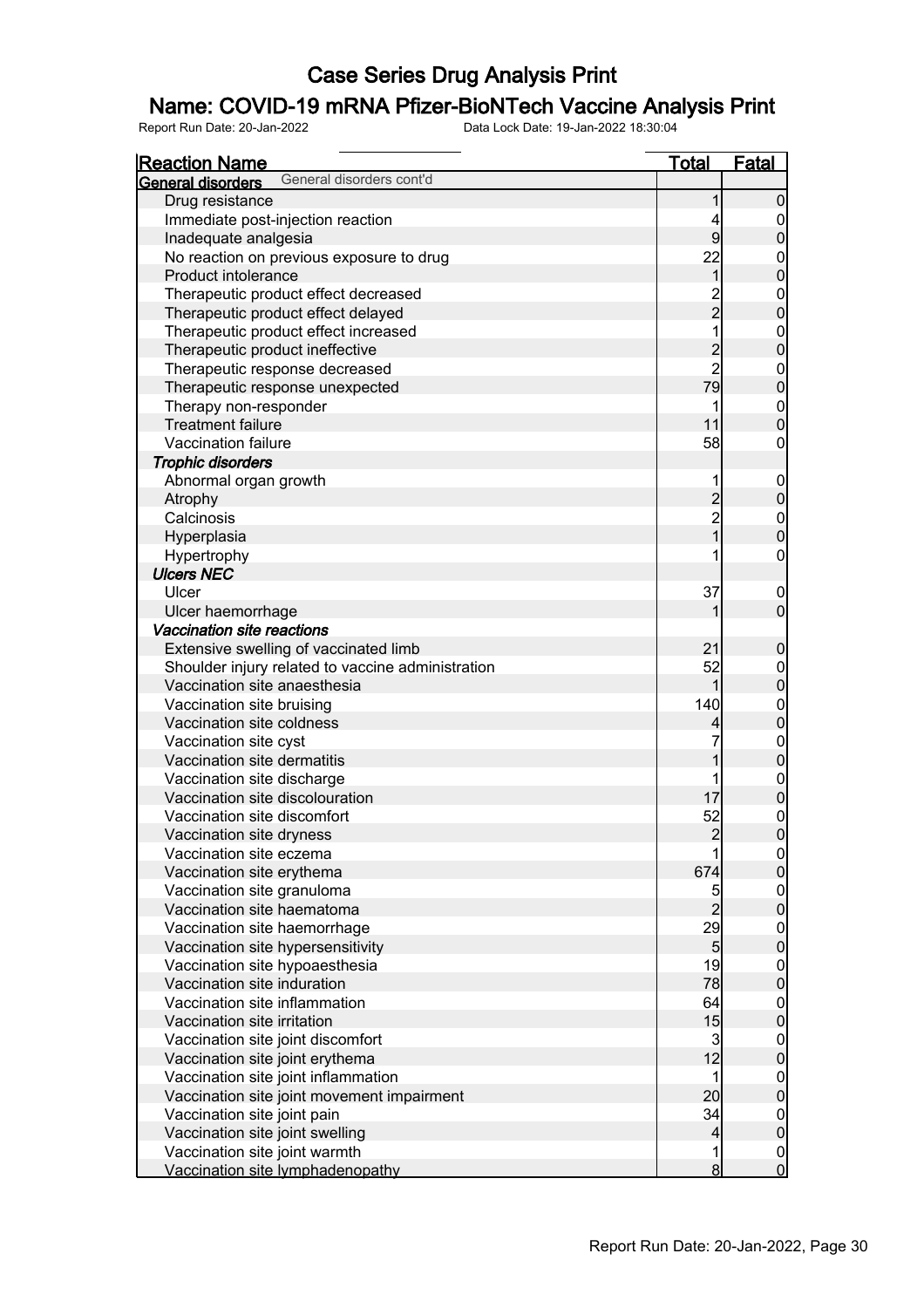### Name: COVID-19 mRNA Pfizer-BioNTech Vaccine Analysis Print

| <u>Reaction Name</u>                          | <b>Total</b>    | <b>Fatal</b>   |
|-----------------------------------------------|-----------------|----------------|
| General disorders cont'd<br>General disorders |                 |                |
| Vaccination site macule                       |                 |                |
| Vaccination site mass                         | 318             |                |
| Vaccination site movement impairment          | 92              |                |
| Vaccination site nerve damage                 |                 | 0              |
| Vaccination site nodule                       |                 | 0              |
| Vaccination site oedema                       |                 | 0              |
| Vaccination site pain                         | 2298            | 0              |
| Vaccination site papule                       |                 | 0              |
| Vaccination site paraesthesia                 | 9               | 0              |
| Vaccination site phlebitis                    |                 | 0              |
| Vaccination site photosensitivity reaction    |                 | 0              |
| Vaccination site pruritus                     | 181             | 0              |
| Vaccination site rash                         | 152             | 0              |
| Vaccination site reaction                     | 36              | $\overline{0}$ |
| Vaccination site scab                         | 2               | 0              |
| Vaccination site scar                         | $\overline{2}$  | 0              |
| Vaccination site swelling                     | 631             | 0              |
| Vaccination site thrombosis                   |                 | $\mathbf 0$    |
| Vaccination site ulcer                        |                 | 0              |
| Vaccination site urticaria                    | 11              | 0              |
| Vaccination site vesicles                     | 12              |                |
| Vaccination site warmth                       | 296             | 0              |
| Vascular complications associated with device |                 |                |
| Vascular stent thrombosis                     | 1               | 0              |
| Withdrawal and rebound effects                |                 |                |
| Drug withdrawal syndrome                      |                 |                |
| Withdrawal syndrome                           | 48              |                |
| <b>General disorders SOC TOTAL</b>            | <u> 115698 </u> | 231            |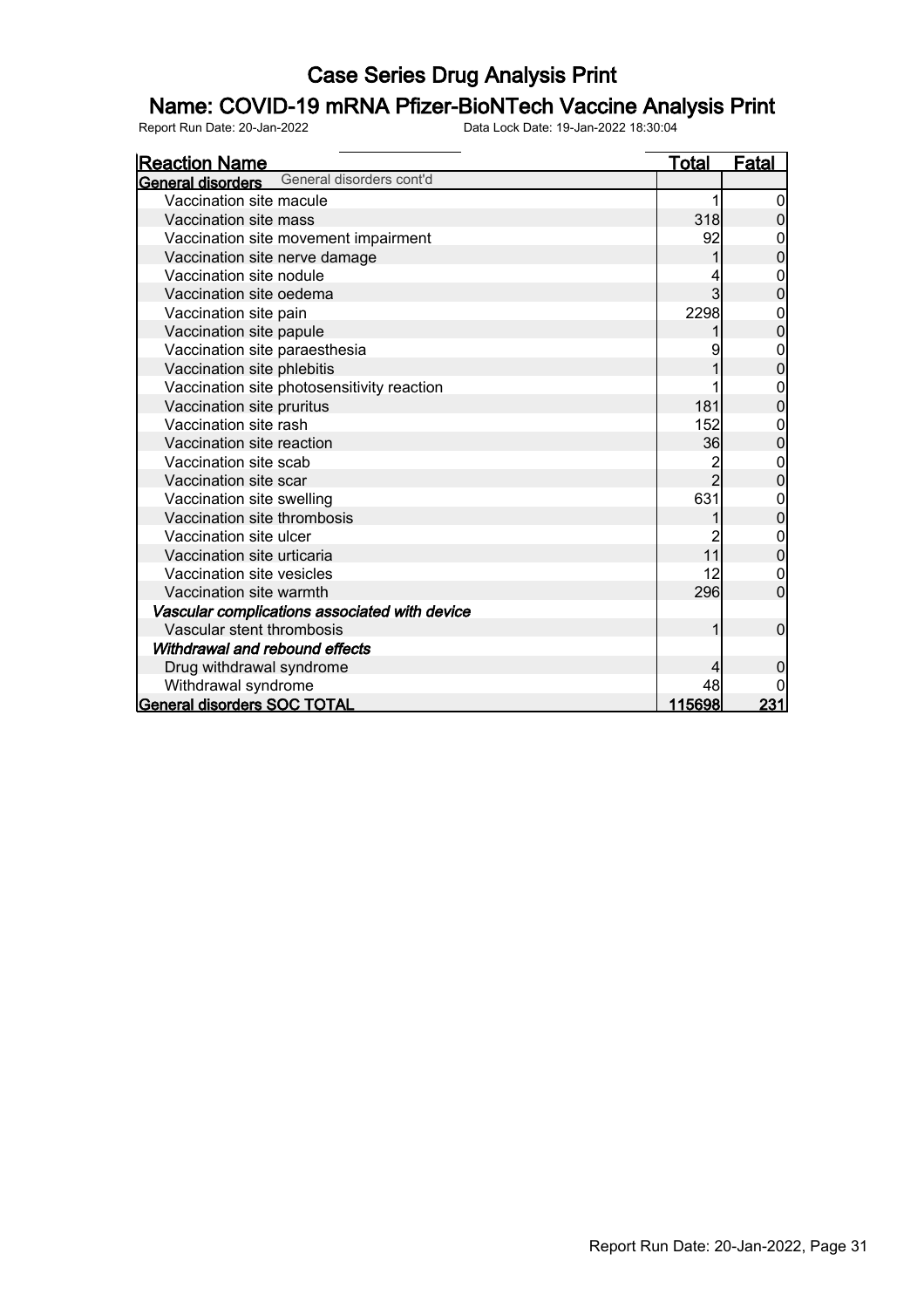#### Name: COVID-19 mRNA Pfizer-BioNTech Vaccine Analysis Print

| <b>Reaction Name</b>                           | <u>Total</u>   | <b>Fatal</b>     |
|------------------------------------------------|----------------|------------------|
| <b>Hepatic disorders</b>                       |                |                  |
| <b>Bile duct infections and inflammations</b>  |                |                  |
| <b>Biliary colic</b>                           | 17             | $\boldsymbol{0}$ |
| Cholangitis                                    |                | $\overline{0}$   |
| <b>Cholecystitis and cholelithiasis</b>        |                |                  |
| Cholecystitis                                  | 4              | $\boldsymbol{0}$ |
| Cholecystitis acute                            | $\overline{2}$ | $\boldsymbol{0}$ |
| Cholelithiasis                                 | 11             | $\mathbf 0$      |
| <b>Cholestasis and jaundice</b>                |                |                  |
| Cholestasis                                    | 2              | $\mathbf 0$      |
| Jaundice                                       | 25             | $\pmb{0}$        |
| Jaundice cholestatic                           | 10             | $\mathbf 0$      |
| Ocular icterus                                 | $\overline{2}$ | $\mathbf 0$      |
| Gallbladder disorders NEC                      |                |                  |
| Gallbladder disorder                           | 2              | $\mathbf 0$      |
| Gallbladder enlargement                        | 1              | $\overline{0}$   |
| <b>Hepatic and hepatobiliary disorders NEC</b> |                |                  |
| Hepatic cyst                                   | 1              | $\mathbf 0$      |
| <b>Hepatic lesion</b>                          | 1              | $\boldsymbol{0}$ |
| Liver disorder                                 | 14             | $\mathbf 0$      |
| Hepatic enzymes and function abnormalities     |                |                  |
| Hepatic function abnormal                      | 7              | $\mathbf 0$      |
| Hepatic failure and associated disorders       |                |                  |
| Acute hepatic failure                          | $\overline{c}$ | 0                |
| Hepatic failure                                | $\overline{2}$ | $\overline{1}$   |
| <b>Hepatic fibrosis and cirrhosis</b>          |                |                  |
| Hepatic cirrhosis                              | 1              | $\boldsymbol{0}$ |
| Hepatic vascular disorders                     |                |                  |
| Congestive hepatopathy                         | $\overline{c}$ | $\boldsymbol{0}$ |
| Hepatic artery embolism                        | 1              | $\mathbf 0$      |
| Hepatic haemorrhage                            | $\overline{c}$ | $\mathbf 0$      |
| Hepatic vein thrombosis                        | 5              | $\mathbf 0$      |
| Portal vein thrombosis                         | 8              | $\overline{0}$   |
| <b>Hepatobiliary signs and symptoms</b>        |                |                  |
| Hepatic pain                                   | 33             | $\boldsymbol{0}$ |
| Hepatomegaly                                   | 6              | $\mathbf 0$      |
| Liver tenderness                               | $\overline{3}$ | 0                |
| Hepatocellular damage and hepatitis NEC        |                |                  |
| Autoimmune hepatitis                           | 12             | $\boldsymbol{0}$ |
| Drug-induced liver injury                      | $\overline{3}$ | $\overline{0}$   |
| Hepatic steatosis                              | $\overline{5}$ | $\pmb{0}$        |
| Hepatitis                                      | 14             | $\overline{0}$   |
| Hepatitis acute                                | $\mathbf{3}$   | $\pmb{0}$        |
| Hepatitis toxic                                | 1              | $\overline{0}$   |
| Immune-mediated hepatic disorder               | 1              | $\mathbf 0$      |
| Liver injury                                   | 24             | $\frac{0}{1}$    |
| <b>Hepatic disorders SOC TOTAL</b>             | 228            |                  |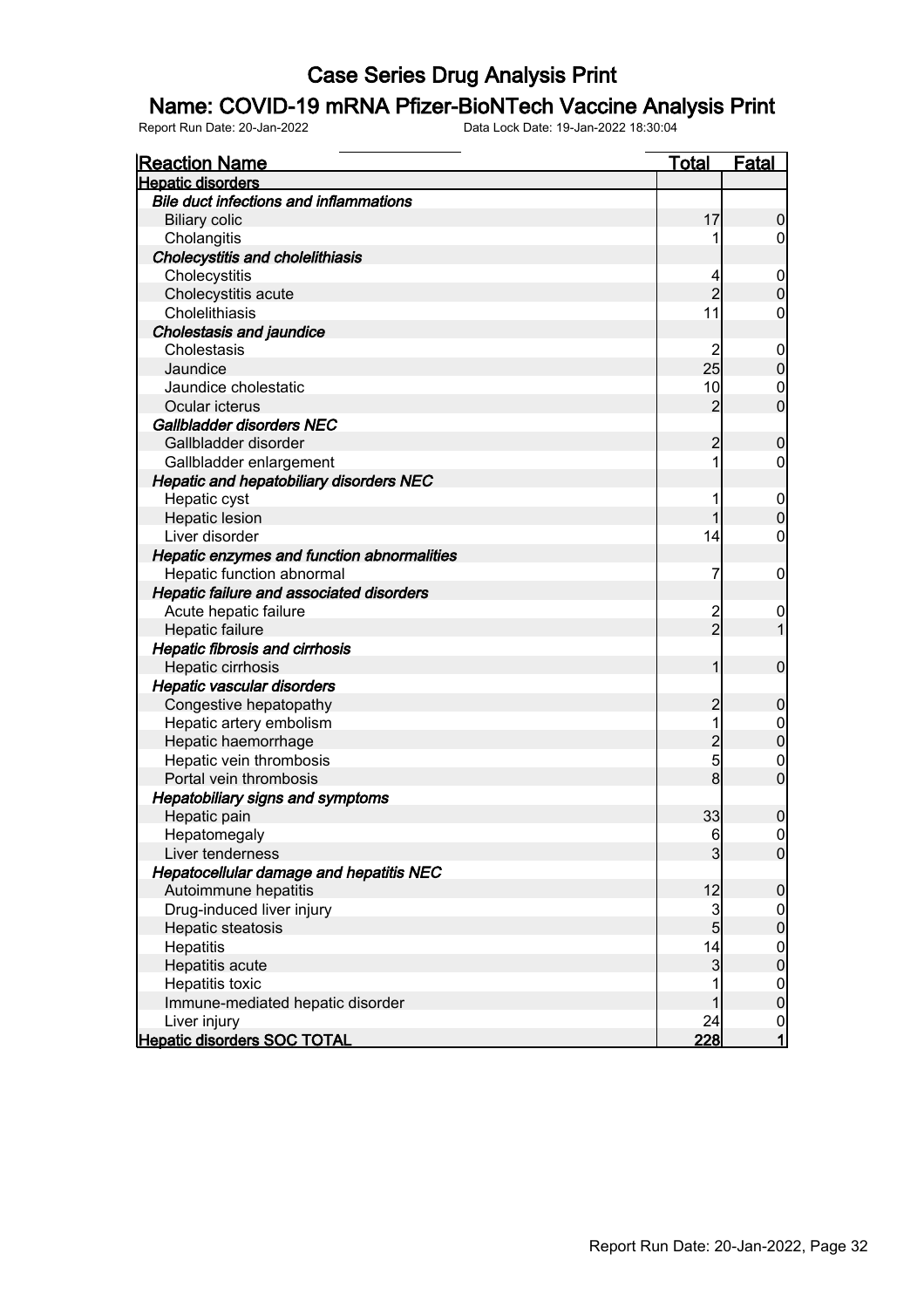#### Name: COVID-19 mRNA Pfizer-BioNTech Vaccine Analysis Print

| <b>Reaction Name</b>                                          | <b>Total</b>                                        | <b>Fatal</b>                         |
|---------------------------------------------------------------|-----------------------------------------------------|--------------------------------------|
| Immune system disorders                                       |                                                     |                                      |
| Acute and chronic sarcoidosis                                 |                                                     |                                      |
| Loefgren syndrome                                             | 1                                                   | $\boldsymbol{0}$                     |
| Sarcoidosis                                                   | 20                                                  | $\overline{0}$                       |
| <b>Allergic conditions NEC</b>                                |                                                     |                                      |
| Allergic oedema                                               | 18                                                  | $\mathbf 0$                          |
| Allergy to animal                                             |                                                     | $\bf{0}$                             |
| Allergy to arthropod bite                                     |                                                     |                                      |
| Allergy to arthropod sting                                    |                                                     | $0\atop 0$                           |
| Allergy to metals                                             | $\begin{array}{c}\n 2 \\ 6 \\ 2 \\ 3\n \end{array}$ |                                      |
| Allergy to sting                                              | $\overline{1}$                                      | $\begin{matrix}0\\0\end{matrix}$     |
| Hypersensitivity                                              | 1102                                                |                                      |
| Infusion related hypersensitivity reaction                    | $\mathbf{3}$                                        | $\begin{matrix}0\\0\end{matrix}$     |
| Mite allergy                                                  | $\overline{2}$                                      |                                      |
| Multiple allergies                                            | 16                                                  | $\begin{matrix}0\\0\end{matrix}$     |
| Serum sickness                                                | 3                                                   |                                      |
| Serum sickness-like reaction                                  | $\overline{6}$                                      | $\begin{matrix}0\\0\end{matrix}$     |
| Type I hypersensitivity                                       | 1                                                   |                                      |
| Type III immune complex mediated reaction                     | 4                                                   | $\begin{matrix}0\\0\end{matrix}$     |
| Type IV hypersensitivity reaction                             | 6                                                   | $\mathbf 0$                          |
| Allergies to foods, food additives, drugs and other chemicals |                                                     |                                      |
| Allergic reaction to excipient                                | 6                                                   | $\boldsymbol{0}$                     |
| Allergy to chemicals                                          | 5                                                   | $\mathbf 0$                          |
| Allergy to vaccine                                            | 45                                                  |                                      |
| Contrast media reaction                                       | $\overline{2}$                                      | $0$<br>0                             |
| Drug hypersensitivity                                         | 39                                                  |                                      |
|                                                               | 38                                                  | $\begin{matrix}0\\0\end{matrix}$     |
| Food allergy                                                  |                                                     |                                      |
| Milk allergy                                                  | $\frac{2}{3}$                                       | $\begin{matrix}0\\0\end{matrix}$     |
| Oral allergy syndrome                                         | 1                                                   |                                      |
| Polymers allergy                                              | 1                                                   | $\begin{matrix}0\\0\end{matrix}$     |
| Reaction to colouring                                         |                                                     |                                      |
| Reaction to excipient                                         | 10                                                  | $\begin{matrix}0\\0\end{matrix}$     |
| Reaction to preservatives                                     | 5                                                   |                                      |
| Rubber sensitivity                                            | 1                                                   | $\begin{matrix} 0 \\ 0 \end{matrix}$ |
| Smoke sensitivity                                             | 1                                                   |                                      |
| Anaphylactic and anaphylactoid responses                      |                                                     |                                      |
| Anaphylactic reaction                                         | 543                                                 | 1                                    |
| Anaphylactic shock                                            | 62                                                  | 0                                    |
| Anaphylactoid reaction                                        | 25                                                  | $\mathbf 0$                          |
| Anaphylactoid shock                                           |                                                     | $\overline{0}$                       |
| Atopic disorders                                              |                                                     |                                      |
| Atopy                                                         | 3                                                   | $\mathbf 0$                          |
| Seasonal allergy                                              | 108                                                 | $\overline{0}$                       |
| Autoimmune disorders NEC                                      |                                                     |                                      |
| Autoimmune disorder                                           | 52                                                  | $\pmb{0}$                            |
| Immune and associated conditions NEC                          |                                                     |                                      |
| Anamnestic reaction                                           | 1                                                   | $\mathbf 0$                          |
| Bacille Calmette-Guerin scar reactivation                     | 64                                                  | $\overline{0}$                       |
| Cytokine storm                                                | 1                                                   | $\mathbf 0$                          |
| Decreased immune responsiveness                               | 3                                                   |                                      |
| Graft versus host disease                                     | $\frac{2}{3}$                                       | $\begin{matrix} 0 \\ 0 \end{matrix}$ |
| Haemophagocytic lymphohistiocytosis                           |                                                     |                                      |
| Immune reconstitution inflammatory syndrome                   | 1                                                   | $\begin{matrix} 0 \\ 0 \end{matrix}$ |
| Immune system disorder                                        | 32                                                  | $\overline{0}$                       |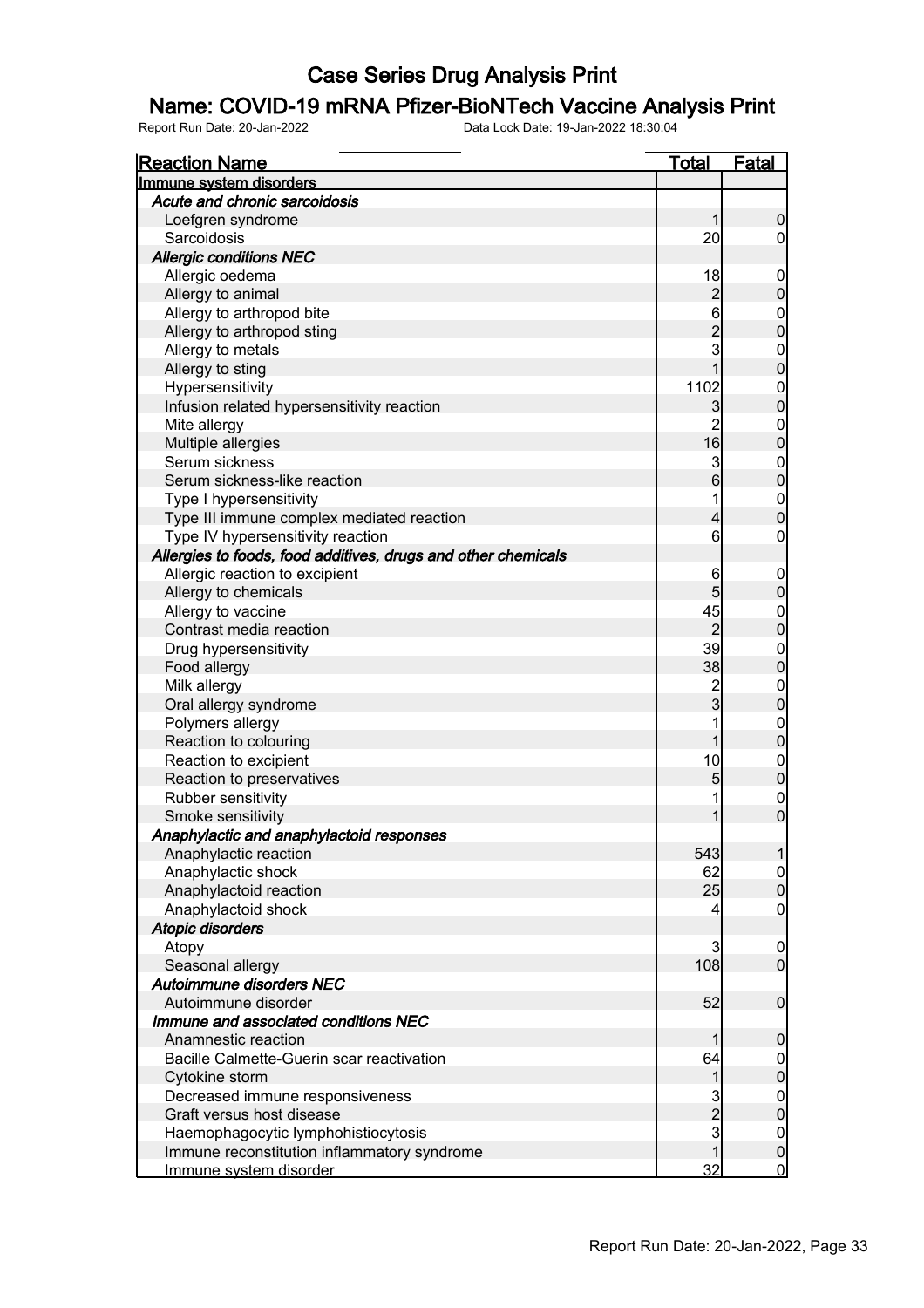### Name: COVID-19 mRNA Pfizer-BioNTech Vaccine Analysis Print

| <b>Reaction Name</b>                                   | Total | Fata |
|--------------------------------------------------------|-------|------|
| Immune system disorders Immune system disorders cont'd |       |      |
| Immune-mediated adverse reaction                       |       |      |
| Immunisation reaction                                  |       |      |
| Multisystem inflammatory syndrome in children          |       |      |
| Sensitisation                                          |       |      |
| Systemic immune activation                             |       |      |
| <b>Immunodeficiency disorders NEC</b>                  |       |      |
| Hypogammaglobulinaemia                                 |       |      |
| Immunodeficiency                                       |       |      |
| Immunosuppression                                      |       |      |
| <b>Transplant rejections</b>                           |       |      |
| Corneal graft rejection                                | 10    |      |
| Kidney transplant rejection                            |       |      |
| Solid organ transplant rejection                       |       |      |
| Transplant rejection                                   |       |      |
| Immune system disorders SOC TOTAL                      | 2306  |      |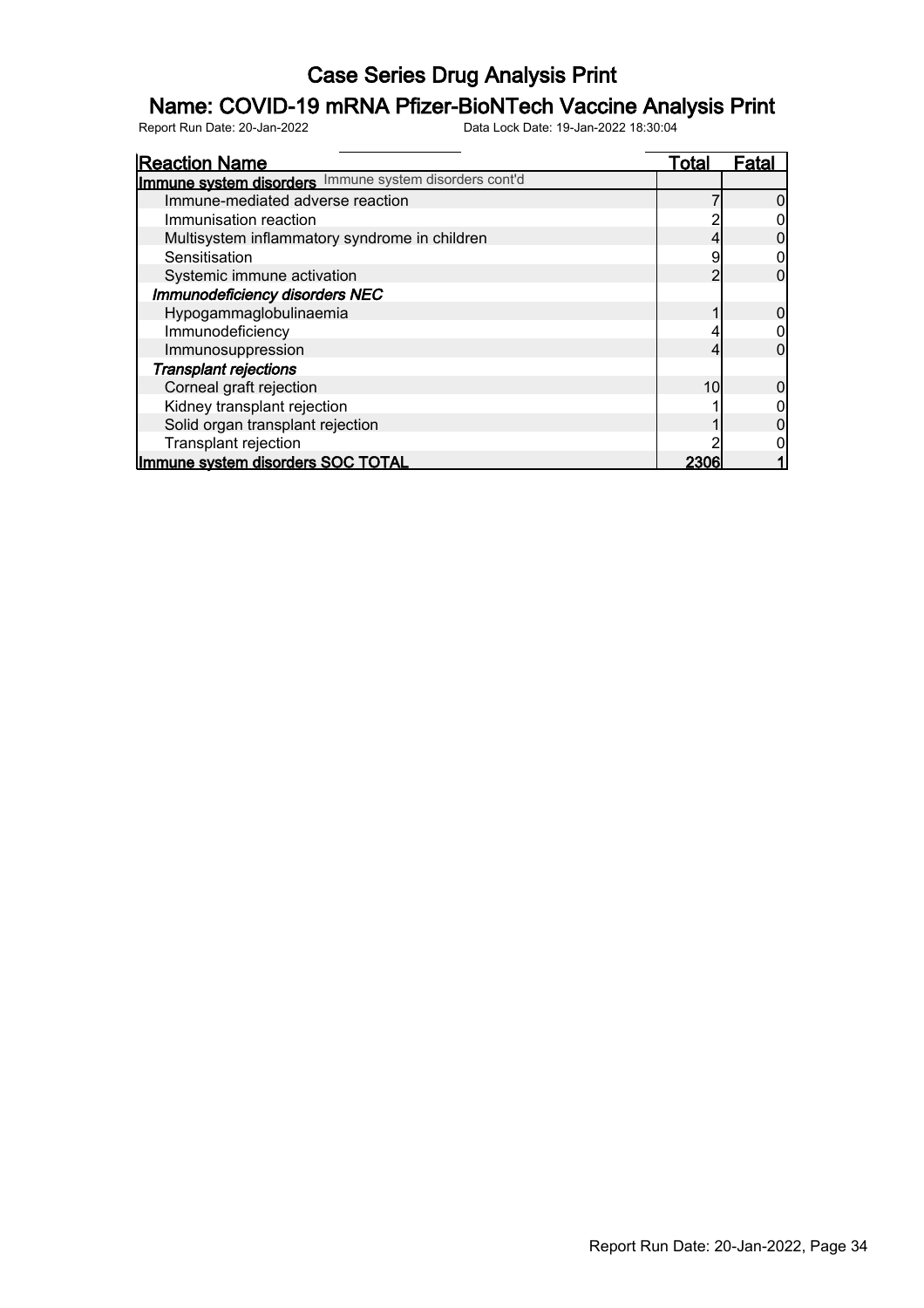### Name: COVID-19 mRNA Pfizer-BioNTech Vaccine Analysis Print

| <u>Reaction Name</u>                      | <u>Total</u>   | <b>Fatal</b>          |
|-------------------------------------------|----------------|-----------------------|
| Infections                                |                |                       |
| Abdominal and gastrointestinal infections |                |                       |
| Abdominal abscess                         | $\overline{c}$ | 0                     |
| Abdominal infection                       | 1              | 0                     |
| Anal abscess                              | 3              | 0                     |
| Anorectal infection                       | 1              | $\mathbf 0$           |
| Appendicitis                              | 46             | 0                     |
| Appendicitis perforated                   | 7              | $\mathbf{0}$          |
| Diarrhoea infectious                      |                | 0                     |
| <b>Diverticulitis</b>                     | 16             | $\mathbf{0}$          |
| <b>Dysentery</b>                          | 1              | $\overline{0}$        |
| Gastric infection                         | 2              | $\mathbf{0}$          |
| Gastroenteritis                           | 31             | $\overline{0}$        |
| Mesenteric abscess                        | 1              | $\mathbf{0}$          |
| Peritonitis                               | 3              |                       |
| Rectal abscess                            | 1              | $\mathbf 0$           |
| <b>Adenoviral infections</b>              |                |                       |
| Adenoviral conjunctivitis                 | 1              | $\mathbf 0$           |
| Adenovirus infection                      | 1              | $\mathbf 0$           |
| <b>Aspergillus infections</b>             |                |                       |
| Bronchopulmonary aspergillosis            | 1              | $\mathbf 0$           |
| <b>Bacterial infections NEC</b>           |                |                       |
| Abscess bacterial                         | 2              | 0                     |
| Administration site cellulitis            | 1              | $\boldsymbol{0}$      |
| Arthritis bacterial                       | 4              | $\mathbf 0$           |
| <b>Bacterial colitis</b>                  | 1              | $\mathbf{0}$          |
| <b>Bacterial diarrhoea</b>                |                | $\mathbf 0$           |
| <b>Bacterial infection</b>                | 16             | $\mathbf{0}$          |
| <b>Bacterial sepsis</b>                   |                | $\overline{0}$        |
| Bacterial vaginosis                       | 2              | $\mathbf{0}$          |
| <b>Cellulitis</b>                         | 198            | 0                     |
| Cellulitis orbital                        | 1              | $\mathbf{0}$          |
| Conjunctivitis bacterial                  |                | $\mathbf 0$           |
| Ear infection bacterial                   |                | $\mathbf{0}$          |
| <b>External ear cellulitis</b>            |                | $\overline{0}$        |
| <b>Folliculitis</b>                       | 18             | $\overline{0}$        |
| Gangrene                                  |                | <sup>0</sup>          |
| Gastrointestinal bacterial overgrowth     | 1              | $\overline{0}$        |
| Injection site cellulitis                 |                | 0                     |
| Meningitis bacterial                      | $\overline{3}$ | $\boldsymbol{0}$      |
| Myocarditis bacterial                     | $\overline{1}$ | $\mathbf 0$           |
| Paronychia                                | $\mathbf{3}$   | $\boldsymbol{0}$      |
| Perichondritis                            | $\overline{3}$ | 0                     |
| Periorbital cellulitis                    | $\mathbf{3}$   |                       |
| Pneumonia bacterial                       | $\overline{2}$ | $\boldsymbol{0}$<br>0 |
| Sinusitis bacterial                       | $\overline{2}$ |                       |
| Skin bacterial infection                  | $\overline{4}$ | $\boldsymbol{0}$      |
|                                           |                | 0                     |
| <b>Tonsillitis bacterial</b>              | 3<br>1         | $\boldsymbol{0}$      |
| Urinary tract infection bacterial         |                | $\boldsymbol{0}$      |
| Vaccination site cellulitis               | 20             | $\mathbf 0$           |
| Zoonotic bacterial infection              | 1              | $\overline{1}$        |
| <b>Bartonella infections</b>              |                |                       |
| Cat scratch disease                       | 1              | $\boldsymbol{0}$      |
| <b>Bone and joint infections</b>          |                |                       |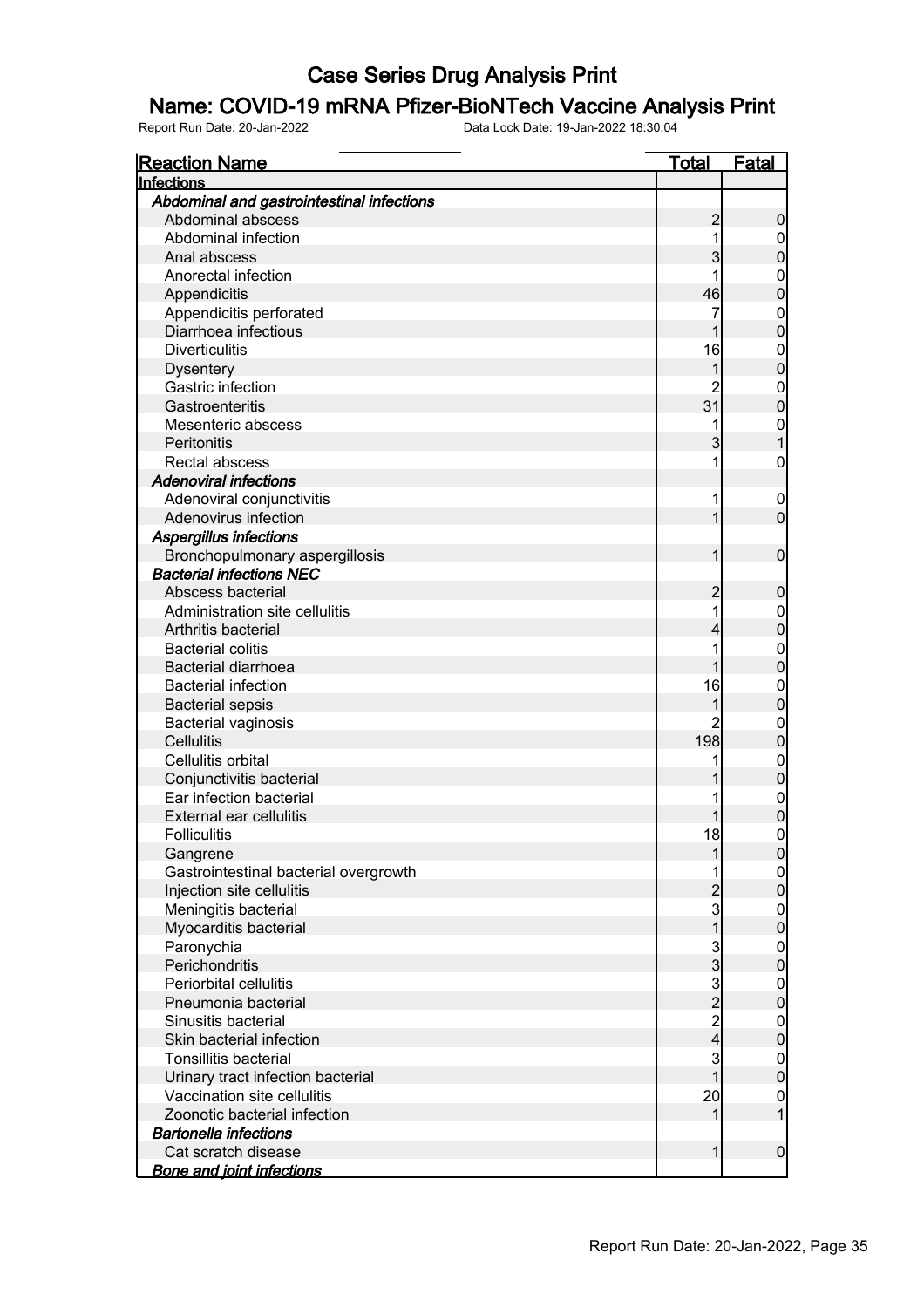### Name: COVID-19 mRNA Pfizer-BioNTech Vaccine Analysis Print

| <b>Reaction Name</b>                         | <b>Total</b>   | Fatal                   |
|----------------------------------------------|----------------|-------------------------|
| Infections cont'd<br>Infections              |                |                         |
| Abscess jaw                                  | 1              | $\boldsymbol{0}$        |
| Arthritis infective                          | $\frac{2}{2}$  | 0                       |
| Osteomyelitis                                |                | $\mathbf 0$             |
| <b>Bordetella infections</b>                 |                |                         |
| Pertussis                                    | 1              | $\pmb{0}$               |
| <b>Borrelial infections</b>                  |                |                         |
| Lyme disease                                 | $\overline{4}$ | $\boldsymbol{0}$        |
| Relapsing fever                              | 1              | 0                       |
| <b>Breast infections</b>                     |                |                         |
| <b>Breast abscess</b>                        | 3              | $\boldsymbol{0}$        |
| <b>Mastitis</b>                              | 84             | $\mathbf 0$             |
| <b>Caliciviral infections</b>                |                |                         |
| Gastroenteritis norovirus                    | $\mathbf{3}$   | $\boldsymbol{0}$        |
| <b>Campylobacter infections</b>              |                |                         |
| Campylobacter gastroenteritis                | 1              | $\boldsymbol{0}$        |
| Campylobacter infection                      | 1              | 0                       |
| Candida infections                           |                |                         |
| Anal candidiasis                             | 3              | 0                       |
| Balanitis candida                            | 1              | $\pmb{0}$               |
| Candida infection                            | 71             | $\mathbf 0$             |
| Oral candidiasis                             | 40             | $\mathbf 0$             |
| Respiratory moniliasis                       | 1              | $\mathbf{0}$            |
| Skin candida                                 | $\overline{c}$ | $\overline{0}$          |
| Systemic candida                             | 1              | $\mathbf 0$             |
| Urinary tract candidiasis                    | 1              | $\mathbf 0$             |
| Vulvovaginal candidiasis                     | 53             | 0                       |
| <b>Cardiac infections</b>                    |                |                         |
| Cardiac infection                            |                | $\mathbf 0$             |
| Cardiac valve vegetation                     | 1              | $\mathbf 0$             |
| Endocarditis                                 | $\overline{c}$ | $\mathbf 0$             |
| Myocarditis infectious                       | $\overline{1}$ | $\mathbf 0$             |
| Pericarditis infective                       | $\overline{c}$ | $\boldsymbol{0}$        |
| Central nervous system and spinal infections |                |                         |
| <b>Brain abscess</b>                         | $\overline{c}$ | $\boldsymbol{0}$        |
| <b>CNS</b> ventriculitis                     | $\mathbf 1$    | $\mathbf 0$             |
| Cavernous sinus thrombosis                   | 1              | 0                       |
| Encephalitis                                 | 21             | $\overline{0}$          |
| Encephalomyelitis                            | 1              | $\mathbf 0$             |
| Meningitis                                   | 13             | $\mathbf 0$             |
| Meningitis aseptic                           | $\mathbf{3}$   | $\boldsymbol{0}$        |
| <b>Myelitis</b>                              | $\overline{9}$ | $\mathbf 0$             |
| Subdural abscess                             | 1              | $\mathbf 0$             |
| Clostridia infections                        |                |                         |
| Clostridium difficile infection              | $\overline{2}$ | $\boldsymbol{0}$        |
| <b>Coronavirus infections</b>                |                |                         |
| Asymptomatic COVID-19                        | 21             | 0                       |
| COVID-19                                     | 2045           | 43                      |
| COVID-19 pneumonia                           | 51             | 14                      |
| Coronavirus infection                        | $\overline{7}$ | $\overline{0}$          |
| Post-acute COVID-19 syndrome                 | 5              | $\mathbf 0$             |
| Severe acute respiratory syndrome            | $\overline{4}$ | $\pmb{0}$               |
| Suspected COVID-19                           | 75             | $\overline{\mathbf{r}}$ |
| Corynebacteria infections                    |                |                         |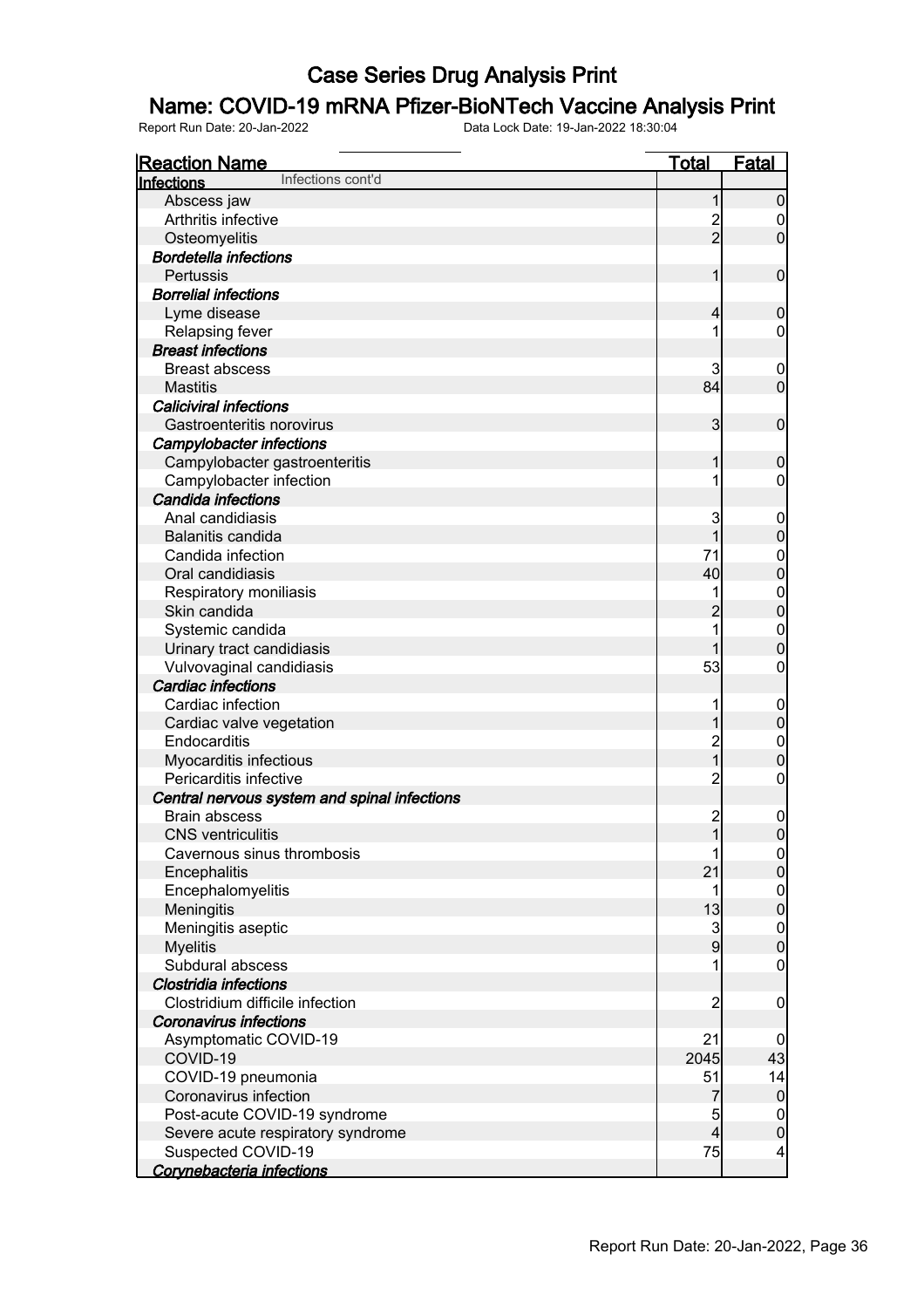### Name: COVID-19 mRNA Pfizer-BioNTech Vaccine Analysis Print

| <b>Reaction Name</b>                      | <b>Total</b>   | <b>Fatal</b>     |
|-------------------------------------------|----------------|------------------|
| Infections cont'd<br>Infections           |                |                  |
| Diphtheria                                | $\overline{2}$ | $\overline{0}$   |
| Coxiella infections                       |                |                  |
| Q fever                                   | 13             | $\mathbf 0$      |
| <b>Cytomegaloviral infections</b>         |                |                  |
| Cytomegalovirus infection                 | $\overline{c}$ | $\mathbf 0$      |
| Cytomegalovirus syndrome                  | $\overline{1}$ | $\mathbf 0$      |
| Dental and oral soft tissue infections    |                |                  |
| Abscess oral                              | 6              | $\boldsymbol{0}$ |
| Gingival abscess                          |                | $\boldsymbol{0}$ |
| Gingivitis                                | 14             | $\mathbf 0$      |
| Oral infection                            |                | $\mathbf{0}$     |
| Parotitis                                 | 12             | $\mathbf 0$      |
| Pericoronitis                             | $\mathbf{3}$   | $\mathbf{0}$     |
| Periodontitis                             | $\overline{1}$ | $\overline{0}$   |
| Pulpitis dental                           |                | $\mathbf{0}$     |
| Sialoadenitis                             | $\frac{2}{3}$  | $\overline{0}$   |
| Tongue abscess                            |                | $\mathbf{0}$     |
| <b>Tooth abscess</b>                      | 8              | $\overline{0}$   |
| Tooth infection                           | 11             | 0                |
| Ear infections                            |                |                  |
| Ear infection                             | 98             | $\mathbf 0$      |
| Labyrinthitis                             | 109            | $\pmb{0}$        |
| <b>Mastoiditis</b>                        | 3              | $\mathbf{0}$     |
| Otitis externa                            | $\overline{4}$ | $\mathbf 0$      |
| Otitis media                              | $\mathbf{3}$   | $\mathbf{0}$     |
| Otitis media acute                        | $\overline{1}$ | $\mathbf 0$      |
| Otitis media chronic                      | 5              | 0                |
| <b>Ectoparasitic infestations</b>         |                |                  |
| Acarodermatitis                           | 6              | $\mathbf 0$      |
| Bed bug infestation                       |                | $\pmb{0}$        |
| Demodicidosis                             |                | $\boldsymbol{0}$ |
| <b>Epstein-Barr viral infections</b>      |                |                  |
| Epstein-Barr virus infection              | 5              | $\mathbf 0$      |
| Epstein-Barr virus infection reactivation |                | $\bf{0}$         |
| Infectious mononucleosis                  | 29             | $\mathbf 0$      |
| <b>Escherichia infections</b>             |                |                  |
| Escherichia bacteraemia                   | 1              | $\overline{0}$   |
| Eye and eyelid infections                 |                |                  |
| Conjunctivitis                            | 81             | $\mathbf 0$      |
| Eye abscess                               | 1              | $\pmb{0}$        |
| Eye infection                             | 28             | $\mathbf 0$      |
| Eye infection intraocular                 | 1              | $\mathbf 0$      |
| Eyelid boil                               |                | $\mathbf 0$      |
| Eyelid infection                          | 2<br>2         | $\mathbf 0$      |
| Hordeolum                                 | 30             | $\mathbf 0$      |
| Keratouveitis                             | 1              | $\mathbf 0$      |
| Periorbital infection                     | $\overline{2}$ | 0                |
| Female reproductive tract infections      |                |                  |
| <b>Bartholin's abscess</b>                |                | 0                |
| <b>Bartholinitis</b>                      |                | $\pmb{0}$        |
| Endometritis                              | 3              | $\mathbf 0$      |
| <b>Funisitis</b>                          | $\mathbf{1}$   | $\pmb{0}$        |
| Pelvic inflammatory disease               | $\overline{2}$ | $\overline{0}$   |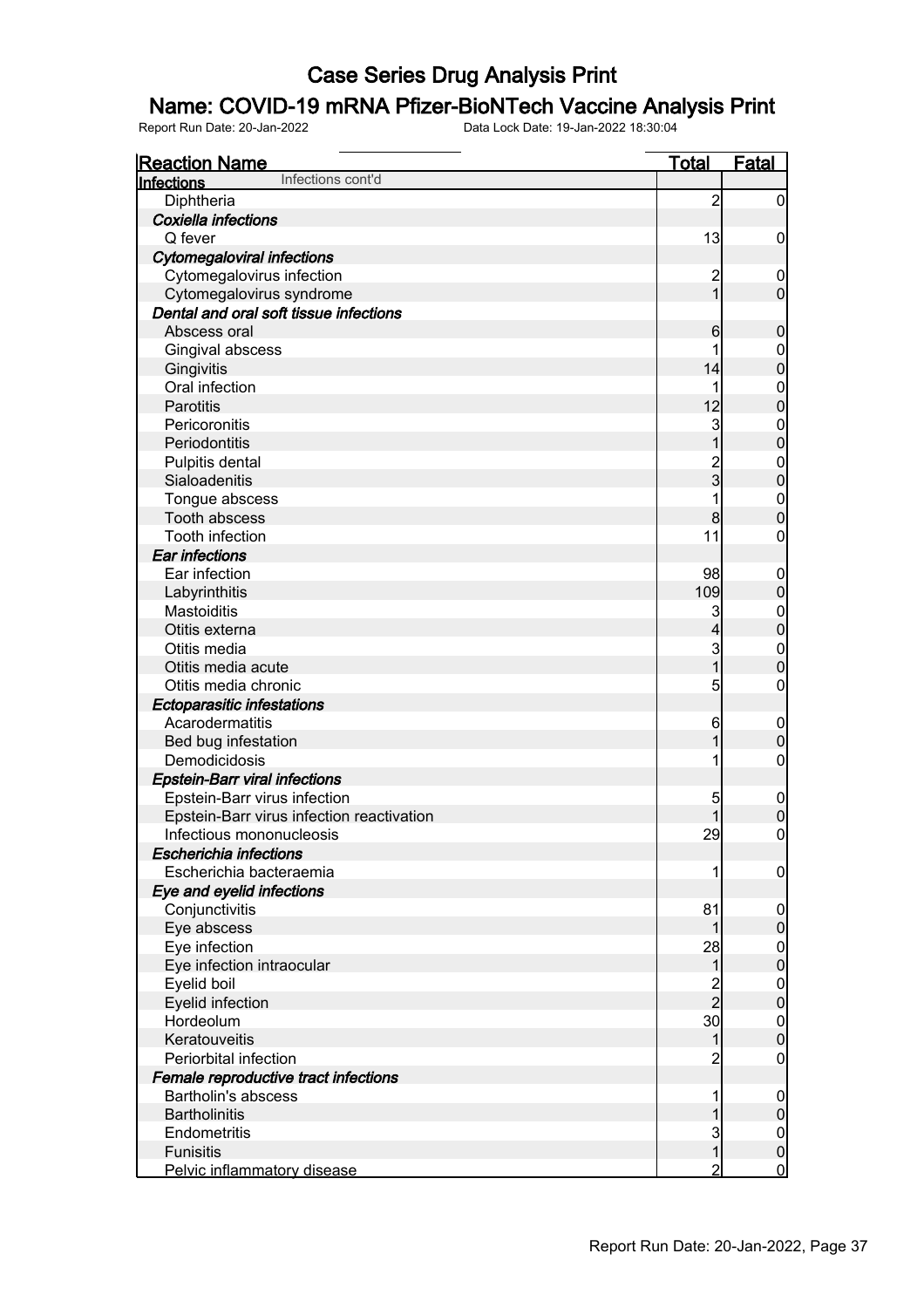### Name: COVID-19 mRNA Pfizer-BioNTech Vaccine Analysis Print

| <b>Reaction Name</b>                       | <u>Total</u>            | <b>Fatal</b>                         |
|--------------------------------------------|-------------------------|--------------------------------------|
| Infections cont'd<br><u>Infections</u>     |                         |                                      |
| Vaginal infection                          | $\overline{c}$          | $\mathbf 0$                          |
| Vulval abscess                             |                         | 0                                    |
| Vulvitis                                   |                         | $\overline{0}$                       |
| <b>Fungal infections NEC</b>               |                         |                                      |
| Fungal infection                           | 20                      | $\boldsymbol{0}$                     |
| Fungal skin infection                      | 5                       | $\boldsymbol{0}$                     |
| Myocarditis mycotic                        | 1                       | $\overline{0}$                       |
| Onychomycosis                              |                         |                                      |
| Oral fungal infection                      | $\frac{2}{2}$           | $0$ 0                                |
| Pneumonia fungal                           |                         |                                      |
| Severe asthma with fungal sensitisation    | $\frac{2}{1}$           | $0\atop 0$                           |
| Vulvovaginal mycotic infection             | 8                       | 0                                    |
| <b>Hepatitis virus infections</b>          |                         |                                      |
| <b>Hepatitis A</b>                         | 1                       | $\mathbf 0$                          |
| <b>Hepatitis E</b>                         | 1                       | $\overline{0}$                       |
| <b>Hepatobiliary and spleen infections</b> |                         |                                      |
| <b>Biliary sepsis</b>                      | 3                       | $\mathbf 0$                          |
| Cholecystitis infective                    | $\overline{2}$          | $\mathbf 0$                          |
| Hepatic infection                          | $\overline{1}$          | $\overline{0}$                       |
| <b>Herpes viral infections</b>             |                         |                                      |
| Eczema herpeticum                          | 3                       | $\boldsymbol{0}$                     |
| <b>Genital herpes</b>                      | 94                      | $\boldsymbol{0}$                     |
| Genital herpes simplex                     | 6                       | $\mathbf 0$                          |
| Genital herpes zoster                      |                         |                                      |
| Herpes ophthalmic                          | 3                       | $0\atop 0$                           |
| Herpes simplex                             | 33                      | $\mathbf{0}$                         |
| Herpes simplex encephalitis                | 1                       | $\overline{1}$                       |
| Herpes simplex reactivation                | 3                       | $\boldsymbol{0}$                     |
| Herpes virus infection                     | 13                      | $\overline{0}$                       |
| Herpes zoster                              | 1554                    |                                      |
| Herpes zoster disseminated                 | 1                       | $0$ 0                                |
| Herpes zoster meningoencephalitis          | 1                       |                                      |
| Herpes zoster oticus                       | 15                      | $\begin{matrix} 0 \\ 0 \end{matrix}$ |
| Herpes zoster reactivation                 | 3                       | $\mathbf{0}$                         |
| Meningitis herpes                          | 1                       | $\overline{0}$                       |
| Nasal herpes                               | $\overline{5}$          |                                      |
| Ophthalmic herpes simplex                  | $\overline{3}$          | $\frac{0}{0}$                        |
| Ophthalmic herpes zoster                   | 4                       |                                      |
| Oral herpes                                | 329                     | $\begin{matrix} 0 \\ 0 \end{matrix}$ |
| Varicella                                  | 30                      | $\boldsymbol{0}$                     |
| Varicella zoster virus infection           | 3                       | $\overline{0}$                       |
| <b>Infections NEC</b>                      |                         |                                      |
| Abscess                                    | 39                      | $\boldsymbol{0}$                     |
| Abscess limb                               | 9                       | $\boldsymbol{0}$                     |
| Abscess soft tissue                        |                         | $\mathbf 0$                          |
| Catheter site infection                    |                         |                                      |
| Genital abscess                            | $\overline{\mathbf{c}}$ | $\begin{matrix} 0 \\ 0 \end{matrix}$ |
| Groin abscess                              |                         |                                      |
| Infected bite                              | $\frac{2}{3}$           | $0\atop 0$                           |
| Infected cyst                              | $\overline{2}$          | $\boldsymbol{0}$                     |
| Infection                                  | 264                     | $\pmb{0}$                            |
| Infection susceptibility increased         | $\overline{c}$          | $\boldsymbol{0}$                     |
| Injection site abscess                     | 1                       | $\overline{0}$                       |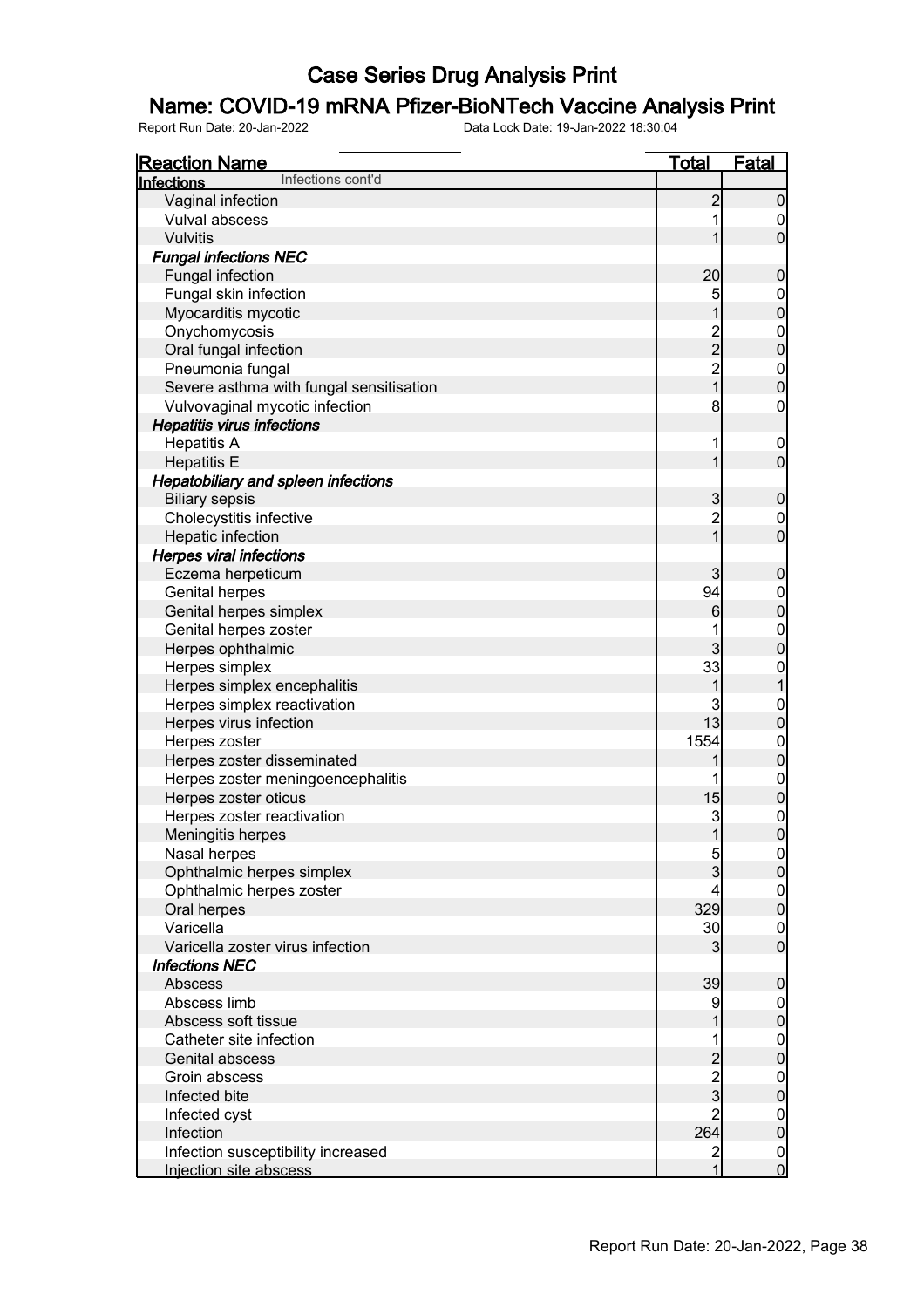### Name: COVID-19 mRNA Pfizer-BioNTech Vaccine Analysis Print

| <b>Reaction Name</b>                        | Total          | <b>Fatal</b>     |
|---------------------------------------------|----------------|------------------|
| Infections cont'd<br>Infections             |                |                  |
| Injection site infection                    | $\overline{5}$ | 0                |
| Localised infection                         | 38             | $\boldsymbol{0}$ |
| Lymph gland infection                       | 18             | 0                |
| Lymph node abscess                          | 6              | $\overline{0}$   |
| Opportunistic infection                     |                | $\mathbf{0}$     |
| Pathogen resistance                         |                | $\overline{0}$   |
| Purulent discharge                          |                | $\mathbf{0}$     |
| Respiratory tract infection                 | 12             | $\mathbf 0$      |
| Superinfection                              | 1              | $\mathbf{0}$     |
| Vaccination site abscess                    | 11             | $\mathbf 0$      |
| Vaccination site infection                  | 13             | $\mathbf{0}$     |
| Vaccine breakthrough infection              | 23             | $\mathbf 0$      |
| Vestibulitis                                | $\overline{c}$ | $\mathbf 0$      |
| Wound infection                             | $\overline{2}$ | $\overline{0}$   |
| Infectious transmissions                    |                |                  |
| Nosocomial infection                        | 1              | $\boldsymbol{0}$ |
| Secondary transmission                      | 8              | 0                |
| Vaccine virus shedding                      |                | $\overline{0}$   |
| Influenza viral infections                  |                |                  |
| H <sub>1</sub> N <sub>1</sub> influenza     |                | $\boldsymbol{0}$ |
| Influenza                                   | 1759           | 0                |
| Klebsiella infections                       |                |                  |
| Klebsiella infection                        | 1              | $\mathbf 0$      |
| Lower respiratory tract and lung infections |                |                  |
| <b>Bronchitis</b>                           | 26             | $\mathbf 0$      |
| Infectious pleural effusion                 | 1              | $\boldsymbol{0}$ |
| Lower respiratory tract infection           | 276            | $\boldsymbol{8}$ |
| Pneumonia                                   | 163            | 15               |
| Pneumonia aspiration                        | 10             | $6\phantom{.}6$  |
| Sputum purulent                             |                | $\mathbf 0$      |
| Male reproductive tract infections          |                |                  |
| Epididymitis                                | 10             | $\mathbf 0$      |
| Orchitis                                    | 6              | $\mathbf 0$      |
| Prostate infection                          | $\overline{2}$ | $\overline{0}$   |
| Molluscum contagiosum viral infections      |                |                  |
| Molluscum contagiosum                       | 1              | 0                |
| <b>Mumps viral infections</b>               |                |                  |
| <b>Mumps</b>                                | 8 <sup>1</sup> | $\overline{0}$   |
| Muscle and soft tissue infections           |                |                  |
| Abscess neck                                | 1              | $\mathbf 0$      |
| Infective tenosynovitis                     |                | $\overline{0}$   |
| Necrotising fasciitis                       | $\overline{c}$ | $\mathbf 0$      |
| Psoas abscess                               | 1              | $\overline{0}$   |
| Soft tissue infection                       | $\overline{2}$ | $\overline{0}$   |
| Neisseria infections                        |                |                  |
| Gonorrhoea                                  | 1              | $\boldsymbol{0}$ |
| Meningococcal bacteraemia                   |                | 0                |
| Meningococcal infection                     |                | $\mathbf 0$      |
| <b>Orthopox viral infections</b>            |                |                  |
| Smallpox                                    | 1              | $\boldsymbol{0}$ |
| Vaccinia virus infection                    | 2              | 0                |
| Plasmodia infections                        |                |                  |
| <u>Malaria</u>                              | $\overline{2}$ | $\bf{0}$         |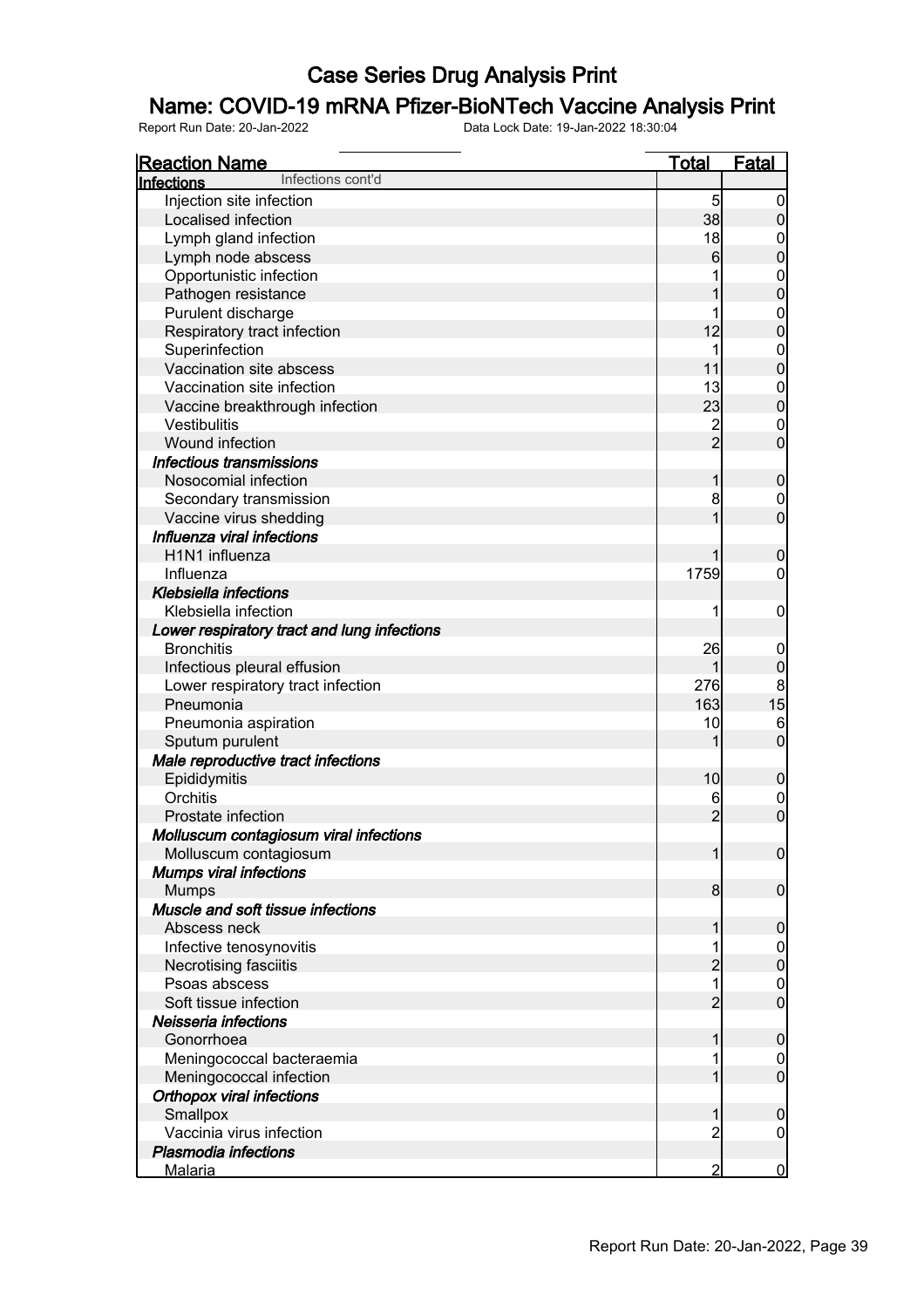### Name: COVID-19 mRNA Pfizer-BioNTech Vaccine Analysis Print

| <b>Reaction Name</b>                            | <u>Total</u>   | <b>Fatal</b>     |
|-------------------------------------------------|----------------|------------------|
| Infections cont'd<br>Infections                 |                |                  |
| <b>Pneumocystis infections</b>                  |                |                  |
| Pneumocystis jirovecii pneumonia                | $\overline{c}$ | $\boldsymbol{0}$ |
| <b>Pseudomonal infections</b>                   |                |                  |
| Pseudomonas infection                           | 1              | 0                |
| <b>Retroviral infections</b>                    |                |                  |
| Acquired immunodeficiency syndrome              | 1              | $\mathbf 0$      |
| <b>HIV</b> infection                            | $\overline{2}$ | $\overline{0}$   |
| Persistent generalised lymphadenopathy          | 1              | 0                |
| <b>Rhinoviral infections</b>                    |                |                  |
| Rhinovirus infection                            | 1              | 0                |
| <b>Rotaviral infections</b>                     |                |                  |
| Gastroenteritis rotavirus                       | 1              | 0                |
| Rubeola viral infections                        |                |                  |
| Measles                                         | 5              | 0                |
| Salmonella infections                           |                |                  |
|                                                 |                |                  |
| <b>Typhoid fever</b>                            | 1              | 0                |
| Sepsis, bacteraemia, viraemia and fungaemia NEC |                |                  |
| Neutropenic sepsis                              | 4              |                  |
| Sepsis                                          | 61             | $\overline{9}$   |
| Sepsis syndrome                                 | $\frac{2}{2}$  | $\mathbf 0$      |
| Septic rash                                     |                | $\overline{0}$   |
| Septic shock                                    | 6              |                  |
| Urosepsis                                       | 5              | $\overline{0}$   |
| Skin structures and soft tissue infections      |                |                  |
| Abscess sweat gland                             | 1              | $\mathbf 0$      |
| Acne pustular                                   |                | $\mathbf 0$      |
| <b>Blister infected</b>                         |                | $\overline{0}$   |
| Dermatitis infected                             | 3              | $\mathbf 0$      |
| Impetigo                                        | 11             | $\overline{0}$   |
| Infected skin ulcer                             | $\frac{2}{3}$  | $\mathbf 0$      |
| Injection site pustule                          |                | $\overline{0}$   |
| Nail infection                                  | $\overline{c}$ | $\overline{0}$   |
| Pustule                                         | 19             | $\overline{0}$   |
| Pyoderma                                        |                | $\mathbf 0$      |
| Rash pustular                                   | 12             | $\overline{0}$   |
| Skin infection                                  | 32             | 0                |
| Subcutaneous abscess                            | 12             | $\overline{0}$   |
| Sweat gland infection                           | 1              | $\mathbf 0$      |
| Vaccination site pustule                        | 4              | $\overline{0}$   |
| Staphylococcal infections                       |                |                  |
| Furuncle                                        | 44             |                  |
| Pneumonia staphylococcal                        |                | $\boldsymbol{0}$ |
| Staphylococcal abscess                          |                | $\overline{0}$   |
| Staphylococcal infection                        | 5              | $\mathbf 0$      |
| Staphylococcal sepsis                           | $\overline{1}$ | $\overline{0}$   |
| <b>Streptococcal infections</b>                 |                |                  |
| Meningitis pneumococcal                         | 1              | $\boldsymbol{0}$ |
| Pharyngitis streptococcal                       |                | $\mathbf 0$      |
| Pneumonia pneumococcal                          |                | $\overline{0}$   |
| Streptococcal abscess                           |                | $\mathbf{0}$     |
| Streptococcal endocarditis                      |                | $\overline{0}$   |
| Streptococcal infection                         | 1              | $\mathbf 0$      |
| Streptococcal sepsis                            |                | $\overline{0}$   |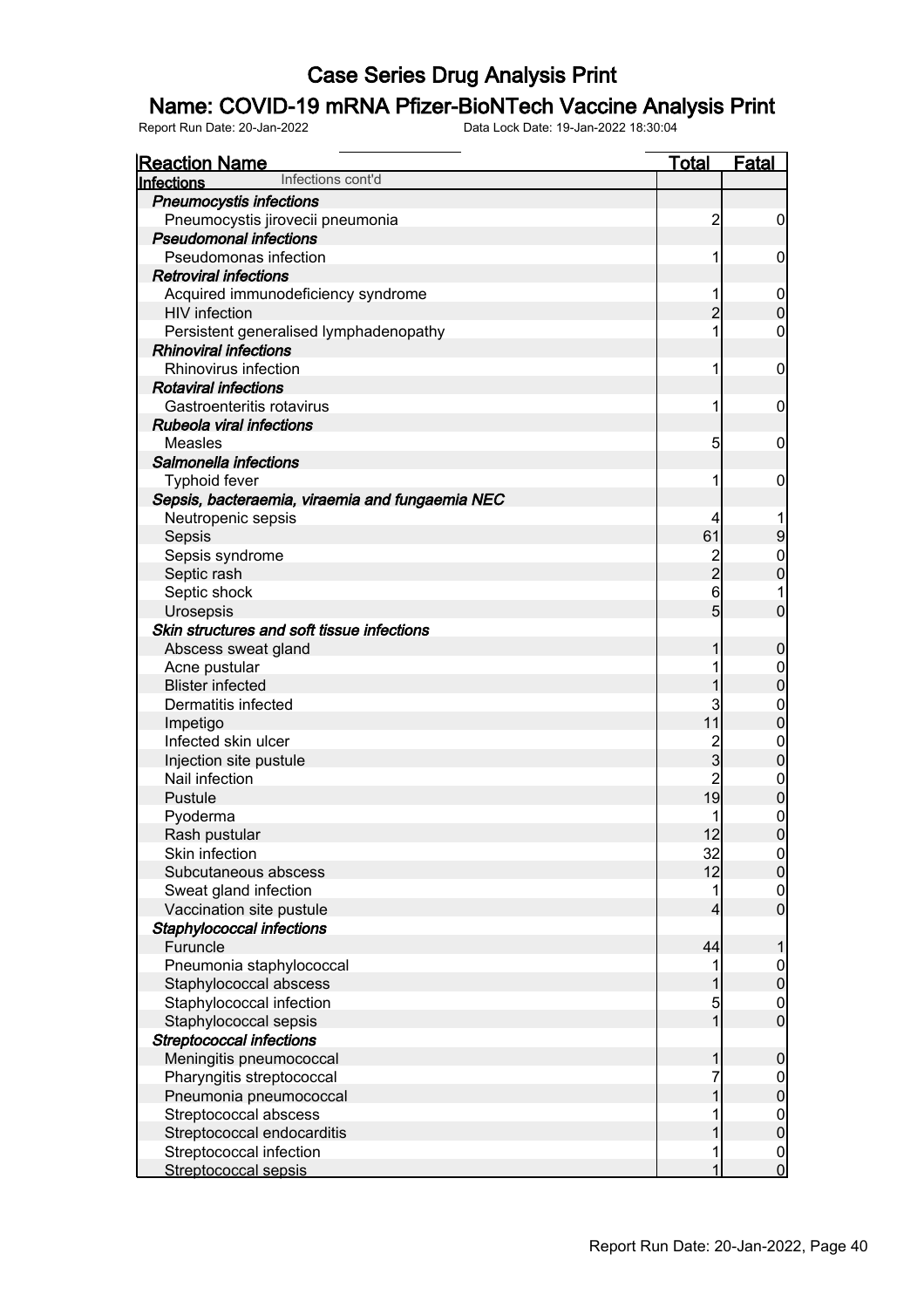### Name: COVID-19 mRNA Pfizer-BioNTech Vaccine Analysis Print

| <u>Reaction Name</u>                            | <b>Total</b>   | Fatal               |
|-------------------------------------------------|----------------|---------------------|
| Infections cont'd<br>Infections                 |                |                     |
| <b>Tinea infections</b>                         |                |                     |
| Body tinea                                      | $\overline{4}$ | $\boldsymbol{0}$    |
| Tinea capitis                                   | 1              | $\mathbf 0$         |
| Tinea infection                                 | 1              | $\pmb{0}$           |
| Tinea pedis                                     | $\overline{3}$ | $\mathbf 0$         |
| Tinea versicolour                               | $\overline{4}$ | $\overline{0}$      |
| Treponema infections                            |                |                     |
| Syphilis                                        | $\overline{2}$ | $\boldsymbol{0}$    |
| <b>Trypanosomal infections</b>                  |                |                     |
| African trypanosomiasis                         | $\overline{3}$ | $\boldsymbol{0}$    |
| <b>Tuberculous infections</b>                   |                |                     |
| Disseminated Bacillus Calmette-Guerin infection | 1              | $\boldsymbol{0}$    |
| Lymph node tuberculosis                         |                | $\boldsymbol{0}$    |
| Pulmonary tuberculosis                          |                | $\mathbf 0$         |
| <b>Tuberculosis</b>                             |                | $\mathbf 0$         |
| Tuberculosis of central nervous system          | 1              | $\overline{0}$      |
| <b>Upper respiratory tract infections</b>       |                |                     |
| Acute sinusitis                                 | $\overline{4}$ | $\boldsymbol{0}$    |
| Chronic sinusitis                               | 3              | $\mathbf 0$         |
| Croup infectious                                | 1              | $\mathbf 0$         |
| Epiglottitis                                    |                | $\mathbf 0$         |
| Laryngitis                                      | 33             | $\mathbf 0$         |
| Nasopharyngitis                                 | 1130           | 1                   |
| Peritonsillar abscess                           | 6              | $\mathbf 0$         |
| Pharyngitis                                     | 35             | $\mathbf{0}$        |
| <b>Rhinitis</b>                                 | 53             | $\mathbf 0$         |
| <b>Sinusitis</b>                                | 190            | $\mathbf{0}$        |
| <b>Tonsillitis</b>                              | 136            | $\mathbf 0$         |
| Tracheitis                                      | 5              | $\mathbf{0}$        |
| Tracheostomy infection                          | 1              | $\mathbf 0$         |
| Upper respiratory tract infection               | 12             | $\mathbf 0$         |
| <b>Urinary tract infections</b>                 |                |                     |
| Cystitis                                        | 84             | $\mathbf 0$         |
| Kidney infection                                | 51             | $\bf{0}$            |
| Pyelonephritis                                  | $\overline{3}$ | $\mathsf{O}\xspace$ |
| <b>Urethritis</b>                               | 1              | 0                   |
| Urinary tract infection                         | 215            | $\overline{0}$      |
| <b>Vascular infections</b>                      |                |                     |
| Haematoma infection                             | 1              | $\mathbf 0$         |
| Infected lymphocele                             | $\overline{c}$ | $\mathbf 0$         |
| Infusion site infection                         | 1              | $\mathbf 0$         |
| Lymphangitis                                    | 12             | $\overline{0}$      |
| <b>Viral infections NEC</b>                     |                |                     |
| Arthritis viral                                 | 1              | $\pmb{0}$           |
| Conjunctivitis viral                            |                | $\overline{0}$      |
| Ear infection viral                             | 2<br>1         | $\mathbf 0$         |
| Encephalitis viral                              | 6              | 1                   |
| Eye infection viral                             | $\overline{2}$ | $\bf{0}$            |
| Gastroenteritis viral                           | 32             | $\boldsymbol{0}$    |
| Hepatitis viral                                 | $\mathbf{3}$   | $\mathbf 0$         |
| Meningitis viral                                | 9              | $\boldsymbol{0}$    |
| Meningoencephalitis viral                       | $\mathbf 1$    | $\mathbf 0$         |
| Oral viral infection                            | 1              | $\overline{0}$      |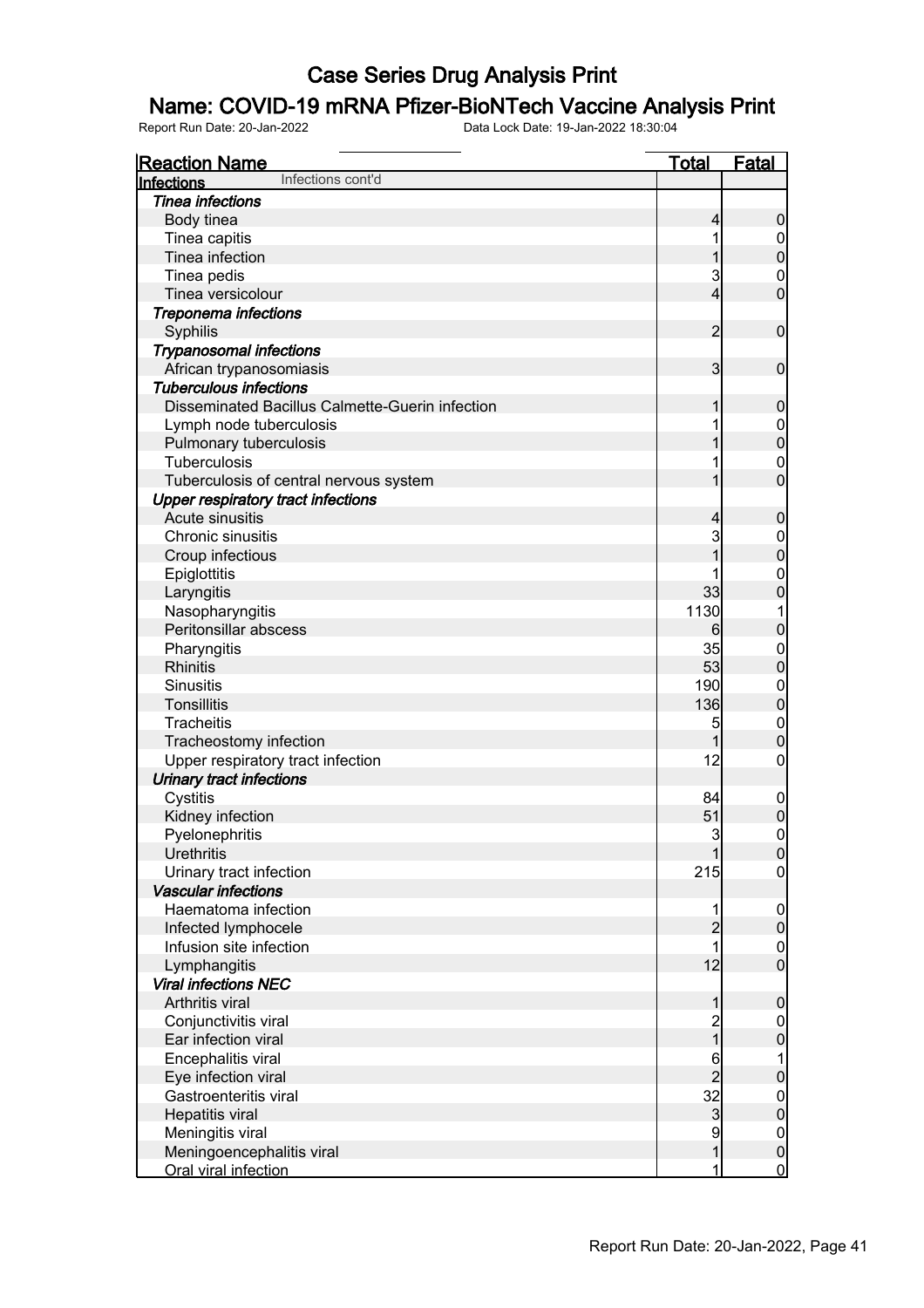# **Name: COVID-19 mRNA Pfizer-BioNTech Vaccine Analysis Print**<br>Report Run Date: 20-Jan-2022<br>Data Lock Date: 19-Jan-2022 18:30:04

Report Run Date: 20-Jan-2022 Data Lock Date: 19-Jan-2022 18:30:04

Reaction Name Total Fatal **Infections** Pleurisy viral 2 0<br>
Pheumonia viral 2 0<br>
2 0<br>
2 2 2 Pneumonia viral and the syndrome and the set of the set of the set of the set of the set of the set of the set of the set of the set of the set of the set of the set of the set of the set of the set of the set of the set o Post viral fatigue syndrome 49 0 Sweating fever 124 0<br>Vestibular neuronitis 124 0<br>Vestibular neuronitis 134 0 Vestibular neuronitis and the set of the set of the set of the set of the set of the set of the set of the set of the set of the set of the set of the set of the set of the set of the set of the set of the set of the set o Viral diarrhoea and a compared with the compared with the compared with the compared with the compared with the compared with the compared with the compared with the compared with the compared with the compared with the co Viral infection 62 0<br>Viral labyrinthitis 62 0<br>O Viral labyrinthitis and the set of the set of the set of the set of the set of the set of the set of the set of the set of the set of the set of the set of the set of the set of the set of the set of the set of the set of Viral myocarditis and the set of the set of the set of the set of the set of the set of the set of the set of the set of the set of the set of the set of the set of the set of the set of the set of the set of the set of th Viral pericarditis 3 0 Viral pharyngitis 22 0 Viral rash 66 0 Viral sinusitis 1 0<br>Viral tonsillitis 1 0<br>Viral tonsillitis 2 0 Viral tonsillitis 2 0 Infections SOC TOTAL Infections cont'd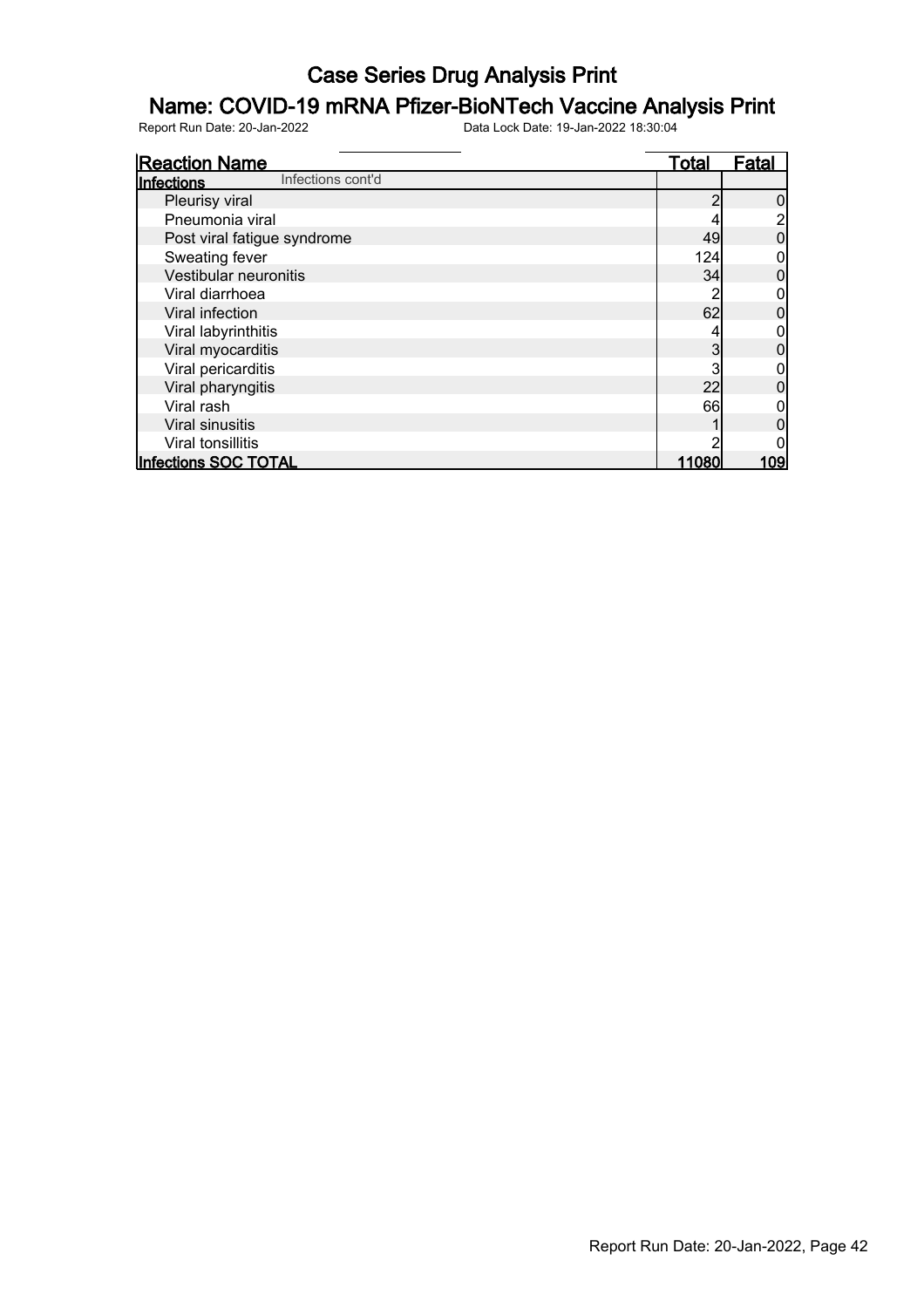#### Name: COVID-19 mRNA Pfizer-BioNTech Vaccine Analysis Print

| <b>Reaction Name</b>                            | <u>Total</u>   | <b>Fatal</b>     |
|-------------------------------------------------|----------------|------------------|
| Injuries                                        |                |                  |
| Abdominal and gastrointestinal injuries NEC     |                |                  |
| Gallbladder injury                              |                | 0                |
| Liver contusion                                 |                | $\boldsymbol{0}$ |
| Mouth injury                                    | 3              | 0                |
| Oral contusion                                  | 5              | $\mathbf{0}$     |
| Oral mucosal scar                               |                | 0                |
| Palate injury                                   |                | $\mathbf{0}$     |
| Rectal injury                                   |                | $\overline{0}$   |
| Splenic rupture                                 |                | $\mathbf{0}$     |
| Tongue injury                                   |                | $\overline{0}$   |
| <b>Tooth fracture</b>                           | 1              | $\mathbf 0$      |
| Tooth injury                                    |                | $\overline{0}$   |
| Accidental exposures to product                 |                |                  |
| Accidental exposure to product                  | 21             | $\mathbf 0$      |
| Anaesthetic and allied procedural complications |                |                  |
| Airway complication of anaesthesia              | 2              | 0                |
| Delayed recovery from anaesthesia               | 3              | $\mathbf 0$      |
| Sedation complication                           |                | $\overline{0}$   |
| Atmospheric pressure injuries                   |                |                  |
| <b>Barotitis media</b>                          |                | $\mathbf 0$      |
| Barotrauma                                      | $\overline{c}$ | $\mathbf 0$      |
| Hypobarism                                      | 1              | $\overline{0}$   |
| <b>Bone and joint injuries NEC</b>              |                |                  |
| Bursa injury                                    |                | 0                |
| Joint injury                                    | 11             | $\mathbf 0$      |
| Meniscus injury                                 | 2              | $\overline{0}$   |
| Cardiac and vascular procedural complications   |                |                  |
| Ischaemic contracture of the left ventricle     |                | $\mathbf 0$      |
| Shunt blood flow excessive                      |                | $\mathbf 0$      |
| Vascular pseudoaneurysm                         |                | $\overline{0}$   |
| Cardiovascular injuries                         |                |                  |
| Vascular injury                                 | 8              | $\mathbf 0$      |
| Cerebral injuries NEC                           |                |                  |
| <b>Brain contusion</b>                          | 4              | 0                |
| <b>Brain herniation</b>                         | $\overline{c}$ | $\mathbf{0}$     |
| Concussion                                      | 4              | 0                |
| Craniocerebral injury                           | 1              | $\overline{0}$   |
| Subarachnoid haematoma                          |                | $\overline{0}$   |
| Subdural haematoma                              | 6              | $\boldsymbol{0}$ |
| Subdural haemorrhage                            |                | $\overline{0}$   |
| Traumatic intracranial haemorrhage              | 1              | 1                |
| <b>Chemical injuries</b>                        |                |                  |
| Chemical burn                                   | 1              | $\mathbf 0$      |
| Chemical burn of skin                           | 9              | $\mathbf 0$      |
| Chemical cystitis                               | 2              | $\overline{0}$   |
| Chest and respiratory tract injuries NEC        |                |                  |
| <b>Bronchial injury</b>                         | 1              | $\mathbf 0$      |
| Chest crushing                                  | 12             | $\boldsymbol{0}$ |
| Foreign body in throat                          | 1              | $\mathbf 0$      |
| Traumatic lung injury                           |                | $\overline{0}$   |
| Conditions caused by cold                       |                |                  |
| Chillblains                                     | 69             | $\mathbf 0$      |
| Cold shock response                             | 1              | $\overline{0}$   |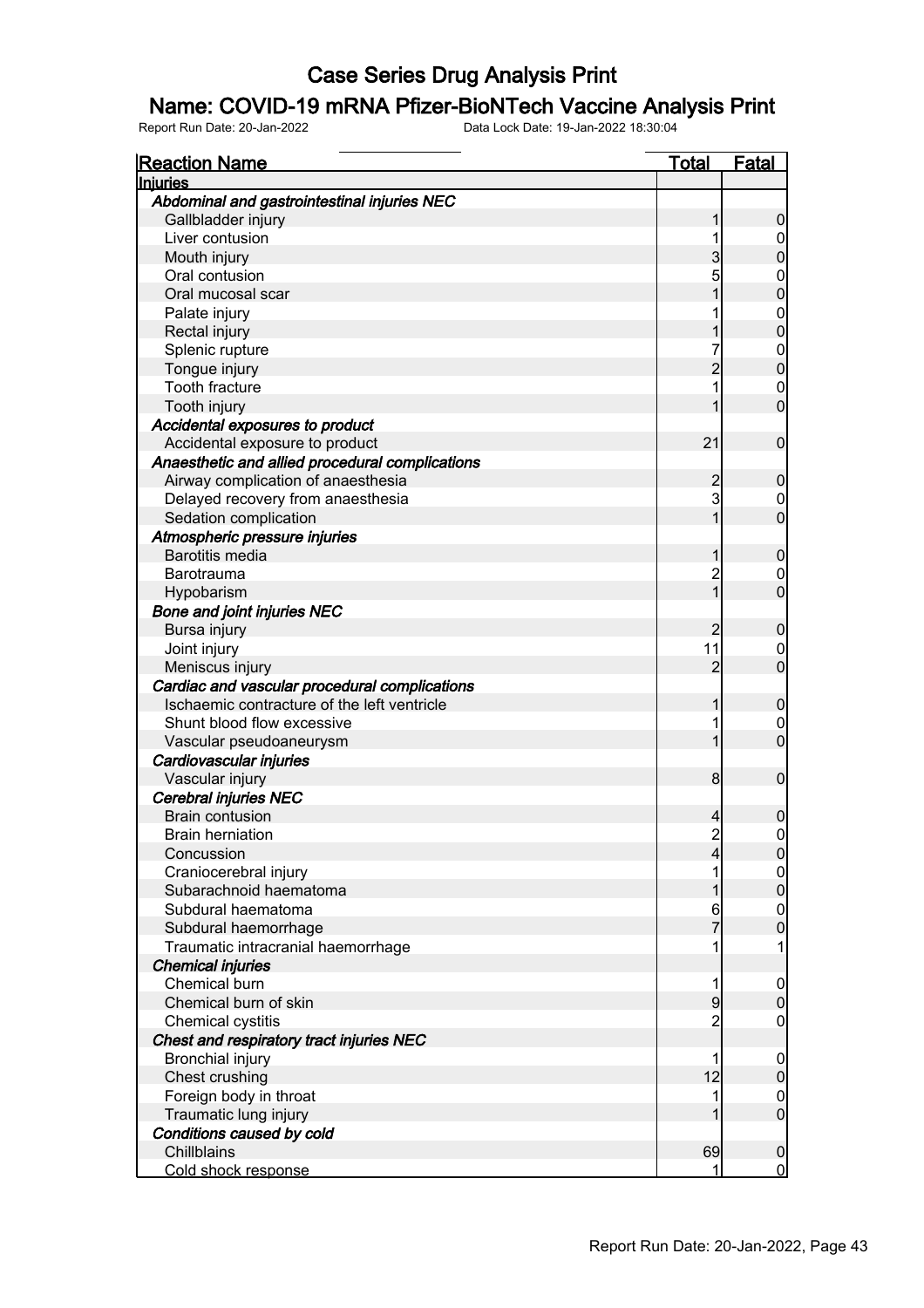### Name: COVID-19 mRNA Pfizer-BioNTech Vaccine Analysis Print

| <b>Reaction Name</b>                                            | <b>Total</b>   | <b>Fatal</b>                     |
|-----------------------------------------------------------------|----------------|----------------------------------|
| Injuries cont'd<br><b>Injuries</b>                              |                |                                  |
| Frostbite                                                       | 1              | $\overline{0}$                   |
| Cranial nerve injuries                                          |                |                                  |
| Vth nerve injury                                                | 1              | $\mathbf 0$                      |
| Ear injuries NEC                                                |                |                                  |
| Deafness traumatic                                              | 1              | $\mathbf 0$                      |
| Ear injury                                                      | 1              | $\mathbf 0$                      |
| Exposures associated with pregnancy, delivery and lactation     |                |                                  |
| Exposure during pregnancy                                       | 10             | $\mathbf 0$                      |
| Exposure via breast milk                                        | 156            | $\boldsymbol{0}$                 |
| Foetal exposure during pregnancy                                | 63             | $\mathbf{0}$                     |
| Foetal exposure timing unspecified                              | 1              | $\overline{0}$                   |
| Maternal exposure before pregnancy                              | 22             | $\mathbf{0}$                     |
| Maternal exposure during breast feeding                         | 1923           | $\overline{0}$                   |
| Maternal exposure during delivery                               | 1              | $\begin{matrix}0\\0\end{matrix}$ |
| Maternal exposure during pregnancy                              | 1034           |                                  |
| Maternal exposure timing unspecified                            | 13             | $\mathbf 0$                      |
| Paternal exposure before pregnancy                              | 3              | $\overline{0}$                   |
| Exposures to agents or circumstances NEC                        |                |                                  |
| Exposure to SARS-CoV-2                                          | 3              | $\mathbf 0$                      |
| Exposure to vaccinated person                                   | 4              | $\mathbf 0$                      |
| Eye and ear procedural complications                            |                |                                  |
| Toxic anterior segment syndrome                                 | 1              | $\boldsymbol{0}$                 |
| Eye injuries NEC                                                |                |                                  |
| Corneal abrasion                                                | 1              | $\mathbf 0$                      |
| Eye contusion                                                   | 16             | $\boldsymbol{0}$                 |
| Eye injury                                                      | 27             |                                  |
| Foreign body in eye                                             | 3              | $0\atop 0$                       |
| Injury corneal                                                  | 1              |                                  |
| Periorbital haematoma                                           | 1              | $\begin{matrix}0\\0\end{matrix}$ |
| Retinal injury                                                  | $\overline{c}$ | $\mathbf 0$                      |
| Superficial injury of eye                                       | $\overline{1}$ | $\overline{0}$                   |
| Foetal and neonatal conditions associated with product exposure |                |                                  |
| Intoxication by breast feeding                                  | $\mathbf{1}$   | $\mathbf 0$                      |
| <b>Fractures and dislocations NEC</b>                           |                |                                  |
| Bone fragmentation                                              | $\mathbf{1}$   | $\boldsymbol{0}$                 |
| Fracture                                                        |                | $\Omega$                         |
| Joint dislocation                                               | $\frac{3}{3}$  | $\overline{0}$                   |
| Multiple fractures                                              |                | $\overline{0}$                   |
| Gastrointestinal and hepatobiliary procedural complications     |                |                                  |
| Post procedural constipation                                    | 1              | $\mathbf 0$                      |
| Postoperative ileus                                             | 1              | $\pmb{0}$                        |
| Procedural nausea                                               | 11             | $\mathbf 0$                      |
| Procedural vomiting                                             | $\overline{2}$ | $\overline{0}$                   |
| Heat injuries (excl thermal burns)                              |                |                                  |
| Heat cramps                                                     |                | $\mathbf 0$                      |
| Heat exhaustion                                                 | 2<br>3<br>2    | $\mathbf 0$                      |
| <b>Heat illness</b>                                             |                | $\mathbf 0$                      |
| Heat oedema                                                     | 14             | $\mathbf 0$                      |
| Heat stroke                                                     | 3              | $\boldsymbol{0}$                 |
| Intentional product use issues                                  |                |                                  |
| Intentional dose omission                                       | 1              | $\mathbf 0$                      |
| Intentional product use issue                                   | 1              | $\mathbf 0$                      |
| Limb fractures and dislocations                                 |                |                                  |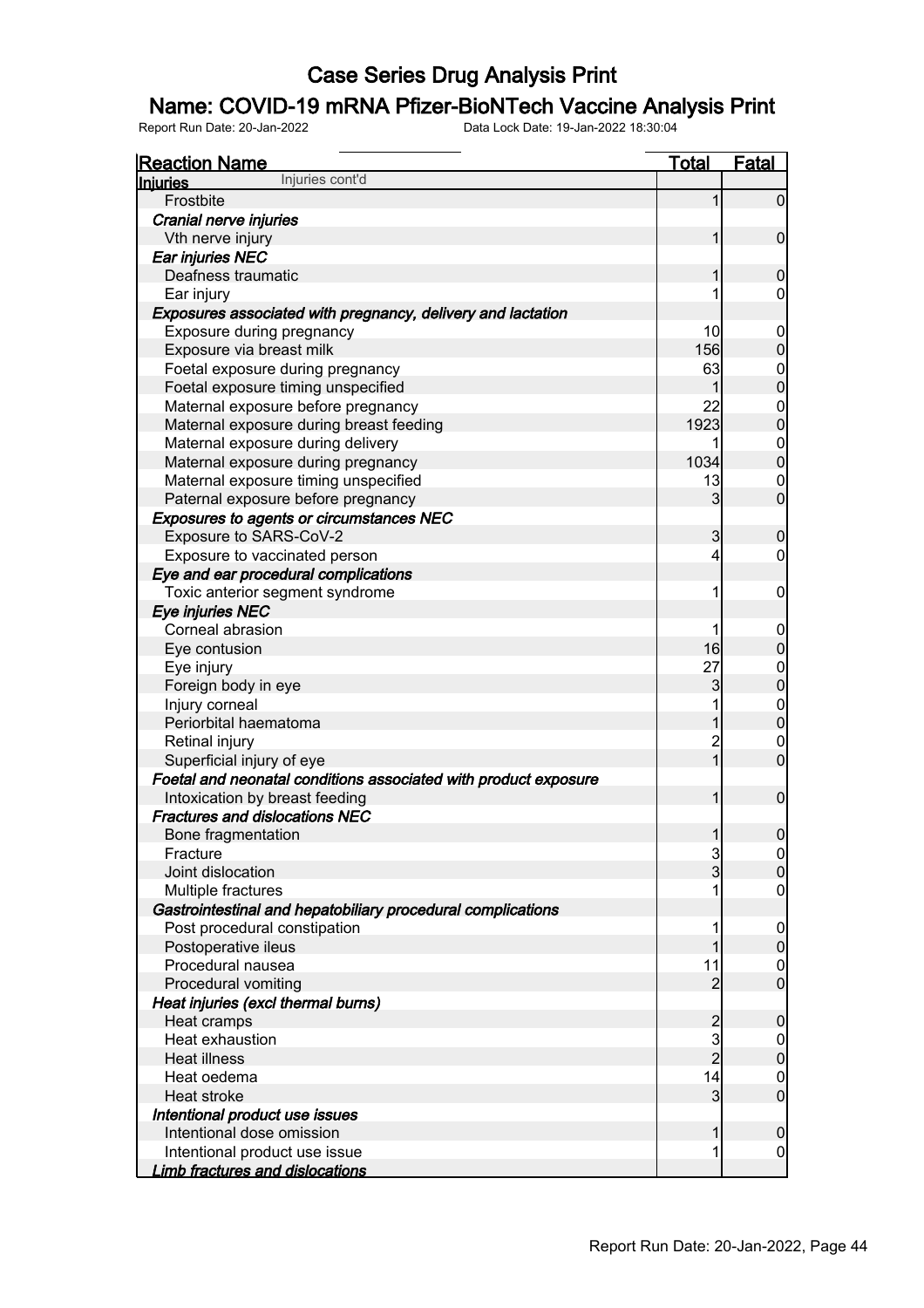### Name: COVID-19 mRNA Pfizer-BioNTech Vaccine Analysis Print

| <b>Reaction Name</b>                                               | <u>Total</u>   | <b>Fatal</b>                         |
|--------------------------------------------------------------------|----------------|--------------------------------------|
| Injuries cont'd<br>Injuries                                        |                |                                      |
| Atypical femur fracture                                            | 1              | $\mathbf 0$                          |
| Clavicle fracture                                                  | 28             | $\overline{0}$                       |
| Femoral neck fracture                                              |                |                                      |
| Femur fracture                                                     |                | $0$<br>0                             |
| Fibula fracture                                                    |                |                                      |
| Hip fracture                                                       | $\overline{2}$ | $0\atop 0$                           |
| Tibia fracture                                                     |                |                                      |
| Upper limb fracture                                                |                | $\begin{matrix} 0 \\ 0 \end{matrix}$ |
| Wrist fracture                                                     |                | $\mathbf 0$                          |
| Medication errors, product use errors and issues NEC               |                |                                      |
| Circumstance or information capable of leading to medication error | $\overline{c}$ | $\mathbf 0$                          |
| Dose calculation error                                             | $\overline{1}$ | $\mathbf 0$                          |
| Inadequate aseptic technique in use of product                     |                |                                      |
| Medication error                                                   | 26             | $0\atop 0$                           |
| Prescription drug used without a prescription                      | 3              |                                      |
| Product use complaint                                              | $\overline{2}$ | $0\atop 0$                           |
| Product use issue                                                  | 30             |                                      |
| Vaccination error                                                  | 5              | $0\atop 0$                           |
| Wrong dose                                                         |                |                                      |
| Wrong drug                                                         | 11             | $0\atop 0$                           |
| Wrong schedule                                                     |                | $\mathbf 0$                          |
| Wrong technique in product usage process                           |                | $\overline{0}$                       |
|                                                                    |                |                                      |
| Muscle, tendon and ligament injuries                               | 21             |                                      |
| Epicondylitis                                                      |                | $\boldsymbol{0}$                     |
| Ligament injury                                                    | $\overline{9}$ | $0$ 0                                |
| Ligament sprain                                                    |                |                                      |
| Mallet finger                                                      |                | $0\atop 0$                           |
| Muscle hernia                                                      |                |                                      |
| Muscle injury                                                      | 36             | $\boldsymbol{0}$                     |
| Muscle rupture                                                     | 9              | $\overline{0}$                       |
| Muscle strain                                                      | 36             | $0\atop 0$                           |
| Post-traumatic neck syndrome                                       | $\overline{c}$ |                                      |
| Tendon injury                                                      |                | $\boldsymbol{0}$                     |
| Tendon rupture                                                     | 24             | $\overline{0}$                       |
| Musculoskeletal procedural complications                           |                |                                      |
| Periprosthetic osteolysis                                          | 1              | 0                                    |
| Post laminectomy syndrome                                          |                | $\overline{0}$                       |
| <b>Nerve injuries NEC</b>                                          |                |                                      |
| Nerve injury                                                       | 103            | $\overline{0}$                       |
| Neurological and psychiatric procedural complications              |                |                                      |
| Post lumbar puncture syndrome                                      |                | $\overline{0}$                       |
| Post procedural stroke                                             |                | $\pmb{0}$                            |
| Procedural dizziness                                               | 12             | $\mathbf 0$                          |
| Non-occupational environmental exposures                           |                |                                      |
| Exposure to extreme temperature                                    | $\overline{c}$ | $\overline{0}$                       |
| Non-site specific injuries NEC                                     |                |                                      |
| Animal scratch                                                     |                | $\mathbf 0$                          |
| Arthropod bite                                                     | 9              | $\mathbf 0$                          |
| Arthropod sting                                                    | 6              |                                      |
| <b>Bite</b>                                                        |                | $0$<br>0                             |
| Bone contusion                                                     |                | $\boldsymbol{0}$                     |
| Crush injury                                                       |                | $\mathbf 0$                          |
| Electric shock                                                     | 19             | $\mathbf 0$                          |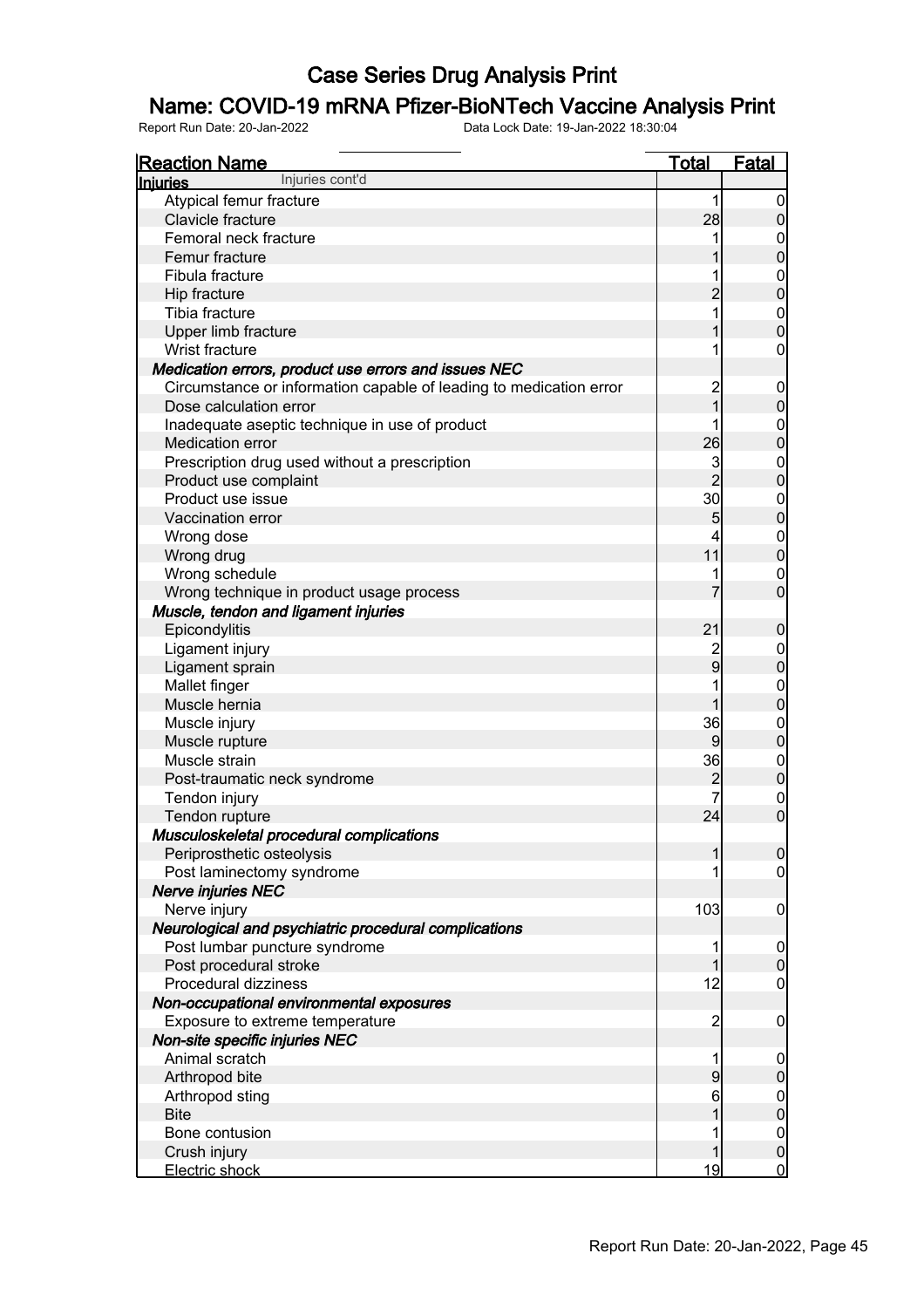### Name: COVID-19 mRNA Pfizer-BioNTech Vaccine Analysis Print

| <b>Reaction Name</b>                             | <b>Total</b>     | <b>Fatal</b>                         |
|--------------------------------------------------|------------------|--------------------------------------|
| Injuries cont'd<br><b>Injuries</b>               |                  |                                      |
| Fall                                             | 204              | $\boldsymbol{0}$                     |
| Foreign body                                     | 2                | $\mathbf 0$                          |
| Injury                                           | 14               | $\mathbf 0$                          |
| Multiple injuries                                | 2<br>2<br>2<br>1 | $\mathbf{0}$                         |
| Nervous system injury                            |                  | $\overline{0}$                       |
| Post concussion syndrome                         |                  | 0<br>0                               |
| Traumatic haematoma                              |                  |                                      |
| Wound                                            | 7                | $0\atop 0$                           |
| Wound complication                               | 12               |                                      |
| Wound haematoma                                  | 1                | $0\atop 0$                           |
| Wound haemorrhage                                | $\overline{c}$   |                                      |
| Wound secretion                                  | 6                | $\boldsymbol{0}$                     |
| Non-site specific procedural complications       |                  |                                      |
| Administration related reaction                  | $\frac{2}{3}$    | $\mathbf 0$                          |
| Incision site pain                               |                  | $\mathbf 0$                          |
| Infusion related reaction                        | 8                | $\mathbf{0}$                         |
| Injection related reaction                       | 66               | $\overline{0}$                       |
| Post procedural complication                     | 5                | $0\atop 0$                           |
| Post procedural erythema                         |                  |                                      |
| Post procedural inflammation                     |                  | $\begin{matrix}0\\0\end{matrix}$     |
| Post procedural pruritus                         | 1                |                                      |
| Procedural pain                                  | 4                | $\mathbf{0}$                         |
| Seroma                                           | 1                | $\overline{0}$                       |
| <b>Occupational exposures</b>                    |                  |                                      |
| Occupational exposure to SARS-CoV-2              | 1                | $\boldsymbol{0}$                     |
| Occupational exposure to product                 |                  | $\mathbf 0$                          |
| Off label uses                                   |                  |                                      |
| Off label use                                    | 399              | $\mathbf 0$                          |
| <b>Overdoses NEC</b>                             |                  |                                      |
| Intentional overdose                             |                  | $\mathbf 0$                          |
| Overdose                                         | 53               | $\mathbf 0$                          |
| Pathways and sources of exposure                 |                  |                                      |
| Exposure via contaminated device                 | 1                | $\boldsymbol{0}$                     |
| Exposure via unknown route                       | 1                | $\boldsymbol{0}$                     |
| Pelvic fractures and dislocations                |                  |                                      |
| Pelvic fracture                                  | 1                | 0                                    |
| Peripheral nerve injuries                        |                  |                                      |
| Axillary nerve injury                            | 1                | $\overline{0}$                       |
| Brachial plexus injury                           | 1                | $\mathbf 0$                          |
| Radial nerve injury                              | $\frac{2}{2}$    | $0$<br>0                             |
| Sciatic nerve injury                             |                  |                                      |
| Ulnar nerve injury                               | 4                | $\boldsymbol{0}$                     |
| Poisoning and toxicity                           |                  |                                      |
| Alcohol poisoning                                | 1                | $\boldsymbol{0}$                     |
| Poisoning                                        | 14               | $\mathbf 0$                          |
| Toxicity to various agents                       | 4                | $\mathbf 0$                          |
| Product administration errors and issues         |                  |                                      |
| Accidental overdose                              | 8                | $\boldsymbol{0}$                     |
| Contraindicated product administered             |                  | $\pmb{0}$                            |
| Duplicate therapy error                          |                  | $0$<br>0                             |
| Expired product administered                     | 12               |                                      |
| Inappropriate schedule of product administration | 663              | $\begin{matrix} 0 \\ 0 \end{matrix}$ |
| Incomplete course of vaccination                 | 2                |                                      |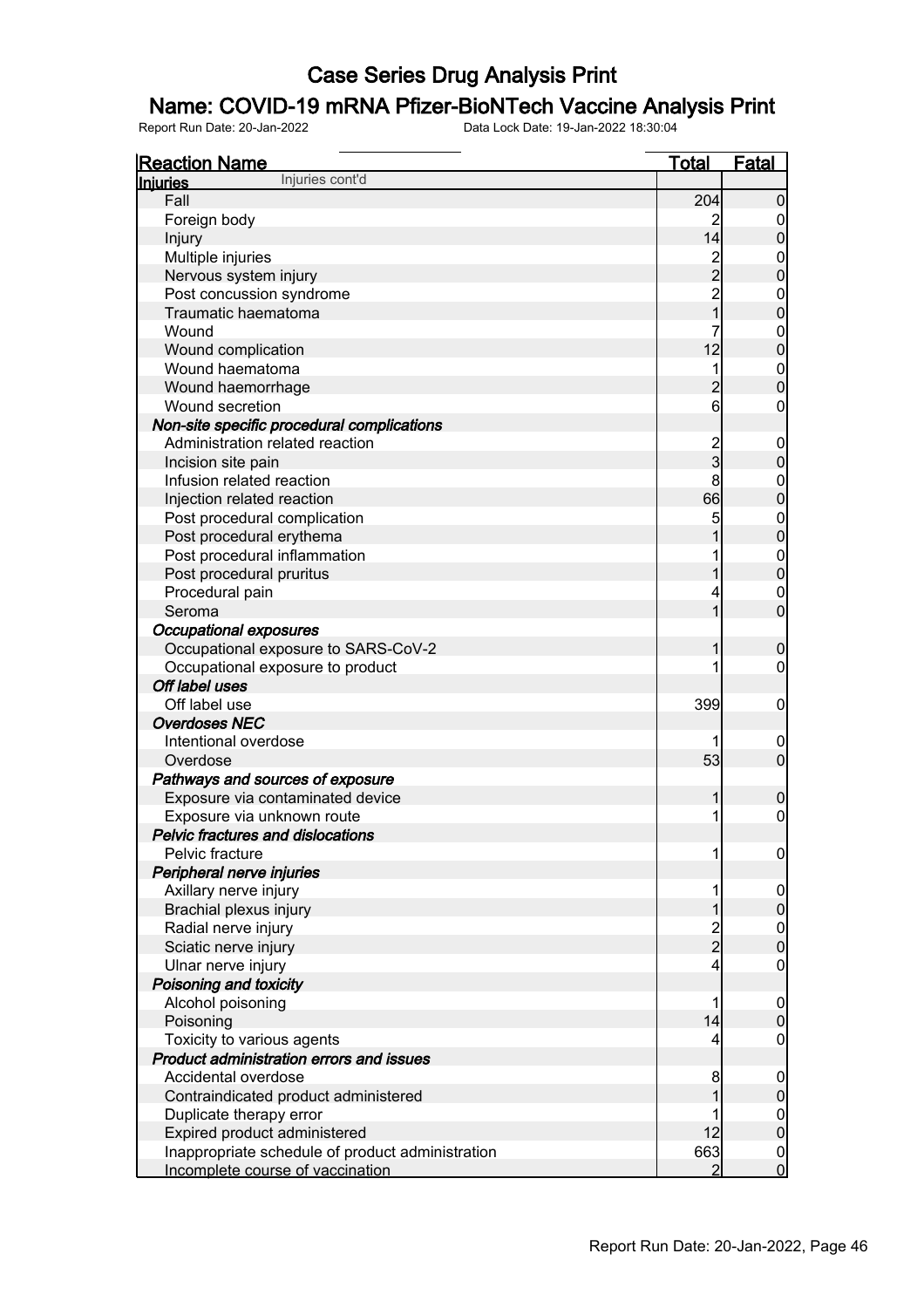### Name: COVID-19 mRNA Pfizer-BioNTech Vaccine Analysis Print

| <b>Reaction Name</b>                                                   | <b>Total</b>    | Fatal                              |
|------------------------------------------------------------------------|-----------------|------------------------------------|
| Injuries cont'd<br><b>Injuries</b>                                     |                 |                                    |
| Incorrect dose administered                                            | 55              | 0                                  |
| Incorrect drug administration rate                                     |                 | $\overline{0}$                     |
| Incorrect product formulation administered                             |                 | 0                                  |
| Incorrect route of product administration                              | 2<br>7          | $\mathbf 0$                        |
| Lack of vaccination site rotation                                      |                 | 0                                  |
| Poor quality product administered                                      | $\overline{3}$  | $\mathbf 0$                        |
| Product administered at inappropriate site                             | 21              | 0                                  |
| Product administered to patient of inappropriate age                   |                 | $\boldsymbol{0}$                   |
| Product administration error                                           | 11              | $\mathbf 0$                        |
| Product dose omission issue                                            | 6               | $\mathbf 0$                        |
| Wrong product administered                                             | 20              | 0                                  |
| <b>Product confusion errors and issues</b>                             |                 |                                    |
| Product dosage form confusion                                          |                 | $\boldsymbol{0}$                   |
| Product label confusion                                                | $\overline{5}$  | $\overline{0}$                     |
| Product packaging confusion                                            |                 | 0                                  |
| Product dispensing errors and issues                                   |                 |                                    |
| Product dispensing error                                               | 4               | $\boldsymbol{0}$                   |
| Product monitoring errors and issues                                   |                 |                                    |
| Drug monitoring procedure incorrectly performed                        | 1               | $\mathbf 0$                        |
| Product preparation errors and issues                                  |                 |                                    |
| Product preparation error                                              | 3               | 0                                  |
| Product preparation issue                                              | $6\overline{6}$ | $\overline{0}$                     |
| Product prescribing errors and issues                                  |                 |                                    |
| Contraindicated product prescribed                                     | $\overline{c}$  | $\mathbf 0$                        |
| Product prescribing error                                              | $\overline{c}$  | 0                                  |
| <b>Product selection errors and issues</b>                             |                 |                                    |
| Product selection error                                                | $\overline{c}$  | $\boldsymbol{0}$                   |
| <b>Radiation injuries</b>                                              |                 |                                    |
| Sunburn                                                                | 23              | $\mathbf 0$                        |
| Renal and urinary tract injuries NEC                                   |                 |                                    |
| <b>Bladder injury</b>                                                  |                 | 0                                  |
| Foreign body in urogenital tract                                       |                 | $\overline{0}$                     |
| Reproductive system and breast injuries                                |                 |                                    |
| <b>Breast injury</b>                                                   |                 | $\mathbf 0$                        |
| Cervix injury                                                          | 1               | $\overline{0}$                     |
| Penile contusion                                                       | 1               | 0                                  |
|                                                                        | $\overline{c}$  | $\overline{0}$                     |
| Penis injury<br>Reproductive tract and breast procedural complications |                 |                                    |
| Failed in vitro fertilisation                                          |                 |                                    |
| Site specific injuries NEC                                             |                 | $\boldsymbol{0}$                   |
|                                                                        |                 |                                    |
| Back injury<br>Face crushing                                           | 3<br>3          | $\boldsymbol{0}$<br>$\mathbf 0$    |
|                                                                        |                 |                                    |
| Face injury<br>Head injury                                             | 36              | $\overline{0}$<br>$\boldsymbol{0}$ |
|                                                                        |                 |                                    |
| Limb crushing injury                                                   |                 | $\overline{0}$<br>$\boldsymbol{0}$ |
| Limb injury                                                            | 177             |                                    |
| Nasal injury                                                           | $\overline{c}$  | $\overline{0}$                     |
| Neck crushing                                                          |                 | $\boldsymbol{0}$                   |
| Neck injury                                                            |                 | $\boldsymbol{0}$                   |
| Pharyngeal contusion                                                   |                 | $\overline{0}$                     |
| Site specific procedural complications NEC                             |                 |                                    |
| Axillary web syndrome                                                  | $\overline{3}$  | $\overline{0}$                     |
| <u>Skin injuries NEC</u>                                               |                 |                                    |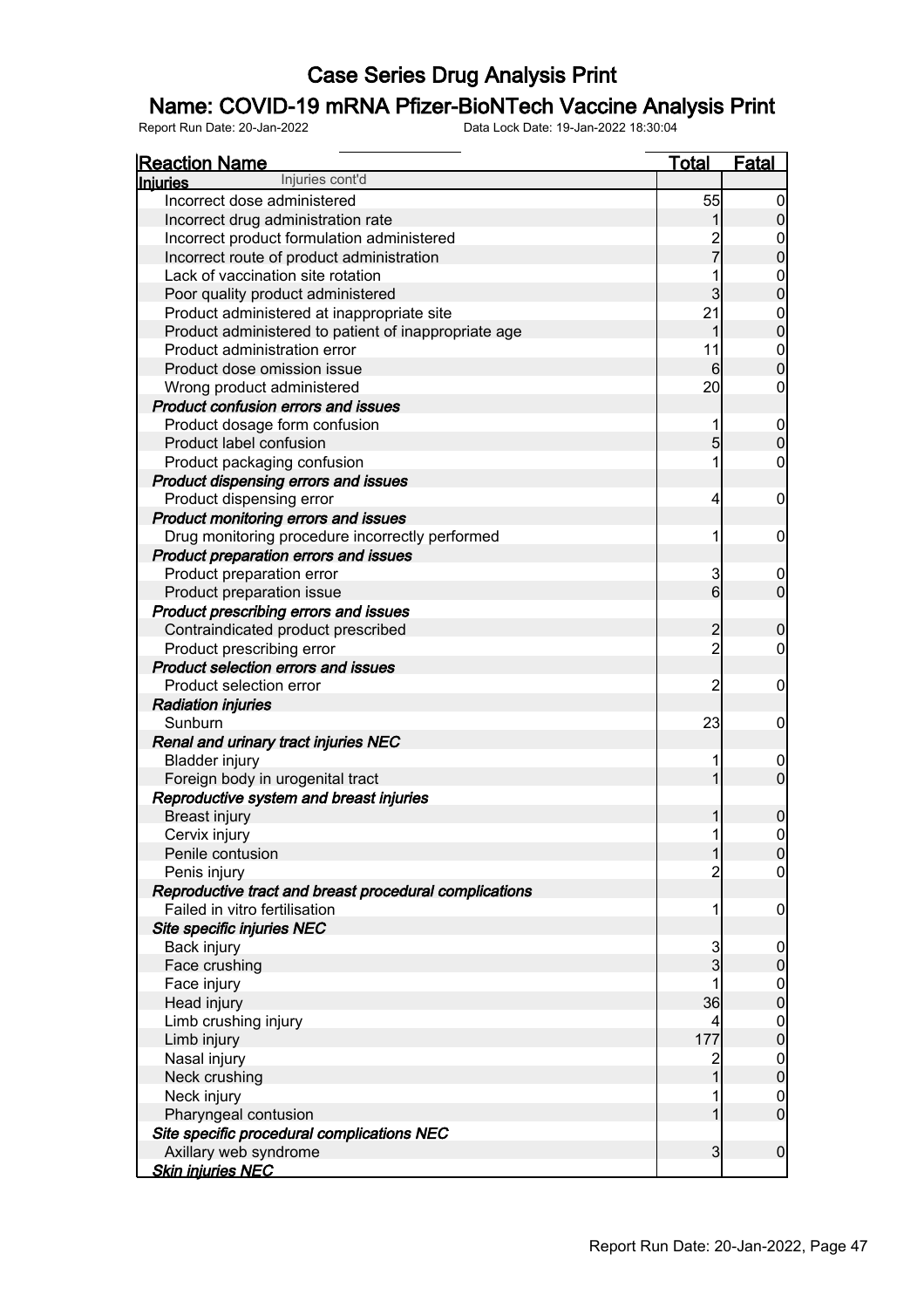### Name: COVID-19 mRNA Pfizer-BioNTech Vaccine Analysis Print

| <b>Reaction Name</b><br>Injuries cont'd                 | <b>Total</b>   | Fatal            |
|---------------------------------------------------------|----------------|------------------|
| <b>Injuries</b>                                         |                |                  |
| Contusion                                               | 1330           | $\boldsymbol{0}$ |
| Hair injury                                             |                | 0                |
| Nail avulsion                                           |                | $\mathbf 0$      |
| Scar                                                    | 32             | 0                |
| Scratch                                                 | 7              | $\mathbf 0$      |
| Skin abrasion                                           |                | $\mathbf 0$      |
| Skin injury                                             | 4              | $\mathbf 0$      |
| Skin laceration                                         |                | $\mathbf 0$      |
| Skin wound                                              | 3              | $\mathbf 0$      |
| Splinter                                                |                | $\overline{0}$   |
| Subcutaneous haematoma                                  | $\overline{2}$ | $\mathbf 0$      |
| Skin procedural complications                           |                |                  |
| Dermal filler overcorrection                            |                | $\boldsymbol{0}$ |
| Recall phenomenon                                       |                | 0                |
| Skull fractures, facial bone fractures and dislocations |                |                  |
| Facial bones fracture                                   |                | $\overline{0}$   |
| Fractured skull depressed                               |                | $\mathbf 0$      |
| Spinal cord injuries NEC                                |                |                  |
| Spinal cord injury cervical                             |                | $\mathbf 0$      |
| Spinal fractures and dislocations                       |                |                  |
| Spinal compression fracture                             |                | $\mathbf 0$      |
| Spinal fracture                                         | 4              | 0                |
| Stoma complications                                     |                |                  |
| Gastrointestinal stoma complication                     |                | $\mathbf 0$      |
| Stoma site discharge                                    |                | $\boldsymbol{0}$ |
| Stoma site extravasation                                |                | $\overline{0}$   |
| Stoma site haemorrhage                                  |                | $\mathbf 0$      |
| <b>Thermal burns</b>                                    |                |                  |
| Airway burns                                            |                | $\boldsymbol{0}$ |
| Burn oesophageal                                        |                | $\mathbf 0$      |
| Burn of internal organs                                 | 4              | $\mathbf 0$      |
| Burn oral cavity                                        | 5              | $\boldsymbol{0}$ |
| Burns second degree                                     | 3              | $\mathbf 0$      |
| Burns third degree                                      |                | $\mathbf{0}$     |
| Cold burn                                               | $\mathbf{1}$   | $\mathbf 0$      |
| Thermal burn                                            | 26             | 0                |
| Thermal burns of eye                                    | 17             | $\overline{0}$   |
| <b>Underdoses NEC</b>                                   |                |                  |
| Underdose                                               | 6              | $\overline{0}$   |
| Vaccination related complications                       |                |                  |
| Adverse event following immunisation                    |                | $\mathbf 0$      |
| Post vaccination syndrome                               |                | $\overline{0}$   |
| Vaccination complication                                | 52             | $\mathbf 0$      |
| Injuries SOC TOTAL                                      | 7449           | $\mathbf{1}$     |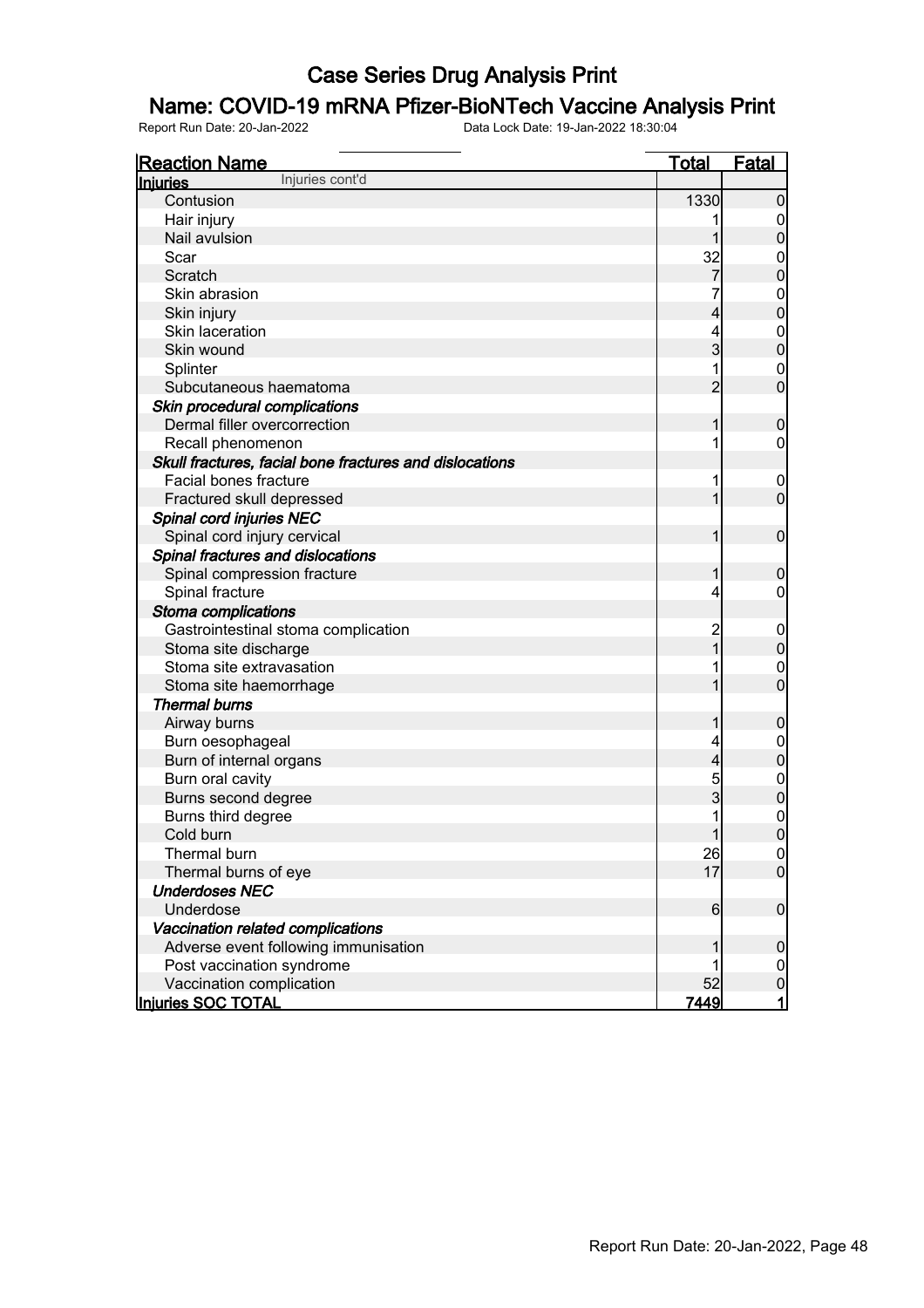#### Name: COVID-19 mRNA Pfizer-BioNTech Vaccine Analysis Print

| <b>Reaction Name</b>                                                   | <u>Total</u> | <b>Fatal</b>                     |
|------------------------------------------------------------------------|--------------|----------------------------------|
| Investigations                                                         |              |                                  |
| <b>Adrenal cortex tests</b>                                            |              |                                  |
| Cortisol decreased                                                     | 4            | $\overline{0}$                   |
| Adrenal medulla tests                                                  |              |                                  |
| Epinephrine                                                            |              | 0                                |
| Epinephrine abnormal                                                   |              | 0                                |
| Epinephrine increased                                                  |              | $\overline{0}$                   |
| Auditory and vestibular diagnostic procedures                          |              |                                  |
| Acoustic stimulation tests                                             | 5            | 0                                |
| Audiogram abnormal                                                     |              | 0                                |
| Weber tuning fork test abnormal                                        |              | $\overline{0}$                   |
| <b>Autoimmunity analyses</b>                                           |              |                                  |
| Antineutrophil cytoplasmic antibody positive                           |              | 0                                |
| Antinuclear antibody                                                   | 4            | 0                                |
| Antinuclear antibody increased                                         |              | $\mathbf 0$                      |
| Antinuclear antibody positive                                          |              | $\mathbf 0$                      |
| Beta-2 glycoprotein antibody positive                                  |              | $\overline{0}$                   |
| Cardiolipin antibody positive                                          |              | $\mathbf 0$                      |
| Rheumatoid factor                                                      | 3            | $\overline{0}$                   |
| Rheumatoid factor increased                                            |              | 0                                |
| Rheumatoid factor positive                                             |              | $\overline{0}$                   |
| Bacteria identification and serology (excl mycobacteria)               |              |                                  |
| <b>Bacterial test positive</b>                                         | 1            | $\mathbf 0$                      |
| <b>Blood counts NEC</b>                                                |              |                                  |
| Full blood count                                                       |              | 0                                |
| Full blood count abnormal                                              | 2            | 0                                |
| Blood gas and acid base analyses                                       |              |                                  |
| Acid base balance abnormal                                             |              | 0                                |
| Blood lactic acid                                                      | 4            | 0                                |
| Blood lactic acid decreased                                            |              | 0                                |
| Blood lactic acid increased                                            | 5            | 0                                |
| Blood pH                                                               |              | 0                                |
| Blood pH abnormal                                                      |              | 0                                |
| Blood pH increased                                                     | 12           | 0                                |
| Oxygen consumption                                                     |              | 0                                |
| Oxygen consumption decreased                                           | 2            | 0                                |
| Oxygen saturation                                                      | 10           | $\overline{0}$                   |
| Oxygen saturation abnormal                                             | 2            | <sub>0</sub>                     |
| Oxygen saturation decreased                                            | 88           | $\overline{0}$                   |
| PO2 decreased                                                          | 1            | $\overline{0}$                   |
| Venous oxygen saturation decreased                                     |              | $\mathbf 0$                      |
| Bone marrow and immune tissue histopathology procedures                |              |                                  |
| Aspiration bone marrow                                                 |              | $\overline{0}$                   |
|                                                                        |              |                                  |
| Biopsy lymph gland<br>Bone marrow and immune tissue imaging procedures |              | 0                                |
| Lymph nodes scan abnormal                                              |              |                                  |
| Scan lymph nodes                                                       | 4            | $\overline{0}$<br>$\overline{0}$ |
|                                                                        |              |                                  |
| Carbohydrate tolerance analyses (incl diabetes)                        | 11           |                                  |
| Blood glucose                                                          | 14           | $\overline{0}$                   |
| Blood glucose abnormal                                                 |              | 0                                |
| Blood glucose decreased                                                | 38           | $\mathbf 0$                      |
| Blood glucose fluctuation                                              | 17           | $\mathbf 0$                      |
| Blood glucose increased                                                | 107          | $\boldsymbol{0}$                 |
| <b>Blood glucose normal</b>                                            | 1            | $\overline{0}$                   |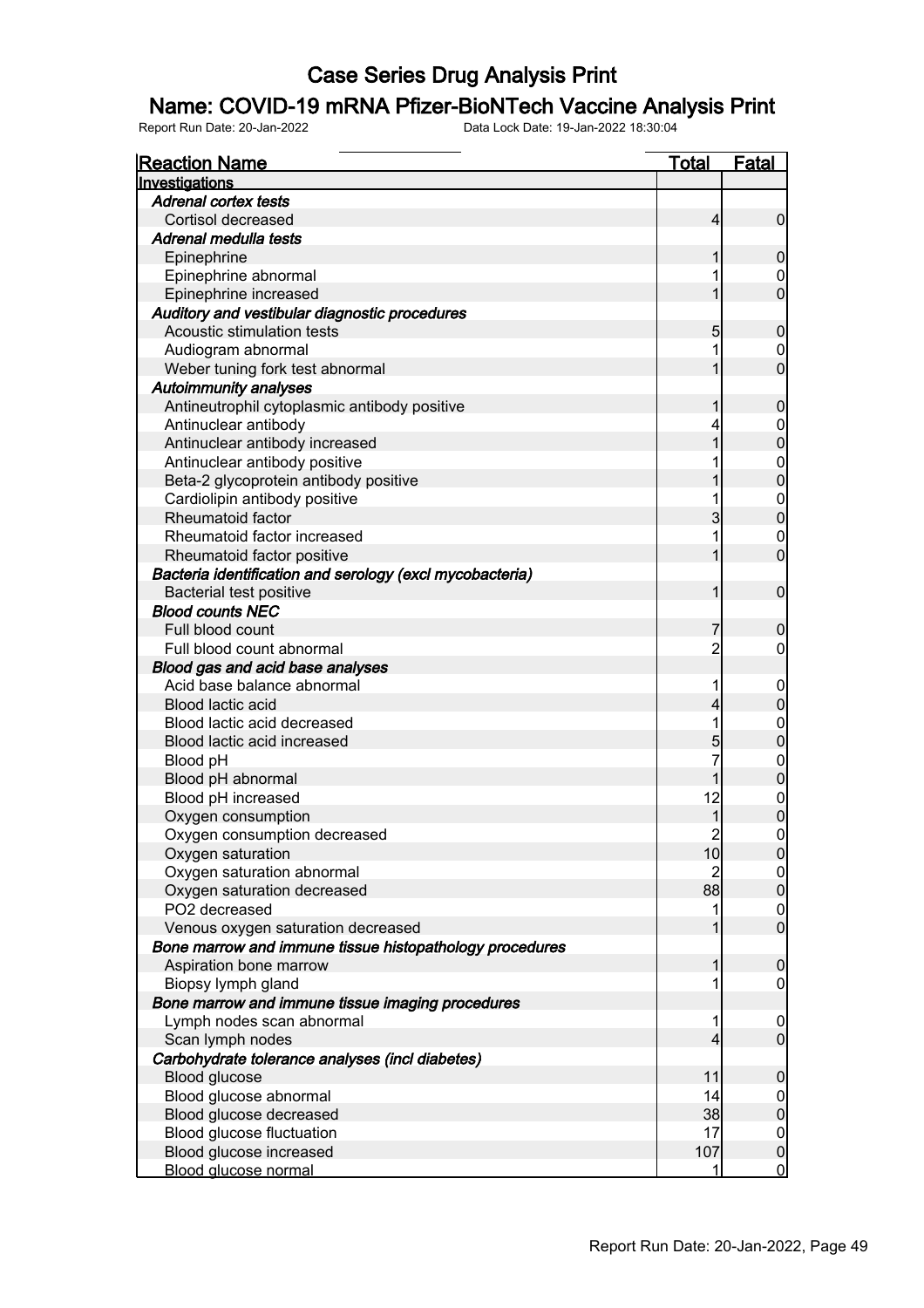### Name: COVID-19 mRNA Pfizer-BioNTech Vaccine Analysis Print

| <b>Reaction Name</b>                            | <b>Total</b>   | <b>Fatal</b>                         |
|-------------------------------------------------|----------------|--------------------------------------|
| Investigations cont'd<br>Investigations         |                |                                      |
| Glycosylated haemoglobin increased              | 1              | $\overline{0}$                       |
| Cardiac auscultatory investigations             |                |                                      |
| Cardiac murmur                                  | 45             | $\mathbf 0$                          |
| Heart sounds                                    | 9              | $\overline{0}$                       |
| Heart sounds abnormal                           | 5              | $\overline{0}$                       |
| Cardiac function diagnostic procedures          |                |                                      |
| Cardiac monitoring                              |                | $\mathbf 0$                          |
| Cardiac output                                  |                |                                      |
| Central venous pressure                         |                | $0\atop 0$                           |
| Echocardiogram                                  |                |                                      |
| Ejection fraction decreased                     | $\overline{2}$ | $0\atop 0$                           |
| Myocardial strain imaging                       |                |                                      |
| Right atrial volume abnormal                    |                | $0$<br>0                             |
| Stroke volume decreased                         |                | $\mathbf 0$                          |
| Cardiac imaging procedures                      |                |                                      |
| Magnetic resonance imaging heart                |                | $\mathbf 0$                          |
| Scan myocardial perfusion abnormal              |                | $\overline{0}$                       |
| Cell marker analyses                            |                |                                      |
| Carcinoembryonic antigen increased              |                | $\mathbf 0$                          |
| HLA-B*27 positive                               |                | $\mathbf 0$                          |
| Prostatic specific antigen increased            | $\overline{2}$ | $\overline{0}$                       |
| Central nervous system imaging procedures       |                |                                      |
| Computerised tomogram head                      | 10             | $\mathbf 0$                          |
| Magnetic resonance imaging head                 | 12             | $\mathbf 0$                          |
| Magnetic resonance imaging head abnormal        | $\overline{2}$ | $\overline{0}$                       |
| Cerebrospinal fluid tests (excl microbiology)   |                |                                      |
| CSF pressure                                    | 1              | $\boldsymbol{0}$                     |
| CSF protein increased                           |                | $\overline{0}$                       |
| <b>Chemistry analyses NEC</b>                   |                |                                      |
| Histamine abnormal                              |                | $\mathbf 0$                          |
| Histamine level                                 |                | $\overline{0}$                       |
| Histamine level increased                       | $\overline{c}$ | $0\atop 0$                           |
| Inflammatory marker decreased                   | $\overline{1}$ |                                      |
| Inflammatory marker increased                   |                | $\mathbf 0$                          |
| Inflammatory marker test                        | $\mathbf{1}$   | $\overline{0}$                       |
| Renin                                           |                | 0                                    |
| <b>Cholesterol analyses</b>                     |                |                                      |
| Blood cholesterol increased                     | 12             | $\overline{0}$                       |
| Remnant-like lipoprotein particles              | 4              | $\overline{0}$                       |
| Coagulation and bleeding analyses               |                |                                      |
| Activated partial thromboplastin time prolonged | 15             | $\boldsymbol{0}$                     |
| Activated partial thromboplastin time shortened |                | $\boldsymbol{0}$                     |
| <b>Bleeding time</b>                            |                | $\overline{0}$                       |
| Bleeding time abnormal                          | $\overline{c}$ | $\begin{matrix} 0 \\ 0 \end{matrix}$ |
| Bleeding time prolonged                         | 10             |                                      |
| Blood thromboplastin                            |                | $\boldsymbol{0}$                     |
| Clot retraction                                 |                |                                      |
| Coagulation factor VIII level decreased         |                | $\mathbf{0}$                         |
| Coagulation time prolonged                      | 9              | $\overline{0}$                       |
| Coagulation time shortened                      |                | $\boldsymbol{0}$                     |
| Fibrin D dimer increased                        | 26             | $\overline{0}$                       |
| International normalised ratio abnormal         | 8              | $\mathbf 0$                          |
| International normalised ratio decreased        | 22             | $\overline{0}$                       |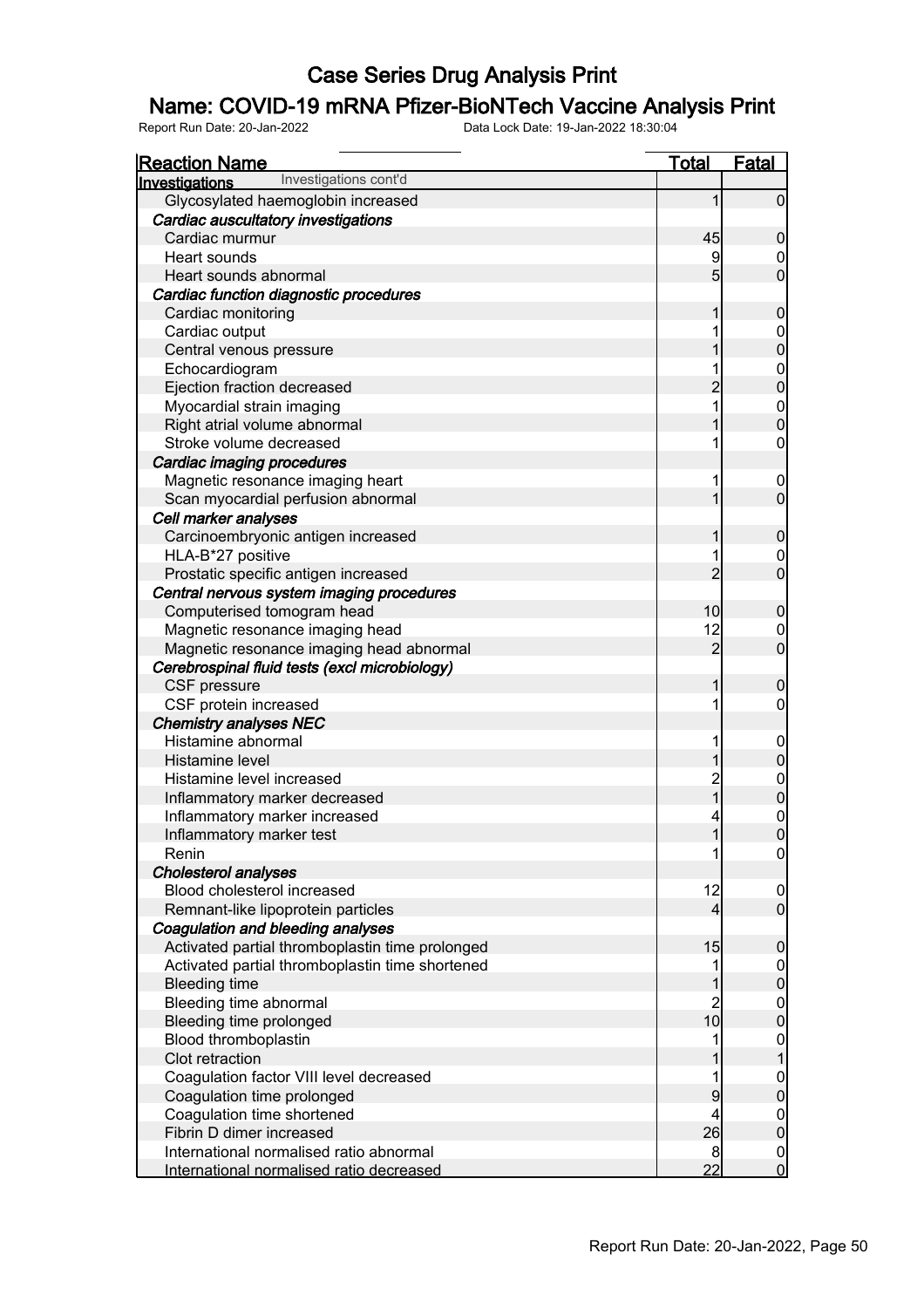### Name: COVID-19 mRNA Pfizer-BioNTech Vaccine Analysis Print

| <b>Reaction Name</b>                                   | <u>Total</u>   | <b>Fatal</b>                     |
|--------------------------------------------------------|----------------|----------------------------------|
| Investigations cont'd<br>Investigations                |                |                                  |
| International normalised ratio fluctuation             | 3              | $\overline{0}$                   |
| International normalised ratio increased               | 53             | $\overline{0}$                   |
| Platelet factor 4                                      |                | $\mathbf 0$                      |
| Prothrombin time prolonged                             |                | $\overline{0}$                   |
| Prothrombin time shortened                             |                | 0                                |
| Digestive enzymes                                      |                |                                  |
| Amylase increased                                      | 1              | $\mathbf 0$                      |
| <b>ECG</b> investigations                              |                |                                  |
| Electrocardiogram                                      | 5              | $\mathbf 0$                      |
| Electrocardiogram QRS complex prolonged                | 1              | $\mathbf 0$                      |
| Electrocardiogram QT prolonged                         | 11             | $\mathbf{0}$                     |
| Electrocardiogram ST segment depression                | $\overline{2}$ | $\overline{0}$                   |
| Electrocardiogram ST segment elevation                 | 10             | $\boldsymbol{0}$                 |
| Electrocardiogram ST-T segment abnormal                | $\overline{c}$ | $\overline{0}$                   |
| Electrocardiogram T wave inversion                     | 6              |                                  |
| Electrocardiogram abnormal                             | 23             | $\begin{matrix}0\\0\end{matrix}$ |
| Electrocardiogram change                               | 1              | $\mathbf{0}$                     |
| Electrocardiogram normal                               | 3              | $\overline{0}$                   |
| Electrocardiogram repolarisation abnormality           | 1              | $\mathbf{0}$                     |
| QRS axis abnormal                                      | 1              | $\overline{0}$                   |
| <b>Endocrine analyses and imaging NEC</b>              |                |                                  |
| Hormone level abnormal                                 | 77             | $\mathbf 0$                      |
| <b>Faecal analyses NEC</b>                             |                |                                  |
| Faecal calprotectin                                    | $\overline{2}$ | $\mathbf 0$                      |
| Faecal calprotectin increased                          | 4              | 0                                |
| <b>Fertility analyses</b>                              |                |                                  |
| Infertility tests                                      | 1              | $\mathbf 0$                      |
| Semen analysis abnormal                                |                | $\mathbf 0$                      |
| Semen volume increased                                 |                | $\mathbf{0}$                     |
| Sperm concentration                                    | $\overline{c}$ | $\overline{0}$                   |
| Sperm concentration decreased                          | $\overline{c}$ | $\boldsymbol{0}$                 |
| Spermatozoa abnormal                                   | $\overline{1}$ | $\overline{0}$                   |
| Foetal and neonatal diagnostic procedures              |                |                                  |
| Foetal heart rate abnormal                             | 5              | $\overline{c}$                   |
| Foetal heart rate increased                            | 1              | $\overline{0}$                   |
| Foetal monitoring                                      |                | 0                                |
| Foetal non-stress test                                 |                | $\overline{0}$                   |
| Gastrointestinal and abdominal imaging procedures      |                |                                  |
| Computerised tomogram abdomen                          |                | $\overline{0}$                   |
| Sigmoidoscopy abnormal                                 |                | $\overline{0}$                   |
| X-ray with contrast upper gastrointestinal tract       |                | 0                                |
| Gastrointestinal function diagnostic procedures        |                |                                  |
| Gastric pH decreased                                   | 4              | $\mathbf 0$                      |
| Gastrointestinal, pancreatic and APUD hormone analyses |                |                                  |
| <b>Blood insulin</b>                                   | $\overline{c}$ | $\mathbf 0$                      |
| Blood insulin decreased                                | 1              | $\mathbf 0$                      |
| <b>Haematological analyses NEC</b>                     |                |                                  |
| Blood viscosity abnormal                               |                | $\mathbf 0$                      |
| Blood viscosity decreased                              |                |                                  |
| Blood viscosity increased                              |                | $\mathbf 0$                      |
| Plasma viscosity                                       |                | $\mathbf 0$                      |
| Plasma viscosity abnormal                              |                | $\pmb{0}$                        |
| Red blood cell sedimentation rate increased            | 7              | $\overline{0}$                   |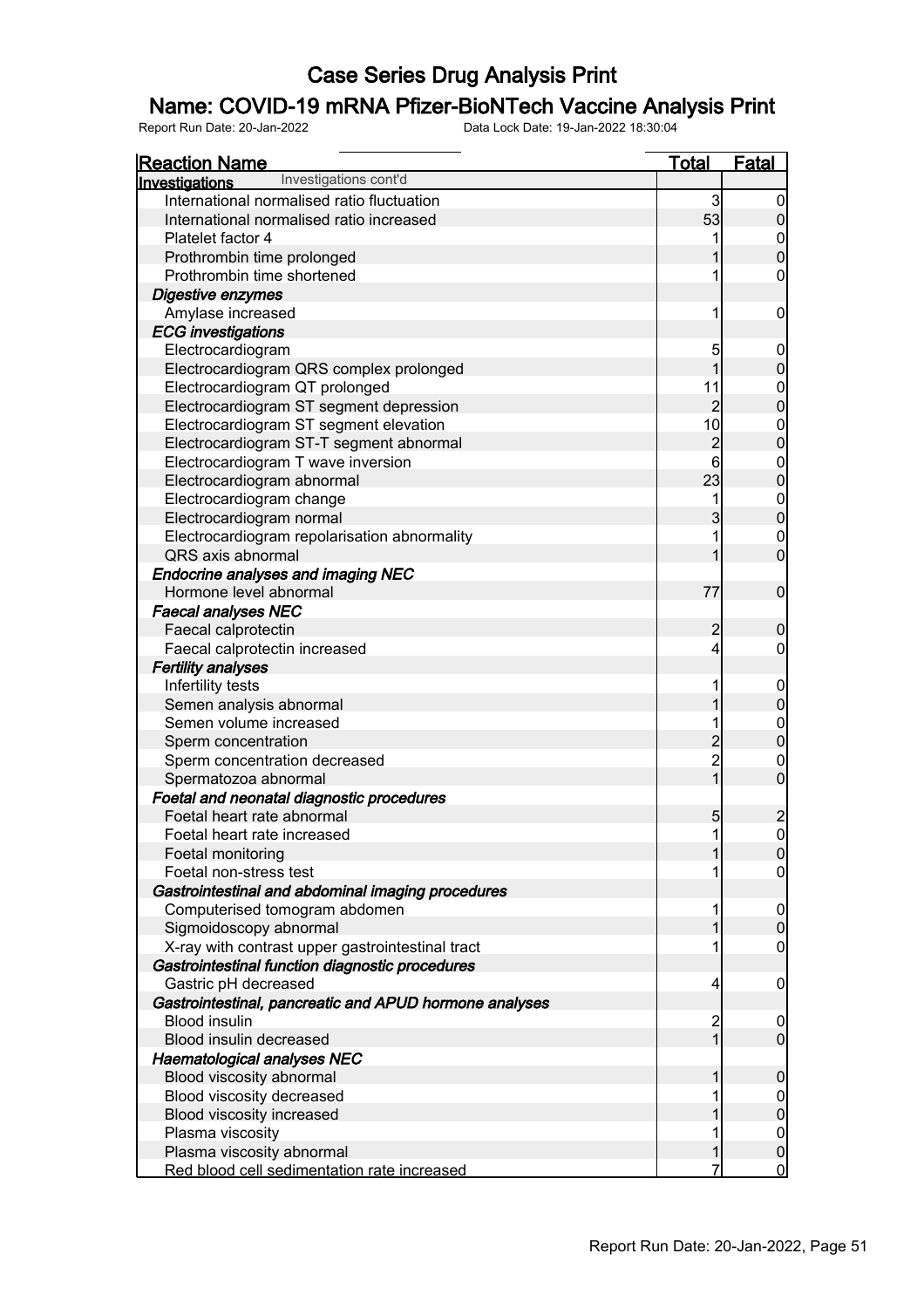### Name: COVID-19 mRNA Pfizer-BioNTech Vaccine Analysis Print

| <b>Reaction Name</b>                                          | <u>Total</u>   | <u>Fatal</u>                         |
|---------------------------------------------------------------|----------------|--------------------------------------|
| Investigations cont'd<br>Investigations                       |                |                                      |
| Heart rate and pulse investigations                           |                |                                      |
| Carotid pulse                                                 | 1              | $\overline{0}$                       |
| Heart rate                                                    | 545            | $\pmb{0}$                            |
| Heart rate abnormal                                           | 72             | $\boldsymbol{0}$                     |
| Heart rate decreased                                          | 100            | $\overline{0}$                       |
| Heart rate increased                                          | 1110           |                                      |
| Heart rate irregular                                          | 267            | $\begin{matrix}0\\0\end{matrix}$     |
| Heart rate normal                                             | 1              |                                      |
| Heart rate variability decreased                              | 1              | $0\atop 0$                           |
| Maximum heart rate                                            | $\frac{2}{2}$  |                                      |
| Maximum heart rate increased                                  |                | $0\atop 0$                           |
| Pulse abnormal                                                | 22             | $0$<br>0                             |
| Pulse absent                                                  | 1              |                                      |
| Pulse pressure increased                                      | 1              | $\begin{matrix} 0 \\ 0 \end{matrix}$ |
| Radial pulse abnormal                                         | 1              |                                      |
| Sinus rhythm                                                  | 7              | $\pmb{0}$                            |
| <b>Hepatobiliary imaging procedures</b>                       |                |                                      |
| Liver scan                                                    | 1              | $\mathbf 0$                          |
| Imaging procedures NEC                                        |                |                                      |
| Computerised tomogram                                         | 4              | $\boldsymbol{0}$                     |
| Magnetic resonance imaging                                    | $\overline{4}$ | $\mathbf 0$                          |
| Magnetic resonance imaging abnormal                           | $\frac{2}{2}$  | $0\atop 0$                           |
| Scan                                                          |                |                                      |
| X-ray                                                         | 1              | $\pmb{0}$                            |
| Immune response protein analyses NEC                          |                |                                      |
| Cytokine test                                                 | 1              | $\mathbf 0$                          |
| Immunoglobulin analyses                                       |                |                                      |
| Blood immunoglobulin E increased                              | $\overline{c}$ | $\boldsymbol{0}$                     |
| Blood immunoglobulin G increased                              | $\overline{1}$ | $\mathbf 0$                          |
| Blood immunoglobulin M                                        | 1              | $\mathbf{0}$                         |
| Blood immunoglobulin M increased                              | $\overline{2}$ | $\overline{0}$                       |
| Immunology analyses NEC                                       |                |                                      |
| Antibody test                                                 | 4              | $\mathbf 0$                          |
| Antibody test positive                                        |                | $\begin{matrix} 0 \\ 0 \end{matrix}$ |
| Immunology test                                               | 12             |                                      |
| Immunology skin tests NEC                                     |                |                                      |
| Allergy alert test                                            | 1              | $\overline{0}$                       |
| Skin test positive                                            | $\overline{2}$ | $\mathbf 0$                          |
| <b>Investigations NEC</b>                                     |                |                                      |
| <b>Blood test</b>                                             | 27             | $\boldsymbol{0}$                     |
| Blood test abnormal                                           | 47             | $\pmb{0}$                            |
| False positive investigation result                           | 1              | $\boldsymbol{0}$                     |
| Laboratory test                                               |                | $\mathbf 0$                          |
| Polymerase chain reaction                                     | 1              | $\boldsymbol{0}$                     |
| Polymerase chain reaction positive                            | 33             | $\mathbf 0$                          |
| Quality of life decreased                                     | 1              | $\boldsymbol{0}$                     |
| Systemic lupus erythematosus disease activity index increased | 1              | $\mathbf 0$                          |
| <b>Liver function analyses</b>                                |                |                                      |
| Alanine aminotransferase increased                            | 27             | $\boldsymbol{0}$                     |
| Aspartate aminotransferase                                    | 1              | $\overline{0}$                       |
| Aspartate aminotransferase abnormal                           | 1              | $\pmb{0}$                            |
| Aspartate aminotransferase increased                          | $\frac{2}{5}$  | $\mathbf 0$                          |
| <b>Blood bilirubin increased</b>                              |                | $\overline{0}$                       |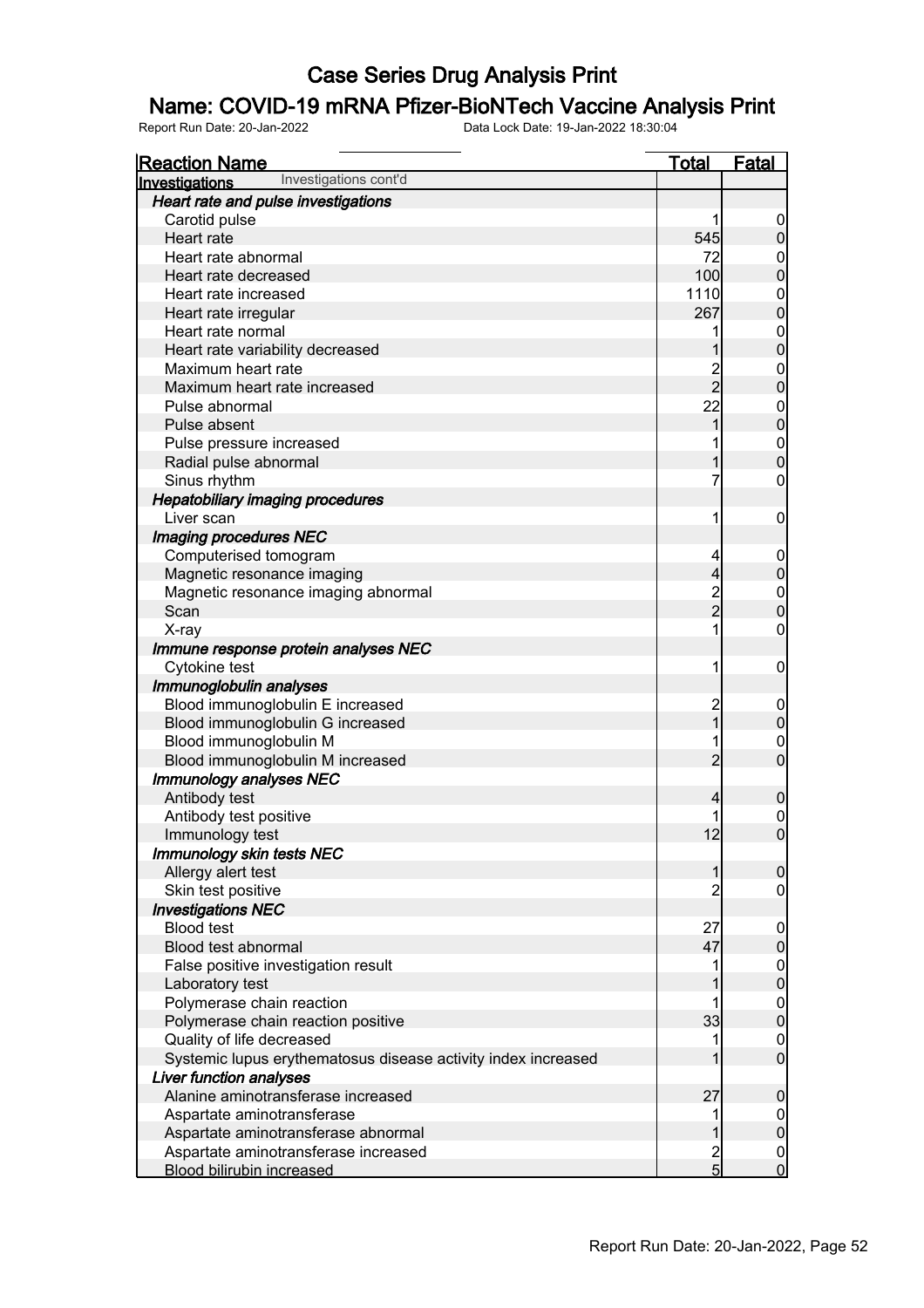### Name: COVID-19 mRNA Pfizer-BioNTech Vaccine Analysis Print

| <b>Reaction Name</b>                                                      | <u>Total</u>    | <b>Fatal</b>                  |
|---------------------------------------------------------------------------|-----------------|-------------------------------|
| Investigations cont'd<br><b>Investigations</b>                            |                 |                               |
| Gamma-glutamyltransferase increased                                       | $\overline{5}$  | $\mathbf 0$                   |
| Hepatic enzyme increased                                                  | 10              | $\overline{0}$                |
| Liver function test                                                       | 1               | $\boldsymbol{0}$              |
| Liver function test abnormal                                              | 32              | $\overline{0}$                |
| Liver function test increased                                             | 28              | $\mathbf{0}$                  |
| Transaminases abnormal                                                    | 1               | $\overline{0}$                |
| Transaminases increased                                                   | 5               | $\boldsymbol{0}$              |
| <b>Metabolism tests NEC</b>                                               |                 |                               |
| Blood ketone body                                                         | 3               | $\mathbf 0$                   |
| Blood ketone body increased                                               | 1               | $\pmb{0}$                     |
| Blood ketone body present                                                 |                 | $\mathbf{0}$                  |
| Blood uric acid increased                                                 | $\overline{2}$  | $\overline{0}$                |
| Brain natriuretic peptide increased                                       |                 | $0\atop 0$                    |
| N-terminal prohormone brain natriuretic peptide increased                 |                 |                               |
| Ubiquinone                                                                |                 | $\mathbf{0}$                  |
| Urine ketone body present                                                 |                 | $\overline{0}$                |
| Microbiology and serology tests NEC                                       |                 |                               |
| Culture negative                                                          | 1               | $\boldsymbol{0}$              |
| Culture throat                                                            |                 | $\boldsymbol{0}$              |
| Culture urine                                                             |                 | $\overline{0}$                |
| Vaccine induced antibody absent                                           |                 | $\mathbf 0$                   |
| Mineral and electrolyte analyses                                          |                 |                               |
| Blood calcium increased                                                   |                 | $\boldsymbol{0}$              |
| Blood copper increased                                                    | 1               | $\mathbf 0$                   |
| <b>Blood iron</b>                                                         | $\overline{c}$  | $\mathbf{0}$                  |
| Blood iron decreased                                                      | 10              | $\overline{0}$                |
| Blood iron increased                                                      |                 | 0<br>0                        |
| Blood magnesium decreased                                                 |                 |                               |
| Blood phosphorus decreased                                                |                 | 0<br>0                        |
| Blood phosphorus increased                                                |                 |                               |
| Blood potassium abnormal                                                  | 1               | $0\atop 0$                    |
| Blood potassium decreased                                                 | 4               |                               |
| Blood potassium increased                                                 | 3               | 0<br>0                        |
| Blood sodium decreased                                                    | 10              |                               |
| Serum ferritin                                                            | 1               | $\mathbf 0$                   |
| Serum ferritin decreased                                                  | 5               | 0                             |
| Serum ferritin increased                                                  | 1               | $\overline{0}$                |
| Sweat test                                                                | 1               | $\pmb{0}$                     |
| Urine copper                                                              | $\overline{c}$  | $\mathbf 0$                   |
| Musculoskeletal and soft tissue imaging procedures                        |                 |                               |
| Skull X-ray                                                               | $6 \overline{}$ | $\mathbf 0$                   |
| Musculoskeletal and soft tissue tests NEC                                 |                 |                               |
| Swollen joint count                                                       | 1<br>1          | $\mathbf 0$<br>$\overline{0}$ |
| Swollen joint count increased<br>Mycobacteria identification and serology |                 |                               |
| Tuberculin test positive                                                  | 1               | $\boldsymbol{0}$              |
| Neurologic diagnostic procedures                                          |                 |                               |
| Coma scale abnormal                                                       | 5               | $\boldsymbol{0}$              |
| Hoover's sign of leg paresis                                              | 1               | $\overline{0}$                |
| Joint position sense decreased                                            | 1               | $\pmb{0}$                     |
| Lumbar puncture                                                           | 6               | $\overline{0}$                |
| Magnetic resonance neurography                                            | 1               | $\pmb{0}$                     |
| Pain threshold decreased                                                  | 1               | $\overline{0}$                |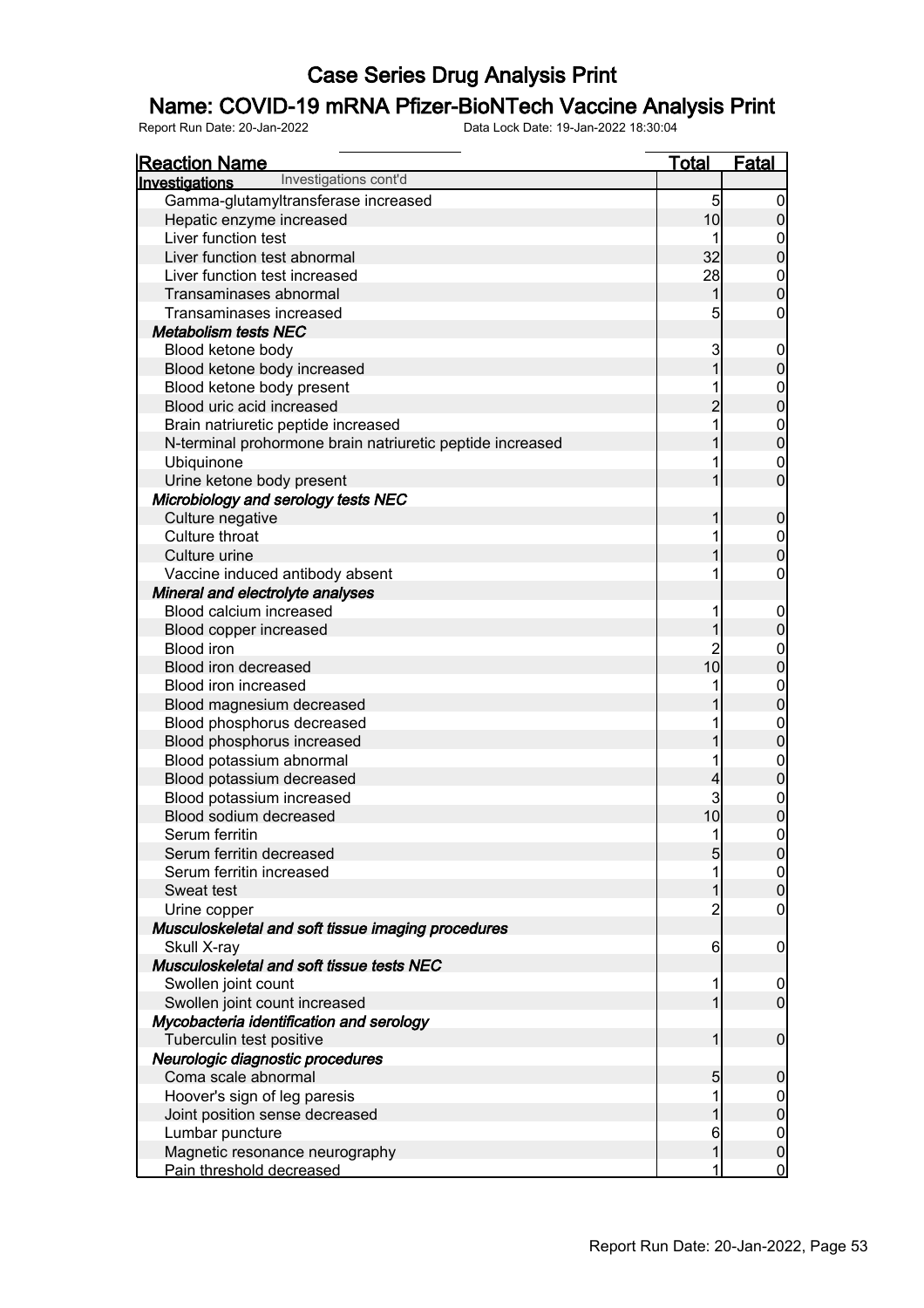### Name: COVID-19 mRNA Pfizer-BioNTech Vaccine Analysis Print

| <b>Reaction Name</b>                                    | <u>Total</u>   | <b>Fatal</b>                         |
|---------------------------------------------------------|----------------|--------------------------------------|
| Investigations cont'd<br>Investigations                 |                |                                      |
| Sensory level                                           |                | $\mathbf 0$                          |
| Temperature perception test abnormal                    |                | $\overline{0}$                       |
| Temperature perception test increased                   |                | $\overline{0}$                       |
| Ophthalmic function diagnostic procedures               |                |                                      |
| Corneal reflex decreased                                |                | $\pmb{0}$                            |
| Intraocular pressure increased                          |                |                                      |
| Intraocular pressure test                               | 3              | $0$ 0                                |
| Pupil dilation procedure                                |                | $\mathbf 0$                          |
| Visual acuity tests                                     |                | $\overline{0}$                       |
| Physical examination procedures and organ system status |                |                                      |
| Body temperature                                        | 284            | $\mathbf 0$                          |
| Body temperature abnormal                               | 52             |                                      |
| Body temperature decreased                              | 44             | $0\atop 0$                           |
| Body temperature fluctuation                            | 62             |                                      |
| Body temperature increased                              | 486            | $0\atop 0$                           |
| Body temperature normal                                 |                |                                      |
| Breath sounds abnormal                                  | $\overline{c}$ | $\begin{matrix} 0 \\ 0 \end{matrix}$ |
| General physical condition abnormal                     |                |                                      |
| Grip strength                                           | 3              | $0\atop 0$                           |
| Grip strength decreased                                 | 22             |                                      |
| Gynaecological examination                              | 1              | $0\atop 0$                           |
| Head lag                                                | 8              |                                      |
| Lymph node palpable                                     | 45             | $\begin{matrix} 0 \\ 0 \end{matrix}$ |
| Male genital examination abnormal                       | 1              |                                      |
| <b>Menstruation normal</b>                              | 3              | $0\atop 0$                           |
| Muscle strength abnormal                                | 3              |                                      |
| Ophthalmological examination                            | $\overline{2}$ | $0\atop 0$                           |
| Orthopaedic examination                                 |                |                                      |
| Palpatory finding abnormal                              | $\overline{c}$ | $0$<br>0                             |
| Product residue present                                 |                |                                      |
| Psoriasis area severity index decreased                 | $\frac{2}{2}$  | $\begin{matrix} 0 \\ 0 \end{matrix}$ |
| Psoriasis area severity index increased                 |                |                                      |
| Respiratory rate                                        | 9              | $\begin{matrix} 0 \\ 0 \end{matrix}$ |
| Respiratory rate decreased                              | 27             | $\mathbf 0$                          |
| Respiratory rate increased                              | 45             | $\overline{0}$                       |
| Skin temperature                                        | 43             | $\overline{0}$                       |
| Temperature difference of extremities                   | 13             | $\overline{0}$                       |
| Weight                                                  |                |                                      |
| Weight abnormal                                         |                | $\frac{0}{0}$                        |
| Weight decreased                                        | 122            | $\overline{0}$                       |
| Weight increased                                        | 48             | $\overline{0}$                       |
| Pituitary analyses anterior                             |                |                                      |
| Blood corticotrophin                                    |                | $\mathbf 0$                          |
| Blood follicle stimulating hormone increased            | 3              | $\boldsymbol{0}$                     |
| Blood growth hormone                                    | 3              | $\mathbf 0$                          |
| Blood prolactin                                         | 3              |                                      |
| Blood prolactin increased                               | 4              | $\begin{matrix} 0 \\ 0 \end{matrix}$ |
| Blood thyroid stimulating hormone decreased             |                | $\overline{0}$                       |
| Blood thyroid stimulating hormone increased             | 8              | $\overline{0}$                       |
| <b>Platelet analyses</b>                                |                |                                      |
| Mean platelet volume decreased                          |                | $\boldsymbol{0}$                     |
| Mean platelet volume increased                          |                | $\mathbf 0$                          |
| Platelet count                                          | 3              | $\overline{0}$                       |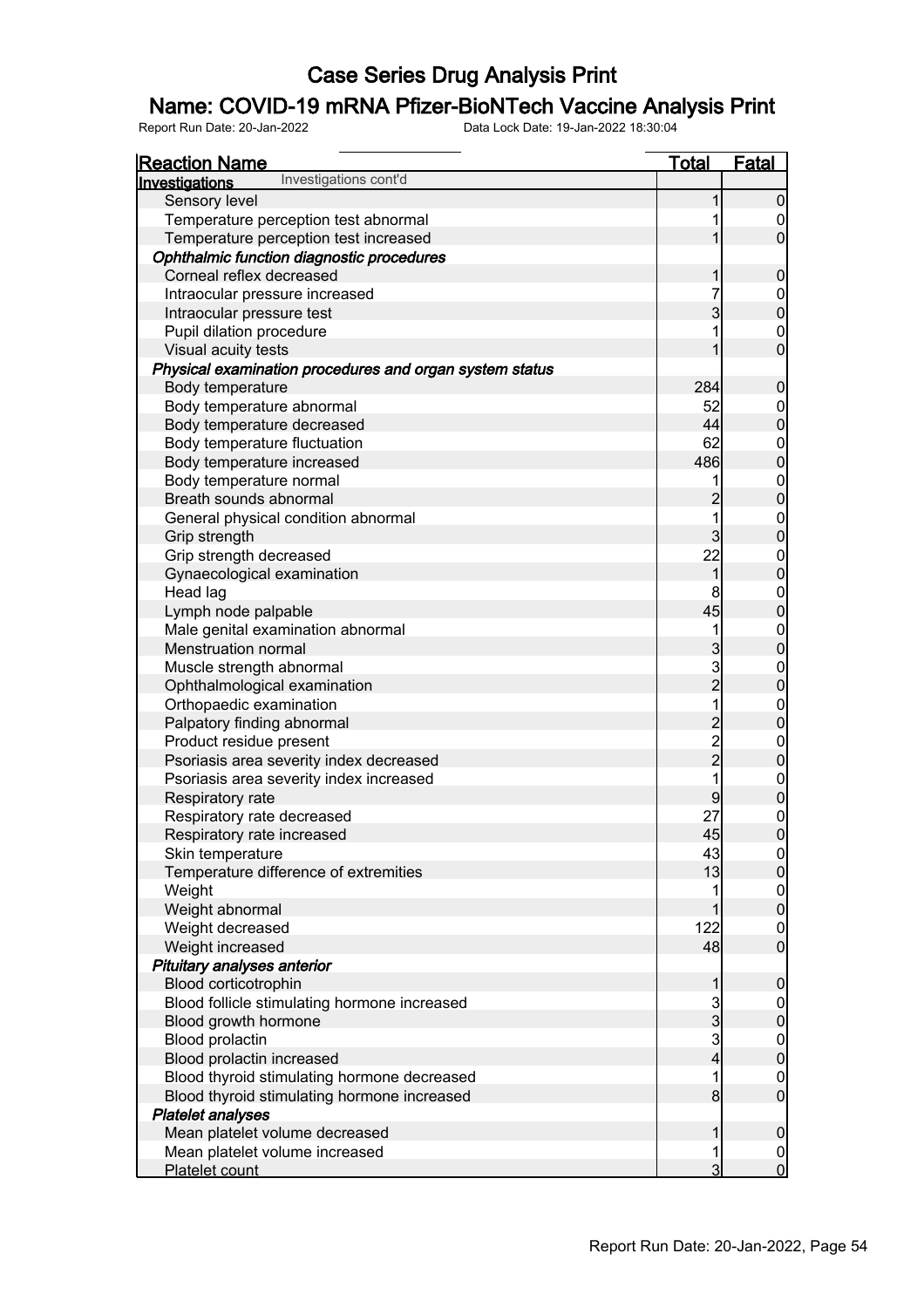### Name: COVID-19 mRNA Pfizer-BioNTech Vaccine Analysis Print

| <b>Reaction Name</b>                                     | <b>Total</b>   | <b>Fatal</b>                         |
|----------------------------------------------------------|----------------|--------------------------------------|
| Investigations cont'd<br>Investigations                  |                |                                      |
| Platelet count abnormal                                  | 1              | $\overline{0}$                       |
| Platelet count decreased                                 | 79             | $\overline{0}$                       |
| Platelet count increased                                 | 6              | 0                                    |
| <b>Protein analyses NEC</b>                              |                |                                      |
| Alpha 1 globulin decreased                               |                | $\mathbf 0$                          |
| Alpha 2 globulin decreased                               |                | $\overline{0}$                       |
| C-reactive protein increased                             | 29             | 0                                    |
| Red blood cell analyses                                  |                |                                      |
| Haematocrit                                              |                | $\mathbf 0$                          |
| Haematocrit decreased                                    |                | $\overline{0}$                       |
| Haematocrit increased                                    |                | $\mathbf{0}$                         |
| Haemoglobin decreased                                    | 14             | $\mathbf 0$                          |
| Haemoglobin increased                                    |                | $\mathbf{0}$                         |
| Red blood cell count decreased                           |                | $\overline{0}$                       |
| Red blood cell rouleaux formation present                |                | 0                                    |
| <b>Renal function analyses</b>                           |                |                                      |
| <b>Blood creatinine</b>                                  |                | $\mathbf 0$                          |
| Blood creatinine decreased                               |                | $\overline{0}$                       |
| Blood creatinine increased                               |                | $\mathbf{0}$                         |
| Glomerular filtration rate decreased                     | 4              | $\overline{0}$                       |
| Glomerular filtration rate increased                     |                | $\boldsymbol{0}$                     |
| Reproductive hormone analyses                            |                |                                      |
| Blood oestrogen                                          |                | $\mathbf 0$                          |
| Blood oestrogen decreased                                | $\overline{2}$ | $\pmb{0}$                            |
| Blood testosterone decreased                             |                | $\mathbf{0}$                         |
| Blood testosterone increased                             | $\overline{2}$ | $\overline{0}$                       |
| False negative pregnancy test                            | 9              | $\mathbf{0}$                         |
| Female sex hormone level                                 | 3              | $\overline{0}$                       |
| Human chorionic gonadotropin increased                   |                | $\mathbf{0}$                         |
| Pregnancy test                                           | 18             | $\overline{0}$                       |
| Pregnancy test false positive                            |                | $\mathbf{0}$                         |
| Pregnancy test positive                                  |                | $\overline{0}$                       |
| Progesterone decreased                                   |                | $\boldsymbol{0}$                     |
| Reproductive organ and breast histopathology procedures  |                |                                      |
| <b>Biopsy breast</b>                                     | $\overline{2}$ | $\mathbf 0$                          |
| Biopsy endometrium                                       | 1              | $\overline{0}$                       |
| Smear cervix                                             | 3              | $\overline{0}$                       |
| Reproductive organ and breast imaging procedures         |                |                                      |
| <b>Breast scan</b>                                       |                | $\overline{0}$                       |
| Hysteroscopy                                             | $\overline{2}$ | $\overline{0}$                       |
| Respiratory and pulmonary function diagnostic procedures |                |                                      |
| Forced expiratory volume increased                       | $\overline{2}$ | $\mathbf 0$                          |
| Fractional exhaled nitric oxide normal                   | 1              | $\overline{0}$                       |
| Maximal voluntary ventilation                            | $\overline{c}$ | $\mathbf 0$                          |
| Peak expiratory flow rate                                |                |                                      |
| Peak expiratory flow rate decreased                      | $\frac{2}{5}$  | $\begin{matrix} 0 \\ 0 \end{matrix}$ |
| Pulmonary function test                                  | $\overline{3}$ | $\boldsymbol{0}$                     |
| Total lung capacity decreased                            | 4              | $\overline{0}$                       |
| Vital capacity                                           | 1              | $\overline{0}$                       |
| Respiratory tract and thoracic histopathology procedures |                |                                      |
| Sputum abnormal                                          | 3              | $\mathbf 0$                          |
| Respiratory tract and thoracic imaging procedures        |                |                                      |
| Chest X-ray                                              | 19             | $\overline{0}$                       |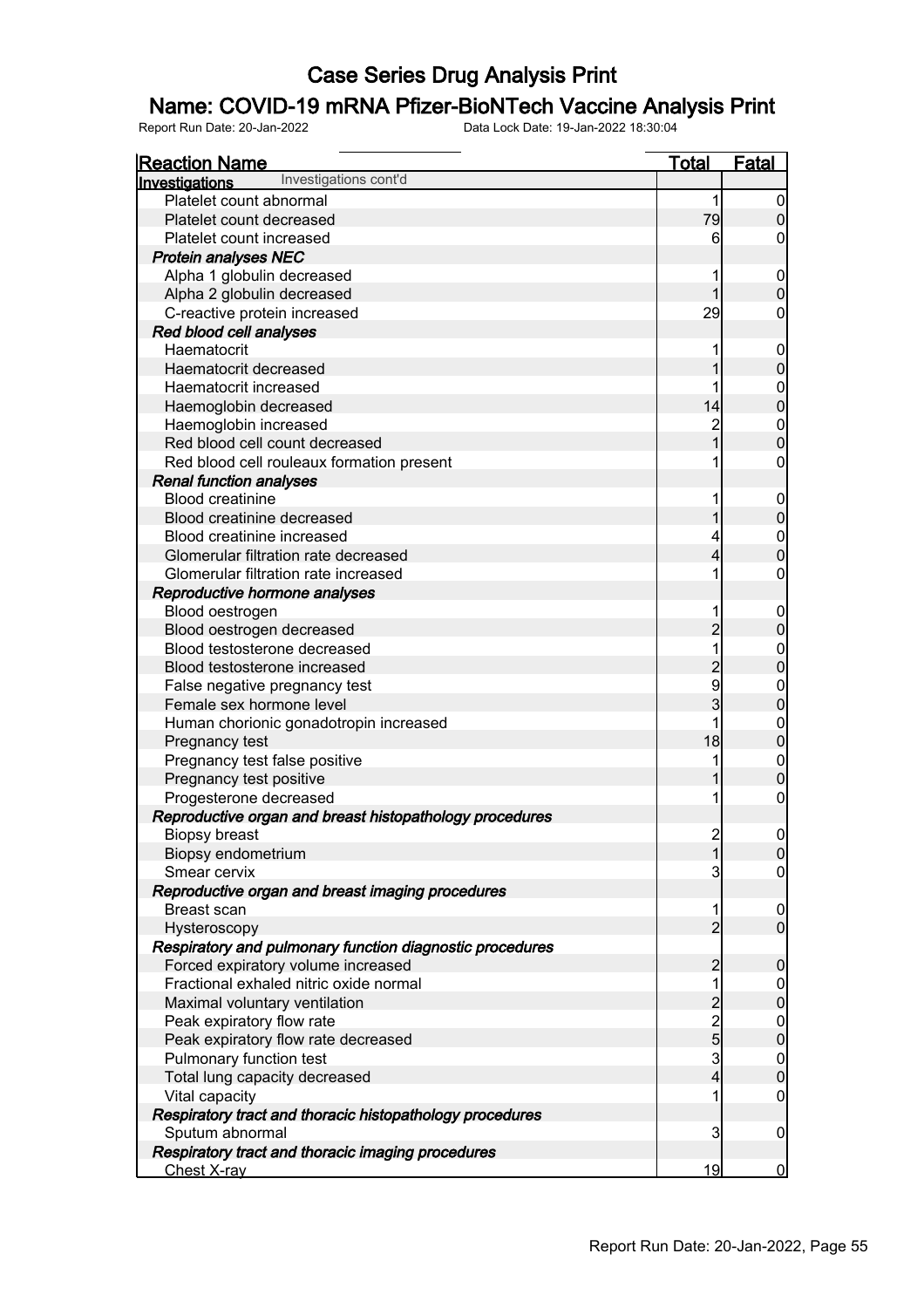### Name: COVID-19 mRNA Pfizer-BioNTech Vaccine Analysis Print

| <b>Reaction Name</b>                           | <u>Total</u>                          | <b>Fatal</b>                         |
|------------------------------------------------|---------------------------------------|--------------------------------------|
| Investigations cont'd<br><b>Investigations</b> |                                       |                                      |
| Chest X-ray abnormal                           | 1                                     | 0                                    |
| Chest X-ray normal                             | $\frac{2}{2}$                         |                                      |
| Chest scan                                     |                                       | $\overline{0}$                       |
| Computerised tomogram thorax                   | $\overline{2}$                        | $\mathbf 0$                          |
| Ventilation/perfusion scan                     | $\overline{1}$                        | $\overline{0}$                       |
| Skeletal and cardiac muscle analyses           |                                       |                                      |
| Blood creatine phosphokinase increased         | 9                                     | $\mathbf 0$                          |
| Muscle enzyme                                  |                                       | $\boldsymbol{0}$                     |
| Myocardial necrosis marker                     |                                       | $\overline{0}$                       |
| Myocardial necrosis marker increased           |                                       |                                      |
| Troponin I increased                           | 3<br>2                                | $\begin{matrix}0\\0\end{matrix}$     |
| Troponin T increased                           |                                       | $\boldsymbol{0}$                     |
| Troponin increased                             | 20                                    | $\overline{0}$                       |
| Therapeutic drug monitoring analyses           |                                       |                                      |
| Analgesic drug level                           | 8                                     | $\mathbf 0$                          |
| Anticoagulation drug level above therapeutic   |                                       | $\boldsymbol{0}$                     |
| Anticoagulation drug level below therapeutic   | 5                                     | $\overline{0}$                       |
| Anticoagulation drug level increased           |                                       | $\boldsymbol{0}$                     |
| Drug level decreased                           |                                       | $\overline{0}$                       |
| <b>Thyroid analyses</b>                        |                                       |                                      |
| Anti-thyroid antibody                          |                                       | $\mathbf 0$                          |
| Thyroid function test abnormal                 | 5                                     |                                      |
| Thyroxine                                      | $\overline{1}$                        | $0$<br>0                             |
| Thyroxine free increased                       |                                       |                                      |
| Tri-iodothyronine                              | $\frac{2}{1}$                         | $\begin{matrix} 0 \\ 0 \end{matrix}$ |
| Tri-iodothyronine decreased                    | 5                                     | $\mathbf 0$                          |
| Tissue enzyme analyses NEC                     |                                       |                                      |
| Blood alkaline phosphatase abnormal            |                                       | $\mathbf 0$                          |
| Blood alkaline phosphatase increased           | 5                                     | $\overline{0}$                       |
| Enzyme level increased                         |                                       | 0                                    |
| <b>Toxicology laboratory analyses</b>          |                                       |                                      |
| Blood caffeine decreased                       |                                       | $\mathbf 0$                          |
| <b>Blood lead</b>                              |                                       | $\overline{0}$                       |
| Drug screen positive                           |                                       | $\mathbf{0}$                         |
| Opiates                                        | $\begin{array}{c} 2 \\ 1 \end{array}$ | $\overline{0}$                       |
| <b>Urinalysis NEC</b>                          |                                       |                                      |
| <b>Blood urine</b>                             | 16                                    | 0                                    |
| Blood urine present                            | 70                                    |                                      |
| Cells in urine                                 |                                       | $0\atop 0$                           |
| Glucose urine present                          |                                       |                                      |
| Protein urine absent                           |                                       | $0\atop 0$                           |
| Protein urine present                          |                                       |                                      |
| Red blood cells urine                          |                                       | $\begin{matrix} 0 \\ 0 \end{matrix}$ |
| Urine analysis abnormal                        |                                       |                                      |
| Urine leukocyte esterase positive              |                                       | $\begin{matrix} 0 \\ 0 \end{matrix}$ |
| Urine uric acid increased                      |                                       |                                      |
|                                                | 6                                     | $\begin{matrix} 0 \\ 0 \end{matrix}$ |
| pH urine                                       |                                       |                                      |
| pH urine increased                             |                                       | $\mathbf 0$                          |
| Urinary tract function analyses NEC            |                                       |                                      |
| Urine output                                   | 13                                    | $\mathbf 0$                          |
| Urine output decreased                         | 14                                    | $\mathbf 0$                          |
| Urine output increased                         | 7                                     | $\mathbf 0$                          |
| Urinary tract histopathology procedures        |                                       |                                      |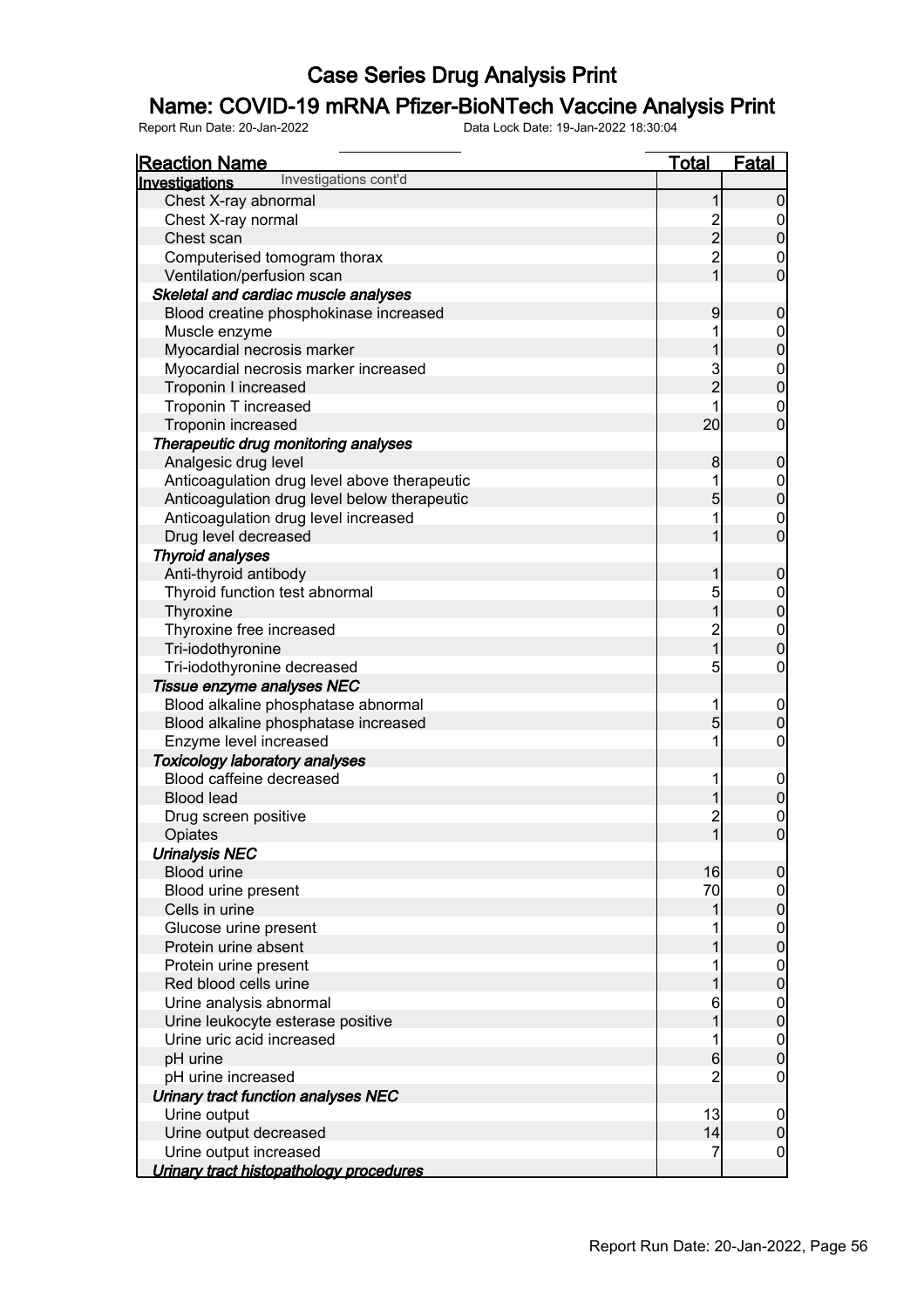#### Name: COVID-19 mRNA Pfizer-BioNTech Vaccine Analysis Print

| <b>Reaction Name</b>                     | <b>Total</b>                               | <b>Fatal</b>     |
|------------------------------------------|--------------------------------------------|------------------|
| Investigations cont'd<br>Investigations  |                                            |                  |
| Urine cytology                           | 1                                          | $\overline{0}$   |
| Urinary tract imaging procedures         |                                            |                  |
| <b>Bladder</b> scan                      | 1                                          | $\mathbf 0$      |
| Cystoscopy                               | $\overline{c}$                             | $\pmb{0}$        |
| Ultrasound kidney normal                 | 1                                          | $\boldsymbol{0}$ |
| Vascular imaging procedures NEC          |                                            |                  |
| Venogram                                 | $\overline{c}$                             | $\mathbf 0$      |
| Vascular tests NEC (incl blood pressure) |                                            |                  |
| Blood pressure abnormal                  | 11                                         | $\mathbf 0$      |
| Blood pressure ambulatory increased      | 1                                          | $\pmb{0}$        |
| Blood pressure decreased                 | 88                                         |                  |
| Blood pressure diastolic                 | 1                                          | $0$ 0            |
| Blood pressure diastolic decreased       |                                            |                  |
| Blood pressure diastolic increased       | 4                                          | $0\atop 0$       |
| Blood pressure difference of extremities | 1                                          | $\mathbf{0}$     |
| Blood pressure increased                 | 283                                        | $\overline{0}$   |
| Blood pressure measurement               | 48                                         |                  |
| Blood pressure normal                    | $\overline{c}$                             | 0                |
| Blood pressure systolic                  | 1                                          |                  |
| Blood pressure systolic decreased        | $\overline{4}$                             | $0\atop 0$       |
| Blood pressure systolic increased        | 1                                          | $\boldsymbol{0}$ |
| Virus identification and serology        |                                            |                  |
| Coronavirus test                         | 11                                         | $\mathbf 0$      |
| Coronavirus test positive                | 4                                          | $\mathbf 0$      |
| Cytomegalovirus test positive            |                                            |                  |
| HIV antibody positive                    |                                            | $0$ 0            |
| HIV test                                 |                                            |                  |
| SARS-CoV-1 test                          |                                            | $0\atop 0$       |
| SARS-CoV-1 test positive                 | 1                                          | $\boldsymbol{0}$ |
| SARS-CoV-2 antibody test                 | 10                                         | $\mathbf 0$      |
| SARS-CoV-2 antibody test negative        | 15                                         |                  |
| SARS-CoV-2 antibody test positive        | $6 \overline{6}$                           | 0                |
| SARS-CoV-2 test                          | 35                                         |                  |
| SARS-CoV-2 test false negative           | $\overline{c}$                             | $0\atop 0$       |
| SARS-CoV-2 test false positive           | $\overline{4}$                             | $\boldsymbol{0}$ |
| SARS-CoV-2 test negative                 | 10                                         | 0                |
| SARS-CoV-2 test positive                 | 106                                        | $\overline{0}$   |
| <b>Viral load</b>                        | $\overline{2}$                             | $\overline{0}$   |
| Viral test                               | 4                                          | $\overline{0}$   |
| Viral test positive                      | $\overline{1}$                             | $\overline{0}$   |
| Vitamin analyses                         |                                            |                  |
| Blood folate decreased                   | $6\phantom{.0}$                            | $\mathbf 0$      |
| Vitamin B12                              | 1                                          | $\overline{0}$   |
| Vitamin B12 abnormal                     |                                            | $\pmb{0}$        |
| Vitamin B12 decreased                    |                                            | $\boldsymbol{0}$ |
| Vitamin D                                | $\begin{array}{c} 2 \\ 2 \\ 3 \end{array}$ | $\mathbf 0$      |
| Vitamin D decreased                      | 3                                          | $\mathbf 0$      |
| Water and electrolyte analyses NEC       |                                            |                  |
| Urine osmolarity                         | 1                                          | $\mathbf 0$      |
| Volume blood                             | 1                                          | $\mathbf 0$      |
| White blood cell analyses                |                                            |                  |
| Eosinophil count                         | 1                                          | $\mathbf 0$      |
| Eosinophil count decreased               | 1                                          | $\overline{0}$   |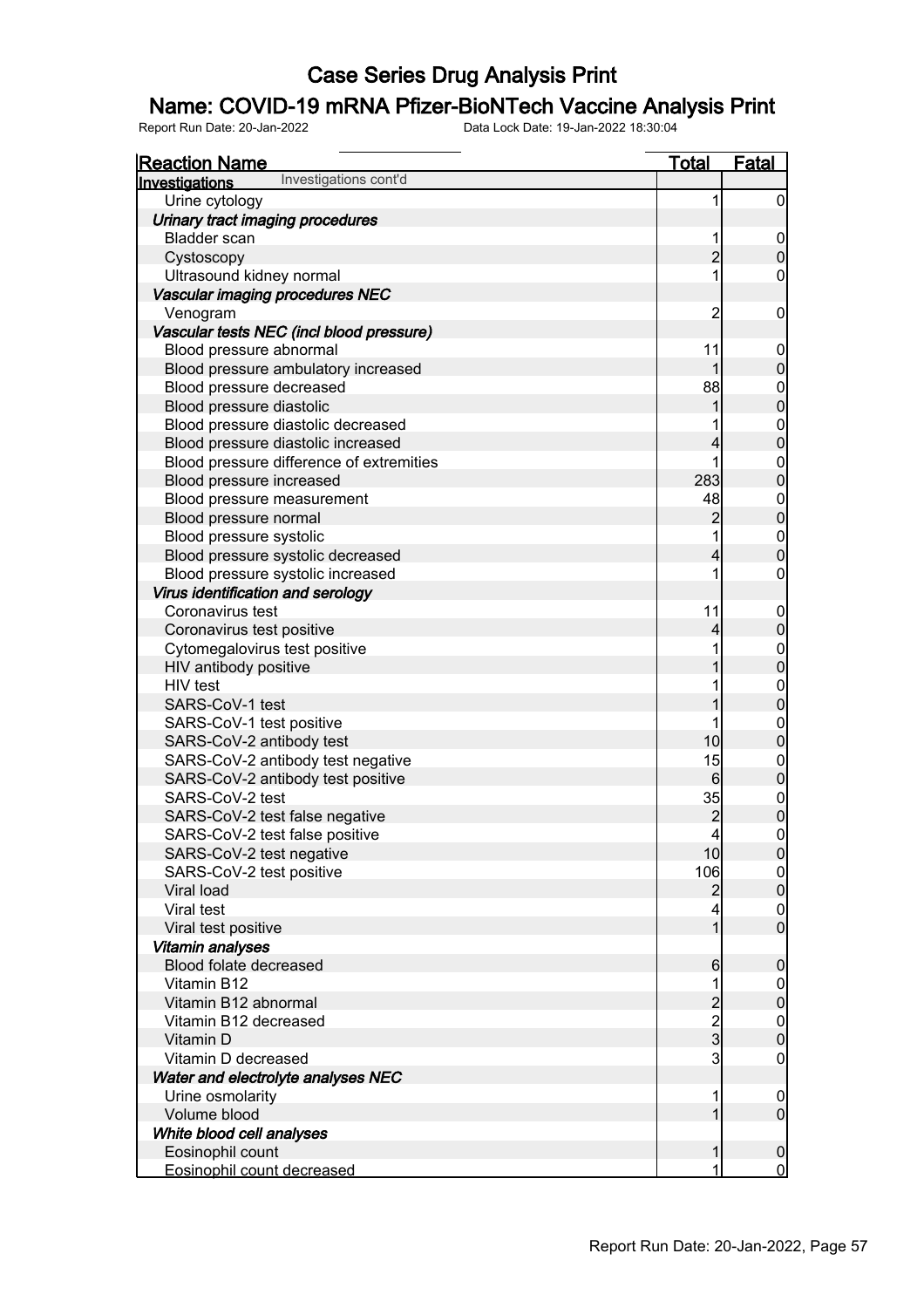### Name: COVID-19 mRNA Pfizer-BioNTech Vaccine Analysis Print

| <b>Reaction Name</b>                    | Total | l−ata |
|-----------------------------------------|-------|-------|
| Investigations cont'd<br>Investigations |       |       |
| Eosinophil count increased              |       |       |
| Lymphocyte count                        |       |       |
| Lymphocyte count decreased              |       |       |
| Lymphocyte count increased              |       |       |
| Monocyte count increased                |       |       |
| Neutrophil count                        |       |       |
| Neutrophil count decreased              |       |       |
| Neutrophil count increased              |       |       |
| White blood cell count                  |       |       |
| White blood cell count decreased        | 13    |       |
| White blood cell count increased        |       |       |
| <b>Investigations SOC TOTAL</b>         | 5930  |       |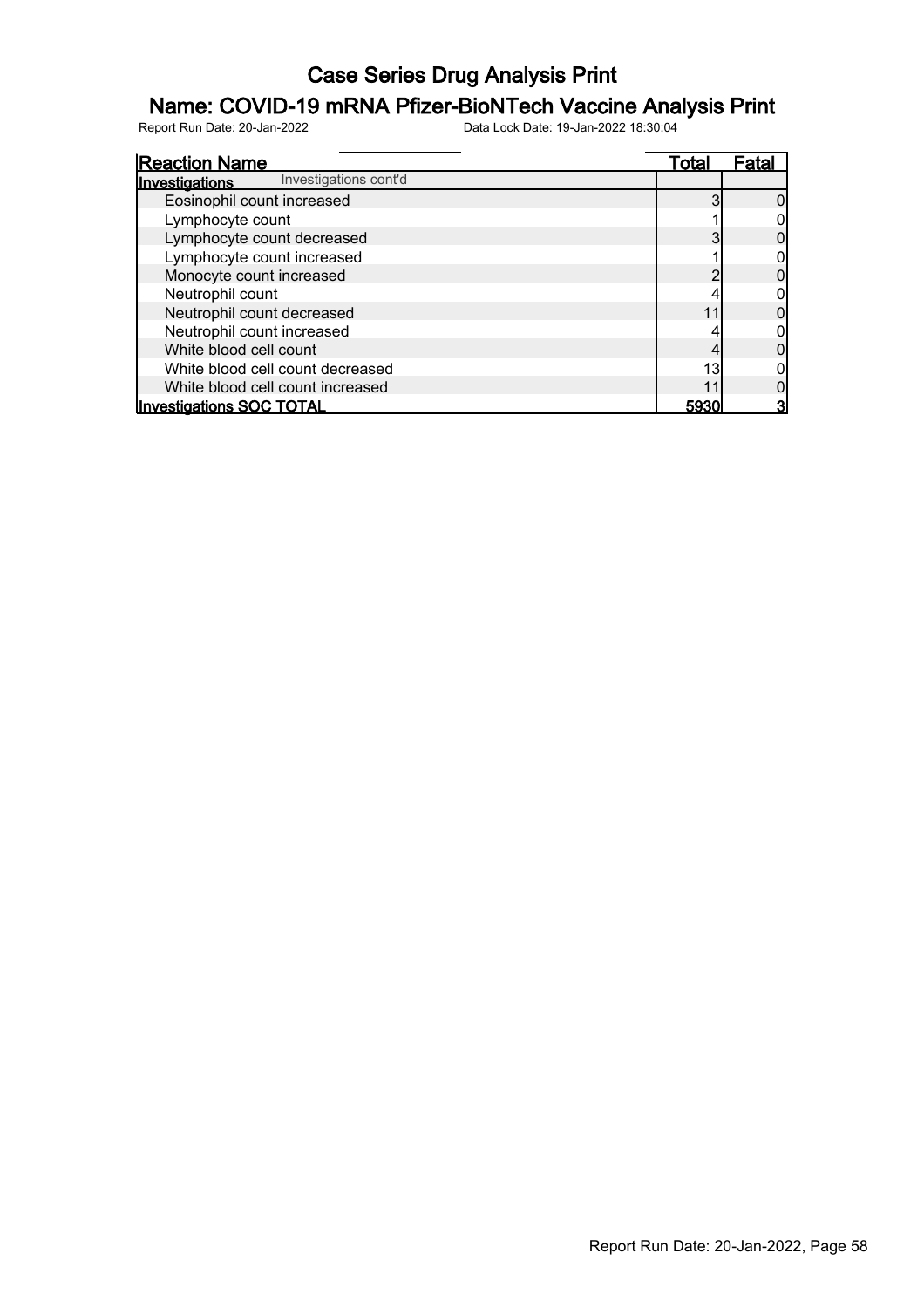### Name: COVID-19 mRNA Pfizer-BioNTech Vaccine Analysis Print

| <b>Reaction Name</b>                                                  | <u>Total</u>   | <b>Fatal</b>     |
|-----------------------------------------------------------------------|----------------|------------------|
| <b>Metabolic disorders</b>                                            |                |                  |
| <b>Appetite disorders</b>                                             |                |                  |
| Appetite disorder                                                     | 20             | $\boldsymbol{0}$ |
| Decreased appetite                                                    | 1435           | $\overline{0}$   |
| Diet refusal                                                          |                | $\pmb{0}$        |
| Eating disorder symptom                                               | 3              | $\mathbf 0$      |
| Food craving                                                          | 12             | $\overline{0}$   |
| Food refusal                                                          | 16             | $\mathbf 0$      |
| Hyperphagia                                                           | 15             | $\overline{0}$   |
| Hypophagia                                                            | 18             | $\mathbf 0$      |
| Increased appetite                                                    | 35             | $\boldsymbol{0}$ |
| Salt craving                                                          | 2              | $\mathbf 0$      |
| Calcium metabolism disorders                                          |                |                  |
| Hypocalcaemia                                                         | 3              | $\mathbf 0$      |
| Tetany                                                                | $\overline{3}$ | $\overline{0}$   |
| Copper metabolism disorders                                           |                |                  |
| Copper deficiency                                                     | 1              | $\mathbf 0$      |
| Diabetes mellitus (incl subtypes)                                     |                |                  |
| Diabetes mellitus                                                     | 52             | $\mathbf 0$      |
|                                                                       | 16             |                  |
| Diabetes mellitus inadequate control                                  | $\overline{c}$ | $\pmb{0}$        |
| Increased insulin requirement                                         |                |                  |
| Insulin resistant diabetes                                            | $\overline{2}$ | $\boldsymbol{0}$ |
| Latent autoimmune diabetes in adults                                  |                | $\overline{0}$   |
| Type 1 diabetes mellitus                                              | 16             | $\mathbf 0$      |
| Type 2 diabetes mellitus                                              | 4              | $\overline{0}$   |
| <b>Diabetic complications NEC</b>                                     |                |                  |
| Diabetic complication                                                 | $\overline{2}$ | $\mathbf 0$      |
| Diabetic ketoacidosis                                                 | 12             | $\mathbf 0$      |
| Diabetic ketosis                                                      |                | $\overline{0}$   |
| Disorders of purine metabolism                                        |                |                  |
| Gout                                                                  | 104            | $\overline{0}$   |
| Electrolyte imbalance NEC                                             |                |                  |
| Electrolyte imbalance                                                 |                | $\mathbf 0$      |
| Fluid imbalance                                                       | $\overline{c}$ | $\boldsymbol{0}$ |
| Fat soluble vitamin deficiencies and disorders                        |                |                  |
| Vitamin D deficiency                                                  | 8              | $\mathbf 0$      |
| <b>Fluid intake decreased</b>                                         |                |                  |
| Fluid intake reduced                                                  | $\overline{c}$ | $\overline{0}$   |
| Fluid intake increased                                                |                |                  |
| Polydipsia                                                            | 7              | $\boldsymbol{0}$ |
| Food malabsorption and intolerance syndromes (excl sugar intolerance) |                |                  |
| Alcohol intolerance                                                   | 6              | $\overline{0}$   |
| Breast milk substitute intolerance                                    |                | $\pmb{0}$        |
| Dairy intolerance                                                     | 3              | $\boldsymbol{0}$ |
| Food intolerance                                                      | 18             | $\overline{0}$   |
| Gluten sensitivity                                                    | 7              | $\mathbf 0$      |
| Histamine intolerance                                                 | 4              | $\overline{0}$   |
| <b>General nutritional disorders NEC</b>                              |                |                  |
| Abnormal loss of weight                                               | 34             | $\mathbf 0$      |
| Abnormal weight gain                                                  | 20             | $\overline{0}$   |
| Cachexia                                                              | 1              | $\pmb{0}$        |
| Feeding disorder                                                      | 97             | $\mathbf 0$      |
| Food aversion                                                         | 10             | $\boldsymbol{0}$ |
| <b>Malnutrition</b>                                                   | $\mathbf{3}$   | $\mathbf 0$      |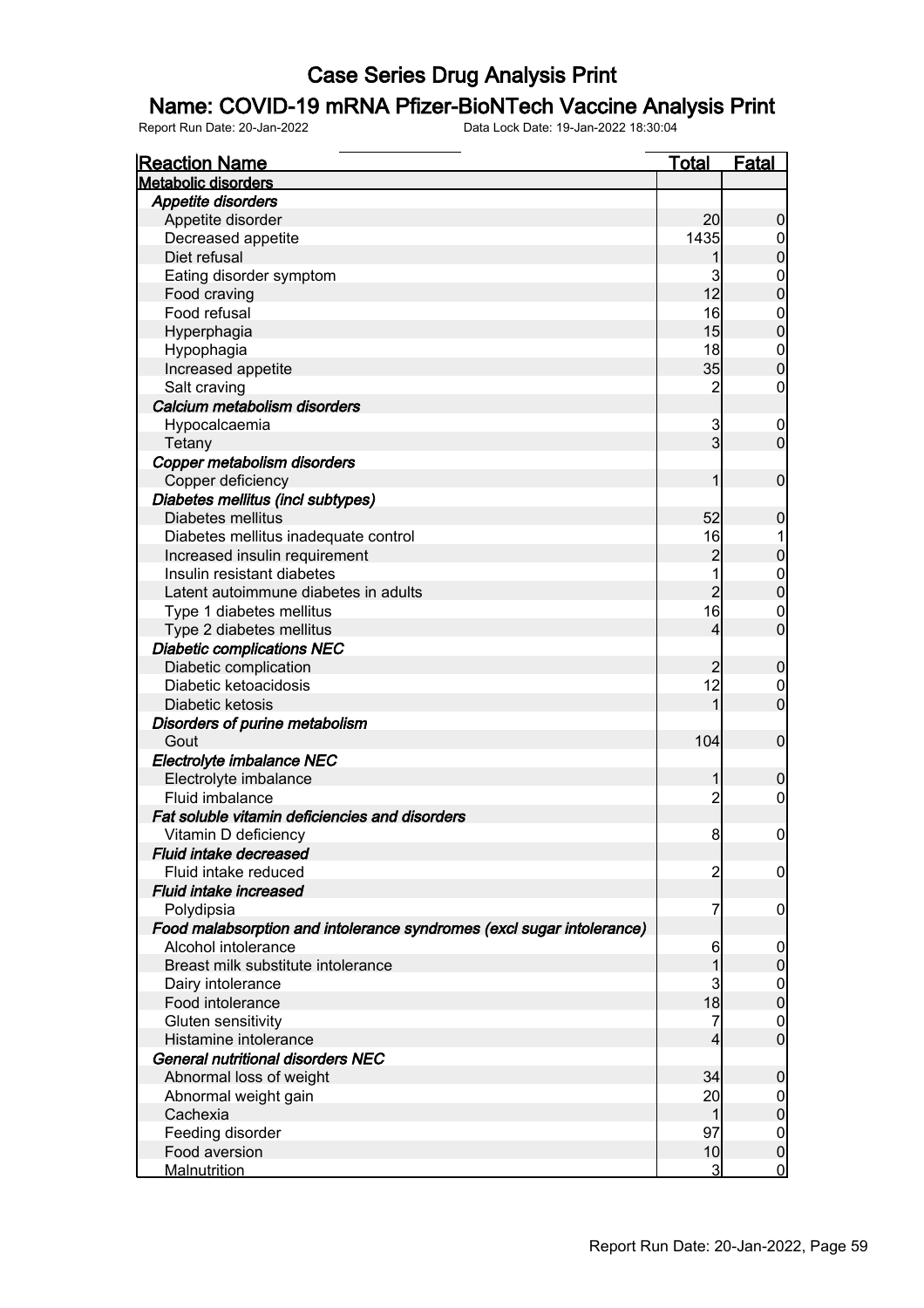### Name: COVID-19 mRNA Pfizer-BioNTech Vaccine Analysis Print

| <b>Reaction Name</b>                           | Total          | <b>Fatal</b>     |
|------------------------------------------------|----------------|------------------|
| Metabolic disorders Metabolic disorders cont'd |                |                  |
| Neonatal insufficient breast milk syndrome     |                | $\overline{0}$   |
| Obesity                                        |                | 0                |
| Overweight                                     |                | $\boldsymbol{0}$ |
| Poor feeding infant                            | 16             | 0                |
| Weight loss poor                               | 3              | $\overline{0}$   |
| <b>Hyperglycaemic conditions NEC</b>           |                |                  |
| Glucose tolerance impaired                     |                | $\mathbf 0$      |
| Hyperglycaemia                                 | 68             | 0                |
| Insulin resistance                             | 5              | $\overline{0}$   |
| <b>Hyperlipidaemias NEC</b>                    |                |                  |
| Hyperlipidaemia                                | 1              | $\mathbf 0$      |
| <b>Hypoglycaemic conditions NEC</b>            |                |                  |
| Glycopenia                                     |                | $\boldsymbol{0}$ |
| Hypoglycaemia                                  | 79             | $\mathbf 0$      |
| Hypoglycaemia unawareness                      |                | $\mathbf 0$      |
| Postprandial hypoglycaemia                     |                | $\mathbf 0$      |
| Iron deficiencies                              |                |                  |
| Iron deficiency                                | 13             | $\mathbf 0$      |
| Iron excess                                    |                |                  |
| Haemochromatosis                               | 2              | $\boldsymbol{0}$ |
| Iron overload                                  | 1              | $\mathbf 0$      |
| Lipid metabolism and deposit disorders NEC     |                |                  |
|                                                | 1              | $\mathbf 0$      |
| Body fat disorder                              |                |                  |
| Magnesium metabolism disorders                 |                |                  |
| Hypomagnesaemia                                | 1<br>1         | $\mathbf 0$      |
| Magnesium deficiency                           |                | $\mathbf 0$      |
| Metabolic acidoses (excl diabetic acidoses)    |                |                  |
| Ketoacidosis                                   | 5              |                  |
| Lactic acidosis                                | $\overline{c}$ | $\pmb{0}$        |
| Metabolic acidosis                             | $\overline{2}$ | $\mathbf 0$      |
| <b>Metabolic disorders NEC</b>                 |                |                  |
| Hypercatabolism                                | 1              | $\overline{0}$   |
| Metabolic disorder                             | 1              | $\overline{0}$   |
| Mixed acid-base disorders                      |                |                  |
| Acidosis                                       | $\overline{4}$ | $\boldsymbol{0}$ |
| Phosphorus metabolism disorders                |                |                  |
| Hypophosphataemia                              | $\mathbf{1}$   | $\mathbf 0$      |
| Potassium imbalance                            |                |                  |
| Hyperkalaemia                                  | $6 \mid$       | $\mathbf 0$      |
| Hypokalaemia                                   | 5              | 0                |
| Hypokalaemic syndrome                          | 1              | $\overline{0}$   |
| Sodium imbalance                               |                |                  |
| Hypernatraemia                                 | 1              | 1                |
| Hyponatraemia                                  | 12             | $\mathbf 0$      |
| Hyponatraemic syndrome                         | $\overline{3}$ | $\mathbf 0$      |
| Salt intoxication                              |                | $\boldsymbol{0}$ |
| Sugar intolerance (excl glucose intolerance)   |                |                  |
| Lactose intolerance                            | $\overline{4}$ | $\mathbf 0$      |
| Total fluid volume decreased                   |                |                  |
| Dehydration                                    | 229            | $\mathbf 0$      |
| Total fluid volume increased                   |                |                  |
| Fluid retention                                | 62             | $\boldsymbol{0}$ |
| Hypervolaemia                                  | 5 <sub>l</sub> | $\overline{0}$   |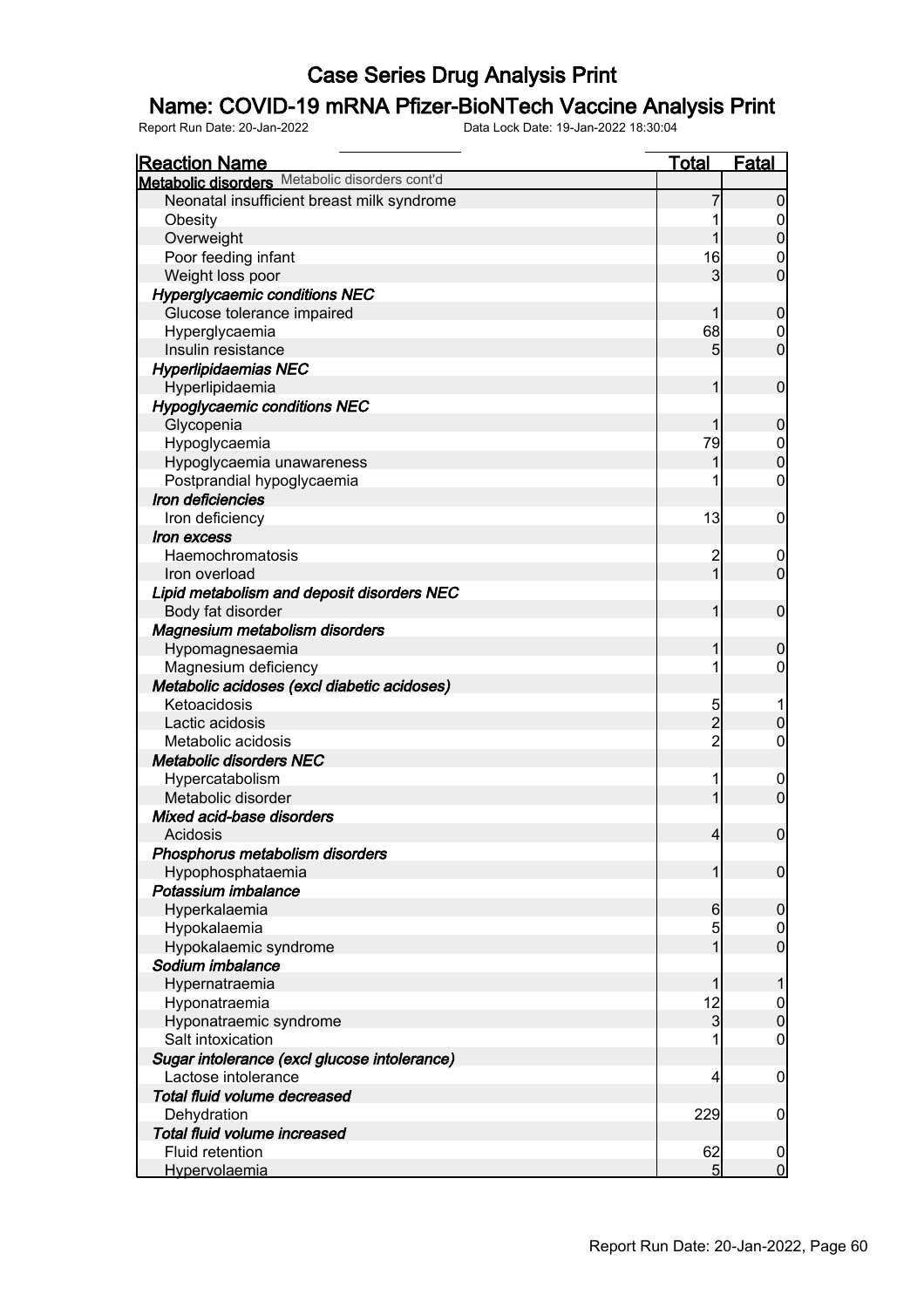# **Name: COVID-19 mRNA Pfizer-BioNTech Vaccine Analysis Print**<br>Report Run Date: 20-Jan-2022<br>Data Lock Date: 19-Jan-2022 18:30:04

Report Run Date: 20-Jan-2022 Data Lock Date: 19-Jan-2022 18:30:04

Reaction Name Total Fatal **Metabolic disorders** Metabolic disorders cont'd Vitamin deficiencies NEC Hypovitaminosis **6** 0 Water soluble vitamin deficiencies Folate deficiency<br>
Vitamin B complex deficiency<br>
Vitamin B complex deficiency Vitamin B complex deficiency 1 0 Vitamin B12 deficiency 6 0 0 0 0 0 0 1 1 1 2568 0 0 0 1 1 2568 0 0 1 2568 0 0 1 2568 0 0 1 2568 0 1 2568 0 2568 1 2568 0 1 2568 0 1 2568 0 2568 0 2568 1 2568 0 2568 1 2568 1 2568 1 2568 1 2568 1 2568 1 2568 1 2568 1 2568 1 Metabolic disorders SOC TOTAL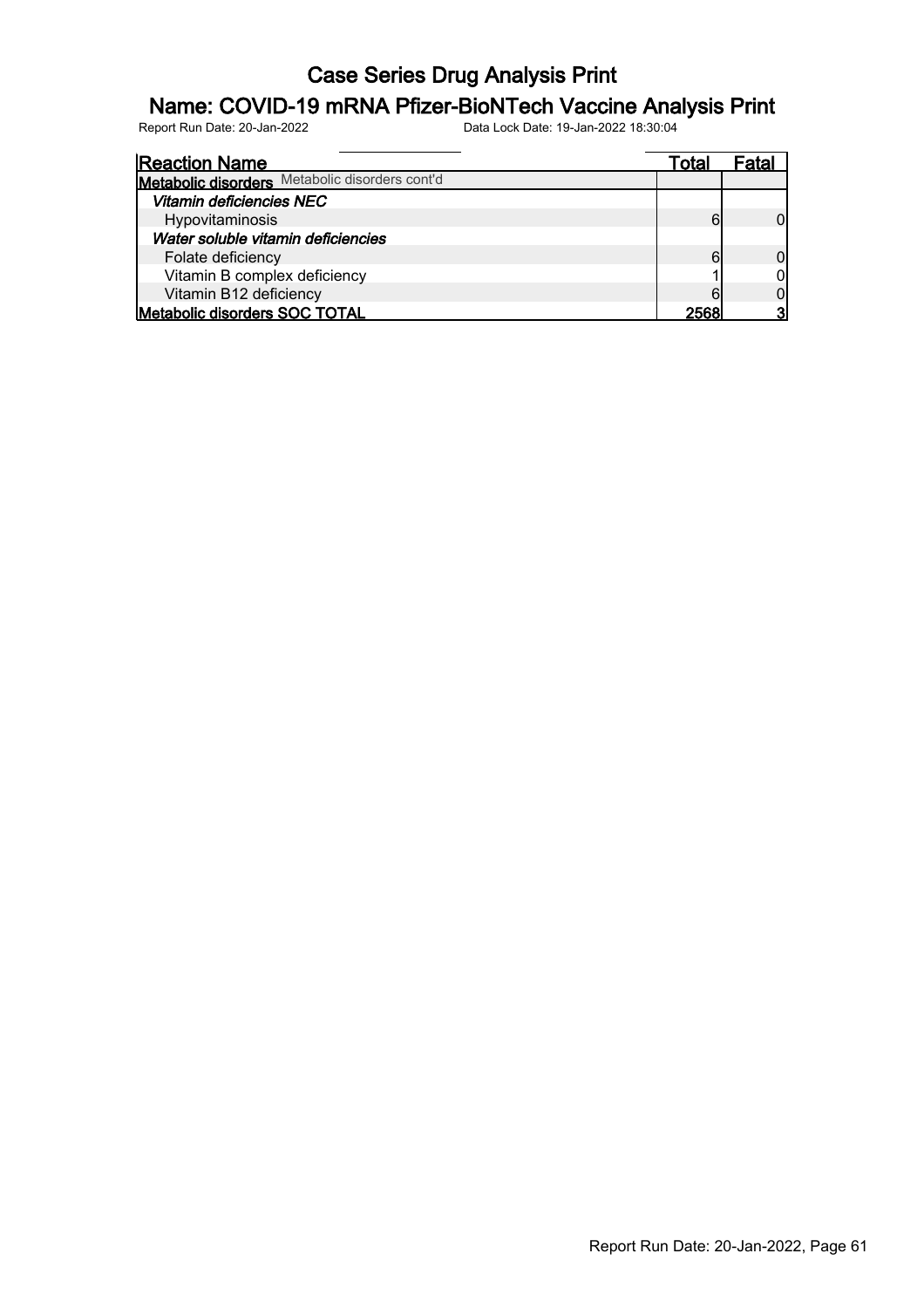#### Name: COVID-19 mRNA Pfizer-BioNTech Vaccine Analysis Print

| <b>Reaction Name</b>                   | <u>Total</u>                               | <b>Fatal</b>     |
|----------------------------------------|--------------------------------------------|------------------|
| <b>Muscle &amp; tissue disorders</b>   |                                            |                  |
| <b>Arthropathies NEC</b>               |                                            |                  |
| Arthritis                              | 363                                        | $\boldsymbol{0}$ |
| Arthropathy                            | 32                                         | $\overline{0}$   |
| Autoimmune arthritis                   | 9                                          | $\pmb{0}$        |
| Haemarthrosis                          | 5                                          | $\mathbf 0$      |
| Joint microhaemorrhage                 | $\overline{1}$                             | $\mathbf 0$      |
| Palindromic rheumatism                 |                                            | $\mathbf 0$      |
| Polyarthritis                          | $\begin{array}{c} 2 \\ 15 \end{array}$     | $\mathbf 0$      |
| Rheumatic fever                        |                                            | $\boldsymbol{0}$ |
| Sacroiliitis                           | $\frac{2}{6}$                              | $\mathbf 0$      |
| Seronegative arthritis                 | $\overline{c}$                             | $\boldsymbol{0}$ |
| <b>Bone disorders NEC</b>              |                                            |                  |
| Bone cyst                              |                                            | $\mathbf 0$      |
| Exostosis                              | 1                                          | $\mathbf 0$      |
| Jaw disorder                           | 4                                          | $\boldsymbol{0}$ |
| Medial tibial stress syndrome          | $6\overline{6}$                            | $\mathbf 0$      |
| Osteitis                               | 9                                          | $\boldsymbol{0}$ |
| Osteonecrosis                          | 1                                          | $\mathbf 0$      |
| Osteonecrosis of jaw                   | 3                                          | $\mathbf 0$      |
| Spinal disorder                        | 1                                          | $\overline{0}$   |
| Bone related signs and symptoms        |                                            |                  |
| Bone pain                              | 432                                        | $\boldsymbol{0}$ |
| Bone swelling                          | 10                                         | $\mathbf 0$      |
| Coccydynia                             | 4                                          | $\pmb{0}$        |
| Metatarsalgia                          |                                            | $\mathbf{0}$     |
| Pain in jaw                            | 414                                        | $\mathbf 0$      |
| Pubic pain                             | 2                                          | $\mathbf 0$      |
| Spinal pain                            | 88                                         | $\mathbf 0$      |
| <b>Bursal disorders</b>                |                                            |                  |
| <b>Bursitis</b>                        | 93                                         | $\boldsymbol{0}$ |
| Cartilage disorders                    |                                            |                  |
| Chondritis                             | 1                                          | $\mathbf 0$      |
| Costochondritis                        | 125                                        | $\boldsymbol{0}$ |
| Osteochondritis                        |                                            | $\mathbf 0$      |
| Polychondritis                         | 3                                          | $\pmb{0}$        |
| <b>Connective tissue disorders NEC</b> |                                            |                  |
| Connective tissue disorder             |                                            | $\overline{0}$   |
| Polymyalgia rheumatica                 | $\frac{2}{72}$                             | $\mathbf 0$      |
| Reynold's syndrome                     | 1                                          |                  |
| Sjogren's syndrome                     |                                            | $0\atop 0$       |
| Systemic scleroderma                   | 1                                          | $\mathbf 0$      |
| Crystal arthropathic disorders         |                                            |                  |
| Chondrocalcinosis pyrophosphate        |                                            | $\mathbf 0$      |
| Crystal arthropathy                    | $\frac{3}{2}$                              | $\mathbf 0$      |
| Gouty arthritis                        | 1                                          | $\overline{0}$   |
| Epiphyseal disorders                   |                                            |                  |
| Epiphyses premature fusion             | 1                                          | $\mathbf 0$      |
| <b>Extremity deformities</b>           |                                            |                  |
| Bone deformity                         | 1                                          | $\mathbf 0$      |
| Finger deformity                       |                                            | $\pmb{0}$        |
| Foot deformity                         |                                            | $\overline{0}$   |
| Hand deformity                         | $\begin{array}{c} 2 \\ 2 \\ 2 \end{array}$ | $\pmb{0}$        |
| Knee deformity                         | 1                                          | $\mathbf 0$      |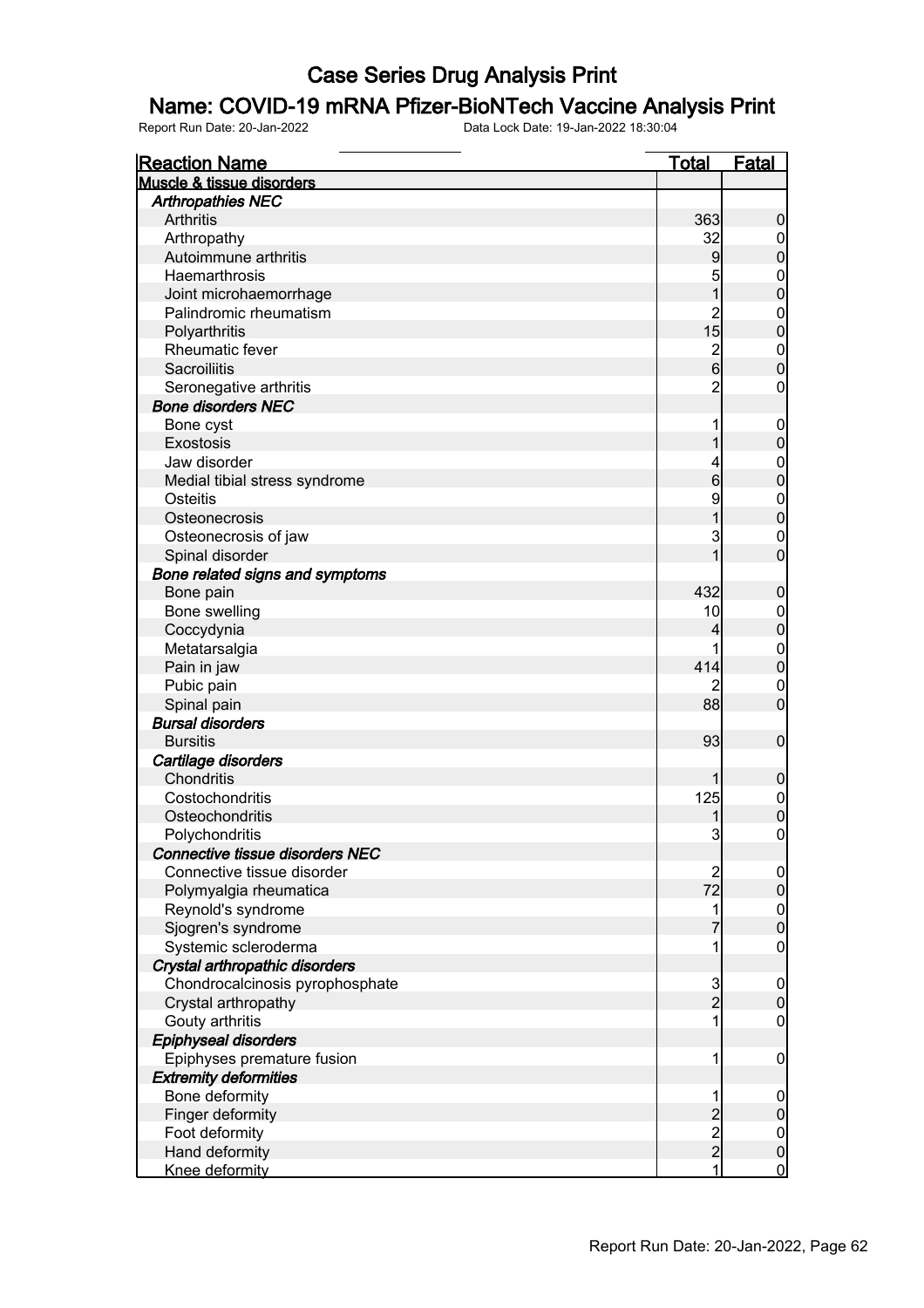### Name: COVID-19 mRNA Pfizer-BioNTech Vaccine Analysis Print

| <b>Reaction Name</b>                                          | <u>Total</u>   | <b>Fatal</b>                         |
|---------------------------------------------------------------|----------------|--------------------------------------|
| Muscle & tissue disorders cont'd<br>Muscle & tissue disorders |                |                                      |
| Limb deformity                                                | 5              | $\boldsymbol{0}$                     |
| Musculoskeletal deformity                                     | 1              | $\overline{0}$                       |
| <b>Fractures NEC</b>                                          |                |                                      |
| Osteoporotic fracture                                         | 1              | $\mathbf 0$                          |
| Intervertebral disc disorders NEC                             |                |                                      |
| Intervertebral disc protrusion                                | 3              | $\mathbf 0$                          |
| Joint related disorders NEC                                   |                |                                      |
| Carpal collapse                                               | 1              | $\mathbf 0$                          |
| Chondromalacia                                                | 1              | $\mathbf 0$                          |
| Hypermobility syndrome                                        |                |                                      |
| Joint deposit                                                 |                | $0\atop 0$                           |
| Joint destruction                                             |                |                                      |
| Joint instability                                             |                | 0<br>0                               |
| Joint laxity                                                  | 2<br>3         | $\mathbf{0}$                         |
| Joint lock                                                    | 31             | $\overline{0}$                       |
| <b>Ligament laxity</b>                                        | 1              |                                      |
| Patellofemoral pain syndrome                                  | $\overline{2}$ | $0\atop 0$                           |
| Periarthritis                                                 | 226            | $\mathbf{0}$                         |
| Rotator cuff syndrome                                         | 37             | $\mathbf 0$                          |
| Temporomandibular joint syndrome                              | 14             | 0                                    |
| Joint related signs and symptoms                              |                |                                      |
| Arthralgia                                                    | 10078          | $\mathbf 0$                          |
| Jaw clicking                                                  | 6              | $\pmb{0}$                            |
| Joint effusion                                                | 16             | $\mathbf{0}$                         |
| Joint noise                                                   | 39             | $\pmb{0}$                            |
| Joint range of motion decreased                               | 32             | $\mathbf{0}$                         |
| Joint stiffness                                               | 282            | $\mathbf 0$                          |
| Joint swelling                                                | 626            | $\mathbf{0}$                         |
| Joint vibration                                               | $\overline{3}$ | $\mathbf 0$                          |
| Joint warmth                                                  | 16             | $\mathbf 0$                          |
| Loose body in joint                                           | 1              | $\mathbf 0$                          |
| <b>Ligament disorders</b>                                     |                |                                      |
| Ligament pain                                                 | $\overline{4}$ | $\boldsymbol{0}$                     |
| Ligamentitis                                                  | 1              |                                      |
| Symphysiolysis                                                | 1              | $\begin{matrix} 0 \\ 0 \end{matrix}$ |
| Lupus erythematosus (incl subtypes)                           |                |                                      |
| Lupus-like syndrome                                           | 1              | $\boldsymbol{0}$                     |
| Systemic lupus erythematosus                                  | 26             | $\mathbf 0$                          |
| Metabolic bone disorders                                      |                |                                      |
| Osteopenia                                                    | 4              | $\mathbf 0$                          |
| Osteoporosis                                                  | $\overline{7}$ | $\overline{0}$                       |
| <b>Muscle infections and inflammations</b>                    |                |                                      |
| Antisynthetase syndrome                                       | 3              | $\boldsymbol{0}$                     |
| Immune-mediated myositis                                      | $\overline{2}$ | $\overline{0}$                       |
| <b>Myositis</b>                                               | 43             | $\mathbf 0$                          |
| Polymyositis                                                  | 8              | $\mathbf 0$                          |
| Muscle pains                                                  |                |                                      |
| Fibromyalgia                                                  | 135            | $\mathbf 0$                          |
| Myalgia                                                       | 11488          | $\pmb{0}$                            |
| Myalgia intercostal                                           | 2              | $\overline{0}$                       |
| Myofascial pain syndrome                                      | 12             | $\mathbf 0$                          |
| Muscle related signs and symptoms NEC                         |                |                                      |
| Haematoma muscle                                              | 1              | $\mathbf 0$                          |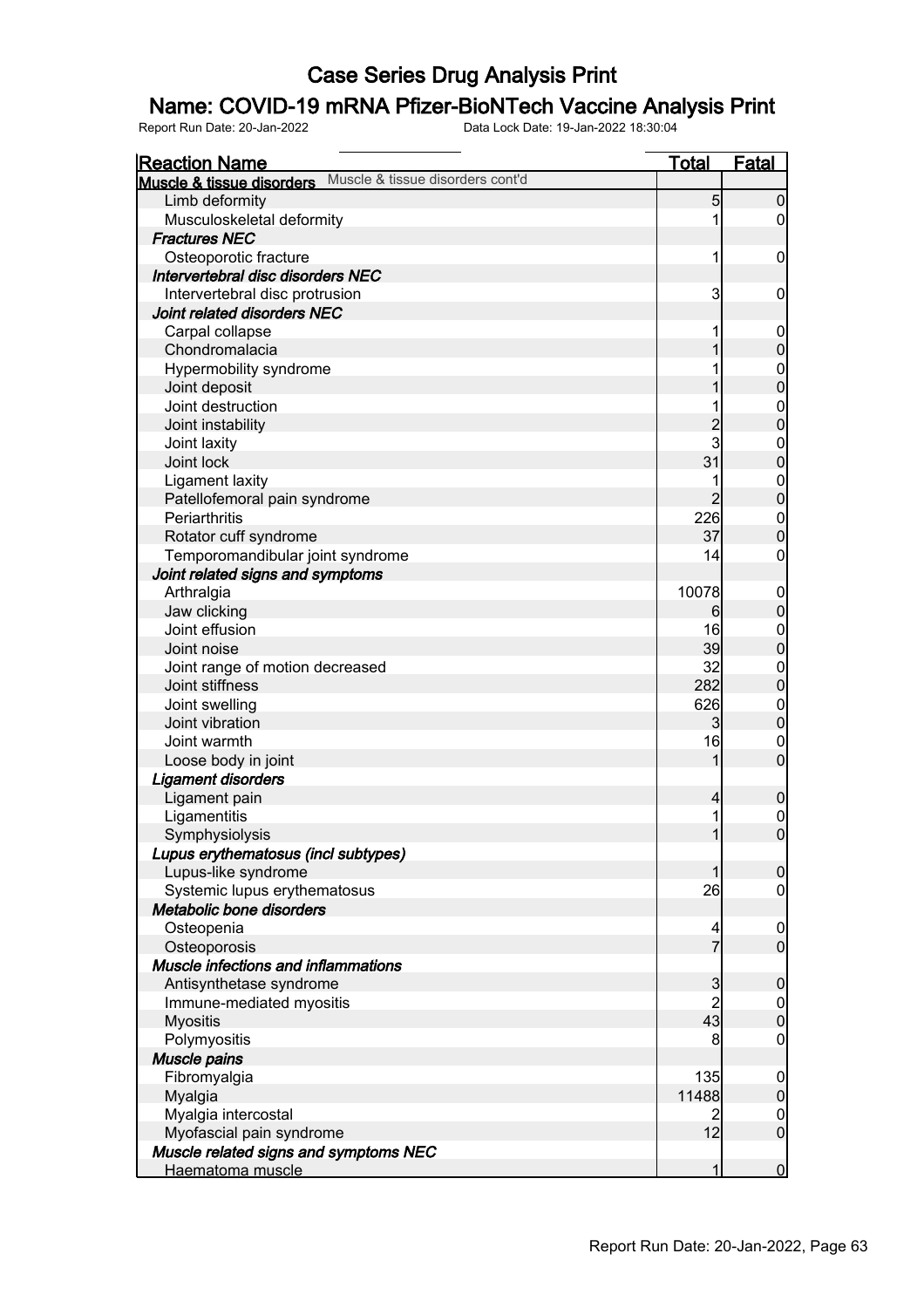### Name: COVID-19 mRNA Pfizer-BioNTech Vaccine Analysis Print

| <b>Reaction Name</b>                                                                  | <u>Total</u>   | <b>Fatal</b>                |
|---------------------------------------------------------------------------------------|----------------|-----------------------------|
| Muscle & tissue disorders cont'd<br>Muscle & tissue disorders                         |                |                             |
| Muscle atrophy                                                                        | 25             | $\boldsymbol{0}$            |
| Muscle discomfort                                                                     | 8              | $\overline{0}$              |
| Muscle disorder                                                                       | 10             | 0                           |
| Muscle fatigue                                                                        | 384            | $\mathbf 0$                 |
| Muscle haemorrhage                                                                    | 1              | $\boldsymbol{0}$            |
| Muscle mass                                                                           | 5              | $\mathbf 0$                 |
| Muscle oedema                                                                         | 4              | $\mathbf 0$                 |
| Muscle spasms                                                                         | 2252           | $\mathbf 0$                 |
| Muscle swelling                                                                       | 43             | $\mathbf 0$                 |
| Muscle tightness                                                                      | 96             | $\mathbf 0$                 |
| Muscle twitching                                                                      | 532            | 0                           |
| <b>Muscle tone abnormalities</b>                                                      |                |                             |
| Muscle rigidity                                                                       | 17             | $\mathbf 0$                 |
| Nuchal rigidity                                                                       | 13             | $\pmb{0}$                   |
| <b>Torticollis</b>                                                                    | 7              | 0                           |
| <b>Trismus</b>                                                                        | 40             | $\mathbf 0$                 |
| Muscle weakness conditions                                                            |                |                             |
| Muscular weakness                                                                     | 1068           | $\mathbf 0$                 |
| Musculoskeletal and connective tissue conditions NEC                                  |                |                             |
| Back disorder                                                                         | $\overline{4}$ | $\boldsymbol{0}$            |
| Chest wall mass                                                                       | 1              | $\boldsymbol{0}$            |
| Growth disorder                                                                       | $\overline{2}$ | $\mathbf 0$                 |
| Limb mass                                                                             | 21             | $\mathbf 0$                 |
| Mandibular mass                                                                       | $\overline{c}$ | $\mathbf 0$                 |
| <b>Mastication disorder</b>                                                           |                |                             |
| Mobility decreased                                                                    | 133            | $\mathbf 0$<br>$\mathbf 0$  |
| Muscle contracture                                                                    | 1              |                             |
| Musculoskeletal disorder                                                              | 11             | $\mathbf 0$<br>$\mathbf 0$  |
| Musculoskeletal stiffness                                                             | 1431           |                             |
|                                                                                       |                | $\mathbf{0}$<br>$\mathbf 0$ |
| Pelvic misalignment<br>Posture abnormal                                               | $\overline{c}$ |                             |
|                                                                                       | $\overline{1}$ | $\mathbf 0$<br>$\mathbf 0$  |
| Sacroiliac joint dysfunction                                                          |                |                             |
| Weight bearing difficulty                                                             | 4              | 0                           |
| Musculoskeletal and connective tissue deformities of skull, face and<br>buccal cavity |                |                             |
| Facial asymmetry                                                                      | 1              | $\overline{0}$              |
| Head deformity                                                                        | $\overline{2}$ | $\overline{0}$              |
| Nose deformity                                                                        | 1              | $\boldsymbol{0}$            |
| Musculoskeletal and connective tissue infections and inflammations NEC                |                |                             |
| Connective tissue inflammation                                                        | 1              | $\mathbf 0$                 |
| Dactylitis                                                                            | 3              | $\mathbf 0$                 |
| Dupuytren's contracture                                                               | 1              | $\mathbf 0$                 |
| <b>Fasciitis</b>                                                                      |                | $\overline{0}$              |
| <b>Plantar fasciitis</b>                                                              | 14             | $\boldsymbol{0}$            |
| Musculoskeletal and connective tissue pain and discomfort                             |                |                             |
| Back pain                                                                             | 2729           | $\boldsymbol{0}$            |
| Flank pain                                                                            | 85             | $\mathbf 0$                 |
| Growing pains                                                                         | 1              | $\mathbf 0$                 |
| Limb discomfort                                                                       | 1613           | $\overline{0}$              |
| Musculoskeletal chest pain                                                            | 295            | $\mathbf 0$                 |
| Musculoskeletal discomfort                                                            | 119            | $\overline{0}$              |
| Musculoskeletal pain                                                                  | 132            | $\mathbf 0$                 |
| Neck pain                                                                             | 2121           | $\overline{0}$              |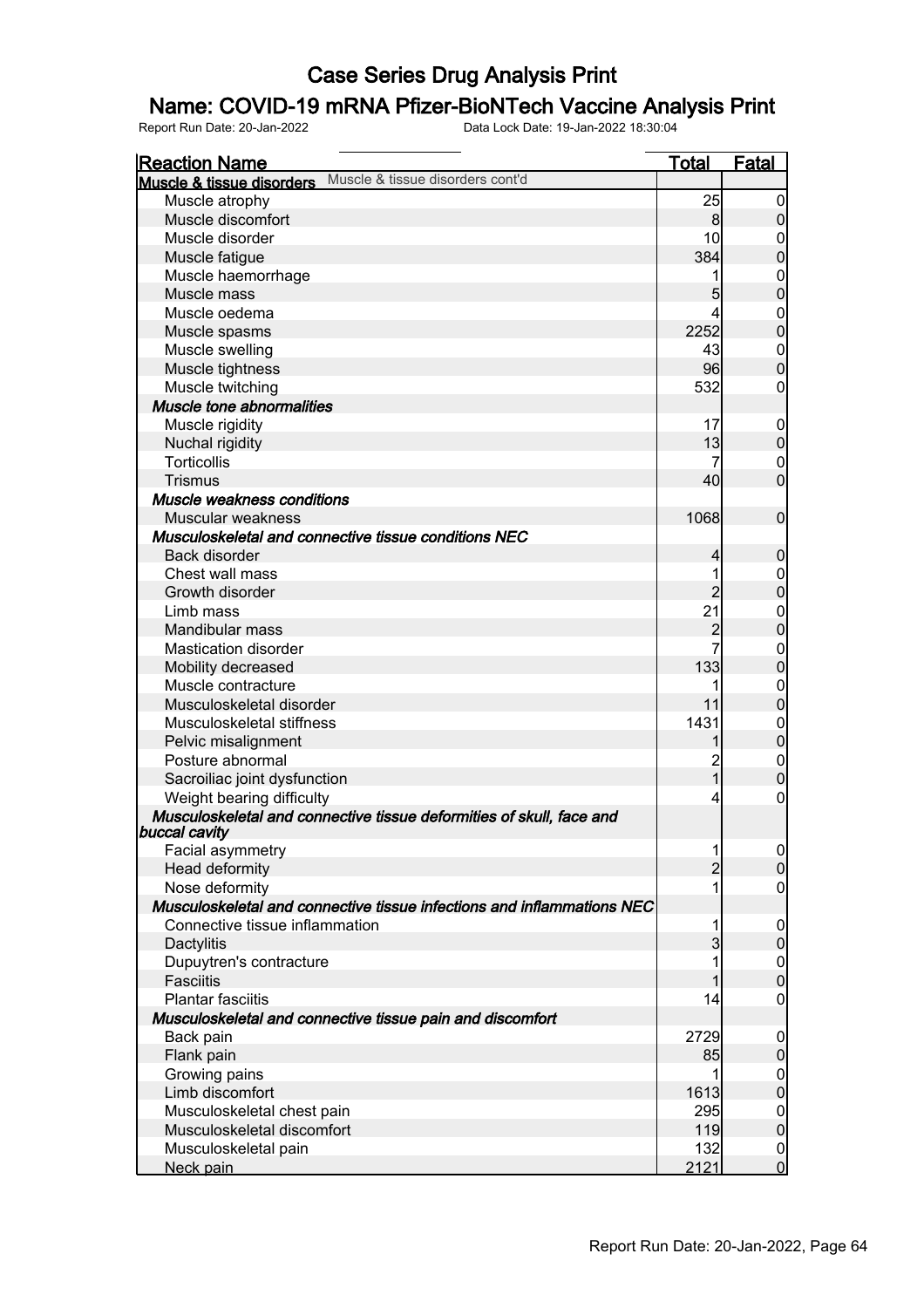### Name: COVID-19 mRNA Pfizer-BioNTech Vaccine Analysis Print

| <b>Reaction Name</b>                                       | <u>Total</u>   | <b>Fatal</b>     |
|------------------------------------------------------------|----------------|------------------|
| Muscle & tissue disorders Muscle & tissue disorders cont'd |                |                  |
| Pain in extremity                                          | 14012          | 1                |
| Rheumatic disorder                                         | 15             | $\pmb{0}$        |
| Sacral pain                                                | 4              | 0                |
| <b>Myopathies</b>                                          |                |                  |
| Mitochondrial myopathy acquired                            |                | $\mathbf 0$      |
| Myopathy                                                   | 7              | $\mathbf 0$      |
| Rhabdomyolysis                                             | 14             | 0                |
| Osteoarthropathies                                         |                |                  |
| Nodal osteoarthritis                                       |                | $\mathbf 0$      |
| Osteoarthritis                                             | 56             | $\mathbf 0$      |
| Spinal osteoarthritis                                      | 2              | $\mathbf 0$      |
| <b>Psoriatic arthropathies</b>                             |                |                  |
| Psoriatic arthropathy                                      | 20             | $\mathbf 0$      |
| <b>Rheumatoid arthropathies</b>                            |                |                  |
| Juvenile idiopathic arthritis                              |                | $\mathbf 0$      |
| Rheumatoid arthritis                                       | 131            | $\mathbf 0$      |
| Rheumatoid nodule                                          |                | $\mathbf{0}$     |
| Still's disease                                            | 2              | $\overline{0}$   |
| Soft tissue disorders NEC                                  |                |                  |
| Axillary mass                                              | 296            | $\boldsymbol{0}$ |
| Fluctuance                                                 |                | $\mathbf{0}$     |
| Groin pain                                                 | 123            | $\mathbf 0$      |
| Neck mass                                                  | 43             | $\mathbf{0}$     |
| Purple glove syndrome                                      | 1              | $\overline{0}$   |
| Soft tissue disorder                                       | 3              | $\mathbf 0$      |
| Soft tissue swelling                                       | $\overline{7}$ | $\overline{0}$   |
| Spine and neck deformities                                 |                |                  |
| Kyphosis                                                   | $\overline{c}$ | $\boldsymbol{0}$ |
| Lordosis                                                   | 1              | $\mathbf{0}$     |
| Neck deformity                                             |                | $\mathbf 0$      |
| <b>Scoliosis</b>                                           | 1              | $\boldsymbol{0}$ |
| Spinal stenosis                                            | $\overline{2}$ | $\overline{0}$   |
| Spondyloarthropathies                                      |                |                  |
| Ankylosing spondylitis                                     | 10             | $\boldsymbol{0}$ |
| Arthritis reactive                                         | 66             | $\mathbf 0$      |
| Spondylitis                                                | $\overline{4}$ | $\overline{0}$   |
| Spondyloarthropathy                                        |                | $\overline{0}$   |
| <b>Synovial disorders</b>                                  |                |                  |
| Synovial cyst                                              | 22             | $\mathbf 0$      |
| Synovitis                                                  | 11             | $\overline{0}$   |
| <b>Tendon disorders</b>                                    |                |                  |
| Enthesopathy                                               | 3              | $\boldsymbol{0}$ |
| Posterior tibial tendon dysfunction                        | 1              | $\overline{0}$   |
| Tendon disorder                                            | 6              | $\pmb{0}$        |
| Tendon pain                                                | 27             | $\boldsymbol{0}$ |
| Tendonitis                                                 | 56             | $\mathbf 0$      |
| Tenosynovitis                                              | 4              | $\boldsymbol{0}$ |
| Tenosynovitis stenosans                                    | $\overline{2}$ | $\mathbf 0$      |
| Trigger finger                                             | 31             | $\mathbf 0$      |
| <b>Trunk deformities</b>                                   |                |                  |
| Deformity thorax                                           | 1              | $\mathbf 0$      |
| Drooping shoulder syndrome                                 | $\overline{c}$ | $\pmb{0}$        |
| Shoulder deformity                                         | $\overline{3}$ | $\overline{0}$   |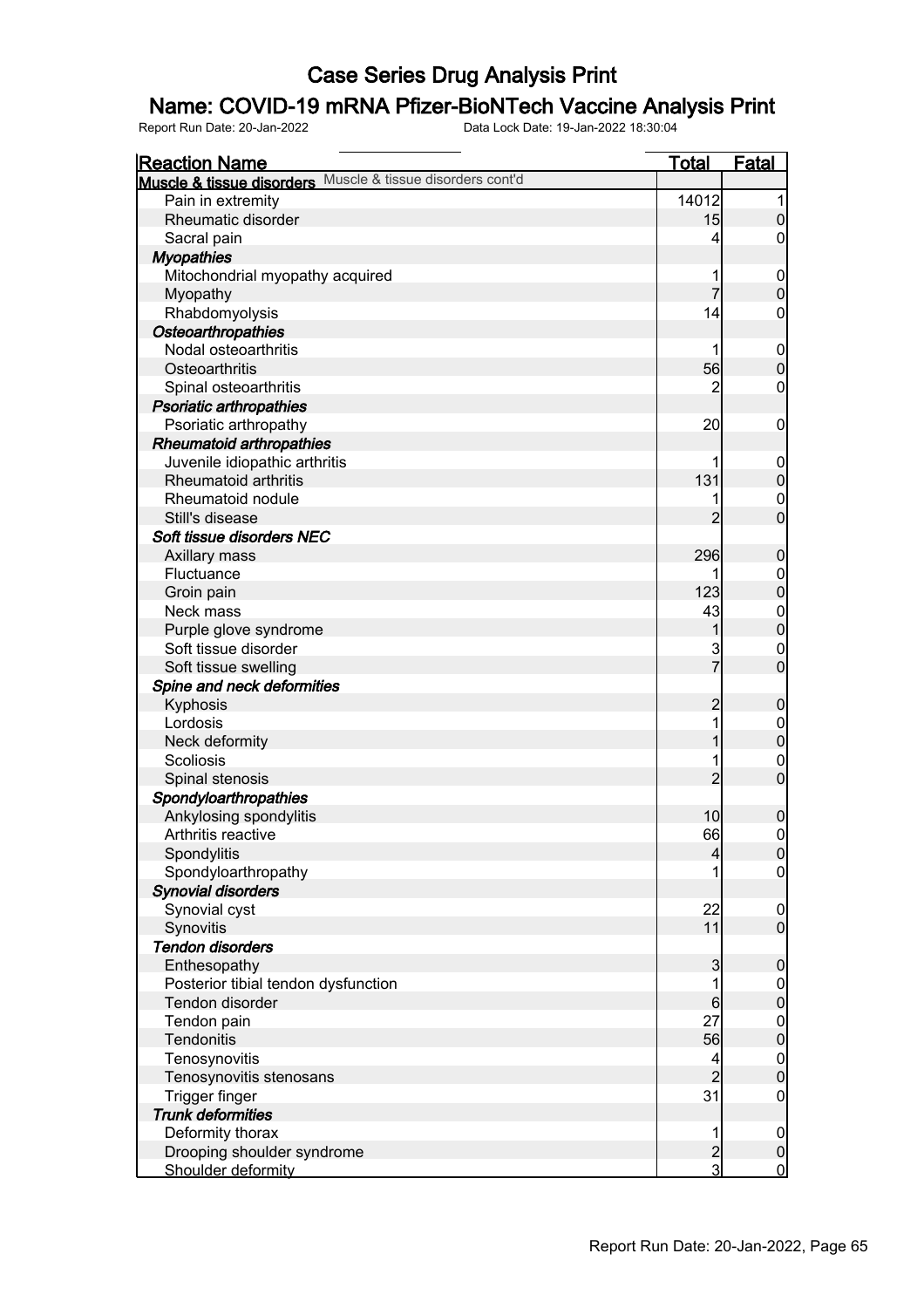#### Name: COVID-19 mRNA Pfizer-BioNTech Vaccine Analysis Print

| <b>Reaction Name</b>                                       | ⊤otaı  | <sup>=</sup> atal |
|------------------------------------------------------------|--------|-------------------|
| Muscle & tissue disorders Muscle & tissue disorders cont'd |        |                   |
| Muscle & tissue disorders SOC TOTAL                        | 53146' |                   |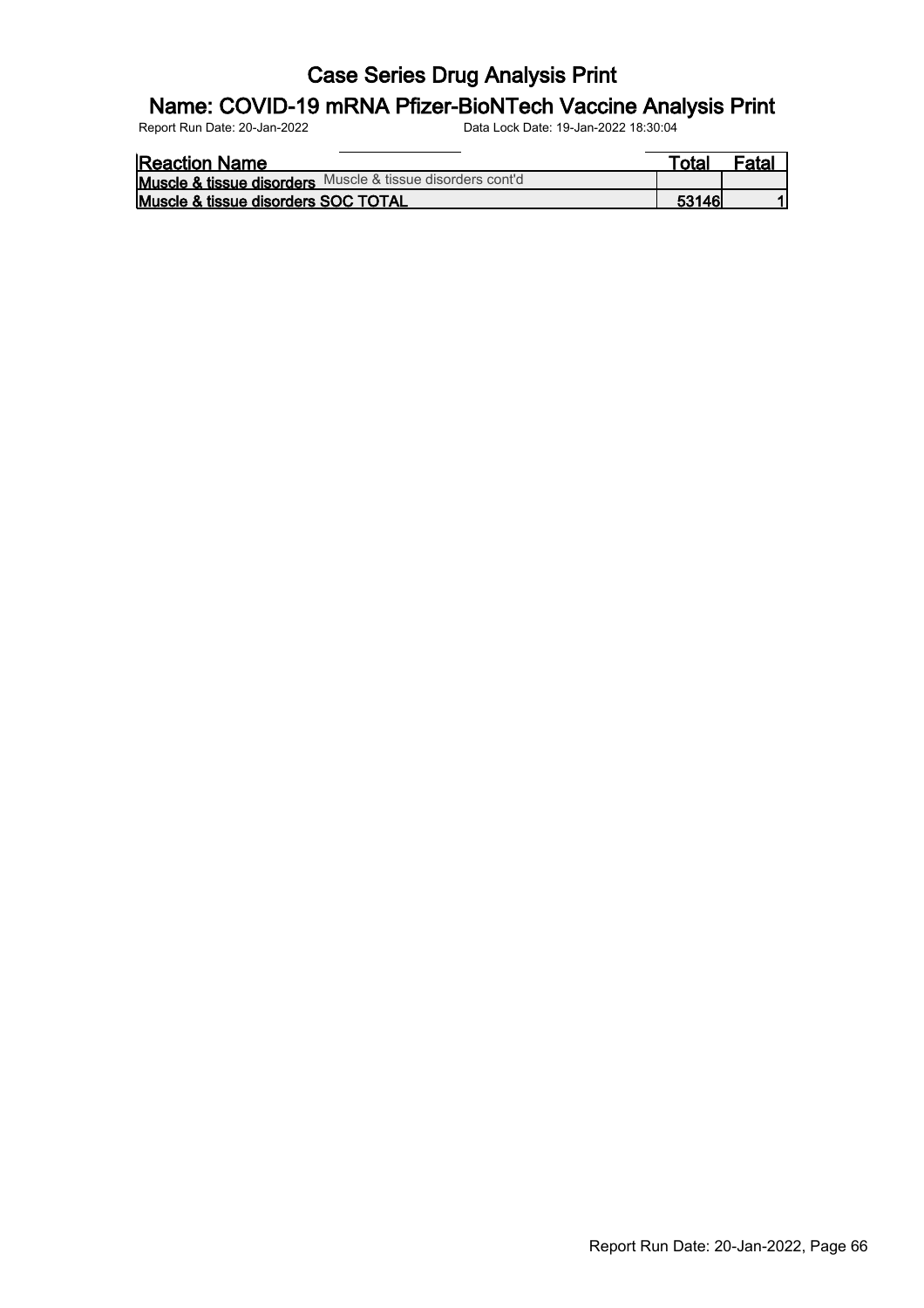#### Name: COVID-19 mRNA Pfizer-BioNTech Vaccine Analysis Print

| <b>Reaction Name</b>                              | <u>Total</u>   | <b>Fatal</b>     |
|---------------------------------------------------|----------------|------------------|
| <b>Neoplasms</b>                                  |                |                  |
| Adrenal neoplasms malignant                       |                |                  |
| Adrenal gland cancer                              | 1              | $\overline{0}$   |
| Angioimmunoblastic T-cell lymphomas               |                |                  |
| Angioimmunoblastic T-cell lymphoma                |                | $\mathbf 0$      |
| <b>B-cell lymphomas NEC</b>                       |                |                  |
| B-cell lymphoma                                   | 2              |                  |
| Follicular lymphoma                               | 4              | 0                |
| Bone neoplasms malignant (excl sarcomas)          |                |                  |
| Bone cancer                                       | 1              | 1                |
| Bone neoplasms unspecified malignancy             |                |                  |
| Bone neoplasm                                     | 1              | $\mathbf 0$      |
| Breast and nipple neoplasms benign                |                |                  |
| Benign breast neoplasm                            | $\overline{c}$ | 0                |
| Fibroadenoma of breast                            |                | $\mathbf 0$      |
| <b>Breast and nipple neoplasms malignant</b>      |                |                  |
| <b>Breast cancer</b>                              | 42             | $\boldsymbol{0}$ |
| Breast cancer female                              |                | $\overline{0}$   |
| Breast cancer male                                | $\overline{2}$ | $\overline{0}$   |
| Breast cancer stage I                             |                | $\boldsymbol{0}$ |
| Breast cancer stage III                           | 3              | $\overline{0}$   |
| Invasive ductal breast carcinoma                  |                | $\mathbf 0$      |
| Triple negative breast cancer                     | $\overline{2}$ | $\mathbf 0$      |
| Cardiovascular neoplasms benign                   |                |                  |
| Haemangioma                                       | $\overline{2}$ | $\boldsymbol{0}$ |
| Pericardial lipoma                                | 1              | 0                |
| Cartilage sarcomas                                |                |                  |
| Chondrosarcoma                                    | 1              | $\mathbf 0$      |
| Central nervous system neoplasms malignant NEC    |                |                  |
| Brain cancer metastatic                           | 1              | $\mathbf 0$      |
| Cervix neoplasms malignant                        |                |                  |
| Cervix carcinoma                                  | $\overline{c}$ | $\mathbf 0$      |
| Colorectal neoplasms malignant                    |                |                  |
| Colon cancer                                      | $\overline{c}$ | $\mathbf 0$      |
| Colorectal cancer                                 |                | $\mathbf 0$      |
| Rectal cancer                                     | $\overline{2}$ | $\boldsymbol{0}$ |
| Endocrine neoplasms malignant and unspecified NEC |                |                  |
| Neuroendocrine tumour                             |                | 0                |
| Thyroid neoplasm                                  |                | $\overline{0}$   |
| <b>Endometrial neoplasms malignant</b>            |                |                  |
| <b>Endometrial cancer</b>                         | $\overline{2}$ | $\mathbf 0$      |
| <b>Follicular lymphomas</b>                       |                |                  |
| Primary gastrointestinal follicular lymphoma      | 1              | $\mathbf 0$      |
| Gastric neoplasms malignant                       |                |                  |
| Gastric cancer                                    | 1              | 1                |
| Gastrointestinal neoplasms malignant NEC          |                |                  |
| Gastrointestinal carcinoma                        | $\overline{3}$ | $\mathbf 0$      |
| Hepatic neoplasms malignant                       |                |                  |
| Hepatocellular carcinoma                          | 1              | $\mathbf 0$      |
| Hepatobiliary neoplasms malignancy unspecified    |                |                  |
| Hepatic neoplasm                                  |                | $\mathbf 0$      |
| <b>Hodgkin's disease NEC</b>                      |                |                  |
| Hodgkin's disease                                 | 4              | $\boldsymbol{0}$ |
| <u>Islet cell neoplasms and APUDoma NEC</u>       |                |                  |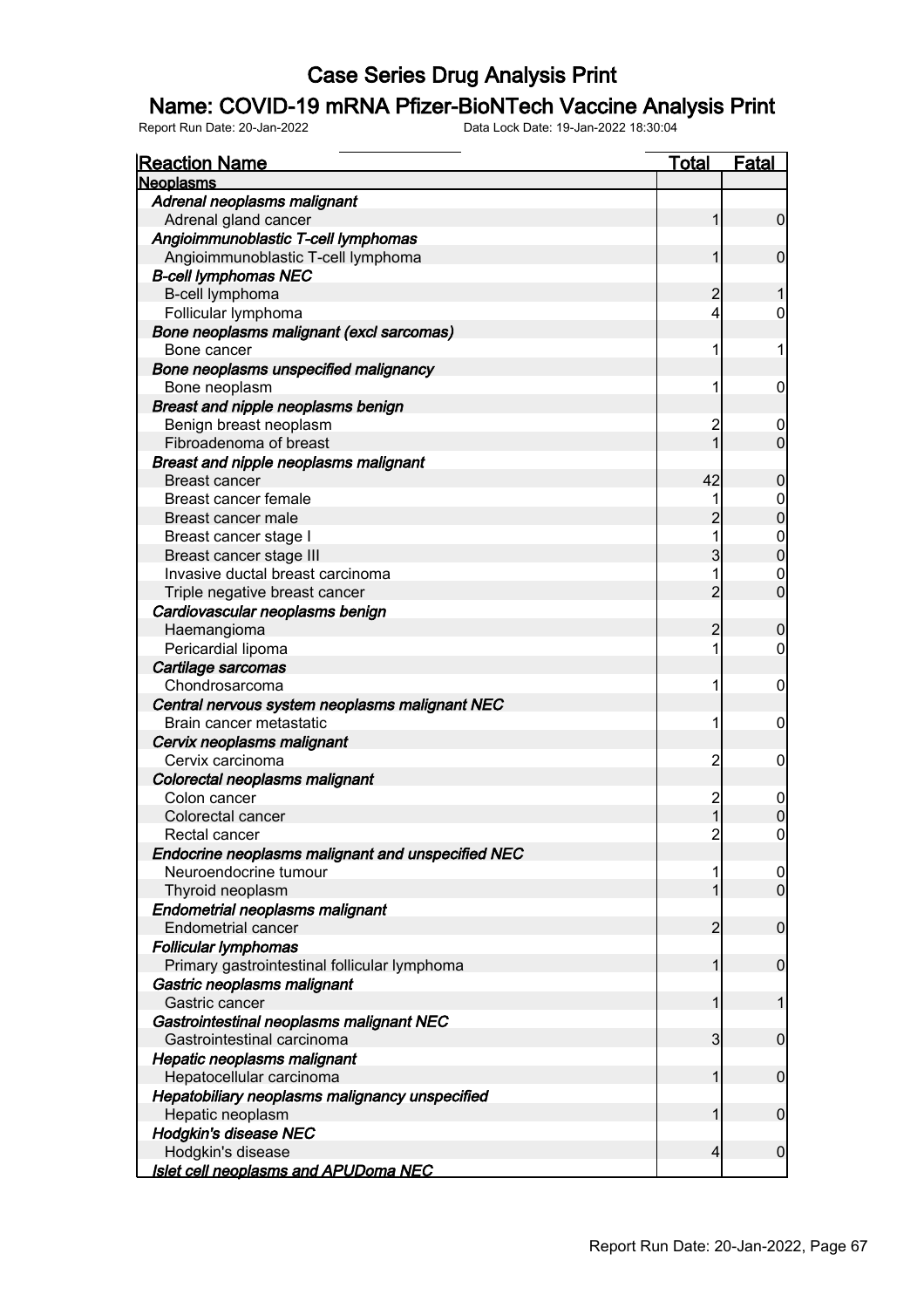#### Name: COVID-19 mRNA Pfizer-BioNTech Vaccine Analysis Print

| <b>Reaction Name</b>                                              | <b>Total</b>    | <b>Fatal</b>     |
|-------------------------------------------------------------------|-----------------|------------------|
| Neoplasms cont'd<br><b>Neoplasms</b>                              |                 |                  |
| Pancreatic neuroendocrine tumour                                  |                 | $\overline{0}$   |
| Kaposi's sarcomas                                                 |                 |                  |
| Kaposi's sarcoma                                                  |                 | $\overline{0}$   |
| Leukaemias NEC                                                    |                 |                  |
| Leukaemia                                                         | $5\overline{)}$ |                  |
| Leukaemias acute NEC                                              |                 |                  |
| Acute leukaemia                                                   | $\overline{2}$  | $\overline{0}$   |
| Leukaemias chronic NEC                                            |                 |                  |
| Chronic leukaemia                                                 | 1               | $\overline{0}$   |
| Leukaemias chronic lymphocytic                                    |                 |                  |
| Chronic lymphocytic leukaemia                                     | 3               | $\overline{0}$   |
| Leukaemias chronic myeloid                                        |                 |                  |
| Chronic myeloid leukaemia                                         | 1               | $\overline{0}$   |
| Lip and oral cavity neoplasms malignant                           |                 |                  |
| Lip and/or oral cavity cancer recurrent                           |                 | $\overline{0}$   |
| <b>Lymphomas unspecified NEC</b>                                  |                 |                  |
| Lymphoma                                                          | 44              |                  |
| Lymphoproliferative disorders NEC (excl leukaemias and lymphomas) |                 |                  |
| Histiocytic necrotising lymphadenitis                             | 1               | $\overline{0}$   |
| Metastases to specified sites                                     |                 |                  |
| Metastases to bone                                                |                 | $\mathbf 0$      |
| Metastases to liver                                               |                 | $\mathbf 0$      |
| Metastases to lymph nodes                                         | $5\overline{)}$ | $\overline{0}$   |
| Metastases to unknown and unspecified sites                       |                 |                  |
| Metastasis                                                        | 1               | $\overline{0}$   |
| Myelodysplastic syndromes                                         |                 |                  |
| Myelodysplastic syndrome                                          | 3               | $\overline{0}$   |
| Myeloproliferative disorders (excl leukaemias)                    |                 |                  |
| Essential thrombocythaemia                                        | $\overline{2}$  | $\overline{0}$   |
| Neoplasms malignant site unspecified NEC                          |                 |                  |
| Adenocarcinoma metastatic                                         | 1               | $\mathbf 0$      |
| Metastatic neoplasm                                               |                 |                  |
| Neoplasm malignant                                                | $\frac{2}{9}$   | $0$ 0            |
| Second primary malignancy                                         |                 | $\mathbf 0$      |
| Squamous cell carcinoma                                           | 5 <sub>l</sub>  | $\overline{0}$   |
| Neoplasms unspecified malignancy and site unspecified NEC         |                 |                  |
| Neoplasm                                                          | $\overline{2}$  | 0                |
| Neoplasm recurrence                                               |                 | $\mathbf 0$      |
| Nervous system neoplasms benign NEC                               |                 |                  |
| Cranial nerve neoplasm benign                                     |                 | $\overline{0}$   |
| Neurilemmoma benign                                               |                 | $\overline{0}$   |
| Nervous system neoplasms unspecified malignancy NEC               |                 |                  |
| Brain neoplasm                                                    | 3               | $\mathbf 0$      |
| Meningioma                                                        |                 | $\overline{0}$   |
| Spinal cord neoplasm                                              |                 | $\overline{0}$   |
| <b>Neuromas</b>                                                   |                 |                  |
| Acoustic neuroma                                                  | 3               | $\mathbf 0$      |
| Neuroma                                                           |                 | $\boldsymbol{0}$ |
| Non-Hodgkin's lymphomas NEC                                       |                 |                  |
| Non-Hodgkin's lymphoma                                            | 3               | $\mathbf 0$      |
| Ocular neoplasms benign                                           |                 |                  |
| Eye naevus                                                        | 1               | $\mathbf 0$      |
| Oesophageal neoplasms malignant                                   |                 |                  |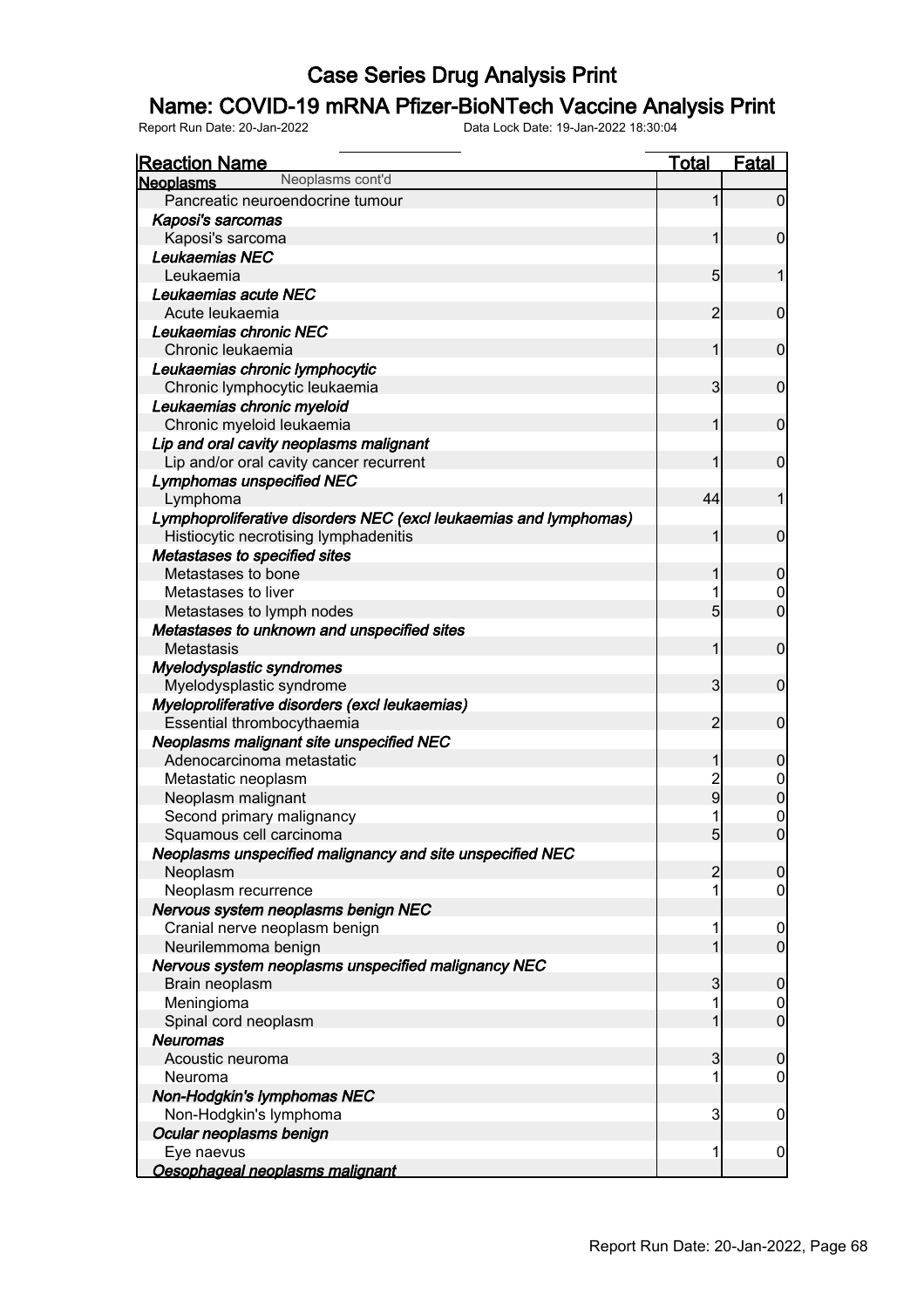### Name: COVID-19 mRNA Pfizer-BioNTech Vaccine Analysis Print

| Neoplasms cont'd<br><b>Neoplasms</b><br>Oesophageal cancer metastatic<br>Oncologic complications and emergencies<br>Cancer pain<br>Tumour haemorrhage<br>Oropharyngeal, nasopharyngeal and tonsillar neoplasms malignant and | 4<br>1<br>4    | 0<br>$\boldsymbol{0}$<br>0           |
|------------------------------------------------------------------------------------------------------------------------------------------------------------------------------------------------------------------------------|----------------|--------------------------------------|
|                                                                                                                                                                                                                              |                |                                      |
|                                                                                                                                                                                                                              |                |                                      |
|                                                                                                                                                                                                                              |                |                                      |
|                                                                                                                                                                                                                              |                |                                      |
|                                                                                                                                                                                                                              |                |                                      |
| unspecified                                                                                                                                                                                                                  |                |                                      |
| Tonsil cancer                                                                                                                                                                                                                |                | $\mathbf 0$                          |
| Ovarian neoplasms malignant (excl germ cell)<br>Ovarian cancer                                                                                                                                                               | 1              | $\mathbf 0$                          |
| Pancreatic neoplasms malignant (excl islet cell and carcinoid)                                                                                                                                                               |                |                                      |
| Pancreatic carcinoma                                                                                                                                                                                                         | 4              | $\mathbf 0$                          |
| Plasma cell myelomas                                                                                                                                                                                                         |                |                                      |
| POEMS syndrome                                                                                                                                                                                                               | 1              | $\mathbf 0$                          |
| Plasma cell myeloma                                                                                                                                                                                                          | $\overline{2}$ | 0                                    |
| Plasma cell neoplasms NEC                                                                                                                                                                                                    |                |                                      |
| Hypergammaglobulinaemia benign monoclonal                                                                                                                                                                                    | 1              | 0                                    |
| <b>TEMPI</b> syndrome                                                                                                                                                                                                        | $\overline{2}$ | $\overline{0}$                       |
| Prostatic neoplasms malignant                                                                                                                                                                                                |                |                                      |
| Prostate cancer                                                                                                                                                                                                              | $\overline{4}$ | $\mathbf 0$                          |
| Renal neoplasms malignant                                                                                                                                                                                                    |                |                                      |
| Clear cell renal cell carcinoma                                                                                                                                                                                              | 1              | $\mathbf 0$                          |
| Renal cancer                                                                                                                                                                                                                 | 3              | 0                                    |
| Reproductive neoplasms female benign NEC                                                                                                                                                                                     |                |                                      |
| Benign hydatidiform mole                                                                                                                                                                                                     | 2              | $\mathbf 0$                          |
| Respiratory tract and pleural neoplasms malignant cell type unspecified                                                                                                                                                      |                |                                      |
| <b>NEC</b>                                                                                                                                                                                                                   |                |                                      |
| Bronchial carcinoma                                                                                                                                                                                                          | 1              | 0                                    |
| Lung cancer metastatic                                                                                                                                                                                                       |                |                                      |
| Lung neoplasm malignant                                                                                                                                                                                                      | 13             | 1                                    |
| Salivary gland neoplasms unspecified malignancy                                                                                                                                                                              |                |                                      |
| Salivary gland neoplasm                                                                                                                                                                                                      | 2              | 0                                    |
| Skin melanomas (excl ocular)                                                                                                                                                                                                 |                |                                      |
| Malignant melanoma                                                                                                                                                                                                           | 2              | 0                                    |
| Skin neoplasms benign                                                                                                                                                                                                        |                |                                      |
| Acrochordon                                                                                                                                                                                                                  | $\overline{5}$ | 0                                    |
| Anogenital warts                                                                                                                                                                                                             | 7              | 0                                    |
| Fibrous histiocytoma                                                                                                                                                                                                         | 1              | $\overline{0}$                       |
| Haemangioma of skin                                                                                                                                                                                                          | 5              | $\overline{0}$                       |
| Melanocytic naevus                                                                                                                                                                                                           | 8              |                                      |
| Pyogenic granuloma                                                                                                                                                                                                           | $\overline{1}$ | $\begin{matrix} 0 \\ 0 \end{matrix}$ |
| Seborrhoeic keratosis                                                                                                                                                                                                        |                |                                      |
| Skin papilloma                                                                                                                                                                                                               | 21             | $\begin{matrix} 0 \\ 0 \end{matrix}$ |
| Skin neoplasms malignant and unspecified (excl melanoma)                                                                                                                                                                     |                |                                      |
| Basal cell carcinoma                                                                                                                                                                                                         | $\mathbf{3}$   | $\boldsymbol{0}$                     |
| Bowen's disease                                                                                                                                                                                                              | 1              | $\overline{0}$                       |
| Neoplasm skin                                                                                                                                                                                                                | $\overline{3}$ | $\mathbf 0$                          |
| Skin cancer                                                                                                                                                                                                                  | 1              |                                      |
| Squamous cell carcinoma of skin                                                                                                                                                                                              | 1              | $\begin{matrix} 0 \\ 0 \end{matrix}$ |
| Soft tissue neoplasms benign NEC                                                                                                                                                                                             |                |                                      |
| Lipoma                                                                                                                                                                                                                       | 7              | $\boldsymbol{0}$                     |
| Lymphangioma                                                                                                                                                                                                                 | 1              | $\overline{0}$                       |
| Soft tissue sarcomas histology unspecified                                                                                                                                                                                   |                |                                      |
| <b>Sarcoma</b>                                                                                                                                                                                                               | 1              | $\overline{0}$                       |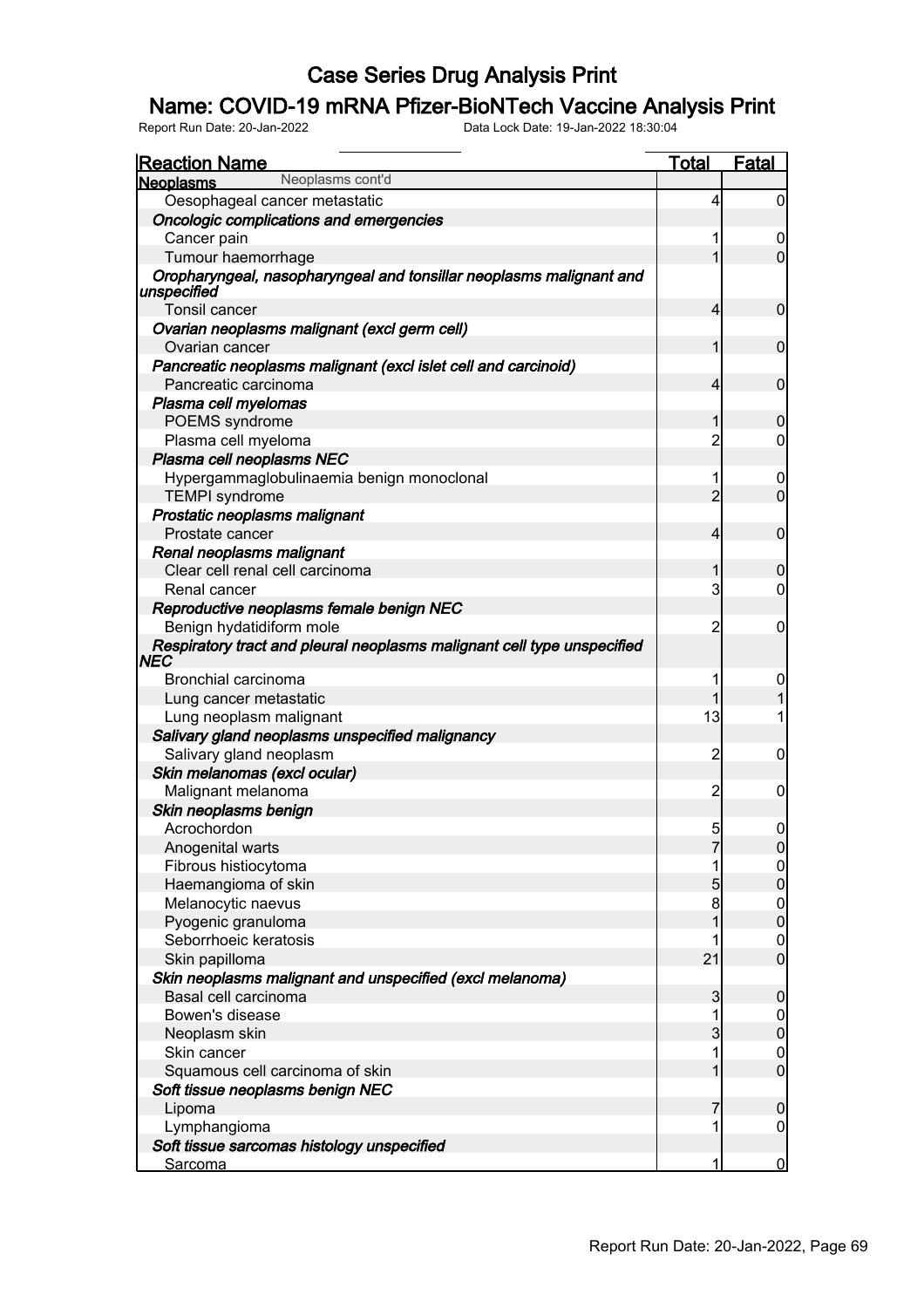#### Name: COVID-19 mRNA Pfizer-BioNTech Vaccine Analysis Print

| <b>Reaction Name</b>          | Total |  |
|-------------------------------|-------|--|
| Neoplasms cont'd<br>Neoplasms |       |  |
| Thyroid neoplasms malignant   |       |  |
| Huerthle cell carcinoma       |       |  |
| Papillary thyroid cancer      |       |  |
| Thyroid cancer                |       |  |
| Uterine neoplasms benign      |       |  |
| Uterine leiomyoma             | 12    |  |
| <b>Neoplasms SOC TOTAL</b>    | २२∠   |  |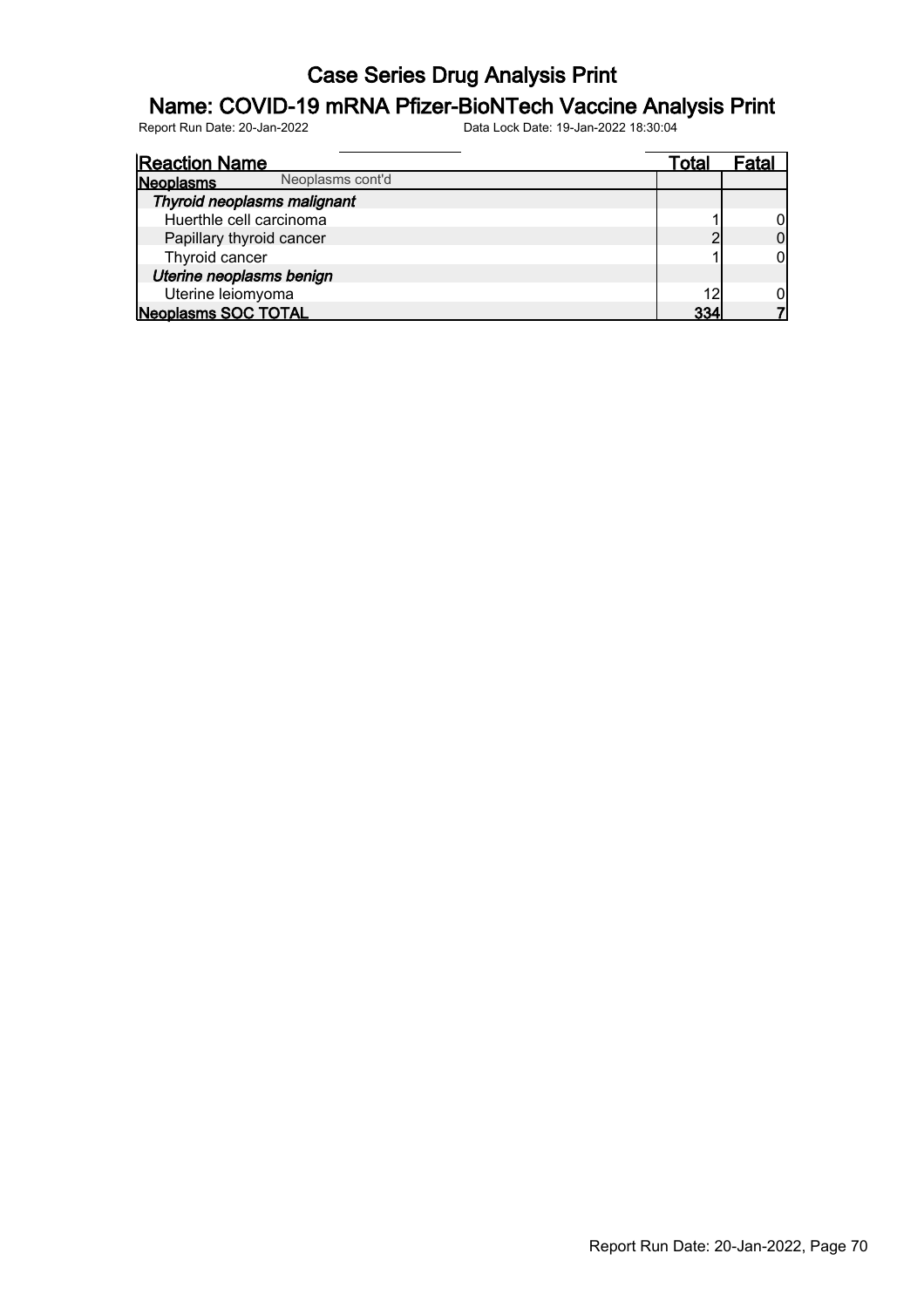#### Name: COVID-19 mRNA Pfizer-BioNTech Vaccine Analysis Print

| <b>Reaction Name</b>                                              | <u>Total</u>            | <b>Fatal</b>                       |
|-------------------------------------------------------------------|-------------------------|------------------------------------|
| Nervous system disorders                                          |                         |                                    |
| <b>Abnormal reflexes</b>                                          |                         |                                    |
| Areflexia                                                         | 7                       | 0                                  |
| Extensor plantar response                                         | $\overline{c}$          | $\mathbf 0$                        |
| Hoffmann's sign                                                   | 1                       | 0                                  |
| Hyperreflexia                                                     | 4                       | $\mathbf{0}$                       |
| Hyporeflexia                                                      | 10                      | 0                                  |
| Reflexes abnormal                                                 | 2                       | 0                                  |
| Abnormal sleep-related events                                     |                         |                                    |
| Sleep paralysis                                                   | 30                      | $\mathbf 0$                        |
| Absence seizures                                                  |                         |                                    |
| Petit mal epilepsy                                                | 29                      | 0                                  |
| Acute polyneuropathies                                            |                         |                                    |
| Acute motor axonal neuropathy                                     | 1                       | $\mathbf 0$                        |
| Acute motor-sensory axonal neuropathy                             | 1                       | 0                                  |
| Guillain-Barre syndrome                                           | 88                      |                                    |
| Miller Fisher syndrome                                            | 4                       | $\frac{2}{0}$                      |
| Subacute inflammatory demyelinating polyneuropathy                | 1                       | $\boldsymbol{0}$                   |
| Autonomic nervous system disorders                                |                         |                                    |
| Anticholinergic syndrome                                          | 1                       | $\mathbf 0$                        |
| Autonomic nervous system imbalance                                | 11                      | $\pmb{0}$                          |
| Autonomic neuropathy                                              | $\overline{c}$          | $\mathbf{0}$                       |
| Horner's syndrome                                                 | $\overline{2}$          | 0                                  |
| Orthostatic intolerance                                           | $\overline{2}$          | $\boldsymbol{0}$                   |
| Central nervous system aneurysms and dissections                  |                         |                                    |
| Carotid artery dissection                                         | 1                       |                                    |
| Intracranial aneurysm                                             | $\overline{2}$          | $\mathbf 0$                        |
| Central nervous system haemorrhages and cerebrovascular accidents |                         |                                    |
| Basal ganglia haemorrhage                                         | 1                       |                                    |
| Brain stem haemorrhage                                            | $\overline{c}$          | 0                                  |
| Brain stem infarction                                             | 1                       | 2<br>1                             |
| Brain stem stroke                                                 | 1                       |                                    |
|                                                                   |                         | $\boldsymbol{0}$<br>$\overline{0}$ |
| Carotid artery occlusion                                          |                         |                                    |
| Carotid artery thrombosis                                         | 4                       | $\mathbf{0}$                       |
| Cerebellar artery thrombosis                                      | 1                       | $\overline{0}$                     |
| Cerebellar haemorrhage                                            | 3                       | $\overline{0}$                     |
| Cerebellar infarction                                             | 3                       | <sup>0</sup>                       |
| Cerebellar ischaemia                                              | 1                       | $\overline{0}$                     |
| Cerebellar stroke                                                 | 8                       |                                    |
| Cerebral artery embolism                                          | $\overline{3}$          |                                    |
| Cerebral artery occlusion                                         | $\overline{2}$          | 0                                  |
| Cerebral artery thrombosis                                        | $\overline{\mathbf{4}}$ | 0                                  |
| Cerebral haemorrhage                                              | 56                      | 13                                 |
| Cerebral infarction                                               | 30                      | $\overline{\mathbf{c}}$            |
| Cerebral ischaemia                                                | 1                       | $\overline{0}$                     |
| Cerebral thrombosis                                               | 14                      | 0                                  |
| Cerebrovascular accident                                          | 462                     | 20                                 |
| Embolic stroke                                                    | $\overline{7}$          | $\overline{0}$                     |
| Haemorrhage intracranial                                          | 12                      | 3                                  |
| Haemorrhagic cerebral infarction                                  | 1                       | $\mathbf{0}$                       |
| Haemorrhagic stroke                                               | 11                      | 4                                  |
| Internal capsule infarction                                       | 1                       | $\mathbf{0}$                       |
| Intracranial haematoma                                            |                         | $\overline{0}$                     |
| Ischaemic cerebral infarction                                     | 1                       | $\mathbf 0$                        |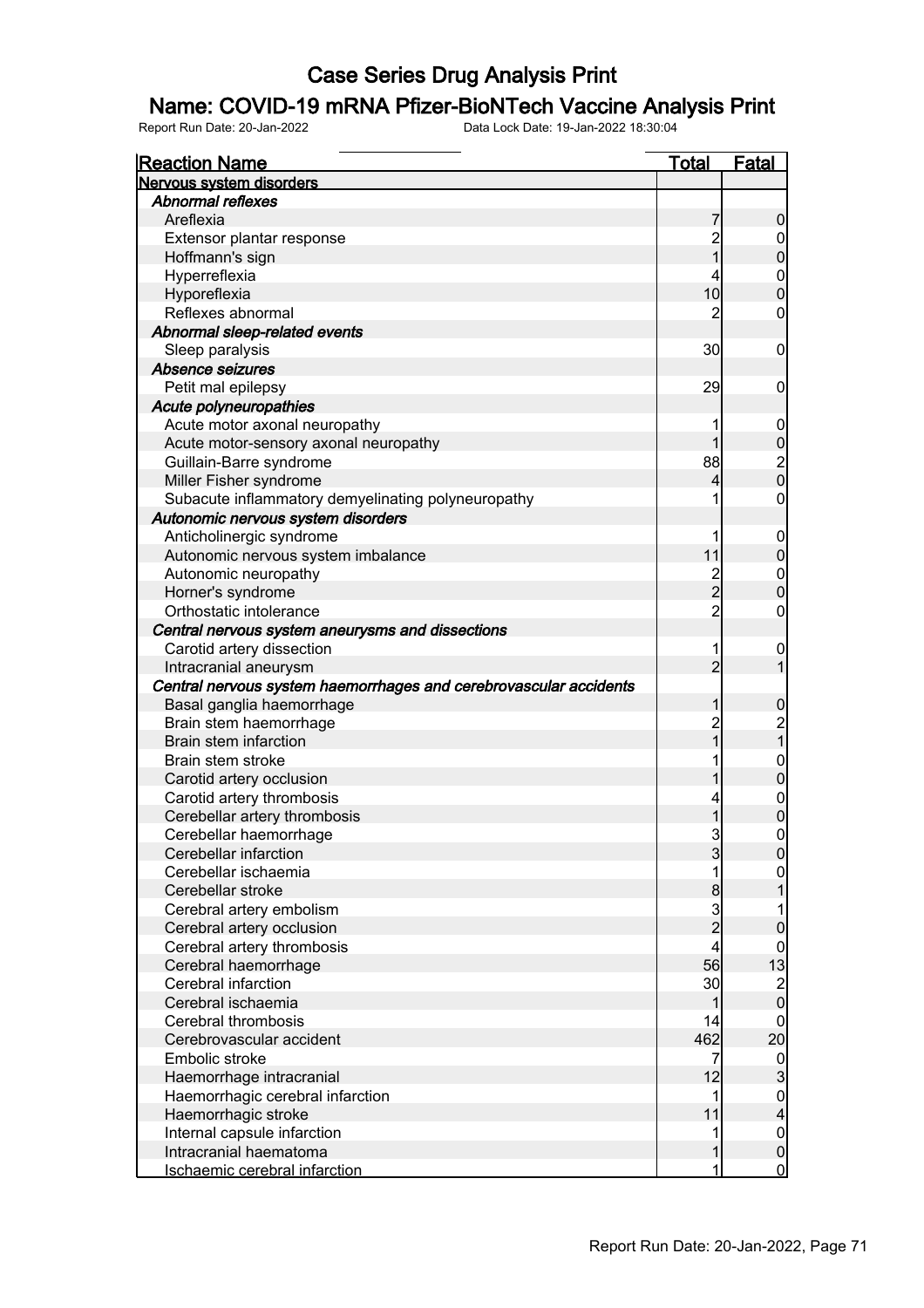### Name: COVID-19 mRNA Pfizer-BioNTech Vaccine Analysis Print

| <b>Reaction Name</b>                                        | <u>Total</u>            | <b>Fatal</b>                         |
|-------------------------------------------------------------|-------------------------|--------------------------------------|
| Nervous system disorders cont'd<br>Nervous system disorders |                         |                                      |
| Ischaemic stroke                                            | 54                      | $\overline{2}$                       |
| Lacunar infarction                                          | 4                       | $\overline{0}$                       |
| Lacunar stroke                                              | $\overline{5}$          | $\overline{0}$                       |
| Lateral medullary syndrome                                  |                         | $\mathbf 0$                          |
| Pseudostroke                                                | 2<br>2                  | $\overline{0}$                       |
| Ruptured cerebral aneurysm                                  |                         | $\mathbf 0$                          |
| Stroke in evolution                                         | 1                       | $\overline{0}$                       |
| Subarachnoid haemorrhage                                    | 18                      | $\overline{7}$                       |
| Thalamic infarction                                         | 1                       | $\overline{0}$                       |
| Thrombotic stroke                                           | 5                       |                                      |
| Central nervous system inflammatory disorders NEC           |                         |                                      |
| Arachnoiditis                                               |                         | 0                                    |
| Gliosis                                                     | 1                       | $\overline{0}$                       |
| Central nervous system vascular disorders NEC               |                         |                                      |
| Brain hypoxia                                               | 5                       |                                      |
| Carotid arteriosclerosis                                    |                         | $\mathbf 0$                          |
| Central nervous system vasculitis                           |                         | $\mathbf{0}$                         |
| Cerebral amyloid angiopathy                                 |                         | $\mathbf{0}$                         |
| Cerebral congestion                                         | $\overline{5}$          | $\overline{0}$                       |
| Cerebral small vessel ischaemic disease                     | 3                       | $\mathbf{0}$                         |
| Cerebrovascular disorder                                    | $\mathsf{s}$            | $\overline{0}$                       |
| Post cardiac arrest syndrome                                |                         | $\mathbf 0$                          |
| Reversible cerebral vasoconstriction syndrome               |                         | $\overline{0}$                       |
| Cerebrovascular venous and sinus thrombosis                 |                         |                                      |
| Cerebral venous sinus thrombosis                            | 53                      | 5                                    |
| Cerebral venous thrombosis                                  | 6                       | $\mathbf 0$                          |
| Superior sagittal sinus thrombosis                          | $6 \overline{}$         | $\overline{0}$                       |
| Transverse sinus thrombosis                                 | $\overline{c}$          | $\mathbf 0$                          |
| Cervical spinal cord and nerve root disorders               |                         |                                      |
| Cervical radiculopathy                                      |                         | 0                                    |
| Cervicobrachial syndrome                                    | $\frac{2}{6}$           | $\overline{0}$                       |
| <b>Choreiform movements</b>                                 |                         |                                      |
| Chorea                                                      | $\overline{\mathbf{3}}$ | $\mathbf 0$                          |
| Chronic polyneuropathies                                    |                         |                                      |
| Chronic inflammatory demyelinating polyradiculoneuropathy   | $\overline{2}$          | $\overline{0}$                       |
| Demyelinating polyneuropathy                                |                         | 0                                    |
| Diabetic neuropathy                                         |                         | $\overline{0}$                       |
| Coma states                                                 |                         |                                      |
| Coma                                                        | 16                      | $\mathbf 0$                          |
| Diabetic coma                                               |                         | $\overline{0}$                       |
| Hypoglycaemic coma                                          |                         | $\overline{0}$                       |
| Coordination and balance disturbances                       |                         |                                      |
| Ataxia                                                      | 20                      | $\mathbf 0$                          |
| Balance disorder                                            | 477                     | $\overline{0}$                       |
| Cerebellar ataxia                                           |                         | $\overline{0}$                       |
| Coordination abnormal                                       | 66                      |                                      |
| Dysdiadochokinesis                                          | 1                       | $\begin{matrix} 0 \\ 0 \end{matrix}$ |
| Dysstasia                                                   | 67                      | $\mathbf 0$                          |
| Nystagmus                                                   | 16                      | $\overline{0}$                       |
| <b>Cortical dysfunction NEC</b>                             |                         |                                      |
| Alexia                                                      | $\overline{2}$          | $\mathbf 0$                          |
| Aphasia                                                     | 95                      | $\overline{0}$                       |
| <b>Apraxia</b>                                              | 1                       | $\overline{0}$                       |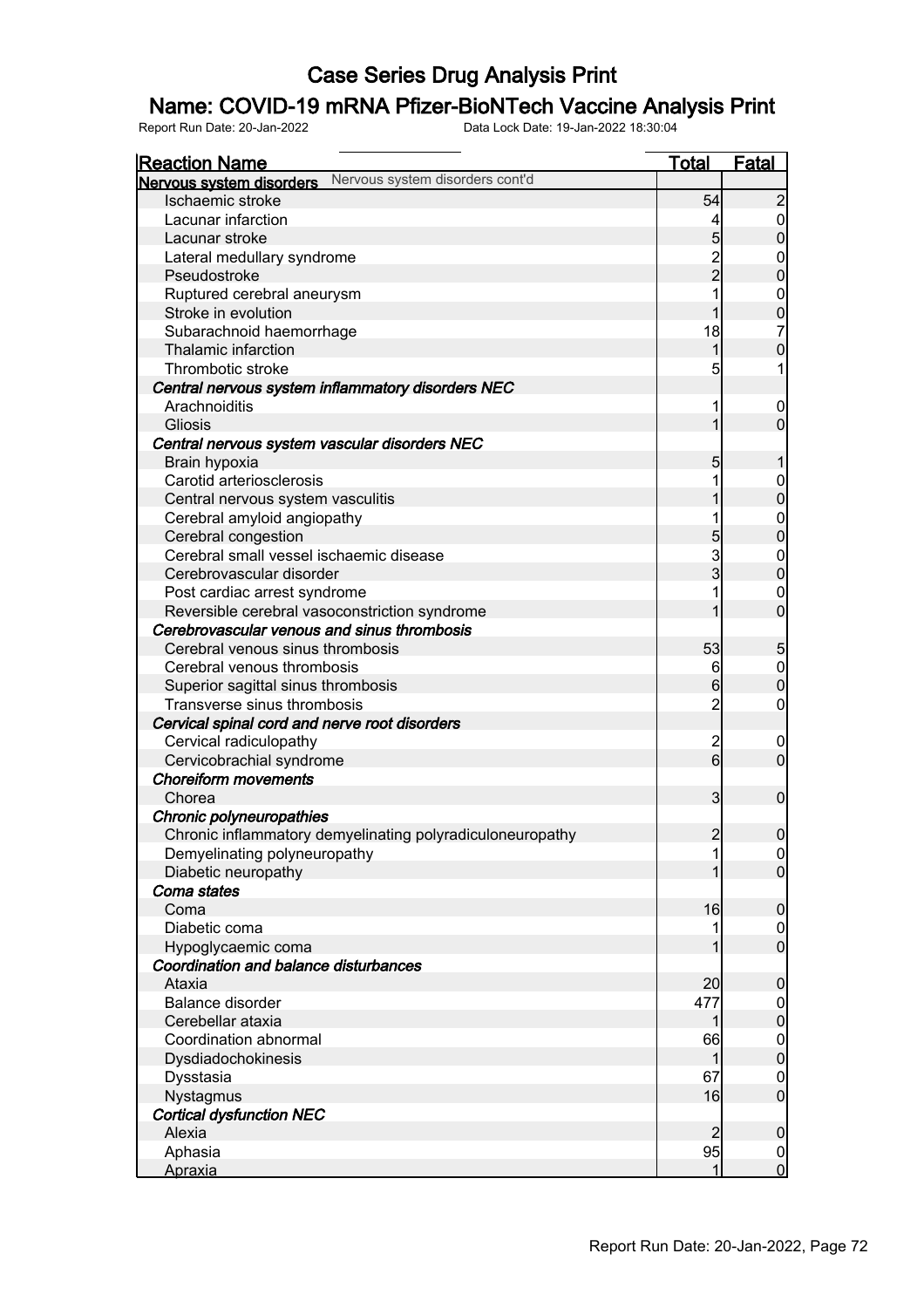## Name: COVID-19 mRNA Pfizer-BioNTech Vaccine Analysis Print

| <b>Reaction Name</b>                                     | <b>Total</b>   | <b>Fatal</b>                         |
|----------------------------------------------------------|----------------|--------------------------------------|
| Nervous system disorders Nervous system disorders cont'd |                |                                      |
| Dysgraphia                                               | $\overline{c}$ | $\boldsymbol{0}$                     |
| <b>Dyslexia</b>                                          | 1              | $\pmb{0}$                            |
| Dyspraxia                                                |                | $\boldsymbol{0}$                     |
| Neurologic neglect syndrome                              |                | $\mathbf 0$                          |
| Sensory processing disorder                              | 3              | $\boldsymbol{0}$                     |
| Visuospatial deficit                                     | $\mathbf{1}$   | $\mathbf 0$                          |
| <b>Cranial nerve disorders NEC</b>                       |                |                                      |
| Cranial nerve disorder                                   | $\overline{c}$ | $\mathbf 0$                          |
| Cranial nerve paralysis                                  | 1              | $\mathbf 0$                          |
| Dementia (excl Alzheimer's type)                         |                |                                      |
| Dementia                                                 | 18             | $\mathbf 0$                          |
| Dementia with Lewy bodies                                | 1              | $\mathbf 0$                          |
| Senile dementia                                          |                | $\boldsymbol{0}$                     |
| <b>Demyelinating disorders NEC</b>                       |                |                                      |
| Acute disseminated encephalomyelitis                     | 6              | $\mathbf 0$                          |
| Clinically isolated syndrome                             | 1              | $\pmb{0}$                            |
| Demyelination                                            | 9              | $\mathbf 0$                          |
| Neuromyelitis optica spectrum disorder                   | $\overline{2}$ | $\overline{0}$                       |
| Disturbances in consciousness NEC                        |                |                                      |
| Altered state of consciousness                           | 12             | $\mathbf 0$                          |
| <b>Consciousness fluctuating</b>                         | 3              | $\mathbf 0$                          |
| Depressed level of consciousness                         | 50             | $\mathbf 0$                          |
| Infant sedation                                          |                | $\mathbf 0$                          |
| Lethargy                                                 | 2461           | $\overline{0}$                       |
| Loss of consciousness                                    | 766            | 1                                    |
| Postictal state                                          | 5              | $\pmb{0}$                            |
| Sedation                                                 | 8              | $\mathbf 0$                          |
| Somnolence                                               | 1169           | $\pmb{0}$                            |
| Stupor                                                   | 5              | $\boldsymbol{0}$                     |
| Syncope                                                  | 2638           | $\mathbf 0$                          |
| Disturbances in sleep phase rhythm                       |                |                                      |
| Circadian rhythm sleep disorder                          | 1              | $\mathbf 0$                          |
| Irregular sleep phase                                    |                |                                      |
| Irregular sleep wake rhythm disorder                     | $\frac{2}{2}$  | $0\atop 0$                           |
| Non-24-hour sleep-wake disorder                          | $\mathbf{1}$   | $\boldsymbol{0}$                     |
| Dyskinesias and movement disorders NEC                   |                |                                      |
| Akathisia                                                | 6              | $\overline{0}$                       |
| <b>Ballismus</b>                                         | $\overline{2}$ | $\mathbf 0$                          |
| Bradykinesia                                             | 22             |                                      |
| Clumsiness                                               | 23             | $\begin{matrix} 0 \\ 0 \end{matrix}$ |
| Dyskinesia                                               | 75             | $\boldsymbol{0}$                     |
| Extrapyramidal disorder                                  | $\mathbf{3}$   | $\overline{0}$                       |
| Fine motor skill dysfunction                             | 13             | $\boldsymbol{0}$                     |
| Foetal movement disorder                                 | $\overline{4}$ | $\overline{0}$                       |
| Hyperkinesia                                             | 4              | $\boldsymbol{0}$                     |
| Hypokinesia                                              | 96             | $\mathbf 0$                          |
| Motor dysfunction                                        | 4              | $\boldsymbol{0}$                     |
| Movement disorder                                        | 64             | $\mathbf 0$                          |
| Psychomotor hyperactivity                                | 28             | $\overline{0}$                       |
| Synkinesis                                               | $\overline{c}$ | $\mathbf 0$                          |
| Tardive dyskinesia                                       | $\overline{2}$ | $\mathbf 0$                          |
| <b>Dystonias</b>                                         |                |                                      |
| <b>Dystonia</b>                                          | 16             | $\overline{0}$                       |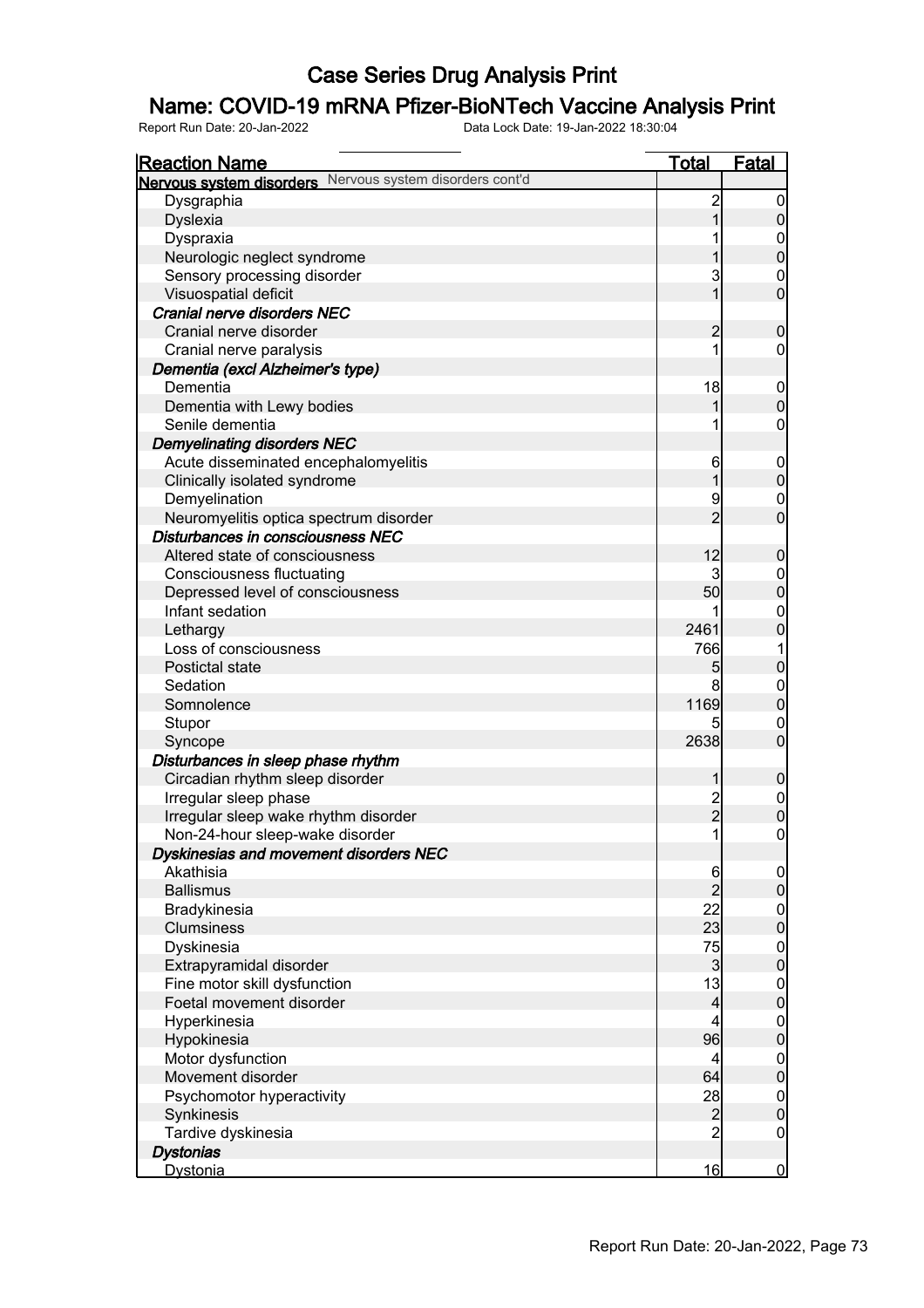## Name: COVID-19 mRNA Pfizer-BioNTech Vaccine Analysis Print

| <b>Reaction Name</b>                                                    | <u>Total</u>    | <b>Fatal</b>                                   |
|-------------------------------------------------------------------------|-----------------|------------------------------------------------|
| Nervous system disorders Nervous system disorders cont'd                |                 |                                                |
| Writer's cramp                                                          | 1               | $\overline{0}$                                 |
| <b>Encephalitis NEC</b>                                                 |                 |                                                |
| Encephalitis autoimmune                                                 | 1               | $\boldsymbol{0}$                               |
| Limbic encephalitis                                                     |                 | 0                                              |
| Noninfective encephalitis                                               | $6 \overline{}$ | $\overline{0}$                                 |
| <b>Encephalopathies NEC</b>                                             |                 |                                                |
| Autoimmune encephalopathy                                               | 1               |                                                |
| Encephalopathy                                                          | 5               | $\mathbf 0$                                    |
| Hashimoto's encephalopathy                                              | 1               | $\overline{0}$                                 |
| Posterior reversible encephalopathy syndrome                            |                 | 0                                              |
| Eye movement disorders                                                  |                 |                                                |
| Illrd nerve disorder                                                    |                 | $\mathbf 0$                                    |
| Illrd nerve paralysis                                                   | 7               | $\mathbf 0$                                    |
| IVth nerve paralysis                                                    |                 | $\mathbf{0}$                                   |
| Microvascular cranial nerve palsy                                       |                 | $\overline{0}$                                 |
| Vith nerve disorder                                                     |                 | $\mathbf 0$                                    |
| VIth nerve paralysis                                                    | 11              | $\overline{0}$                                 |
| <b>Facial cranial nerve disorders</b>                                   |                 |                                                |
| Bell's palsy                                                            | 596             | $\mathbf 0$                                    |
| Facial nerve disorder                                                   | 9               | $\boldsymbol{0}$                               |
| Facial paralysis                                                        | 447             | $\mathbf 0$                                    |
| Facial paresis                                                          | 103             | $\mathbf 0$                                    |
| Facial spasm                                                            | 53              | $\overline{0}$                                 |
| Generalised tonic-clonic seizures                                       |                 |                                                |
| Generalised tonic-clonic seizure                                        | 69              | $\boldsymbol{0}$                               |
| <b>Headaches NEC</b>                                                    |                 |                                                |
| Cervicogenic headache                                                   | $\mathbf{3}$    | $\mathbf 0$                                    |
| Cluster headache                                                        | 278             | $\boldsymbol{0}$                               |
| Cold-stimulus headache                                                  | 33              | $\mathbf 0$                                    |
| Drug withdrawal headache                                                | 3               | $\mathbf{0}$                                   |
| <b>Exertional headache</b>                                              | 9               | $\overline{0}$                                 |
| External compression headache                                           | $\overline{c}$  |                                                |
| Headache                                                                | 29275           | $\mathbf{0}$                                   |
| Medication overuse headache                                             | $\overline{c}$  | $\mathbf 0$                                    |
| New daily persistent headache                                           | 8               | $\overline{0}$                                 |
| Occipital neuralgia                                                     | 17              |                                                |
| Ophthalmoplegic migraine                                                | 1               | 0 <br>$\overline{0}$                           |
| Primary cough headache                                                  | 4               |                                                |
| Primary headache associated with sexual activity                        | 9               | $\begin{matrix} 0 \\ 0 \end{matrix}$           |
| Sinus headache                                                          | 389             |                                                |
| <b>Tension headache</b>                                                 | 614             | $\boldsymbol{0}$<br>$\overline{0}$             |
| Thunderclap headache                                                    | 21              | $\mathbf 0$                                    |
| Vascular headache                                                       | 20              | $\overline{0}$                                 |
| <b>Hydrocephalic conditions</b>                                         |                 |                                                |
| Hydrocephalus                                                           | $\overline{4}$  | $\boldsymbol{0}$                               |
| Hypoglossal nerve disorders                                             |                 |                                                |
|                                                                         | 1               | $\boldsymbol{0}$                               |
| Tongue paralysis                                                        |                 |                                                |
| Increased intracranial pressure disorders                               | $\overline{2}$  | $\mathbf 0$                                    |
| <b>Brain compression</b><br>Brain oedema                                | 13              |                                                |
|                                                                         | 12              | $\begin{smallmatrix} 2 \\ 0 \end{smallmatrix}$ |
| Idiopathic intracranial hypertension<br>Intracranial pressure increased | 5               | $\mathbf 0$                                    |
| Intellectual disabilities                                               |                 |                                                |
|                                                                         |                 |                                                |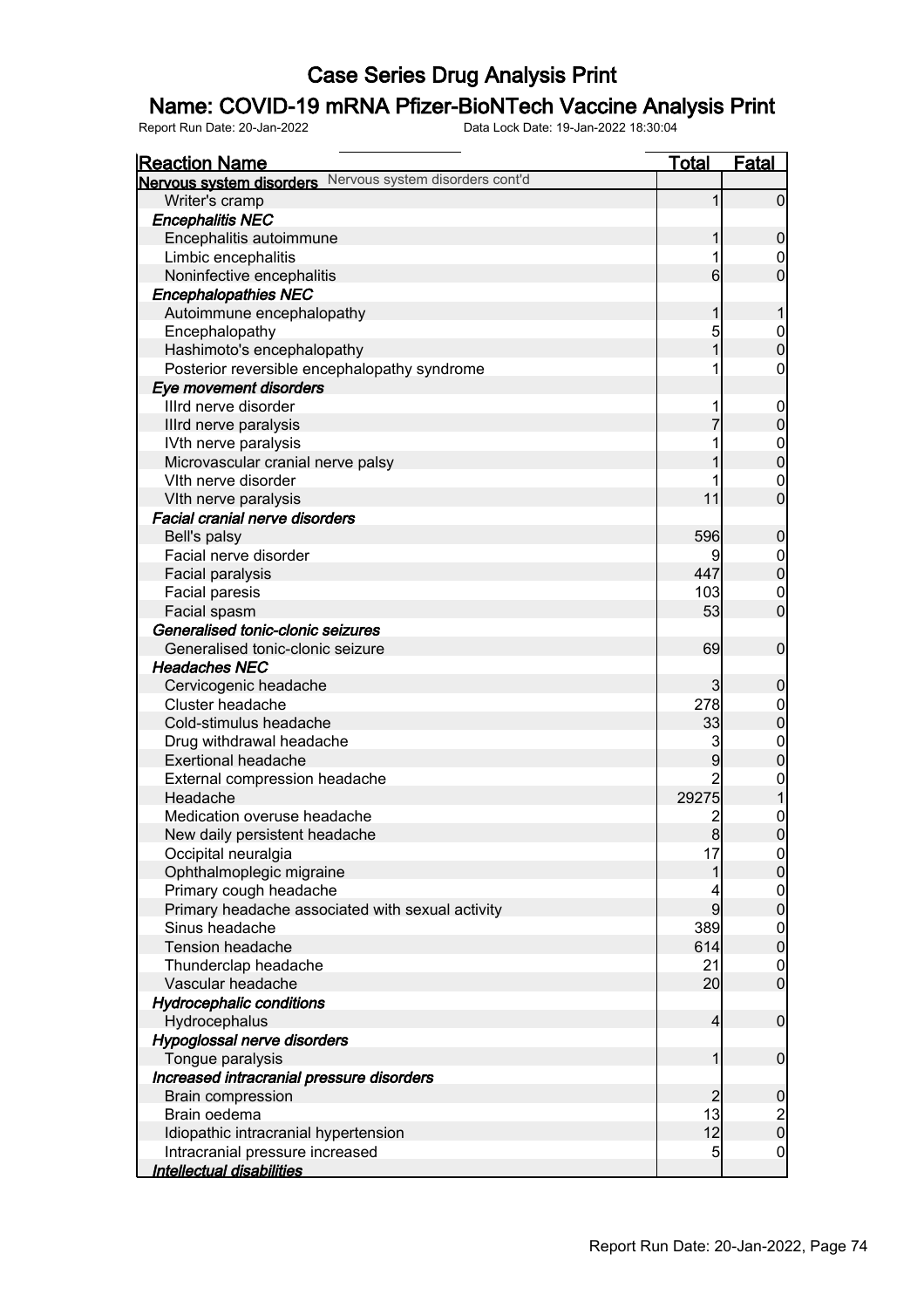## Name: COVID-19 mRNA Pfizer-BioNTech Vaccine Analysis Print

| <b>Reaction Name</b>                                              | <u>Total</u>                               | <b>Fatal</b>                       |
|-------------------------------------------------------------------|--------------------------------------------|------------------------------------|
| Nervous system disorders Nervous system disorders cont'd          |                                            |                                    |
| Intellectual disability                                           | 4                                          | $\overline{0}$                     |
| Lumbar spinal cord and nerve root disorders                       |                                            |                                    |
| Sciatica                                                          | 125                                        | $\mathbf 0$                        |
| Memory loss (excl dementia)                                       |                                            |                                    |
| Amnesia                                                           | 215                                        | $\mathbf 0$                        |
| Memory impairment                                                 | 232                                        | $\mathbf 0$                        |
| Transient global amnesia                                          | 9                                          | $\mathbf 0$                        |
| Mental impairment (excl dementia and memory loss)                 |                                            |                                    |
| Cognitive disorder                                                | 100                                        | $\mathbf 0$                        |
| Cognitive linguistic deficit                                      |                                            | $\mathbf 0$                        |
| Disturbance in attention                                          | 375                                        | $\mathbf 0$                        |
| Mental impairment                                                 | 55                                         | $\overline{0}$                     |
| <b>Migraine headaches</b>                                         |                                            |                                    |
| Basilar migraine                                                  | 1                                          | $\boldsymbol{0}$                   |
| Hemiplegic migraine                                               | 37                                         | $\mathbf 0$                        |
| Migraine                                                          | 3379                                       | $\overline{0}$                     |
| Migraine with aura                                                | 222                                        | $\boldsymbol{0}$                   |
| Migraine without aura                                             | 22                                         | $\overline{0}$                     |
| Ophthalmic migraine                                               | 7                                          | $\mathbf{0}$                       |
| Retinal migraine                                                  | 37                                         | $\overline{0}$                     |
| Typical aura without headache                                     | 8                                          | $\mathbf 0$                        |
| Vestibular migraine                                               | 26                                         | $\mathbf 0$                        |
| Mixed cranial nerve disorders                                     |                                            |                                    |
| <b>Bulbar palsy</b>                                               | $\overline{2}$                             | $\boldsymbol{0}$                   |
| <b>Mononeuropathies</b>                                           |                                            |                                    |
| Carpal tunnel syndrome                                            | 29                                         | $\mathbf 0$                        |
| Cubital tunnel syndrome                                           | 4                                          | $\boldsymbol{0}$                   |
| Meralgia paraesthetica                                            | $\begin{array}{c} 2 \\ 2 \\ 4 \end{array}$ | $\mathbf 0$                        |
| Mononeuritis                                                      |                                            | $\mathbf{0}$                       |
| Mononeuropathy                                                    |                                            | $\overline{0}$                     |
| Nerve compression                                                 | 29                                         | $\boldsymbol{0}$                   |
| Peripheral nerve lesion                                           | $\overline{2}$                             | $\overline{0}$                     |
| Peroneal nerve palsy                                              | 20                                         | $0\atop 0$                         |
| Piriformis syndrome                                               | $\frac{2}{3}$                              |                                    |
| Pudendal canal syndrome                                           |                                            | $\pmb{0}$                          |
| Sciatic nerve neuropathy                                          |                                            | 0                                  |
| Ulnar nerve palsy                                                 | $\frac{2}{3}$                              | 0                                  |
| <b>Ulnar neuritis</b>                                             |                                            | $\pmb{0}$                          |
| Ulnar tunnel syndrome                                             | $\overline{c}$                             | $\mathbf 0$                        |
| Motor neurone diseases                                            |                                            |                                    |
| Lower motor neurone lesion                                        | 1                                          | $\frac{0}{2}$                      |
| Motor neurone disease                                             | 8                                          |                                    |
| Progressive bulbar palsy                                          |                                            | $\boldsymbol{0}$<br>$\overline{0}$ |
| Upper motor neurone lesion                                        |                                            |                                    |
| Multiple sclerosis acute and progressive<br><b>Band sensation</b> | 1                                          |                                    |
|                                                                   | 36                                         | $\mathbf 0$                        |
| Multiple sclerosis                                                | 25                                         | $\mathbf 0$<br>$\mathbf 0$         |
| Multiple sclerosis relapse<br>Tumefactive multiple sclerosis      |                                            | 1                                  |
| Muscle tone abnormal                                              |                                            |                                    |
| Drop attacks                                                      |                                            | $\mathbf 0$                        |
| Hypertonia                                                        | 2<br>2                                     | $\pmb{0}$                          |
| Hypotonia                                                         | 35                                         | $\mathbf 0$                        |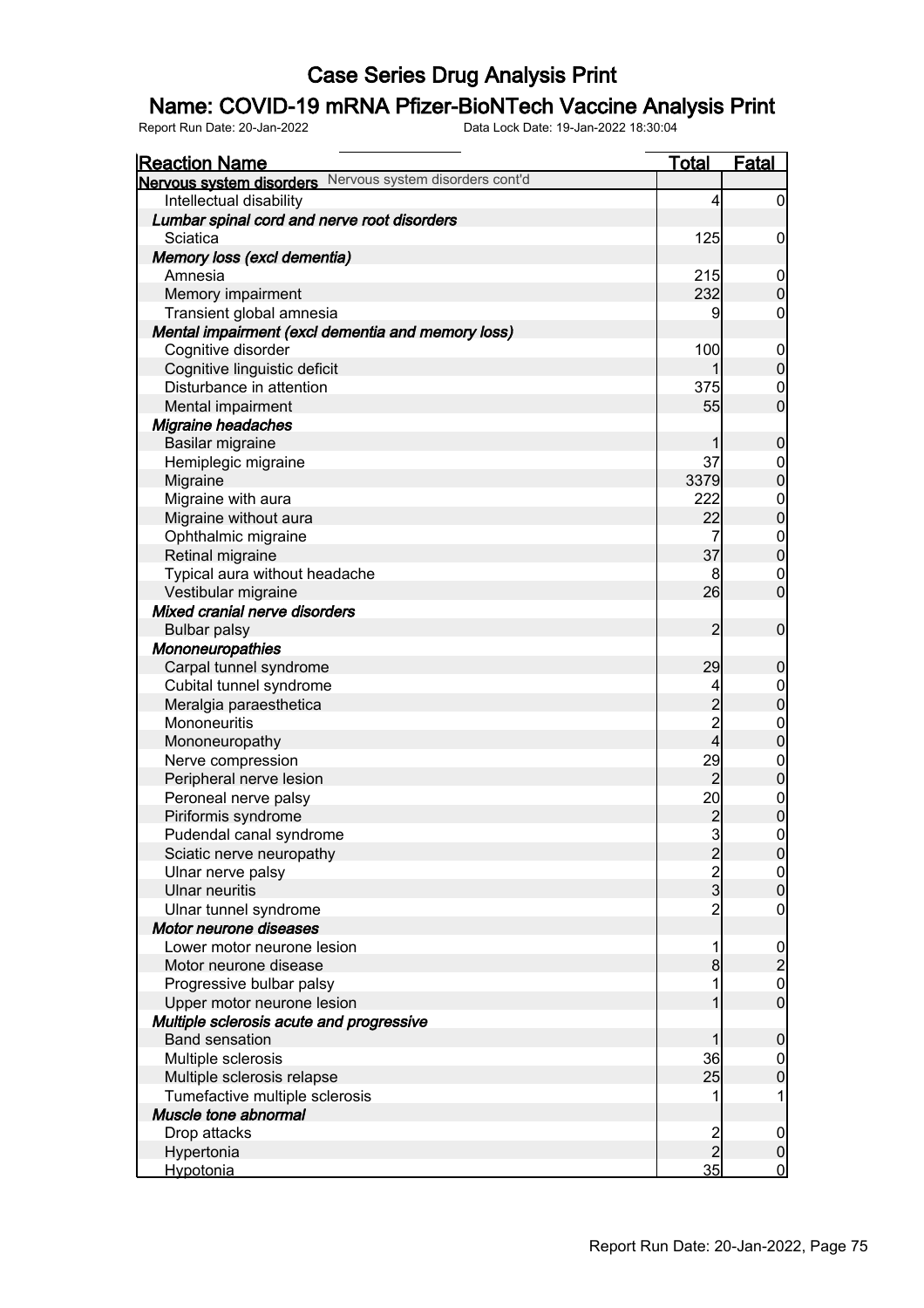## Name: COVID-19 mRNA Pfizer-BioNTech Vaccine Analysis Print

| <u>Reaction Name</u>                                        | <u>Total</u>             | <b>Fatal</b>                         |
|-------------------------------------------------------------|--------------------------|--------------------------------------|
| Nervous system disorders cont'd<br>Nervous system disorders |                          |                                      |
| Morvan syndrome                                             | 1                        | $\overline{0}$                       |
| Muscle tone disorder                                        | 1                        |                                      |
| Serotonin syndrome                                          | 1                        | $\begin{matrix} 0 \\ 0 \end{matrix}$ |
| Stiff leg syndrome                                          |                          | $\boldsymbol{0}$                     |
| Myelitis (incl infective)                                   |                          |                                      |
| Myelitis transverse                                         | 31                       | $\mathbf 0$                          |
| Narcolepsy and hypersomnia                                  |                          |                                      |
| Cataplexy                                                   | 3                        | $\boldsymbol{0}$                     |
| Hypersomnia                                                 | 122                      | $\boldsymbol{0}$                     |
| Narcolepsy                                                  | 6                        | $\mathbf 0$                          |
| Nervous system disorders NEC                                |                          |                                      |
| Central nervous system lesion                               | $\overline{c}$           | $\boldsymbol{0}$                     |
| Cerebral disorder                                           | $\overline{1}$           | $\mathbf 0$                          |
| Nervous system disorder                                     | 22                       |                                      |
| Neurotoxicity                                               | $\overline{\mathcal{L}}$ | $0\atop 0$                           |
| Psychomotor skills impaired                                 | 1                        | $\boldsymbol{0}$                     |
| Neurologic visual problems NEC                              |                          |                                      |
| Hemianopia                                                  | 1                        | $\boldsymbol{0}$                     |
| Hemianopia homonymous                                       |                          | $\mathbf 0$                          |
| Quadrantanopia                                              | $\frac{2}{2}$            | $\mathbf{0}$                         |
| <b>Tunnel vision</b>                                        | 23                       | $\overline{0}$                       |
| <b>Neurological signs and symptoms NEC</b>                  |                          |                                      |
| Agitation neonatal                                          | 1                        | $\boldsymbol{0}$                     |
| Cerebrospinal fluid leakage                                 | 1                        |                                      |
| Clonus                                                      | 5                        | $0$<br>0                             |
| Decerebrate posture                                         | 1                        |                                      |
| Decorticate posture                                         | 1                        | $0\atop 0$                           |
| <b>Dizziness</b>                                            | 10911                    | $\mathbf{0}$                         |
| Dizziness exertional                                        | 49                       | $\mathbf 0$                          |
| Dizziness postural                                          | 825                      |                                      |
| Drooling                                                    | 23                       | $0$<br>0                             |
| Fontanelle bulging                                          | $\overline{2}$           |                                      |
| Head discomfort                                             | 383                      | $\begin{matrix}0\\0\end{matrix}$     |
| Hyporesponsive to stimuli                                   |                          |                                      |
| Inability to crawl                                          | $\frac{2}{3}$            | $\begin{matrix} 0 \\ 0 \end{matrix}$ |
| Infant irritability                                         | 10                       | $\Omega$                             |
| Meningism                                                   | $\overline{2}$           | $\overline{0}$                       |
| Myoclonus                                                   | 34                       | $\overline{0}$                       |
| Neurological symptom                                        | 64                       | $\mathbf 0$                          |
| Patient elopement                                           | 1                        | $\overline{0}$                       |
| Persistent postural-perceptual dizziness                    | 17                       | $\mathbf 0$                          |
| Presyncope                                                  | 689                      | $\boldsymbol{0}$                     |
| Sensory overload                                            | 5                        | $\mathbf 0$                          |
| Slow response to stimuli                                    | 4                        | $\boldsymbol{0}$                     |
| Tongue biting                                               | $\mathbf{8}$             | $\mathbf 0$                          |
| Unresponsive to stimuli                                     | 59                       | $\mathbf 0$                          |
| Neuromuscular disorders NEC                                 |                          |                                      |
| Muscle contractions involuntary                             | 30                       | $\boldsymbol{0}$                     |
| Muscle spasticity                                           | 18                       | $\pmb{0}$                            |
| Neuromuscular pain                                          | 3                        | $\overline{0}$                       |
| Neuromuscular junction dysfunction                          |                          |                                      |
| Myasthenia gravis                                           | $\boldsymbol{8}$         | $\overline{0}$                       |
| Myasthenia gravis crisis                                    | $\overline{2}$           | $\overline{0}$                       |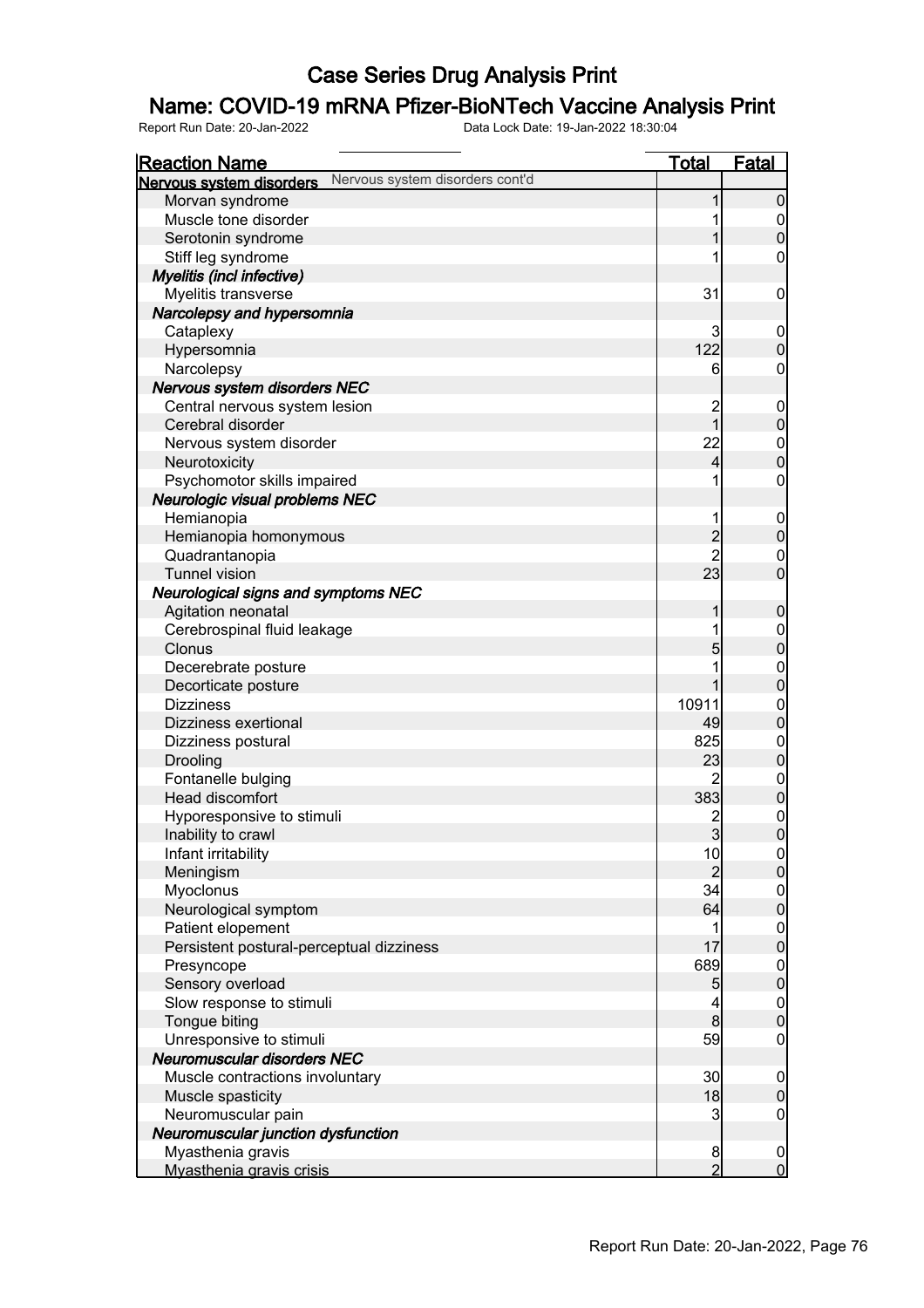## Name: COVID-19 mRNA Pfizer-BioNTech Vaccine Analysis Print

| <b>Reaction Name</b>                                        | <b>Total</b>            | <b>Fatal</b>                         |
|-------------------------------------------------------------|-------------------------|--------------------------------------|
| Nervous system disorders cont'd<br>Nervous system disorders |                         |                                      |
| <b>Olfactory nerve disorders</b>                            |                         |                                      |
| Anosmia                                                     | 315                     | $\boldsymbol{0}$                     |
| Hyposmia                                                    | 18                      | $\overline{0}$                       |
| Parosmia                                                    | 307                     | $\overline{0}$                       |
| Optic nerve disorders NEC                                   |                         |                                      |
| Optic neuritis                                              | 34                      | $\mathbf 0$                          |
| Paraesthesias and dysaesthesias                             |                         |                                      |
| Burning feet syndrome                                       | 13                      | $\mathbf 0$                          |
| <b>Burning sensation</b>                                    | 630                     |                                      |
| Burning sensation mucosal                                   | $\overline{2}$          | $0\atop 0$                           |
| Dysaesthesia                                                | 8                       |                                      |
| Formication                                                 | 45                      | $0\atop 0$                           |
| Hand-arm vibration syndrome                                 | 3                       |                                      |
| Hemianaesthesia                                             | 4                       | $0\atop 0$                           |
| Hemiparaesthesia                                            | 5                       |                                      |
| Hyperaesthesia                                              | 120                     | $0\atop 0$                           |
| Hypoaesthesia                                               | 3345                    |                                      |
| Lhermitte's sign                                            |                         | $0\atop 0$                           |
| Paraesthesia                                                | 4602                    |                                      |
| Reversed hot-cold sensation                                 | 4                       | $\begin{matrix}0\\0\end{matrix}$     |
| Synaesthesia                                                | 1                       | $\mathbf 0$                          |
| Paralysis and paresis (excl cranial nerve)                  |                         |                                      |
| Diplegia                                                    | 19                      | $\mathbf{0}$                         |
| Hemiparesis                                                 | 63                      | $\overline{0}$                       |
| Hemiplegia                                                  | 47                      |                                      |
| Locked-in syndrome                                          | 1                       | $0\atop 0$                           |
| Monoparesis                                                 | 87                      |                                      |
| Monoplegia                                                  | 98                      | $0\atop 0$                           |
| Paralysis                                                   | 145                     |                                      |
| Paraparesis                                                 | $\mathbf{3}$            | $\begin{matrix}0\\0\end{matrix}$     |
| Paraplegia                                                  | $\mathbf{3}$            |                                      |
| Paresis                                                     | $\bf{8}$                | $\begin{matrix}0\\0\end{matrix}$     |
| Quadriparesis                                               | 1                       |                                      |
| Quadriplegia                                                | $\overline{1}$          | $\begin{matrix}0\\0\end{matrix}$     |
| Parkinson's disease and parkinsonism                        |                         |                                      |
| Freezing phenomenon                                         | 15                      | 0                                    |
| Hypokinetic dysarthria                                      | 1                       | $\overline{0}$                       |
| Parkinson's disease                                         | 4                       | $\overline{0}$                       |
| Parkinsonian gait                                           | 1                       |                                      |
| Parkinsonian rest tremor                                    | 1                       | $0\atop 0$                           |
| Parkinsonism                                                | 4                       |                                      |
| Reduced facial expression                                   | 11                      | $\begin{matrix} 0 \\ 0 \end{matrix}$ |
| Partial complex seizures                                    |                         |                                      |
| Dreamy state                                                | $6 \,$                  | $\boldsymbol{0}$                     |
| Focal dyscognitive seizures                                 |                         |                                      |
| Temporal lobe epilepsy                                      | $\frac{5}{2}$           | $0$<br>0                             |
| Partial simple seizures NEC                                 |                         |                                      |
| Autonomic seizure                                           | 1                       | $\boldsymbol{0}$                     |
| <b>Peripheral neuropathies NEC</b>                          |                         |                                      |
| Axonal neuropathy                                           | $\overline{\mathbf{c}}$ | $\mathbf 0$                          |
| Brachial plexopathy                                         | 1                       | $\overline{0}$                       |
| Neuralgic amyotrophy                                        | $\overline{a}$          | $\pmb{0}$                            |
| <b>Neuritis</b>                                             | 7                       | $\mathbf 0$                          |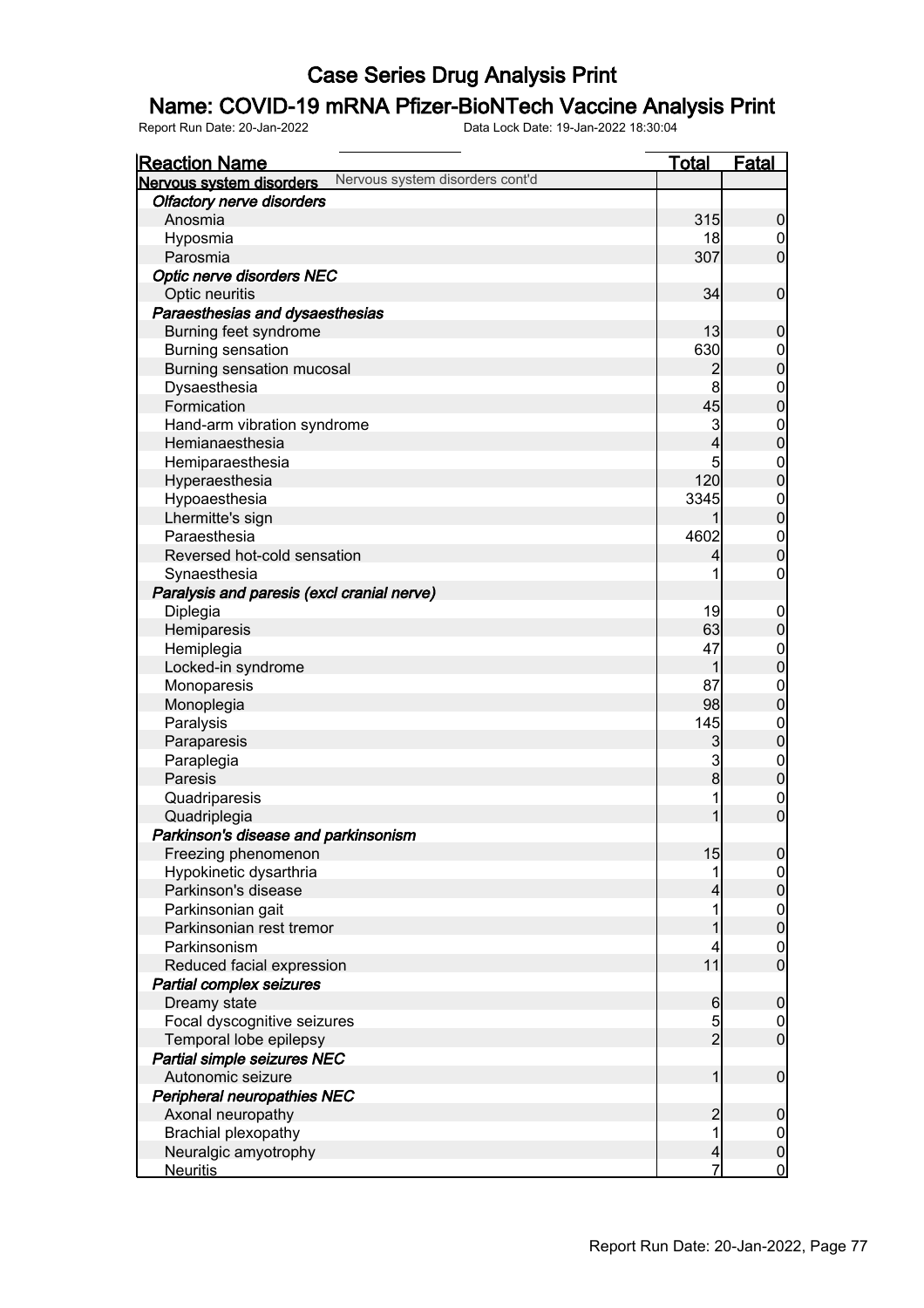## Name: COVID-19 mRNA Pfizer-BioNTech Vaccine Analysis Print

| <b>Reaction Name</b>                           |                                 | <u>Total</u>                     | <b>Fatal</b>                         |
|------------------------------------------------|---------------------------------|----------------------------------|--------------------------------------|
| Nervous system disorders                       | Nervous system disorders cont'd |                                  |                                      |
| Neuropathy peripheral                          |                                 | 145                              | $\boldsymbol{0}$                     |
| Peripheral sensorimotor neuropathy             |                                 |                                  | $\mathbf 0$                          |
| Peripheral sensory neuropathy                  |                                 | 12                               | $\bf{0}$                             |
| Polyneuropathy                                 |                                 | 4                                | $\boldsymbol{0}$                     |
| Small fibre neuropathy                         |                                 | $\overline{3}$                   | $\overline{0}$                       |
| Thoracic outlet syndrome                       |                                 | $\overline{2}$                   | $\boldsymbol{0}$                     |
| Seizures and seizure disorders NEC             |                                 |                                  |                                      |
| Atonic seizures                                |                                 | 9                                | $\mathbf 0$                          |
| Change in seizure presentation                 |                                 | $\overline{c}$                   | $\pmb{0}$                            |
| Clonic convulsion                              |                                 | 4                                |                                      |
| <b>Convulsions local</b>                       |                                 | $\overline{1}$                   | $\mathbf{0}$<br>$\overline{0}$       |
| Convulsive threshold lowered                   |                                 |                                  |                                      |
|                                                |                                 | 166                              | $\mathbf{0}$                         |
| Epilepsy                                       |                                 |                                  | $\mathbf{0}$                         |
| Epileptic aura                                 |                                 | $\overline{c}$<br>$\overline{2}$ | $\boldsymbol{0}$                     |
| Epileptic encephalopathy                       |                                 |                                  | $\overline{0}$                       |
| Febrile convulsion                             |                                 | 18                               | $\boldsymbol{0}$                     |
| Idiopathic generalised epilepsy                |                                 | 1                                | $\overline{0}$                       |
| Neonatal epileptic seizure                     |                                 |                                  | $\mathbf{0}$                         |
| Partial seizures                               |                                 | 29                               | $\mathbf 0$                          |
| Partial seizures with secondary generalisation |                                 | 1                                | $\mathbf{0}$                         |
| Post stroke seizure                            |                                 | 1                                | $\overline{0}$                       |
| Psychogenic seizure                            |                                 | 11                               | $\mathbf{0}$                         |
| Seizure                                        |                                 | 705                              | $\mathbf{1}$                         |
| Seizure anoxic                                 |                                 | 3                                | $\mathbf{0}$                         |
| Seizure cluster                                |                                 | $6\phantom{a}$                   | $\mathbf 0$                          |
| Seizure like phenomena                         |                                 | 3                                | $\mathbf{0}$                         |
| Status epilepticus                             |                                 | 39                               | $\mathbf 0$                          |
| Tonic clonic movements                         |                                 | 5                                | $\boldsymbol{0}$                     |
| Tonic convulsion                               |                                 | 35                               | $\mathbf 0$                          |
| Tonic posturing                                |                                 | 1                                | $\boldsymbol{0}$                     |
| <b>Sensory abnormalities NEC</b>               |                                 |                                  |                                      |
| Ageusia                                        |                                 | 586                              | $\boldsymbol{0}$                     |
| Allodynia                                      |                                 | 30                               | $\pmb{0}$                            |
| Aura                                           |                                 | 27                               | $\begin{matrix}0\\0\end{matrix}$     |
| Central pain syndrome                          |                                 | 1                                |                                      |
| Complex regional pain syndrome                 |                                 | 6                                | $\Omega$                             |
| Dysgeusia                                      |                                 | 1270                             | $\overline{0}$                       |
| Electric shock sensation                       |                                 | 48                               | $\begin{matrix} 0 \\ 0 \end{matrix}$ |
| Hypergeusia                                    |                                 | 1                                |                                      |
| Hypogeusia                                     |                                 | 8                                | $0\atop 0$                           |
| Intercostal neuralgia                          |                                 | $\overline{1}$                   |                                      |
| Loss of proprioception                         |                                 | $\frac{3}{3}$                    |                                      |
| Morton's neuralgia                             |                                 |                                  | $0$<br>0                             |
| Neuralgia                                      |                                 | 670                              |                                      |
| Persistent genital arousal disorder            |                                 | $\frac{2}{7}$                    | $0$ 0                                |
| Phantom limb syndrome                          |                                 |                                  |                                      |
| Post herpetic neuralgia                        |                                 | 15                               | $0$<br>0                             |
| Restless arm syndrome                          |                                 | $\mathbf{3}$                     |                                      |
| Restless legs syndrome                         |                                 | 157                              | $0\atop 0$                           |
| Sensory disturbance                            |                                 | 123                              |                                      |
| Sensory loss                                   |                                 | 96                               | $0$<br>0                             |
| Taste disorder                                 |                                 | 297                              |                                      |
| <b>Visual perseveration</b>                    |                                 | $\overline{3}$                   | $\begin{matrix} 0 \\ 0 \end{matrix}$ |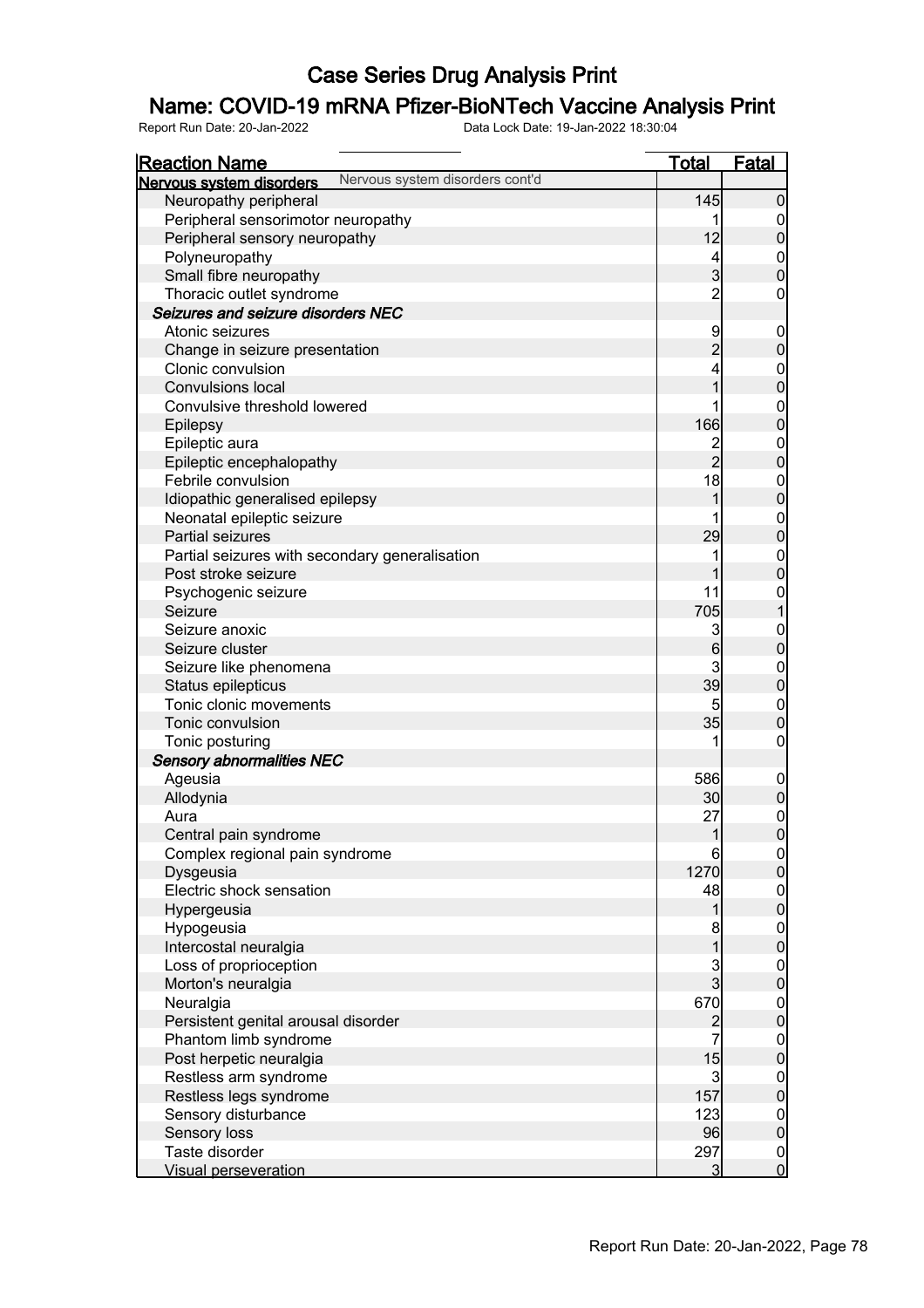## Name: COVID-19 mRNA Pfizer-BioNTech Vaccine Analysis Print

| <b>Reaction Name</b>                                        | <b>Total</b>   | Fatal                            |
|-------------------------------------------------------------|----------------|----------------------------------|
| Nervous system disorders cont'd<br>Nervous system disorders |                |                                  |
| Sleep disturbances NEC                                      |                |                                  |
| Microsleep                                                  | 1              | $\overline{0}$                   |
| Sleep deficit                                               | 13             | $\mathbf 0$                      |
| Sudden onset of sleep                                       | 1              | $\overline{0}$                   |
| Speech and language abnormalities                           |                |                                  |
| Dysarthria                                                  | 225            | $\mathbf 0$                      |
| Incoherent                                                  | 14             | $\mathbf{0}$                     |
| Language disorder                                           | $\overline{c}$ | $\overline{0}$                   |
| Repetitive speech                                           | 5              | $\begin{matrix}0\\0\end{matrix}$ |
| Slow speech                                                 | 22             |                                  |
| Speech disorder                                             | 80             | $\mathbf{0}$                     |
| Speech disorder developmental                               | 1              | $\overline{0}$                   |
| Spinal cord and nerve root disorders NEC                    |                |                                  |
| Acquired syringomyelia                                      | 1              | $\pmb{0}$                        |
| Cauda equina syndrome                                       | 1              |                                  |
| Myelopathy                                                  | 1              | $0\atop 0$                       |
| Radiculitis brachial                                        | 17             | $\mathbf{0}$                     |
| Radiculopathy                                               | 8              | $\overline{0}$                   |
| <b>Structural brain disorders NEC</b>                       |                |                                  |
| Brain injury                                                | 9              |                                  |
| Cerebral ventricle dilatation                               | $\overline{c}$ | $\frac{2}{0}$                    |
| Hyperintensity in brain deep nuclei                         | $\overline{1}$ | $\overline{0}$                   |
| Transient cerebrovascular events                            |                |                                  |
| Transient ischaemic attack                                  | 186            | 3                                |
| Tremor (excl congenital)                                    |                |                                  |
| <b>Essential tremor</b>                                     | 5              | $\pmb{0}$                        |
| Head titubation                                             | 13             |                                  |
| Resting tremor                                              | 4              | $\begin{matrix}0\\0\end{matrix}$ |
| Tremor                                                      | 2042           | $\overline{0}$                   |
| <b>Trigeminal disorders</b>                                 |                |                                  |
| Numb chin syndrome                                          | $\overline{c}$ | $\mathbf 0$                      |
| Trigeminal nerve disorder                                   | 3              | $\overline{0}$                   |
| Trigeminal neuralgia                                        | 81             | $\overline{0}$                   |
| <b>Trigeminal neuritis</b>                                  | 3              | $\overline{0}$                   |
| Vagus nerve disorders                                       |                |                                  |
| Vocal cord paralysis                                        | $\overline{2}$ | $\mathbf 0$                      |
| <b>Vertigos NEC</b>                                         |                |                                  |
| Cervicogenic vertigo                                        | 1              | 0                                |
| Vertigo CNS origin                                          | 3              |                                  |
| Nervous system disorders SOC TOTAL                          | 77152          | 80                               |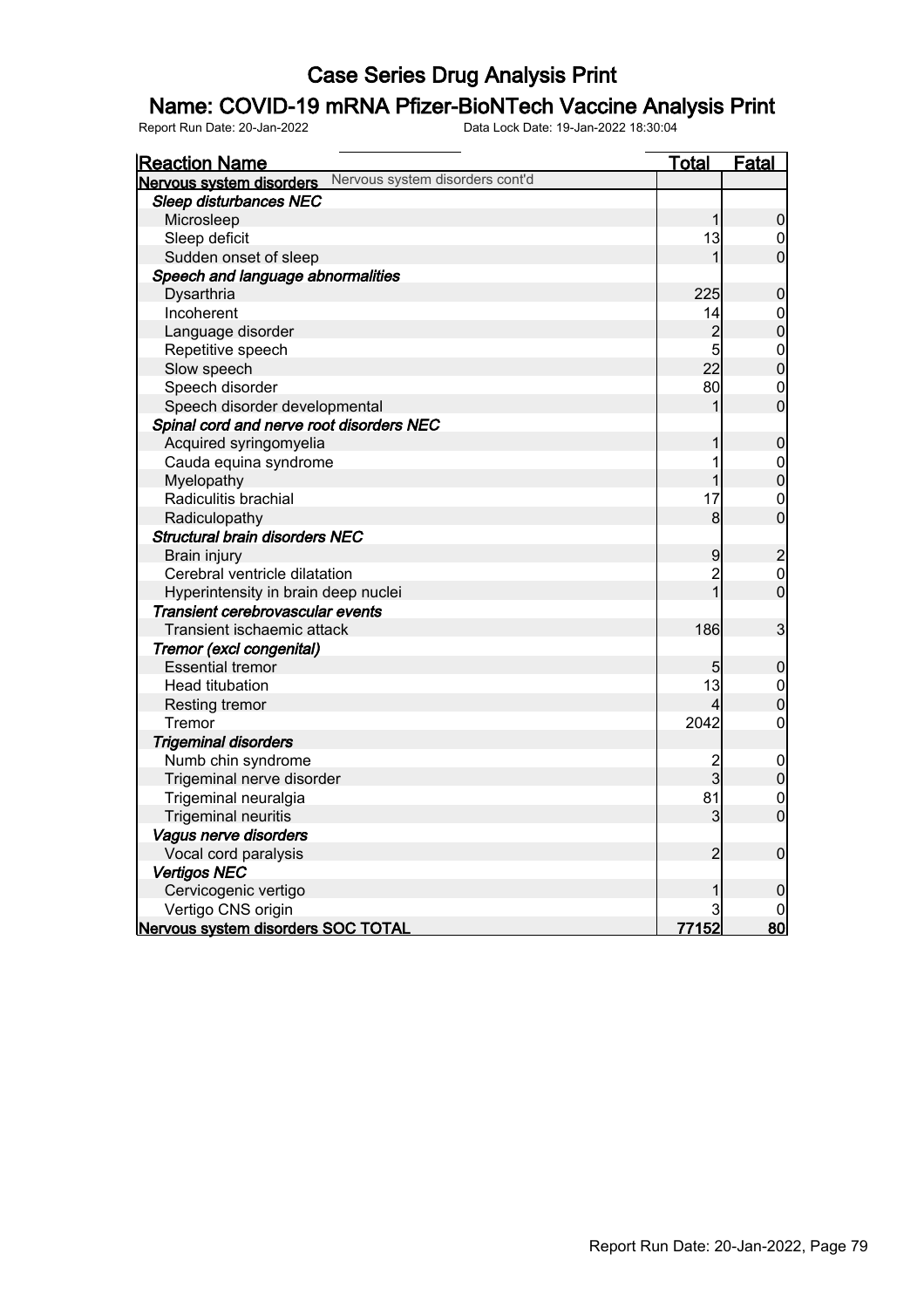#### Name: COVID-19 mRNA Pfizer-BioNTech Vaccine Analysis Print

| <u>Reaction Name</u>                                 | <b>Total</b>            | <b>Fatal</b>                         |
|------------------------------------------------------|-------------------------|--------------------------------------|
| <b>Pregnancy conditions</b>                          |                         |                                      |
| Abortion related conditions and complications        |                         |                                      |
| Anembryonic gestation                                | $\overline{3}$          | $\overline{0}$                       |
| Abortions not specified as induced or spontaneous    |                         |                                      |
| Abortion                                             | 1                       | $\mathbf 0$                          |
| Abortion missed                                      | 7                       | 0                                    |
| Abortions spontaneous                                |                         |                                      |
| Abortion spontaneous                                 | 448                     | $\mathbf 0$                          |
| Abortion threatened                                  | 2                       | $\overline{0}$                       |
| Amniotic fluid and cavity disorders of pregnancy NEC |                         |                                      |
| Amniorrhoea                                          | $\overline{2}$          | $\mathbf 0$                          |
| <b>Foetal complications NEC</b>                      |                         |                                      |
| Foetal cardiac disorder                              |                         | $\mathbf 0$                          |
| Foetal distress syndrome                             |                         | 0                                    |
| Foetal hypokinesia                                   | 14                      | $\mathbf 0$                          |
| Foetal conditions due to maternal conditions         |                         |                                      |
| Maternal condition affecting foetus                  | 1                       | $\mathbf 0$                          |
| <b>Foetal growth complications</b>                   |                         |                                      |
| Foetal growth restriction                            | $6 \overline{}$         | $\mathbf 0$                          |
| Gestational age and weight conditions                |                         |                                      |
| Low birth weight baby                                | 1                       | $\mathbf 0$                          |
| Premature baby                                       | 7                       |                                      |
| Haemorrhagic complications of pregnancy              |                         |                                      |
| Haemorrhage in pregnancy                             | 3                       | $\mathbf 0$                          |
| Premature separation of placenta                     | $\overline{3}$          | $\mathbf 0$                          |
| Subchorionic haematoma                               | 3                       | $\mathbf 0$                          |
| Subchorionic haemorrhage                             | 1                       | $\mathbf 0$                          |
| Hypertension associated disorders of pregnancy       |                         |                                      |
| Pre-eclampsia                                        | $\overline{2}$          | $\mathbf 0$                          |
| Labour onset and length abnormalities                |                         |                                      |
| Induced labour                                       | 1                       | $\mathbf 0$                          |
| Premature delivery                                   |                         | $\mathbf 0$                          |
| Premature labour                                     | 8                       | $\overline{0}$                       |
| Premature rupture of membranes                       | 3                       | $\mathbf{0}$                         |
| <b>Threatened labour</b>                             | 1                       | $\overline{0}$                       |
| <b>Maternal complications of delivery NEC</b>        |                         |                                      |
| Retained placenta or membranes                       | $\overline{2}$          | 0                                    |
| Maternal complications of labour NEC                 |                         |                                      |
| Uterine contractions abnormal                        | 1                       | $\mathbf 0$                          |
| Uterine hypertonus                                   | 9                       | 0                                    |
| <b>Maternal complications of pregnancy NEC</b>       |                         |                                      |
| <b>Biochemical pregnancy</b>                         | $\overline{\mathbf{c}}$ | $\overline{0}$                       |
| Complication of pregnancy                            | $\overline{1}$          | $\pmb{0}$                            |
| Decidual cast                                        | 5                       |                                      |
| Ectopic pregnancy                                    | 12                      | $0$<br>0                             |
| Hyperemesis gravidarum                               | 1                       |                                      |
| Morning sickness                                     | 16                      | $\begin{matrix} 0 \\ 0 \end{matrix}$ |
| Preterm premature rupture of membranes               | $\overline{3}$          | $\boldsymbol{0}$                     |
| Ruptured ectopic pregnancy                           | $\overline{1}$          | $\overline{0}$                       |
| Somatic symptom disorder of pregnancy                | 3                       | $\boldsymbol{0}$                     |
| Neonatal hepatobiliary disorders                     |                         |                                      |
| Jaundice neonatal                                    | 1                       | $\mathbf 0$                          |
| Normal newborn status                                |                         |                                      |
| Normal newborn                                       | 1                       | $\overline{0}$                       |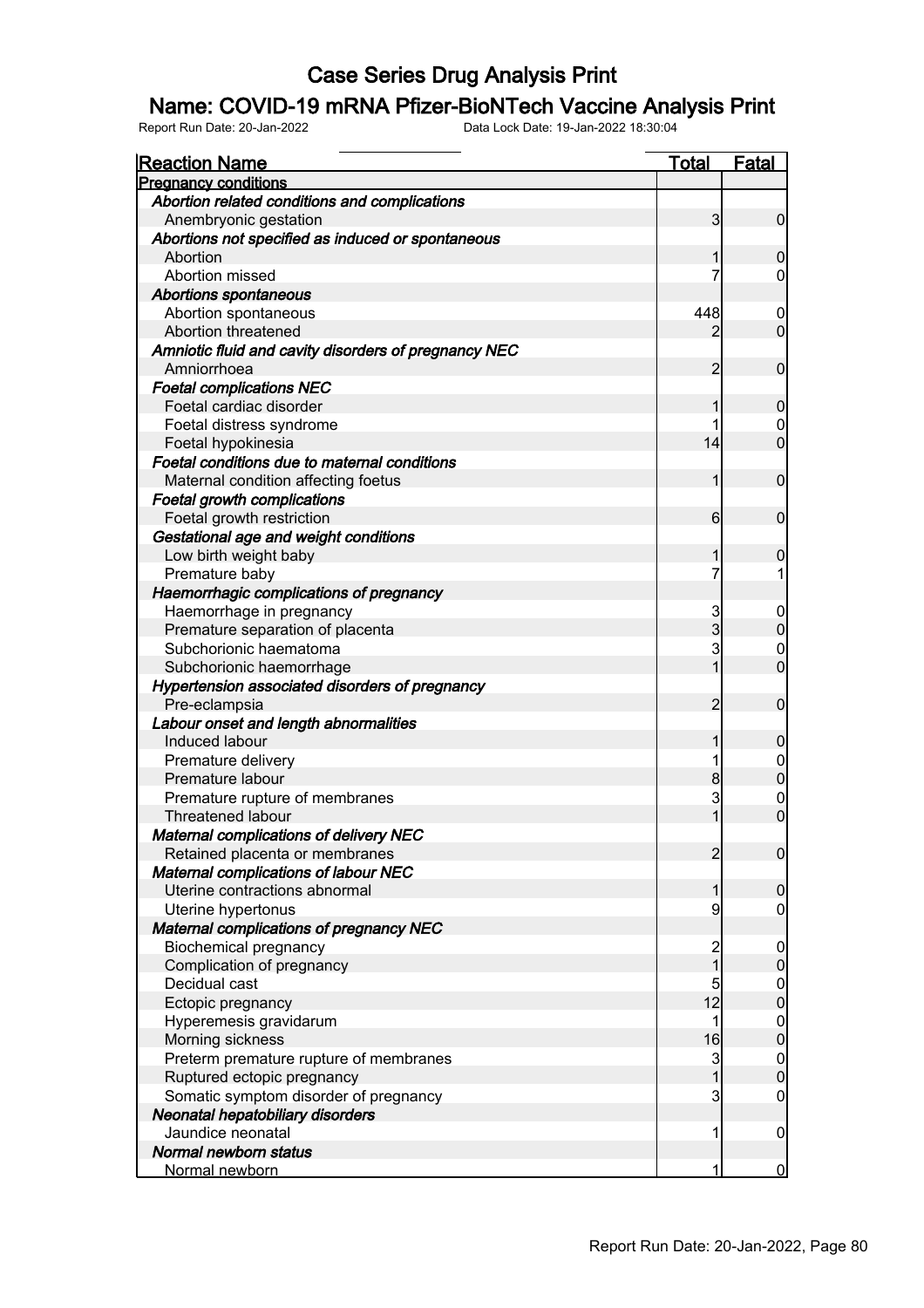## Name: COVID-19 mRNA Pfizer-BioNTech Vaccine Analysis Print

| <b>Reaction Name</b>                             | Total          | Fatal          |
|--------------------------------------------------|----------------|----------------|
| Pregnancy conditions Pregnancy conditions cont'd |                |                |
| Normal pregnancy, labour and delivery            |                |                |
| Labour pain                                      |                |                |
| Live birth                                       |                |                |
| Pregnancy                                        | 34             | 0              |
| Term birth                                       |                | $\overline{0}$ |
| Uterine contractions during pregnancy            | 6              | 0              |
| Placental abnormalities (excl neoplasms)         |                |                |
| Foetal vascular malperfusion                     | 2              | $\mathbf 0$    |
| Placental disorder                               | $\overline{1}$ | $\overline{0}$ |
| Placental insufficiency                          |                | $\mathbf 0$    |
| Small size placenta                              | 1              | $\overline{0}$ |
| <b>Postpartum complications NEC</b>              |                |                |
| Postpartum haemorrhage                           | 5              | 0              |
| Pregnancy complicated by maternal disorders      |                |                |
| <b>Gestational diabetes</b>                      | $\overline{2}$ | $\mathbf 0$    |
| Peripartum cardiomyopathy                        |                | 0              |
| Stillbirth and foetal death                      |                |                |
| Foetal death                                     | 4              |                |
| <b>Stillbirth</b>                                | 11             | $\frac{2}{9}$  |
| <b>Umbilical cord complications</b>              |                |                |
| Umbilical cord thrombosis                        | 1              | $\mathbf 0$    |
| Unintended pregnancies                           |                |                |
| Pregnancy after post coital contraception        | 2              | 0              |
| Pregnancy on contraceptive                       | 3              | $\mathbf 0$    |
| Pregnancy on oral contraceptive                  | $\overline{2}$ | $\overline{0}$ |
| Pregnancy with contraceptive device              |                |                |
| Pregnancy with implant contraceptive             |                | 0              |
| Unintended pregnancy                             |                |                |
| Unwanted pregnancy                               |                |                |
| <b>Pregnancy conditions SOC TOTAL</b>            | 670            | 12             |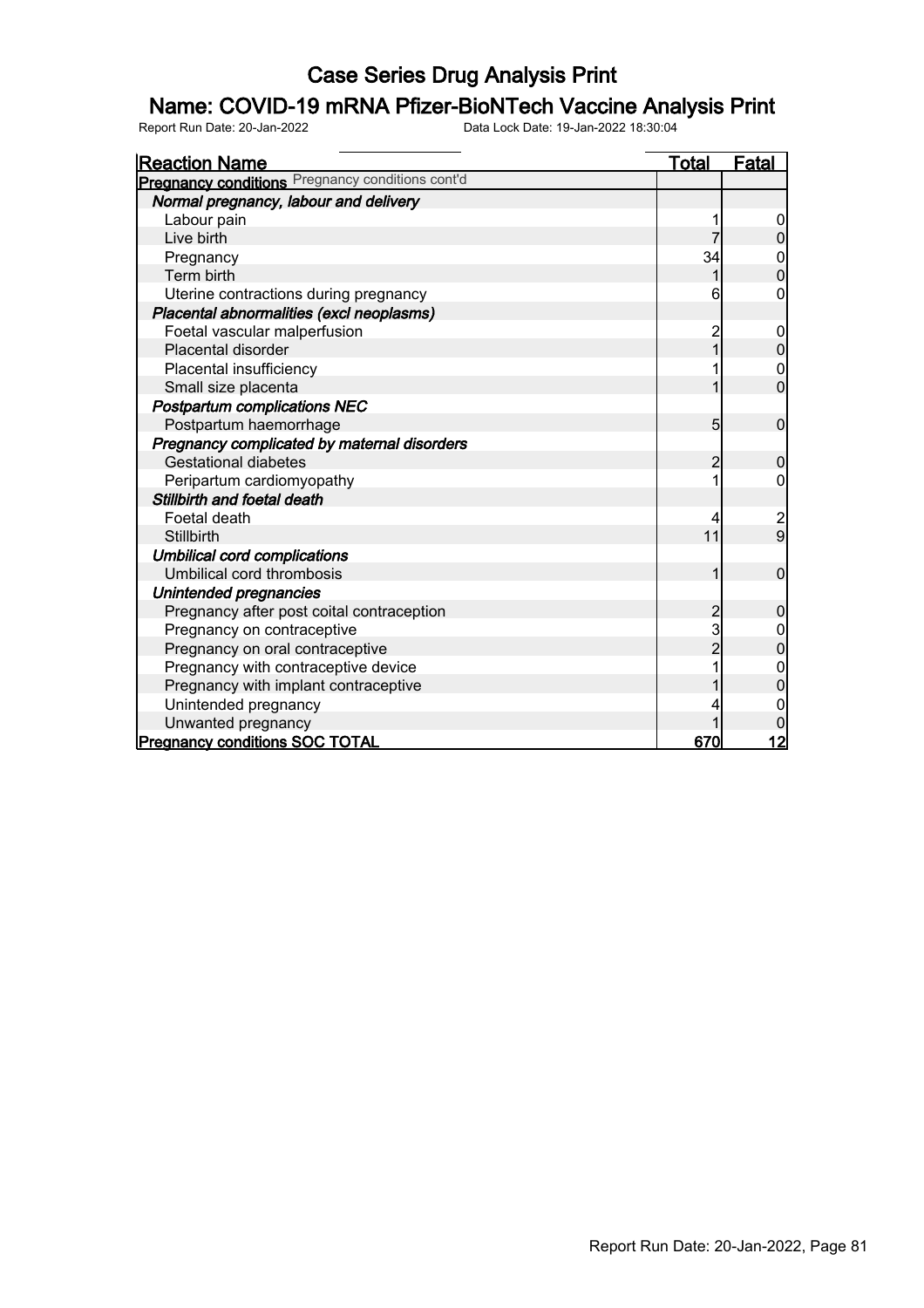#### Name: COVID-19 mRNA Pfizer-BioNTech Vaccine Analysis Print

| <b>Reaction Name</b>                         | <u>Total</u>   | <b>Fatal</b>                     |
|----------------------------------------------|----------------|----------------------------------|
| <b>Device electrical issues</b>              |                |                                  |
| Electromagnetic interference                 | 1              | $\mathbf 0$                      |
| <b>Device issues NEC</b>                     |                |                                  |
| Device connection issue                      | 1              | $\mathbf 0$                      |
| Device failure                               | 1              | 0                                |
| Device issue                                 | $\overline{2}$ | $\overline{0}$                   |
| Device malfunction events NEC                |                |                                  |
| Device infusion issue                        | 1              | $\boldsymbol{0}$                 |
| Device malfunction                           |                | $\mathbf 0$                      |
| Device pacing issue                          |                | $\overline{0}$                   |
| Device stimulation issue                     |                |                                  |
| Oversensing                                  | 20             | $\begin{matrix}0\\0\end{matrix}$ |
| Thrombosis in device                         | 15             | $\overline{0}$                   |
| Undersensing                                 | 1              | $\overline{0}$                   |
| Device physical property and chemical issues |                |                                  |
| Device breakage                              | 1              | $\boldsymbol{0}$                 |
| Device defective                             | 9              | $\mathbf{0}$                     |
| Device kink                                  | $\overline{1}$ | $\overline{0}$                   |
| Needle issue                                 | 3              | $\mathbf 0$                      |
| <b>Manufacturing materials issues</b>        |                |                                  |
| Manufacturing materials contamination        | 1              | $\mathbf 0$                      |
| Product contamination and sterility issues   |                |                                  |
| Product contamination                        | 13             | 0                                |
| Product contamination physical               | 8              | $\mathbf 0$                      |
| <b>Product packaging issues</b>              |                |                                  |
| Packaging design issue                       | 1              | $\boldsymbol{0}$                 |
| Product closure issue                        | 1              | $\mathbf 0$                      |
| <b>Product physical issues</b>               |                |                                  |
| Liquid product physical issue                | 12             | $\boldsymbol{0}$                 |
| Product after taste                          | $\overline{c}$ | $\mathbf 0$                      |
| Product deposit                              | 1              | $\begin{matrix}0\\0\end{matrix}$ |
| Product odour abnormal                       | 3              |                                  |
| Product physical issue                       | $\overline{2}$ | $\mathbf 0$                      |
| Product taste abnormal                       | $\overline{9}$ | $\overline{0}$                   |
| <b>Product quality issues NEC</b>            |                |                                  |
| Product complaint                            | 1              | $\mathbf 0$                      |
| Product origin unknown                       | 5              | 0                                |
| Product supply and availability issues       |                |                                  |
| Product availability issue                   |                |                                  |
| null SOC TOTAL                               | 119            | $\overline{0}$                   |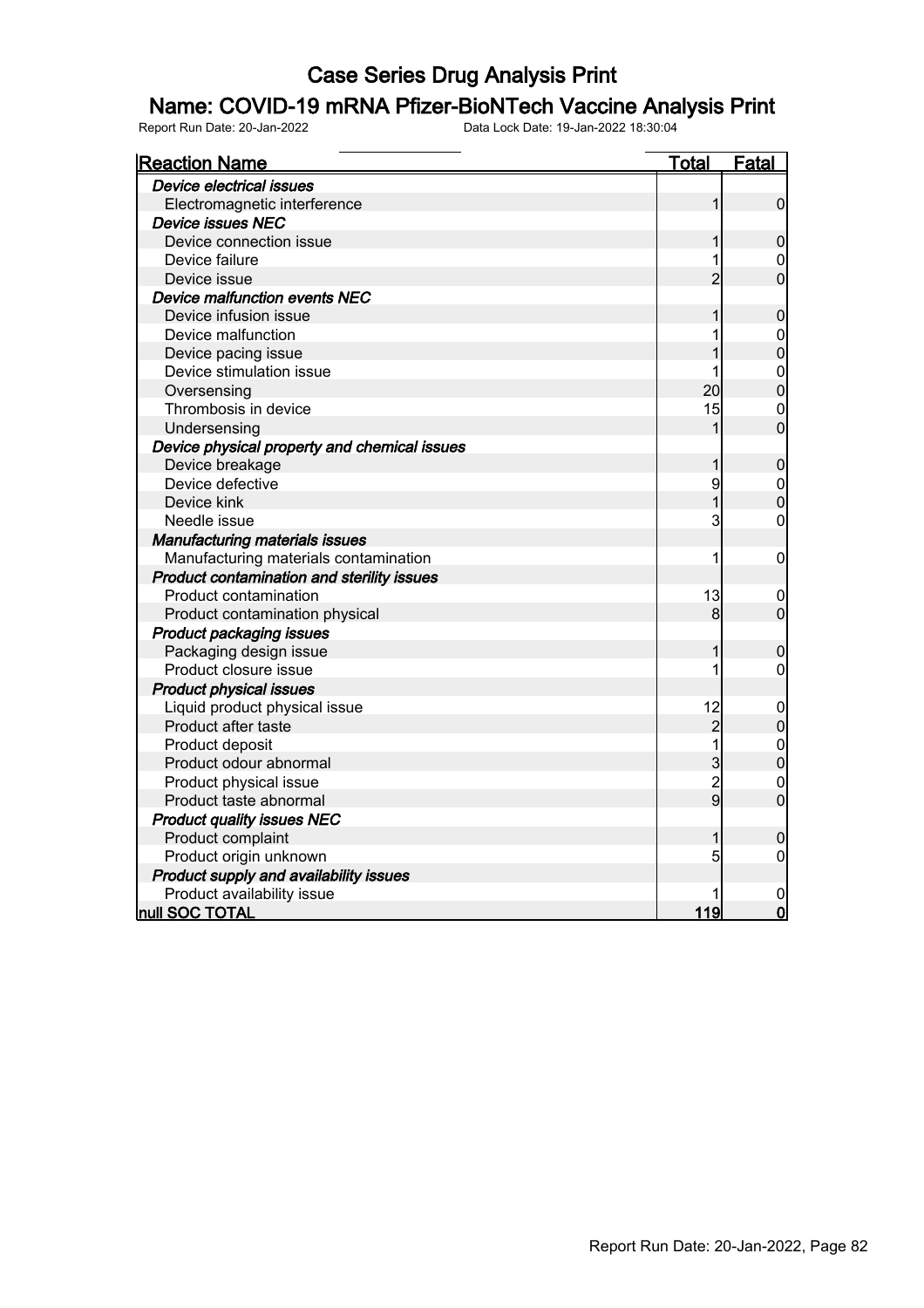#### Name: COVID-19 mRNA Pfizer-BioNTech Vaccine Analysis Print

| <b>Reaction Name</b>                                   | <b>Total</b>     | Fatal                                |
|--------------------------------------------------------|------------------|--------------------------------------|
| <b>Psychiatric disorders</b>                           |                  |                                      |
| <b>Abnormal behaviour NEC</b>                          |                  |                                      |
| Abnormal behaviour                                     | 28               | $\boldsymbol{0}$                     |
| Behaviour disorder                                     | $\overline{c}$   | $\overline{0}$                       |
| <b>Breath holding</b>                                  | $6 \overline{6}$ | $\mathbf 0$                          |
| Staring                                                | 7                | 0                                    |
| Adjustment disorders                                   |                  |                                      |
| Adjustment disorder                                    | 1                | $\boldsymbol{0}$                     |
| Adjustment disorder with depressed mood                | 4                | $\overline{0}$                       |
| <b>Affect alterations NEC</b>                          |                  |                                      |
| <b>Affect lability</b>                                 | 15               | $\boldsymbol{0}$                     |
| Constricted affect                                     | 4                | $\boldsymbol{0}$                     |
| Flat affect                                            | 13               | $\overline{0}$                       |
| Inappropriate affect                                   | 23               | $\mathbf 0$                          |
| <b>Amnestic symptoms</b>                               |                  |                                      |
| Paramnesia                                             | 7                | $\mathbf 0$                          |
| <b>Anxiety disorders NEC</b>                           |                  |                                      |
| Anxiety disorder                                       | $\overline{c}$   | $\mathbf 0$                          |
| Generalised anxiety disorder                           | $\overline{3}$   | $\mathbf 0$                          |
| <b>Neurosis</b>                                        |                  | 0                                    |
| <b>Anxiety symptoms</b>                                |                  |                                      |
| Agitation                                              | 90               | $\mathbf 0$                          |
| Anxiety                                                | 1025             | $\pmb{0}$                            |
| Immunisation anxiety related reaction                  | $\mathbf{3}$     | $\boldsymbol{0}$                     |
| Nervousness                                            | 204              | $\overline{0}$                       |
| <b>Stress</b>                                          | 124              | $\mathbf 0$                          |
| Tension                                                | 41               | $\overline{0}$                       |
| Attention deficit and disruptive behaviour disorders   |                  |                                      |
| Attention deficit hyperactivity disorder               | 7                | $\mathbf 0$                          |
| <b>Behaviour and socialisation disturbances</b>        |                  |                                      |
| Aggression                                             | 17               | $\mathbf 0$                          |
| Attention-seeking behaviour                            |                  |                                      |
| Aversion                                               |                  | $0\atop 0$                           |
| Disinhibition                                          | 3                |                                      |
| Indifference                                           |                  | $\begin{matrix} 0 \\ 0 \end{matrix}$ |
| Paranoia                                               | 27               | $\overline{0}$                       |
| Personality change                                     | $\overline{5}$   | 0                                    |
| Social avoidant behaviour                              | $\overline{5}$   | $\overline{0}$                       |
| Soliloquy                                              | $\overline{2}$   | $\pmb{0}$                            |
| Suspiciousness                                         | 1                | $\mathbf 0$                          |
| <b>Bipolar disorders</b>                               |                  |                                      |
| Bipolar I disorder                                     |                  | $\mathbf 0$                          |
| Bipolar disorder                                       | $\frac{2}{5}$    | $\overline{0}$                       |
| Cognitive and attention disorders and disturbances NEC |                  |                                      |
| Daydreaming                                            | 8                | $\mathbf 0$                          |
| Distractibility                                        | 4                | $\boldsymbol{0}$                     |
| Mental fatigue                                         | 242              | $\overline{0}$                       |
| <b>Communications disorders</b>                        |                  |                                      |
| Communication disorder                                 | $5\overline{)}$  | $\boldsymbol{0}$                     |
| Mutism                                                 | 4                | 0                                    |
| Confusion and disorientation                           |                  |                                      |
| Confusional state                                      | 1021             | $\mathbf 0$                          |
| Disorientation                                         | 320              | $\overline{0}$                       |
|                                                        |                  |                                      |
| <b>Decreased physical activity levels</b>              |                  |                                      |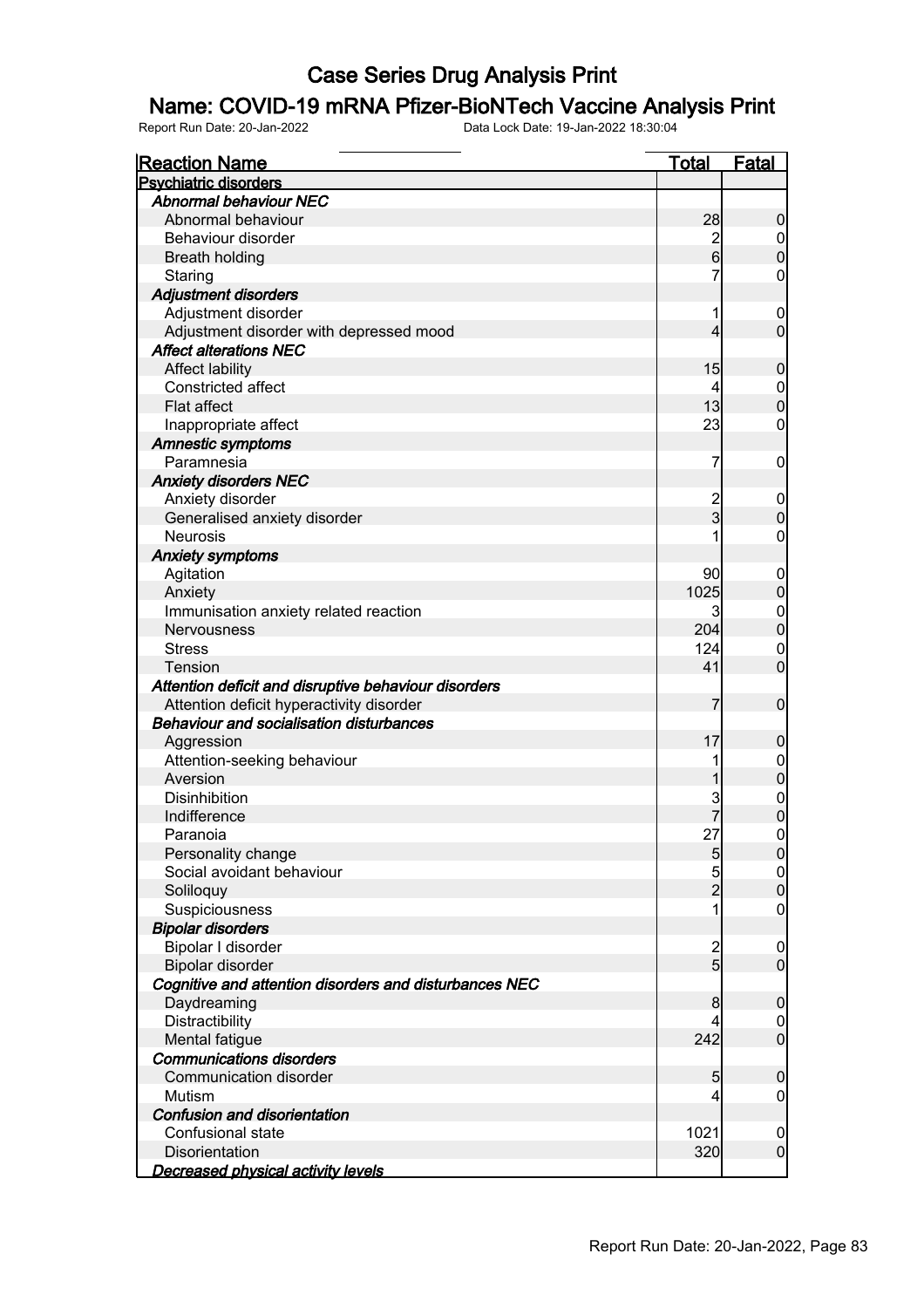## Name: COVID-19 mRNA Pfizer-BioNTech Vaccine Analysis Print

| <b>Reaction Name</b>                                         | Total          | <b>Fatal</b>                         |
|--------------------------------------------------------------|----------------|--------------------------------------|
| Psychiatric disorders cont'd<br><b>Psychiatric disorders</b> |                |                                      |
| Catatonia                                                    | 1              | $\overline{0}$                       |
| Deliria                                                      |                |                                      |
| Delirium                                                     | 146            | $\mathbf 0$                          |
| <b>Delusional symptoms</b>                                   |                |                                      |
| Delusion                                                     | 16             | $\mathbf 0$                          |
| Depressive disorders                                         |                |                                      |
| Agitated depression                                          | 6              | $\mathbf 0$                          |
| Depression                                                   | 395            | $0\atop 0$                           |
| Depression suicidal                                          | 19             |                                      |
| Major depression                                             | 14             | $\mathbf{0}$                         |
| Mixed anxiety and depressive disorder                        | 4              | $\overline{0}$                       |
| <b>Dissociative states</b>                                   |                |                                      |
| Depersonalisation/derealisation disorder                     | 12             | $\mathbf 0$                          |
| <b>Dissociation</b>                                          | 36             | $\begin{matrix}0\\0\end{matrix}$     |
| Dissociative amnesia                                         | 4              |                                      |
| Dissociative disorder                                        | $\overline{2}$ | $\mathbf 0$                          |
| Disturbances in initiating and maintaining sleep             |                |                                      |
| Initial insomnia                                             | 29             | $\boldsymbol{0}$                     |
| Insomnia                                                     | 1856           | $\boldsymbol{0}$                     |
| Middle insomnia                                              | 34             | $\mathbf 0$                          |
| Terminal insomnia                                            | 33             | $\overline{0}$                       |
| <b>Dyssomnias</b>                                            |                |                                      |
| Breathing-related sleep disorder                             | 1              | $\mathbf 0$                          |
| Dyssomnia                                                    |                | 0                                    |
| Poor quality sleep                                           | 260            | $\overline{0}$                       |
| <b>Eating disorders NEC</b>                                  |                |                                      |
| Bulimia nervosa                                              | 1              | $\mathbf 0$                          |
| Eating disorder                                              | 12             | $\mathbf 0$                          |
| Selective eating disorder                                    | 1              | $\overline{0}$                       |
| <b>Emotional and mood disturbances NEC</b>                   |                |                                      |
| Anger                                                        | 43             | $\mathbf 0$                          |
| Dysphoria                                                    | 2              | $\begin{matrix} 0 \\ 0 \end{matrix}$ |
| <b>Emotional disorder</b>                                    | 68             |                                      |
| <b>Emotional distress</b>                                    | 60             | $\begin{matrix}0\\0\end{matrix}$     |
| <b>Emotional poverty</b>                                     | $\overline{2}$ |                                      |
| Euphoric mood                                                | 50             | 0                                    |
| Frustration tolerance decreased                              | $\overline{2}$ | 0                                    |
| <b>Irritability</b>                                          | 228            | $\begin{matrix} 0 \\ 0 \end{matrix}$ |
| Mood altered                                                 | 63             |                                      |
| <b>Factitious disorders</b>                                  |                |                                      |
| Factitious disorder                                          | $\overline{4}$ | $\boldsymbol{0}$                     |
| Fear symptoms and phobic disorders (incl social phobia)      |                |                                      |
| Agoraphobia                                                  | $\overline{c}$ | $\mathbf 0$                          |
| Claustrophobia                                               | 1              | $\boldsymbol{0}$                     |
| Fear                                                         | 31             | $\pmb{0}$                            |
| Fear of death                                                | $\overline{c}$ | $\begin{matrix} 0 \\ 0 \end{matrix}$ |
| Fear of eating                                               | $\overline{1}$ |                                      |
| Fear of falling                                              | $\frac{3}{6}$  | $\boldsymbol{0}$                     |
| Fear of injection                                            |                | $\mathbf 0$                          |
| Osmophobia                                                   | 1              | $\boldsymbol{0}$                     |
| Performance fear                                             | 1              | $\mathbf 0$                          |
| Phobia                                                       | $\frac{3}{3}$  | $\begin{matrix} 0 \\ 0 \end{matrix}$ |
| Phonophobia                                                  |                |                                      |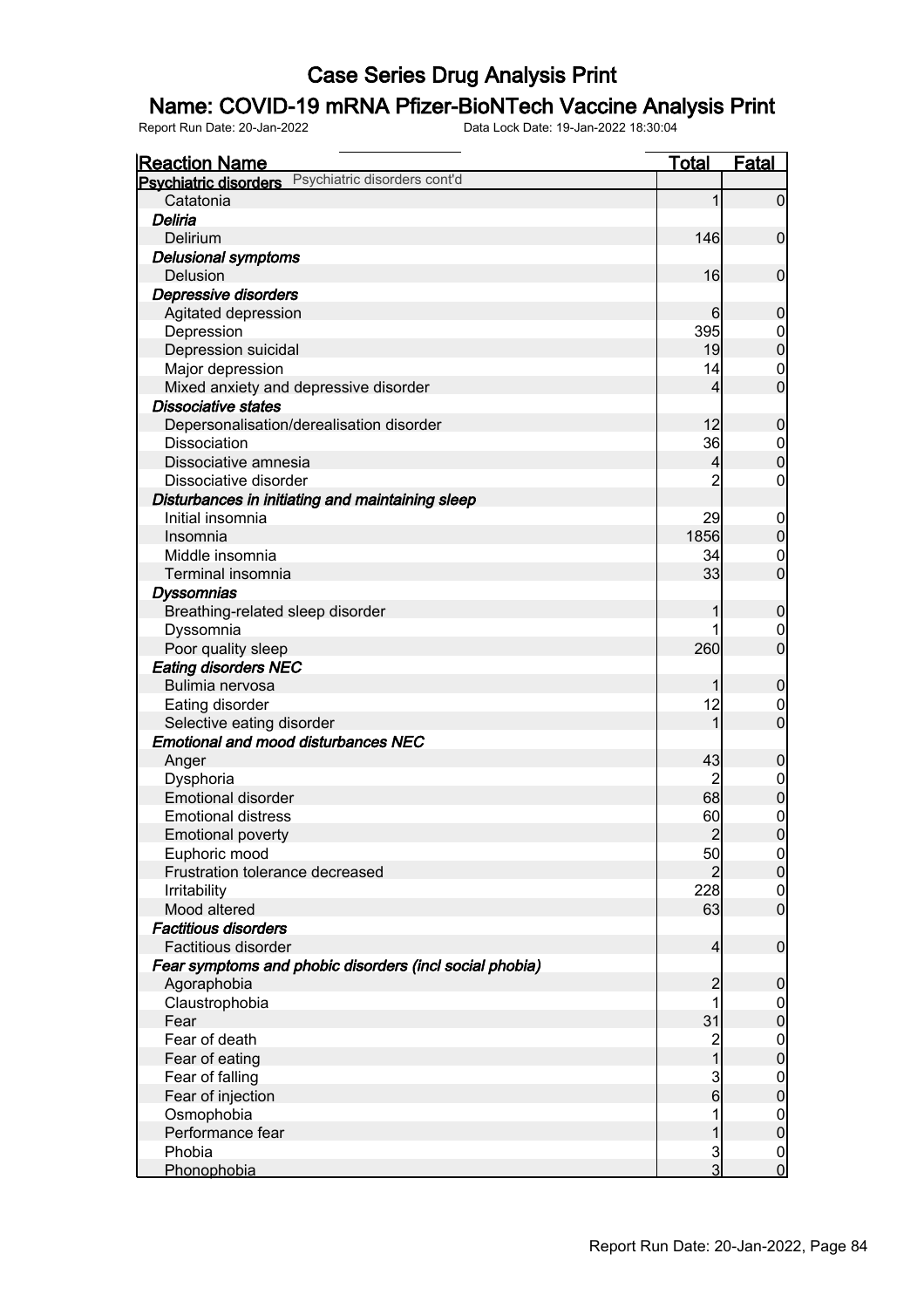## Name: COVID-19 mRNA Pfizer-BioNTech Vaccine Analysis Print

| <u>Reaction Name</u>                                         | <u>Total</u>   | <u>Fatal</u>                     |
|--------------------------------------------------------------|----------------|----------------------------------|
| Psychiatric disorders cont'd<br><b>Psychiatric disorders</b> |                |                                  |
| Social anxiety disorder                                      | $\overline{c}$ | $\boldsymbol{0}$                 |
| Social fear                                                  | 1              | $\overline{0}$                   |
| <b>Fluctuating mood symptoms</b>                             |                |                                  |
| Mood swings                                                  | 161            | $\mathbf 0$                      |
| Hallucinations (excl sleep-related)                          |                |                                  |
| Hallucination                                                | 246            | $\mathbf 0$                      |
| Hallucination, auditory                                      | 21             |                                  |
| Hallucination, olfactory                                     | 15             | $0\atop 0$                       |
| Hallucination, tactile                                       | 1              |                                  |
| Hallucination, visual                                        | 31             | $\begin{matrix}0\\0\end{matrix}$ |
| Hallucinations, mixed                                        | 4              | $\mathbf 0$                      |
| Increased physical activity levels                           |                |                                  |
| <b>Restlessness</b>                                          | 174            | $\mathbf 0$                      |
| Infancy, childhood and adolescence psychiatric disorders NEC |                |                                  |
| Social (pragmatic) communication disorder                    | 1              | $\mathbf 0$                      |
| Learning disorders                                           |                |                                  |
| Learning disability                                          | 1              | $\boldsymbol{0}$                 |
| Learning disorder                                            | 1              | $\overline{0}$                   |
| <b>Mental disorders NEC</b>                                  |                |                                  |
| Mental disorder                                              | 19             | $\boldsymbol{0}$                 |
| Mental status changes                                        | 1              | $\mathbf 0$                      |
| Psychological factor affecting medical condition             | 1              | $\overline{0}$                   |
| Mood alterations with depressive symptoms                    |                |                                  |
| Anhedonia                                                    | 3              | $\mathbf 0$                      |
| Decreased interest                                           | 10             | $\boldsymbol{0}$                 |
| Depressed mood                                               | 442            | $\overline{0}$                   |
| Depressive symptom                                           | $\overline{c}$ |                                  |
| Feeling guilty                                               | 1              | $\begin{matrix}0\\0\end{matrix}$ |
| Feeling of despair                                           |                | $\mathbf{0}$                     |
| Feelings of worthlessness                                    |                | $\overline{0}$                   |
| Negative thoughts                                            | 5232           |                                  |
| Psychomotor retardation                                      |                | $\begin{matrix}0\\0\end{matrix}$ |
| Sense of a foreshortened future                              | 3              | $\mathbf{0}$                     |
| <b>Tearfulness</b>                                           | 47             | $\overline{0}$                   |
| Mood alterations with manic symptoms                         |                |                                  |
| Hypomania                                                    | $\overline{2}$ | 0                                |
| Mania                                                        | 11             | $\overline{0}$                   |
| <b>Mood disorders NEC</b>                                    |                |                                  |
| Affective disorder                                           | 4              | $\mathbf 0$                      |
| Apathy                                                       | 38             | $\boldsymbol{0}$                 |
| Boredom                                                      | 1              | $\overline{0}$                   |
| Laziness                                                     | 3              | $\overline{0}$                   |
| Listless                                                     | 25             | $\mathbf 0$                      |
| Mood disorder due to a general medical condition             | 1              | $\overline{0}$                   |
| Narcolepsy and associated conditions                         |                |                                  |
| Hypnagogic hallucination                                     | 4              | $\mathbf 0$                      |
|                                                              |                |                                  |
| Hypnopompic hallucination                                    | $\frac{2}{3}$  | $\overline{0}$<br>$\overline{0}$ |
| Sleep attacks                                                |                |                                  |
| Obsessive-compulsive disorders and symptoms                  |                |                                  |
| Obsessive-compulsive symptom                                 | 1              | $\boldsymbol{0}$                 |
| Orgasmic disorders and disturbances                          |                |                                  |
| Anorgasmia                                                   | 5              | $\boldsymbol{0}$                 |
| Female orgasmic disorder                                     | $\overline{2}$ | $\overline{0}$                   |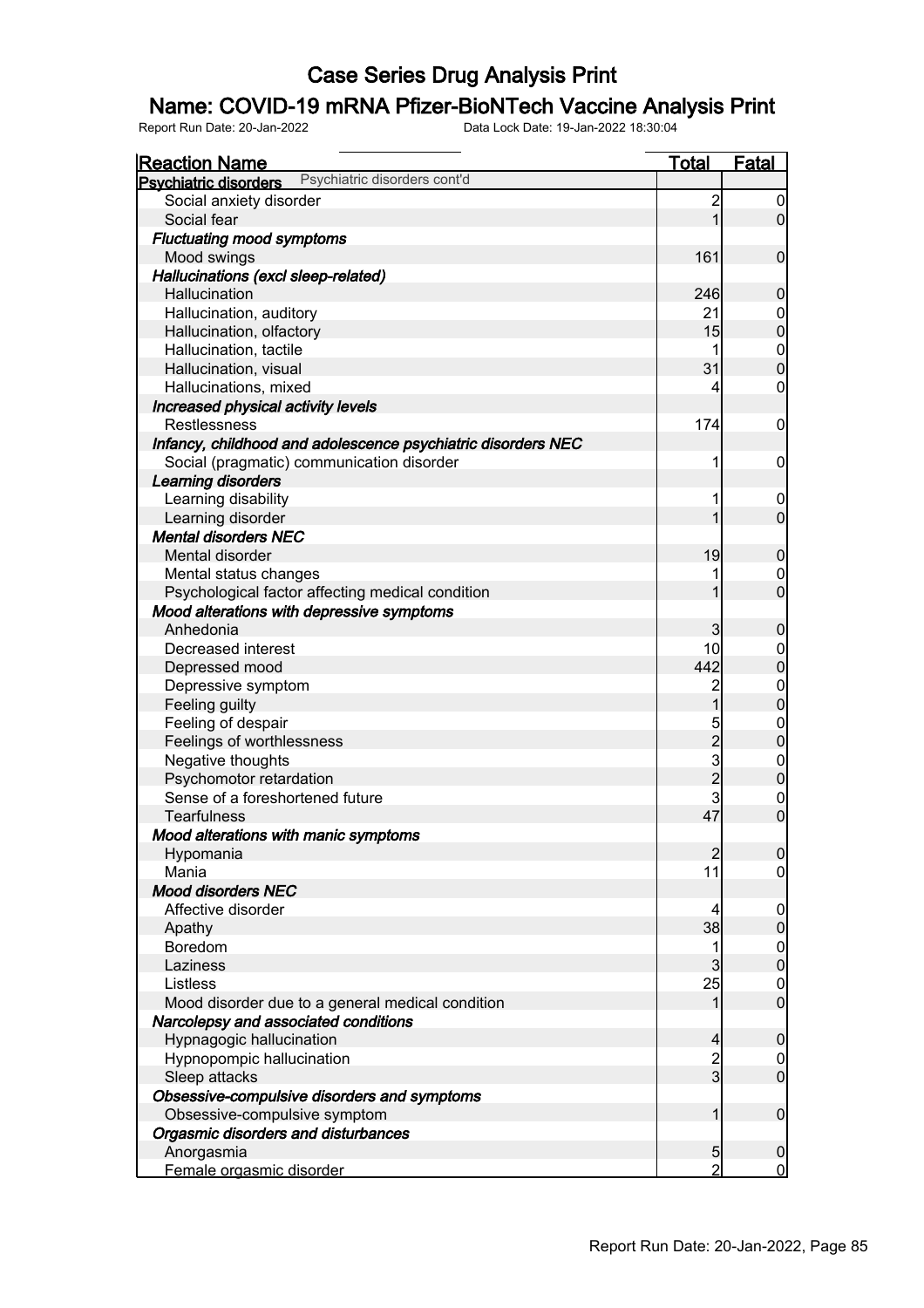## Name: COVID-19 mRNA Pfizer-BioNTech Vaccine Analysis Print

| <u>Reaction Name</u>                                         | <u>Total</u>            | Fatal            |
|--------------------------------------------------------------|-------------------------|------------------|
| Psychiatric disorders cont'd<br><b>Psychiatric disorders</b> |                         |                  |
| Orgasm abnormal                                              | 4                       | $\boldsymbol{0}$ |
| Orgasmic sensation decreased                                 |                         | 0                |
| Premature ejaculation                                        |                         | $\overline{0}$   |
| <b>Panic attacks and disorders</b>                           |                         |                  |
| Limited symptom panic attack                                 |                         | $\mathbf 0$      |
| Panic attack                                                 | 245                     | $\mathbf 0$      |
| Panic disorder                                               | 9                       | $\overline{0}$   |
| Panic reaction                                               | 31                      | 0                |
| Paraphilias and paraphilic disorders                         |                         |                  |
| Transvestism                                                 | 1                       | $\mathbf 0$      |
| Parasomnias                                                  |                         |                  |
| Abnormal dreams                                              | 209                     | $\mathbf 0$      |
| Abnormal sleep-related event                                 |                         | $\boldsymbol{0}$ |
| Confusional arousal                                          |                         | $\mathbf{0}$     |
| Exploding head syndrome                                      | $\overline{2}$          | $\overline{0}$   |
| Nightmare                                                    | 225                     | $\mathbf{0}$     |
| Parasomnia                                                   | 4                       | $\overline{0}$   |
| Sleep inertia                                                |                         | $\mathbf{0}$     |
| Sleep talking                                                | 6                       | $\overline{0}$   |
| Sleep terror                                                 | 29                      | 0                |
| Somnambulism                                                 | 9                       | $\overline{0}$   |
| <b>Perception disturbances NEC</b>                           |                         |                  |
| Autoscopy                                                    | 20                      | $\boldsymbol{0}$ |
| Deja vu                                                      | $\overline{c}$          | $\mathbf 0$      |
| Derealisation                                                | 13                      | $\pmb{0}$        |
| Flashback                                                    | 4                       | $\boldsymbol{0}$ |
| Illusion                                                     | 6                       | $\overline{0}$   |
| Near death experience                                        |                         | $\mathbf 0$      |
| Time perception altered                                      | $\overline{2}$          | $\mathbf 0$      |
| <b>Personality disorders NEC</b>                             |                         |                  |
| Personality disorder                                         | 1                       | $\boldsymbol{0}$ |
| Self esteem decreased                                        | 1                       | $\mathbf 0$      |
| Pervasive developmental disorders NEC                        |                         |                  |
| Autism spectrum disorder                                     | 3                       | $\mathbf 0$      |
| Psychiatric elimination disorders                            |                         |                  |
| Enuresis                                                     | 31                      | 0                |
| <b>Psychiatric symptoms NEC</b>                              |                         |                  |
| Helplessness                                                 |                         | $\overline{0}$   |
| Hypervigilance                                               | 9                       | $\overline{0}$   |
| Psychiatric symptom                                          | 11                      |                  |
| Psychological trauma                                         | $\overline{\mathbf{4}}$ | $0$<br>0         |
| Trance                                                       | 1                       | $\mathbf 0$      |
| <b>Psychotic disorder NEC</b>                                |                         |                  |
| Acute psychosis                                              |                         | $\overline{0}$   |
| Psychotic behaviour                                          |                         | $\mathbf 0$      |
| Psychotic disorder                                           | 30                      | $\mathbf 0$      |
| Schizophrenia NEC                                            |                         |                  |
| Schizophrenia                                                | $\overline{c}$          | $\mathbf 0$      |
| Sexual and gender identity disorders NEC                     |                         |                  |
| Gender dysphoria                                             | 1                       | $\mathbf 0$      |
| Sexual arousal disorders                                     |                         |                  |
| Disturbance in sexual arousal                                | 4                       | $\overline{0}$   |
| Sexual inhibition                                            | 1                       | $\mathbf 0$      |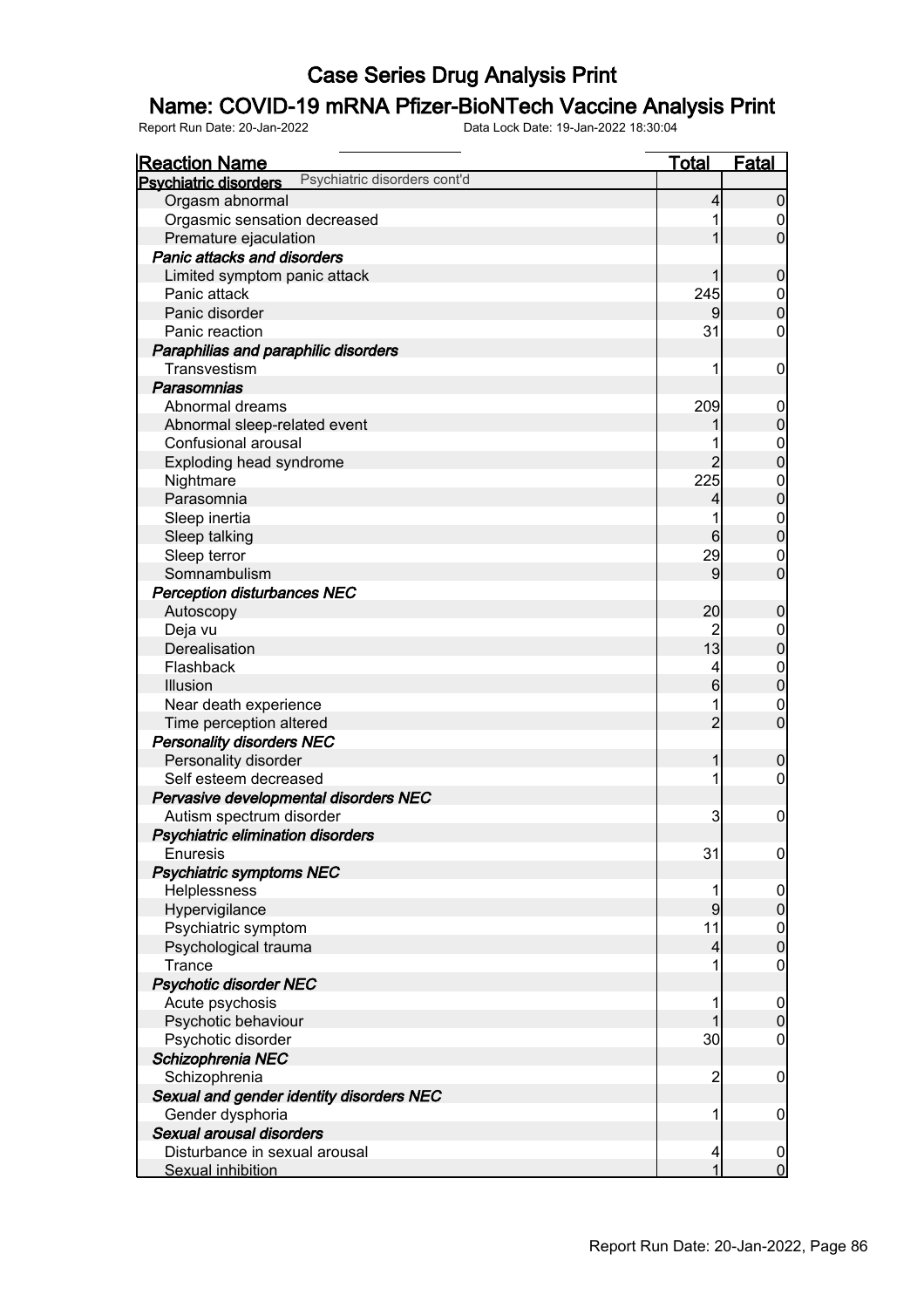## Name: COVID-19 mRNA Pfizer-BioNTech Vaccine Analysis Print

| <b>Reaction Name</b>                                           | <u>Total</u>     | <b>Fatal</b>                         |
|----------------------------------------------------------------|------------------|--------------------------------------|
| Psychiatric disorders cont'd<br><b>Psychiatric disorders</b>   |                  |                                      |
| Sexual desire disorders                                        |                  |                                      |
| Hypersexuality                                                 | 1                | $\boldsymbol{0}$                     |
| Libido decreased                                               | 19               | $\overline{0}$                       |
| Libido disorder                                                | 1                | $\mathbf 0$                          |
| Libido increased                                               | 8                | $\mathbf 0$                          |
| Loss of libido                                                 | 21               | $\overline{0}$                       |
| <b>Sexual dysfunction NEC</b>                                  |                  |                                      |
| Genito-pelvic pain/penetration disorder                        | $\overline{2}$   | $\mathbf 0$                          |
| <b>Sleep disorders NEC</b>                                     |                  |                                      |
| Sleep disorder                                                 | 269              | $\boldsymbol{0}$                     |
| Sleep disorder due to general medical condition, insomnia type | 5                | 0                                    |
| Somatic symptom disorders                                      |                  |                                      |
| <b>Conversion disorder</b>                                     | 25               | $\mathbf 0$                          |
| Habit cough                                                    | 22               | $\mathbf 0$                          |
| Somatic symptom disorder                                       | $\overline{2}$   | $\mathbf 0$                          |
| Vomiting psychogenic                                           | $\overline{1}$   | $\overline{0}$                       |
| Speech and language usage disturbances                         |                  |                                      |
| Disorganised speech                                            | 9                | $\boldsymbol{0}$                     |
| Logorrhoea                                                     | $\overline{2}$   | 0                                    |
| Speech articulation and rhythm disturbances                    |                  |                                      |
| Dysphemia                                                      | 27               | $\mathbf 0$                          |
| Lack of spontaneous speech                                     |                  | $\mathbf 0$                          |
| Pressure of speech                                             |                  | 0                                    |
| <b>Stereotypies and automatisms</b>                            |                  |                                      |
| Automatism                                                     |                  | $\mathbf 0$                          |
| <b>Bruxism</b>                                                 | 14               | $\overline{0}$                       |
| Head banging                                                   | 12               | $\mathbf 0$                          |
| Stereotypy                                                     | 1                | $\overline{0}$                       |
| <b>Stress disorders</b>                                        |                  |                                      |
| Burnout syndrome                                               | $\overline{c}$   | $\mathbf 0$                          |
| Post-traumatic stress disorder                                 | 5                | 0                                    |
| Substance related and addictive disorders                      |                  |                                      |
| Alcohol problem                                                | 1                | $\mathbf 0$                          |
| Alcoholic hangover                                             |                  | $\overline{0}$                       |
| Alcoholism                                                     | 5 <sub>l</sub>   | $\overline{0}$                       |
| Nicotine dependence                                            | $\overline{2}$   | $\overline{0}$                       |
| Suicidal and self-injurious behaviour                          |                  |                                      |
| Completed suicide                                              | $\overline{c}$   | $\overline{c}$                       |
| Intentional self-injury                                        | 6                | $\overline{0}$                       |
| Self-injurious ideation                                        | $\overline{2}$   | $\overline{0}$                       |
| Suicidal ideation                                              | 48               |                                      |
| Suicide attempt                                                | $\boldsymbol{8}$ | $\begin{matrix} 0 \\ 0 \end{matrix}$ |
| Suicide threat                                                 | $\overline{2}$   | $\mathbf 0$                          |
| <b>Thinking disturbances</b>                                   |                  |                                      |
| Bradyphrenia                                                   | 44               | $\mathbf 0$                          |
| Flight of ideas                                                | 1                | $\pmb{0}$                            |
| Intrusive thoughts                                             |                  | $\mathbf 0$                          |
| Morbid thoughts                                                |                  | $\overline{0}$                       |
| Tachyphrenia                                                   | 8                | $\boldsymbol{0}$                     |
| Thinking abnormal                                              | 21               | $\overline{0}$                       |
| Thought blocking                                               |                  | $\mathbf 0$                          |
| <b>Tic disorders</b>                                           |                  |                                      |
| Tic                                                            | 16               | $\overline{0}$                       |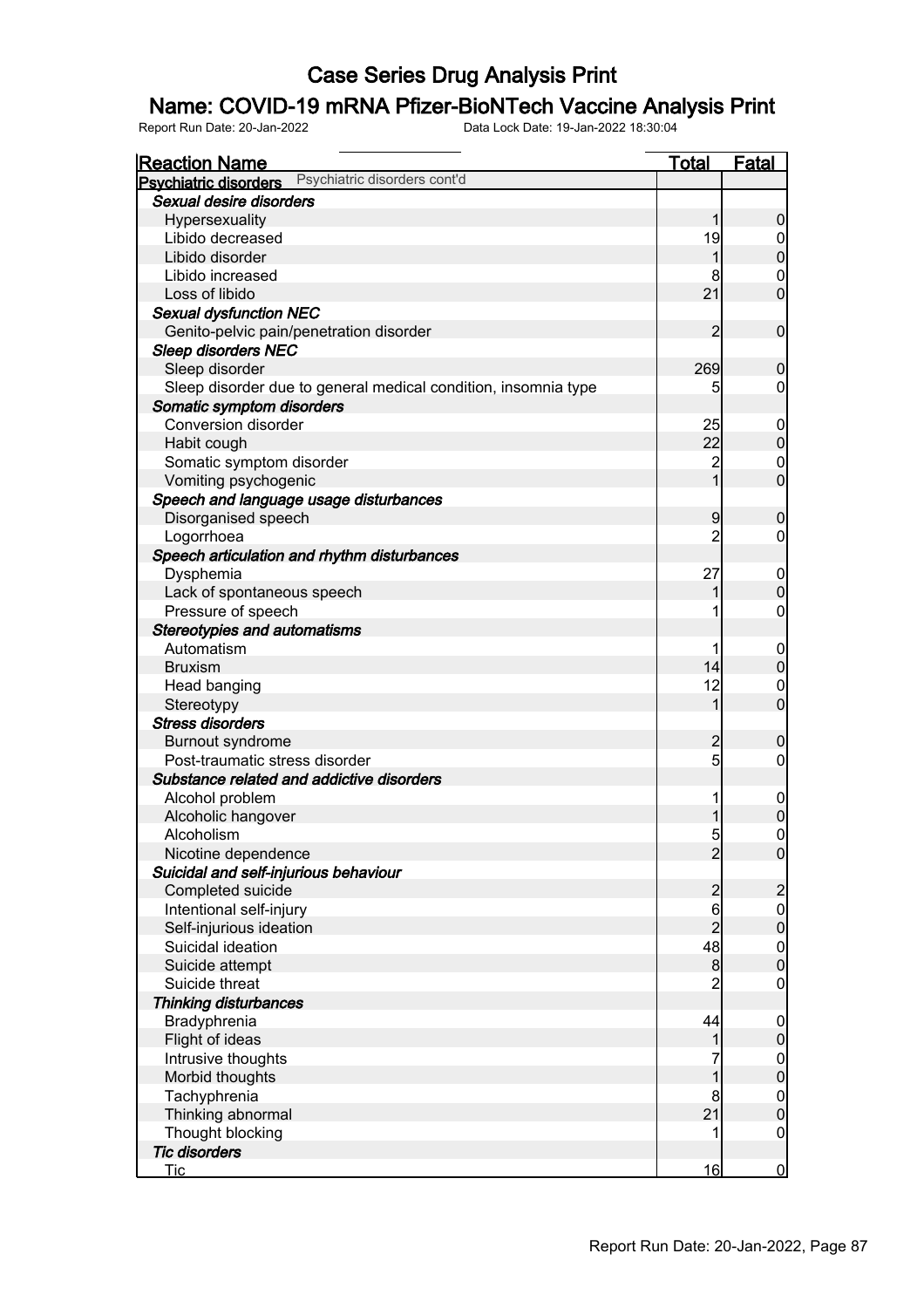## Name: COVID-19 mRNA Pfizer-BioNTech Vaccine Analysis Print

| <b>Reaction Name</b>                   |                              | ™otaı | Fatal |
|----------------------------------------|------------------------------|-------|-------|
| <b>Psychiatric disorders</b>           | Psychiatric disorders cont'd |       |       |
| <b>Psychiatric disorders SOC TOTAL</b> |                              | 9608  | ച     |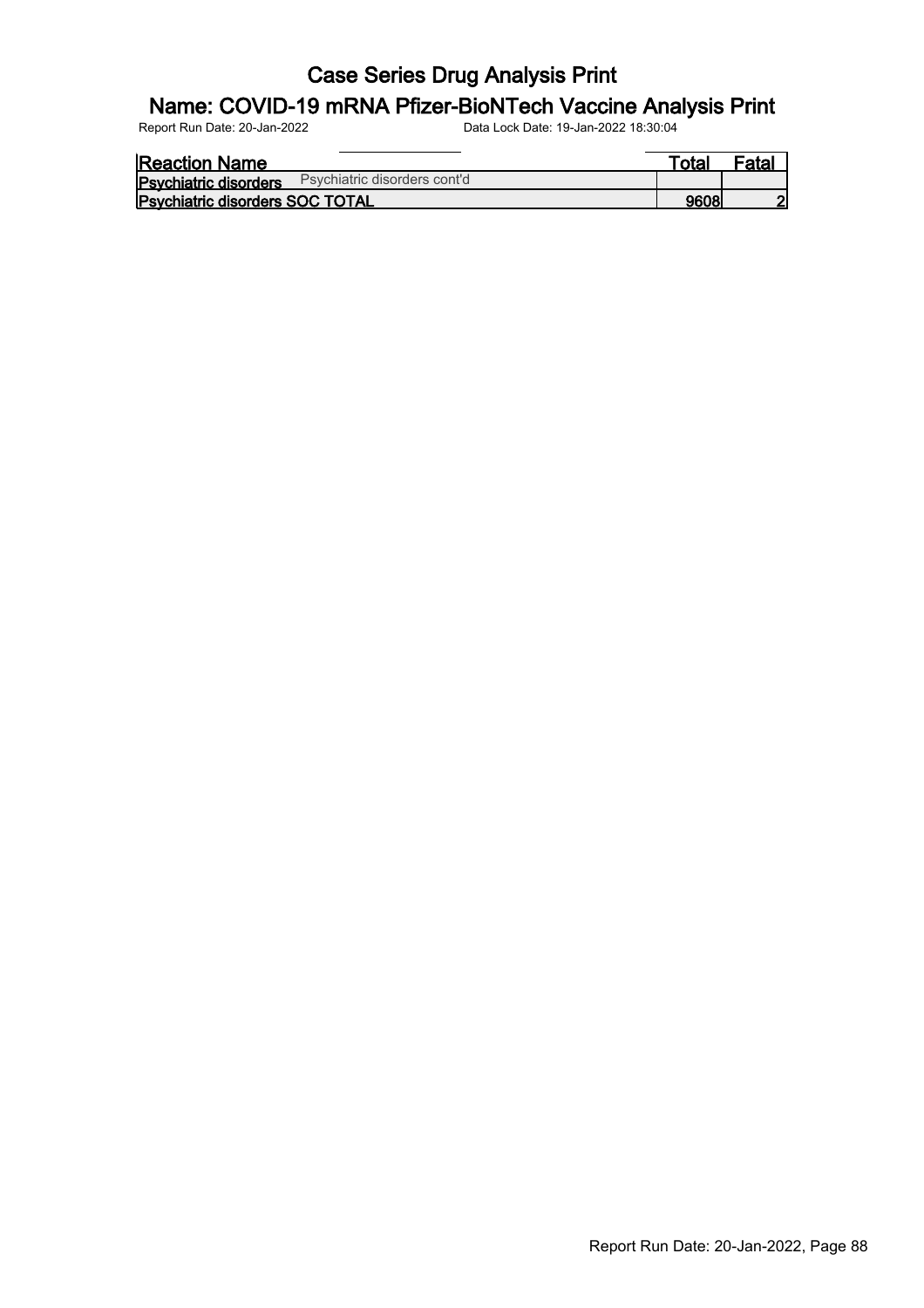#### Name: COVID-19 mRNA Pfizer-BioNTech Vaccine Analysis Print

| <b>Renal &amp; urinary disorders</b><br><b>Bladder and urethral symptoms</b><br><b>Bladder discomfort</b><br>$\mathbf{3}$<br>$\boldsymbol{0}$<br><b>Bladder irritation</b><br>11<br>$\overline{0}$<br>$\mathbf 0$<br>34<br><b>Bladder pain</b><br>Bladder spasm<br>2<br>$\boldsymbol{0}$<br>$\overline{0}$<br>55<br>Dysuria<br>Incontinence<br>40<br>$\boldsymbol{0}$<br>$\overline{0}$<br>$\mathbf{3}$<br>Lower urinary tract symptoms<br>$\overline{2}$<br>Micturition disorder<br>$\boldsymbol{0}$<br>$\overline{0}$<br>50<br>Micturition urgency<br>153<br>Pollakiuria<br>$\boldsymbol{0}$<br>$\overline{0}$<br>Stress urinary incontinence<br>$\overline{c}$<br>7<br>Urethral pain<br>$0$<br>0<br>$\overline{3}$<br>Urge incontinence<br>$\overline{2}$<br>Urinary hesitation<br>$\mathbf{0}$<br>69<br>$\mathbf 0$<br>Urinary incontinence<br>Urinary retention<br>53<br>$\mathbf 0$<br>$\mathbf 0$<br>Urine flow decreased<br>18<br><b>Bladder disorders NEC</b><br>11<br><b>Bladder disorder</b><br>$\mathbf 0$<br><b>Bladder fibrosis</b><br>$\boldsymbol{0}$<br>$\mathbf 0$<br>1<br><b>Bladder prolapse</b><br>Urinary bladder haemorrhage<br>$\boldsymbol{0}$<br>4<br><b>Bladder infections and inflammations</b><br>Cystitis haemorrhagic<br>1<br>$\mathbf 0$<br>$\mathbf 0$<br>$6 \overline{}$<br>Cystitis interstitial<br>Cystitis noninfective<br>1<br>$\boldsymbol{0}$<br>Genital and urinary tract disorders NEC<br>Genitourinary symptom<br>$\overline{\mathbf{c}}$<br>$\mathbf 0$<br>$\overline{4}$<br>$\mathbf 0$<br>Urinary tract disorder<br>Glomerulonephritis and nephrotic syndrome<br>Glomerulonephritis minimal lesion<br>5<br>$\mathbf 0$<br>$\overline{\mathbf{c}}$<br>Glomerulonephritis rapidly progressive<br>$0\atop 0$<br>4<br>IgA nephropathy<br>18<br>$\pmb{0}$<br>Nephrotic syndrome<br>Myoneurogenic bladder disorders<br><b>Bladder dysfunction</b><br>6<br>$\overline{0}$<br>$\mathbf 0$<br>Hypertonic bladder<br>4<br>Hypotonic urinary bladder<br>1<br>$0$ 0<br>$\overline{3}$<br>Loss of bladder sensation<br>$\overline{2}$<br>Neurogenic bladder<br>$\mathbf 0$<br><b>Nephritis NEC</b><br>Lupus nephritis<br>1<br>$\mathbf 0$<br>$\overline{3}$<br>$\mathbf 0$<br>Nephritis<br>$\overline{c}$<br>Tubulointerstitial nephritis<br>$\boldsymbol{0}$<br>Nephropathies and tubular disorders NEC<br>Nephropathy<br>1<br>$\mathbf 0$<br><b>Renal disorders NEC</b><br>Renal disorder<br>7<br>1<br>1<br>$\pmb{0}$<br>Renal haemorrhage<br>$\mathbf 0$<br><b>Renal mass</b><br>Renal failure and impairment | <b>Reaction Name</b> | <b>Total</b> | <b>Fatal</b> |
|---------------------------------------------------------------------------------------------------------------------------------------------------------------------------------------------------------------------------------------------------------------------------------------------------------------------------------------------------------------------------------------------------------------------------------------------------------------------------------------------------------------------------------------------------------------------------------------------------------------------------------------------------------------------------------------------------------------------------------------------------------------------------------------------------------------------------------------------------------------------------------------------------------------------------------------------------------------------------------------------------------------------------------------------------------------------------------------------------------------------------------------------------------------------------------------------------------------------------------------------------------------------------------------------------------------------------------------------------------------------------------------------------------------------------------------------------------------------------------------------------------------------------------------------------------------------------------------------------------------------------------------------------------------------------------------------------------------------------------------------------------------------------------------------------------------------------------------------------------------------------------------------------------------------------------------------------------------------------------------------------------------------------------------------------------------------------------------------------------------------------------------------------------------------------------------------------------------------------------------------------------------------------------------------------------------------------------------------------------------------------------------------------------------------------------------------------------------------------------------------------------------------------------------------------|----------------------|--------------|--------------|
|                                                                                                                                                                                                                                                                                                                                                                                                                                                                                                                                                                                                                                                                                                                                                                                                                                                                                                                                                                                                                                                                                                                                                                                                                                                                                                                                                                                                                                                                                                                                                                                                                                                                                                                                                                                                                                                                                                                                                                                                                                                                                                                                                                                                                                                                                                                                                                                                                                                                                                                                                   |                      |              |              |
|                                                                                                                                                                                                                                                                                                                                                                                                                                                                                                                                                                                                                                                                                                                                                                                                                                                                                                                                                                                                                                                                                                                                                                                                                                                                                                                                                                                                                                                                                                                                                                                                                                                                                                                                                                                                                                                                                                                                                                                                                                                                                                                                                                                                                                                                                                                                                                                                                                                                                                                                                   |                      |              |              |
|                                                                                                                                                                                                                                                                                                                                                                                                                                                                                                                                                                                                                                                                                                                                                                                                                                                                                                                                                                                                                                                                                                                                                                                                                                                                                                                                                                                                                                                                                                                                                                                                                                                                                                                                                                                                                                                                                                                                                                                                                                                                                                                                                                                                                                                                                                                                                                                                                                                                                                                                                   |                      |              |              |
|                                                                                                                                                                                                                                                                                                                                                                                                                                                                                                                                                                                                                                                                                                                                                                                                                                                                                                                                                                                                                                                                                                                                                                                                                                                                                                                                                                                                                                                                                                                                                                                                                                                                                                                                                                                                                                                                                                                                                                                                                                                                                                                                                                                                                                                                                                                                                                                                                                                                                                                                                   |                      |              |              |
|                                                                                                                                                                                                                                                                                                                                                                                                                                                                                                                                                                                                                                                                                                                                                                                                                                                                                                                                                                                                                                                                                                                                                                                                                                                                                                                                                                                                                                                                                                                                                                                                                                                                                                                                                                                                                                                                                                                                                                                                                                                                                                                                                                                                                                                                                                                                                                                                                                                                                                                                                   |                      |              |              |
|                                                                                                                                                                                                                                                                                                                                                                                                                                                                                                                                                                                                                                                                                                                                                                                                                                                                                                                                                                                                                                                                                                                                                                                                                                                                                                                                                                                                                                                                                                                                                                                                                                                                                                                                                                                                                                                                                                                                                                                                                                                                                                                                                                                                                                                                                                                                                                                                                                                                                                                                                   |                      |              |              |
|                                                                                                                                                                                                                                                                                                                                                                                                                                                                                                                                                                                                                                                                                                                                                                                                                                                                                                                                                                                                                                                                                                                                                                                                                                                                                                                                                                                                                                                                                                                                                                                                                                                                                                                                                                                                                                                                                                                                                                                                                                                                                                                                                                                                                                                                                                                                                                                                                                                                                                                                                   |                      |              |              |
|                                                                                                                                                                                                                                                                                                                                                                                                                                                                                                                                                                                                                                                                                                                                                                                                                                                                                                                                                                                                                                                                                                                                                                                                                                                                                                                                                                                                                                                                                                                                                                                                                                                                                                                                                                                                                                                                                                                                                                                                                                                                                                                                                                                                                                                                                                                                                                                                                                                                                                                                                   |                      |              |              |
|                                                                                                                                                                                                                                                                                                                                                                                                                                                                                                                                                                                                                                                                                                                                                                                                                                                                                                                                                                                                                                                                                                                                                                                                                                                                                                                                                                                                                                                                                                                                                                                                                                                                                                                                                                                                                                                                                                                                                                                                                                                                                                                                                                                                                                                                                                                                                                                                                                                                                                                                                   |                      |              |              |
|                                                                                                                                                                                                                                                                                                                                                                                                                                                                                                                                                                                                                                                                                                                                                                                                                                                                                                                                                                                                                                                                                                                                                                                                                                                                                                                                                                                                                                                                                                                                                                                                                                                                                                                                                                                                                                                                                                                                                                                                                                                                                                                                                                                                                                                                                                                                                                                                                                                                                                                                                   |                      |              |              |
|                                                                                                                                                                                                                                                                                                                                                                                                                                                                                                                                                                                                                                                                                                                                                                                                                                                                                                                                                                                                                                                                                                                                                                                                                                                                                                                                                                                                                                                                                                                                                                                                                                                                                                                                                                                                                                                                                                                                                                                                                                                                                                                                                                                                                                                                                                                                                                                                                                                                                                                                                   |                      |              |              |
|                                                                                                                                                                                                                                                                                                                                                                                                                                                                                                                                                                                                                                                                                                                                                                                                                                                                                                                                                                                                                                                                                                                                                                                                                                                                                                                                                                                                                                                                                                                                                                                                                                                                                                                                                                                                                                                                                                                                                                                                                                                                                                                                                                                                                                                                                                                                                                                                                                                                                                                                                   |                      |              |              |
|                                                                                                                                                                                                                                                                                                                                                                                                                                                                                                                                                                                                                                                                                                                                                                                                                                                                                                                                                                                                                                                                                                                                                                                                                                                                                                                                                                                                                                                                                                                                                                                                                                                                                                                                                                                                                                                                                                                                                                                                                                                                                                                                                                                                                                                                                                                                                                                                                                                                                                                                                   |                      |              |              |
|                                                                                                                                                                                                                                                                                                                                                                                                                                                                                                                                                                                                                                                                                                                                                                                                                                                                                                                                                                                                                                                                                                                                                                                                                                                                                                                                                                                                                                                                                                                                                                                                                                                                                                                                                                                                                                                                                                                                                                                                                                                                                                                                                                                                                                                                                                                                                                                                                                                                                                                                                   |                      |              |              |
|                                                                                                                                                                                                                                                                                                                                                                                                                                                                                                                                                                                                                                                                                                                                                                                                                                                                                                                                                                                                                                                                                                                                                                                                                                                                                                                                                                                                                                                                                                                                                                                                                                                                                                                                                                                                                                                                                                                                                                                                                                                                                                                                                                                                                                                                                                                                                                                                                                                                                                                                                   |                      |              |              |
|                                                                                                                                                                                                                                                                                                                                                                                                                                                                                                                                                                                                                                                                                                                                                                                                                                                                                                                                                                                                                                                                                                                                                                                                                                                                                                                                                                                                                                                                                                                                                                                                                                                                                                                                                                                                                                                                                                                                                                                                                                                                                                                                                                                                                                                                                                                                                                                                                                                                                                                                                   |                      |              |              |
|                                                                                                                                                                                                                                                                                                                                                                                                                                                                                                                                                                                                                                                                                                                                                                                                                                                                                                                                                                                                                                                                                                                                                                                                                                                                                                                                                                                                                                                                                                                                                                                                                                                                                                                                                                                                                                                                                                                                                                                                                                                                                                                                                                                                                                                                                                                                                                                                                                                                                                                                                   |                      |              |              |
|                                                                                                                                                                                                                                                                                                                                                                                                                                                                                                                                                                                                                                                                                                                                                                                                                                                                                                                                                                                                                                                                                                                                                                                                                                                                                                                                                                                                                                                                                                                                                                                                                                                                                                                                                                                                                                                                                                                                                                                                                                                                                                                                                                                                                                                                                                                                                                                                                                                                                                                                                   |                      |              |              |
|                                                                                                                                                                                                                                                                                                                                                                                                                                                                                                                                                                                                                                                                                                                                                                                                                                                                                                                                                                                                                                                                                                                                                                                                                                                                                                                                                                                                                                                                                                                                                                                                                                                                                                                                                                                                                                                                                                                                                                                                                                                                                                                                                                                                                                                                                                                                                                                                                                                                                                                                                   |                      |              |              |
|                                                                                                                                                                                                                                                                                                                                                                                                                                                                                                                                                                                                                                                                                                                                                                                                                                                                                                                                                                                                                                                                                                                                                                                                                                                                                                                                                                                                                                                                                                                                                                                                                                                                                                                                                                                                                                                                                                                                                                                                                                                                                                                                                                                                                                                                                                                                                                                                                                                                                                                                                   |                      |              |              |
|                                                                                                                                                                                                                                                                                                                                                                                                                                                                                                                                                                                                                                                                                                                                                                                                                                                                                                                                                                                                                                                                                                                                                                                                                                                                                                                                                                                                                                                                                                                                                                                                                                                                                                                                                                                                                                                                                                                                                                                                                                                                                                                                                                                                                                                                                                                                                                                                                                                                                                                                                   |                      |              |              |
|                                                                                                                                                                                                                                                                                                                                                                                                                                                                                                                                                                                                                                                                                                                                                                                                                                                                                                                                                                                                                                                                                                                                                                                                                                                                                                                                                                                                                                                                                                                                                                                                                                                                                                                                                                                                                                                                                                                                                                                                                                                                                                                                                                                                                                                                                                                                                                                                                                                                                                                                                   |                      |              |              |
|                                                                                                                                                                                                                                                                                                                                                                                                                                                                                                                                                                                                                                                                                                                                                                                                                                                                                                                                                                                                                                                                                                                                                                                                                                                                                                                                                                                                                                                                                                                                                                                                                                                                                                                                                                                                                                                                                                                                                                                                                                                                                                                                                                                                                                                                                                                                                                                                                                                                                                                                                   |                      |              |              |
|                                                                                                                                                                                                                                                                                                                                                                                                                                                                                                                                                                                                                                                                                                                                                                                                                                                                                                                                                                                                                                                                                                                                                                                                                                                                                                                                                                                                                                                                                                                                                                                                                                                                                                                                                                                                                                                                                                                                                                                                                                                                                                                                                                                                                                                                                                                                                                                                                                                                                                                                                   |                      |              |              |
|                                                                                                                                                                                                                                                                                                                                                                                                                                                                                                                                                                                                                                                                                                                                                                                                                                                                                                                                                                                                                                                                                                                                                                                                                                                                                                                                                                                                                                                                                                                                                                                                                                                                                                                                                                                                                                                                                                                                                                                                                                                                                                                                                                                                                                                                                                                                                                                                                                                                                                                                                   |                      |              |              |
|                                                                                                                                                                                                                                                                                                                                                                                                                                                                                                                                                                                                                                                                                                                                                                                                                                                                                                                                                                                                                                                                                                                                                                                                                                                                                                                                                                                                                                                                                                                                                                                                                                                                                                                                                                                                                                                                                                                                                                                                                                                                                                                                                                                                                                                                                                                                                                                                                                                                                                                                                   |                      |              |              |
|                                                                                                                                                                                                                                                                                                                                                                                                                                                                                                                                                                                                                                                                                                                                                                                                                                                                                                                                                                                                                                                                                                                                                                                                                                                                                                                                                                                                                                                                                                                                                                                                                                                                                                                                                                                                                                                                                                                                                                                                                                                                                                                                                                                                                                                                                                                                                                                                                                                                                                                                                   |                      |              |              |
|                                                                                                                                                                                                                                                                                                                                                                                                                                                                                                                                                                                                                                                                                                                                                                                                                                                                                                                                                                                                                                                                                                                                                                                                                                                                                                                                                                                                                                                                                                                                                                                                                                                                                                                                                                                                                                                                                                                                                                                                                                                                                                                                                                                                                                                                                                                                                                                                                                                                                                                                                   |                      |              |              |
|                                                                                                                                                                                                                                                                                                                                                                                                                                                                                                                                                                                                                                                                                                                                                                                                                                                                                                                                                                                                                                                                                                                                                                                                                                                                                                                                                                                                                                                                                                                                                                                                                                                                                                                                                                                                                                                                                                                                                                                                                                                                                                                                                                                                                                                                                                                                                                                                                                                                                                                                                   |                      |              |              |
|                                                                                                                                                                                                                                                                                                                                                                                                                                                                                                                                                                                                                                                                                                                                                                                                                                                                                                                                                                                                                                                                                                                                                                                                                                                                                                                                                                                                                                                                                                                                                                                                                                                                                                                                                                                                                                                                                                                                                                                                                                                                                                                                                                                                                                                                                                                                                                                                                                                                                                                                                   |                      |              |              |
|                                                                                                                                                                                                                                                                                                                                                                                                                                                                                                                                                                                                                                                                                                                                                                                                                                                                                                                                                                                                                                                                                                                                                                                                                                                                                                                                                                                                                                                                                                                                                                                                                                                                                                                                                                                                                                                                                                                                                                                                                                                                                                                                                                                                                                                                                                                                                                                                                                                                                                                                                   |                      |              |              |
|                                                                                                                                                                                                                                                                                                                                                                                                                                                                                                                                                                                                                                                                                                                                                                                                                                                                                                                                                                                                                                                                                                                                                                                                                                                                                                                                                                                                                                                                                                                                                                                                                                                                                                                                                                                                                                                                                                                                                                                                                                                                                                                                                                                                                                                                                                                                                                                                                                                                                                                                                   |                      |              |              |
|                                                                                                                                                                                                                                                                                                                                                                                                                                                                                                                                                                                                                                                                                                                                                                                                                                                                                                                                                                                                                                                                                                                                                                                                                                                                                                                                                                                                                                                                                                                                                                                                                                                                                                                                                                                                                                                                                                                                                                                                                                                                                                                                                                                                                                                                                                                                                                                                                                                                                                                                                   |                      |              |              |
|                                                                                                                                                                                                                                                                                                                                                                                                                                                                                                                                                                                                                                                                                                                                                                                                                                                                                                                                                                                                                                                                                                                                                                                                                                                                                                                                                                                                                                                                                                                                                                                                                                                                                                                                                                                                                                                                                                                                                                                                                                                                                                                                                                                                                                                                                                                                                                                                                                                                                                                                                   |                      |              |              |
|                                                                                                                                                                                                                                                                                                                                                                                                                                                                                                                                                                                                                                                                                                                                                                                                                                                                                                                                                                                                                                                                                                                                                                                                                                                                                                                                                                                                                                                                                                                                                                                                                                                                                                                                                                                                                                                                                                                                                                                                                                                                                                                                                                                                                                                                                                                                                                                                                                                                                                                                                   |                      |              |              |
|                                                                                                                                                                                                                                                                                                                                                                                                                                                                                                                                                                                                                                                                                                                                                                                                                                                                                                                                                                                                                                                                                                                                                                                                                                                                                                                                                                                                                                                                                                                                                                                                                                                                                                                                                                                                                                                                                                                                                                                                                                                                                                                                                                                                                                                                                                                                                                                                                                                                                                                                                   |                      |              |              |
|                                                                                                                                                                                                                                                                                                                                                                                                                                                                                                                                                                                                                                                                                                                                                                                                                                                                                                                                                                                                                                                                                                                                                                                                                                                                                                                                                                                                                                                                                                                                                                                                                                                                                                                                                                                                                                                                                                                                                                                                                                                                                                                                                                                                                                                                                                                                                                                                                                                                                                                                                   |                      |              |              |
|                                                                                                                                                                                                                                                                                                                                                                                                                                                                                                                                                                                                                                                                                                                                                                                                                                                                                                                                                                                                                                                                                                                                                                                                                                                                                                                                                                                                                                                                                                                                                                                                                                                                                                                                                                                                                                                                                                                                                                                                                                                                                                                                                                                                                                                                                                                                                                                                                                                                                                                                                   |                      |              |              |
|                                                                                                                                                                                                                                                                                                                                                                                                                                                                                                                                                                                                                                                                                                                                                                                                                                                                                                                                                                                                                                                                                                                                                                                                                                                                                                                                                                                                                                                                                                                                                                                                                                                                                                                                                                                                                                                                                                                                                                                                                                                                                                                                                                                                                                                                                                                                                                                                                                                                                                                                                   |                      |              |              |
|                                                                                                                                                                                                                                                                                                                                                                                                                                                                                                                                                                                                                                                                                                                                                                                                                                                                                                                                                                                                                                                                                                                                                                                                                                                                                                                                                                                                                                                                                                                                                                                                                                                                                                                                                                                                                                                                                                                                                                                                                                                                                                                                                                                                                                                                                                                                                                                                                                                                                                                                                   |                      |              |              |
|                                                                                                                                                                                                                                                                                                                                                                                                                                                                                                                                                                                                                                                                                                                                                                                                                                                                                                                                                                                                                                                                                                                                                                                                                                                                                                                                                                                                                                                                                                                                                                                                                                                                                                                                                                                                                                                                                                                                                                                                                                                                                                                                                                                                                                                                                                                                                                                                                                                                                                                                                   |                      |              |              |
|                                                                                                                                                                                                                                                                                                                                                                                                                                                                                                                                                                                                                                                                                                                                                                                                                                                                                                                                                                                                                                                                                                                                                                                                                                                                                                                                                                                                                                                                                                                                                                                                                                                                                                                                                                                                                                                                                                                                                                                                                                                                                                                                                                                                                                                                                                                                                                                                                                                                                                                                                   |                      |              |              |
|                                                                                                                                                                                                                                                                                                                                                                                                                                                                                                                                                                                                                                                                                                                                                                                                                                                                                                                                                                                                                                                                                                                                                                                                                                                                                                                                                                                                                                                                                                                                                                                                                                                                                                                                                                                                                                                                                                                                                                                                                                                                                                                                                                                                                                                                                                                                                                                                                                                                                                                                                   |                      |              |              |
|                                                                                                                                                                                                                                                                                                                                                                                                                                                                                                                                                                                                                                                                                                                                                                                                                                                                                                                                                                                                                                                                                                                                                                                                                                                                                                                                                                                                                                                                                                                                                                                                                                                                                                                                                                                                                                                                                                                                                                                                                                                                                                                                                                                                                                                                                                                                                                                                                                                                                                                                                   |                      |              |              |
|                                                                                                                                                                                                                                                                                                                                                                                                                                                                                                                                                                                                                                                                                                                                                                                                                                                                                                                                                                                                                                                                                                                                                                                                                                                                                                                                                                                                                                                                                                                                                                                                                                                                                                                                                                                                                                                                                                                                                                                                                                                                                                                                                                                                                                                                                                                                                                                                                                                                                                                                                   |                      |              |              |
|                                                                                                                                                                                                                                                                                                                                                                                                                                                                                                                                                                                                                                                                                                                                                                                                                                                                                                                                                                                                                                                                                                                                                                                                                                                                                                                                                                                                                                                                                                                                                                                                                                                                                                                                                                                                                                                                                                                                                                                                                                                                                                                                                                                                                                                                                                                                                                                                                                                                                                                                                   |                      |              |              |
|                                                                                                                                                                                                                                                                                                                                                                                                                                                                                                                                                                                                                                                                                                                                                                                                                                                                                                                                                                                                                                                                                                                                                                                                                                                                                                                                                                                                                                                                                                                                                                                                                                                                                                                                                                                                                                                                                                                                                                                                                                                                                                                                                                                                                                                                                                                                                                                                                                                                                                                                                   |                      |              |              |
|                                                                                                                                                                                                                                                                                                                                                                                                                                                                                                                                                                                                                                                                                                                                                                                                                                                                                                                                                                                                                                                                                                                                                                                                                                                                                                                                                                                                                                                                                                                                                                                                                                                                                                                                                                                                                                                                                                                                                                                                                                                                                                                                                                                                                                                                                                                                                                                                                                                                                                                                                   |                      |              |              |
|                                                                                                                                                                                                                                                                                                                                                                                                                                                                                                                                                                                                                                                                                                                                                                                                                                                                                                                                                                                                                                                                                                                                                                                                                                                                                                                                                                                                                                                                                                                                                                                                                                                                                                                                                                                                                                                                                                                                                                                                                                                                                                                                                                                                                                                                                                                                                                                                                                                                                                                                                   |                      |              |              |
|                                                                                                                                                                                                                                                                                                                                                                                                                                                                                                                                                                                                                                                                                                                                                                                                                                                                                                                                                                                                                                                                                                                                                                                                                                                                                                                                                                                                                                                                                                                                                                                                                                                                                                                                                                                                                                                                                                                                                                                                                                                                                                                                                                                                                                                                                                                                                                                                                                                                                                                                                   |                      |              |              |
|                                                                                                                                                                                                                                                                                                                                                                                                                                                                                                                                                                                                                                                                                                                                                                                                                                                                                                                                                                                                                                                                                                                                                                                                                                                                                                                                                                                                                                                                                                                                                                                                                                                                                                                                                                                                                                                                                                                                                                                                                                                                                                                                                                                                                                                                                                                                                                                                                                                                                                                                                   |                      |              |              |
|                                                                                                                                                                                                                                                                                                                                                                                                                                                                                                                                                                                                                                                                                                                                                                                                                                                                                                                                                                                                                                                                                                                                                                                                                                                                                                                                                                                                                                                                                                                                                                                                                                                                                                                                                                                                                                                                                                                                                                                                                                                                                                                                                                                                                                                                                                                                                                                                                                                                                                                                                   |                      |              |              |
|                                                                                                                                                                                                                                                                                                                                                                                                                                                                                                                                                                                                                                                                                                                                                                                                                                                                                                                                                                                                                                                                                                                                                                                                                                                                                                                                                                                                                                                                                                                                                                                                                                                                                                                                                                                                                                                                                                                                                                                                                                                                                                                                                                                                                                                                                                                                                                                                                                                                                                                                                   |                      |              |              |
| Acute kidney injury<br>$\overline{4}$                                                                                                                                                                                                                                                                                                                                                                                                                                                                                                                                                                                                                                                                                                                                                                                                                                                                                                                                                                                                                                                                                                                                                                                                                                                                                                                                                                                                                                                                                                                                                                                                                                                                                                                                                                                                                                                                                                                                                                                                                                                                                                                                                                                                                                                                                                                                                                                                                                                                                                             |                      | 50           |              |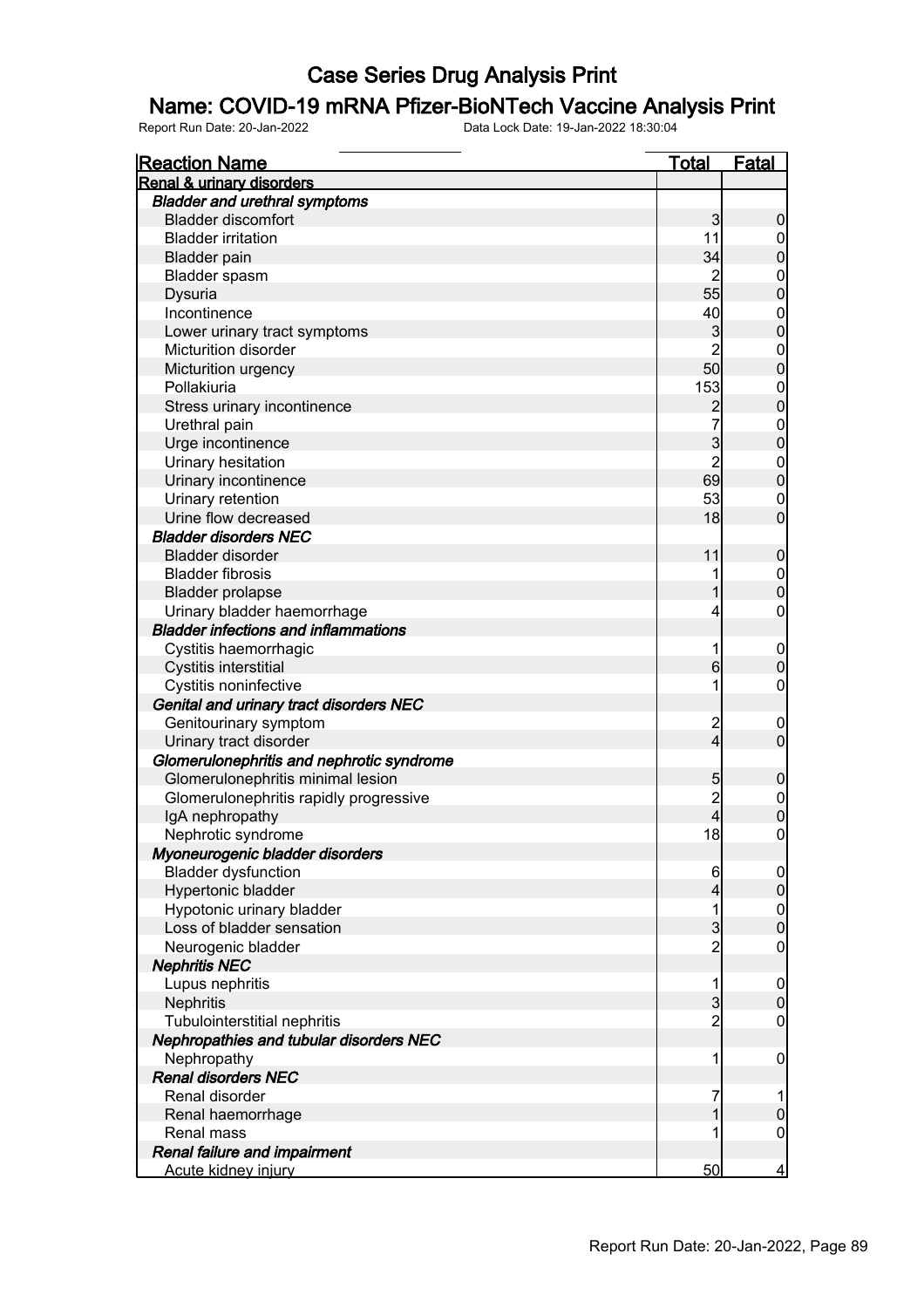## Name: COVID-19 mRNA Pfizer-BioNTech Vaccine Analysis Print

| <b>Reaction Name</b>                                            | <u>Total</u>   | Fatal                            |
|-----------------------------------------------------------------|----------------|----------------------------------|
| Renal & urinary disorders Renal & urinary disorders cont'd      |                |                                  |
| Anuria                                                          | 3              | $\Omega$                         |
| Chronic kidney disease                                          | 4              | 0                                |
| Oliguria                                                        |                | $\overline{0}$                   |
| Renal failure                                                   | 24             | 1                                |
| Renal impairment                                                | 28             | $\mathbf 0$                      |
| Renal injury                                                    | 2              | 0                                |
| Renal failure complications                                     |                |                                  |
| Azotaemia                                                       | 1              | 0                                |
| <b>Renal lithiasis</b>                                          |                |                                  |
| Nephrolithiasis                                                 | 12             | 0                                |
| Renal neoplasms                                                 |                |                                  |
| Renal cyst                                                      | 1              | 0                                |
| Renal obstructive disorders                                     |                |                                  |
| Hydronephrosis                                                  | 2              | 0                                |
| Renal structural abnormalities and trauma                       |                |                                  |
| Kidney enlargement                                              | 1              | 0                                |
| Kidney small                                                    | $\overline{2}$ | $\overline{0}$                   |
| Renal vascular and ischaemic conditions                         |                |                                  |
| Renal aneurysm                                                  | 1              | $\mathbf 0$                      |
| Renal infarct                                                   | 4              | $\mathbf 0$                      |
| Renal tubular necrosis                                          | $\overline{2}$ | $\overline{0}$                   |
| <b>Renal vasculitis</b>                                         |                |                                  |
| Structural and obstructive urethral disorders (excl congenital) |                |                                  |
| Urethral stenosis                                               |                | 0                                |
| <b>Ureteric disorders NEC</b>                                   |                |                                  |
| Ureteric stenosis                                               |                | 0                                |
| Urinary abnormalities                                           |                |                                  |
| Albuminuria                                                     |                | $\boldsymbol{0}$                 |
| Chromaturia                                                     | 65             | $\mathbf 0$                      |
| Haematuria                                                      | 49             | $\mathbf 0$                      |
| Ketonuria                                                       | 1              | $\overline{0}$                   |
| Myoglobinuria                                                   |                | $\mathbf 0$                      |
| Proteinuria                                                     | 12             | $\overline{0}$                   |
| Urine abnormality                                               | 12             | $\mathbf{0}$                     |
| Urine odour abnormal                                            | 10             | $\overline{0}$                   |
| Urinary tract lithiasis (excl renal)                            |                |                                  |
| Calculus bladder                                                |                | $\overline{0}$                   |
| Calculus urinary                                                |                | 0                                |
| Urinary tract signs and symptoms NEC                            |                |                                  |
| Costovertebral angle tenderness                                 |                | $\boldsymbol{0}$                 |
| Cystitis-like symptom                                           |                | $\mathbf 0$                      |
| Haemorrhage urinary tract                                       | 28             |                                  |
| Nocturia                                                        | 3              | $\boldsymbol{0}$                 |
| Polyuria                                                        | 9              |                                  |
| Renal colic                                                     | 4              | $\begin{matrix}0\\0\end{matrix}$ |
| Renal pain                                                      | 353            |                                  |
| Urinary tract discomfort                                        | 2              | $\begin{matrix}0\\0\end{matrix}$ |
| Urinary tract pain                                              | 6              | $\mathbf 0$                      |
| Renal & urinary disorders SOC TOTAL                             | 1300           | <u>8</u>                         |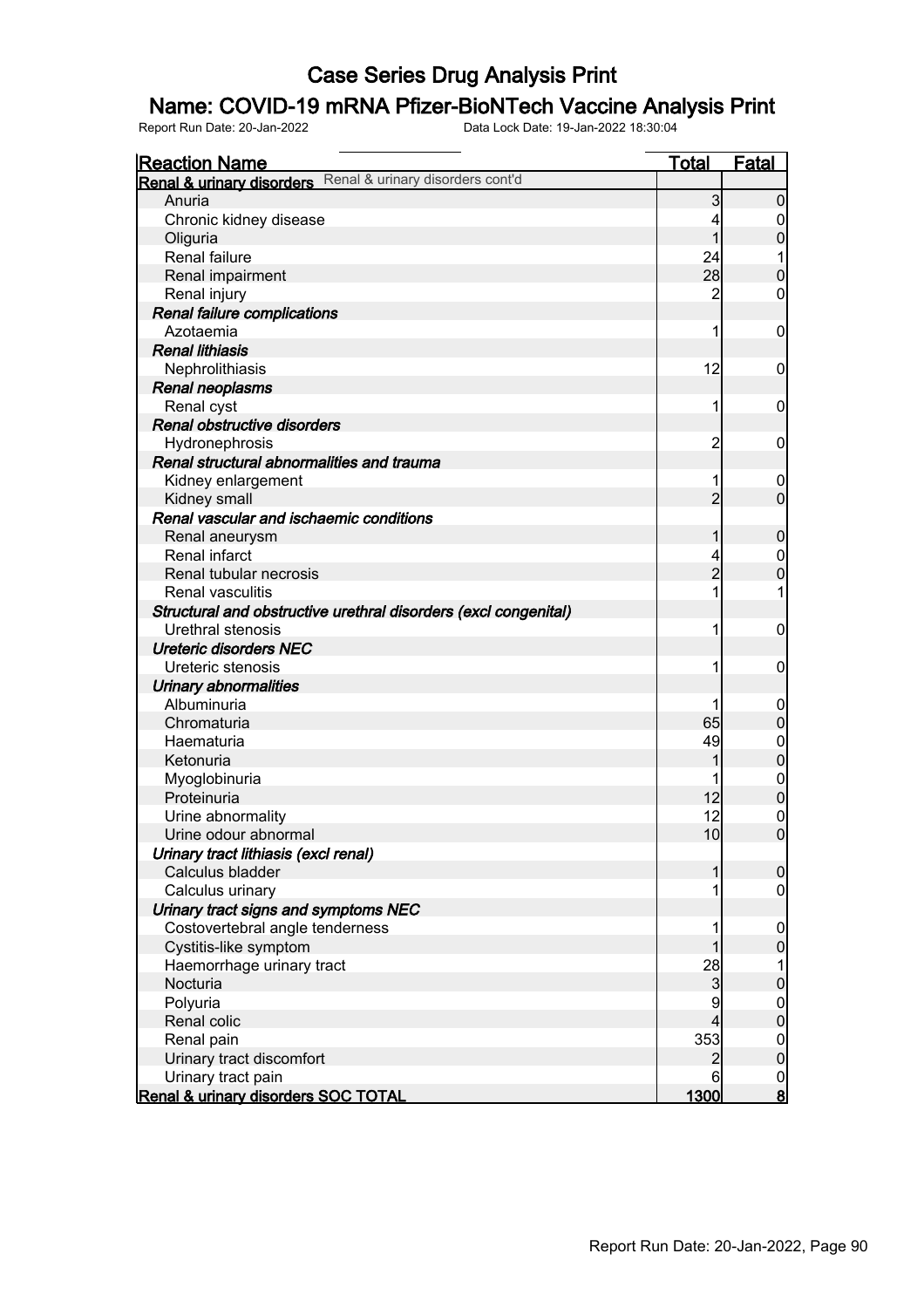#### Name: COVID-19 mRNA Pfizer-BioNTech Vaccine Analysis Print

| <b>Reaction Name</b>                                  | <b>Total</b>   | <b>Fatal</b>               |
|-------------------------------------------------------|----------------|----------------------------|
| Reproductive & breast disorders                       |                |                            |
| Benign and malignant breast neoplasms                 |                |                            |
| <b>Breast cyst</b>                                    | 16             | $\overline{0}$             |
| <b>Breast disorders NEC</b>                           |                |                            |
| <b>Breast atrophy</b>                                 |                | $\boldsymbol{0}$           |
| <b>Breast disorder</b>                                | 3              | $\overline{0}$             |
| <b>Breast enlargement</b>                             | 31             | $\overline{0}$             |
| <b>Breast mass</b>                                    | 137            | $\mathbf{0}$               |
| Fibrocystic breast disease                            |                | $\mathbf 0$                |
| Gynaecomastia                                         | 5              | $\mathbf{0}$               |
| Mastoptosis                                           | 1              | $\overline{0}$             |
| Nipple disorder                                       |                | $\boldsymbol{0}$           |
| <b>Breast infections and inflammations</b>            |                |                            |
| <b>Breast inflammation</b>                            | 6              | $\boldsymbol{0}$           |
| Nipple inflammation                                   | $\overline{2}$ | $\mathbf 0$                |
| <b>Breast signs and symptoms</b>                      |                |                            |
| Breast discharge                                      | 5              | $\mathbf 0$                |
| <b>Breast discomfort</b>                              | 13             | $\mathbf 0$                |
| Breast engorgement                                    | 11             | $\mathbf 0$                |
| Breast haematoma                                      | 1              | $\mathbf{0}$               |
| Breast oedema                                         | 8              | $\overline{0}$             |
| <b>Breast pain</b>                                    | 830            | $\mathbf{0}$               |
| <b>Breast swelling</b>                                | 189            | $\overline{0}$             |
| <b>Breast tenderness</b>                              | 99             | $\mathbf{0}$               |
| Nipple pain                                           | 46             | $\mathbf{1}$               |
| Nipple swelling                                       | 4              | $\mathbf 0$                |
| <b>Cervix disorders NEC</b>                           |                |                            |
| Cervical dysplasia                                    | $\overline{c}$ | $\mathbf 0$                |
| Cervix disorder                                       | $\overline{1}$ | $\mathbf 0$                |
| Cervix haemorrhage uterine                            | $\overline{5}$ | $\mathbf 0$                |
| Ectropion of cervix                                   | $\overline{4}$ | $\overline{0}$             |
| Cervix infections and inflammations                   |                |                            |
| Cervix inflammation                                   | 1              | $\boldsymbol{0}$           |
| Cervix neoplasms                                      |                |                            |
| Cervical polyp                                        | 1              | $\boldsymbol{0}$           |
| Erection and ejaculation conditions and disorders     |                |                            |
| Ejaculation disorder                                  | $\mathbf{3}$   | 0                          |
| Ejaculation failure                                   | $\mathbf{3}$   | $\overline{0}$             |
| Erectile dysfunction                                  | 71             | $\mathbf 0$                |
| <b>Erection increased</b>                             | 4              | $\overline{0}$             |
| Organic erectile dysfunction                          | 14             | $\mathbf 0$                |
| Painful ejaculation                                   | 1              | $\boldsymbol{0}$           |
| Spontaneous ejaculation                               | $\overline{c}$ | $\mathbf 0$                |
| Spontaneous penile erection                           | $\overline{2}$ | $\boldsymbol{0}$           |
| Fallopian tube and ovary infections and inflammations |                |                            |
| Noninfective oophoritis                               | $\overline{5}$ | $\mathbf 0$                |
| <b>Lactation disorders</b>                            |                |                            |
| <b>Breast milk discolouration</b>                     |                | $\mathbf 0$                |
| Breast milk odour abnormal                            | $\frac{3}{2}$  | $\pmb{0}$                  |
| Galactorrhoea                                         |                |                            |
| Galactostasis                                         | $\overline{1}$ | $\mathbf 0$<br>$\mathbf 0$ |
| Lactation disorder                                    | 10             | $\overline{0}$             |
| Lactation puerperal increased                         | $\overline{5}$ | $\mathbf 0$                |
| <b>Suppressed lactation</b>                           | 47             | $\overline{0}$             |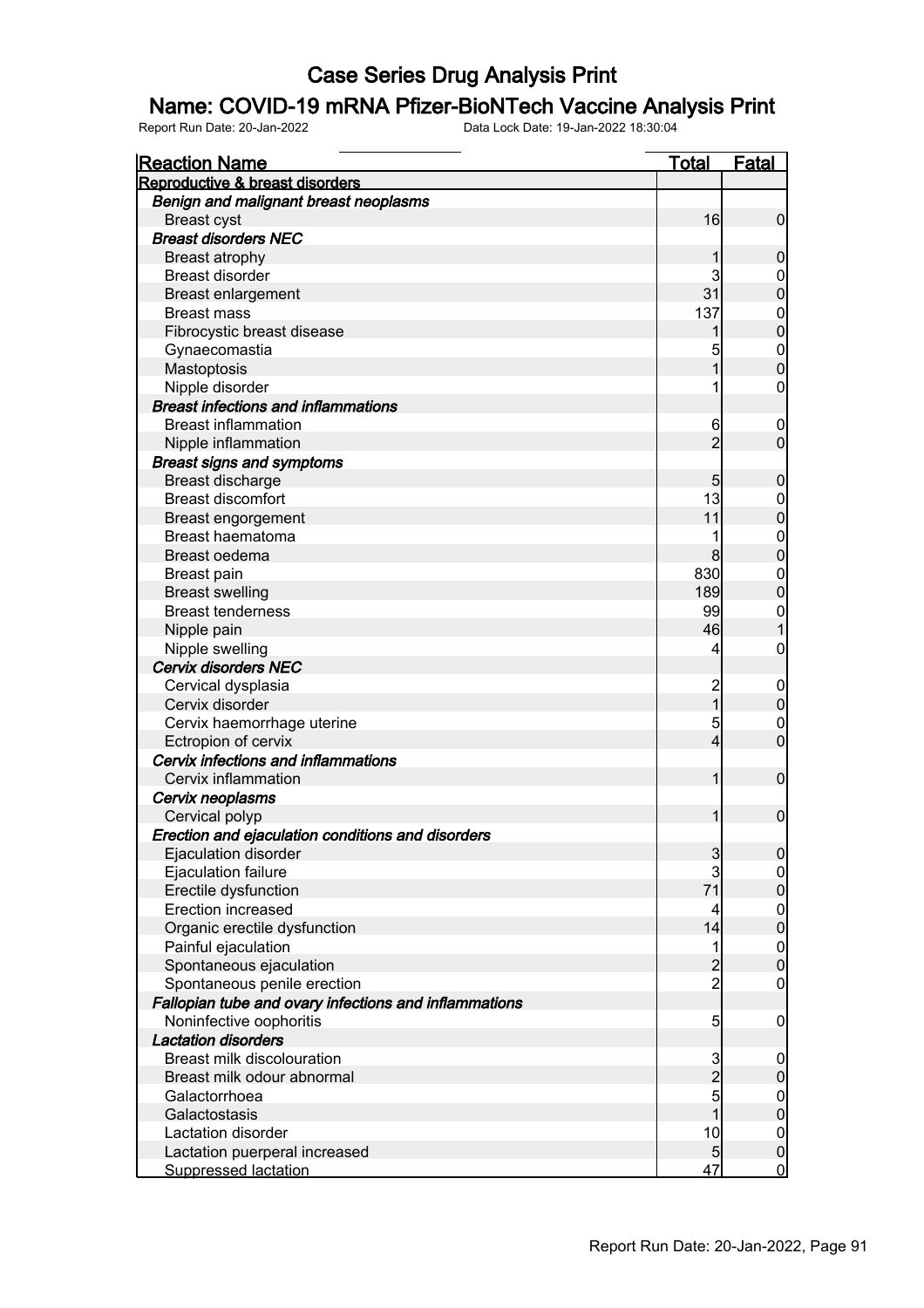## Name: COVID-19 mRNA Pfizer-BioNTech Vaccine Analysis Print

| <b>Reaction Name</b>                                                   | <u>Total</u>    | <b>Fatal</b>                         |
|------------------------------------------------------------------------|-----------------|--------------------------------------|
| Reproductive & breast disorders Reproductive & breast disorders cont'd |                 |                                      |
| <b>Menopausal effects NEC</b>                                          |                 |                                      |
| Artificial menopause                                                   | 1               |                                      |
| Menopausal disorder                                                    | 1               | $\frac{0}{0}$                        |
| Menopausal symptoms                                                    | 41              | $\begin{matrix} 0 \\ 0 \end{matrix}$ |
| Menopause delayed                                                      | 1               |                                      |
| Premature menopause                                                    | 23              | $\mathbf 0$                          |
| Menopausal effects on the genitourinary tract                          |                 |                                      |
| Atrophic vulvovaginitis                                                |                 | $\mathbf{0}$                         |
| Postmenopausal haemorrhage                                             | 106             | $\overline{0}$                       |
| <b>Menstruation and uterine bleeding NEC</b>                           |                 |                                      |
| Abnormal uterine bleeding                                              | 6               | $\pmb{0}$                            |
| Abnormal withdrawal bleeding                                           | 3               |                                      |
| <b>Bleeding anovulatory</b>                                            | 1               | $\begin{matrix}0\\0\end{matrix}$     |
| Dysmenorrhoea                                                          | 3178            |                                      |
| Intermenstrual bleeding                                                | 1246            | $0$<br>0                             |
| Menstrual discomfort                                                   | 31              |                                      |
| Menstrual disorder                                                     | 2129            | $0$<br>0                             |
| Menstruation irregular                                                 | 3792            |                                      |
| Premenstrual dysphoric disorder                                        | 12              | $0$<br>0                             |
| Premenstrual headache                                                  | 12              |                                      |
| Premenstrual pain                                                      | 140             | $\begin{matrix}0\\0\end{matrix}$     |
| Premenstrual syndrome                                                  | 125             |                                      |
| Retrograde menstruation                                                | 1               | $\begin{matrix} 0 \\ 0 \end{matrix}$ |
| Withdrawal bleed                                                       | 16              | $\mathbf 0$                          |
|                                                                        |                 |                                      |
| <b>Menstruation with decreased bleeding</b>                            | 672             |                                      |
| Amenorrhoea                                                            |                 | $0\atop 0$                           |
| Hypomenorrhoea                                                         | 720             |                                      |
| Menstruation delayed                                                   | 5412            | $\begin{matrix} 0 \\ 0 \end{matrix}$ |
| Oligomenorrhoea                                                        | 202             |                                      |
| <b>Menstruation with increased bleeding</b>                            |                 |                                      |
| Heavy menstrual bleeding                                               | 5989            | $\mathbf 0$                          |
| Menometrorrhagia                                                       | 20 <sub>l</sub> | $\begin{matrix} 0 \\ 0 \end{matrix}$ |
| Polymenorrhoea                                                         | 970             |                                      |
| Ovarian and fallopian tube cysts and neoplasms                         |                 |                                      |
| Haemorrhagic ovarian cyst                                              | $\overline{3}$  | $\pmb{0}$                            |
| Ovarian cyst                                                           | 29              | $\Omega$                             |
| Ovarian cyst ruptured                                                  | 1               | $\overline{0}$                       |
| Polycystic ovaries                                                     | 50              | $\overline{0}$                       |
| Ovarian and fallopian tube disorders NEC                               |                 |                                      |
| Adnexal torsion                                                        | 1               | $\boldsymbol{0}$                     |
| Hydrosalpinx                                                           | $\overline{c}$  | $\mathbf 0$                          |
| Ovarian enlargement                                                    | 1               | $0$<br>0                             |
| Ovarian failure                                                        | 1               |                                      |
| Ovarian haemorrhage                                                    | 8               | $0\atop 0$                           |
| Ovarian mass                                                           | $\overline{2}$  |                                      |
| <b>Ovulation disorder</b>                                              | 4               | $\begin{matrix} 0 \\ 0 \end{matrix}$ |
| Ovulation pain                                                         | 79              |                                      |
| Premature ovulation                                                    | 4               | $\boldsymbol{0}$                     |
| Pelvic prolapse conditions                                             |                 |                                      |
| Vaginal prolapse                                                       | 1               | $\mathbf 0$                          |
| Pelvis and broad ligament disorders NEC                                |                 |                                      |
| Adnexa uteri mass                                                      | 1               |                                      |
| Adnexa uteri pain                                                      | 69              | $\begin{matrix} 0 \\ 0 \end{matrix}$ |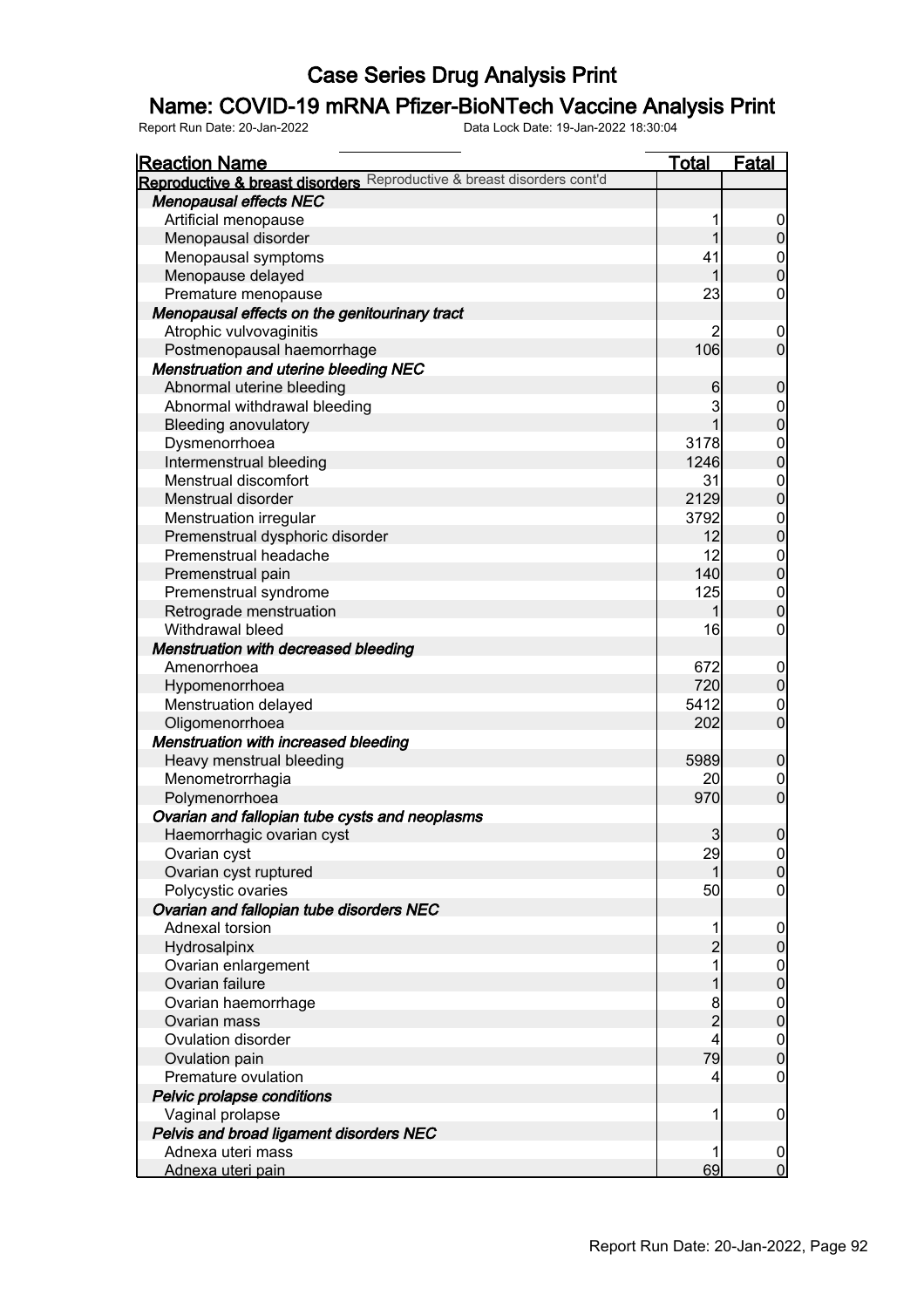## Name: COVID-19 mRNA Pfizer-BioNTech Vaccine Analysis Print

| <u>Reaction Name</u>                                                   | Total                                 | <b>Fatal</b>                     |
|------------------------------------------------------------------------|---------------------------------------|----------------------------------|
| Reproductive & breast disorders Reproductive & breast disorders cont'd |                                       |                                  |
| Pelvic congestion                                                      | 1                                     | 0                                |
| Pelvic floor muscle weakness                                           |                                       | $\overline{0}$                   |
| Pelvic haemorrhage                                                     | 22                                    | 0                                |
| Penile and scrotal infections and inflammations                        |                                       |                                  |
| Balanoposthitis                                                        | 4                                     | 0                                |
| Penile disorders NEC (excl erection and ejaculation)                   |                                       |                                  |
| Foreskin oedema                                                        |                                       | 0                                |
| Penile blister                                                         | 1                                     | $\mathbf 0$                      |
| Penile discharge                                                       |                                       | $\mathbf 0$                      |
| Penile discomfort                                                      |                                       | $\overline{0}$                   |
| Penile erythema                                                        | 1                                     | $\mathbf 0$                      |
| Penile haemorrhage                                                     | $\overline{3}$                        | $\overline{0}$                   |
| Penile oedema                                                          | 1                                     | $\mathbf 0$                      |
| Penile pain                                                            | 1                                     | $\mathbf 0$                      |
| Penile rash                                                            | 1                                     | $\mathbf 0$                      |
| Penile size reduced                                                    | 1                                     | $\overline{0}$                   |
| Penile swelling                                                        | 6                                     | $\mathbf 0$                      |
| Penis disorder                                                         | 12                                    | $\overline{0}$                   |
| Prostate and seminal vesicles infections and inflammations             |                                       |                                  |
| <b>Prostatitis</b>                                                     | $\overline{4}$                        | $\overline{0}$                   |
| Prostatic neoplasms and hypertrophy                                    |                                       |                                  |
| Benign prostatic hyperplasia                                           | $\overline{2}$                        | $\overline{0}$                   |
| Prostatic signs, symptoms and disorders NEC                            |                                       |                                  |
| Prostatic pain                                                         | 1                                     | $\mathbf 0$                      |
| Prostatomegaly                                                         | $\overline{3}$                        | 0                                |
| Reproductive tract disorders NEC (excl neoplasms)                      |                                       |                                  |
| Genital erosion                                                        |                                       | 0                                |
| Genital haemorrhage                                                    | 25                                    | $\overline{0}$                   |
| Genital hypoaesthesia                                                  | 1                                     | $\mathbf 0$                      |
| <b>Genital lesion</b>                                                  | $\overline{2}$                        | $\mathbf 0$                      |
| Genital paraesthesia                                                   | 1                                     | $\mathbf 0$                      |
| Genital ulceration                                                     | $\mathbf{8}$                          | $\overline{0}$                   |
| Perineal ulceration                                                    |                                       | 0                                |
| Reproductive tract infections and inflammations NEC                    |                                       |                                  |
| Genital tract inflammation                                             | 1                                     | $\overline{0}$                   |
|                                                                        |                                       |                                  |
| Reproductive tract signs and symptoms NEC                              |                                       |                                  |
| Genital burning sensation                                              | $\begin{array}{c} 2 \\ 1 \end{array}$ | $\overline{0}$<br>$\overline{0}$ |
| Genital erythema                                                       |                                       |                                  |
| Genital pain                                                           | $\boldsymbol{6}$<br>5                 | $0\atop 0$                       |
| Genital rash                                                           |                                       |                                  |
| Genital swelling                                                       | 4                                     | $0$<br>0                         |
| Pelvic discomfort                                                      | 6                                     |                                  |
| Pelvic pain                                                            | 125                                   | $0$<br>0                         |
| Perineal pain                                                          | $\overline{c}$                        |                                  |
| Perineal rash                                                          | 1                                     | $\mathbf 0$<br>$\overline{0}$    |
| Pruritus genital                                                       | $6 \overline{6}$                      |                                  |
| <b>Scrotal disorders NEC</b>                                           |                                       |                                  |
| Acquired hydrocele                                                     | 1                                     | $\mathbf 0$                      |
| Scrotal angiokeratoma                                                  |                                       | $\overline{0}$                   |
| Scrotal discomfort                                                     |                                       | $\overline{0}$                   |
| Scrotal erythema                                                       | $\frac{2}{2}$                         | $\boldsymbol{0}$                 |
| Scrotal exfoliation                                                    |                                       | $\overline{0}$                   |
| Scrotal pain                                                           | 22                                    | $\overline{0}$                   |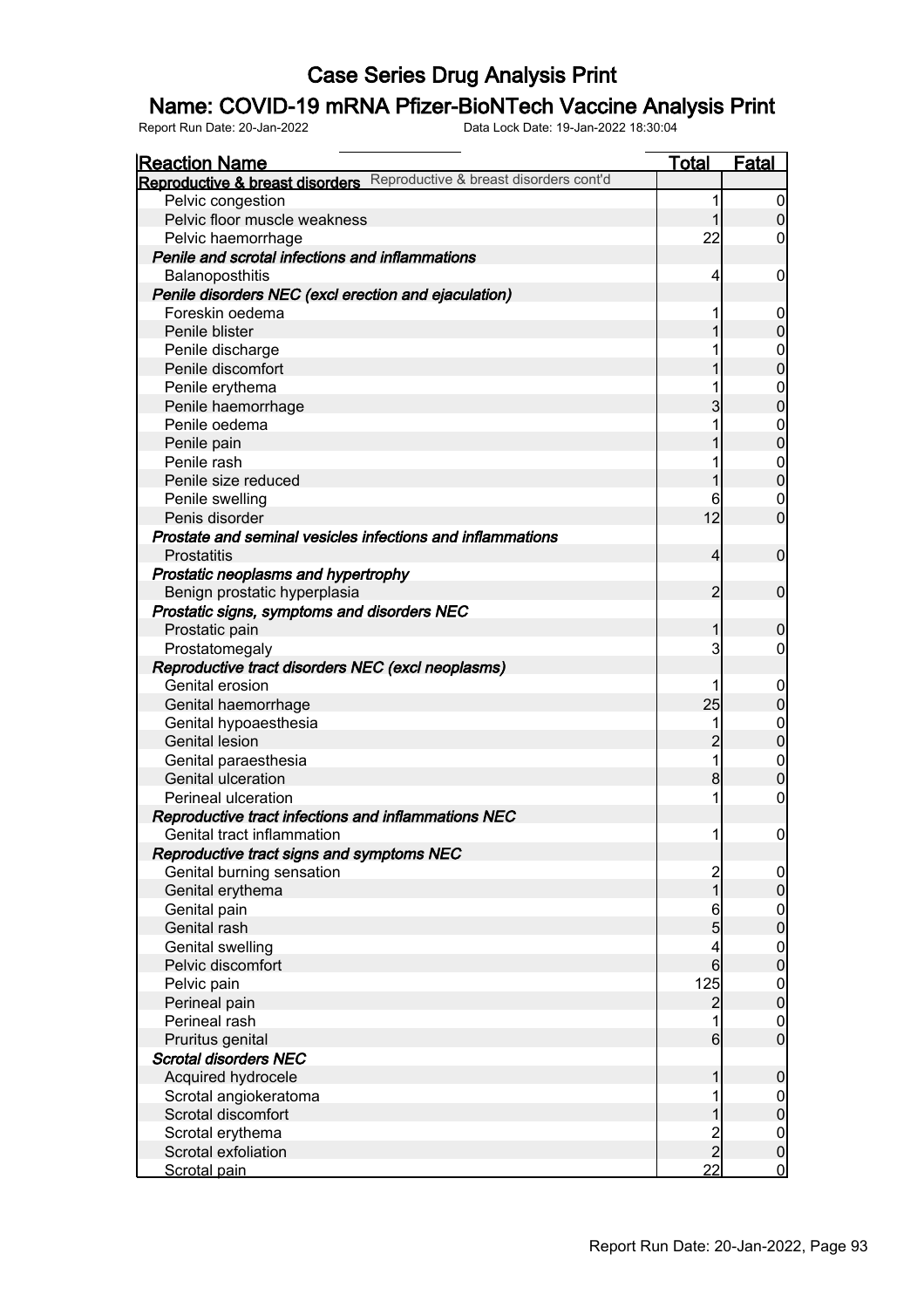## Name: COVID-19 mRNA Pfizer-BioNTech Vaccine Analysis Print

| <u>Reaction Name</u>                                                   | <u>Total</u>   | <b>Fatal</b>     |
|------------------------------------------------------------------------|----------------|------------------|
| Reproductive & breast disorders Reproductive & breast disorders cont'd |                |                  |
| Scrotal swelling                                                       | 5              | $\overline{0}$   |
| Scrotum erosion                                                        |                | 0                |
| Varicocele                                                             | $\overline{2}$ | $\overline{0}$   |
| Sexual function and fertility disorders NEC                            |                |                  |
| Dyspareunia                                                            | 6              | $\mathbf 0$      |
| Infertility                                                            | 15             | $\mathbf 0$      |
| Infertility female                                                     | 4              | $\overline{0}$   |
| Sexual dysfunction                                                     | 9              | 0                |
| Spermatogenesis and semen disorders                                    |                |                  |
| Aspermia                                                               | 1              | $\mathbf 0$      |
| Haematospermia                                                         | 8              | $\overline{0}$   |
| Semen discolouration                                                   |                | 0                |
| <b>Testicular and epididymal disorders NEC</b>                         |                |                  |
| Testicular atrophy                                                     |                | $\mathbf 0$      |
| Testicular disorder                                                    | 4              | $\overline{0}$   |
| Testicular oedema                                                      |                | $\mathbf 0$      |
| Testicular pain                                                        | 69             | $\overline{0}$   |
| <b>Testicular swelling</b>                                             | 13             | $\mathbf 0$      |
| <b>Testicular torsion</b>                                              | 1              | $\overline{0}$   |
| <b>Testis discomfort</b>                                               | 3              | $\mathbf 0$      |
| Testicular and epididymal neoplasms                                    |                |                  |
| Testicular cyst                                                        |                | $\mathbf 0$      |
| <b>Uterine disorders NEC</b>                                           |                |                  |
| Adenomyosis                                                            | 11             | $\mathbf 0$      |
| <b>Endometrial thickening</b>                                          | 4              | $\overline{0}$   |
| Endometriosis                                                          | 92             | $\mathbf 0$      |
| Uterine haemorrhage                                                    | 43             | $\overline{0}$   |
| Uterine pain                                                           | 17             | $\mathbf 0$      |
| Uterine infections and inflammations (excl cervix)                     |                |                  |
| Uterine inflammation                                                   | 1              | $\mathbf 0$      |
| <b>Uterine neoplasms</b>                                               |                |                  |
| Uterine polyp                                                          | 5              | 0                |
| <b>Uterine tone disorders</b>                                          |                |                  |
| Uterine spasm                                                          | 36             | $\boldsymbol{0}$ |
| Vulvovaginal cysts and neoplasms                                       |                |                  |
| Bartholin's cyst                                                       |                | 0                |
| Vaginal cyst                                                           | $\frac{2}{7}$  | $\overline{0}$   |
| Vaginal polyp                                                          |                | $\mathbf 0$      |
| Vulva cyst                                                             |                | $\overline{0}$   |
| Vulvovaginal disorders NEC                                             |                |                  |
| Vaginal haemorrhage                                                    | 1720           | $\boldsymbol{0}$ |
| Vaginal mucosal blistering                                             |                | $\overline{0}$   |
| Vaginal ulceration                                                     | 4              | $\overline{0}$   |
| Vulval disorder                                                        | $\overline{c}$ |                  |
| Vulval haemorrhage                                                     | 34             | $0$<br>0         |
| Vulval ulceration                                                      | 7              | $\mathbf 0$      |
| Vulvovaginal ulceration                                                | 5              | $\overline{0}$   |
| Vulvovaginal signs and symptoms                                        |                |                  |
| Clitoral engorgement                                                   | 1              | $\boldsymbol{0}$ |
| Coital bleeding                                                        | 7              | $\overline{0}$   |
| Labia enlarged                                                         | $\overline{c}$ | $\overline{0}$   |
| Vaginal discharge                                                      | 85             | $\overline{0}$   |
| <b>Vaginal lesion</b>                                                  | 1              | $\overline{0}$   |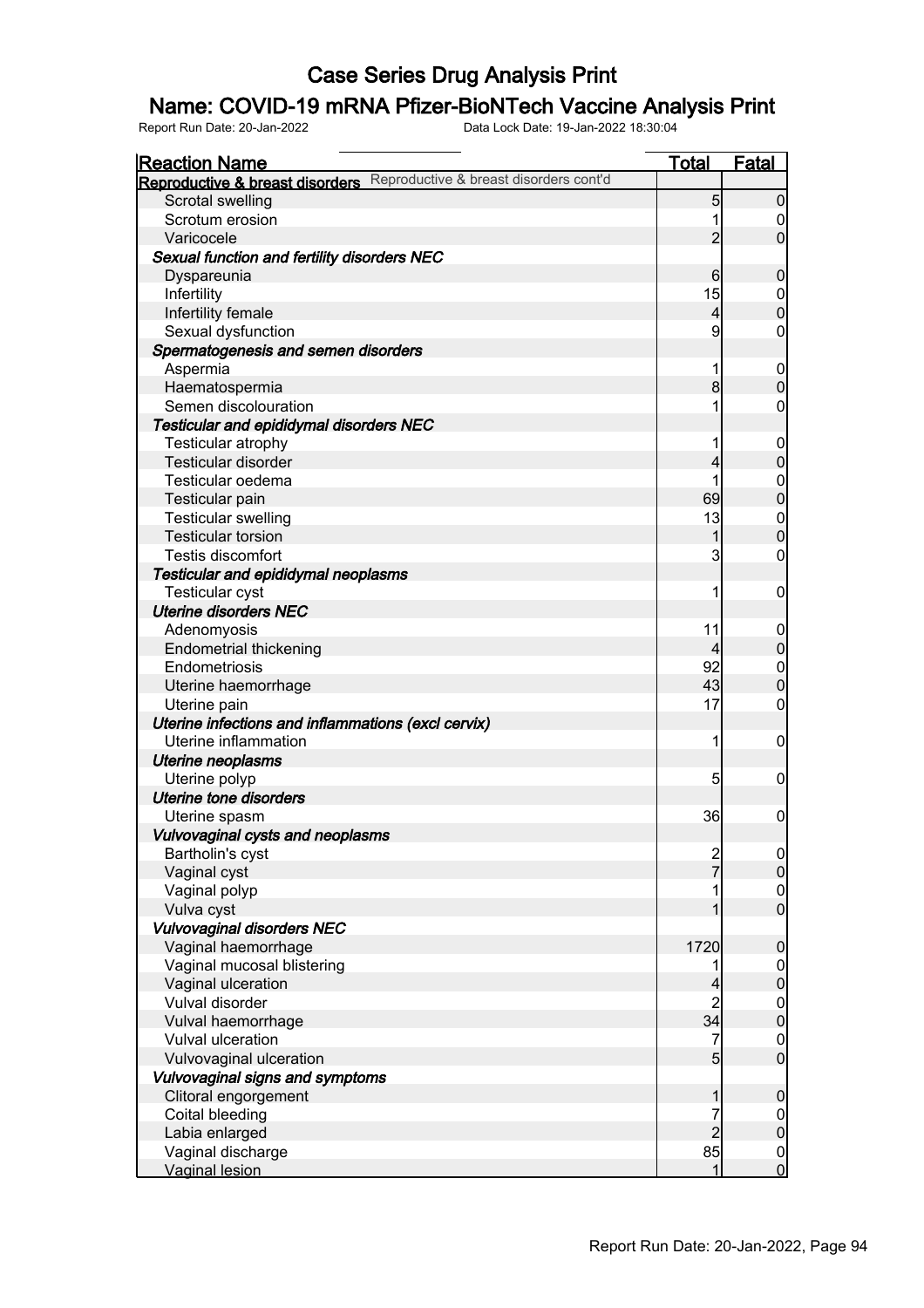## Name: COVID-19 mRNA Pfizer-BioNTech Vaccine Analysis Print

| <b>Reaction Name</b>                                                   | Total | Fatal |
|------------------------------------------------------------------------|-------|-------|
| Reproductive & breast disorders Reproductive & breast disorders cont'd |       |       |
| Vaginal odour                                                          |       |       |
| Vulval oedema                                                          |       |       |
| Vulvovaginal burning sensation                                         | 8     |       |
| Vulvovaginal discomfort                                                |       |       |
| Vulvovaginal dryness                                                   | 5     |       |
| Vulvovaginal erythema                                                  |       |       |
| Vulvovaginal pain                                                      | 30    |       |
| Vulvovaginal pruritus                                                  | 10    |       |
| Vulvovaginal rash                                                      |       |       |
| Vulvovaginal swelling                                                  |       |       |
| Reproductive & breast disorders SOC TOTAL                              | 29308 |       |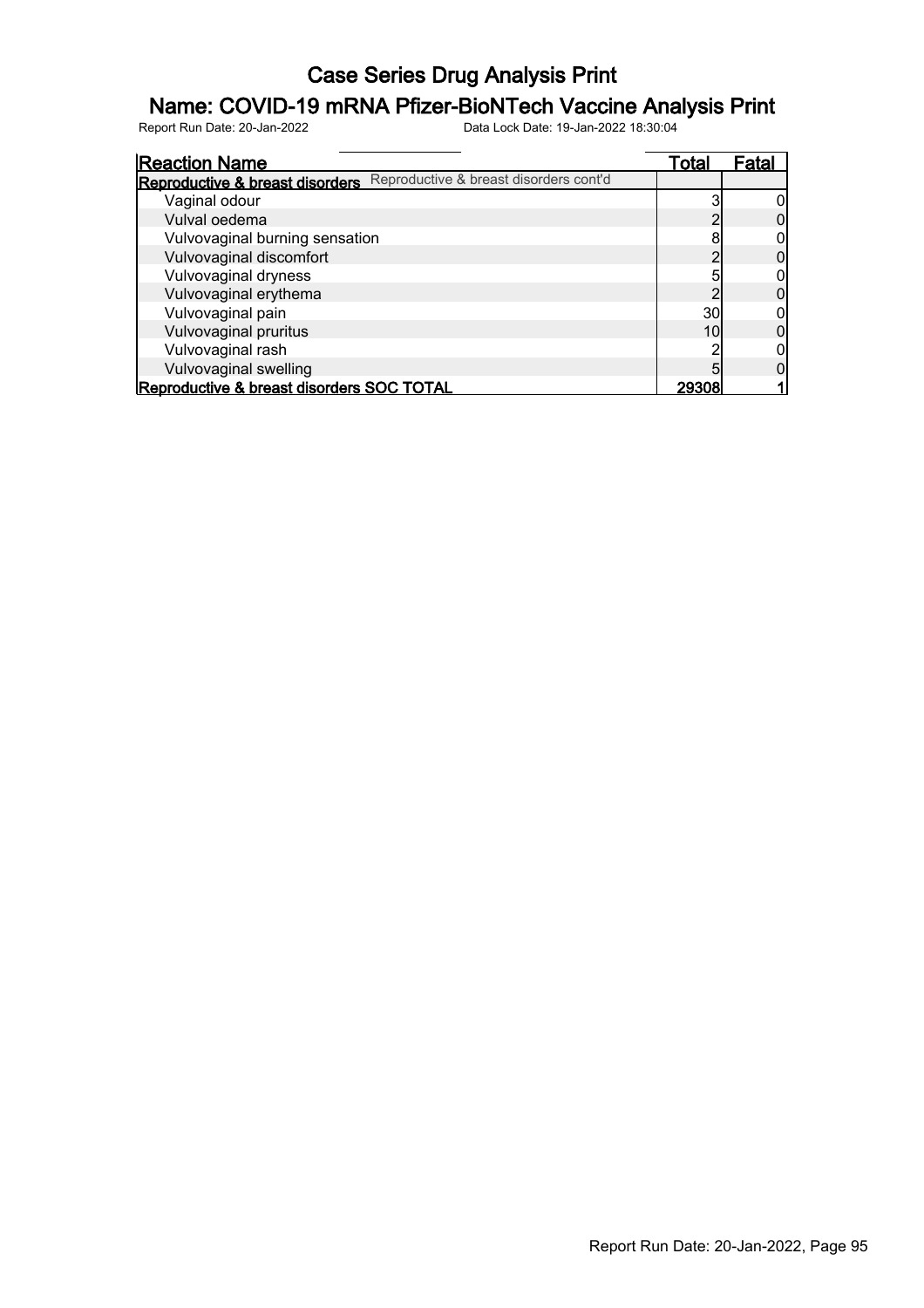#### Name: COVID-19 mRNA Pfizer-BioNTech Vaccine Analysis Print

| <u>Reaction Name</u>                                                          | <b>Total</b>   | <b>Fatal</b>                         |
|-------------------------------------------------------------------------------|----------------|--------------------------------------|
| <b>Respiratory disorders</b>                                                  |                |                                      |
| <b>Breathing abnormalities</b>                                                |                |                                      |
| Apnoea                                                                        | 6              | $\mathbf 0$                          |
| Apnoeic attack                                                                | 1              | $\frac{0}{5}$                        |
| Dyspnoea                                                                      | 6271           |                                      |
| Dyspnoea at rest                                                              | 11             |                                      |
| Dyspnoea exertional                                                           | 40             | $\begin{matrix} 0 \\ 1 \end{matrix}$ |
| Grunting                                                                      | 1              |                                      |
| Hyperventilation                                                              | 60             | $\begin{matrix}0\\0\end{matrix}$     |
| Hypopnoea                                                                     | 124            |                                      |
| Hypoventilation                                                               | 1              | $\begin{matrix}0\\0\end{matrix}$     |
| Irregular breathing                                                           | 24             |                                      |
| Mouth breathing                                                               | $\overline{7}$ | $\begin{matrix}0\\0\end{matrix}$     |
| Nocturnal dyspnoea                                                            | $\overline{2}$ |                                      |
| Orthopnoea                                                                    | $\overline{3}$ | $0\atop 0$                           |
| Respiration abnormal                                                          | 68             |                                      |
| Respiratory arrest                                                            | 18             | $0\atop 0$                           |
| Respiratory depression                                                        | 1              |                                      |
| Respiratory distress                                                          | 20             | $0\atop 0$                           |
| Sleep apnoea syndrome                                                         | 15             |                                      |
| Tachypnoea                                                                    | 31             | $\begin{matrix}0\\0\end{matrix}$     |
| <b>Bronchial conditions NEC</b>                                               |                |                                      |
| <b>Bronchial secretion retention</b>                                          |                |                                      |
|                                                                               | 4<br>15        | $\boldsymbol{0}$                     |
| <b>Bronchiectasis</b>                                                         |                | $\mathbf 0$                          |
| <b>Bronchospasm and obstruction</b>                                           |                |                                      |
| Asthma                                                                        | 402            | $0\atop 0$                           |
| Asthma late onset                                                             | 3              |                                      |
| Bronchospasm                                                                  | 18             | $\begin{matrix} 0 \\ 1 \end{matrix}$ |
| Chronic obstructive pulmonary disease                                         | 25             |                                      |
| Cough variant asthma                                                          | 7              | $0\atop 0$                           |
| Obstructive airways disorder                                                  | 9              |                                      |
| Reversible airways obstruction                                                | 1              | $\begin{matrix}0\\0\end{matrix}$     |
| Wheezing                                                                      | 458            |                                      |
| Conditions associated with abnormal gas exchange                              |                |                                      |
| Asphyxia                                                                      | $\overline{c}$ | $\pmb{0}$                            |
| Cyanosis central                                                              | $\mathbf{1}$   | $\mathsf{O}\xspace$                  |
| Hyperoxia                                                                     | 1              | 0                                    |
| Hypoxia                                                                       | 32             | $\frac{2}{0}$                        |
| Respiratory acidosis                                                          | $\overline{2}$ |                                      |
| Coughing and associated symptoms                                              |                |                                      |
| Allergic cough                                                                | 9              | 0                                    |
| Cough                                                                         | 2857           | 1                                    |
| Cough decreased                                                               | $\overline{2}$ | $\pmb{0}$                            |
| Haemoptysis                                                                   | 69             |                                      |
| Productive cough                                                              | 189            | $0\atop 0$                           |
| Sputum discoloured                                                            | 11             | $\boldsymbol{0}$                     |
| Sputum increased                                                              | 4              | $\overline{0}$                       |
| Diaphragmatic disorders                                                       |                |                                      |
| Acquired diaphragmatic eventration                                            | 1              | $\mathbf 0$                          |
| Diaphragm muscle weakness                                                     | 1              | $\overline{0}$                       |
| Diaphragmatic disorder                                                        | 1              | $\overline{0}$                       |
| Laryngeal and adjacent sites disorders NEC (excl infections and<br>neoplasms) |                |                                      |
| Laryngeal disorder                                                            |                | $\overline{0}$                       |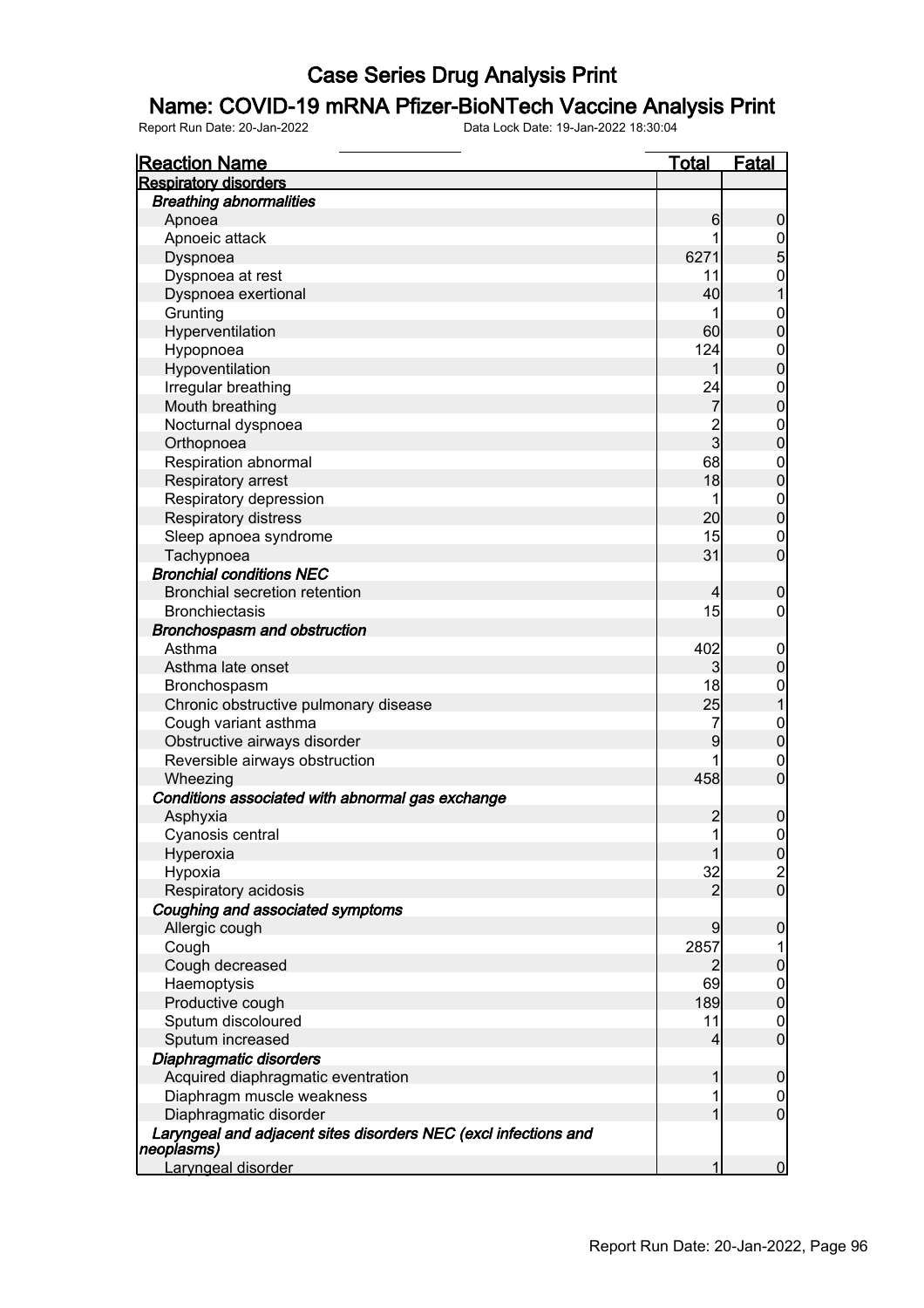# **Name: COVID-19 mRNA Pfizer-BioNTech Vaccine Analysis Print**<br>Report Run Date: 20-Jan-2022<br>Data Lock Date: 19-Jan-2022 18:30:04

Report Run Date: 20-Jan-2022 Data Lock Date: 19-Jan-2022 18:30:04

Reaction Name Total Fatal **Respiratory disorders** Respiratory disorders cont'd Reflux laryngitis and the set of the set of the set of the set of the set of the set of the set of the set of the set of the set of the set of the set of the set of the set of the set of the set of the set of the set of th Vocal cord disorder  $\begin{array}{|c|c|c|c|c|}\n\hline\n\text{Vocal cord dysfunction} & & & & & & & & & & & & & 1 & 0 \\
\hline\n\text{Vocal cord dysfunction} & & & & & & & & & & & & & & & 3 & 0\n\end{array}$ Vocal cord dysfunction Laryngeal spasm, oedema and obstruction Epiglottic oedema 1 0<br>
Larvnqeal obstruction 1 0<br>
0 Laryngeal obstruction and the control of the control of the control of the control of the control of the control of the control of the control of the control of the control of the control of the control of the control of t Laryngeal oedema 1988 | 1989 | 1989 | 1989 | 1989 | 1989 | 1989 | 1989 | 1989 | 1989 | 1989 | 1989 | 1989 | 19<br>Laryngospasm 1988 | 1989 | 1989 | 1989 | 1989 | 1989 | 1989 | 1989 | 1989 | 1989 | 1989 | 1989 | 1989 | 1989 | Laryngospasm 3 0<br>Stridor 3 0<br>Stridor 27 0 Stridor 27 0 Lower respiratory tract inflammatory and immunologic conditions Alveolitis 1 0 Autoimmune lung disease 1 0 Hypersensitivity pneumonitis development of the state of the state of the state of the state of the state of the state of the state of the state of the state of the state of the state of the state of the state of the state Lower respiratory tract inflammation<br>
Pneumonitis 1 0<br>
2 1<br>
2 Pneumonitis 34 2 Pulmonary sarcoidosis 2 0 Lower respiratory tract signs and symptoms Hiccups 36 0 Increased bronchial secretion<br>
Increased viscosity of bronchial secretion<br>
0 Increased viscosity of bronchial secretion<br>
Lung hyperinflation 
2 0 Lung hyperinflation and the control of the control of the control of the control of the control of the control of the control of the control of the control of the control of the control of the control of the control of the Lung opacity and the control of the control of the control of the control of the control of the control of the control of the control of the control of the control of the control of the control of the control of the contro Pleuritic pain and the pain of the painting of the painting of the painting of the painting of the painting of the painting of the painting of the painting of the painting of the painting of the painting of the painting of Pulmonary haemorrhage 1 0 Pulmonary pain 113 Rales  $\begin{bmatrix} 5 \end{bmatrix}$  0 Respiratory fremitus **1** 0 Mediastinal disorders Mediastinal mass  $\begin{array}{ccc} 1 & 0 \\ 0 & 1 \end{array}$  Pulmonary hilum mass 1 0 Nasal congestion and inflammations Nasal congestion 326 0 Nasal inflammation and the control of the control of the control of the control of the control of the control o Rhinitis allergic 26 0 Nasal disorders NEC Epistaxis 1046 0 Intranasal hypoaesthesia 2 0 Intranasal paraesthesia 1 0<br>Nasal crusting 1 0<br>Nasal crusting 1 0 Nasal crusting 2 0 Nasal disorder 3 0 Nasal dryness 36 0 Nasal mucosal discolouration in the control of the control of the control of the control of the control of the control of the control of the control of the control of the control of the control of the control of the contro Nasal odour 6 0 Nasal oedema 8 0 Nasal polyps 1 0<br>Nasal pruritus 12 0 Nasal pruritus 12 0 Nasal ulcer 1 0 Neonatal hypoxic conditions Dry lung syndrome<br>
Gasping syndrome<br>
Gasping syndrome Gasping syndrome 1 0 Infantile apnoea 2 0 Paranasal sinus disorders (excl infections and neoplasms) Allergic sinusitis and the contract of the contract of the contract of the contract of the contract of the contract of the contract of the contract of the contract of the contract of the contract of the contract of the con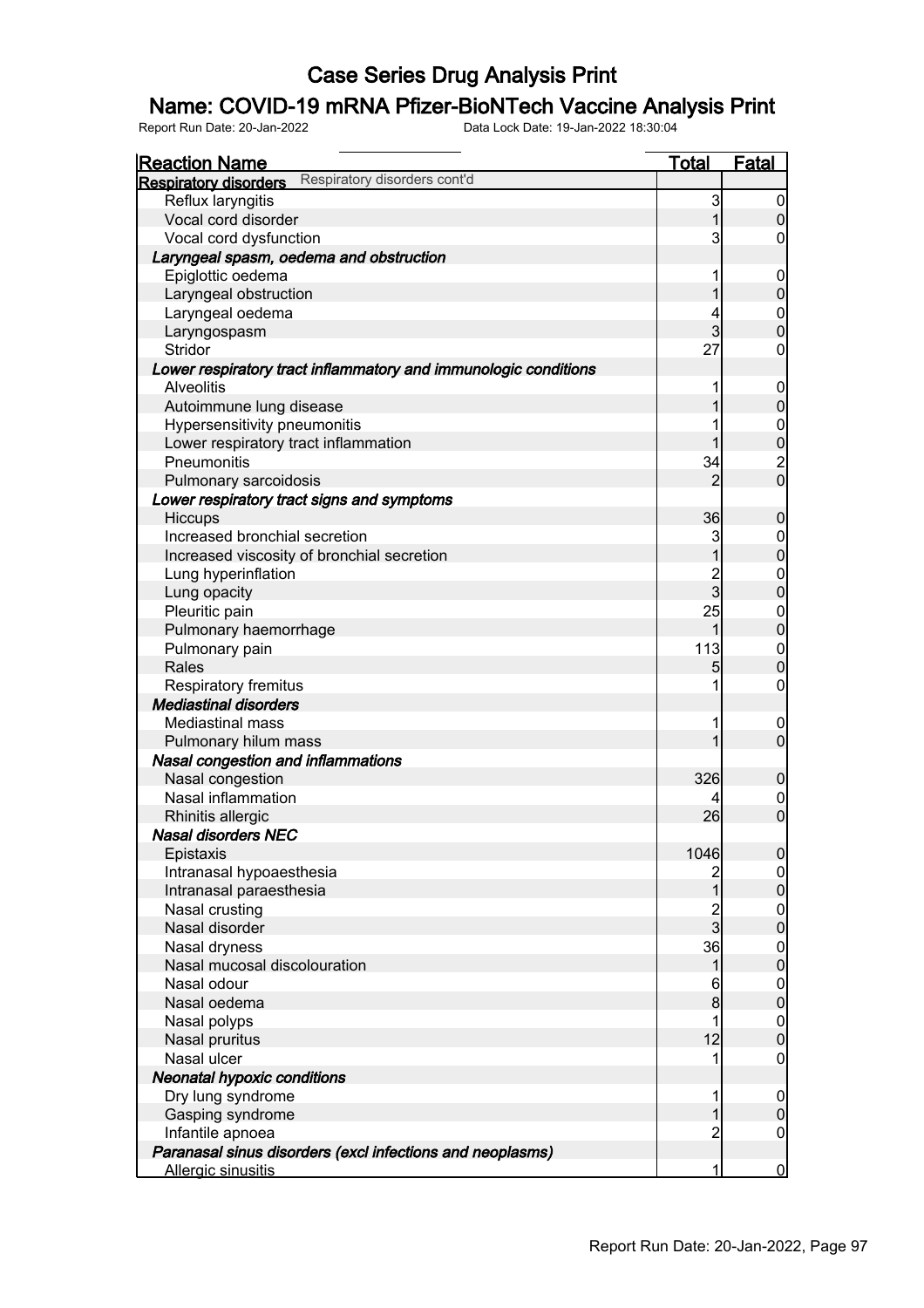## Name: COVID-19 mRNA Pfizer-BioNTech Vaccine Analysis Print

| <b>Reaction Name</b>                                         | <u>Total</u>         | Fatal                                |
|--------------------------------------------------------------|----------------------|--------------------------------------|
| Respiratory disorders cont'd<br><b>Respiratory disorders</b> |                      |                                      |
| Paranasal sinus inflammation                                 | $\overline{4}$       | $\boldsymbol{0}$                     |
| Sinonasal obstruction                                        | 14                   |                                      |
| Sinus congestion                                             | 70                   | $\begin{matrix} 0 \\ 0 \end{matrix}$ |
| Sinus disorder                                               | 6                    | $\boldsymbol{0}$                     |
| Parenchymal lung disorders NEC                               |                      |                                      |
| Atelectasis                                                  | 3                    |                                      |
| Combined pulmonary fibrosis and emphysema                    | 1                    | $0\atop 0$                           |
| Emphysema                                                    | 3                    |                                      |
| Interstitial lung disease                                    | 11                   | $\begin{matrix}0\\0\end{matrix}$     |
| Lung consolidation                                           |                      |                                      |
| Lung infiltration                                            | 5<br>2<br>2<br>1     | $\begin{matrix} 0 \\ 1 \end{matrix}$ |
| Organising pneumonia                                         |                      |                                      |
| Pulmonary alveolar haemorrhage                               |                      | $0\atop 0$                           |
| Pulmonary cavitation                                         | 1                    |                                      |
| Pulmonary fibrosis                                           | 9                    | $\begin{matrix}0\\0\end{matrix}$     |
| Pulmonary toxicity                                           | 1                    | $\boldsymbol{0}$                     |
| Pharyngeal disorders (excl infections and neoplasms)         |                      |                                      |
| Hyperactive pharyngeal reflex                                | 1                    |                                      |
| Pharyngeal enanthema                                         | 1                    | $0\atop 0$                           |
| Pharyngeal erythema                                          | 9                    |                                      |
| Pharyngeal haemorrhage                                       | $\overline{2}$       | $0\atop 0$                           |
| Pharyngeal hypoaesthesia                                     | 40                   |                                      |
| Pharyngeal inflammation                                      | 4                    | $0$<br>0                             |
| Pharyngeal lesion                                            | 1                    |                                      |
| Pharyngeal mass                                              | 1                    | $0\atop 0$                           |
| Pharyngeal oedema                                            | 14                   |                                      |
| Pharyngeal paraesthesia                                      | 55                   | $0$<br>0                             |
| Pharyngeal swelling                                          | 285                  |                                      |
| Pharyngeal ulceration                                        | 15                   | $0$<br>0                             |
| Tonsillar erythema                                           | 13                   |                                      |
| Tonsillar haemorrhage                                        | 1                    | $0$<br>0                             |
| Tonsillar hypertrophy                                        | 95                   |                                      |
| <b>Tonsillar inflammation</b>                                | 3                    | 000                                  |
| Tonsillar ulcer                                              | 1                    |                                      |
| Tonsillolith                                                 | 1                    |                                      |
| Pleural infections and inflammations                         |                      |                                      |
| Pleurisy                                                     | 37                   | $\overline{0}$                       |
| Pneumothorax and pleural effusions NEC                       |                      |                                      |
| Pleural effusion                                             | 38                   | $\mathbf 0$                          |
| Pneumothorax                                                 | 10                   |                                      |
| Pneumothorax spontaneous                                     | 4                    | $\begin{matrix} 0 \\ 0 \end{matrix}$ |
| <b>Pulmonary hypertensions</b>                               |                      |                                      |
| Pulmonary hypertension                                       | 3                    | $\boldsymbol{0}$                     |
| <b>Pulmonary oedemas</b>                                     |                      |                                      |
| Acute respiratory distress syndrome                          |                      | 1                                    |
| Pulmonary congestion                                         | $\overline{c}$<br>19 |                                      |
|                                                              | 22                   | $\frac{0}{2}$                        |
| Pulmonary oedema                                             |                      |                                      |
| Pulmonary thrombotic and embolic conditions                  |                      |                                      |
| Pulmonary artery thrombosis                                  | 2<br>509             | 0                                    |
| Pulmonary embolism                                           |                      | 36                                   |
| Pulmonary infarction                                         | 6                    | $\mathbf 0$                          |
| Pulmonary thrombosis                                         | 11                   | 1                                    |
| <b>Respiratory failures (excl neonatal)</b>                  |                      |                                      |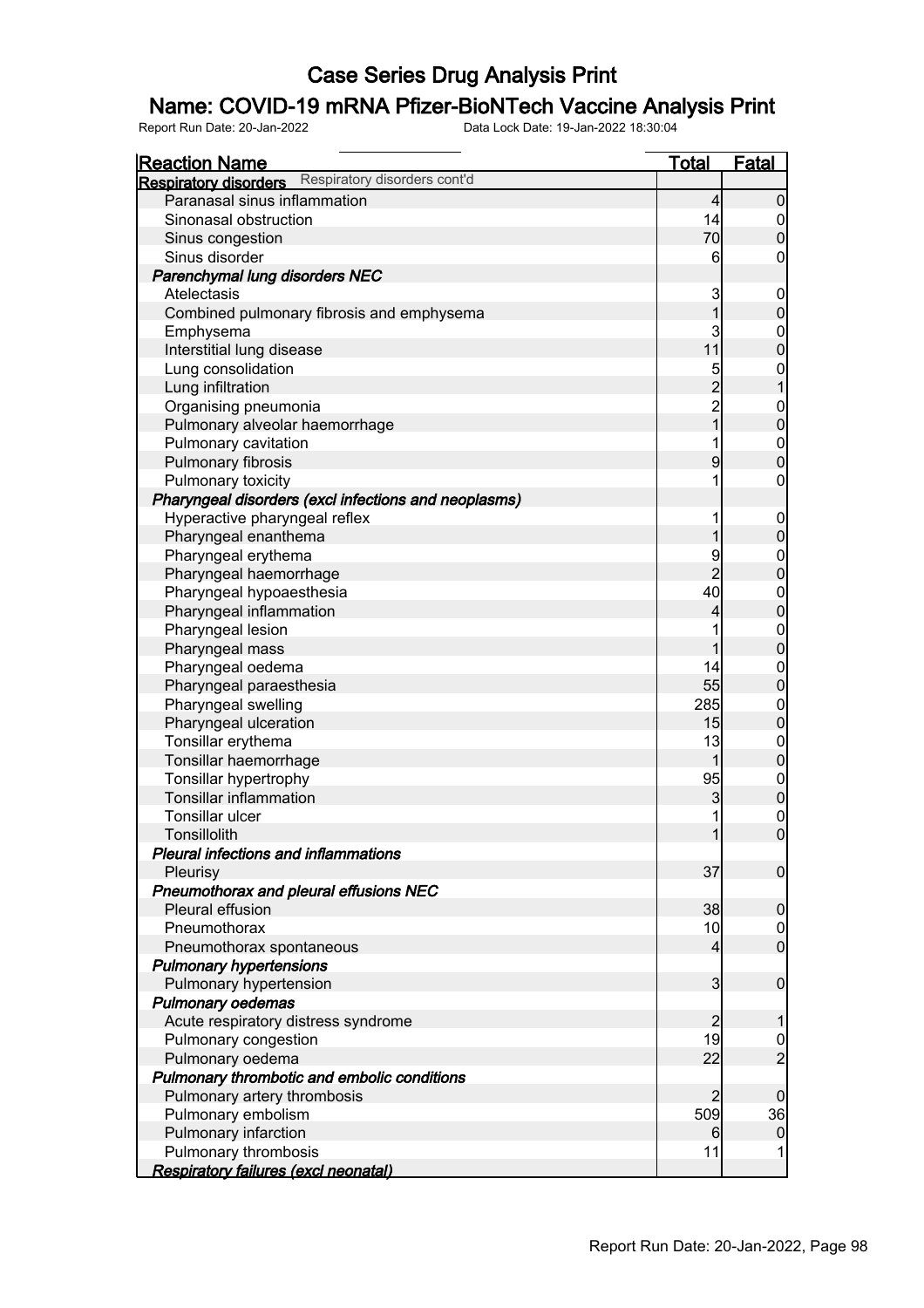## Name: COVID-19 mRNA Pfizer-BioNTech Vaccine Analysis Print

| <b>Respiratory disorders</b> Respiratory disorders cont'd<br>Acute respiratory failure<br>3<br>1<br>13<br>$\overline{c}$<br>Respiratory failure<br><b>Respiratory signs and symptoms NEC</b><br>Allergic respiratory symptom<br>$\mathbf 0$<br>6<br>9<br>Diaphragmalgia<br>$\mathbf 0$<br>$\overline{0}$<br>Nasal flaring<br>1<br>Painful respiration<br>16<br>1<br>$\mathbf 0$<br>Pleural rub<br>1<br>21<br>$\begin{matrix}0\\0\end{matrix}$<br>Respiratory symptom<br>Suffocation feeling<br>$\overline{a}$<br>$\overline{2}$<br>Use of accessory respiratory muscles<br>$\mathbf 0$<br><b>Respiratory tract disorders NEC</b><br>Allergic respiratory disease<br>1<br>$\mathbf 0$<br>$\boldsymbol{0}$<br>Aspiration<br>4<br>8<br>Lung disorder<br>1<br>5<br>Pulmonary mass<br>$\pmb{0}$<br>15<br>1<br>Respiratory disorder<br>$\mathbf 0$<br>5<br>Respiratory tract congestion<br>$\frac{2}{2}$<br>$\begin{matrix}0\\0\end{matrix}$<br>Respiratory tract haemorrhage<br>Respiratory tract inflammation |
|-----------------------------------------------------------------------------------------------------------------------------------------------------------------------------------------------------------------------------------------------------------------------------------------------------------------------------------------------------------------------------------------------------------------------------------------------------------------------------------------------------------------------------------------------------------------------------------------------------------------------------------------------------------------------------------------------------------------------------------------------------------------------------------------------------------------------------------------------------------------------------------------------------------------------------------------------------------------------------------------------------------|
|                                                                                                                                                                                                                                                                                                                                                                                                                                                                                                                                                                                                                                                                                                                                                                                                                                                                                                                                                                                                           |
|                                                                                                                                                                                                                                                                                                                                                                                                                                                                                                                                                                                                                                                                                                                                                                                                                                                                                                                                                                                                           |
|                                                                                                                                                                                                                                                                                                                                                                                                                                                                                                                                                                                                                                                                                                                                                                                                                                                                                                                                                                                                           |
|                                                                                                                                                                                                                                                                                                                                                                                                                                                                                                                                                                                                                                                                                                                                                                                                                                                                                                                                                                                                           |
|                                                                                                                                                                                                                                                                                                                                                                                                                                                                                                                                                                                                                                                                                                                                                                                                                                                                                                                                                                                                           |
|                                                                                                                                                                                                                                                                                                                                                                                                                                                                                                                                                                                                                                                                                                                                                                                                                                                                                                                                                                                                           |
|                                                                                                                                                                                                                                                                                                                                                                                                                                                                                                                                                                                                                                                                                                                                                                                                                                                                                                                                                                                                           |
|                                                                                                                                                                                                                                                                                                                                                                                                                                                                                                                                                                                                                                                                                                                                                                                                                                                                                                                                                                                                           |
|                                                                                                                                                                                                                                                                                                                                                                                                                                                                                                                                                                                                                                                                                                                                                                                                                                                                                                                                                                                                           |
|                                                                                                                                                                                                                                                                                                                                                                                                                                                                                                                                                                                                                                                                                                                                                                                                                                                                                                                                                                                                           |
|                                                                                                                                                                                                                                                                                                                                                                                                                                                                                                                                                                                                                                                                                                                                                                                                                                                                                                                                                                                                           |
|                                                                                                                                                                                                                                                                                                                                                                                                                                                                                                                                                                                                                                                                                                                                                                                                                                                                                                                                                                                                           |
|                                                                                                                                                                                                                                                                                                                                                                                                                                                                                                                                                                                                                                                                                                                                                                                                                                                                                                                                                                                                           |
|                                                                                                                                                                                                                                                                                                                                                                                                                                                                                                                                                                                                                                                                                                                                                                                                                                                                                                                                                                                                           |
|                                                                                                                                                                                                                                                                                                                                                                                                                                                                                                                                                                                                                                                                                                                                                                                                                                                                                                                                                                                                           |
|                                                                                                                                                                                                                                                                                                                                                                                                                                                                                                                                                                                                                                                                                                                                                                                                                                                                                                                                                                                                           |
|                                                                                                                                                                                                                                                                                                                                                                                                                                                                                                                                                                                                                                                                                                                                                                                                                                                                                                                                                                                                           |
|                                                                                                                                                                                                                                                                                                                                                                                                                                                                                                                                                                                                                                                                                                                                                                                                                                                                                                                                                                                                           |
|                                                                                                                                                                                                                                                                                                                                                                                                                                                                                                                                                                                                                                                                                                                                                                                                                                                                                                                                                                                                           |
|                                                                                                                                                                                                                                                                                                                                                                                                                                                                                                                                                                                                                                                                                                                                                                                                                                                                                                                                                                                                           |
|                                                                                                                                                                                                                                                                                                                                                                                                                                                                                                                                                                                                                                                                                                                                                                                                                                                                                                                                                                                                           |
| $\mathsf{g}$<br>$\mathbf{0}$<br>Respiratory tract irritation                                                                                                                                                                                                                                                                                                                                                                                                                                                                                                                                                                                                                                                                                                                                                                                                                                                                                                                                              |
| $\overline{0}$<br>Respiratory tract oedema<br>4                                                                                                                                                                                                                                                                                                                                                                                                                                                                                                                                                                                                                                                                                                                                                                                                                                                                                                                                                           |
| Thoracic musculoskeletal disorders                                                                                                                                                                                                                                                                                                                                                                                                                                                                                                                                                                                                                                                                                                                                                                                                                                                                                                                                                                        |
| $\overline{2}$<br>$\mathbf 0$<br>Respiratory muscle weakness                                                                                                                                                                                                                                                                                                                                                                                                                                                                                                                                                                                                                                                                                                                                                                                                                                                                                                                                              |
| Tracheal disorders (excl infections and neoplasms)                                                                                                                                                                                                                                                                                                                                                                                                                                                                                                                                                                                                                                                                                                                                                                                                                                                                                                                                                        |
| <b>Tracheal disorder</b><br>$\mathbf 0$<br>1                                                                                                                                                                                                                                                                                                                                                                                                                                                                                                                                                                                                                                                                                                                                                                                                                                                                                                                                                              |
| $\overline{2}$<br>Tracheal pain<br>$\mathbf 0$                                                                                                                                                                                                                                                                                                                                                                                                                                                                                                                                                                                                                                                                                                                                                                                                                                                                                                                                                            |
| <b>Upper respiratory tract neoplasms</b>                                                                                                                                                                                                                                                                                                                                                                                                                                                                                                                                                                                                                                                                                                                                                                                                                                                                                                                                                                  |
| Tonsillar cyst<br>1<br>$\mathbf 0$                                                                                                                                                                                                                                                                                                                                                                                                                                                                                                                                                                                                                                                                                                                                                                                                                                                                                                                                                                        |
| Upper respiratory tract signs and symptoms                                                                                                                                                                                                                                                                                                                                                                                                                                                                                                                                                                                                                                                                                                                                                                                                                                                                                                                                                                |
| 137<br>Aphonia<br>$\mathbf 0$                                                                                                                                                                                                                                                                                                                                                                                                                                                                                                                                                                                                                                                                                                                                                                                                                                                                                                                                                                             |
| $\pmb{0}$<br>31<br>Catarrh                                                                                                                                                                                                                                                                                                                                                                                                                                                                                                                                                                                                                                                                                                                                                                                                                                                                                                                                                                                |
| Choking<br>18                                                                                                                                                                                                                                                                                                                                                                                                                                                                                                                                                                                                                                                                                                                                                                                                                                                                                                                                                                                             |
| $\begin{matrix} 0 \\ 0 \end{matrix}$<br>Choking sensation<br>5                                                                                                                                                                                                                                                                                                                                                                                                                                                                                                                                                                                                                                                                                                                                                                                                                                                                                                                                            |
| $\overline{0}$<br>185<br>Dry throat                                                                                                                                                                                                                                                                                                                                                                                                                                                                                                                                                                                                                                                                                                                                                                                                                                                                                                                                                                       |
| Dysphonia<br>180<br> 0                                                                                                                                                                                                                                                                                                                                                                                                                                                                                                                                                                                                                                                                                                                                                                                                                                                                                                                                                                                    |
| Increased upper airway secretion<br> 0 <br>6                                                                                                                                                                                                                                                                                                                                                                                                                                                                                                                                                                                                                                                                                                                                                                                                                                                                                                                                                              |
| $\overline{0}$<br>35<br>Increased viscosity of upper respiratory secretion                                                                                                                                                                                                                                                                                                                                                                                                                                                                                                                                                                                                                                                                                                                                                                                                                                                                                                                                |
| Laryngeal pain<br>1                                                                                                                                                                                                                                                                                                                                                                                                                                                                                                                                                                                                                                                                                                                                                                                                                                                                                                                                                                                       |
| $\begin{matrix} 0 \\ 0 \end{matrix}$<br>$\mathbf{3}$<br>Nasal discharge discolouration                                                                                                                                                                                                                                                                                                                                                                                                                                                                                                                                                                                                                                                                                                                                                                                                                                                                                                                    |
| 57<br>Nasal discomfort                                                                                                                                                                                                                                                                                                                                                                                                                                                                                                                                                                                                                                                                                                                                                                                                                                                                                                                                                                                    |
| $\begin{matrix} 0 \\ 0 \end{matrix}$<br>$\overline{2}$<br>Nasal obstruction                                                                                                                                                                                                                                                                                                                                                                                                                                                                                                                                                                                                                                                                                                                                                                                                                                                                                                                               |
| 11<br>Oropharyngeal blistering                                                                                                                                                                                                                                                                                                                                                                                                                                                                                                                                                                                                                                                                                                                                                                                                                                                                                                                                                                            |
| $0\atop 0$<br>Oropharyngeal discolouration<br>1                                                                                                                                                                                                                                                                                                                                                                                                                                                                                                                                                                                                                                                                                                                                                                                                                                                                                                                                                           |
| Oropharyngeal discomfort<br>71                                                                                                                                                                                                                                                                                                                                                                                                                                                                                                                                                                                                                                                                                                                                                                                                                                                                                                                                                                            |
| $0\atop 0$<br>Oropharyngeal pain<br>3151                                                                                                                                                                                                                                                                                                                                                                                                                                                                                                                                                                                                                                                                                                                                                                                                                                                                                                                                                                  |
| Oropharyngeal plaque<br>$\overline{2}$                                                                                                                                                                                                                                                                                                                                                                                                                                                                                                                                                                                                                                                                                                                                                                                                                                                                                                                                                                    |
| $0\atop 0$<br>Paranasal sinus discomfort<br>51                                                                                                                                                                                                                                                                                                                                                                                                                                                                                                                                                                                                                                                                                                                                                                                                                                                                                                                                                            |
| 14                                                                                                                                                                                                                                                                                                                                                                                                                                                                                                                                                                                                                                                                                                                                                                                                                                                                                                                                                                                                        |
| Rhinalgia<br>$0\atop 0$<br>Rhinorrhoea<br>1029                                                                                                                                                                                                                                                                                                                                                                                                                                                                                                                                                                                                                                                                                                                                                                                                                                                                                                                                                            |
| 243                                                                                                                                                                                                                                                                                                                                                                                                                                                                                                                                                                                                                                                                                                                                                                                                                                                                                                                                                                                                       |
| Sinus pain<br>$\boldsymbol{0}$<br>$\overline{0}$<br>441<br>Sneezing                                                                                                                                                                                                                                                                                                                                                                                                                                                                                                                                                                                                                                                                                                                                                                                                                                                                                                                                       |
| $\overline{0}$<br>Snoring<br>8                                                                                                                                                                                                                                                                                                                                                                                                                                                                                                                                                                                                                                                                                                                                                                                                                                                                                                                                                                            |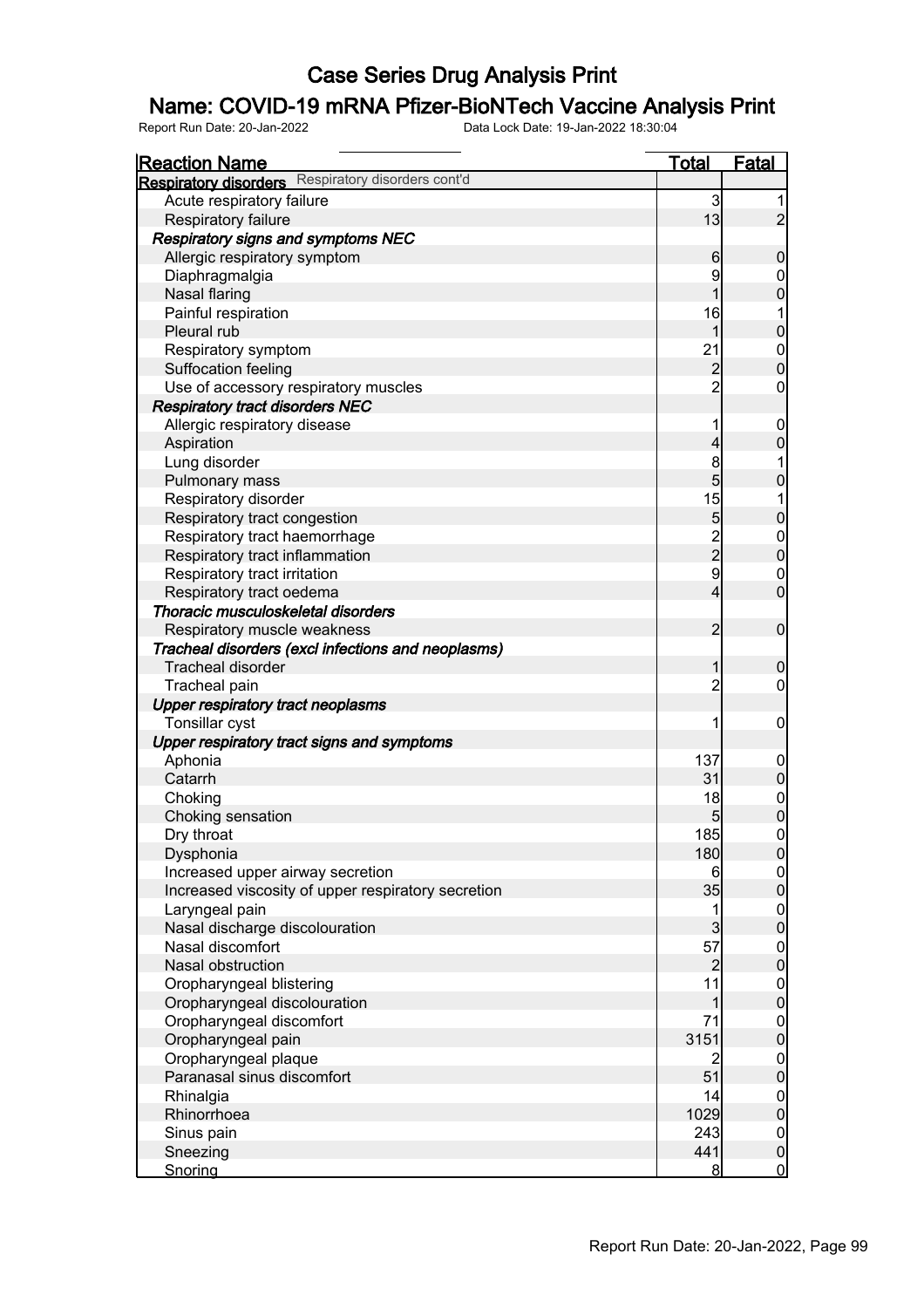## Name: COVID-19 mRNA Pfizer-BioNTech Vaccine Analysis Print

| <b>Reaction Name</b>                                         | Total | Fatal     |
|--------------------------------------------------------------|-------|-----------|
| Respiratory disorders cont'd<br><b>Respiratory disorders</b> |       |           |
| Throat clearing                                              | 8     |           |
| Throat irritation                                            | 256   |           |
| Throat lesion                                                |       |           |
| Throat tightness                                             | 280   |           |
| Upper airway obstruction                                     |       |           |
| Upper respiratory tract congestion                           |       |           |
| Upper respiratory tract irritation                           |       |           |
| Upper-airway cough syndrome                                  | 14    |           |
| Yawning                                                      | 28    |           |
| Vascular pulmonary disorders NEC                             |       |           |
| Acute chest syndrome                                         |       |           |
| <b>Respiratory disorders SOC TOTAL</b>                       | 20333 | <u>59</u> |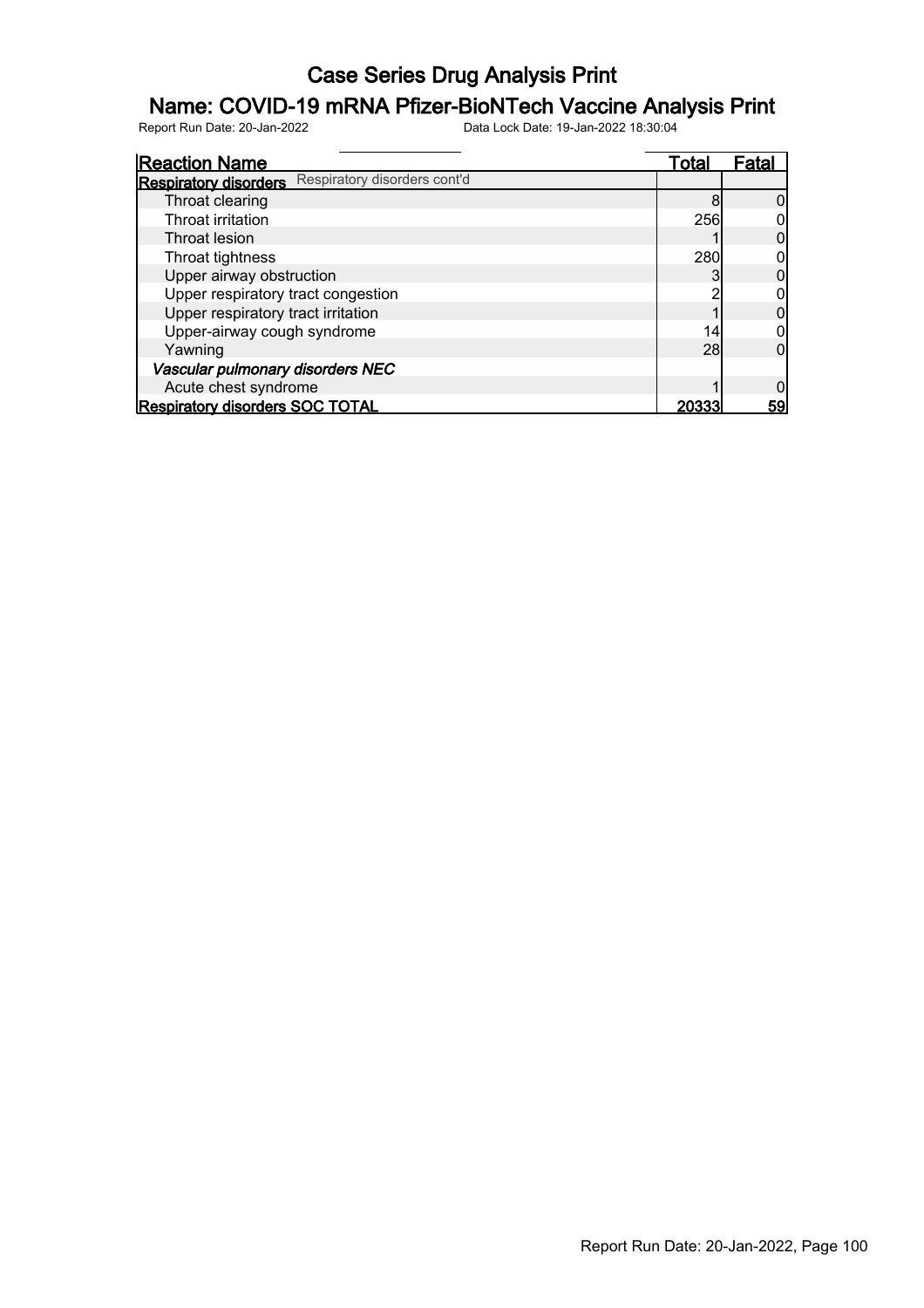#### Name: COVID-19 mRNA Pfizer-BioNTech Vaccine Analysis Print

| <b>Reaction Name</b>                   | <b>Total</b>   | <b>Fatal</b>                         |
|----------------------------------------|----------------|--------------------------------------|
| <b>Skin disorders</b>                  |                |                                      |
| Acnes                                  |                |                                      |
| Acne                                   | 209            | $\mathbf 0$                          |
| Acne cystic                            | 26             | $\boldsymbol{0}$                     |
| Dermatitis acneiform                   | 13             | $\overline{0}$                       |
| <b>Alopecias</b>                       |                |                                      |
| Alopecia                               | 378            | $\mathbf 0$                          |
| Alopecia areata                        | 59             | $\mathbf 0$                          |
| Alopecia totalis                       | 3              | $\mathbf 0$                          |
| Alopecia universalis                   | $\frac{2}{2}$  | $\mathbf 0$                          |
| Androgenetic alopecia                  |                | $\mathbf 0$                          |
| Diffuse alopecia                       | 4              | $\mathbf 0$                          |
| Hypotrichosis                          | 3              | $\mathbf 0$                          |
| Lichen planopilaris                    | 1              | $\mathbf 0$                          |
| <b>Madarosis</b>                       | 9              | $\overline{0}$                       |
| Angioedemas                            |                |                                      |
| Angioedema                             | 263            | $\mathbf 0$                          |
| Circumoral oedema                      |                | $\mathbf 0$                          |
| Circumoral swelling                    |                | $\mathbf 0$                          |
| Idiopathic angioedema                  |                | $\boldsymbol{0}$                     |
| Apocrine and eccrine gland disorders   |                |                                      |
| Anhidrosis                             |                | $\mathbf 0$                          |
| <b>Bromhidrosis</b>                    |                | $\mathbf 0$                          |
| Cold sweat                             | 859            | $\mathbf 0$                          |
| Hidradenitis                           | 5              | $\mathbf 0$                          |
| Hyperhidrosis                          | 2612           | $\mathbf 0$                          |
| Hypohidrosis                           | $\overline{c}$ | $\mathbf 0$                          |
| Milia                                  | $\overline{2}$ | $\mathbf 0$                          |
| Miliaria                               | 113            | $\mathbf 0$                          |
| Night sweats                           | 904            | $\mathbf 0$                          |
| Sweat discolouration                   |                | $\mathbf 0$                          |
| <b>Bullous conditions</b>              |                |                                      |
| <b>Blister</b>                         | 520            | $\mathbf 0$                          |
| <b>Blister rupture</b>                 |                | $\boldsymbol{0}$                     |
| <b>Blood blister</b>                   | 35             | $\mathbf 0$                          |
| Dermatitis bullous                     | 14             | $\mathbf 0$                          |
| Erythema multiforme                    | 43             | 0                                    |
| Fracture blisters                      | 1              | $\overline{0}$                       |
| Herpes gestationis                     |                | $\mathbf 0$                          |
| Pemphigoid                             | 28             |                                      |
| Pemphigus                              | 9              | $\begin{matrix} 0 \\ 0 \end{matrix}$ |
| Stevens-Johnson syndrome               | 6              | $\overline{0}$                       |
| Toxic epidermal necrolysis             | $\overline{2}$ | $\mathbf{1}$                         |
| Connective tissue disorders            |                |                                      |
| Cutaneous lupus erythematosus          | 3              | $\pmb{0}$                            |
| Dermatomyositis                        | 10             | 1                                    |
| Subacute cutaneous lupus erythematosus | 3              | $\boldsymbol{0}$                     |
| Dermal and epidermal conditions NEC    |                |                                      |
| Acute febrile neutrophilic dermatosis  | 1              | $\mathbf 0$                          |
| Dermatosis                             |                | $\overline{0}$                       |
| Dry skin                               | 275            | $\pmb{0}$                            |
| Koebner phenomenon                     | 1              | $\boldsymbol{0}$                     |
| Macule                                 | 5              | $\pmb{0}$                            |
| Neutrophilic dermatosis                | 1              | $\overline{0}$                       |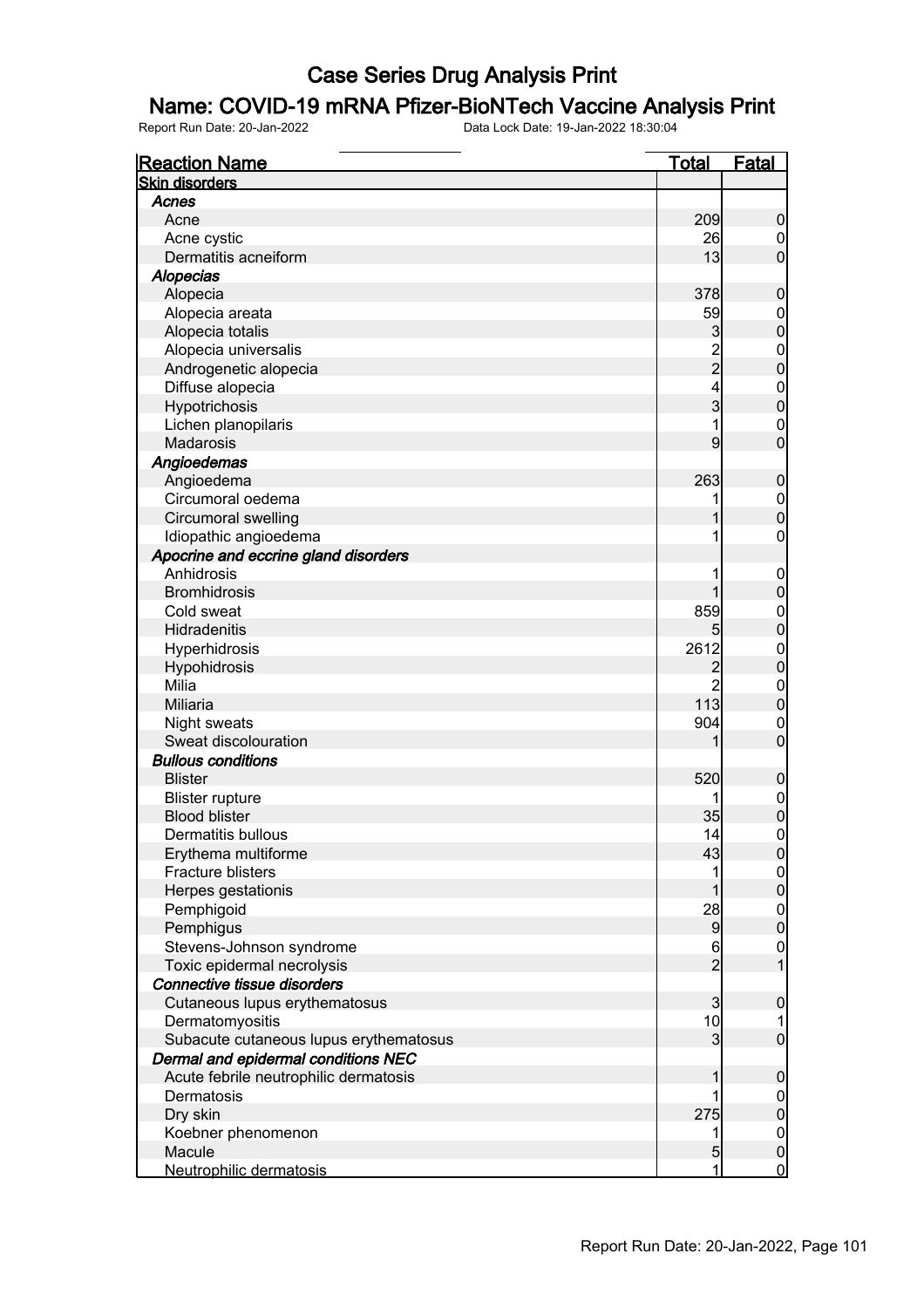## Name: COVID-19 mRNA Pfizer-BioNTech Vaccine Analysis Print

| <b>Reaction Name</b>                           | <b>Total</b>                               | <b>Fatal</b>     |
|------------------------------------------------|--------------------------------------------|------------------|
| Skin disorders cont'd<br><b>Skin disorders</b> |                                            |                  |
| Pain of skin                                   | 322                                        | $\mathbf 0$      |
| Papule                                         | 116                                        | $\overline{0}$   |
| Pathergy reaction                              | 1                                          | $\pmb{0}$        |
| Scab                                           | 25                                         | $\mathbf 0$      |
| Scar discomfort                                | 1                                          | $\mathbf 0$      |
| Scar pain                                      | 18                                         | $\mathbf{0}$     |
| Sensitive skin                                 | 220                                        | $\mathbf 0$      |
| Shagreen skin                                  |                                            | $\mathbf{0}$     |
| Skin burning sensation                         | 254                                        | $\mathbf 0$      |
| Skin degenerative disorder                     |                                            | $\mathbf{0}$     |
| Skin discolouration                            | 149                                        | $\mathbf 0$      |
| Skin discomfort                                | 4                                          | $\mathbf{0}$     |
| Skin disorder                                  | 33                                         | $\mathbf 0$      |
| <b>Skin fissures</b>                           | 8                                          | $\mathbf{0}$     |
| Skin indentation                               | 3                                          | $\mathbf 0$      |
| Skin induration                                | 5                                          | $\mathbf{0}$     |
| Skin lesion                                    | 49                                         | $\overline{0}$   |
| Skin lesion inflammation                       | 1                                          | $\mathbf{0}$     |
| Skin necrosis                                  | $\overline{2}$                             | $\overline{0}$   |
| Skin odour abnormal                            | 23                                         | $\mathbf{0}$     |
| Skin plaque                                    | $\overline{4}$                             | $\overline{0}$   |
| Skin reaction                                  | 166                                        | $\mathbf{0}$     |
| Skin sensitisation                             | 45                                         | $\mathbf 0$      |
| Skin swelling                                  | 115                                        | $\mathbf{0}$     |
| Skin texture abnormal                          | $\overline{2}$                             | $\bf{0}$         |
| Skin tightness                                 | 29                                         | $\mathbf{0}$     |
| Skin warm                                      | 358                                        | $\bf{0}$         |
| Skin weeping                                   | 13                                         | $\mathbf{0}$     |
| Sticky skin                                    | $\mathbf{3}$                               | $\bf{0}$         |
| Target skin lesion                             | 3                                          | $\mathbf{0}$     |
| Transient acantholytic dermatosis              | 1                                          | $\mathbf 0$      |
| Yellow skin                                    | 29                                         | $\boldsymbol{0}$ |
| Dermatitis and eczema                          |                                            |                  |
| <b>Dermatitis</b>                              | 156                                        | $\mathbf 0$      |
| Dermatitis allergic                            | 293                                        | $\boldsymbol{0}$ |
| Dermatitis atopic                              | 50                                         | 0                |
| Dermatitis contact                             | 25                                         | 0                |
| Dermatitis diaper                              | $\overline{4}$                             | $\overline{0}$   |
| Dyshidrotic eczema                             | 30                                         | $\overline{0}$   |
| Eczema                                         | 376                                        | $\boldsymbol{0}$ |
| Eczema asteatotic                              | 14                                         | $\overline{0}$   |
| Eczema infantile                               | 1                                          | $\boldsymbol{0}$ |
| Eczema nummular                                | 5                                          | $\mathbf 0$      |
| Eczema weeping                                 | $6\overline{6}$                            | $\boldsymbol{0}$ |
| <b>Hand dermatitis</b>                         | $\overline{2}$                             | $\overline{0}$   |
| Intertrigo                                     | $\overline{1}$                             | $\boldsymbol{0}$ |
| Neurodermatitis                                | $\begin{array}{c} 3 \\ 3 \\ 7 \end{array}$ | $\mathbf 0$      |
| <b>Perioral dermatitis</b>                     |                                            | $\boldsymbol{0}$ |
| Seborrhoeic dermatitis                         |                                            | $\mathbf 0$      |
| Skin irritation                                | 147                                        | $\boldsymbol{0}$ |
| Stasis dermatitis                              | $\overline{2}$                             | $\boldsymbol{0}$ |
| Dermatitis ascribed to specific agent          |                                            |                  |
| Drug eruption                                  | 35                                         | $\mathbf 0$      |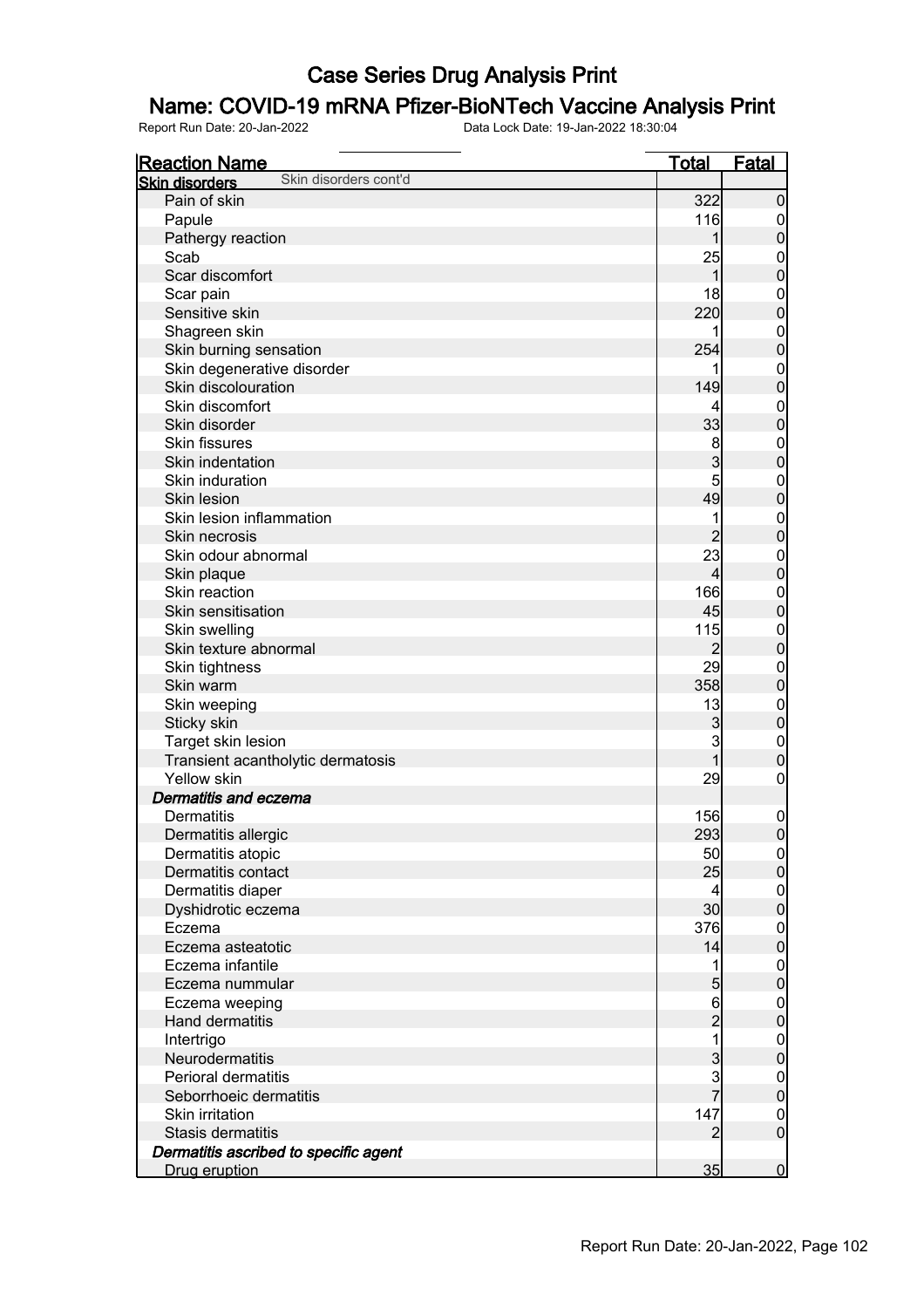## Name: COVID-19 mRNA Pfizer-BioNTech Vaccine Analysis Print

| <b>Reaction Name</b>                                            | <b>Total</b>                               | <b>Fatal</b>               |
|-----------------------------------------------------------------|--------------------------------------------|----------------------------|
| Skin disorders cont'd<br><b>Skin disorders</b>                  |                                            |                            |
| Drug reaction with eosinophilia and systemic symptoms           | 1                                          | 0                          |
| Fixed eruption                                                  |                                            | $\overline{0}$             |
| Palmar-plantar erythrodysaesthesia syndrome                     | $\begin{array}{c} 2 \\ 2 \\ 2 \end{array}$ | 0                          |
| Toxic skin eruption                                             |                                            | $\overline{0}$             |
| Erythemas                                                       |                                            |                            |
| Erythema                                                        | 2418                                       | $\mathbf 0$                |
| Palmar erythema                                                 | 4                                          | $\mathbf 0$                |
| Pernio-like erythema                                            | 1                                          | $\mathbf 0$                |
| Red man syndrome                                                | $\overline{c}$                             | $\mathbf 0$                |
| <b>Exfoliative conditions</b>                                   |                                            |                            |
| Dermatitis exfoliative                                          |                                            | 0                          |
| Dermatitis exfoliative generalised                              | 2<br>5                                     | $\boldsymbol{0}$           |
| Exfoliative rash                                                | 25                                         | $\mathbf 0$                |
| Keratolysis exfoliativa acquired                                | $\overline{2}$                             | $\overline{0}$             |
| Skin exfoliation                                                | 135                                        | $\mathbf 0$                |
| Granulomatous and deep cutaneous inflammatory conditions        |                                            |                            |
| Cutaneous sarcoidosis                                           | 1                                          | $\mathbf 0$                |
| Granuloma annulare                                              | 7                                          | $\overline{0}$             |
| Necrobiosis lipoidica diabeticorum                              | 1                                          | $\mathbf 0$                |
| <b>Hyperkeratoses</b>                                           |                                            |                            |
| Hyperkeratosis                                                  |                                            | 0                          |
| Keratosis pilaris                                               | 2<br>3                                     | $\mathbf 0$                |
| Lichenoid keratosis                                             | 4                                          | $\mathbf 0$                |
| <b>Hyperpigmentation disorders</b>                              |                                            |                            |
| Argyria                                                         | 1                                          | $\mathbf 0$                |
| Chloasma                                                        | $\overline{c}$                             | $\boldsymbol{0}$           |
| <b>Ephelides</b>                                                | 1                                          | $\boldsymbol{0}$           |
| Skin hyperpigmentation                                          | $6 \,$                                     | $\mathbf 0$                |
|                                                                 |                                            | $\mathbf 0$                |
| Solar lentigo                                                   | 4                                          |                            |
| <b>Hypertrichoses</b><br>Hirsutism                              |                                            |                            |
|                                                                 | $\overline{c}$<br>$\overline{1}$           | $\mathbf 0$<br>$\mathbf 0$ |
| Hypertrichosis                                                  |                                            |                            |
| <b>Hypopigmentation disorders</b>                               |                                            |                            |
| Skin depigmentation                                             | 4                                          | $\mathbf 0$                |
| Skin hypopigmentation                                           | 1                                          | $\pmb{0}$                  |
| Vitiligo                                                        | 22                                         | 0                          |
| Lipodystrophies                                                 |                                            |                            |
| Lipoatrophy                                                     | 4                                          | $\mathbf 0$                |
| Lipodystrophy acquired                                          | 1                                          | $\boldsymbol{0}$           |
| Nail and nail bed conditions (excl infections and infestations) |                                            |                            |
| Ingrowing nail                                                  | 1                                          | 0                          |
| Nail discolouration                                             | 11                                         | $\mathbf 0$                |
| Nail disorder                                                   | 7                                          | $\mathbf 0$                |
| Nail growth abnormal                                            | 1                                          | $\mathbf 0$                |
| Nail pigmentation                                               | $\frac{2}{3}$                              | $\mathbf 0$                |
| Nail ridging                                                    |                                            | $\mathbf 0$                |
| Onychalgia                                                      | $\frac{9}{6}$                              | $\mathbf 0$                |
| Onychoclasis                                                    |                                            | $\mathbf 0$                |
| Onychomadesis                                                   | $\frac{2}{3}$                              | $\mathbf 0$                |
| Splinter haemorrhages                                           |                                            | $\mathbf 0$                |
| <b>Panniculitides</b>                                           |                                            |                            |
| Erythema nodosum                                                | 31                                         | $\mathbf 0$                |
| <b>Panniculitis</b>                                             | 1                                          | $\overline{0}$             |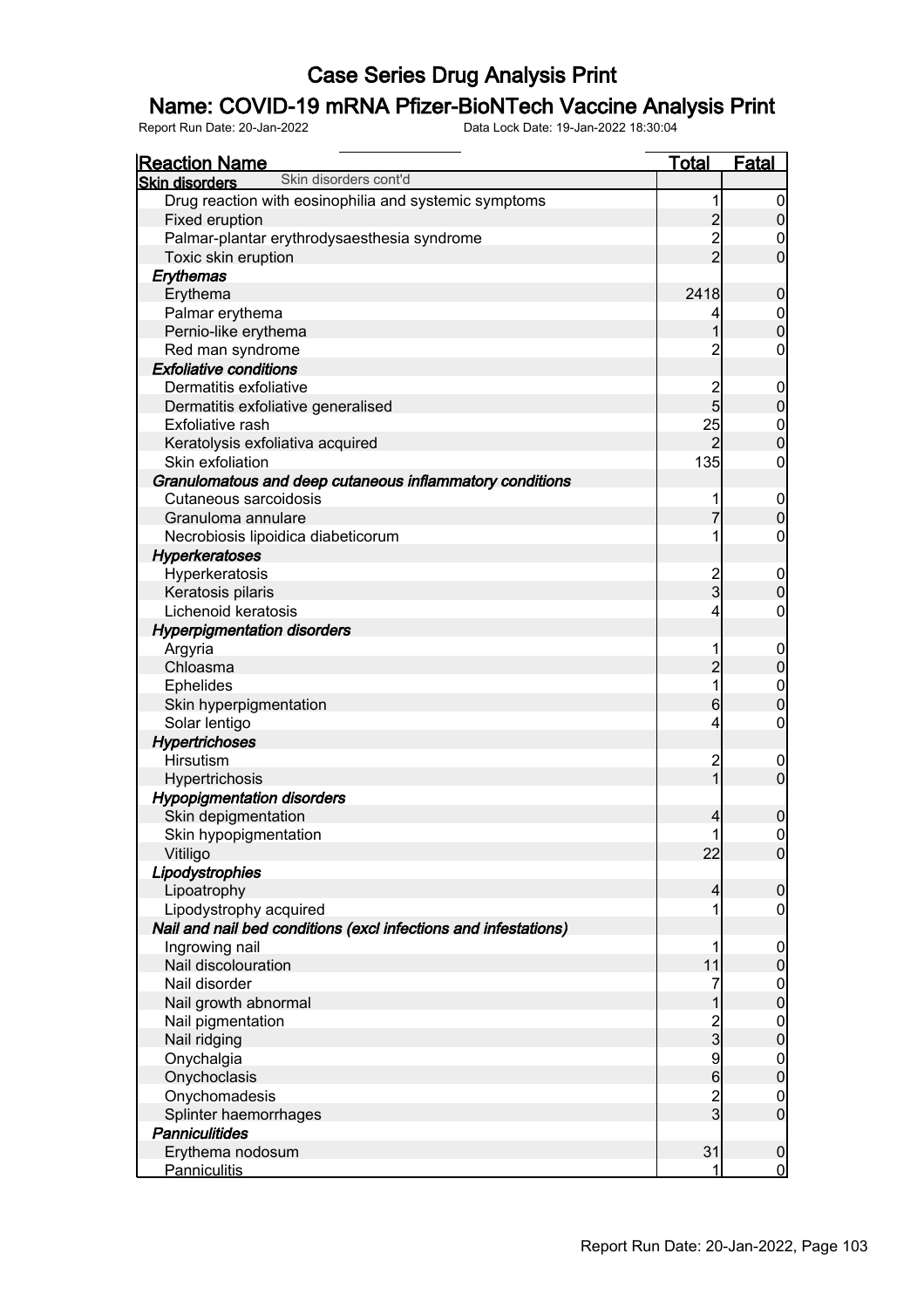#### Name: COVID-19 mRNA Pfizer-BioNTech Vaccine Analysis Print

| <b>Reaction Name</b>                            | <u>Total</u>   | <b>Fatal</b>                     |
|-------------------------------------------------|----------------|----------------------------------|
| Skin disorders cont'd<br><b>Skin disorders</b>  |                |                                  |
| Papulosquamous conditions                       |                |                                  |
| Erythema annulare                               | $\overline{c}$ | $\overline{0}$                   |
| Lichen planus                                   | 23             | $\pmb{0}$                        |
| Lichen sclerosus                                | 9              |                                  |
| Parapsoriasis                                   | 4              | $0\atop 0$                       |
| Pityriasis alba                                 | 1              |                                  |
| Pityriasis rosea                                | 134            | $\begin{matrix}0\\0\end{matrix}$ |
| Pityriasis rubra pilaris                        | 1              | $\mathbf 0$                      |
| Photosensitivity and photodermatosis conditions |                |                                  |
| Photosensitivity reaction                       | 69             | $\boldsymbol{0}$                 |
| Polymorphic light eruption                      | 3              | $\overline{0}$                   |
| Solar dermatitis                                | $\overline{2}$ | $\boldsymbol{0}$                 |
| <b>Pigmentation changes NEC</b>                 |                |                                  |
| Haemosiderin stain                              | 1              | $\boldsymbol{0}$                 |
| <b>Pigmentation disorder</b>                    | 15             | $\overline{0}$                   |
| <b>Pilar disorders NEC</b>                      |                |                                  |
| Hair colour changes                             | 11             | $\boldsymbol{0}$                 |
| Hair disorder                                   | 1              |                                  |
| Hair growth abnormal                            | 8              | $0$<br>0                         |
| Hair texture abnormal                           | 6              |                                  |
| Piloerection                                    | 29             | $0\atop 0$                       |
| Pseudofolliculitis                              | 3              |                                  |
| Trichorrhexis                                   | 3              | $\begin{matrix}0\\0\end{matrix}$ |
| <b>Pruritus NEC</b>                             |                |                                  |
| Itching scar                                    | 10             | $\boldsymbol{0}$                 |
| Polymorphic eruption of pregnancy               |                | $\mathbf 0$                      |
| Pruritus                                        | 6161           | $\overline{0}$                   |
| <b>Psoriatic conditions</b>                     |                |                                  |
| Dermatitis psoriasiform                         | 5              | $\boldsymbol{0}$                 |
| Guttate psoriasis                               | 22             |                                  |
| Nail psoriasis                                  | $\overline{c}$ | $0$<br>0                         |
| Palmoplantar pustulosis                         | $\overline{2}$ |                                  |
| Psoriasis                                       | 223            | $0$<br>0                         |
| Pustular psoriasis                              | 3              |                                  |
| Rebound psoriasis                               | 1              | $\begin{matrix}0\\0\end{matrix}$ |
| Purpura and related conditions                  |                |                                  |
| Ecchymosis                                      | 1              | $\overline{0}$                   |
| Henoch-Schonlein purpura                        | 12             | $\overline{0}$                   |
| Petechiae                                       | 152            | $\overline{0}$                   |
| Purpura                                         | 60             | $\boldsymbol{0}$                 |
| <b>Pustular conditions</b>                      |                |                                  |
| Acute generalised exanthematous pustulosis      | $\overline{c}$ | $\mathbf 0$                      |
| Rashes, eruptions and exanthems NEC             |                |                                  |
| <b>Butterfly rash</b>                           | 6              | $\boldsymbol{0}$                 |
| Rash                                            | 6418           | $\overline{1}$                   |
| Rash erythematous                               | 1395           | $\boldsymbol{0}$                 |
| Rash macular                                    | 560            | $\mathbf 0$                      |
| Rash maculo-papular                             | 67             | $\boldsymbol{0}$                 |
| Rash morbilliform                               | 48             | $\mathbf 0$                      |
| Rash papular                                    | 393            | $\boldsymbol{0}$                 |
| Rash pruritic                                   | 1356           | $\mathbf 0$                      |
| Rash scarlatiniform                             | 1              | $\boldsymbol{0}$                 |
| Rash vesicular                                  | 83             | $\overline{0}$                   |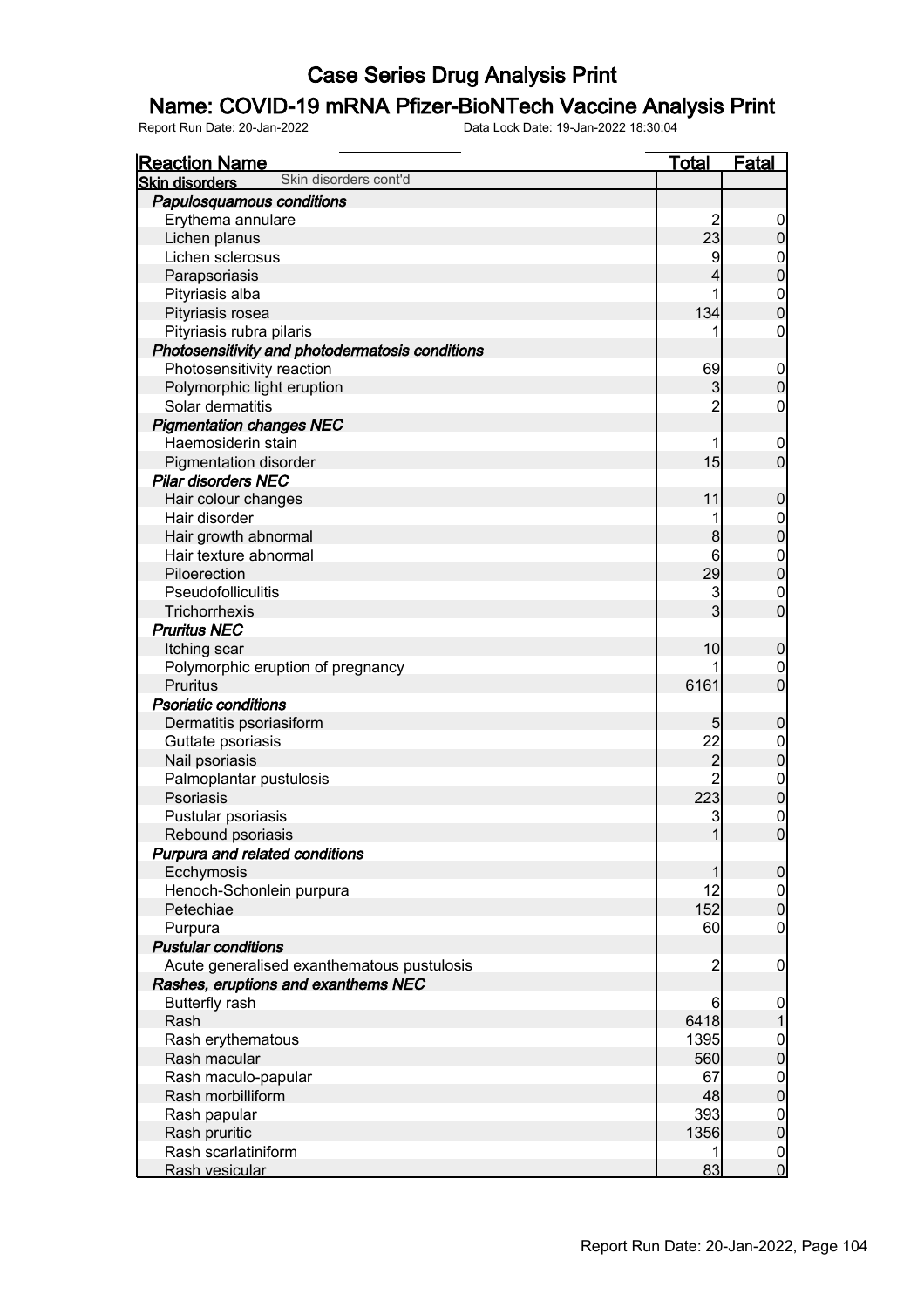## Name: COVID-19 mRNA Pfizer-BioNTech Vaccine Analysis Print

| <b>Reaction Name</b>                           | <b>Total</b>   | <b>Fatal</b>                     |
|------------------------------------------------|----------------|----------------------------------|
| Skin disorders cont'd<br><b>Skin disorders</b> |                |                                  |
| Systemic lupus erythematosus rash              | 7              | $\overline{0}$                   |
| <b>Rosaceas</b>                                |                |                                  |
| Rosacea                                        | 37             | $\mathbf 0$                      |
| <b>Scaly conditions</b>                        |                |                                  |
| Dandruff                                       | 5              | $\boldsymbol{0}$                 |
| Pityriasis                                     | 26             | $\mathbf 0$                      |
| Sebaceous gland disorders                      |                |                                  |
| Sebaceous glands overactivity                  | 1              | $\mathbf 0$                      |
| Seborrhoea                                     | 13             | $\mathbf 0$                      |
| Skin and subcutaneous conditions NEC           |                |                                  |
| Cellulite                                      | $\overline{c}$ | $\boldsymbol{0}$                 |
| Cutaneous symptom                              | 6              | $\mathbf 0$                      |
| Reactive perforating collagenosis              |                | $\mathbf 0$                      |
| Skin mass                                      | 26             | $\overline{0}$                   |
| Skin and subcutaneous tissue ulcerations       |                |                                  |
| Ischaemic skin ulcer                           | 1              | $\boldsymbol{0}$                 |
| Mucocutaneous ulceration                       | 1              |                                  |
| Pyoderma gangrenosum                           | $\overline{2}$ | $0\atop 0$                       |
| Scleroderma associated digital ulcer           |                |                                  |
| Skin erosion                                   | 31             | $\begin{matrix}0\\0\end{matrix}$ |
| Skin ulcer                                     | 23             | $\mathbf 0$                      |
| Skin cysts and polyps                          |                |                                  |
| Dermal cyst                                    | 16             | $\boldsymbol{0}$                 |
| Skin dystrophies                               |                |                                  |
| Keloid scar                                    | 3              | $\mathbf 0$                      |
| Skin wrinkling                                 | 3              | $\mathbf 0$                      |
| Skin haemorrhages                              |                |                                  |
| Haemorrhage subcutaneous                       | 15             | $\mathbf 0$                      |
| Skin haemorrhage                               | 20             | $\mathbf 0$                      |
| Skin hyperplasias and hypertrophies            |                |                                  |
| Skin hypertrophy                               | $\overline{c}$ | $\mathbf 0$                      |
| Skin hypoplasias and atrophies                 |                |                                  |
| Skin atrophy                                   | 3              | $\mathbf 0$                      |
| Skin striae                                    | 8 <sup>1</sup> | $\overline{0}$                   |
| Skin injuries and mechanical dermatoses        |                |                                  |
| Decubitus ulcer                                | $\mathbf{3}$   | 0                                |
| Needle track marks                             | 5              | $\overline{0}$                   |
| Skin preneoplastic conditions NEC              |                |                                  |
| Actinic keratosis                              | 1              | $\mathbf 0$                      |
| <b>Skin vascular conditions NEC</b>            |                |                                  |
| Angiodermatitis                                | 1              | $\mathbf 0$                      |
| Skin oedema                                    | $\overline{4}$ | $\overline{0}$                   |
| Skin vasculitides                              |                |                                  |
| Capillaritis                                   | 3              | $\mathbf 0$                      |
| <b>Cutaneous vasculitis</b>                    | 15             | $\overline{0}$                   |
| Hypersensitivity vasculitis                    | 1              | $\mathbf 0$                      |
| Vasculitic rash                                | 22             | $\overline{0}$                   |
| Skin vasomotor conditions                      |                |                                  |
| Livedo reticularis                             | 26             | $\mathbf 0$                      |
| Telangiectasia and related conditions          |                |                                  |
| Spider naevus                                  | 1              | $\mathbf 0$                      |
| Telangiectasia                                 | 1              | $\overline{0}$                   |
| <b>Urticarias</b>                              |                |                                  |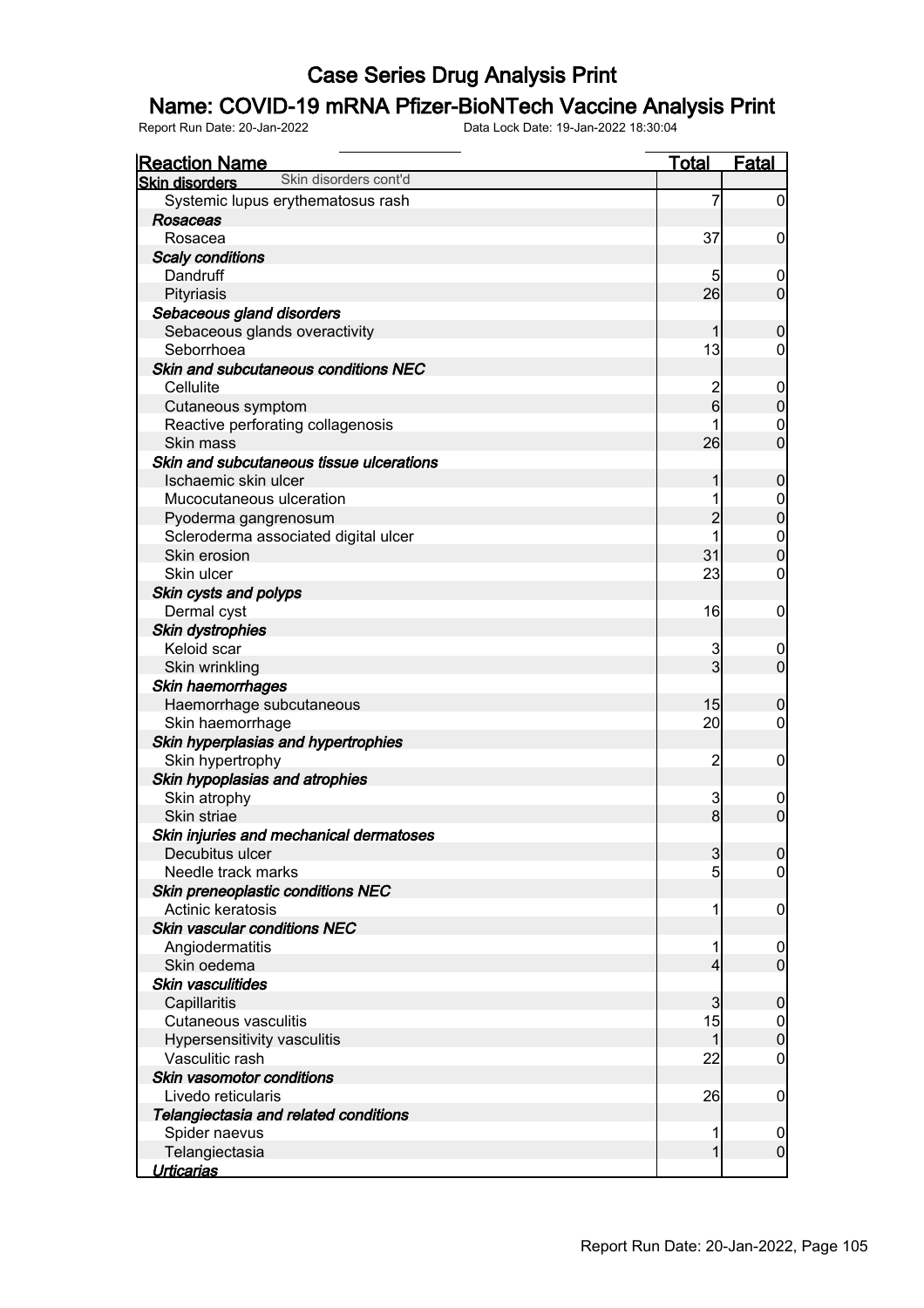## Name: COVID-19 mRNA Pfizer-BioNTech Vaccine Analysis Print

| <b>Reaction Name</b>                           | Total | Fatal |
|------------------------------------------------|-------|-------|
| Skin disorders cont'd<br><b>Skin disorders</b> |       |       |
| Chronic spontaneous urticaria                  | 13    |       |
| Cold urticaria                                 |       |       |
| Idiopathic urticaria                           |       |       |
| Mechanical urticaria                           | 12    |       |
| Solar urticaria                                |       |       |
| Urticaria                                      | 2188  |       |
| Urticaria cholinergic                          |       |       |
| Urticaria chronic                              | 35    |       |
| Urticaria contact                              |       |       |
| Urticaria papular                              | 6     |       |
| Urticaria thermal                              |       |       |
| Urticarial vasculitis                          |       |       |
| <b>Skin disorders SOC TOTAL</b>                | 322   |       |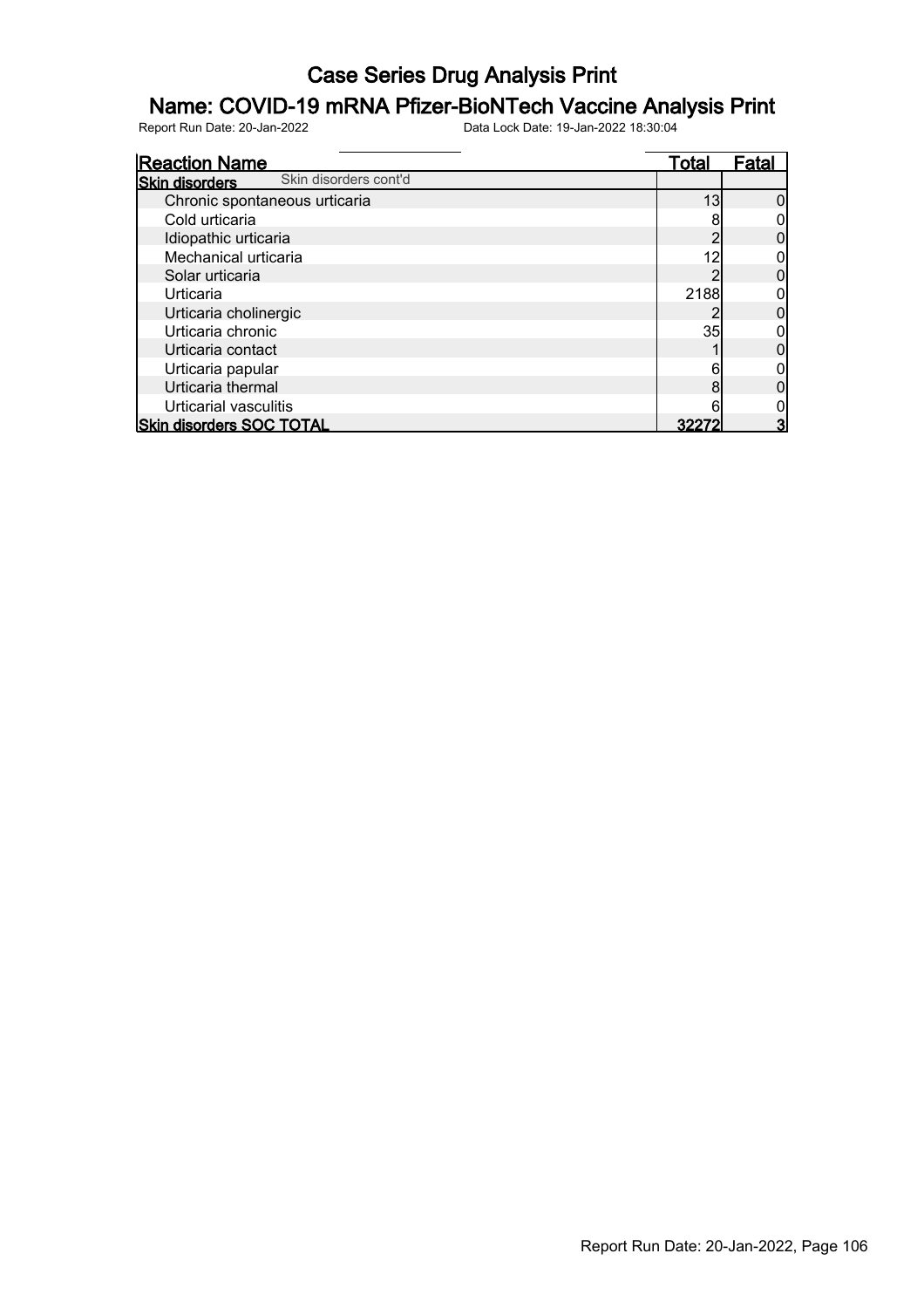#### Name: COVID-19 mRNA Pfizer-BioNTech Vaccine Analysis Print

| <b>Reaction Name</b>                                    | <u>Total</u>   | <u>Fatal</u>     |
|---------------------------------------------------------|----------------|------------------|
| Social circumstances                                    |                |                  |
| Age related issues                                      |                |                  |
| Infant                                                  | $\overline{c}$ | $\boldsymbol{0}$ |
| Menarche                                                | 3              | $\mathbf 0$      |
| Menopause                                               | 47             | $\overline{0}$   |
| Postmenopause                                           | 4              | 0                |
| <b>Criminal activity</b>                                |                |                  |
| Verbal abuse                                            | 1              | $\boldsymbol{0}$ |
| <b>Dependents</b>                                       |                |                  |
| Sick relative                                           | 6              | 0                |
| Dietary and nutritional issues                          |                |                  |
| Feeding tube user                                       |                | 0                |
| <b>Disability issues</b>                                |                |                  |
| Bedridden                                               | 33             | $\mathbf 0$      |
| Breast prosthesis user                                  | 3              | $\overline{0}$   |
| <b>Disability</b>                                       | $\frac{2}{3}$  | $\mathbf 0$      |
| Hearing disability                                      |                | $\overline{0}$   |
| Housebound                                              | 1              | $\mathbf 0$      |
| Immobile                                                | 13             | $\overline{0}$   |
| Impaired driving ability                                | 5              | $\mathbf 0$      |
| Impaired work ability                                   | 20             | $\overline{0}$   |
| Loss of personal independence in daily activities       | 45             | $\mathbf 0$      |
| Physical disability                                     | 5 <sub>5</sub> | $\overline{0}$   |
| Sight disability                                        | 13             | $\mathbf{0}$     |
| Sitting disability                                      | 4              | $\overline{0}$   |
| Walking disability                                      |                | $\mathbf 0$      |
| Wheelchair user                                         | 1              | $\overline{0}$   |
| Economic circumstances                                  |                |                  |
| High income                                             | 1              | $\mathbf 0$      |
| Low income                                              |                | 0                |
| <b>Educational issues</b>                               |                |                  |
| <b>Educational problem</b>                              |                | $\overline{0}$   |
| Illiteracy                                              | $\overline{2}$ | $\mathbf 0$      |
| <b>Employment issues</b>                                |                |                  |
| Job dissatisfaction                                     | 1              | $\boldsymbol{0}$ |
| Retirement                                              | $\overline{4}$ | $\mathbf 0$      |
| Sick leave                                              | 1              | 0                |
| Stress at work                                          | 3              | $\overline{0}$   |
| <b>Family and partner issues</b>                        |                |                  |
| Bed sharing                                             | 1              | $\mathbf 0$      |
| Non-occupational and unspecified environmental problems |                |                  |
| Flooding                                                |                | $\overline{0}$   |
| Water pollution                                         | $\frac{2}{2}$  | $\mathbf 0$      |
| Pregnancy related circumstances                         |                |                  |
| <b>Breast feeding</b>                                   | 17             | $\mathbf 0$      |
| Multigravida                                            |                | $\mathbf 0$      |
| Parity                                                  |                | $\overline{0}$   |
| <b>Social issues NEC</b>                                |                |                  |
| Exercise adequate                                       | $\overline{c}$ | $\boldsymbol{0}$ |
| Hair dye user                                           |                | $\mathbf 0$      |
| Impaired quality of life                                | $\frac{2}{3}$  | $\overline{0}$   |
| Tobacco use                                             |                |                  |
| Ex-tobacco user                                         |                | $\boldsymbol{0}$ |
| Non-tobacco user                                        | 4              | $\mathbf 0$      |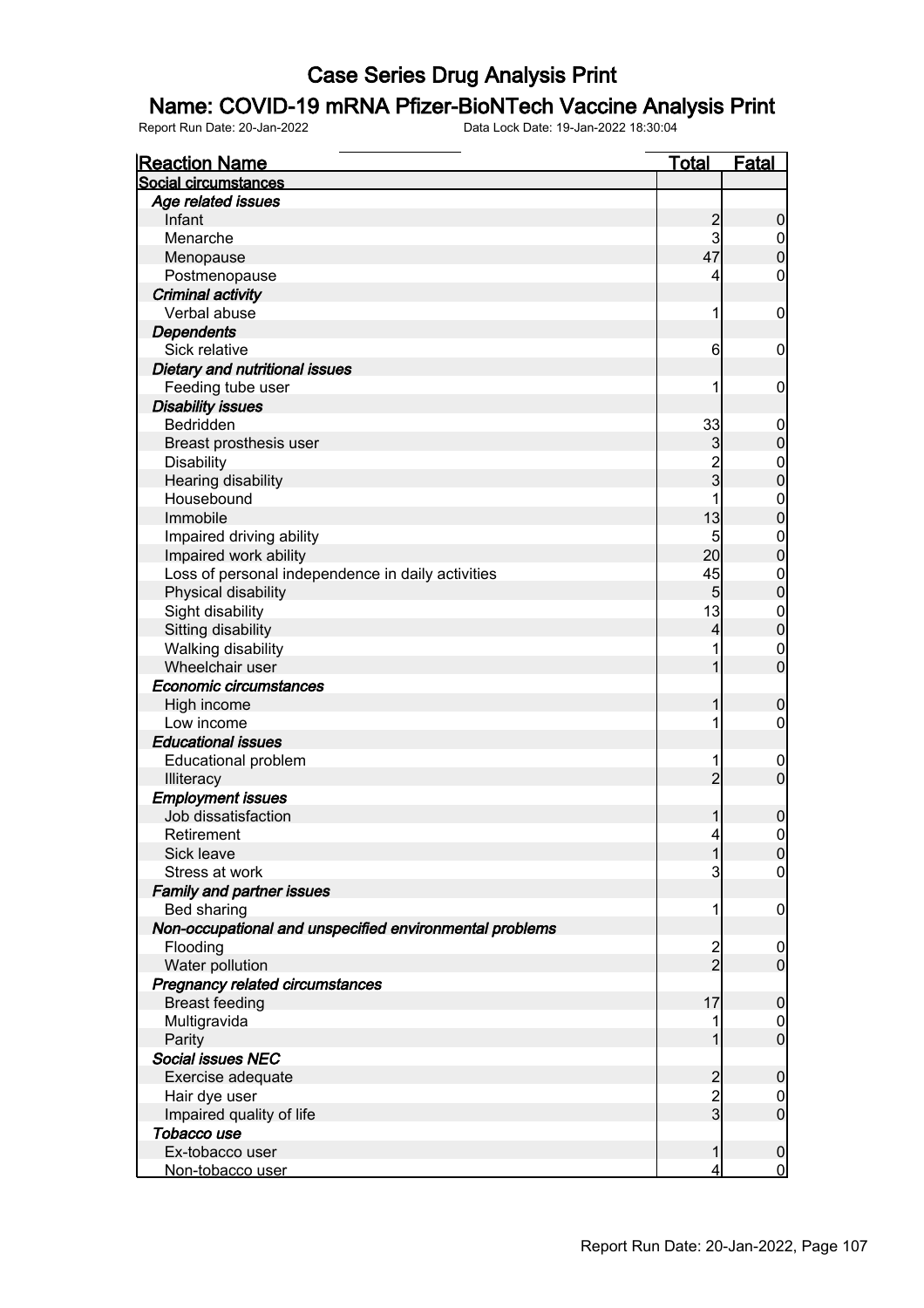## Name: COVID-19 mRNA Pfizer-BioNTech Vaccine Analysis Print

| <b>Reaction Name</b>                             | $\tau$ otar | -nta |
|--------------------------------------------------|-------------|------|
| Social circumstances Social circumstances cont'd |             |      |
| Tobacco user                                     |             |      |
| <b>Social circumstances SOC TOTAL</b>            | 264         |      |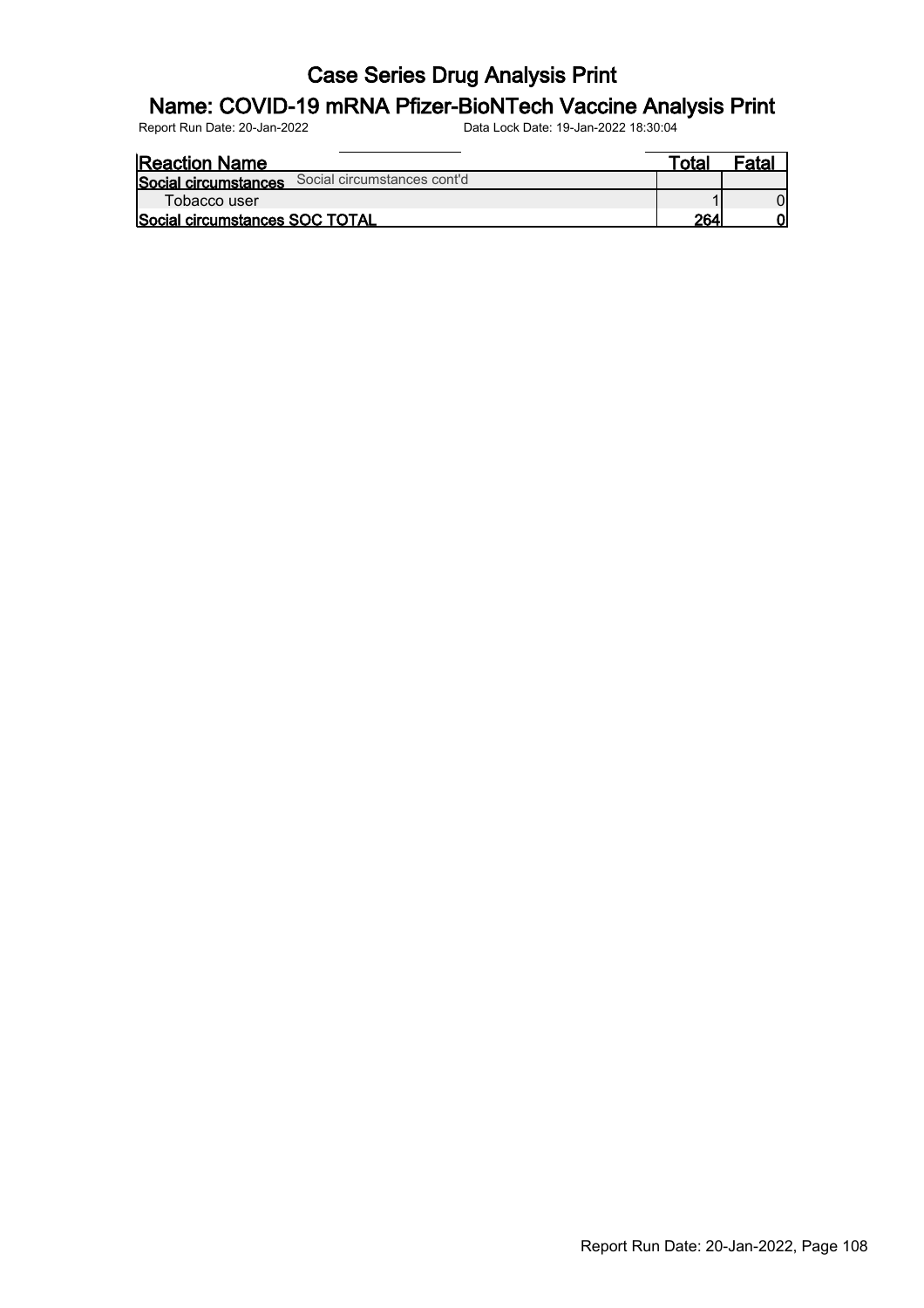#### Name: COVID-19 mRNA Pfizer-BioNTech Vaccine Analysis Print

| <u>Reaction Name</u>                                  | <u>Total</u>   | <b>Fatal</b>                         |
|-------------------------------------------------------|----------------|--------------------------------------|
| Surgical & medical procedures                         |                |                                      |
| Anaesthesia and allied procedures                     |                |                                      |
| Local anaesthesia                                     | $\overline{c}$ | $\boldsymbol{0}$                     |
| Nerve block                                           | 6              | $\overline{0}$                       |
| Analgesia supportive care                             |                |                                      |
| Analgesic therapy                                     | 1              | 0                                    |
| Antiinfective therapies                               |                |                                      |
| Antiviral prophylaxis                                 | 1              | $\mathbf 0$                          |
| COVID-19 prophylaxis                                  | $\overline{2}$ | $\mathbf 0$                          |
| COVID-19 treatment                                    | 4              | $\mathbf 0$                          |
| Arterial therapeutic procedures (excl aortic)         |                |                                      |
| Splenic artery embolisation                           | 1              | $\mathbf 0$                          |
| <b>Blood and blood product treatment</b>              |                |                                      |
| Transfusion                                           | $\overline{c}$ | $\mathbf 0$                          |
| <b>Breast therapeutic procedures NEC</b>              |                |                                      |
| Axillary lymphadenectomy                              | 3              | $\mathbf 0$                          |
| Mammoplasty                                           | 1              | $\overline{0}$                       |
| Bronchial and pulmonary therapeutic procedures        |                |                                      |
| Airway secretion clearance therapy                    | 1              | $\mathbf 0$                          |
| Cardiac device therapeutic procedures                 |                |                                      |
| Cardiac pacemaker insertion                           | 1              | $\mathbf 0$                          |
| Cardiac therapeutic procedures NEC                    |                |                                      |
| Cardiac operation                                     | 1              | $\mathbf 0$                          |
| Contraceptive methods female                          |                |                                      |
| Contraception                                         | 1              | $\mathbf 0$                          |
| Contraceptive implant                                 | 3              | $\begin{matrix} 0 \\ 0 \end{matrix}$ |
| Oral contraception                                    | 1              |                                      |
| Contraceptive methods male                            |                |                                      |
| Condom                                                | 1              | $\mathbf 0$                          |
| Dietary and nutritional therapies                     |                |                                      |
| <b>Medical diet</b>                                   | 8              | $\boldsymbol{0}$                     |
| Nothing by mouth order                                | 13             | $\begin{matrix}0\\0\end{matrix}$     |
| Wheat-free diet                                       | 1              |                                      |
| <b>External ear therapeutic procedures</b>            |                |                                      |
| Ear irrigation                                        | 1              | $\mathbf 0$                          |
| <b>Facial therapeutic procedures</b>                  |                |                                      |
| Face lift                                             | 1              | 0                                    |
| Fertility and fertilisation interventions female      |                |                                      |
| <b>Endometrial scratching</b>                         | 1              | $\boldsymbol{0}$                     |
| Ovulation induction                                   | $\overline{c}$ | $\mathbf 0$                          |
| Gastric therapeutic procedures                        |                |                                      |
| Gastric operation                                     | 1              | $\boldsymbol{0}$                     |
| Gastrointestinal therapeutic procedures NEC           |                |                                      |
| Intestinal anastomosis                                | 1              | $\boldsymbol{0}$                     |
| Prophylaxis of nausea and vomiting                    | 17             | $\overline{0}$                       |
| Gynaecological therapeutic procedures NEC             |                |                                      |
| Menstrual cycle management                            | 17             | $\mathbf 0$                          |
| Haematological therapeutic procedures NEC             |                |                                      |
| Anticoagulant therapy                                 | 1              | $\mathbf 0$                          |
| Head, neck and oral cavity therapeutic procedures NEC |                |                                      |
| Neck lift                                             | 1              | $\mathbf 0$                          |
| Hernia repairs                                        |                |                                      |
| Hernia repair                                         | 1              | $\mathbf 0$                          |
| <b>Hormonal therapeutic procedures NEC</b>            |                |                                      |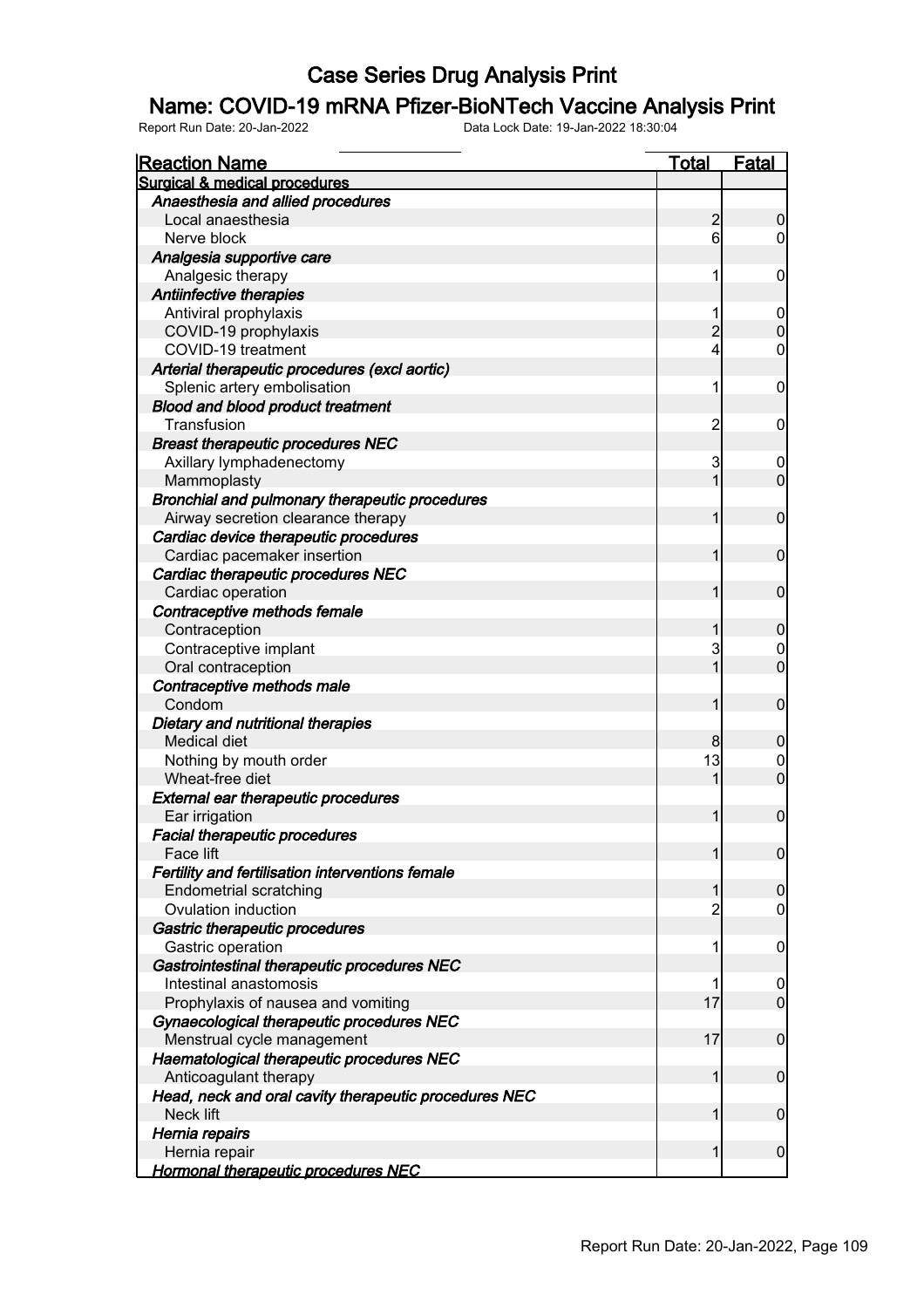#### Name: COVID-19 mRNA Pfizer-BioNTech Vaccine Analysis Print

| <b>Reaction Name</b>                                                          | <u>Total</u>   | <b>Fatal</b>   |
|-------------------------------------------------------------------------------|----------------|----------------|
| <b>Surgical &amp; medical procedures</b> Surgical & medical procedures cont'd |                |                |
| Hormone replacement therapy                                                   |                | 0              |
| Hormone therapy                                                               | 8              | 0              |
| <b>Immunisations</b>                                                          |                |                |
| COVID-19 immunisation                                                         | 115            | 0              |
| Immunisation                                                                  | 610            |                |
| Induced abortions                                                             |                |                |
| Abortion induced                                                              | $\overline{c}$ | $\mathbf 0$    |
| Joint therapeutic procedures                                                  |                |                |
| Joint injection                                                               | 5              | 0              |
| Joint surgery                                                                 | 1              | 0              |
| Knee arthroplasty                                                             |                | $\overline{0}$ |
| Large intestine therapeutic procedures                                        |                |                |
| Appendicectomy                                                                | 6              | $\mathbf 0$    |
| Limb therapeutic procedures                                                   |                |                |
| Arm amputation                                                                |                | 0              |
| Leg amputation                                                                |                | $\mathbf 0$    |
| Limb immobilisation                                                           | 15             | 0              |
| Limb operation                                                                | 9              | 0              |
| Lip therapeutic procedures                                                    |                |                |
| Lip lesion excision                                                           | 1              | 0              |
| Lymphoid tissue therapeutic procedures                                        |                |                |
| Lymphadenectomy                                                               | 3              | 0              |
| Splenectomy                                                                   | 1              | $\mathbf 0$    |
| <b>Mastectomies</b>                                                           |                |                |
|                                                                               | 4              |                |
| Breast conserving surgery                                                     |                | $\mathbf 0$    |
| Nail therapeutic procedures                                                   |                |                |
| Nail operation                                                                | 3              | $\mathbf 0$    |
| Nervous system therapeutic procedures NEC                                     |                |                |
| Multiple sclerosis relapse prophylaxis                                        | 2              | $\mathbf 0$    |
| Obstetric therapeutic procedures                                              |                |                |
| Caesarean section                                                             | 2              | 0              |
| Labour stimulation                                                            | 1              | 0              |
| Orbit and globe therapeutic procedures                                        |                |                |
| Strabismus correction                                                         | 1              | 0              |
| Ovarian therapeutic procedures                                                |                |                |
| Ovarian operation                                                             | 1              | $\overline{0}$ |
| Peripheral nerve therapeutic procedures                                       |                |                |
| Neurolysis                                                                    | 1              | $\mathbf 0$    |
| Peripheral nerve neurostimulation                                             | 1              | $\overline{0}$ |
| Phototherapies                                                                |                |                |
| UV light therapy                                                              | 1              | $\mathbf 0$    |
| Prophylactic procedures NEC                                                   |                |                |
| Anaphylaxis prophylaxis                                                       | 2              | 0              |
| Immune tolerance induction                                                    | 1              | $\mathbf 0$    |
| Prophylaxis against transplant rejection                                      | 1              | $\mathbf 0$    |
| Reproductive system disorder prophylaxis                                      | 1              | $\mathbf 0$    |
| Psychiatric therapies                                                         |                |                |
| Electroconvulsive therapy                                                     | 1              | 0              |
| Renal therapeutic procedures                                                  |                |                |
| <b>Dialysis</b>                                                               | 1              | 0              |
| Respiratory tract therapeutic procedures NEC                                  |                |                |
| Asthma prophylaxis                                                            | 3              | $\mathbf 0$    |
| <b>Retinal therapeutic procedures</b>                                         |                |                |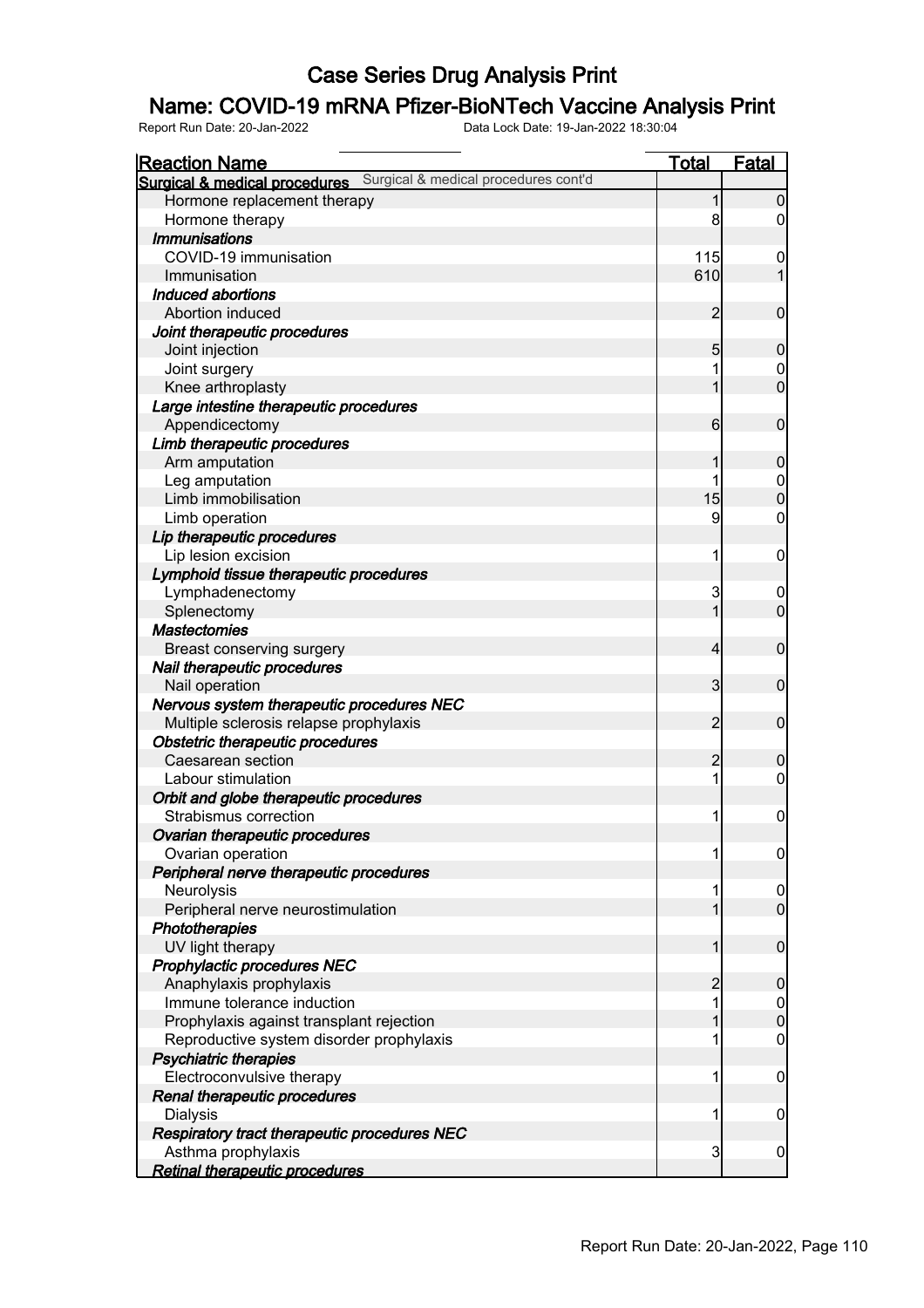#### Name: COVID-19 mRNA Pfizer-BioNTech Vaccine Analysis Print

| <b>Reaction Name</b>                                                  | <u>Total</u>   | <b>Fatal</b>     |
|-----------------------------------------------------------------------|----------------|------------------|
| Surgical & medical procedures cont'd<br>Surgical & medical procedures |                |                  |
| Retinopexy                                                            | 1              | $\overline{0}$   |
| Skin and subcutaneous tissue therapeutic procedures NEC               |                |                  |
| Dermal filler injection                                               | 4              | $\boldsymbol{0}$ |
| Therapeutic skin care topical                                         | 1              | $\overline{0}$   |
| Skull and brain therapeutic procedures                                |                |                  |
| Cerebrovascular operation                                             | 1              | $\mathbf 0$      |
| Posterior fossa decompression                                         | 1              | 0                |
| Small intestine therapeutic procedures                                |                |                  |
| lleostomy                                                             | 1              | $\mathbf 0$      |
| Spine and spinal cord therapeutic procedures                          |                |                  |
| Spinal decompression                                                  | 1              | 0                |
| Therapeutic bladder catheterisation                                   |                |                  |
| <b>Bladder catheterisation</b>                                        | $\overline{c}$ | 0                |
| <b>Therapeutic procedures NEC</b>                                     |                |                  |
| Abscess drainage                                                      |                | $\mathbf 0$      |
| Anaphylaxis treatment                                                 | $\overline{7}$ | $\overline{0}$   |
| Bed rest                                                              | 5              | $\mathbf 0$      |
| Emergency care                                                        | 1              | $\overline{0}$   |
| Fatigue management                                                    |                | $\mathbf 0$      |
| Hospitalisation                                                       | 16             | $\overline{0}$   |
| Injection                                                             | 65             | $\mathbf 0$      |
| Interchange of vaccine products                                       | 214            | $\overline{0}$   |
| Localised alternating hot and cold therapy                            | $\overline{c}$ | $\mathbf 0$      |
| Magnetic therapy                                                      | $\overline{1}$ | $\overline{0}$   |
| Mass excision                                                         | 4              | $\mathbf 0$      |
| Medical procedure                                                     | $\overline{1}$ | $\overline{0}$   |
| <b>Medication dilution</b>                                            |                | $\mathbf 0$      |
| Physical fitness training                                             | 2<br>1         | $\overline{0}$   |
| Product used for unknown indication                                   | 3              | $\mathbf 0$      |
| Promotion of wound healing                                            | $\overline{1}$ | $\overline{0}$   |
| Specialist consultation                                               |                | $\mathbf{0}$     |
| Sterilisation                                                         | 1              | $\overline{0}$   |
| Stoma care                                                            | 1              | $\overline{0}$   |
| Therapeutic procedure                                                 |                | $\overline{0}$   |
| Therapy change                                                        | 1              | $\mathbf 0$      |
| Vehicle solution use                                                  | 1              | 0                |
| Tracheal therapeutic procedures                                       |                |                  |
| Tracheostomy                                                          | 1              | $\boldsymbol{0}$ |
| Uterine therapeutic procedures                                        |                |                  |
| <b>Endometrial ablation</b>                                           | $\overline{2}$ | $\boldsymbol{0}$ |
| Vascular therapeutic procedures NEC                                   |                |                  |
| Thrombolysis                                                          |                | $\mathbf 0$      |
| Vasodilation procedure                                                |                | $\overline{0}$   |
| Surgical & medical procedures SOC TOTAL                               | 1253           | 1                |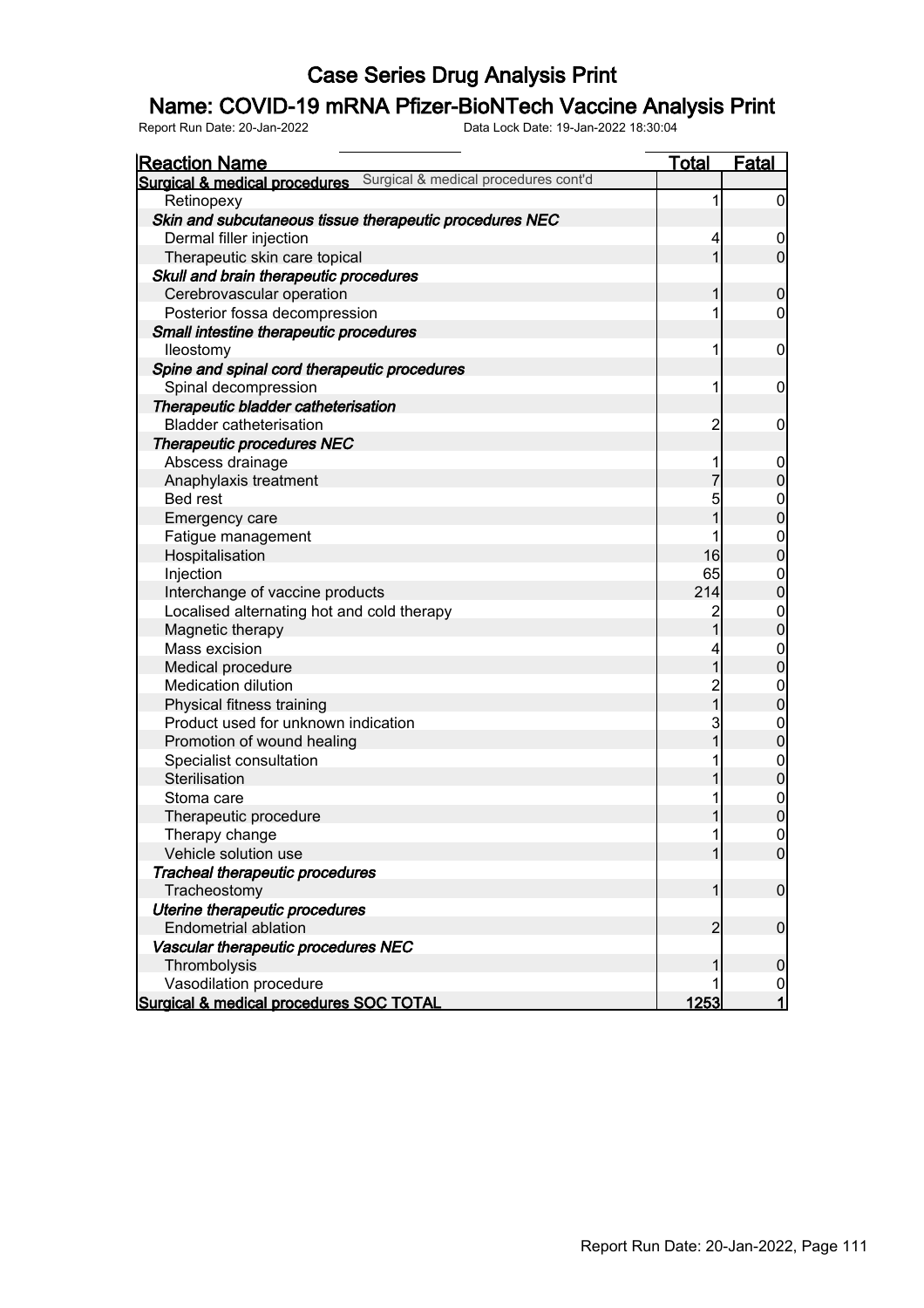#### Name: COVID-19 mRNA Pfizer-BioNTech Vaccine Analysis Print

| <b>Reaction Name</b>                        | <u>Total</u>   | <b>Fatal</b>                                 |
|---------------------------------------------|----------------|----------------------------------------------|
| <b>Vascular disorders</b>                   |                |                                              |
| Accelerated and malignant hypertension      |                |                                              |
| Hypertensive crisis                         | 12             | $\boldsymbol{0}$                             |
| Hypertensive urgency                        | $\overline{c}$ | $\boldsymbol{0}$                             |
| Malignant hypertension                      | $\overline{4}$ | $\overline{0}$                               |
| Aneurysms and dissections non-site specific |                |                                              |
| Aneurysm                                    | 3              | $\mathbf 0$                                  |
| Artery dissection                           | $\overline{2}$ | $\mathbf 0$                                  |
| Aortic aneurysms and dissections            |                |                                              |
| Acute aortic syndrome                       | 1              | $\mathbf 0$                                  |
| Aortic aneurysm                             | 1              | $\mathbf 0$                                  |
| Aortic aneurysm rupture                     | 1              | 1                                            |
| Aortic dissection                           | 1              | $\overline{0}$                               |
| Aortic embolism and thrombosis              |                |                                              |
| Aortic embolus                              | 5              | $\mathbf 0$                                  |
| Aortic thrombosis                           | 4              | $\mathbf 0$                                  |
| Aortic infections and inflammations         |                |                                              |
| Aortitis                                    | 1              | 0                                            |
| Aortic necrosis and vascular insufficiency  |                |                                              |
| Aortic occlusion                            | 1              | 0                                            |
| Arterial infections and inflammations       |                |                                              |
| Arteritis                                   | 1              | $\mathbf 0$                                  |
| Giant cell arteritis                        | 17             | $\overline{0}$                               |
| <b>Blood pressure disorders NEC</b>         |                |                                              |
| Blood pressure fluctuation                  | 14             | $\mathbf 0$                                  |
| Labile blood pressure                       | 3              | $\mathbf 0$                                  |
| Bruising, ecchymosis and purpura            |                |                                              |
| Achenbach syndrome                          | 4              | 0                                            |
| Circulatory collapse and shock              |                |                                              |
| CT hypotension complex                      | 2              | 0                                            |
| Circulatory collapse                        | 81             | $\mathbf 0$                                  |
| Hypoperfusion                               | $\overline{c}$ | $\mathbf{0}$                                 |
| Hypovolaemic shock                          | $\overline{2}$ | $\overline{1}$                               |
| Neurogenic shock                            | 24             | $\begin{matrix}0\\0\end{matrix}$             |
| Peripheral circulatory failure              | 6              |                                              |
| Shock                                       | 23             | $\mathbf 0$                                  |
| Shock symptom                               | $\overline{3}$ | 0                                            |
| <b>Haemorrhages NEC</b>                     |                |                                              |
| Arterial haemorrhage                        | 1              | $\mathbf 0$                                  |
| Bloody discharge                            | 25             | $\begin{array}{c}\n0 \\ 0 \\ 0\n\end{array}$ |
| Haematoma                                   | 52             |                                              |
| Haemorrhage                                 | 1344           |                                              |
| Internal haemorrhage                        | 11             |                                              |
| Venous haemorrhage                          | $\overline{c}$ | $\pmb{0}$                                    |
| Lymphangiopathies                           |                |                                              |
| Lymphangiopathy                             | 1              | $\boldsymbol{0}$                             |
| Lymphocele                                  | 7              | $\mathbf 0$                                  |
| Lymphorrhoea                                | $\frac{2}{1}$  | $\begin{matrix} 0 \\ 0 \end{matrix}$         |
| Lymphostasis                                |                |                                              |
| Lymphoedemas                                |                |                                              |
| Lymphoedema                                 | 239            | $\boldsymbol{0}$                             |
| Non-site specific embolism and thrombosis   |                |                                              |
| Arterial thrombosis                         | 4              | $\boldsymbol{0}$                             |
| Embolism                                    | 64             | $\overline{0}$                               |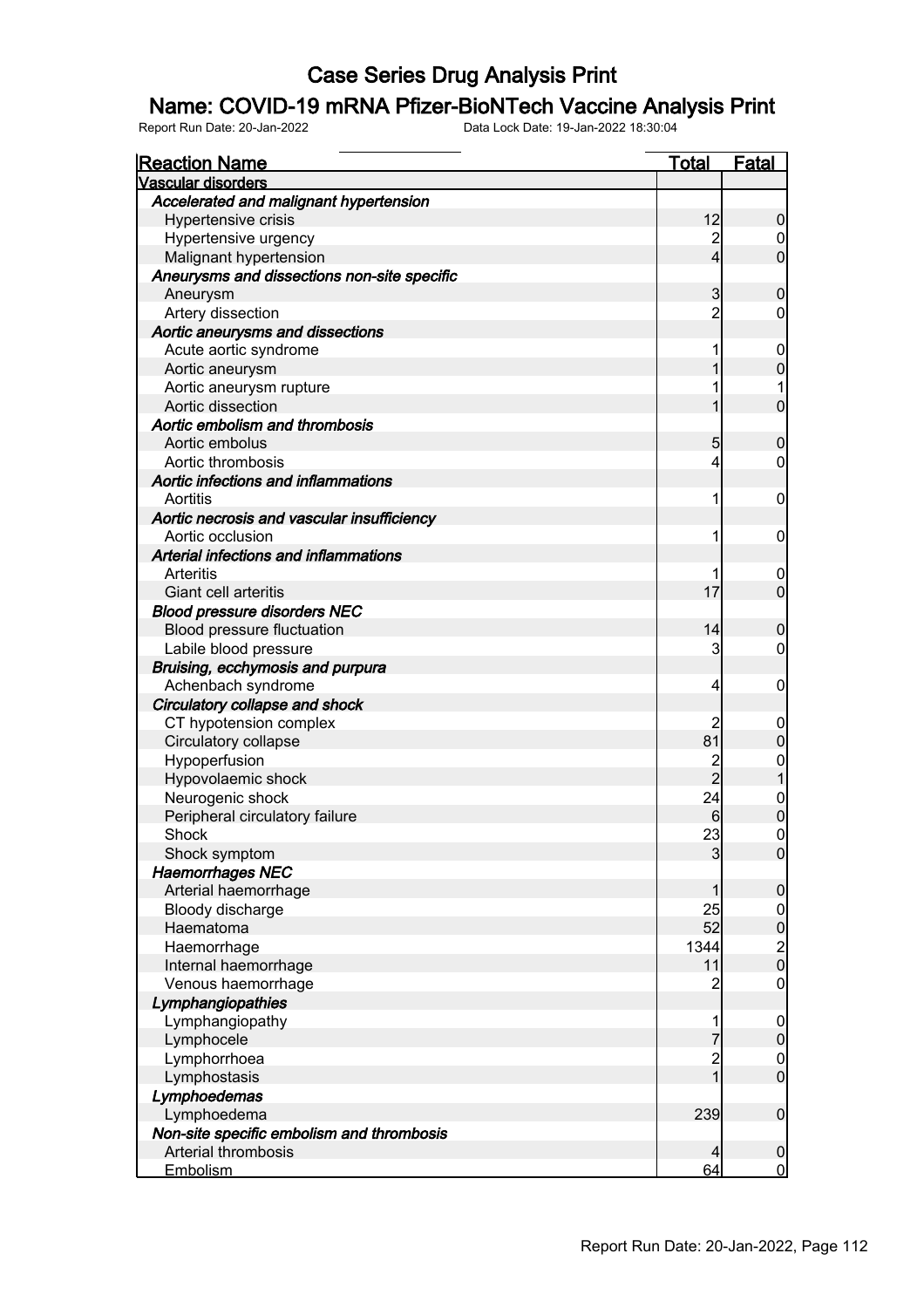#### Name: COVID-19 mRNA Pfizer-BioNTech Vaccine Analysis Print

| <b>Reaction Name</b>                                             | <b>Total</b>                               | <b>Fatal</b>                         |
|------------------------------------------------------------------|--------------------------------------------|--------------------------------------|
| Vascular disorders cont'd<br>Vascular disorders                  |                                            |                                      |
| Embolism arterial                                                | $\overline{2}$                             | 0                                    |
| Embolism venous                                                  | 8                                          |                                      |
| Microembolism                                                    | $\overline{2}$                             | $\mathbf 0$                          |
| Thrombosis                                                       | 488                                        | 11                                   |
| Venous thrombosis                                                | 7                                          | $\mathbf 0$                          |
| Non-site specific necrosis and vascular insufficiency NEC        |                                            |                                      |
| Arterial occlusive disease                                       | $\overline{c}$                             | $\boldsymbol{0}$                     |
| Arterial spasm                                                   | 1                                          | 0                                    |
| Arteriosclerosis                                                 | 4                                          | $\mathbf 0$                          |
| Haemorrhagic infarction                                          | 1                                          | $\mathbf 0$                          |
| Infarction                                                       | 3                                          | $\overline{0}$                       |
| Ischaemia                                                        | 11                                         | $\mathbf 0$                          |
| Peripheral venous disease                                        | 1                                          | $\mathbf 0$                          |
| Vascular occlusion                                               |                                            | 0                                    |
| Vasospasm                                                        |                                            | $\overline{0}$                       |
| Non-site specific vascular disorders NEC                         |                                            |                                      |
| Capillary disorder                                               | 1                                          | $\mathbf 0$                          |
| Capillary fragility                                              | 4                                          | 0                                    |
| <b>Endothelial dysfunction</b>                                   | 1                                          | $\mathbf 0$                          |
| Haemodynamic instability                                         |                                            | $\mathbf 0$                          |
| Superficial vein prominence                                      | $\overline{2}$                             | $\mathbf 0$                          |
| Vascular pain                                                    | 39                                         | $\mathbf 0$                          |
| Vascular wall hypertrophy                                        | 1                                          | $\mathbf 0$                          |
| Vasodilatation                                                   | 45                                         | $\mathbf 0$                          |
| Vein discolouration                                              | $\bf{8}$                                   | $\mathbf 0$                          |
| Vein disorder                                                    |                                            | $\mathbf 0$                          |
| Vein rupture                                                     | 7                                          | $\overline{0}$                       |
| Peripheral aneurysms and dissections                             |                                            |                                      |
| Peripheral artery aneurysm                                       | 1                                          | $\mathbf 0$                          |
| Peripheral embolism and thrombosis                               |                                            |                                      |
| Axillary vein thrombosis                                         | 1                                          | $\boldsymbol{0}$                     |
| Blue toe syndrome                                                | 33                                         | 0                                    |
| Deep vein thrombosis                                             | 333                                        |                                      |
| Femoral artery embolism                                          |                                            | $\mathbf 0$                          |
| Jugular vein thrombosis                                          | $\overline{4}$                             | $\overline{0}$                       |
| Pelvic venous thrombosis                                         | $\overline{a}$                             | 0                                    |
| Peripheral artery thrombosis                                     |                                            | $\overline{0}$                       |
| Peripheral embolism                                              | $\begin{array}{c} 2 \\ 2 \\ 4 \end{array}$ |                                      |
| Subclavian vein thrombosis                                       |                                            | $\begin{matrix} 0 \\ 0 \end{matrix}$ |
| Superficial vein thrombosis                                      | 29                                         | $\boldsymbol{0}$                     |
| Thrombophlebitis                                                 | 26                                         | $\overline{0}$                       |
| Peripheral vascular disorders NEC                                |                                            |                                      |
| Cyanosis                                                         | 49                                         | $\mathbf 0$                          |
| Erythromelalgia                                                  | $\overline{2}$                             | $\overline{0}$                       |
| Flushing                                                         | 464                                        | $\boldsymbol{0}$                     |
| Hot flush                                                        | 1234                                       |                                      |
| Peripheral vascular disorder                                     | $\overline{2}$                             | $\begin{matrix} 0 \\ 0 \end{matrix}$ |
| Vein wall hypertrophy                                            | 1                                          | $\mathbf 0$                          |
| Peripheral vasoconstriction, necrosis and vascular insufficiency |                                            |                                      |
| Claudication of jaw muscles                                      | 1                                          | $\overline{0}$                       |
| <b>Extremity necrosis</b>                                        | $\overline{3}$                             | $\mathbf 0$                          |
| Iliac artery occlusion                                           | 1                                          | $\overline{0}$                       |
| Intermittent claudication                                        | 3                                          | $\overline{0}$                       |